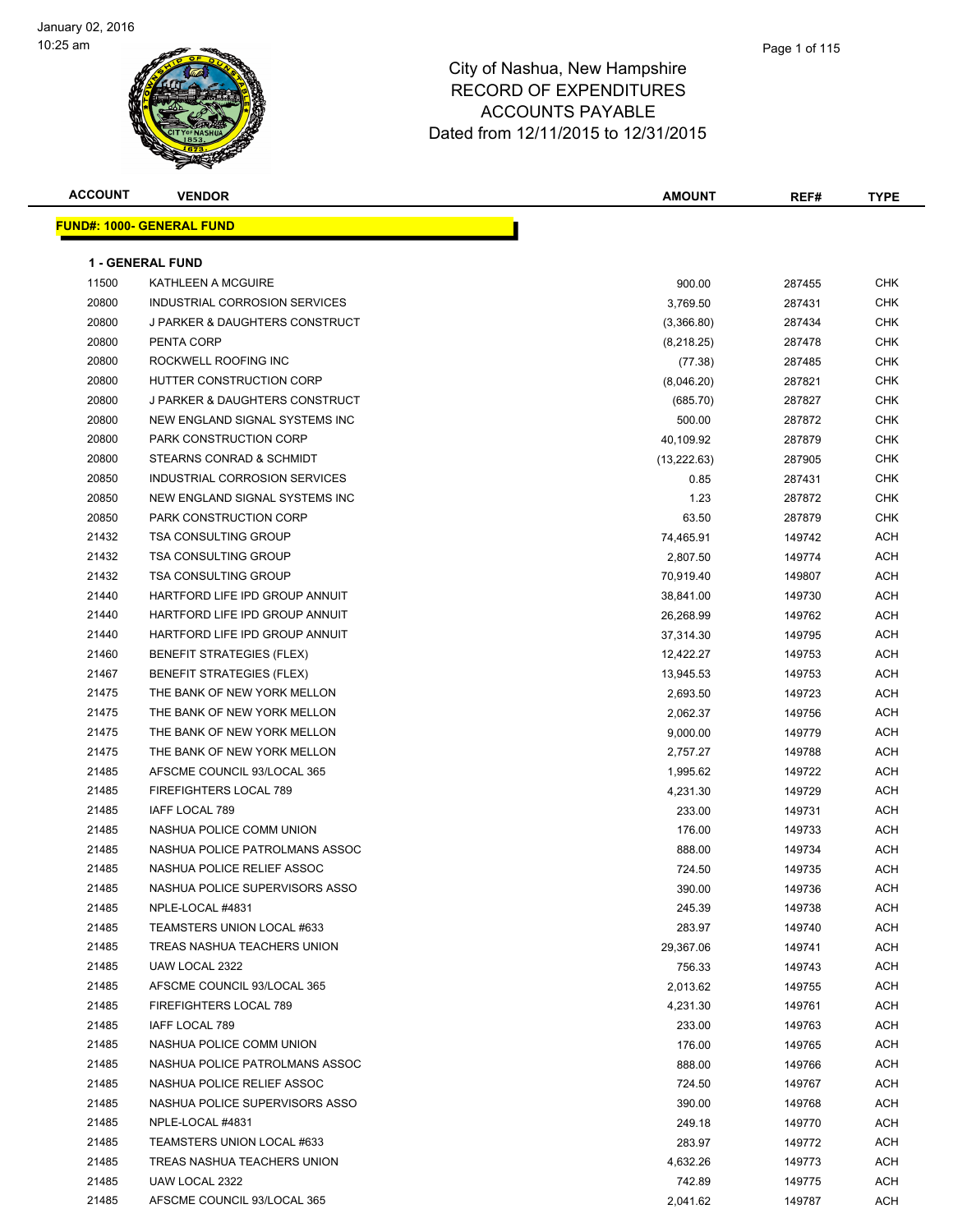

| <b>FUND#: 1000- GENERAL FUND</b><br><b>1 - GENERAL FUND</b><br>21485<br>FIREFIGHTERS LOCAL 789<br>4,231.30<br>149794<br>ACH<br>21485<br>IAFF LOCAL 789<br>ACH<br>233.00<br>149796<br>21485<br>NASHUA POLICE COMM UNION<br>176.00<br>149798<br>ACH<br>21485<br>NASHUA POLICE PATROLMANS ASSOC<br><b>ACH</b><br>888.00<br>149799<br>21485<br>NASHUA POLICE RELIEF ASSOC<br>801.00<br>149800<br>ACH<br>21485<br>NASHUA POLICE SUPERVISORS ASSO<br>ACH<br>390.00<br>149801<br>21485<br>NPLE-LOCAL #4831<br>249.18<br><b>ACH</b><br>149803<br>21485<br>TEAMSTERS UNION LOCAL #633<br><b>ACH</b><br>283.97<br>149805<br>21485<br>TREAS NASHUA TEACHERS UNION<br>29,476.85<br>149806<br><b>ACH</b><br>21485<br>UAW LOCAL 2322<br>ACH<br>736.17<br>149808<br>21485<br>AMERICAN FEDERATION OF TEACHER<br><b>CHK</b><br>193.00<br>287307<br>21485<br>12.00<br><b>CHK</b><br>AMERICAN FEDERATION OF TEACHER<br>287711<br>21485<br>AMERICAN FEDERATION OF TEACHER<br>CHK<br>193.00<br>288124<br>21490<br>UNITED WAY OF GREATER NASHUA<br>511.76<br>287321<br>CHK<br>21490<br>UNITED WAY OF GREATER NASHUA<br>CHK<br>150.76<br>287724<br>21490<br>UNITED WAY OF GREATER NASHUA<br>503.00<br>288139<br>CHK<br>21495<br><b>WAGE ASSIGNMENT</b><br>ACH<br>150.00<br>149724<br>21495<br><b>WAGE ASSIGNMENT</b><br>594.00<br>149726<br>ACH<br>21495<br><b>WAGE ASSIGNMENT</b><br><b>ACH</b><br>175.00<br>149727<br>21495<br><b>WAGE ASSIGNMENT</b><br>188.00<br>149728<br><b>ACH</b><br>21495<br><b>WAGE ASSIGNMENT</b><br>ACH<br>300.00<br>149732<br>21495<br><b>WAGE ASSIGNMENT</b><br>259.00<br>149739<br>ACH<br>21495<br><b>WAGE ASSIGNMENT</b><br>ACH<br>150.00<br>149757<br>21495<br><b>WAGE ASSIGNMENT</b><br>175.00<br>149759<br><b>ACH</b><br>21495<br><b>WAGE ASSIGNMENT</b><br><b>ACH</b><br>188.00<br>149760<br>21495<br><b>WAGE ASSIGNMENT</b><br><b>ACH</b><br>300.00<br>149764<br>21495<br><b>WAGE ASSIGNMENT</b><br>259.00<br>149771<br>ACH<br>21495<br><b>WAGE ASSIGNMENT</b><br>ACH<br>150.00<br>149789<br>21495<br><b>WAGE ASSIGNMENT</b><br><b>ACH</b><br>594.00<br>149791<br>21495<br><b>WAGE ASSIGNMENT</b><br><b>ACH</b><br>175.00<br>149792<br>21495<br><b>WAGE ASSIGNMENT</b><br>188.00<br>149793<br>ACH<br>WAGE ASSIGNMENT<br>21495<br>300.00<br>149797<br>ACH<br>21495<br><b>WAGE ASSIGNMENT</b><br><b>ACH</b><br>259.00<br>149804<br>21495<br><b>WAGE ASSIGNMENT</b><br><b>CHK</b><br>1,400.13<br>287308<br>21495<br><b>WAGE ASSIGNMENT</b><br>1.15<br>287309<br>CHK<br>21495<br><b>CHK</b><br><b>WAGE ASSIGNMENT</b><br>293.85<br>287310<br>21495<br><b>WAGE ASSIGNMENT</b><br><b>CHK</b><br>56.25<br>287311<br>21495<br><b>WAGE ASSIGNMENT</b><br>53.46<br>CHK<br>287312<br>21495<br><b>WAGE ASSIGNMENT</b><br><b>CHK</b><br>495.38<br>287313<br>21495<br><b>WAGE ASSIGNMENT</b><br>CHK<br>103.85<br>287314<br>21495<br><b>WAGE ASSIGNMENT</b><br>104.00<br>CHK<br>287315<br>21495<br><b>WAGE ASSIGNMENT</b><br>1,368.39<br>287316<br>CHK<br>21495<br><b>WAGE ASSIGNMENT</b><br>11.54<br>CHK<br>287317<br>21495<br>311.88<br><b>CHK</b><br><b>WAGE ASSIGNMENT</b><br>287318<br>21495<br><b>WAGE ASSIGNMENT</b><br><b>CHK</b><br>237.00<br>287319<br>21495<br><b>WAGE ASSIGNMENT</b><br>75.00<br>287320<br>CHK<br>21495<br><b>WAGE ASSIGNMENT</b><br>641.81<br>CHK<br>287322<br>21495<br><b>WAGE ASSIGNMENT</b><br>164.96<br>287323<br><b>CHK</b> | <b>ACCOUNT</b> | <b>VENDOR</b> | <b>AMOUNT</b> | REF# | <b>TYPE</b> |
|--------------------------------------------------------------------------------------------------------------------------------------------------------------------------------------------------------------------------------------------------------------------------------------------------------------------------------------------------------------------------------------------------------------------------------------------------------------------------------------------------------------------------------------------------------------------------------------------------------------------------------------------------------------------------------------------------------------------------------------------------------------------------------------------------------------------------------------------------------------------------------------------------------------------------------------------------------------------------------------------------------------------------------------------------------------------------------------------------------------------------------------------------------------------------------------------------------------------------------------------------------------------------------------------------------------------------------------------------------------------------------------------------------------------------------------------------------------------------------------------------------------------------------------------------------------------------------------------------------------------------------------------------------------------------------------------------------------------------------------------------------------------------------------------------------------------------------------------------------------------------------------------------------------------------------------------------------------------------------------------------------------------------------------------------------------------------------------------------------------------------------------------------------------------------------------------------------------------------------------------------------------------------------------------------------------------------------------------------------------------------------------------------------------------------------------------------------------------------------------------------------------------------------------------------------------------------------------------------------------------------------------------------------------------------------------------------------------------------------------------------------------------------------------------------------------------------------------------------------------------------------------------------------------------------------------------------------------------------------------------------------------------------------------------------------------------------------------------------------------------------------------------------------------------------------------------------------------------------------------------------------------------------------------------------------------------------------------------------------------|----------------|---------------|---------------|------|-------------|
|                                                                                                                                                                                                                                                                                                                                                                                                                                                                                                                                                                                                                                                                                                                                                                                                                                                                                                                                                                                                                                                                                                                                                                                                                                                                                                                                                                                                                                                                                                                                                                                                                                                                                                                                                                                                                                                                                                                                                                                                                                                                                                                                                                                                                                                                                                                                                                                                                                                                                                                                                                                                                                                                                                                                                                                                                                                                                                                                                                                                                                                                                                                                                                                                                                                                                                                                                              |                |               |               |      |             |
|                                                                                                                                                                                                                                                                                                                                                                                                                                                                                                                                                                                                                                                                                                                                                                                                                                                                                                                                                                                                                                                                                                                                                                                                                                                                                                                                                                                                                                                                                                                                                                                                                                                                                                                                                                                                                                                                                                                                                                                                                                                                                                                                                                                                                                                                                                                                                                                                                                                                                                                                                                                                                                                                                                                                                                                                                                                                                                                                                                                                                                                                                                                                                                                                                                                                                                                                                              |                |               |               |      |             |
|                                                                                                                                                                                                                                                                                                                                                                                                                                                                                                                                                                                                                                                                                                                                                                                                                                                                                                                                                                                                                                                                                                                                                                                                                                                                                                                                                                                                                                                                                                                                                                                                                                                                                                                                                                                                                                                                                                                                                                                                                                                                                                                                                                                                                                                                                                                                                                                                                                                                                                                                                                                                                                                                                                                                                                                                                                                                                                                                                                                                                                                                                                                                                                                                                                                                                                                                                              |                |               |               |      |             |
|                                                                                                                                                                                                                                                                                                                                                                                                                                                                                                                                                                                                                                                                                                                                                                                                                                                                                                                                                                                                                                                                                                                                                                                                                                                                                                                                                                                                                                                                                                                                                                                                                                                                                                                                                                                                                                                                                                                                                                                                                                                                                                                                                                                                                                                                                                                                                                                                                                                                                                                                                                                                                                                                                                                                                                                                                                                                                                                                                                                                                                                                                                                                                                                                                                                                                                                                                              |                |               |               |      |             |
|                                                                                                                                                                                                                                                                                                                                                                                                                                                                                                                                                                                                                                                                                                                                                                                                                                                                                                                                                                                                                                                                                                                                                                                                                                                                                                                                                                                                                                                                                                                                                                                                                                                                                                                                                                                                                                                                                                                                                                                                                                                                                                                                                                                                                                                                                                                                                                                                                                                                                                                                                                                                                                                                                                                                                                                                                                                                                                                                                                                                                                                                                                                                                                                                                                                                                                                                                              |                |               |               |      |             |
|                                                                                                                                                                                                                                                                                                                                                                                                                                                                                                                                                                                                                                                                                                                                                                                                                                                                                                                                                                                                                                                                                                                                                                                                                                                                                                                                                                                                                                                                                                                                                                                                                                                                                                                                                                                                                                                                                                                                                                                                                                                                                                                                                                                                                                                                                                                                                                                                                                                                                                                                                                                                                                                                                                                                                                                                                                                                                                                                                                                                                                                                                                                                                                                                                                                                                                                                                              |                |               |               |      |             |
|                                                                                                                                                                                                                                                                                                                                                                                                                                                                                                                                                                                                                                                                                                                                                                                                                                                                                                                                                                                                                                                                                                                                                                                                                                                                                                                                                                                                                                                                                                                                                                                                                                                                                                                                                                                                                                                                                                                                                                                                                                                                                                                                                                                                                                                                                                                                                                                                                                                                                                                                                                                                                                                                                                                                                                                                                                                                                                                                                                                                                                                                                                                                                                                                                                                                                                                                                              |                |               |               |      |             |
|                                                                                                                                                                                                                                                                                                                                                                                                                                                                                                                                                                                                                                                                                                                                                                                                                                                                                                                                                                                                                                                                                                                                                                                                                                                                                                                                                                                                                                                                                                                                                                                                                                                                                                                                                                                                                                                                                                                                                                                                                                                                                                                                                                                                                                                                                                                                                                                                                                                                                                                                                                                                                                                                                                                                                                                                                                                                                                                                                                                                                                                                                                                                                                                                                                                                                                                                                              |                |               |               |      |             |
|                                                                                                                                                                                                                                                                                                                                                                                                                                                                                                                                                                                                                                                                                                                                                                                                                                                                                                                                                                                                                                                                                                                                                                                                                                                                                                                                                                                                                                                                                                                                                                                                                                                                                                                                                                                                                                                                                                                                                                                                                                                                                                                                                                                                                                                                                                                                                                                                                                                                                                                                                                                                                                                                                                                                                                                                                                                                                                                                                                                                                                                                                                                                                                                                                                                                                                                                                              |                |               |               |      |             |
|                                                                                                                                                                                                                                                                                                                                                                                                                                                                                                                                                                                                                                                                                                                                                                                                                                                                                                                                                                                                                                                                                                                                                                                                                                                                                                                                                                                                                                                                                                                                                                                                                                                                                                                                                                                                                                                                                                                                                                                                                                                                                                                                                                                                                                                                                                                                                                                                                                                                                                                                                                                                                                                                                                                                                                                                                                                                                                                                                                                                                                                                                                                                                                                                                                                                                                                                                              |                |               |               |      |             |
|                                                                                                                                                                                                                                                                                                                                                                                                                                                                                                                                                                                                                                                                                                                                                                                                                                                                                                                                                                                                                                                                                                                                                                                                                                                                                                                                                                                                                                                                                                                                                                                                                                                                                                                                                                                                                                                                                                                                                                                                                                                                                                                                                                                                                                                                                                                                                                                                                                                                                                                                                                                                                                                                                                                                                                                                                                                                                                                                                                                                                                                                                                                                                                                                                                                                                                                                                              |                |               |               |      |             |
|                                                                                                                                                                                                                                                                                                                                                                                                                                                                                                                                                                                                                                                                                                                                                                                                                                                                                                                                                                                                                                                                                                                                                                                                                                                                                                                                                                                                                                                                                                                                                                                                                                                                                                                                                                                                                                                                                                                                                                                                                                                                                                                                                                                                                                                                                                                                                                                                                                                                                                                                                                                                                                                                                                                                                                                                                                                                                                                                                                                                                                                                                                                                                                                                                                                                                                                                                              |                |               |               |      |             |
|                                                                                                                                                                                                                                                                                                                                                                                                                                                                                                                                                                                                                                                                                                                                                                                                                                                                                                                                                                                                                                                                                                                                                                                                                                                                                                                                                                                                                                                                                                                                                                                                                                                                                                                                                                                                                                                                                                                                                                                                                                                                                                                                                                                                                                                                                                                                                                                                                                                                                                                                                                                                                                                                                                                                                                                                                                                                                                                                                                                                                                                                                                                                                                                                                                                                                                                                                              |                |               |               |      |             |
|                                                                                                                                                                                                                                                                                                                                                                                                                                                                                                                                                                                                                                                                                                                                                                                                                                                                                                                                                                                                                                                                                                                                                                                                                                                                                                                                                                                                                                                                                                                                                                                                                                                                                                                                                                                                                                                                                                                                                                                                                                                                                                                                                                                                                                                                                                                                                                                                                                                                                                                                                                                                                                                                                                                                                                                                                                                                                                                                                                                                                                                                                                                                                                                                                                                                                                                                                              |                |               |               |      |             |
|                                                                                                                                                                                                                                                                                                                                                                                                                                                                                                                                                                                                                                                                                                                                                                                                                                                                                                                                                                                                                                                                                                                                                                                                                                                                                                                                                                                                                                                                                                                                                                                                                                                                                                                                                                                                                                                                                                                                                                                                                                                                                                                                                                                                                                                                                                                                                                                                                                                                                                                                                                                                                                                                                                                                                                                                                                                                                                                                                                                                                                                                                                                                                                                                                                                                                                                                                              |                |               |               |      |             |
|                                                                                                                                                                                                                                                                                                                                                                                                                                                                                                                                                                                                                                                                                                                                                                                                                                                                                                                                                                                                                                                                                                                                                                                                                                                                                                                                                                                                                                                                                                                                                                                                                                                                                                                                                                                                                                                                                                                                                                                                                                                                                                                                                                                                                                                                                                                                                                                                                                                                                                                                                                                                                                                                                                                                                                                                                                                                                                                                                                                                                                                                                                                                                                                                                                                                                                                                                              |                |               |               |      |             |
|                                                                                                                                                                                                                                                                                                                                                                                                                                                                                                                                                                                                                                                                                                                                                                                                                                                                                                                                                                                                                                                                                                                                                                                                                                                                                                                                                                                                                                                                                                                                                                                                                                                                                                                                                                                                                                                                                                                                                                                                                                                                                                                                                                                                                                                                                                                                                                                                                                                                                                                                                                                                                                                                                                                                                                                                                                                                                                                                                                                                                                                                                                                                                                                                                                                                                                                                                              |                |               |               |      |             |
|                                                                                                                                                                                                                                                                                                                                                                                                                                                                                                                                                                                                                                                                                                                                                                                                                                                                                                                                                                                                                                                                                                                                                                                                                                                                                                                                                                                                                                                                                                                                                                                                                                                                                                                                                                                                                                                                                                                                                                                                                                                                                                                                                                                                                                                                                                                                                                                                                                                                                                                                                                                                                                                                                                                                                                                                                                                                                                                                                                                                                                                                                                                                                                                                                                                                                                                                                              |                |               |               |      |             |
|                                                                                                                                                                                                                                                                                                                                                                                                                                                                                                                                                                                                                                                                                                                                                                                                                                                                                                                                                                                                                                                                                                                                                                                                                                                                                                                                                                                                                                                                                                                                                                                                                                                                                                                                                                                                                                                                                                                                                                                                                                                                                                                                                                                                                                                                                                                                                                                                                                                                                                                                                                                                                                                                                                                                                                                                                                                                                                                                                                                                                                                                                                                                                                                                                                                                                                                                                              |                |               |               |      |             |
|                                                                                                                                                                                                                                                                                                                                                                                                                                                                                                                                                                                                                                                                                                                                                                                                                                                                                                                                                                                                                                                                                                                                                                                                                                                                                                                                                                                                                                                                                                                                                                                                                                                                                                                                                                                                                                                                                                                                                                                                                                                                                                                                                                                                                                                                                                                                                                                                                                                                                                                                                                                                                                                                                                                                                                                                                                                                                                                                                                                                                                                                                                                                                                                                                                                                                                                                                              |                |               |               |      |             |
|                                                                                                                                                                                                                                                                                                                                                                                                                                                                                                                                                                                                                                                                                                                                                                                                                                                                                                                                                                                                                                                                                                                                                                                                                                                                                                                                                                                                                                                                                                                                                                                                                                                                                                                                                                                                                                                                                                                                                                                                                                                                                                                                                                                                                                                                                                                                                                                                                                                                                                                                                                                                                                                                                                                                                                                                                                                                                                                                                                                                                                                                                                                                                                                                                                                                                                                                                              |                |               |               |      |             |
|                                                                                                                                                                                                                                                                                                                                                                                                                                                                                                                                                                                                                                                                                                                                                                                                                                                                                                                                                                                                                                                                                                                                                                                                                                                                                                                                                                                                                                                                                                                                                                                                                                                                                                                                                                                                                                                                                                                                                                                                                                                                                                                                                                                                                                                                                                                                                                                                                                                                                                                                                                                                                                                                                                                                                                                                                                                                                                                                                                                                                                                                                                                                                                                                                                                                                                                                                              |                |               |               |      |             |
|                                                                                                                                                                                                                                                                                                                                                                                                                                                                                                                                                                                                                                                                                                                                                                                                                                                                                                                                                                                                                                                                                                                                                                                                                                                                                                                                                                                                                                                                                                                                                                                                                                                                                                                                                                                                                                                                                                                                                                                                                                                                                                                                                                                                                                                                                                                                                                                                                                                                                                                                                                                                                                                                                                                                                                                                                                                                                                                                                                                                                                                                                                                                                                                                                                                                                                                                                              |                |               |               |      |             |
|                                                                                                                                                                                                                                                                                                                                                                                                                                                                                                                                                                                                                                                                                                                                                                                                                                                                                                                                                                                                                                                                                                                                                                                                                                                                                                                                                                                                                                                                                                                                                                                                                                                                                                                                                                                                                                                                                                                                                                                                                                                                                                                                                                                                                                                                                                                                                                                                                                                                                                                                                                                                                                                                                                                                                                                                                                                                                                                                                                                                                                                                                                                                                                                                                                                                                                                                                              |                |               |               |      |             |
|                                                                                                                                                                                                                                                                                                                                                                                                                                                                                                                                                                                                                                                                                                                                                                                                                                                                                                                                                                                                                                                                                                                                                                                                                                                                                                                                                                                                                                                                                                                                                                                                                                                                                                                                                                                                                                                                                                                                                                                                                                                                                                                                                                                                                                                                                                                                                                                                                                                                                                                                                                                                                                                                                                                                                                                                                                                                                                                                                                                                                                                                                                                                                                                                                                                                                                                                                              |                |               |               |      |             |
|                                                                                                                                                                                                                                                                                                                                                                                                                                                                                                                                                                                                                                                                                                                                                                                                                                                                                                                                                                                                                                                                                                                                                                                                                                                                                                                                                                                                                                                                                                                                                                                                                                                                                                                                                                                                                                                                                                                                                                                                                                                                                                                                                                                                                                                                                                                                                                                                                                                                                                                                                                                                                                                                                                                                                                                                                                                                                                                                                                                                                                                                                                                                                                                                                                                                                                                                                              |                |               |               |      |             |
|                                                                                                                                                                                                                                                                                                                                                                                                                                                                                                                                                                                                                                                                                                                                                                                                                                                                                                                                                                                                                                                                                                                                                                                                                                                                                                                                                                                                                                                                                                                                                                                                                                                                                                                                                                                                                                                                                                                                                                                                                                                                                                                                                                                                                                                                                                                                                                                                                                                                                                                                                                                                                                                                                                                                                                                                                                                                                                                                                                                                                                                                                                                                                                                                                                                                                                                                                              |                |               |               |      |             |
|                                                                                                                                                                                                                                                                                                                                                                                                                                                                                                                                                                                                                                                                                                                                                                                                                                                                                                                                                                                                                                                                                                                                                                                                                                                                                                                                                                                                                                                                                                                                                                                                                                                                                                                                                                                                                                                                                                                                                                                                                                                                                                                                                                                                                                                                                                                                                                                                                                                                                                                                                                                                                                                                                                                                                                                                                                                                                                                                                                                                                                                                                                                                                                                                                                                                                                                                                              |                |               |               |      |             |
|                                                                                                                                                                                                                                                                                                                                                                                                                                                                                                                                                                                                                                                                                                                                                                                                                                                                                                                                                                                                                                                                                                                                                                                                                                                                                                                                                                                                                                                                                                                                                                                                                                                                                                                                                                                                                                                                                                                                                                                                                                                                                                                                                                                                                                                                                                                                                                                                                                                                                                                                                                                                                                                                                                                                                                                                                                                                                                                                                                                                                                                                                                                                                                                                                                                                                                                                                              |                |               |               |      |             |
|                                                                                                                                                                                                                                                                                                                                                                                                                                                                                                                                                                                                                                                                                                                                                                                                                                                                                                                                                                                                                                                                                                                                                                                                                                                                                                                                                                                                                                                                                                                                                                                                                                                                                                                                                                                                                                                                                                                                                                                                                                                                                                                                                                                                                                                                                                                                                                                                                                                                                                                                                                                                                                                                                                                                                                                                                                                                                                                                                                                                                                                                                                                                                                                                                                                                                                                                                              |                |               |               |      |             |
|                                                                                                                                                                                                                                                                                                                                                                                                                                                                                                                                                                                                                                                                                                                                                                                                                                                                                                                                                                                                                                                                                                                                                                                                                                                                                                                                                                                                                                                                                                                                                                                                                                                                                                                                                                                                                                                                                                                                                                                                                                                                                                                                                                                                                                                                                                                                                                                                                                                                                                                                                                                                                                                                                                                                                                                                                                                                                                                                                                                                                                                                                                                                                                                                                                                                                                                                                              |                |               |               |      |             |
|                                                                                                                                                                                                                                                                                                                                                                                                                                                                                                                                                                                                                                                                                                                                                                                                                                                                                                                                                                                                                                                                                                                                                                                                                                                                                                                                                                                                                                                                                                                                                                                                                                                                                                                                                                                                                                                                                                                                                                                                                                                                                                                                                                                                                                                                                                                                                                                                                                                                                                                                                                                                                                                                                                                                                                                                                                                                                                                                                                                                                                                                                                                                                                                                                                                                                                                                                              |                |               |               |      |             |
|                                                                                                                                                                                                                                                                                                                                                                                                                                                                                                                                                                                                                                                                                                                                                                                                                                                                                                                                                                                                                                                                                                                                                                                                                                                                                                                                                                                                                                                                                                                                                                                                                                                                                                                                                                                                                                                                                                                                                                                                                                                                                                                                                                                                                                                                                                                                                                                                                                                                                                                                                                                                                                                                                                                                                                                                                                                                                                                                                                                                                                                                                                                                                                                                                                                                                                                                                              |                |               |               |      |             |
|                                                                                                                                                                                                                                                                                                                                                                                                                                                                                                                                                                                                                                                                                                                                                                                                                                                                                                                                                                                                                                                                                                                                                                                                                                                                                                                                                                                                                                                                                                                                                                                                                                                                                                                                                                                                                                                                                                                                                                                                                                                                                                                                                                                                                                                                                                                                                                                                                                                                                                                                                                                                                                                                                                                                                                                                                                                                                                                                                                                                                                                                                                                                                                                                                                                                                                                                                              |                |               |               |      |             |
|                                                                                                                                                                                                                                                                                                                                                                                                                                                                                                                                                                                                                                                                                                                                                                                                                                                                                                                                                                                                                                                                                                                                                                                                                                                                                                                                                                                                                                                                                                                                                                                                                                                                                                                                                                                                                                                                                                                                                                                                                                                                                                                                                                                                                                                                                                                                                                                                                                                                                                                                                                                                                                                                                                                                                                                                                                                                                                                                                                                                                                                                                                                                                                                                                                                                                                                                                              |                |               |               |      |             |
|                                                                                                                                                                                                                                                                                                                                                                                                                                                                                                                                                                                                                                                                                                                                                                                                                                                                                                                                                                                                                                                                                                                                                                                                                                                                                                                                                                                                                                                                                                                                                                                                                                                                                                                                                                                                                                                                                                                                                                                                                                                                                                                                                                                                                                                                                                                                                                                                                                                                                                                                                                                                                                                                                                                                                                                                                                                                                                                                                                                                                                                                                                                                                                                                                                                                                                                                                              |                |               |               |      |             |
|                                                                                                                                                                                                                                                                                                                                                                                                                                                                                                                                                                                                                                                                                                                                                                                                                                                                                                                                                                                                                                                                                                                                                                                                                                                                                                                                                                                                                                                                                                                                                                                                                                                                                                                                                                                                                                                                                                                                                                                                                                                                                                                                                                                                                                                                                                                                                                                                                                                                                                                                                                                                                                                                                                                                                                                                                                                                                                                                                                                                                                                                                                                                                                                                                                                                                                                                                              |                |               |               |      |             |
|                                                                                                                                                                                                                                                                                                                                                                                                                                                                                                                                                                                                                                                                                                                                                                                                                                                                                                                                                                                                                                                                                                                                                                                                                                                                                                                                                                                                                                                                                                                                                                                                                                                                                                                                                                                                                                                                                                                                                                                                                                                                                                                                                                                                                                                                                                                                                                                                                                                                                                                                                                                                                                                                                                                                                                                                                                                                                                                                                                                                                                                                                                                                                                                                                                                                                                                                                              |                |               |               |      |             |
|                                                                                                                                                                                                                                                                                                                                                                                                                                                                                                                                                                                                                                                                                                                                                                                                                                                                                                                                                                                                                                                                                                                                                                                                                                                                                                                                                                                                                                                                                                                                                                                                                                                                                                                                                                                                                                                                                                                                                                                                                                                                                                                                                                                                                                                                                                                                                                                                                                                                                                                                                                                                                                                                                                                                                                                                                                                                                                                                                                                                                                                                                                                                                                                                                                                                                                                                                              |                |               |               |      |             |
|                                                                                                                                                                                                                                                                                                                                                                                                                                                                                                                                                                                                                                                                                                                                                                                                                                                                                                                                                                                                                                                                                                                                                                                                                                                                                                                                                                                                                                                                                                                                                                                                                                                                                                                                                                                                                                                                                                                                                                                                                                                                                                                                                                                                                                                                                                                                                                                                                                                                                                                                                                                                                                                                                                                                                                                                                                                                                                                                                                                                                                                                                                                                                                                                                                                                                                                                                              |                |               |               |      |             |
|                                                                                                                                                                                                                                                                                                                                                                                                                                                                                                                                                                                                                                                                                                                                                                                                                                                                                                                                                                                                                                                                                                                                                                                                                                                                                                                                                                                                                                                                                                                                                                                                                                                                                                                                                                                                                                                                                                                                                                                                                                                                                                                                                                                                                                                                                                                                                                                                                                                                                                                                                                                                                                                                                                                                                                                                                                                                                                                                                                                                                                                                                                                                                                                                                                                                                                                                                              |                |               |               |      |             |
|                                                                                                                                                                                                                                                                                                                                                                                                                                                                                                                                                                                                                                                                                                                                                                                                                                                                                                                                                                                                                                                                                                                                                                                                                                                                                                                                                                                                                                                                                                                                                                                                                                                                                                                                                                                                                                                                                                                                                                                                                                                                                                                                                                                                                                                                                                                                                                                                                                                                                                                                                                                                                                                                                                                                                                                                                                                                                                                                                                                                                                                                                                                                                                                                                                                                                                                                                              |                |               |               |      |             |
|                                                                                                                                                                                                                                                                                                                                                                                                                                                                                                                                                                                                                                                                                                                                                                                                                                                                                                                                                                                                                                                                                                                                                                                                                                                                                                                                                                                                                                                                                                                                                                                                                                                                                                                                                                                                                                                                                                                                                                                                                                                                                                                                                                                                                                                                                                                                                                                                                                                                                                                                                                                                                                                                                                                                                                                                                                                                                                                                                                                                                                                                                                                                                                                                                                                                                                                                                              |                |               |               |      |             |
|                                                                                                                                                                                                                                                                                                                                                                                                                                                                                                                                                                                                                                                                                                                                                                                                                                                                                                                                                                                                                                                                                                                                                                                                                                                                                                                                                                                                                                                                                                                                                                                                                                                                                                                                                                                                                                                                                                                                                                                                                                                                                                                                                                                                                                                                                                                                                                                                                                                                                                                                                                                                                                                                                                                                                                                                                                                                                                                                                                                                                                                                                                                                                                                                                                                                                                                                                              |                |               |               |      |             |
|                                                                                                                                                                                                                                                                                                                                                                                                                                                                                                                                                                                                                                                                                                                                                                                                                                                                                                                                                                                                                                                                                                                                                                                                                                                                                                                                                                                                                                                                                                                                                                                                                                                                                                                                                                                                                                                                                                                                                                                                                                                                                                                                                                                                                                                                                                                                                                                                                                                                                                                                                                                                                                                                                                                                                                                                                                                                                                                                                                                                                                                                                                                                                                                                                                                                                                                                                              |                |               |               |      |             |
|                                                                                                                                                                                                                                                                                                                                                                                                                                                                                                                                                                                                                                                                                                                                                                                                                                                                                                                                                                                                                                                                                                                                                                                                                                                                                                                                                                                                                                                                                                                                                                                                                                                                                                                                                                                                                                                                                                                                                                                                                                                                                                                                                                                                                                                                                                                                                                                                                                                                                                                                                                                                                                                                                                                                                                                                                                                                                                                                                                                                                                                                                                                                                                                                                                                                                                                                                              |                |               |               |      |             |
|                                                                                                                                                                                                                                                                                                                                                                                                                                                                                                                                                                                                                                                                                                                                                                                                                                                                                                                                                                                                                                                                                                                                                                                                                                                                                                                                                                                                                                                                                                                                                                                                                                                                                                                                                                                                                                                                                                                                                                                                                                                                                                                                                                                                                                                                                                                                                                                                                                                                                                                                                                                                                                                                                                                                                                                                                                                                                                                                                                                                                                                                                                                                                                                                                                                                                                                                                              |                |               |               |      |             |
|                                                                                                                                                                                                                                                                                                                                                                                                                                                                                                                                                                                                                                                                                                                                                                                                                                                                                                                                                                                                                                                                                                                                                                                                                                                                                                                                                                                                                                                                                                                                                                                                                                                                                                                                                                                                                                                                                                                                                                                                                                                                                                                                                                                                                                                                                                                                                                                                                                                                                                                                                                                                                                                                                                                                                                                                                                                                                                                                                                                                                                                                                                                                                                                                                                                                                                                                                              |                |               |               |      |             |
|                                                                                                                                                                                                                                                                                                                                                                                                                                                                                                                                                                                                                                                                                                                                                                                                                                                                                                                                                                                                                                                                                                                                                                                                                                                                                                                                                                                                                                                                                                                                                                                                                                                                                                                                                                                                                                                                                                                                                                                                                                                                                                                                                                                                                                                                                                                                                                                                                                                                                                                                                                                                                                                                                                                                                                                                                                                                                                                                                                                                                                                                                                                                                                                                                                                                                                                                                              |                |               |               |      |             |
|                                                                                                                                                                                                                                                                                                                                                                                                                                                                                                                                                                                                                                                                                                                                                                                                                                                                                                                                                                                                                                                                                                                                                                                                                                                                                                                                                                                                                                                                                                                                                                                                                                                                                                                                                                                                                                                                                                                                                                                                                                                                                                                                                                                                                                                                                                                                                                                                                                                                                                                                                                                                                                                                                                                                                                                                                                                                                                                                                                                                                                                                                                                                                                                                                                                                                                                                                              |                |               |               |      |             |
|                                                                                                                                                                                                                                                                                                                                                                                                                                                                                                                                                                                                                                                                                                                                                                                                                                                                                                                                                                                                                                                                                                                                                                                                                                                                                                                                                                                                                                                                                                                                                                                                                                                                                                                                                                                                                                                                                                                                                                                                                                                                                                                                                                                                                                                                                                                                                                                                                                                                                                                                                                                                                                                                                                                                                                                                                                                                                                                                                                                                                                                                                                                                                                                                                                                                                                                                                              |                |               |               |      |             |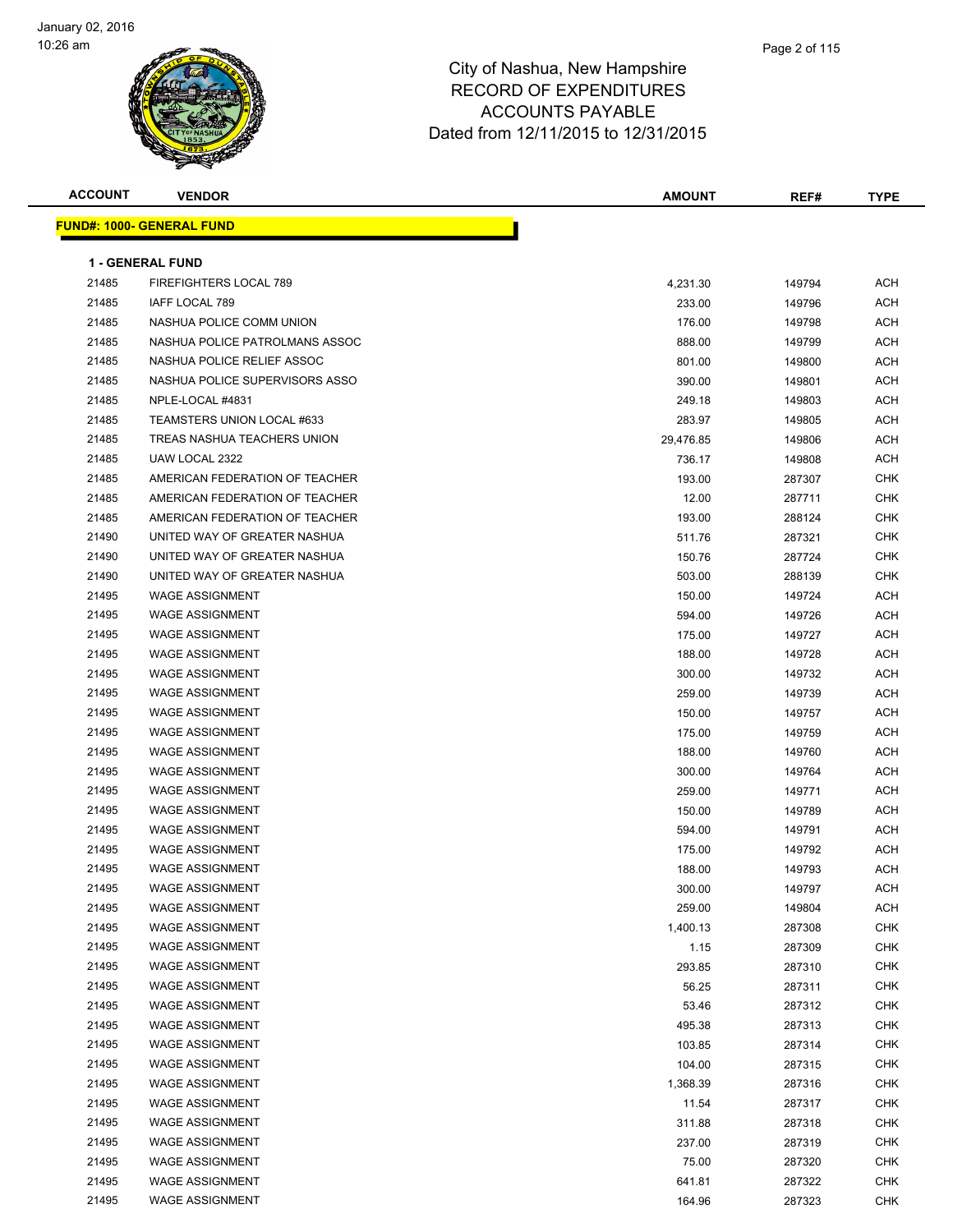

| <b>ACCOUNT</b> | <b>VENDOR</b>                     | <b>AMOUNT</b> | REF#   | <b>TYPE</b> |
|----------------|-----------------------------------|---------------|--------|-------------|
|                | <u> FUND#: 1000- GENERAL FUND</u> |               |        |             |
|                | <b>1 - GENERAL FUND</b>           |               |        |             |
| 21495          | <b>WAGE ASSIGNMENT</b>            | 1,400.13      | 287712 | <b>CHK</b>  |
| 21495          | <b>WAGE ASSIGNMENT</b>            | 1.15          | 287713 | <b>CHK</b>  |
| 21495          | <b>WAGE ASSIGNMENT</b>            | 56.25         | 287714 | <b>CHK</b>  |
| 21495          | <b>WAGE ASSIGNMENT</b>            | 55.54         | 287715 | <b>CHK</b>  |
| 21495          | <b>WAGE ASSIGNMENT</b>            | 103.85        | 287716 | <b>CHK</b>  |
| 21495          | <b>WAGE ASSIGNMENT</b>            | 104.00        | 287717 | <b>CHK</b>  |
| 21495          | <b>WAGE ASSIGNMENT</b>            | 1,368.39      | 287718 | <b>CHK</b>  |
| 21495          | <b>WAGE ASSIGNMENT</b>            | 11.54         | 287719 | <b>CHK</b>  |
| 21495          | <b>WAGE ASSIGNMENT</b>            | 11.54         | 287720 | <b>CHK</b>  |
| 21495          | <b>WAGE ASSIGNMENT</b>            | 311.88        | 287721 | <b>CHK</b>  |
| 21495          | <b>WAGE ASSIGNMENT</b>            | 237.00        | 287722 | <b>CHK</b>  |
| 21495          | <b>WAGE ASSIGNMENT</b>            | 25.00         | 287723 | <b>CHK</b>  |
| 21495          | <b>WAGE ASSIGNMENT</b>            | 169.29        | 287725 | <b>CHK</b>  |
| 21495          | <b>WAGE ASSIGNMENT</b>            | 1,400.13      | 288125 | <b>CHK</b>  |
| 21495          | <b>WAGE ASSIGNMENT</b>            | 1.15          | 288126 | <b>CHK</b>  |
| 21495          | <b>WAGE ASSIGNMENT</b>            | 293.85        | 288127 | <b>CHK</b>  |
| 21495          | <b>WAGE ASSIGNMENT</b>            | 56.25         | 288128 | <b>CHK</b>  |
| 21495          | <b>WAGE ASSIGNMENT</b>            | 44.72         | 288129 | <b>CHK</b>  |
| 21495          | <b>WAGE ASSIGNMENT</b>            | 495.38        | 288130 | <b>CHK</b>  |
| 21495          | <b>WAGE ASSIGNMENT</b>            | 103.85        | 288131 | <b>CHK</b>  |
| 21495          | <b>WAGE ASSIGNMENT</b>            | 104.00        | 288132 | CHK         |
| 21495          | <b>WAGE ASSIGNMENT</b>            | 1,368.39      | 288133 | <b>CHK</b>  |
| 21495          | <b>WAGE ASSIGNMENT</b>            | 11.54         | 288134 | <b>CHK</b>  |
| 21495          | <b>WAGE ASSIGNMENT</b>            | 11.54         | 288135 | <b>CHK</b>  |
| 21495          | <b>WAGE ASSIGNMENT</b>            | 311.88        | 288136 | <b>CHK</b>  |
| 21495          | <b>WAGE ASSIGNMENT</b>            | 237.00        | 288137 | <b>CHK</b>  |
| 21495          | <b>WAGE ASSIGNMENT</b>            | 75.00         | 288138 | <b>CHK</b>  |
| 21495          | <b>WAGE ASSIGNMENT</b>            | 616.60        | 288140 | <b>CHK</b>  |
| 21495          | <b>WAGE ASSIGNMENT</b>            | 164.96        | 288141 | <b>CHK</b>  |
| 21538          | NASHUA TEACHERS UNION             | 3,996.24      | 149737 | <b>ACH</b>  |
| 21538          | NASHUA TEACHERS UNION             | 84.56         | 149769 | <b>ACH</b>  |
| 21538          | NASHUA TEACHERS UNION             | 3,959.96      | 149802 | <b>ACH</b>  |
| 21921          | STATE OF NH-MV                    | 9,378.77      | 149707 | ACH         |
| 21921          | STATE OF NH-MV                    | 11,099.28     | 149712 | ACH         |
| 21921          | STATE OF NH-MV                    | 16,259.57     | 149713 | <b>ACH</b>  |
| 21921          | STATE OF NH-MV                    | 11,424.76     | 149718 | <b>ACH</b>  |
| 21921          | STATE OF NH-MV                    | 15,072.00     | 149744 | <b>ACH</b>  |
| 21921          | STATE OF NH-MV                    | 22,983.04     | 149748 | <b>ACH</b>  |
| 21921          | STATE OF NH-MV                    | 22,598.40     | 149750 | <b>ACH</b>  |
| 21921          | STATE OF NH-MV                    | 22,531.47     | 149751 | <b>ACH</b>  |
| 21921          | STATE OF NH-MV                    | 26,108.50     | 149776 | <b>ACH</b>  |
| 21921          | STATE OF NH-MV                    | 8,867.52      | 149778 | <b>ACH</b>  |
| 21921          | STATE OF NH -MV                   | 29,753.76     | 149781 | <b>ACH</b>  |
| 21921          | STATE OF NH -MV                   | 18,535.27     | 149785 | <b>ACH</b>  |
| 21921          | STATE OF NH-MV                    | 18,403.93     | 149809 | <b>ACH</b>  |
|                |                                   |               |        |             |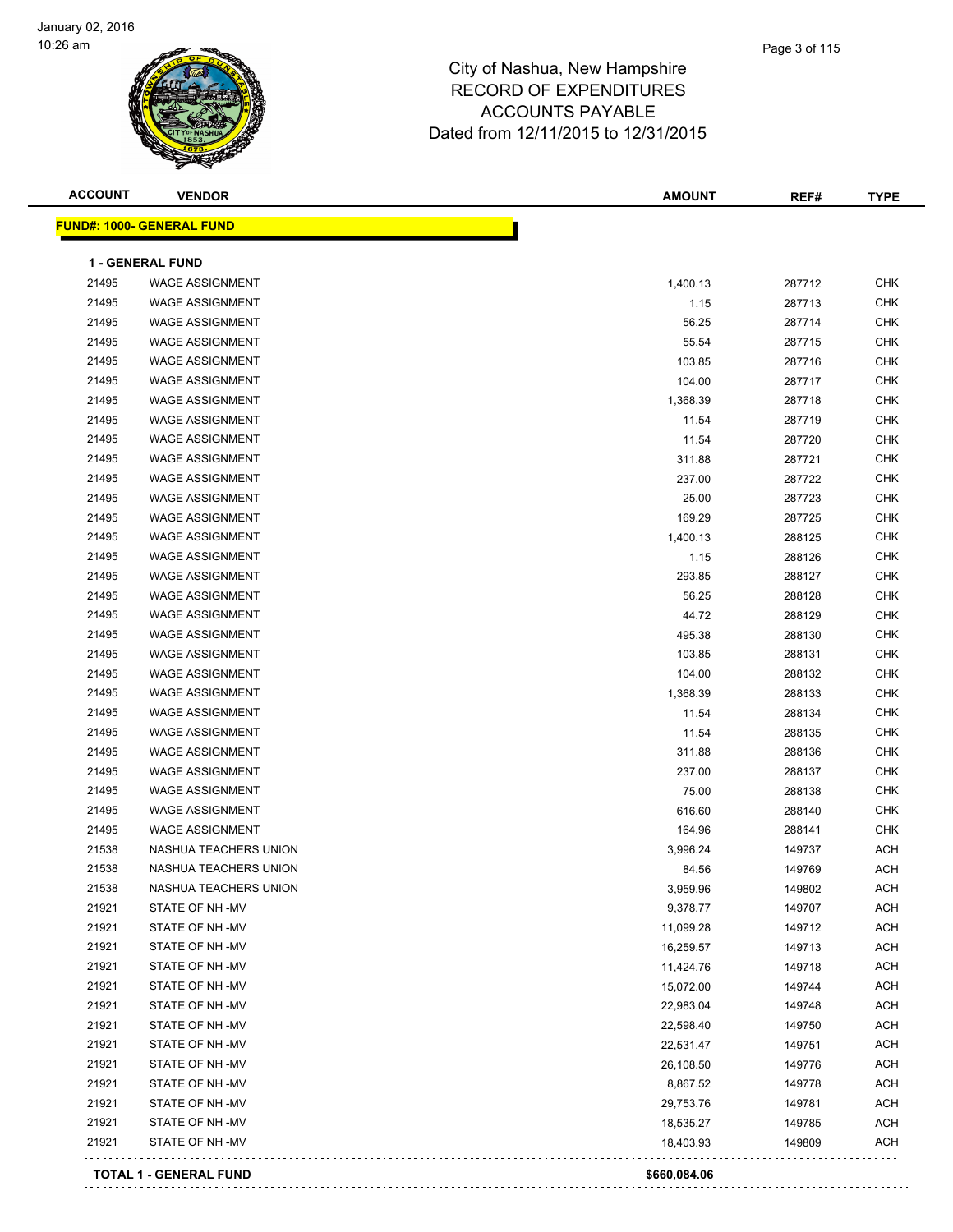| <b>ACCOUNT</b>     | <b>VENDOR</b>                                       |                         | <b>AMOUNT</b> | REF#    | <b>TYPE</b> |
|--------------------|-----------------------------------------------------|-------------------------|---------------|---------|-------------|
|                    | <u> FUND#: 1000- GENERAL FUND</u>                   |                         |               |         |             |
| <b>101 - MAYOR</b> |                                                     |                         |               |         |             |
| 54828              | US BANK EQUIPMENT FINANCE                           |                         | 85.24         | 287304  | <b>CHK</b>  |
| 68300              | <b>CANAL ART &amp; FRAMING</b>                      |                         | 144.00        | 287783  | <b>CHK</b>  |
| 68300              | <b>CANAL ART &amp; FRAMING</b>                      |                         | 60.00         | 288203  | <b>CHK</b>  |
| 68300              | CITIZENS BANK CREDIT CARD                           | Beckonings, Inc.        | 39.00         | 9201608 | ACH         |
|                    | TOTAL 101 - MAYOR                                   |                         | \$328.24      |         |             |
|                    | 102 - BOARD OF ALDERMEN                             |                         |               |         |             |
| 53428              | <b>DONNA GRAHAM</b>                                 |                         | 150.00        | 287417  | <b>CHK</b>  |
| 54828              | US BANK EQUIPMENT FINANCE                           |                         | 150.40        | 287306  | <b>CHK</b>  |
| 55699              | ANCO SIGNS & STAMPS INC                             |                         | 245.80        | 288193  | <b>CHK</b>  |
|                    | TOTAL 102 - BOARD OF ALDERMEN                       |                         | \$546.20      |         |             |
| <b>103 - LEGAL</b> |                                                     |                         |               |         |             |
| 55300              | PETTY CASH                                          |                         | 48.00         | 287338  | <b>CHK</b>  |
| 55421              | CITIZENS BANK CREDIT CARD                           | <b>Lorman Education</b> | 219.00        | 9201608 | <b>ACH</b>  |
| 55495              | PETTY CASH                                          |                         | 48.00         | 287338  | <b>CHK</b>  |
| 55614              | HILLSBOROUGH COUNTY REGISTRY                        |                         | 6.00          | 287426  | <b>CHK</b>  |
| 61100              | WB MASON CO INC                                     |                         | 257.52        | 288272  | <b>CHK</b>  |
| 61807              | <b>MATTHEW BENDER &amp; CO</b>                      |                         | 1,010.90      | 287451  | <b>CHK</b>  |
| 61807              | LAWYERS DIARY & MANUAL                              |                         | 153.00        | 287833  | CHK         |
|                    | TOTAL 103 - LEGAL                                   |                         | \$1,742.42    |         |             |
|                    | 107 - CITY CLERK                                    |                         |               |         |             |
| 53435              | PETTY CASH                                          |                         | 180.00        | 287338  | <b>CHK</b>  |
| 55307              | MICHELE HARLEY                                      |                         | 42.94         | 287333  | <b>CHK</b>  |
| 55307              | PATRICIA PIECUCH                                    |                         | 799.29        | 287340  | <b>CHK</b>  |
| 55400              | PATRICIA PIECUCH                                    |                         | 614.61        | 287340  | CHK         |
|                    | <b>TOTAL 107 - CITY CLERK</b>                       |                         | \$1,636.84    |         |             |
|                    | <b>109 - CIVIC &amp; COMMUNITY ACTIVITIES</b>       |                         |               |         |             |
| 56200              | NASHUA GARDEN CLUB                                  |                         | 200.00        | 288150  | <b>CHK</b>  |
| 56200              | CITIZENS BANK CREDIT CARD                           | Columbia Trophy         | 108.96        | 9201608 | <b>ACH</b>  |
| 56228              | NASHUA SENIORS MEAL PROGRAM                         |                         | 2,405.37      | 287865  | <b>CHK</b>  |
| 56250              | COMMUNITY MEDIA SERVICES GRP L                      |                         | 7,083.33      | 288144  | <b>CHK</b>  |
|                    | <b>TOTAL 109 - CIVIC &amp; COMMUNITY ACTIVITIES</b> |                         | \$9,797.66    |         |             |
|                    | <b>111 - HUMAN RESOURCES</b>                        |                         |               |         |             |
| 53452              | CAREER CONNECTIONS                                  |                         | 204.00        | 287784  | <b>CHK</b>  |
| 53452              | CAREER CONNECTIONS                                  |                         | 1,785.00      | 288204  | <b>CHK</b>  |
| 61100              | WB MASON CO INC                                     |                         | 180.85        | 288272  | <b>CHK</b>  |
|                    |                                                     |                         |               |         |             |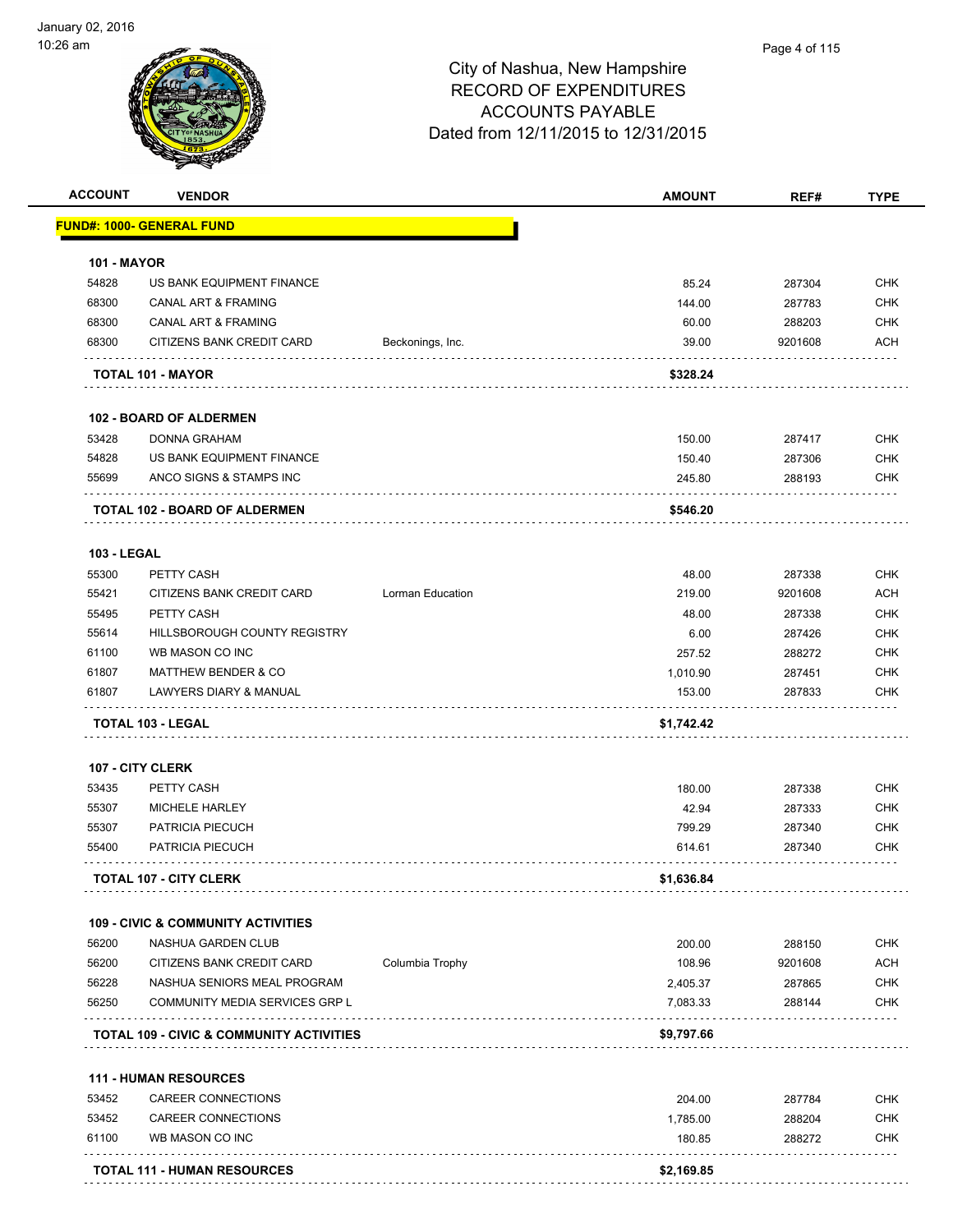| <b>ACCOUNT</b> | <b>VENDOR</b>                             |                             | <b>AMOUNT</b> | REF#    | <b>TYPE</b> |
|----------------|-------------------------------------------|-----------------------------|---------------|---------|-------------|
|                | <b>FUND#: 1000- GENERAL FUND</b>          |                             |               |         |             |
|                | <b>120 - TELECOMMUNICATIONS</b>           |                             |               |         |             |
| 55109          | <b>BAYRING COMMUNICATIONS</b>             |                             | 2,171.23      | 287343  | <b>CHK</b>  |
| 55109          | <b>FAIRPOINT COMMUNICATIONS</b>           |                             | 130.45        | 287743  | <b>CHK</b>  |
| 55109          | <b>FAIRPOINT COMMUNICATIONS</b>           |                             | 825.51        | 288162  | <b>CHK</b>  |
| 55109          | <b>FAIRPOINT COMMUNICATIONS</b>           |                             | 2.287.73      | 288163  | <b>CHK</b>  |
| 55109          | PAETEC COMMUNICATIONS INC                 |                             | 693.35        | 288184  | <b>CHK</b>  |
| 55109          | PAETEC COMMUNICATIONS INC                 |                             | 2,119.23      | 288185  | <b>CHK</b>  |
|                | TOTAL 120 - TELECOMMUNICATIONS            |                             | \$8,227.50    |         |             |
|                | <b>122 - INFORMATION TECHNOLOGY</b>       |                             |               |         |             |
| 54407          | PITNEY BOWES GLOBAL FIN SRVS              |                             | 418.50        | 287885  | <b>CHK</b>  |
| 54407          | <b>TRITECH SOFTWARE SYSTEMS</b>           |                             | 22,282.50     | 287908  | <b>CHK</b>  |
| 54407          | CITIZENS BANK CREDIT CARD                 | NEOVATION.COM               | 20.00         | 9201608 | <b>ACH</b>  |
| 54407          | CITIZENS BANK CREDIT CARD                 | <b>FOREIGN EXCHANGE FEE</b> | 1.50          | 9201608 | <b>ACH</b>  |
| 54407          | <b>CITIZENS BANK CREDIT CARD</b>          | NAVORI INC                  | 337.00        | 9201608 | <b>ACH</b>  |
| 54407          | <b>CITIZENS BANK CREDIT CARD</b>          | <b>FOREIGN EXCHANGE FEE</b> | 9.44          | 9201608 | <b>ACH</b>  |
| 54407          | <b>CITIZENS BANK CREDIT CARD</b>          | CTO*CITRIX ONLINE.COM       | 55.00         | 9201608 | <b>ACH</b>  |
| 54407          | CITIZENS BANK CREDIT CARD                 | NLI*SHAREFILE               | 69.95         | 9201608 | <b>ACH</b>  |
| 54428          | ATOS IT OUTSOURCING SERVICES              |                             | 18,218.00     | 287371  | <b>CHK</b>  |
| 55118          | <b>VERIZON WIRELESS</b>                   |                             | 135.48        | 287356  | <b>CHK</b>  |
| 55118          | VERIZON WIRELESS-985557535                |                             | 40.01         | 287357  | <b>CHK</b>  |
| 55118          | AT & T MOBILITY                           |                             | 32.23         | 288155  | <b>CHK</b>  |
| 55118          | AT & T MOBILITY                           |                             | 76.22         | 288156  | <b>CHK</b>  |
| 55400          | CITIZENS BANK CREDIT CARD                 | S.I.M.                      | 155.00        | 9201608 | <b>ACH</b>  |
| 55400          | <b>CITIZENS BANK CREDIT CARD</b>          | S.I.M.                      | 155.00        | 9201608 | <b>ACH</b>  |
| 71221          | <b>DELL MARKETING LP</b>                  |                             | 894.36        | 288209  | <b>CHK</b>  |
| 71221          | CITIZENS BANK CREDIT CARD                 | PAYPAL BLUEKNIFECO          | 29.97         | 9201608 | <b>ACH</b>  |
| 71221          | CITIZENS BANK CREDIT CARD                 | <b>BESTBUYCOM</b>           | 394.99        | 9201608 | <b>ACH</b>  |
| 71221          | CITIZENS BANK CREDIT CARD                 | <b>BESTBUYCOM</b>           | 35.00         | 9201608 | <b>ACH</b>  |
| 71228          | <b>CIVICPLUS</b>                          |                             | 3,500.00      | 287389  | <b>CHK</b>  |
|                | <b>TOTAL 122 - INFORMATION TECHNOLOGY</b> |                             | \$46,860.15   |         |             |

### **126 - FINANCIAL SERVICES**

| 42200 | LAWRENCE CROSS              | 148.80    | 287441 | <b>CHK</b> |
|-------|-----------------------------|-----------|--------|------------|
| 42200 | <b>JOSEPH A FOISTNER II</b> | 293.00    | 288233 | <b>CHK</b> |
| 42200 | <b>LOUISE CONTE</b>         | 152.20    | 288237 | <b>CHK</b> |
| 42200 | ROBERT MACMILLAN            | 4.00      | 288238 | <b>CHK</b> |
| 42200 | MOOSE ON THE LOOSE          | 346.20    | 288247 | <b>CHK</b> |
| 42200 | NORMAN PINARD               | 249.20    | 288253 | <b>CHK</b> |
| 42200 | RUSSELL RESOURCES INC.      | 177.00    | 288257 | <b>CHK</b> |
| 42200 | <b>KEVIN P SHEA</b>         | 87.20     | 288258 | <b>CHK</b> |
| 42200 | ELISABETH J WALKER          | 346.40    | 288271 | <b>CHK</b> |
| 42200 | <b>WILLIAM BURNS</b>        | 2.00      | 288273 | <b>CHK</b> |
| 53114 | MELANSON HEATH & CO PC      | 25,000.00 | 287852 | <b>CHK</b> |
| 53467 | <b>MAILINGS UNLIMITED</b>   | 892.17    | 288240 | <b>CHK</b> |
| 54828 | US BANK EQUIPMENT FINANCE   | 28.14     | 287305 | <b>CHK</b> |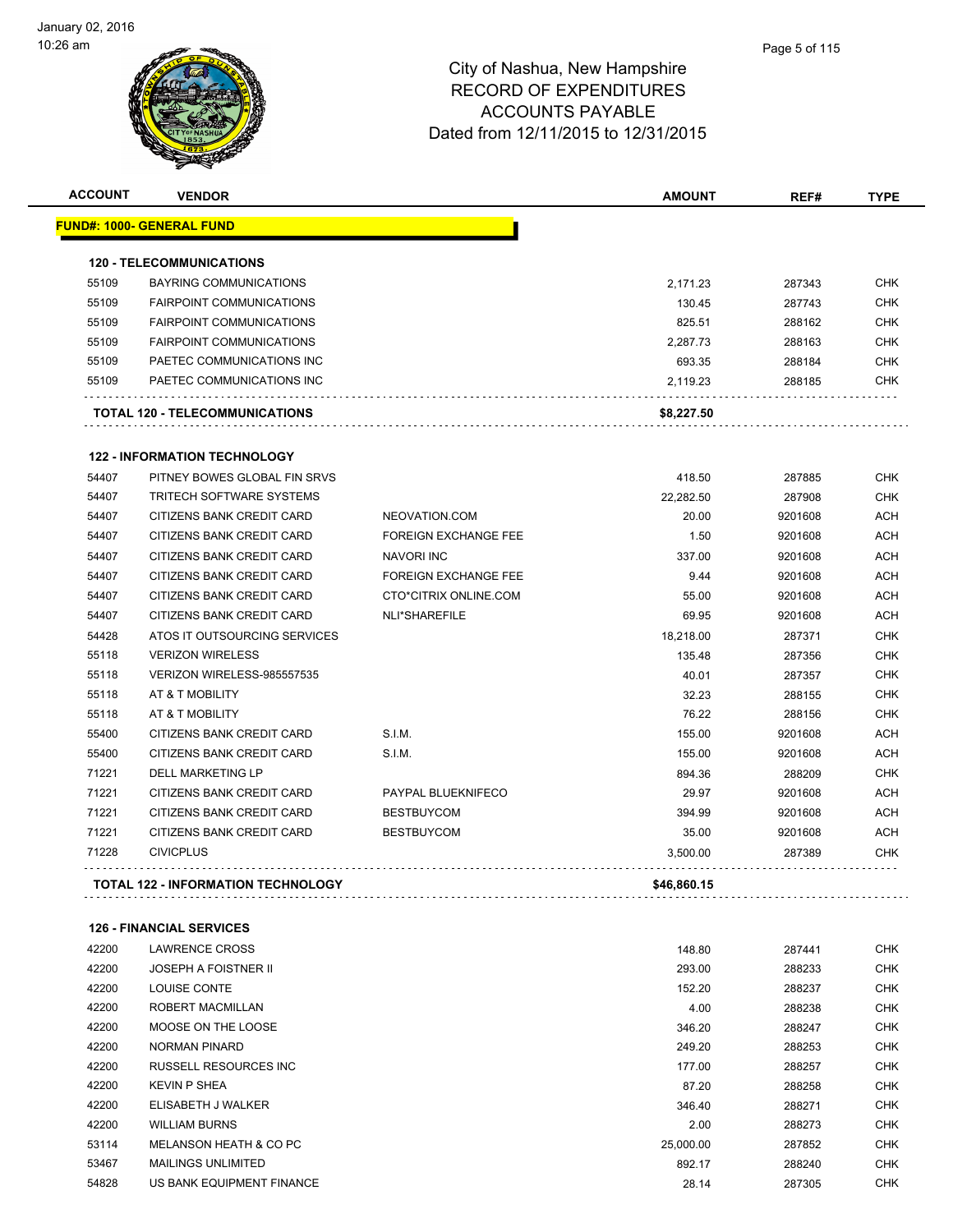

| <b>TYPE</b><br>REF# |                   |  | <b>AMOUNT</b>                      |        | <b>VENDOR</b>                         | <b>ACCOUNT</b> |
|---------------------|-------------------|--|------------------------------------|--------|---------------------------------------|----------------|
|                     |                   |  |                                    |        | <u> FUND#: 1000- GENERAL FUND</u>     |                |
|                     |                   |  |                                    |        | <b>126 - FINANCIAL SERVICES</b>       |                |
| 287705              |                   |  | 96.71                              |        | US BANK EQUIPMENT FINANCE             | 54828          |
| 287708              |                   |  | 87.58                              |        | US BANK EQUIPMENT FINANCE             | 54828          |
| 287338              |                   |  | 48.00                              |        | PETTY CASH                            | 55307          |
| 288240              |                   |  | 10.51                              |        | <b>MAILINGS UNLIMITED</b>             | 55607          |
| 287338              |                   |  | 11.99                              |        | PETTY CASH                            | 61100          |
| 287477              |                   |  | 1,352.00                           |        | OFFICE ALTERNATIVES LLC               | 61100          |
| 287921              |                   |  | 411.80                             |        | WB MASON CO INC                       | 61100          |
| 288268              |                   |  | 400.00                             |        | <b>VARIDESK LLC</b>                   | 61100          |
| 288272              |                   |  | 586.98                             |        | WB MASON CO INC                       | 61100          |
|                     |                   |  | \$30,731.88                        |        | <b>TOTAL 126 - FINANCIAL SERVICES</b> |                |
|                     |                   |  |                                    |        | <b>129 - CITY BUILDINGS</b>           |                |
| 287345              |                   |  | 11,695.23                          |        | <b>EVERSOURCE</b>                     | 54100          |
| 288161              |                   |  | 2,014.60                           |        | <b>EVERSOURCE</b>                     | 54100          |
| 287348              |                   |  | 558.76                             |        | LIBERTY UTILITIES - NH                | 54114          |
| 287799              |                   |  | 632.66                             |        | <b>DIRECT ENERGY BUSINESS</b>         | 54114          |
| 288210              |                   |  | 426.65                             |        | <b>DIRECT ENERGY BUSINESS</b>         | 54114          |
|                     | 287755            |  | 376.59                             |        | PENNICHUCK WATER WORKS INC            | 54141          |
| 288186              |                   |  | 590.71                             |        | PENNICHUCK WATER WORKS INC            | 54141          |
| 287374              |                   |  | 150.00                             |        | BAIN PEST CONTROL SERVICE INC         | 54228          |
| 287505              |                   |  | 32.62                              |        | VIKING CONTROLS INC                   | 54243          |
| 287447              |                   |  | 209.33                             |        | M & M ELECTRICAL SUPPLY CO INC        | 54280          |
| 287769              |                   |  | 9.90                               |        | <b>B &amp; S LOCKSMITHS INC</b>       | 54280          |
| 287803              |                   |  | 45.06                              |        | F W WEBB CO                           | 54280          |
| 287888              |                   |  | 95.52                              |        | PROTECTION ONE ALARM MONTORING        | 54280          |
| 288155              |                   |  |                                    |        | AT & T MOBILITY                       | 55118          |
| 287921              |                   |  |                                    |        | WB MASON CO INC                       | 61299          |
|                     | 287468            |  | 479.36                             |        | NEW ENGLAND PAPER & SUPPLY            | 61428          |
|                     |                   |  | \$17,462.71                        |        | <b>TOTAL 129 - CITY BUILDINGS</b>     |                |
|                     |                   |  |                                    |        | 130 - PURCHASING                      |                |
| 287302              |                   |  | 361.36                             |        | US BANK EQUIPMENT FINANCE             | 54828          |
| 287885              |                   |  | 1,107.00                           |        | PITNEY BOWES GLOBAL FIN SRVS          | 54842          |
| 287921              |                   |  | 16.48                              |        | WB MASON CO INC                       | 61100          |
| 287391              |                   |  | 400.64                             |        | CONWAY OFFICE SOLUTIONS               | 61242          |
| 287887              |                   |  | 218.19                             |        | PRINT FACTORY                         | 61242          |
|                     |                   |  | \$2,103.67                         |        | <b>TOTAL 130 - PURCHASING</b>         |                |
|                     |                   |  |                                    |        | <b>132 - ASSESSING</b>                |                |
| 287706              |                   |  | 109.70                             |        | US BANK EQUIPMENT FINANCE             | 54828          |
| 287473              |                   |  |                                    |        | <b>NNEREN</b>                         |                |
|                     |                   |  |                                    |        | WB MASON CO INC                       |                |
|                     |                   |  |                                    |        |                                       |                |
|                     | 287921<br>9201608 |  | 3.63                               | Amazon | CITIZENS BANK CREDIT CARD             | 61100          |
|                     |                   |  | 127.30<br>18.42<br>63.00<br>224.20 |        |                                       | 55200<br>61100 |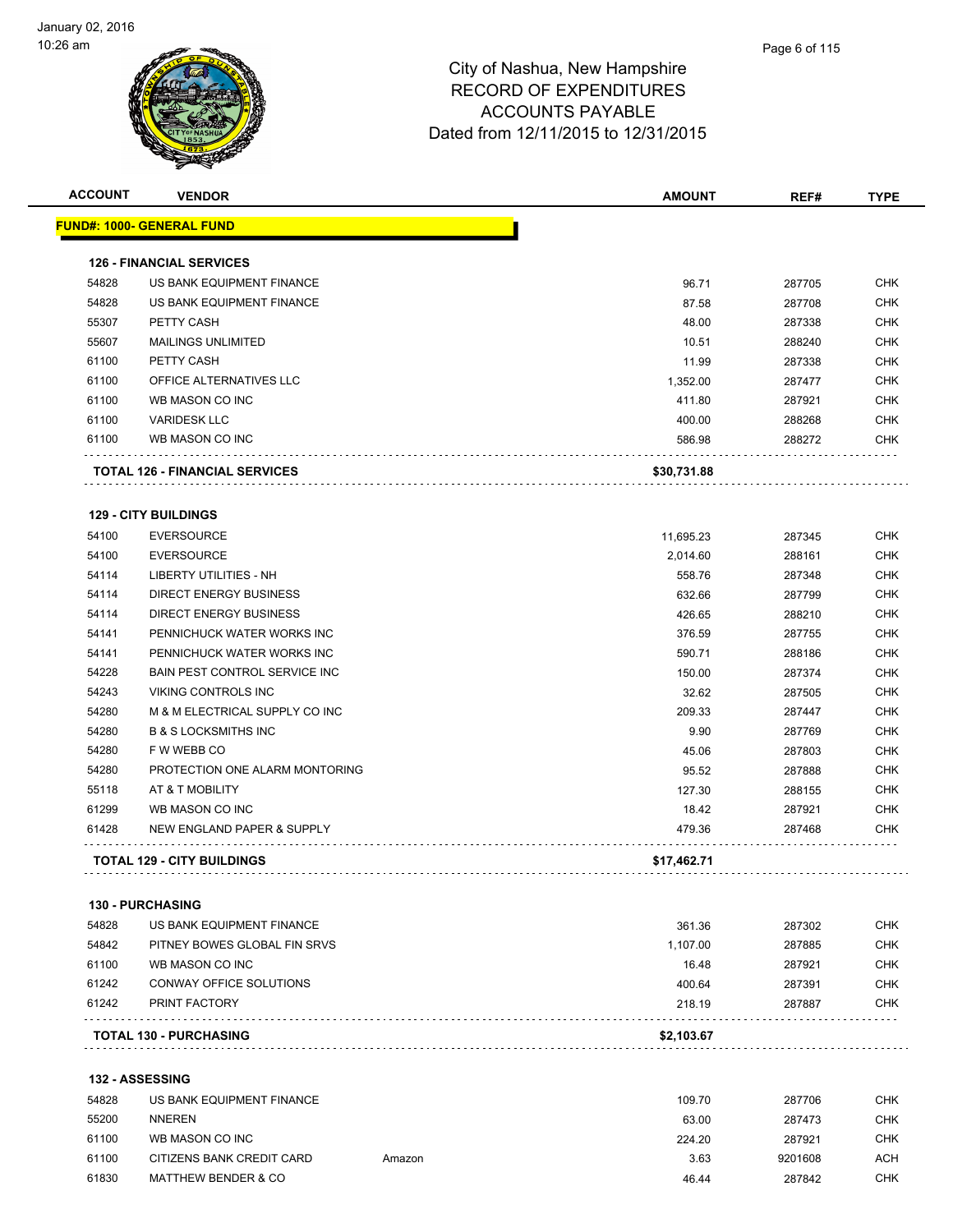

| <b>ACCOUNT</b> | <b>VENDOR</b>                                         |                                | <b>AMOUNT</b> | REF#    | <b>TYPE</b> |
|----------------|-------------------------------------------------------|--------------------------------|---------------|---------|-------------|
|                | FUND#: 1000- GENERAL FUND                             |                                |               |         |             |
|                | <b>TOTAL 132 - ASSESSING</b>                          |                                | \$446.97      |         |             |
|                | <b>142 - WOODLAWN CEMETERY</b>                        |                                |               |         |             |
| 54100          | <b>EVERSOURCE</b>                                     |                                | 228.75        | 288161  | <b>CHK</b>  |
| 54107          | MCLAUGHLIN OIL CO                                     |                                | 336.67        | 287846  | <b>CHK</b>  |
| 54114          | <b>LIBERTY UTILITIES - NH</b>                         |                                | 281.47        | 288172  | <b>CHK</b>  |
| 54243          | J LAWRENCE HALL INC                                   |                                | 1,900.00      | 288232  | <b>CHK</b>  |
| 54280          | CARROT-TOP INDUSTRIES INC                             |                                | 69.09         | 287383  | <b>CHK</b>  |
| 54280          | HOME DEPOT CREDIT SERVICE 3065                        |                                | 73.42         | 288226  | <b>CHK</b>  |
| 54280          | JOSEPH DEFONTES CO LLC                                |                                | 225.27        | 288234  | <b>CHK</b>  |
| 54399          | KELL PLUMBING AND HEATING                             |                                | 211.80        | 288235  | <b>CHK</b>  |
| 55607          | PETTY CASH                                            |                                | 12.65         | 287338  | <b>CHK</b>  |
| 61299          | PETTY CASH                                            |                                | 48.75         | 287338  | <b>CHK</b>  |
| 61300          | DENNIS K BURKE INC                                    |                                | 366.59        | 287399  | <b>CHK</b>  |
| 61499          | PETTY CASH                                            |                                | 27.01         | 287338  | <b>CHK</b>  |
| 61499          | <b>BELLETETES INC</b>                                 |                                | 4.31          | 287375  | <b>CHK</b>  |
| 61549          | <b>GRIFFIN GREENHOUSE SUPPLIES</b>                    |                                | 159.75        | 287423  | <b>CHK</b>  |
|                | TOTAL 142 - WOODLAWN CEMETERY                         |                                | \$3,945.53    |         |             |
|                |                                                       |                                |               |         |             |
|                | <b>144 - EDGEWOOD &amp; SUBURBAN CEMETERIES</b>       |                                |               |         |             |
| 54100          | <b>EVERSOURCE</b>                                     |                                | 97.62         | 288161  | <b>CHK</b>  |
| 54141          | PENNICHUCK WATER WORKS INC                            |                                | 228.28        | 287755  | <b>CHK</b>  |
| 54280          | PETTY CASH                                            |                                | 95.47         | 287338  | <b>CHK</b>  |
| 54487          | PETTY CASH                                            |                                | 104.43        | 287338  | <b>CHK</b>  |
| 55400          | CITIZENS BANK CREDIT CARD                             | <b>UVM Entomology Research</b> | 66.00         | 9201608 | ACH         |
| 61300          | DENNIS K BURKE INC                                    |                                | 478.32        | 287798  | <b>CHK</b>  |
| 61799          | <b>CARPARTS OF NASHUA</b>                             |                                | 31.29         | 287785  | <b>CHK</b>  |
| 61799          | NORTHLAND INDUSTRIAL TRUCK CO                         |                                | 90.93         | 287875  | <b>CHK</b>  |
|                | <b>TOTAL 144 - EDGEWOOD &amp; SUBURBAN CEMETERIES</b> |                                | \$1,192.34    |         |             |
| 150 - POLICE   |                                                       |                                |               |         |             |
| 44184          | NASHUA POLICE DEPARTMENT                              |                                | 4.99          | 287336  | <b>CHK</b>  |
| 52800          | <b>JOHN CINELLI</b>                                   |                                | 480.00        | 287325  | <b>CHK</b>  |
| 52800          | E Z PAULSON                                           |                                | 589.99        | 288120  | <b>CHK</b>  |
| 52800          | <b>WILLIAM ADAMSON</b>                                |                                | 765.50        | 288142  | <b>CHK</b>  |
| 52800          | JEFFREY BUKUNT                                        |                                | 1,000.00      | 288143  | <b>CHK</b>  |
| 52800          | <b>JAMES TESTAVERDE</b>                               |                                | 810.00        | 288153  | CHK         |
| 52809          | <b>ERIC NORDENGREN</b>                                |                                | 250.00        | 288151  | CHK         |
| 53135          | ST JOSEPHS BUSINESS & HEALTH                          |                                | 897.40        | 287494  | CHK         |
| 54100          | <b>EVERSOURCE</b>                                     |                                | 161.29        | 287345  | CHK         |
| 54100          | <b>EVERSOURCE</b>                                     |                                | 476.11        | 287742  | <b>CHK</b>  |
| 54100          | <b>EVERSOURCE</b>                                     |                                | 12,113.11     | 288161  | <b>CHK</b>  |
| 54107          | SHATTUCK MALONE OIL CO                                |                                | 209.33        | 287352  | CHK         |
| 54114          | LIBERTY UTILITIES - NH                                |                                | 2,149.39      | 287746  | CHK         |
| 54114          | LIBERTY UTILITIES - NH                                |                                | 46.70         | 287747  | CHK         |
| 54114          | <b>DIRECT ENERGY BUSINESS</b>                         |                                | 4,181.34      | 287799  | CHK         |
|                |                                                       |                                |               |         |             |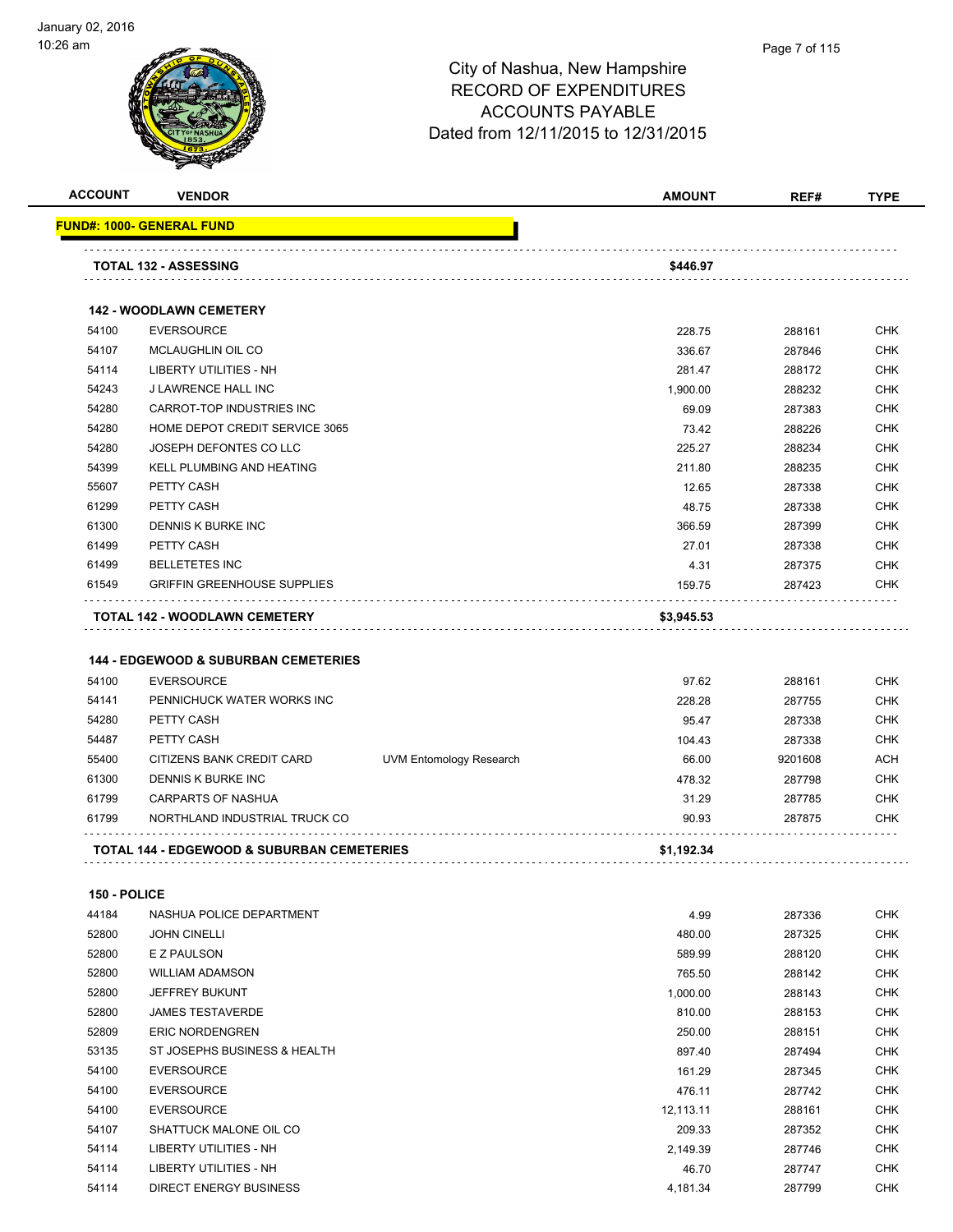

| <b>ACCOUNT</b> | <b>VENDOR</b>                    |                           | <b>AMOUNT</b> | REF#    | <b>TYPE</b> |
|----------------|----------------------------------|---------------------------|---------------|---------|-------------|
|                | <b>FUND#: 1000- GENERAL FUND</b> |                           |               |         |             |
|                |                                  |                           |               |         |             |
| 150 - POLICE   |                                  |                           |               |         |             |
| 54114          | <b>LIBERTY UTILITIES - NH</b>    |                           | 57.29         | 288170  | <b>CHK</b>  |
| 54114          | <b>LIBERTY UTILITIES - NH</b>    |                           | 67.71         | 288180  | <b>CHK</b>  |
| 54114          | <b>DIRECT ENERGY BUSINESS</b>    |                           | 41.41         | 288210  | <b>CHK</b>  |
| 54141          | PENNICHUCK WATER WORKS INC       |                           | 498.29        | 287351  | <b>CHK</b>  |
| 54141          | PENNICHUCK WATER WORKS INC       |                           | 24.39         | 287755  | CHK         |
| 54280          | <b>B &amp; S LOCKSMITHS INC</b>  |                           | 28.50         | 288195  | <b>CHK</b>  |
| 54280          | <b>REXEL</b>                     |                           | 110.08        | 288256  | <b>CHK</b>  |
| 54407          | CELLEBRITE USA CORPORATION       |                           | 3,098.99      | 287788  | <b>CHK</b>  |
| 54407          | <b>TRITECH SOFTWARE SYSTEMS</b>  |                           | 53,791.25     | 287908  | <b>CHK</b>  |
| 54407          | CITIZENS BANK CREDIT CARD        | DNH*GoDaddy.com           | 149.99        | 9201608 | ACH         |
| 54487          | ASAP FIRE & SAFETY CORP          |                           | 195.00        | 287768  | <b>CHK</b>  |
| 54487          | TMDE CALIBRATION LABS INC        |                           | 2,187.50      | 288262  | CHK         |
| 54849          | COMCAST CABLE COMMUNICATIONS I   |                           | 217.85        | 287344  | CHK         |
| 54849          | COMCAST CABLE COMMUNICATIONS I   |                           | 242.85        | 288159  | <b>CHK</b>  |
| 54849          | <b>FAIRPOINT COMMUNICATIONS</b>  |                           | 259.49        | 288162  | <b>CHK</b>  |
| 54849          | <b>FAIRPOINT COMMUNICATIONS</b>  |                           | 62.54         | 288163  | CHK         |
| 55109          | PAETEC COMMUNICATIONS INC        |                           | 186.91        | 288184  | <b>CHK</b>  |
| 55118          | VERIZON WIRELESS-581499451       |                           | 479.53        | 287759  | <b>CHK</b>  |
| 55200          | AMERICAN POLYGRAPH ASSN          |                           | 150.00        | 288154  | CHK         |
| 55200          | <b>FBI-LEEDA INC</b>             |                           | 50.00         | 288164  | <b>CHK</b>  |
| 55307          | <b>JAMES CIULLA</b>              |                           | 46.00         | 287726  | CHK         |
| 55307          | <b>RYAN MALO</b>                 |                           | 46.00         | 287734  | CHK         |
| 55400          | STATE OF NEW HAMPSHIRE           |                           | 10.00         | 287324  | CHK         |
| 55400          | <b>DENIS LINEHAN</b>             |                           | 1,148.00      | 287733  | CHK         |
| 55400          | CITIZENS BANK CREDIT CARD        | <b>Bristol Harbor Inn</b> | 418.10        | 9201608 | ACH         |
| 55400          | CITIZENS BANK CREDIT CARD        | <b>Bristol Harbor Inn</b> | 418.10        | 9201608 | ACH         |
| 55400          | <b>CITIZENS BANK CREDIT CARD</b> | Bristol Harbor Inn        | 301.71        | 9201608 | ACH         |
| 55400          | CITIZENS BANK CREDIT CARD        | <b>Bristol Harbor Inn</b> | 201.14        | 9201608 | ACH         |
| 55400          | CITIZENS BANK CREDIT CARD        | <b>Bristol Harbor Inn</b> | 418.10        | 9201608 | ACH         |
| 55400          | CITIZENS BANK CREDIT CARD        | <b>Bristol Harbor Inn</b> | 418.10        | 9201608 | ACH         |
| 55607          | UNITED PARCEL SERVICE            |                           | 46.70         | 287355  | <b>CHK</b>  |
| 55699          | <b>VERIZON WIRELESS-LERT B</b>   |                           | 100.00        | 287760  | <b>CHK</b>  |
| 55699          | 1ST PRIORITY TOWING & RECOVERY   |                           | 205.00        | 288190  | <b>CHK</b>  |
| 55699          | <b>CANAL ART &amp; FRAMING</b>   |                           | 274.00        | 288203  | <b>CHK</b>  |
| 61100          | WB MASON CO INC                  |                           | 179.89        | 287506  | CHK         |
| 61100          | <b>GRANITE STATE STAMPS INC</b>  |                           | 27.48         | 287813  | <b>CHK</b>  |
| 61100          | PITNEY BOWES INC                 |                           | 65.44         | 287886  | CHK         |
| 61100          | WB MASON CO INC                  |                           | 343.22        | 287921  | <b>CHK</b>  |
| 61100          | WB MASON CO INC                  |                           | 23.01         | 288272  | <b>CHK</b>  |
| 61107          | <b>BEN'S UNIFORMS</b>            |                           | 911.00        | 287376  | <b>CHK</b>  |
| 61107          | <b>GEORGE'S APPAREL</b>          |                           | 199.00        | 287414  | CHK         |
| 61107          | <b>BEN'S UNIFORMS</b>            |                           | 1,123.00      | 287775  | CHK         |
| 61107          | <b>BEN'S UNIFORMS</b>            |                           | 375.00        | 288200  | CHK         |
| 61110          | <b>BEN'S UNIFORMS</b>            |                           | 527.96        | 287376  | <b>CHK</b>  |
| 61121          | <b>BATTERIES PLUS</b>            |                           | 135.36        | 288198  | CHK         |
| 61185          | <b>ARROWHEAD FORENSICS</b>       |                           | 25.90         | 287767  | CHK         |
| 61299          | 1000 BULBS.COM                   |                           | 163.57        | 287361  | <b>CHK</b>  |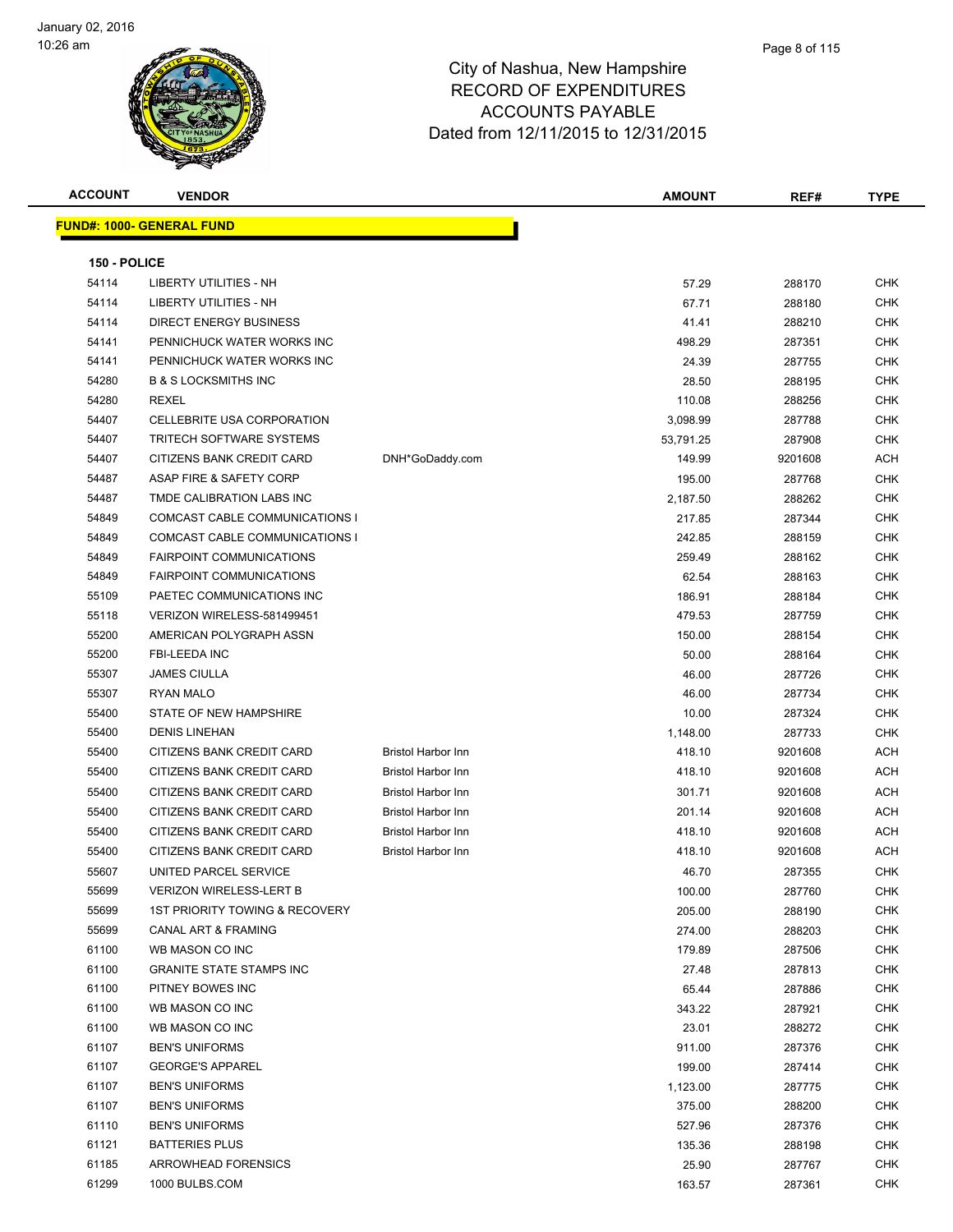

| <b>ACCOUNT</b> | <b>VENDOR</b>                     |                  | <b>AMOUNT</b> | REF#    | <b>TYPE</b> |
|----------------|-----------------------------------|------------------|---------------|---------|-------------|
|                | <u> FUND#: 1000- GENERAL FUND</u> |                  |               |         |             |
| 150 - POLICE   |                                   |                  |               |         |             |
| 61299          | LIFEGUARD SYSTEMS INC             |                  | 375.00        | 287444  | CHK         |
| 61299          | HOME DEPOT CREDIT SERVICE 3073    |                  | 35.84         | 287817  | <b>CHK</b>  |
| 61428          | CENTRAL PAPER PRODUCTS CO         |                  | 368.83        | 287385  | CHK         |
| 61428          | HOME DEPOT CREDIT SERVICE 3073    |                  | 75.83         | 287428  | <b>CHK</b>  |
| 61428          | THE DURKIN CO INC                 |                  | 687.99        | 288211  | CHK         |
| 61615          | CONWAY OFFICE SOLUTIONS           |                  | 1,806.00      | 287791  | <b>CHK</b>  |
| 61650          | WB MASON CO INC                   |                  | 347.05        | 287506  | CHK         |
| 61650          | WB MASON CO INC                   |                  | 235.81        | 287921  | CHK         |
| 61705          | <b>MAYNARD &amp; LESIEUR INC</b>  |                  | 592.80        | 287844  | <b>CHK</b>  |
| 61799          | <b>BOND AUTO PARTS INC</b>        |                  | 31.77         | 287378  | CHK         |
| 61799          | <b>CARPARTS OF NASHUA</b>         |                  | 143.48        | 287382  | CHK         |
| 61799          | NEW ENGLAND PARTS WAREHOUSE       |                  | 353.02        | 287469  | CHK         |
| 61799          | NORTHERN FOREIGN CAR PARTS INC    |                  | 251.86        | 287474  | <b>CHK</b>  |
| 61799          | <b>CARPARTS OF NASHUA</b>         |                  | 51.56         | 287785  | CHK         |
| 61799          | MACMULKIN CHEVROLET INC           |                  | 97.07         | 287840  | <b>CHK</b>  |
| 61799          | NEW ENGLAND PARTS WAREHOUSE       |                  | 146.36        | 287871  | CHK         |
| 61799          | NORTHERN FOREIGN CAR PARTS INC    |                  | 151.90        | 287874  | CHK         |
| 61799          | <b>QUIRK GM PARTS DEPOT</b>       |                  | 33.61         | 287889  | CHK         |
| 61799          | CARPARTS OF NASHUA                |                  | 9.40          | 288205  | CHK         |
| 61799          | FISHER AUTO PARTS INC             |                  | 126.46        | 288218  | CHK         |
| 61807          | <b>WEST PAYMENT CENTER</b>        |                  | 493.00        | 287923  | CHK         |
| 61907          | SAM'S CLUB DIRECT-0860            |                  | 257.10        | 287486  | CHK         |
| 61910          | SAM'S CLUB DIRECT-0860            |                  | 22.98         | 287486  | CHK         |
| 61910          | PETTY CASH                        |                  | 38.75         | 287735  | CHK         |
| 61910          | PETTY CASH                        |                  | 71.00         | 287736  | <b>CHK</b>  |
| 71025          | SNAP-ON INDUSTRIAL                |                  | 100.00        | 287902  | <b>CHK</b>  |
| 71221          | DELL MARKETING LP                 |                  | 8,665.04      | 287398  | CHK         |
| 71221          | <b>GOVCONNECTION INC</b>          |                  | 420.00        | 287416  | CHK         |
| 71221          | PC MALL GOV                       |                  | 362.00        | 287882  | CHK         |
| 71221          | <b>GOVCONNECTION INC</b>          |                  | 222.00        | 288223  | CHK         |
| 71221          | CITIZENS BANK CREDIT CARD         | Amazon MKTPLACE  | 62.26         | 9201608 | ACH         |
| 71221          | CITIZENS BANK CREDIT CARD         | Amazon MKTPLACE  | 10.78         | 9201608 | ACH         |
| 71221          | CITIZENS BANK CREDIT CARD         | Amazon MKTPLACE  | 32.07         | 9201608 | ACH         |
| 71221          | CITIZENS BANK CREDIT CARD         | Amazon MKTPLACE  | 284.07        | 9201608 | ACH         |
| 71407          | <b>BATTERIES PLUS</b>             |                  | 42.50         | 288198  | <b>CHK</b>  |
| 71414          | <b>B&amp;H PHOTO-VIDEO</b>        |                  | 239.00        | 287770  | <b>CHK</b>  |
| 71414          | CITIZENS BANK CREDIT CARD         | Nikon E-Commerce | 20.70         | 9201608 | <b>ACH</b>  |
|                | <b>TOTAL 150 - POLICE</b>         |                  | \$111,450.39  |         |             |
|                |                                   |                  |               |         |             |

**152 - FIRE**

| 52800 | BRIAN RHODES      | 935.25   | 287892 | CHK |
|-------|-------------------|----------|--------|-----|
| 52800 | MICHAEL DUVARNEY  | 315.00   | 288212 | CHK |
| 52800 | KARL GERHARD      | 935.25   | 288221 | CHK |
| 52800 | DAVID LEBLOND     | 315.00   | 288236 | CHK |
| 54100 | EVERSOURCE        | 401.25   | 287345 | CHK |
| 54100 | <b>EVERSOURCE</b> | 6.240.16 | 288161 | CHK |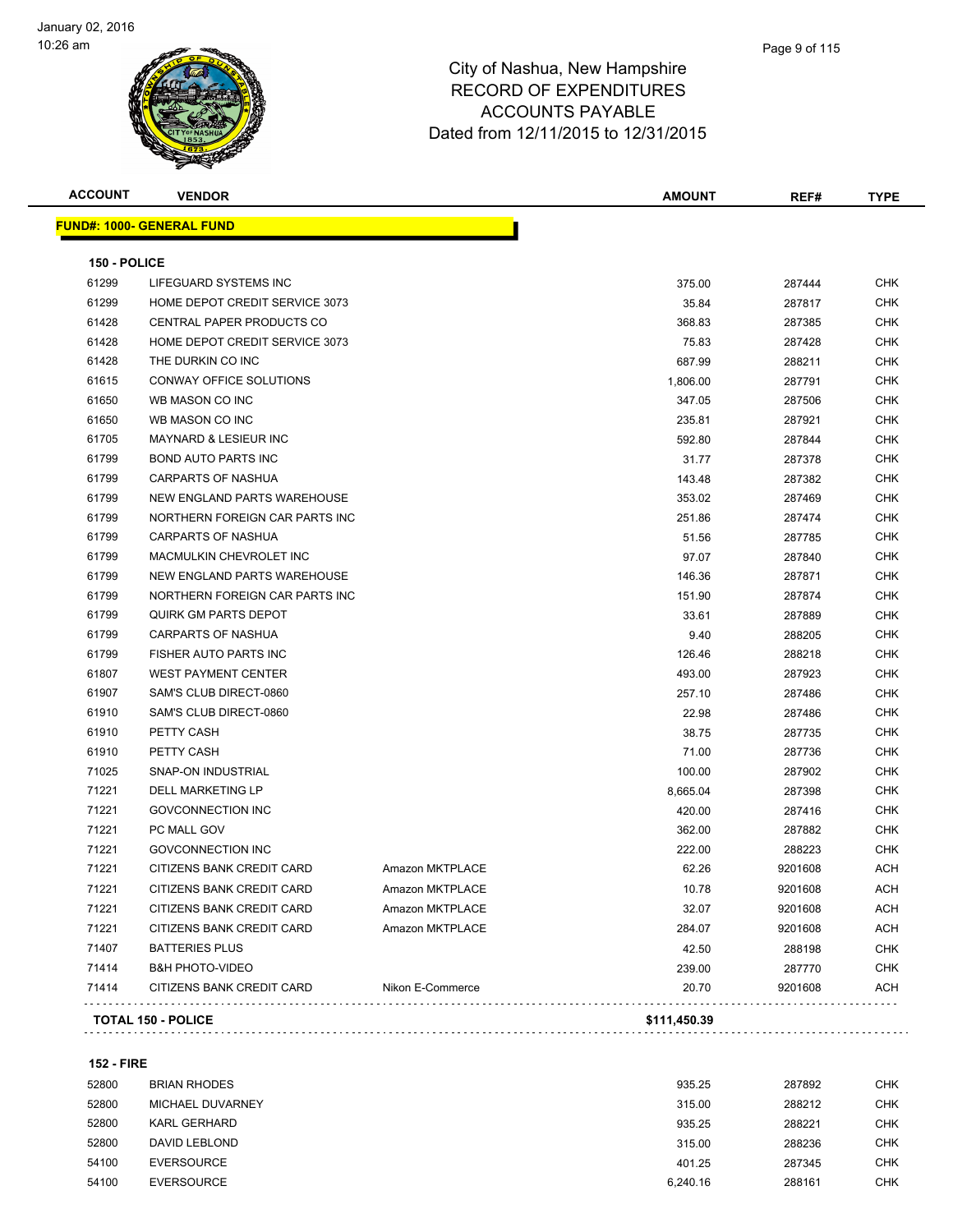| <b>ACCOUNT</b>    | <b>VENDOR</b>                       |          | <b>AMOUNT</b> | REF#    | <b>TYPE</b> |
|-------------------|-------------------------------------|----------|---------------|---------|-------------|
|                   | <b>FUND#: 1000- GENERAL FUND</b>    |          |               |         |             |
|                   |                                     |          |               |         |             |
| <b>152 - FIRE</b> |                                     |          |               |         |             |
| 54114             | <b>LIBERTY UTILITIES - NH</b>       |          | 197.73        | 287347  | <b>CHK</b>  |
| 54114             | <b>LIBERTY UTILITIES - NH</b>       |          | 645.24        | 287350  | <b>CHK</b>  |
| 54114             | <b>DIRECT ENERGY BUSINESS</b>       |          | 307.41        | 287401  | CHK         |
| 54114             | DIRECT ENERGY BUSINESS              |          | 1,036.67      | 287799  | CHK         |
| 54114             | LIBERTY UTILITIES - NH              |          | 775.52        | 288167  | CHK         |
| 54114             | LIBERTY UTILITIES - NH              |          | 502.88        | 288168  | CHK         |
| 54114             | <b>LIBERTY UTILITIES - NH</b>       |          | 201.97        | 288169  | <b>CHK</b>  |
| 54114             | <b>LIBERTY UTILITIES - NH</b>       |          | 283.34        | 288182  | CHK         |
| 54114             | DIRECT ENERGY BUSINESS              |          | 1,682.56      | 288210  | CHK         |
| 54141             | PENNICHUCK WATER WORKS INC          |          | 244.32        | 287351  | <b>CHK</b>  |
| 54141             | PENNICHUCK WATER WORKS INC          |          | 834.28        | 287755  | CHK         |
| 54141             | PENNICHUCK WATER WORKS INC          |          | 356.70        | 288186  | <b>CHK</b>  |
| 54228             | <b>JP PEST SERVICES</b>             |          | 267.00        | 287433  | <b>CHK</b>  |
| 54280             | AE MECHANICAL INC                   |          | 2,058.05      | 287364  | CHK         |
| 54280             | COUNTER PRO INC                     |          | 139.20        | 287393  | CHK         |
| 54280             | <b>FIMBEL GARAGE DOORS</b>          |          | 10.00         | 287408  | CHK         |
| 54280             | <b>GRANITE STATE GLASS</b>          |          | 192.00        | 287420  | CHK         |
| 54280             | M & M ELECTRICAL SUPPLY CO INC      |          | 38.47         | 287447  | CHK         |
| 54280             | WIND RIVER ENVIROMENTAL LLC         |          | 564.50        | 287508  | CHK         |
| 54280             | AE MECHANICAL INC                   |          | 2,562.90      | 287763  | <b>CHK</b>  |
| 54280             | FIMBEL GARAGE DOORS                 |          | 388.00        | 287806  | <b>CHK</b>  |
| 54280             | HOME DEPOT CREDIT SERVICE 3065      |          | 104.94        | 287816  | CHK         |
| 54280             | STANLEY ELEVATOR CO INC             |          | 2,142.00      | 287904  | <b>CHK</b>  |
| 54487             | R B ALLEN CO INC                    |          | 249.00        | 287482  | CHK         |
| 54487             | NATIONAL ENGINEERING & TESTING      |          | 2,955.00      | 287866  | CHK         |
| 54600             | <b>GRANITE CITY ELECTRIC SUPPLY</b> |          | 80.01         | 287419  | CHK         |
| 54600             | <b>GREENFIELD INDUSTRIES INC</b>    |          | 58.00         | 287422  | CHK         |
| 54600             | SANEL AUTO PARTS CO                 |          | 567.40        | 287487  | CHK         |
| 54600             | <b>BELLETETES INC</b>               |          | 9.28          | 287774  | CHK         |
| 54600             | D & R TOWING INC                    |          | 150.00        | 287795  | CHK         |
| 54600             | DONOVAN EQUIPMENT CO INC            |          | 378.70        | 287800  | CHK         |
| 54600             | MIKES CUSTOM KANVAS                 |          | 170.00        | 287856  | <b>CHK</b>  |
| 54600             | PARSON'S REPAIR SHOP                |          | 112.78        | 287880  | <b>CHK</b>  |
| 54600             | <b>BELLETETES INC</b>               |          | 16.18         | 288199  | <b>CHK</b>  |
| 54600             | <b>REIDLER DECAL CORP</b>           |          | 1,804.78      | 288255  | <b>CHK</b>  |
| 55118             | AT & T MOBILITY                     |          | 171.18        | 288155  | <b>CHK</b>  |
| 55200             | NH FIRE PREVENTION SOCIETY          |          | 12.00         | 287753  | <b>CHK</b>  |
| 55400             | CITIZENS BANK CREDIT CARD           | Waterous | 275.00        | 9201608 | ACH         |
| 55421             | <b>CHRISTOPHER DIAS</b>             |          | 450.00        | 287387  | CHK         |
| 55699             | TRUE BLUE CLEANERS                  |          | 52.78         | 287498  | CHK         |
| 55699             | TRUE BLUE CLEANERS                  |          | 47.16         | 287499  | <b>CHK</b>  |
| 55699             | TRUE BLUE CLEANERS                  |          | 37.70         | 287500  | <b>CHK</b>  |
| 55699             | TRUE BLUE CLEANERS                  |          | 32.08         | 287909  | <b>CHK</b>  |
| 55699             | TRUE BLUE CLEANERS                  |          | 52.78         | 287910  | <b>CHK</b>  |
| 55699             | TRUE BLUE CLEANERS                  |          | 99.94         | 288264  | <b>CHK</b>  |
| 55699             | TRUE BLUE CLEANERS                  |          | 30.16         | 288265  | CHK         |
| 55699             | TRUE BLUE CLEANERS                  |          | 79.60         | 288266  | <b>CHK</b>  |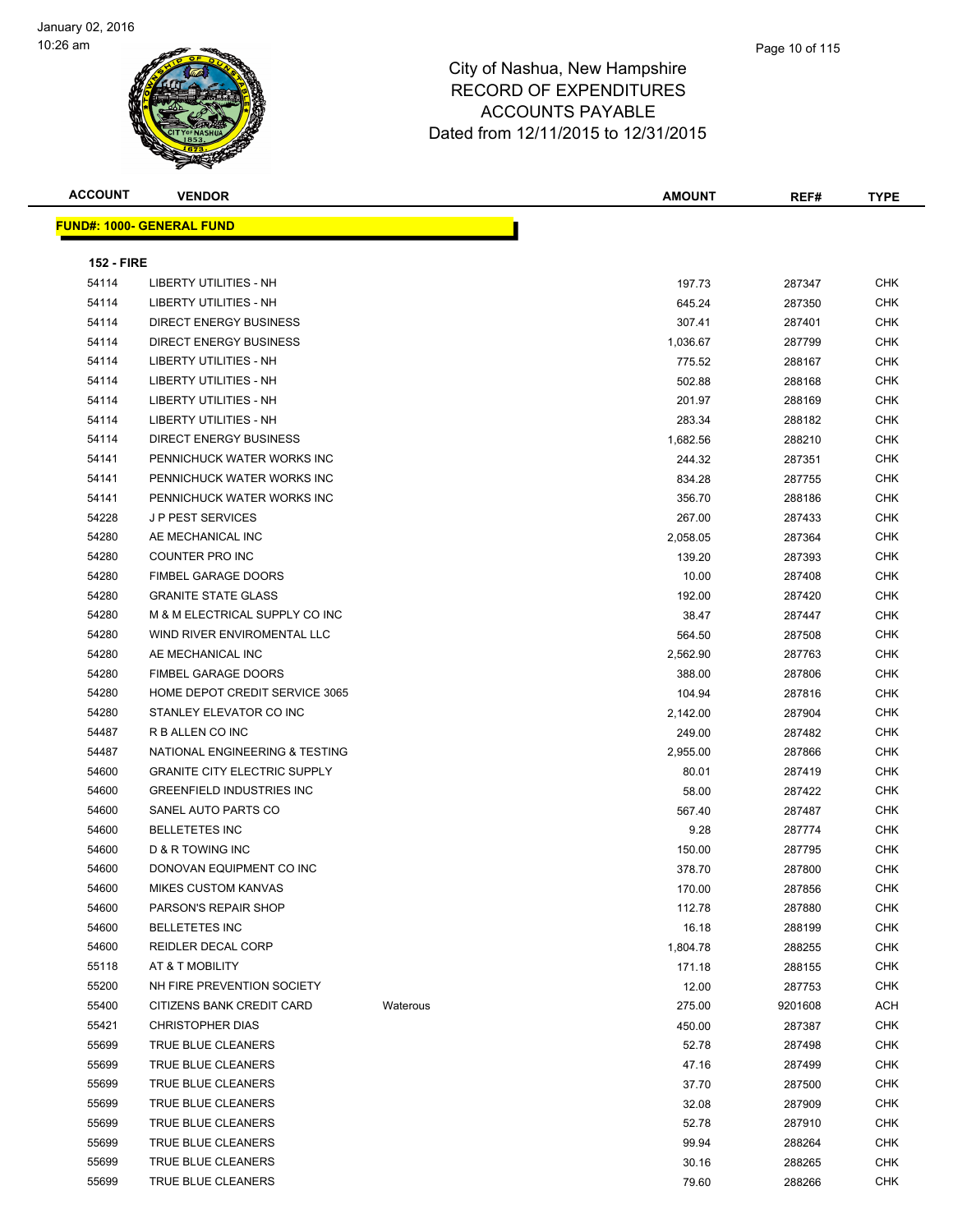

| <b>ACCOUNT</b>    | <b>VENDOR</b>                       | <b>AMOUNT</b> | REF#   | <b>TYPE</b> |
|-------------------|-------------------------------------|---------------|--------|-------------|
|                   | <b>FUND#: 1000- GENERAL FUND</b>    |               |        |             |
| <b>152 - FIRE</b> |                                     |               |        |             |
| 61100             | WB MASON CO INC                     | 234.03        | 287506 | <b>CHK</b>  |
| 61110             | BERGERON PROTECTIVE CLOTHING        | 15.00         | 287776 | CHK         |
| 61110             | BERGERON PROTECTIVE CLOTHING        | 17,069.60     | 288201 | <b>CHK</b>  |
| 61142             | FIRE TECH & SAFETY OF NEW ENGL      | 223.85        | 288217 | <b>CHK</b>  |
| 61142             | <b>MOORE MEDICAL LLC</b>            | 1,290.08      | 288246 | <b>CHK</b>  |
| 61156             | SANEL AUTO PARTS CO                 | 455.60        | 287896 | <b>CHK</b>  |
| 61299             | <b>BELLETETES INC</b>               | 20.69         | 287375 | <b>CHK</b>  |
| 61299             | M & M ELECTRICAL SUPPLY CO INC      | 36.25         | 287447 | <b>CHK</b>  |
| 61299             | <b>NASHUA GLASS</b>                 | 338.00        | 287465 | <b>CHK</b>  |
| 61299             | <b>GRANITE CITY ELECTRIC SUPPLY</b> | 161.16        | 287811 | <b>CHK</b>  |
| 61299             | <b>BATTERIES PLUS</b>               | 63.75         | 288198 | <b>CHK</b>  |
| 61428             | NEW ENGLAND PAPER & SUPPLY          | 242.63        | 287468 | <b>CHK</b>  |
| 61428             | WB MASON CO INC                     | 59.97         | 287506 | <b>CHK</b>  |
| 61428             | NEW ENGLAND PAPER & SUPPLY          | 273.02        | 287870 | <b>CHK</b>  |
| 61499             | <b>BELLETETES INC</b>               | 17.76         | 288199 | <b>CHK</b>  |
| 61699             | M & M ELECTRICAL SUPPLY CO INC      | 91.80         | 287447 | <b>CHK</b>  |
| 61705             | <b>MAYNARD &amp; LESIEUR INC</b>    | 350.50        | 287845 | <b>CHK</b>  |
| 61705             | <b>MAYNARD &amp; LESIEUR INC</b>    | 217.50        | 288242 | <b>CHK</b>  |
| 61799             | JACK YOUNG CO INC                   | 222.47        | 287435 | <b>CHK</b>  |
| 61799             | <b>MINUTEMAN TRUCKS INC</b>         | 2,241.28      | 287461 | <b>CHK</b>  |
| 61799             | A-1 BATTERY & ELECTRIC INC          | 2,560.65      | 287761 | <b>CHK</b>  |
| 61799             | <b>WATEROUS COMPANY</b>             | 7,286.46      | 287920 | <b>CHK</b>  |
| 61799             | MACMULKIN CHEVROLET INC             | 426.28        | 288239 | <b>CHK</b>  |
| 71025             | SNAP ON TOOLS                       | 35.85         | 287491 | <b>CHK</b>  |
| 71025             | <b>SNAP ON TOOLS</b>                | 291.85        | 287901 | <b>CHK</b>  |
| 71400             | FIRE TECH & SAFETY OF NEW ENGL      | 504.50        | 287409 | CHK         |
| 71432             | <b>BELLETETES INC</b>               | 104.37        | 287375 | <b>CHK</b>  |
| 71432             | FIRE TECH & SAFETY OF NEW ENGL      | 3,599.00      | 287409 | <b>CHK</b>  |
| 71432             | FIREMATIC SUPPLY CO INC             | 456.11        | 287411 | CHK         |
| 71999             | HUDSON PAVING & EXCAVATION INC      | 13,600.00     | 288227 | <b>CHK</b>  |
|                   | <b>TOTAL 152 - FIRE</b>             | \$85,059.11   |        |             |
|                   |                                     |               |        |             |

### **153 - BUILDING INSPECTION**

| DAWN MICHAUD<br>INTERNATIONAL CODE COUNCIL INC | 168.00<br>2.108.08                           | 288149<br>288166 | <b>CHK</b><br><b>CHK</b> |
|------------------------------------------------|----------------------------------------------|------------------|--------------------------|
|                                                |                                              |                  |                          |
|                                                |                                              |                  |                          |
| NH BUILDING OFFICIALS ASSOC                    | 140.00                                       | 287471           | <b>CHK</b>               |
|                                                | 444.98                                       | 288146           | <b>CHK</b>               |
|                                                | 80.02                                        | 288189           | CHK                      |
|                                                | VERIZON WIRELESS-642044677<br>TIMOTHY DUPONT |                  |                          |

#### **155 - CODE ENFORCEMENT**

| 55118 | AT & T MOBILITY      | 97.06  | 288155 | <b>CHK</b> |
|-------|----------------------|--------|--------|------------|
| 55307 | <b>NELSON ORTEGA</b> | 147.78 | 287337 | <b>CHK</b> |
| 55307 | <b>KYLE METCALF</b>  | 345.00 | 288148 | <b>CHK</b> |
| 55307 | ROBERT SOUSA         | 244.95 | 288152 | <b>CHK</b> |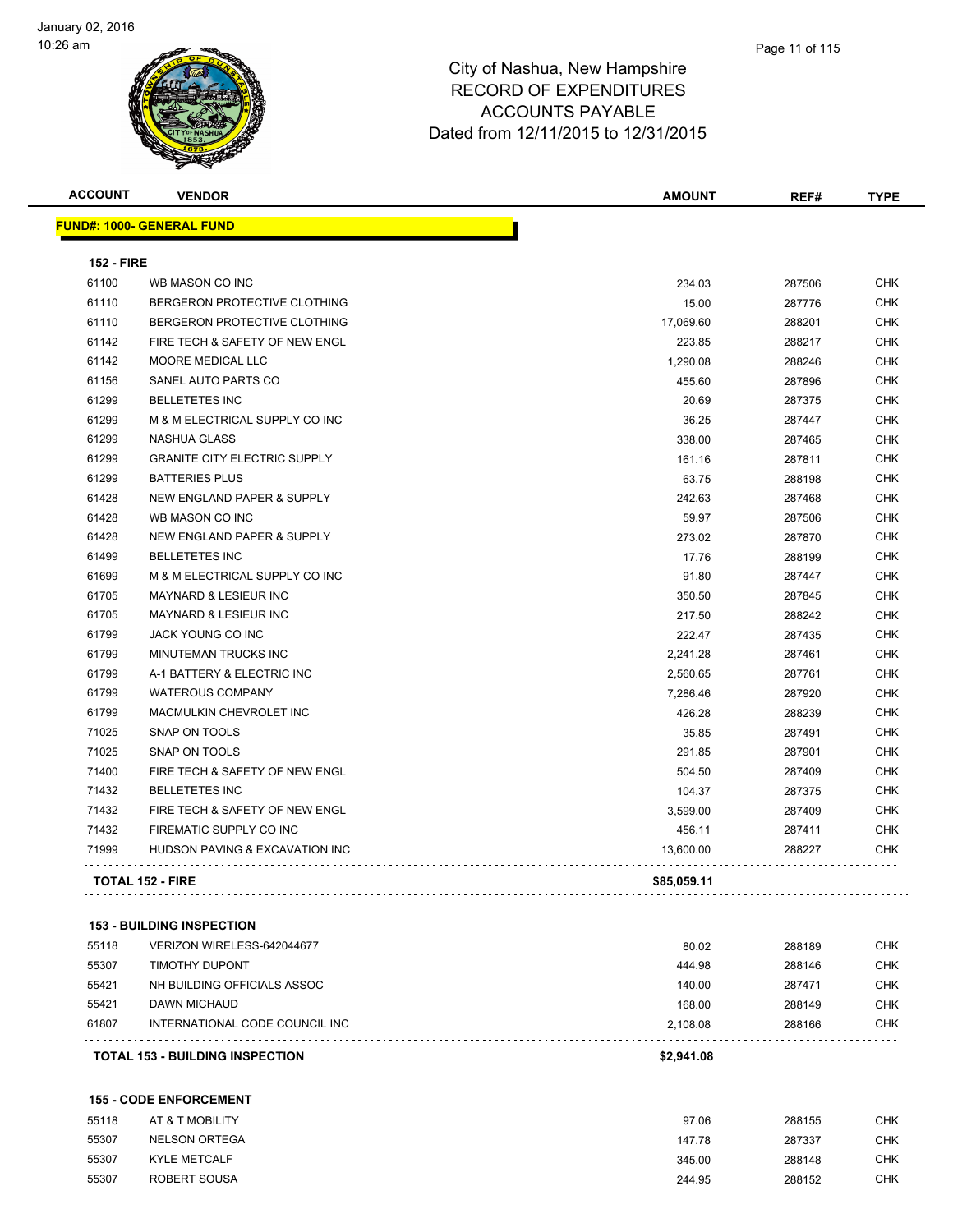

#### Page 12 of 115

| <b>ACCOUNT</b> | <b>VENDOR</b>                                     |            | <b>AMOUNT</b> | REF#    | <b>TYPE</b> |
|----------------|---------------------------------------------------|------------|---------------|---------|-------------|
|                | <u> FUND#: 1000- GENERAL FUND</u>                 |            |               |         |             |
|                | <b>TOTAL 155 - CODE ENFORCEMENT</b>               |            | \$834.79      |         |             |
|                | <b>156 - EMERGENCY MANAGEMENT</b>                 |            |               |         |             |
| 55421          | <b>JUSTIN KATES</b>                               |            | 25.00         | 287331  | <b>CHK</b>  |
| 68325          | CITIZENS BANK CREDIT CARD                         | Volgistics | 720.00        | 9201608 | <b>ACH</b>  |
|                | TOTAL 156 - EMERGENCY MANAGEMENT                  |            | \$745.00      |         |             |
|                | <b>157 - CITYWIDE COMMUNICATIONS</b>              |            |               |         |             |
| 54100          | <b>EVERSOURCE</b>                                 |            | 1,649.41      | 287742  | <b>CHK</b>  |
| 54100          | <b>EVERSOURCE</b>                                 |            | 444.04        | 288161  | <b>CHK</b>  |
| 54487          | CITIZENS BANK CREDIT CARD                         | Amazon.com | 89.00         | 9201608 | <b>ACH</b>  |
| 55118          | VERIZON WIRELESS-581499451                        |            | 40.01         | 287759  | <b>CHK</b>  |
|                | <b>TOTAL 157 - CITYWIDE COMMUNICATIONS</b>        |            | \$2,222.46    |         |             |
|                | <b>159 - OTHER PUBLIC SAFETY</b>                  |            |               |         |             |
| 54835          | PENNICHUCK WATER WORKS INC                        |            | 220.085.74    | 287351  | <b>CHK</b>  |
|                | <b>TOTAL 159 - OTHER PUBLIC SAFETY</b>            |            | \$220,085.74  |         |             |
|                | <b>160 - PUBLIC WORKS-ADMIN/ENGINEERING</b>       |            |               |         |             |
| 54100          | <b>EVERSOURCE</b>                                 |            | 1,008.24      | 287742  | <b>CHK</b>  |
| 54114          | LIBERTY UTILITIES - NH                            |            | 98.89         | 287747  | <b>CHK</b>  |
| 54114          | <b>DIRECT ENERGY BUSINESS</b>                     |            | 152.20        | 287799  | <b>CHK</b>  |
| 54141          | PENNICHUCK WATER WORKS INC                        |            | 75.10         | 287351  | <b>CHK</b>  |
| 54141          | PENNICHUCK WATER WORKS INC                        |            | 61.98         | 287755  | <b>CHK</b>  |
| 54828          | US BANK EQUIPMENT FINANCE                         |            | 198.72        | 287306  | <b>CHK</b>  |
| 55118          | AT & T MOBILITY                                   |            | 191.62        | 288155  | CHK         |
| 55307          | STEPHEN DOOKRAN                                   |            | 44.85         | 287730  | <b>CHK</b>  |
| 55307          | <b>WILLIAM TOOMEY</b>                             |            | 346.73        | 287738  | <b>CHK</b>  |
| 61100          | WB MASON CO INC                                   |            | 29.65         | 287921  | <b>CHK</b>  |
| 61310          | AVSG LP                                           |            | 165.19        | 288194  | CHK         |
|                | <b>TOTAL 160 - PUBLIC WORKS-ADMIN/ENGINEERING</b> |            | \$2,373.17    |         |             |
| 161 - STREETS  |                                                   |            |               |         |             |
| 54100          | <b>EVERSOURCE</b>                                 |            | 1,871.85      | 287345  | <b>CHK</b>  |
| 54100          | <b>EVERSOURCE</b>                                 |            | 1,279.34      | 287742  | <b>CHK</b>  |
| 54100          | <b>EVERSOURCE</b>                                 |            | 5,491.58      | 288161  | <b>CHK</b>  |
| 54114          | LIBERTY UTILITIES - NH                            |            | 1,725.75      | 287749  | <b>CHK</b>  |
| 54114          | DIRECT ENERGY BUSINESS                            |            | 3,173.33      | 287799  | <b>CHK</b>  |
| 54141          | PENNICHUCK WATER WORKS INC                        |            | 359.85        | 287351  | <b>CHK</b>  |
| 54200          | JAN PRO CLEANING SYSTEMS NE                       |            | 855.00        | 287436  | <b>CHK</b>  |
| 54228          | <b>JP PEST SERVICES</b>                           |            | 68.00         | 287433  | CHK         |
| 54236          | CALLOGIX INC                                      |            | 120.96        | 287781  | <b>CHK</b>  |
| 54243          | <b>BLAKE GROUP</b>                                |            | 1,058.87      | 287777  | <b>CHK</b>  |
| 54280          | LEMELIN ENVIRONMENTAL SERVICES                    |            | 953.36        | 287442  | <b>CHK</b>  |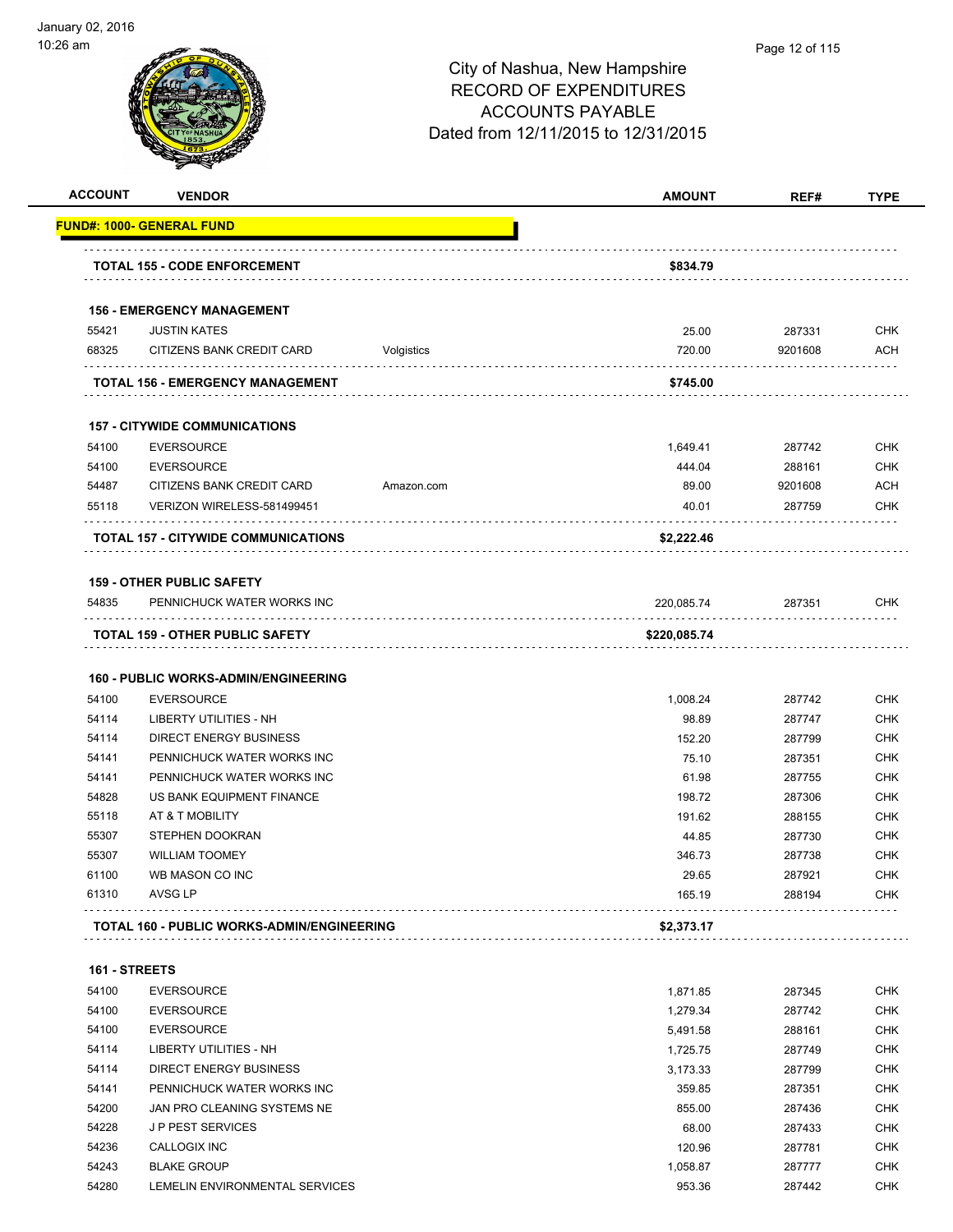

| <b>ACCOUNT</b> | <b>VENDOR</b>                     | <b>AMOUNT</b> | REF#   | <b>TYPE</b> |
|----------------|-----------------------------------|---------------|--------|-------------|
|                | <u> FUND#: 1000- GENERAL FUND</u> |               |        |             |
|                |                                   |               |        |             |
| 161 - STREETS  |                                   |               |        |             |
| 54280          | TJI ELECTRICAL CONTRACTORS INC    | 375.00        | 287497 | <b>CHK</b>  |
| 54600          | <b>B-B CHAIN INC</b>              | 678.00        | 287373 | <b>CHK</b>  |
| 54600          | <b>BELLETETES INC</b>             | 149.44        | 287375 | CHK         |
| 54600          | <b>BOBCAT OF NEW HAMPSHIRE</b>    | 83.98         | 287377 | CHK         |
| 54600          | <b>CARPARTS OF NASHUA</b>         | 316.13        | 287382 | CHK         |
| 54600          | <b>CHADWICK BAROSS INC</b>        | 118.40        | 287386 | CHK         |
| 54600          | <b>D &amp; R TOWING INC</b>       | 175.00        | 287395 | CHK         |
| 54600          | DIESEL'S FUEL INJECTION SERVIC    | 1,924.97      | 287400 | CHK         |
| 54600          | HOWARD P FAIRFIELD LLC            | 748.41        | 287429 | <b>CHK</b>  |
| 54600          | MACMULKIN CHEVROLET INC           | 33.48         | 287449 | <b>CHK</b>  |
| 54600          | <b>MAYNARD &amp; LESIEUR INC</b>  | 157.00        | 287454 | CHK         |
| 54600          | <b>MILL METALS CORP</b>           | 261.30        | 287460 | CHK         |
| 54600          | <b>NAPA AUTO PARTS</b>            | 1,563.74      | 287463 | CHK         |
| 54600          | NEW ENGLAND KENWORTH              | 10.85         | 287467 | CHK         |
| 54600          | SANEL AUTO PARTS CO               | 1,005.36      | 287489 | CHK         |
| 54600          | THG CORPORATION                   | 516.32        | 287496 | CHK         |
| 54600          | CARPARTS OF NASHUA                | 152.19        | 287785 | CHK         |
| 54600          | <b>GRAINGER</b>                   | 41.01         | 287810 | CHK         |
| 54600          | LIBERTY INTNL TRUCKS OF NH LLC    | 27.00         | 287834 | CHK         |
| 54600          | MILL METALS CORP                  | 717.00        | 287857 | <b>CHK</b>  |
| 54600          | NAPA AUTO PARTS                   | 153.07        | 287860 | <b>CHK</b>  |
| 54600          | SANEL AUTO PARTS CO               | 249.53        | 287898 | CHK         |
| 54600          | <b>B F &amp; D SALES INC</b>      | 118.17        | 288196 | CHK         |
| 54600          | <b>CARPARTS OF NASHUA</b>         | 294.75        | 288205 | CHK         |
| 54600          | EASTERN NE HYDRAULICS INC         | 295.00        | 288213 | <b>CHK</b>  |
| 54600          | F W WEBB CO                       | 28.62         | 288215 | CHK         |
| 54600          | <b>FASTENAL CO</b>                | 74.69         | 288216 | <b>CHK</b>  |
| 54828          | US BANK EQUIPMENT FINANCE         | 109.70        | 287707 | CHK         |
| 55118          | CRITICAL ALERT SYSTEMS, LLC       | 338.40        | 287301 | CHK         |
| 55118          | AT & T MOBILITY                   | 223.56        | 288155 | CHK         |
| 55200          | <b>IMSA</b>                       | 85.00         | 287744 | <b>CHK</b>  |
| 55699          | MASS CRANE & HOIST SERVICE INC    | 525.00        | 287450 | <b>CHK</b>  |
| 55699          | AIRGAS USA LLC                    | 132.70        | 288192 | CHK         |
| 61100          | WB MASON CO INC                   | 451.18        | 287921 | <b>CHK</b>  |
| 61107          | UNIFIRST CORPORATION              | 375.95        | 287913 | CHK         |
| 61107          | UNIFIRST CORPORATION              | 375.95        | 288267 | <b>CHK</b>  |
| 61166          | BOT L GAS INC                     | 151.75        | 287380 | <b>CHK</b>  |
| 61166          | BOT L GAS INC                     | 127.00        | 288202 | <b>CHK</b>  |
| 61299          | <b>BELLETETES INC</b>             | 118.76        | 287375 | <b>CHK</b>  |
| 61299          | <b>BELLETETES INC</b>             | 254.25        | 287774 | <b>CHK</b>  |
| 61299          | <b>CWS FENCE &amp; GUARDRAIL</b>  | 976.00        | 287794 | CHK         |
| 61299          | HOME DEPOT CREDIT SERVICE 3065    | 239.76        | 287816 | <b>CHK</b>  |
| 61299          | M & M ELECTRICAL SUPPLY CO INC    | 15.45         | 287838 | CHK         |
| 61299          | NEENAH FOUNDRY CO                 | 1,544.00      | 287868 | CHK         |
| 61299          | <b>BELLETETES INC</b>             | 70.65         | 288199 | CHK         |
| 61299          | ERC WIPING PRODUCTS INC           | 144.50        | 288214 | CHK         |
| 61299          | NH BRAGG & SONS INC               | 542.73        | 288250 | CHK         |
| 61300          | DENNIS K BURKE INC                | 11,107.61     | 287798 | <b>CHK</b>  |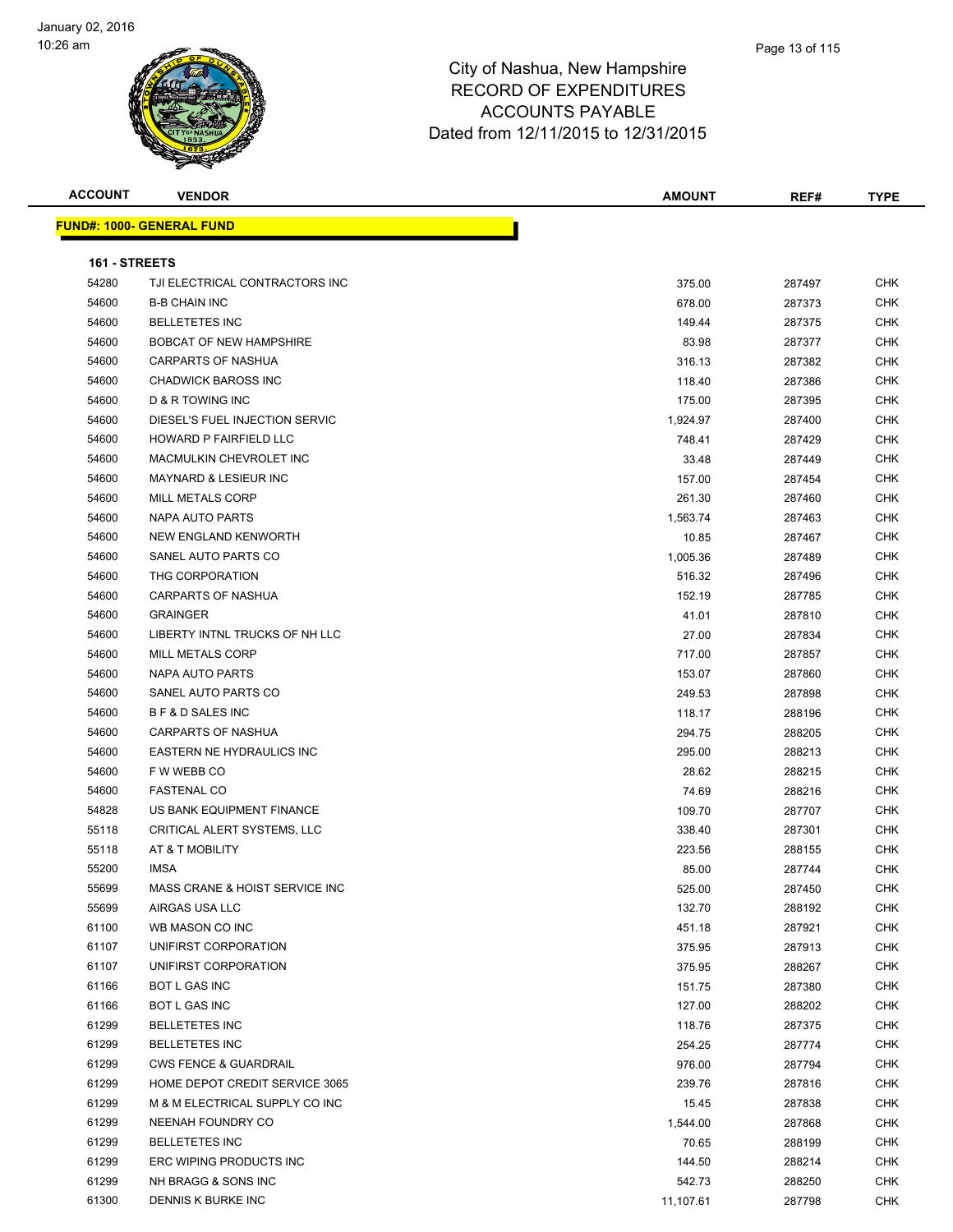

|                                                    | <b>VENDOR</b>                      | <b>AMOUNT</b>   | REF#             | <b>TYPE</b>                                                                                                                                                          |
|----------------------------------------------------|------------------------------------|-----------------|------------------|----------------------------------------------------------------------------------------------------------------------------------------------------------------------|
|                                                    | <u> FUND#: 1000- GENERAL FUND</u>  |                 |                  |                                                                                                                                                                      |
| 161 - STREETS                                      |                                    |                 |                  |                                                                                                                                                                      |
| 61307                                              | SHATTUCK MALONE OIL CO             | 1,977.25        | 288187           | CHK                                                                                                                                                                  |
| 61310                                              | AVSG LP                            | 936.53          | 288194           | <b>CHK</b>                                                                                                                                                           |
| 61428                                              | BANNER SYSTEMS OF MASSACHUSETT     | 436.86          | 287771           | <b>CHK</b>                                                                                                                                                           |
| 61507                                              | CONTINENTAL PAVING INC             | 380.79          | 287390           | <b>CHK</b>                                                                                                                                                           |
| 61514                                              | <b>GRANITE STATE MINERAL INC</b>   | 23,903.23       | 287421           | <b>CHK</b>                                                                                                                                                           |
| 61514                                              | <b>GRANITE STATE MINERAL INC</b>   | 43,955.17       | 287812           | <b>CHK</b>                                                                                                                                                           |
| 61521                                              | F L MERRILL CONSTRUCTION, INC      | 1,821.65        | 288219           | <b>CHK</b>                                                                                                                                                           |
| 61542                                              | PERMA LINE CORP OF NEW ENGLAND     | 1,084.20        | 287883           | <b>CHK</b>                                                                                                                                                           |
| 61560                                              | HUDSON QUARRY CORP                 | 175.74          | 287818           | <b>CHK</b>                                                                                                                                                           |
| 61705                                              | <b>MAYNARD &amp; LESIEUR INC</b>   | 498.64          | 287453           | <b>CHK</b>                                                                                                                                                           |
| 61709                                              | <b>G H BERLIN WINDWARD</b>         | 264.75          | 287412           | <b>CHK</b>                                                                                                                                                           |
| 61709                                              | NAPA AUTO PARTS                    | 42.98           | 287463           | <b>CHK</b>                                                                                                                                                           |
| 61709                                              | <b>CARPARTS OF NASHUA</b>          | 36.24           | 287785           | <b>CHK</b>                                                                                                                                                           |
| 61799                                              | <b>BELLETETES INC</b>              | 8.99            | 287375           | <b>CHK</b>                                                                                                                                                           |
| 61799                                              | <b>FASTENAL CO</b>                 | 480.20          | 287407           | <b>CHK</b>                                                                                                                                                           |
| 61799                                              | SANEL AUTO PARTS CO                | 9.18            | 287489           | <b>CHK</b>                                                                                                                                                           |
| 61799                                              | <b>CARPARTS OF NASHUA</b>          | 24.78           | 288205           | <b>CHK</b>                                                                                                                                                           |
| 61799                                              | <b>FASTENAL CO</b>                 | 127.91          | 288216           | <b>CHK</b>                                                                                                                                                           |
| 71025                                              | NAPA AUTO PARTS                    | 6.29            | 287463           | <b>CHK</b>                                                                                                                                                           |
| 71025                                              | NAPA AUTO PARTS                    | 199.00          | 287860           | <b>CHK</b>                                                                                                                                                           |
| 71025                                              | SANEL AUTO PARTS CO                | 105.95          | 287895           | <b>CHK</b>                                                                                                                                                           |
| 71999                                              | SANEL AUTO PARTS CO                | 789.00          | 287489           | <b>CHK</b>                                                                                                                                                           |
|                                                    |                                    |                 |                  |                                                                                                                                                                      |
|                                                    | TOTAL 161 - STREETS                | \$122,401.53    |                  |                                                                                                                                                                      |
|                                                    | <b>162 - STREET LIGHTING</b>       |                 |                  |                                                                                                                                                                      |
|                                                    |                                    |                 |                  |                                                                                                                                                                      |
| 54100                                              | <b>EVERSOURCE</b>                  | 418.10          | 287345           | <b>CHK</b>                                                                                                                                                           |
|                                                    | <b>EVERSOURCE</b>                  | 271.75          | 288161           |                                                                                                                                                                      |
| 54100                                              |                                    |                 |                  | <b>CHK</b>                                                                                                                                                           |
|                                                    | <b>TOTAL 162 - STREET LIGHTING</b> | \$689.85        |                  |                                                                                                                                                                      |
|                                                    | <b>166 - PARKING LOTS</b>          |                 |                  |                                                                                                                                                                      |
| 54100                                              | <b>EVERSOURCE</b>                  | 2,797.33        | 287345           |                                                                                                                                                                      |
| 54100                                              | <b>EVERSOURCE</b>                  | 722.92          | 288161           |                                                                                                                                                                      |
| 54141                                              | PENNICHUCK WATER WORKS INC         | 69.36           | 288186           |                                                                                                                                                                      |
|                                                    | LIGHTEC INC                        | 195.00          | 287445           |                                                                                                                                                                      |
|                                                    | <b>CALE AMERICA</b>                | 990.00          | 287780           |                                                                                                                                                                      |
| 55699                                              | <b>CALE AMERICA</b>                | 400.00          | 287780           |                                                                                                                                                                      |
|                                                    | UNITED SITE SERVICES NORTHEAST     | 109.94          | 287915           |                                                                                                                                                                      |
|                                                    | PETTY CASH                         | 38.71           | 287338           |                                                                                                                                                                      |
|                                                    | WB MASON CO INC                    | 106.05          | 287921           |                                                                                                                                                                      |
| 54280<br>55100<br>55699<br>61100<br>61100<br>61107 | CINTAS#016                         |                 |                  |                                                                                                                                                                      |
| 61299                                              | PETTY CASH                         | 155.98<br>11.94 | 287388<br>287338 |                                                                                                                                                                      |
| 61428                                              | CENTRAL PAPER PRODUCTS CO          | 228.00          | 287789           | <b>CHK</b><br><b>CHK</b><br><b>CHK</b><br><b>CHK</b><br><b>CHK</b><br><b>CHK</b><br><b>CHK</b><br><b>CHK</b><br><b>CHK</b><br><b>CHK</b><br><b>CHK</b><br><b>CHK</b> |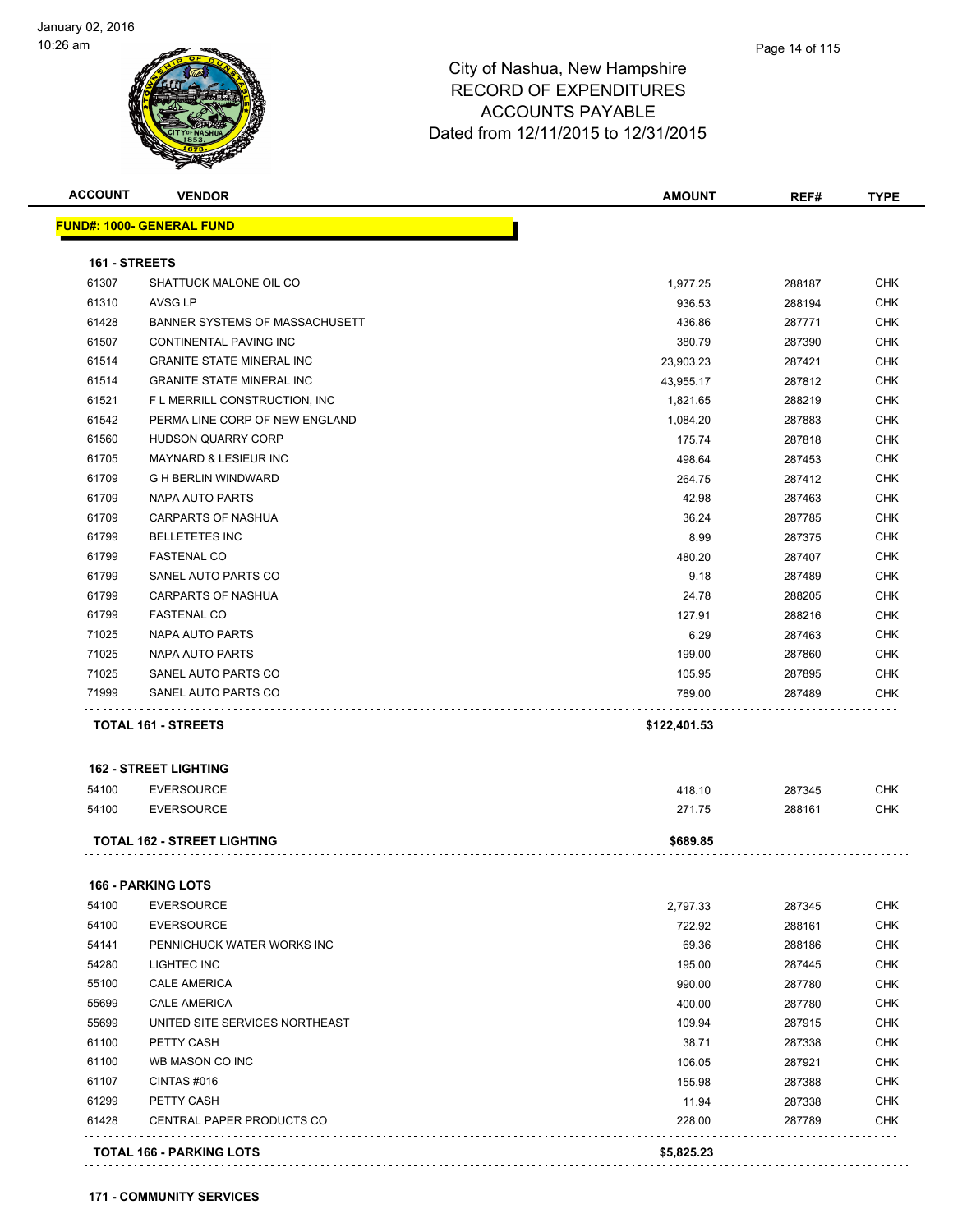

| <b>ACCOUNT</b> | <b>VENDOR</b>                         | <b>AMOUNT</b> | REF#   | <b>TYPE</b> |
|----------------|---------------------------------------|---------------|--------|-------------|
|                | <u> FUND#: 1000- GENERAL FUND</u>     |               |        |             |
|                | <b>171 - COMMUNITY SERVICES</b>       |               |        |             |
| 54100          | <b>EVERSOURCE</b>                     | 956.78        | 287345 | <b>CHK</b>  |
| 54107          | SHATTUCK MALONE OIL CO                | 669.22        | 288187 | <b>CHK</b>  |
| 54141          | PENNICHUCK WATER WORKS INC            | 223.28        | 288186 | <b>CHK</b>  |
| 54828          | US BANK EQUIPMENT FINANCE             | 339.00        | 287710 | <b>CHK</b>  |
| 55200          | <b>NACCHO</b>                         | 440.00        | 288183 | <b>CHK</b>  |
| 61100          | WB MASON CO INC                       | 1,045.93      | 287506 | <b>CHK</b>  |
| 61100          | WB MASON CO INC                       | 235.88        | 287921 | <b>CHK</b>  |
|                | <b>TOTAL 171 - COMMUNITY SERVICES</b> | \$3,910.09    |        |             |
|                | <b>172 - COMMUNITY HEALTH</b>         |               |        |             |
| 61142          | NH MEDICAL DENTAL SUPPLY LLC          | 184.50        | 288251 | <b>CHK</b>  |
| 61144          | SMITH MEDICAL PARTNERS LLC            | 3,766.39      | 287900 | <b>CHK</b>  |
|                | TOTAL 172 - COMMUNITY HEALTH          | \$3,950.89    |        |             |
|                | <b>173 - ENVIRONMENTAL HEALTH</b>     |               |        |             |
| 55307          | <b>COURTNEY MARRS</b>                 | 59.17         | 287327 | <b>CHK</b>  |
| 61110          | L.L. BEAN INC                         | 165.35        | 287440 | <b>CHK</b>  |
|                | TOTAL 173 - ENVIRONMENTAL HEALTH      | \$224.52      |        |             |
|                |                                       |               |        |             |
|                | <b>174 - WELFARE ADMINISTRATION</b>   |               |        |             |
| 55400          | NH MUNICIPAL ASSOCIATION LLC          | 65.00         | 287472 | <b>CHK</b>  |
|                | TOTAL 174 - WELFARE ADMINISTRATION    | \$65.00       |        |             |
|                | <b>175 - WELFARE ASSISTANCE</b>       |               |        |             |
| 55810          | MOTEL 6                               | 4,727.73      | 287675 | <b>CHK</b>  |
| 55810          | 188 CONCORD ST LLC                    | 719.27        | 287676 | <b>CHK</b>  |
| 55810          | 23-25 TEMPLE ST REALTY LLC            | 480.00        | 287677 | <b>CHK</b>  |
| 55810          | <b>B36 REAL ESTATE LLC</b>            | 204.00        | 287678 | CHK         |
| 55810          | BISHOP REAL ESTATE MGMT INC           | 400.00        | 287679 | <b>CHK</b>  |
| 55810          | CENTRAL REALTY INC                    | 150.00        | 287680 | <b>CHK</b>  |
| 55810          | CHANDLER COURT LLC                    | 900.97        | 287681 | <b>CHK</b>  |
| 55810          | <b>COUNTRY BARN MOTEL</b>             | 1,600.00      | 287682 | <b>CHK</b>  |
| 55810          | <b>CONSTANCE GAUTHIER</b>             | 850.00        | 287683 | CHK         |
| 55810          | <b>L &amp; G PROPERTIES LLC</b>       | 330.00        | 287684 | CHK         |
| 55810          | <b>FOTIOS LIAKAKOS</b>                | 990.08        | 287685 | CHK         |
| 55810          | <b>ANTOINE NADER</b>                  | 800.00        | 287687 | <b>CHK</b>  |
| 55810          | DE QUAN WU                            | 750.00        | 287688 | CHK         |
| 55810          | MOTEL 6                               | 2,273.88      | 288084 | CHK         |
| 55810          | 188 CONCORD ST LLC                    | 1,322.94      | 288085 | <b>CHK</b>  |
| 55810          | AMH REAL ESTATE LLC                   | 900.00        | 288086 | <b>CHK</b>  |
| 55810          | CANTERBURY APARTMENTS                 | 185.00        | 288087 | <b>CHK</b>  |
| 55810          | CAYMAN REALTY LLC                     | 727.45        | 288088 | <b>CHK</b>  |
| 55810          | CHRISTOPHER CHISHOLM                  | 1,076.57      | 288089 | <b>CHK</b>  |
| 55810          | ALICE COTE                            | 1,000.00      | 288090 | <b>CHK</b>  |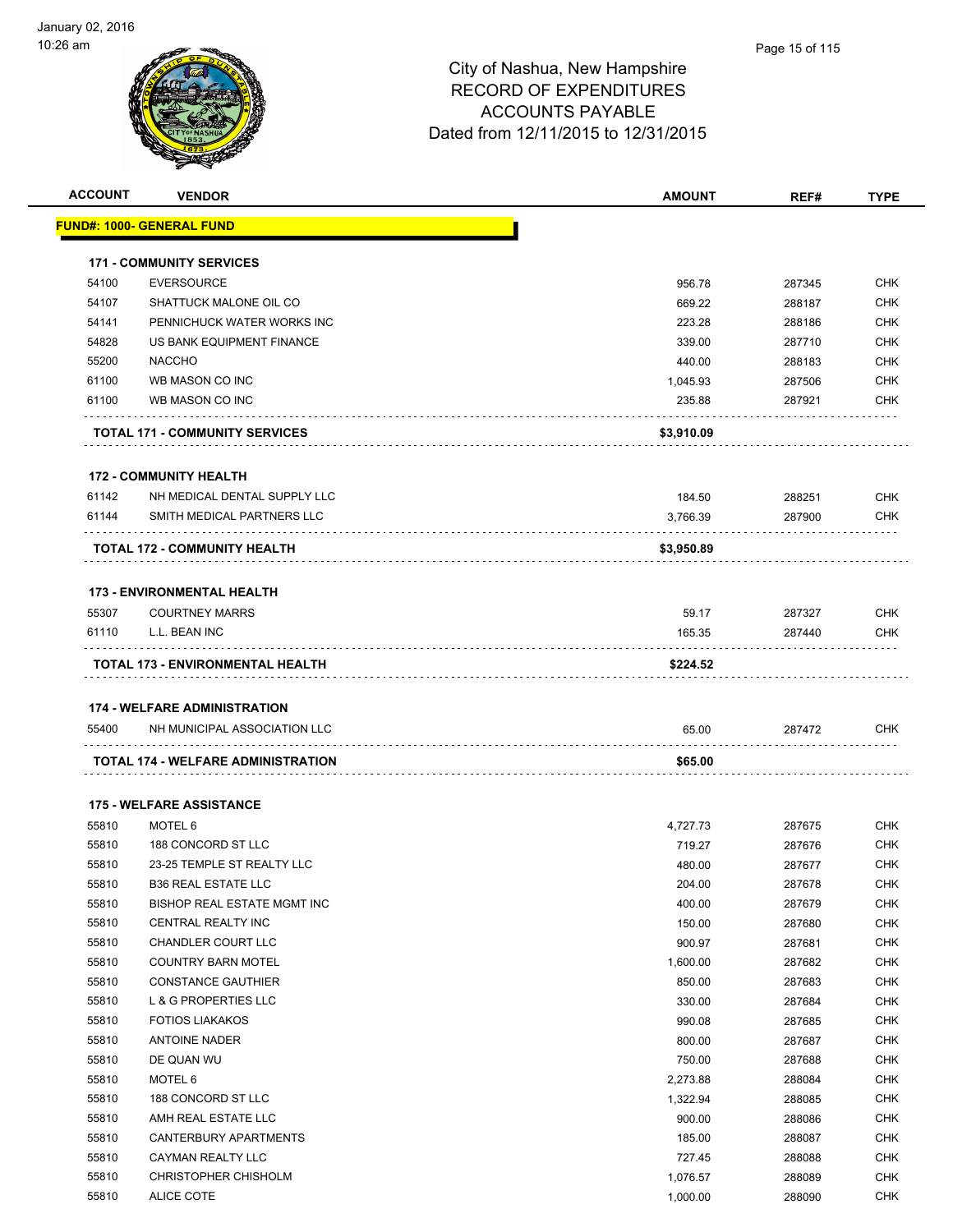

| <b>ACCOUNT</b> | <b>VENDOR</b>                       | <b>AMOUNT</b> | REF#   | <b>TYPE</b> |
|----------------|-------------------------------------|---------------|--------|-------------|
|                | <b>FUND#: 1000- GENERAL FUND</b>    |               |        |             |
|                | <b>175 - WELFARE ASSISTANCE</b>     |               |        |             |
| 55810          | <b>COUNTRY BARN MOTEL</b>           | 2,218.35      | 288091 | <b>CHK</b>  |
| 55810          | DONALD D DOBENS                     | 534.23        | 288092 | <b>CHK</b>  |
| 55810          | <b>WILLIAM F FORMAN III</b>         | 750.00        | 288094 | <b>CHK</b>  |
| 55810          | DIANA JURIS                         | 900.97        | 288095 | <b>CHK</b>  |
| 55810          | JOHN W LATVIS TRUSTEE               | 850.00        | 288096 | <b>CHK</b>  |
| 55810          | <b>JUSSARA ROSA</b>                 | 920.00        | 288097 | <b>CHK</b>  |
| 55810          | T31 REAL ESTATE LLC                 | 490.00        | 288098 | <b>CHK</b>  |
| 55810          | THE FRONT DOOR AGENCY INC           | 370.00        | 288099 | <b>CHK</b>  |
| 55810          | <b>CENTRAL REALTY INC</b>           | 1,350.00      | 288439 | <b>CHK</b>  |
| 55810          | PAUL G CORRIVEAU FAMILY TRUST       | 785.87        | 288440 | <b>CHK</b>  |
| 55810          | ERINN B FALKOWSKI                   | 361.00        | 288441 | <b>CHK</b>  |
| 55810          | L & G PROPERTIES LLC                | 620.00        | 288442 | <b>CHK</b>  |
| 55810          | <b>DAMON MILLER</b>                 | 413.18        | 288443 | <b>CHK</b>  |
| 55810          | PALM SQUARE LLC                     | 437.00        | 288444 | <b>CHK</b>  |
| 55810          | SOLO PROPERTY GROUP LLC             | 695.00        | 288445 | <b>CHK</b>  |
| 55814          | LIBERTY UTILITIES                   | 58.81         | 287674 | <b>CHK</b>  |
| 55814          | <b>EVERSOURCE</b>                   | 208.80        | 288083 | <b>CHK</b>  |
| 55816          | MARKET BASKET ACCT 2589096          | 581.80        | 287686 | <b>CHK</b>  |
| 55818          | MARKET BASKET ACCT 2589096          | 39.96         | 287686 | <b>CHK</b>  |
| 55820          | <b>FARWELL FUNERAL SERVICE INC</b>  | 750.00        | 288093 | <b>CHK</b>  |
|                | TOTAL 175 - WELFARE ASSISTANCE      | \$33,722.86   |        |             |
|                | <b>177 - PARKS &amp; RECREATION</b> |               |        |             |
| 54100          | <b>EVERSOURCE</b>                   | 158.19        | 287345 | <b>CHK</b>  |
| 54100          | <b>EVERSOURCE</b>                   | 6,097.71      | 287742 | <b>CHK</b>  |
| 54114          | <b>DIRECT ENERGY BUSINESS</b>       | 223.38        | 287402 | <b>CHK</b>  |
| 54114          | LIBERTY UTILITIES - NH              | 48 24         | 288173 | <b>CHK</b>  |

| 54114 | <b>DIRECT ENERGY BUSINESS</b>   | 223.38    | 287402 | <b>CHK</b> |
|-------|---------------------------------|-----------|--------|------------|
| 54114 | <b>LIBERTY UTILITIES - NH</b>   | 48.24     | 288173 | <b>CHK</b> |
| 54114 | <b>LIBERTY UTILITIES - NH</b>   | 281.67    | 288181 | <b>CHK</b> |
| 54114 | <b>DIRECT ENERGY BUSINESS</b>   | 449.23    | 288210 | CHK        |
| 54141 | PENNICHUCK WATER WORKS INC      | 381.79    | 287351 | <b>CHK</b> |
| 54141 | PENNICHUCK WATER WORKS INC      | 702.78    | 287755 | <b>CHK</b> |
| 54141 | PENNICHUCK WATER WORKS INC      | 322.40    | 288186 | <b>CHK</b> |
| 54280 | AFFILIATED HVAC SERVICES LLC    | 191.00    | 287365 | <b>CHK</b> |
| 54280 | ASAP FIRE & SAFETY CORP         | 1,610.50  | 287370 | <b>CHK</b> |
| 54280 | <b>B &amp; S LOCKSMITHS INC</b> | 26.00     | 287372 | <b>CHK</b> |
| 54280 | F W WEBB CO                     | 434.78    | 287406 | CHK        |
| 54280 | <b>FASTENAL CO</b>              | 20.41     | 287407 | <b>CHK</b> |
| 54280 | <b>FIMBEL GARAGE DOORS</b>      | 166.50    | 287408 | <b>CHK</b> |
| 54280 | HOME DEPOT CREDIT SERVICE 3065  | 686.64    | 287427 | <b>CHK</b> |
| 54280 | <b>GLENN KOHL</b>               | 11,000.00 | 287439 | <b>CHK</b> |
| 54280 | UNITED SITE SERVICES NORTHEAST  | 109.94    | 287503 | <b>CHK</b> |
| 54280 | F W WEBB CO                     | 197.83    | 287803 | <b>CHK</b> |
| 54280 | <b>FASTENAL CO</b>              | 12.72     | 287804 | <b>CHK</b> |
| 54280 | HOME DEPOT CREDIT SERVICE 3065  | 681.78    | 287816 | <b>CHK</b> |
| 54280 | JAN PRO CLEANING SYSTEMS NE     | 300.00    | 287828 | <b>CHK</b> |
| 54280 | JOHNSONS ELECTRIC INC           | 80.00     | 287830 | <b>CHK</b> |
| 54280 | M & M ELECTRICAL SUPPLY CO INC  | 63.67     | 287838 | <b>CHK</b> |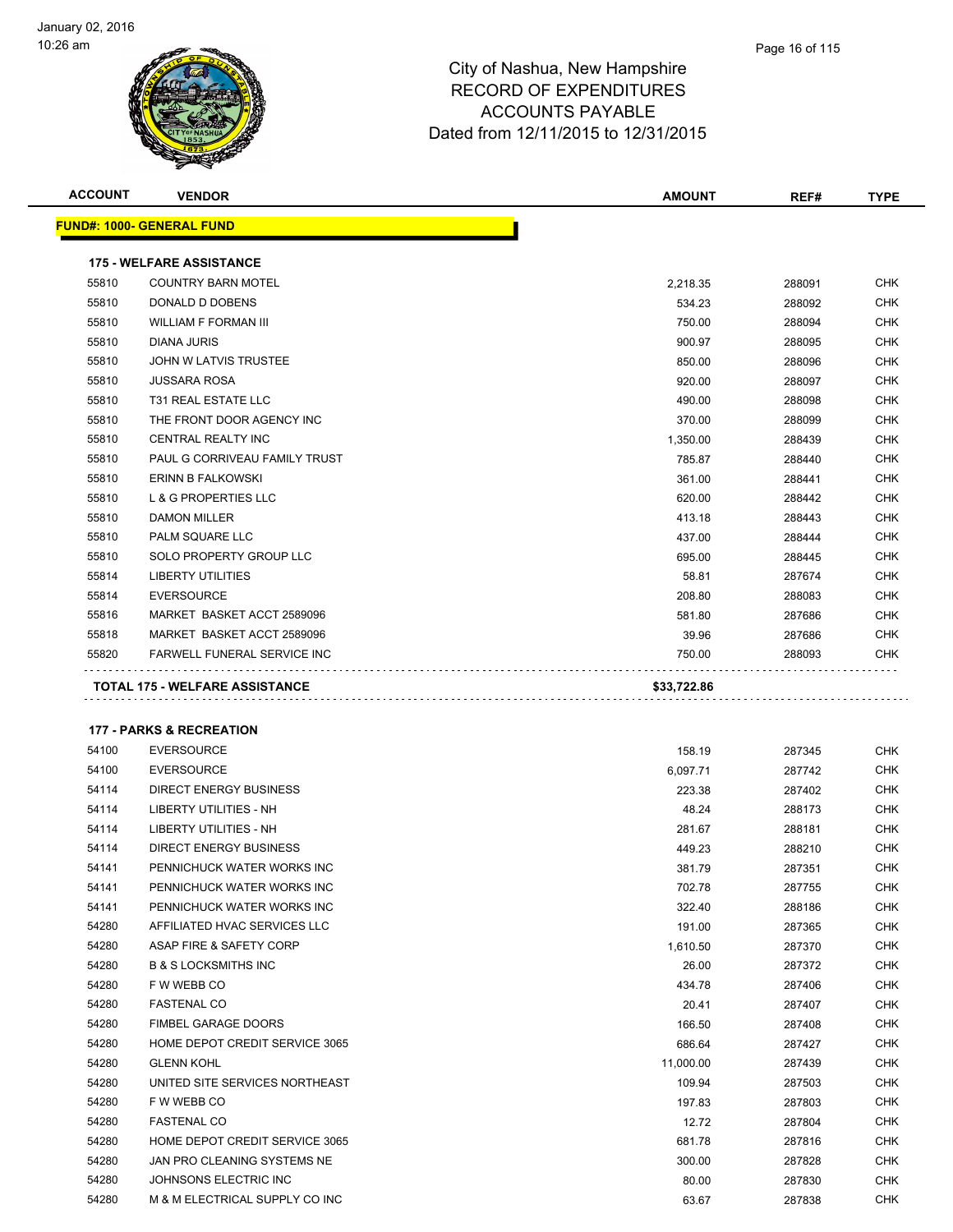

| <b>ACCOUNT</b> | <b>VENDOR</b>                             |                           | <b>AMOUNT</b> | REF#    | <b>TYPE</b> |
|----------------|-------------------------------------------|---------------------------|---------------|---------|-------------|
|                | <b>FUND#: 1000- GENERAL FUND</b>          |                           |               |         |             |
|                | <b>177 - PARKS &amp; RECREATION</b>       |                           |               |         |             |
| 54280          | AFFILIATED HVAC SERVICES LLC              |                           | 88.00         | 288191  | <b>CHK</b>  |
| 54280          | <b>FASTENAL CO</b>                        |                           | 50.17         | 288216  | <b>CHK</b>  |
| 54280          | HOME DEPOT CREDIT SERVICE 3065            |                           | 959.84        | 288226  | <b>CHK</b>  |
| 54280          | SITEONE LANDSCAPE SUPPLY LLC              |                           | 161.01        | 288259  | <b>CHK</b>  |
| 54280          | CITIZENS BANK CREDIT CARD                 | <b>Canopies and Tarps</b> | (571.25)      | 9201608 | <b>ACH</b>  |
| 54487          | HUDSON SMALL ENGINE                       |                           | 45.00         | 287819  | <b>CHK</b>  |
| 54600          | <b>RBG INC</b>                            |                           | 488.83        | 287483  | <b>CHK</b>  |
| 54821          | UNITED SITE SERVICES NORTHEAST            |                           | 329.82        | 287915  | <b>CHK</b>  |
| 54828          | US BANK EQUIPMENT FINANCE                 |                           | 83.85         | 287709  | <b>CHK</b>  |
| 55118          | AT & T MOBILITY                           |                           | 201.44        | 288155  | <b>CHK</b>  |
| 55200          | <b>NESTMA</b>                             |                           | 330.00        | 287751  | <b>CHK</b>  |
| 55200          | <b>NESTMA</b>                             |                           | 55.00         | 287752  | <b>CHK</b>  |
| 55642          | <b>GERALD GADBOIS</b>                     |                           | 100.00        | 287670  | <b>CHK</b>  |
| 55642          | <b>TIMOTHY KLEIN</b>                      |                           | 220.00        | 287672  | <b>CHK</b>  |
| 55642          | SEAN-MICHAEL LANG                         |                           | 138.00        | 287673  | <b>CHK</b>  |
| 55642          | <b>GERALD GADBOIS</b>                     |                           | 665.00        | 288042  | <b>CHK</b>  |
| 55642          | SEAN-MICHAEL LANG                         |                           | 182.00        | 288043  | <b>CHK</b>  |
| 55642          | <b>BRIAN OLSEN</b>                        |                           | 540.00        | 288044  | <b>CHK</b>  |
| 55642          | <b>BRUCE SMITH</b>                        |                           | 238.00        | 288045  | <b>CHK</b>  |
| 55642          | <b>WILLIAM DAPKUS</b>                     |                           | 150.00        | 288411  | <b>CHK</b>  |
| 55642          | <b>TIMOTHY KLEIN</b>                      |                           | 329.00        | 288412  | <b>CHK</b>  |
| 55642          | <b>RICHARD BROOKS</b>                     |                           | 250.00        | 288413  | <b>CHK</b>  |
| 55642          | <b>BRUCE SMITH</b>                        |                           | 112.00        | 288414  | <b>CHK</b>  |
| 61107          | ALECS SHOE STORE INC                      |                           | 220.00        | 287366  | <b>CHK</b>  |
| 61107          | <b>M &amp; N SPORTS LLC</b>               |                           | 4,661.42      | 288122  | <b>CHK</b>  |
| 61110          | <b>M &amp; N SPORTS LLC</b>               |                           | 281.90        | 287448  | <b>CHK</b>  |
| 61300          | DENNIS K BURKE INC                        |                           | 1,431.35      | 287798  | <b>CHK</b>  |
| 61310          | <b>AVSG LP</b>                            |                           | 330.57        | 288194  | <b>CHK</b>  |
| 61705          | MAYNARD & LESIEUR INC                     |                           | 1,611.96      | 287452  | <b>CHK</b>  |
| 61799          | <b>BELLETETES INC</b>                     |                           | 41.88         | 287375  | <b>CHK</b>  |
| 61799          | NUERA TRANSPORT INC                       |                           | 140.01        | 287475  | <b>CHK</b>  |
| 61799          | SANEL AUTO PARTS CO                       |                           | 66.88         | 287488  | <b>CHK</b>  |
| 61799          | <b>CARPARTS OF NASHUA</b>                 |                           | 34.92         | 287785  | <b>CHK</b>  |
| 71999          | HOWARD P FAIRFIELD LLC                    |                           | 287.49        | 287429  | <b>CHK</b>  |
|                | <b>TOTAL 177 - PARKS &amp; RECREATION</b> |                           | \$38,501.25   |         |             |
|                |                                           |                           |               |         |             |

|  | 179 - LIBRARY |
|--|---------------|
|--|---------------|

| 54114 | LIBERTY UTILITIES - NH         | 717.51   | 287349 | <b>CHK</b> |
|-------|--------------------------------|----------|--------|------------|
| 54114 | DIRECT ENERGY BUSINESS         | 932.66   | 287799 | <b>CHK</b> |
| 54141 | PENNICHUCK WATER WORKS INC     | 342.53   | 288186 | <b>CHK</b> |
| 54280 | HOME DEPOT CREDIT SERVICE 3065 | 43.40    | 287816 | <b>CHK</b> |
| 54280 | <b>JP PEST SERVICES</b>        | 114.00   | 287826 | <b>CHK</b> |
| 54280 | HUFF & GAUTHIER INC            | 377.60   | 288228 | <b>CHK</b> |
| 54428 | LIBRARICA LLC                  | 788.55   | 287443 | <b>CHK</b> |
| 54428 | PLYMOUTH ROCKET INC            | 1.200.00 | 287480 | <b>CHK</b> |
| 54428 | MESH INTERACTIVE AGENCY        | 250.00   | 287853 | <b>CHK</b> |
| 54487 | NASHUA OUTDOOR POWER EQUIPMENT | 160.00   | 288249 | <b>CHK</b> |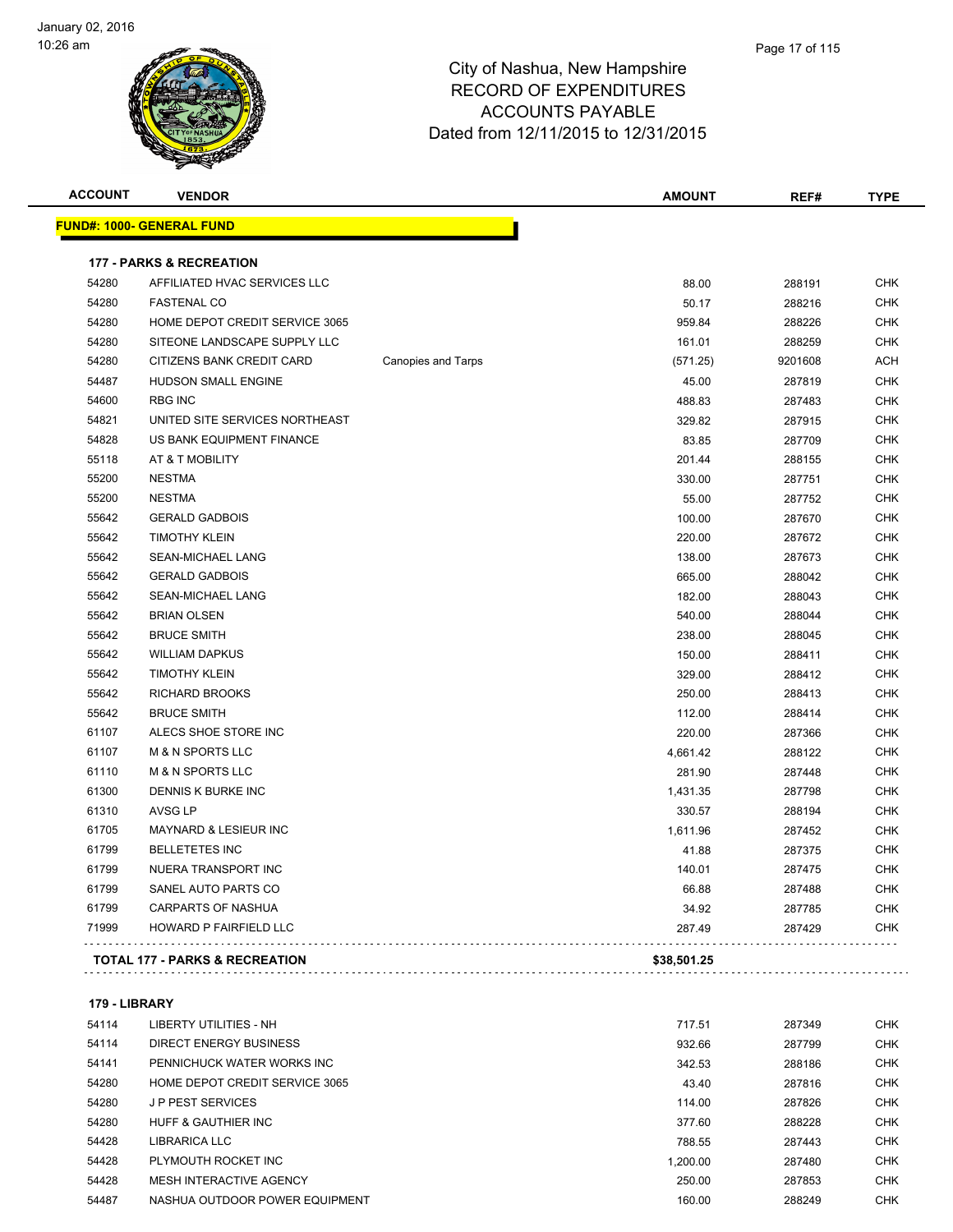

| <b>ACCOUNT</b> | <b>VENDOR</b>                           | <b>AMOUNT</b> | REF#   | <b>TYPE</b> |
|----------------|-----------------------------------------|---------------|--------|-------------|
|                | <b>FUND#: 1000- GENERAL FUND</b>        |               |        |             |
| 179 - LIBRARY  |                                         |               |        |             |
| 54828          | US BANK EQUIPMENT FINANCE               | 133.06        | 287303 | <b>CHK</b>  |
| 55109          | AT & T MOBILITY                         | 32.23         | 288155 | <b>CHK</b>  |
| 55200          | <b>ISABELLA STEWART GARDNER</b>         | 195.00        | 287346 | <b>CHK</b>  |
| 55200          | <b>CURRIER MUSEUM OF ART</b>            | 80.00         | 287741 | <b>CHK</b>  |
| 55307          | <b>LARRY CASE</b>                       | 41.40         | 287384 | <b>CHK</b>  |
| 55607          | PETTY CASH                              | 8.47          | 287339 | <b>CHK</b>  |
| 55607          | PITNEY BOWES GLOBAL FIN SRVS            | 286.44        | 287479 | <b>CHK</b>  |
| 61100          | <b>ULINE</b>                            | 52.77         | 287912 | <b>CHK</b>  |
| 61100          | WB MASON CO INC                         | 245.72        | 288272 | <b>CHK</b>  |
| 61299          | <b>DEMCO</b>                            | 407.91        | 287797 | <b>CHK</b>  |
| 61428          | <b>REXEL</b>                            | 340.51        | 287484 | <b>CHK</b>  |
| 61428          | <b>REXEL</b>                            | 731.17        | 287891 | <b>CHK</b>  |
| 61807          | <b>SIMON &amp; SCHUSTER</b>             | 17.64         | 287490 | <b>CHK</b>  |
| 61807          | <b>INGRAM LIBRARY SERVICES</b>          | 1,628.53      | 287822 | <b>CHK</b>  |
| 61807          | <b>MATTHEW BENDER &amp; CO</b>          | 149.43        | 287842 | <b>CHK</b>  |
| 61807          | <b>BAKER &amp; TAYLOR</b>               | 1,438.21      | 288197 | <b>CHK</b>  |
| 61807          | <b>INGRAM LIBRARY SERVICES</b>          | 25.87         | 288229 | <b>CHK</b>  |
| 61814          | PETTY CASH                              | 15.99         | 287339 | <b>CHK</b>  |
| 61814          | <b>MICRO MARKETING ASSOCIATES</b>       | 237.93        | 287458 | <b>CHK</b>  |
| 61814          | <b>MIDWEST TAPE</b>                     | 18.44         | 287459 | <b>CHK</b>  |
| 61814          | MICRO MARKETING ASSOCIATES              | 63.73         | 287854 | <b>CHK</b>  |
| 61814          | <b>MIDWEST TAPE</b>                     | 1,011.74      | 287855 | <b>CHK</b>  |
| 61814          | <b>MULTICULTURAL BOOKS &amp; VIDEOS</b> | 67.83         | 287859 | <b>CHK</b>  |
| 61814          | <b>BAKER &amp; TAYLOR</b>               | 43.58         | 288197 | <b>CHK</b>  |
| 61814          | <b>MICRO MARKETING ASSOCIATES</b>       | 42.49         | 288244 | <b>CHK</b>  |
| 61814          | <b>MIDWEST TAPE</b>                     | 85.36         | 288245 | <b>CHK</b>  |
| 61816          | <b>INGRAM LIBRARY SERVICES</b>          | 89.40         | 287822 | <b>CHK</b>  |
| 61821          | KIRKUS MEDIA LLC                        | 199.00        | 287745 | <b>CHK</b>  |
| 61821          | <b>WORLD JOURNAL</b>                    | 200.00        | 288274 | <b>CHK</b>  |
| 61830          | RECORDED BOOKS LLC                      | 2,700.00      | 287756 | <b>CHK</b>  |
| 68322          | PETTY CASH                              | 168.95        | 287339 | <b>CHK</b>  |
| 68322          | AC MOORE INC                            | 11.07         | 287762 | <b>CHK</b>  |
|                | <b>TOTAL 179 - LIBRARY</b>              | \$15,696.12   |        |             |

#### **181 - COMMUNITY DEVELOPMENT**

| 61100<br>61100 | WB MASON CO INC<br>WB MASON CO INC       | 221.88         | 287921           | CHK        |
|----------------|------------------------------------------|----------------|------------------|------------|
| 61650          | WB MASON CO INC                          | 81.89<br>29.03 | 288272<br>287921 | CHK<br>CHK |
| 61650          | WB MASON CO INC                          | 58.06          | 288272           | CHK        |
|                | <b>TOTAL 181 - COMMUNITY DEVELOPMENT</b> | \$755.05       |                  |            |

#### **182 - PLANNING & ZONING**

| 55307 | ROGER HOUSTON           | 494.18 | 287330 | CHK |
|-------|-------------------------|--------|--------|-----|
| 55307 | PETTY CASH              | 7.94   | 287338 | CHK |
| 55421 | <b>CHRISTINE WEBBER</b> | 28.00  | 287342 | CHK |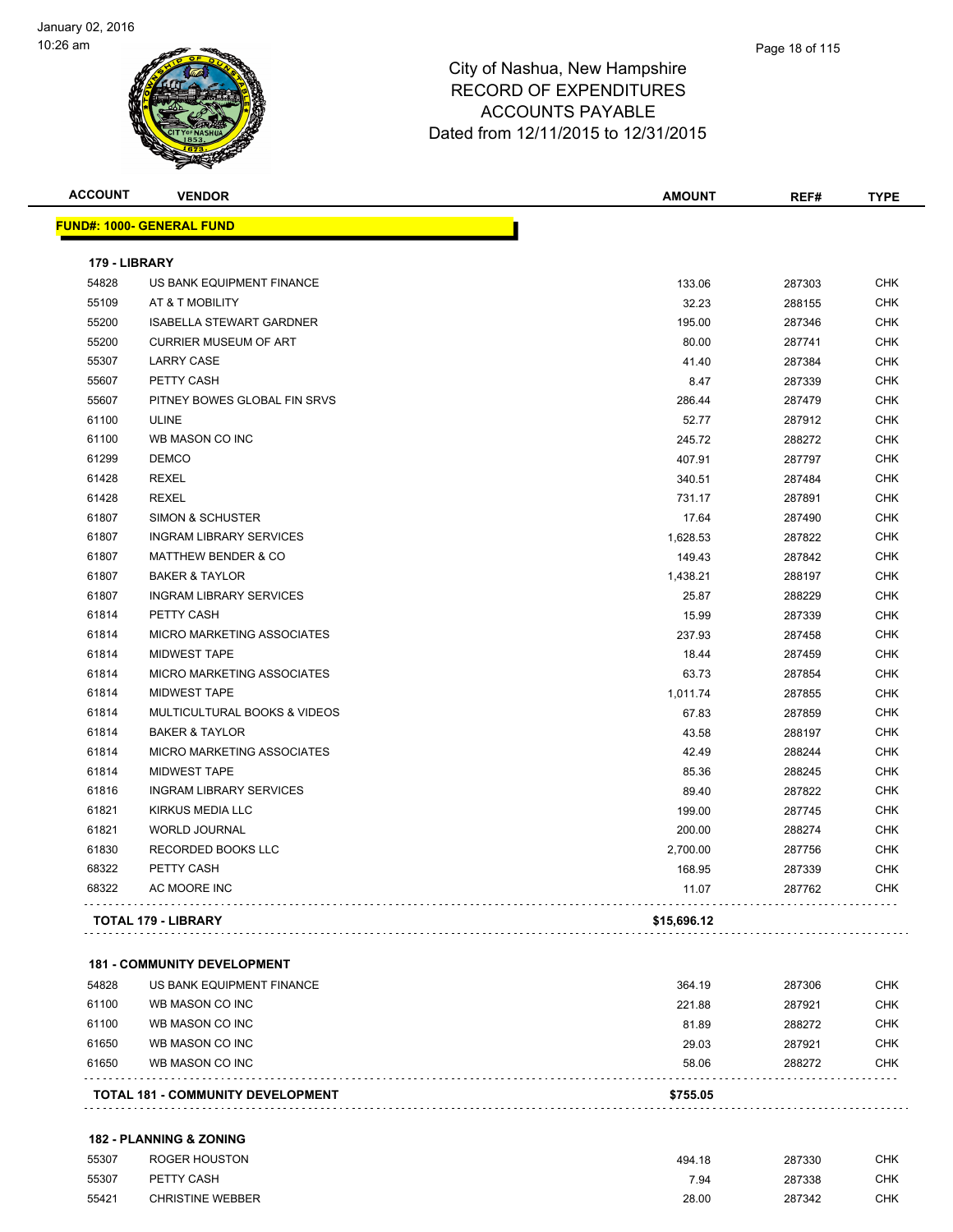| <b>ACCOUNT</b>      | <b>VENDOR</b>                                                  | <b>AMOUNT</b> | REF#   | <b>TYPE</b> |
|---------------------|----------------------------------------------------------------|---------------|--------|-------------|
|                     | <u> FUND#: 1000- GENERAL FUND</u>                              |               |        |             |
|                     | <b>TOTAL 182 - PLANNING &amp; ZONING</b>                       | \$530.12      |        |             |
|                     |                                                                |               |        |             |
| 54828               | <b>183 - ECONOMIC DEVELOPMENT</b><br>US BANK EQUIPMENT FINANCE | 85.24         | 287304 | CHK         |
|                     |                                                                |               |        |             |
|                     | <b>TOTAL 183 - ECONOMIC DEVELOPMENT</b>                        | \$85.24       |        |             |
| <b>191 - SCHOOL</b> |                                                                |               |        |             |
| 52150               | NH RETIREMENT SYSTEM                                           | 7,094.71      | 287703 | <b>CHK</b>  |
| 52300               | <b>GUARDIAN</b>                                                | 4,163.28      | 287968 | <b>CHK</b>  |
| 52300               | UNUM LIFE INSURANCE                                            | 1,713.70      | 288035 | <b>CHK</b>  |
| 52800               | <b>RUSSELL CARDIN</b>                                          | 638.40        | 287543 | <b>CHK</b>  |
| 52800               | <b>ASHLEE CARR</b>                                             | 1,296.00      | 287544 | CHK         |
| 52800               | <b>LISA MARSHALL</b>                                           | 810.00        | 287611 | <b>CHK</b>  |
| 52800               | <b>MEGAN MILLER</b>                                            | 1,504.80      | 287621 | <b>CHK</b>  |
| 52800               | DANIELLE BOUTIN                                                | 1,296.00      | 288306 | <b>CHK</b>  |
| 52800               | <b>SUSAN CAREY</b>                                             | 1,190.40      | 288310 | <b>CHK</b>  |
| 52800               | <b>AMY CRAIG</b>                                               | 2,592.00      | 288323 | <b>CHK</b>  |
| 52800               | <b>GARY HOFFMAN</b>                                            | 3,840.00      | 288347 | CHK         |
| 52800               | <b>JEANAMARIE LOPEZ-CARRASCO</b>                               | 384.00        | 288363 | <b>CHK</b>  |
| 52800               | <b>GREGORY MONTINE</b>                                         | 3,080.00      | 288372 | <b>CHK</b>  |
| 52800               | DOROTHY O'GARA                                                 | 1,856.00      | 288378 | <b>CHK</b>  |
| 52800               | <b>ALICE REGNERI</b>                                           | 1,440.00      | 288388 | <b>CHK</b>  |
| 52800               | AMANDA SCHEYD                                                  | 1,394.40      | 288393 | CHK         |
| 53128               | <b>JACKSON LEWIS LLP</b>                                       | 725.00        | 287983 | <b>CHK</b>  |
| 53600               | ADULT LEARNING CENTER                                          | 29,217.10     | 288287 | <b>CHK</b>  |
| 53600               | THE YOUTH COUNCIL                                              | 6,132.50      | 288402 | <b>CHK</b>  |
| 53614               | <b>CLARK ASSOC</b>                                             | 49,693.00     | 287549 | <b>CHK</b>  |
| 53614               | COMPASSIONATE WELLNESS SER LLC                                 | 292.50        | 287551 | <b>CHK</b>  |
| 53614               | FIRST STUDENT INC                                              | 155.62        | 287570 | <b>CHK</b>  |
| 53614               | <b>AMY MCCARTNEY</b>                                           | 6,299.34      | 287614 | <b>CHK</b>  |
| 53614               | SOUTHERN NH MEDICAL CENTER                                     | 300.00        | 287657 | <b>CHK</b>  |
| 53614               | COMPASSIONATE WELLNESS SER LLC                                 | 337.50        | 287949 | <b>CHK</b>  |
| 53614               | SOLIANT HEALTH                                                 | 3,607.50      | 288027 | <b>CHK</b>  |
| 53614               | <b>CLARK ASSOC</b>                                             | 29,983.50     | 288315 | CHK         |
| 53614               | AMY MCCARTNEY                                                  | 10,190.70     | 288370 | <b>CHK</b>  |
| 53614               | READYNURSE STAFFING SERVICES                                   | 650.03        | 288387 | <b>CHK</b>  |
| 53614               | SOLIANT HEALTH                                                 | 5,021.25      | 288399 | <b>CHK</b>  |
| 53614               | SOUTHERN NH MEDICAL CENTER                                     | 200.00        | 288400 | <b>CHK</b>  |
| 53628               | LEENY DEL SEAMONDS                                             | 800.00        | 287603 | <b>CHK</b>  |
| 53628               | <b>HEATHER MACONAGHY</b>                                       | 175.00        | 287608 | <b>CHK</b>  |
| 53628               | MANIZHEH MEHRABANI                                             | 170.00        | 287618 | <b>CHK</b>  |
| 53628               | SECURADYNE SYSTEMS                                             | 398.00        | 287651 | <b>CHK</b>  |
| 53628               | DANIELLE TROY                                                  | 490.00        | 287661 | <b>CHK</b>  |
| 53628               | DAVID VARANO                                                   | 1,610.00      | 287663 | <b>CHK</b>  |
| 53628               | DTS COMMUNICATIONS LLC                                         | 398.00        | 287955 | <b>CHK</b>  |
| 53628               | HAMPSTEAD HOSPITAL                                             | 500.00        | 287971 | <b>CHK</b>  |
| 53628               | MANIZHEH MEHRABANI                                             | 45.00         | 287996 | <b>CHK</b>  |
|                     |                                                                |               |        |             |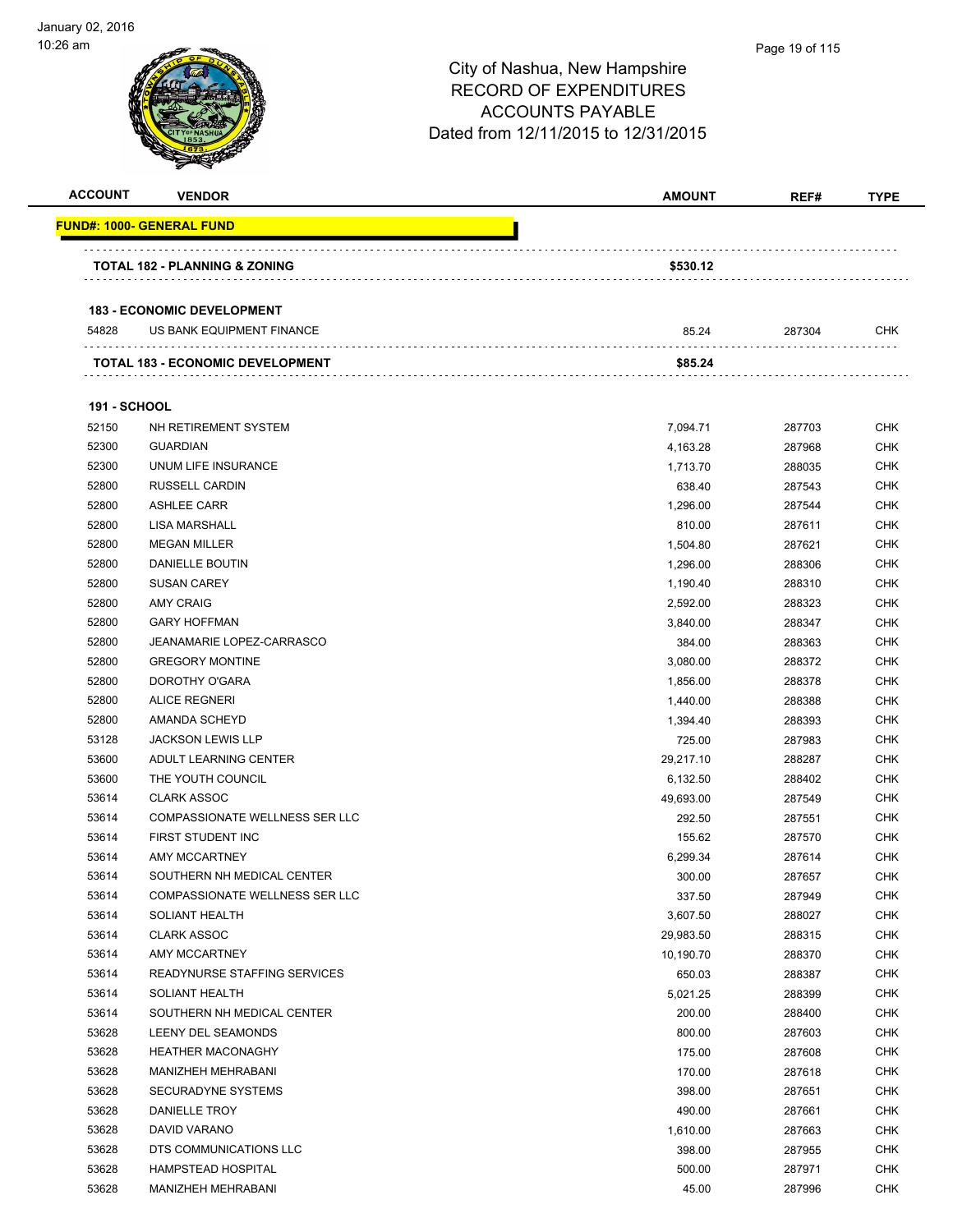

| <b>ACCOUNT</b> | <b>VENDOR</b>                         | <b>AMOUNT</b> | REF#   | <b>TYPE</b> |
|----------------|---------------------------------------|---------------|--------|-------------|
|                | <u> FUND#: 1000- GENERAL FUND</u>     |               |        |             |
|                |                                       |               |        |             |
| 191 - SCHOOL   |                                       |               |        |             |
| 53628          | <b>MULTI STATE BILLING SERVICES L</b> | 4.20          | 288000 | <b>CHK</b>  |
| 53628          | SIS CONSULTING SERVICES               | 1,200.00      | 288023 | <b>CHK</b>  |
| 53628          | <b>TWIN STATE</b>                     | 140.00        | 288033 | <b>CHK</b>  |
| 53628          | STATE OF NH CRIMINAL RECORDS          | 494.75        | 288282 | <b>CHK</b>  |
| 53628          | STATE OF NH CRIMINAL RECORDS          | 418.75        | 288283 | <b>CHK</b>  |
| 53628          | STATE OF NH CRIMINAL RECORDS          | 395.25        | 288284 | <b>CHK</b>  |
| 53628          | <b>MULTI STATE BILLING SERVICES L</b> | 1,750.45      | 288373 | <b>CHK</b>  |
| 53628          | <b>SECURADYNE SYSTEMS</b>             | 623.00        | 288396 | <b>CHK</b>  |
| 53628          | <b>DANIELLE TROY</b>                  | 680.00        | 288403 | <b>CHK</b>  |
| 53628          | UNITED SITE SERVICES NORTHEAST        | 142.04        | 288404 | <b>CHK</b>  |
| 54100          | <b>EVERSOURCE</b>                     | 11,061.13     | 287511 | <b>CHK</b>  |
| 54100          | <b>EVERSOURCE</b>                     | 109,381.31    | 287926 | CHK         |
| 54100          | <b>EVERSOURCE</b>                     | 154.20        | 287930 | CHK         |
| 54100          | <b>EVERSOURCE</b>                     | 10,501.01     | 288275 | CHK         |
| 54114          | <b>DIRECT ENERGY BUSINESS</b>         | 4,682.61      | 287513 | CHK         |
| 54114          | <b>LIBERTY UTILITIES</b>              | 16,939.38     | 287927 | <b>CHK</b>  |
| 54114          | <b>DIRECT ENERGY BUSINESS</b>         | 35,581.88     | 287929 | <b>CHK</b>  |
| 54114          | <b>LIBERTY UTILITIES</b>              | 7,011.15      | 287932 | CHK         |
| 54114          | <b>DIRECT ENERGY BUSINESS</b>         | 12,912.84     | 287954 | <b>CHK</b>  |
| 54114          | <b>LIBERTY UTILITIES</b>              | 4,083.67      | 288276 | <b>CHK</b>  |
| 54114          | <b>DIRECT ENERGY BUSINESS</b>         | 10,296.55     | 288278 | <b>CHK</b>  |
| 54141          | PENNICHUCK WATER WORKS INC            | 3,408.86      | 287512 | <b>CHK</b>  |
| 54141          | PENNICHUCK WATER WORKS INC            | 3,471.06      | 287928 | CHK         |
| 54141          | PENNICHUCK WATER WORKS INC            | 2,714.48      | 287933 | <b>CHK</b>  |
| 54141          | PENNICHUCK WATER WORKS INC            | 4,005.58      | 288277 | <b>CHK</b>  |
| 54280          | PAPPAS COMPANY INC                    | 2,600.00      | 287632 | <b>CHK</b>  |
| 54280          | STANLEY ELEVATOR CO INC               | 558.00        | 287660 | <b>CHK</b>  |
| 54280          | <b>B &amp; S LOCKSMITHS INC</b>       | 11.25         | 287939 | <b>CHK</b>  |
| 54280          | NEW ENGLAND SEALCOATING CO INC        | 2,350.00      | 288004 | <b>CHK</b>  |
| 54487          | D A BUCCI & SONS INC                  | 54.00         | 287560 | <b>CHK</b>  |
| 54487          | SAFETY KLEEN SYSTEMS INC              | 684.05        | 287644 | <b>CHK</b>  |
| 54487          | LAPPEN AUTO SUPPLY CO INC             | 725.41        | 287988 | CHK         |
| 54600          | <b>MAYNARD &amp; LESIEUR INC</b>      | 169.59        | 287612 | CHK         |
| 54600          | SANEL AUTO PARTS CO                   | 93.77         | 287645 | CHK         |
| 54600          | SANEL AUTO PARTS CO                   | 88.02         | 288021 | <b>CHK</b>  |
| 54600          | WILLARDS AUTO RADIATOR SHOP           | 50.00         | 288039 | <b>CHK</b>  |
| 54600          | SANEL AUTO PARTS CO                   | 85.87         | 288391 | CHK         |
| 54821          | PITNEY BOWES GLOBAL FIN SRVS          | 345.00        | 288016 | CHK         |
| 54899          | <b>BOYS &amp; GIRLS CLUB OF</b>       | 2,960.00      | 287538 | CHK         |
| 54899          | <b>SERESC</b>                         | 5,193.37      | 287652 | CHK         |
| 55109          | <b>EARTHLINK BUSINESS</b>             | 1,042.21      | 287516 | <b>CHK</b>  |
| 55109          | <b>EARTHLINK BUSINESS</b>             | 262.24        | 287517 | CHK         |
| 55109          | <b>FAIRPOINT COMMUNICATIONS</b>       | 102.12        | 287518 | <b>CHK</b>  |
| 55109          | <b>FAIRPOINT COMMUNICATIONS</b>       | 35.30         | 287931 | CHK         |
| 55109          | VERIZON WIRELESS 742005979            | 439.99        | 287935 | CHK         |
| 55109          | <b>FAIRPOINT COMMUNICATIONS</b>       | 857.72        | 288162 | <b>CHK</b>  |
| 55109          | <b>FAIRPOINT COMMUNICATIONS</b>       | 5,209.41      | 288280 | CHK         |
| 55200          | <b>ACTE</b>                           | 80.00         | 287514 | CHK         |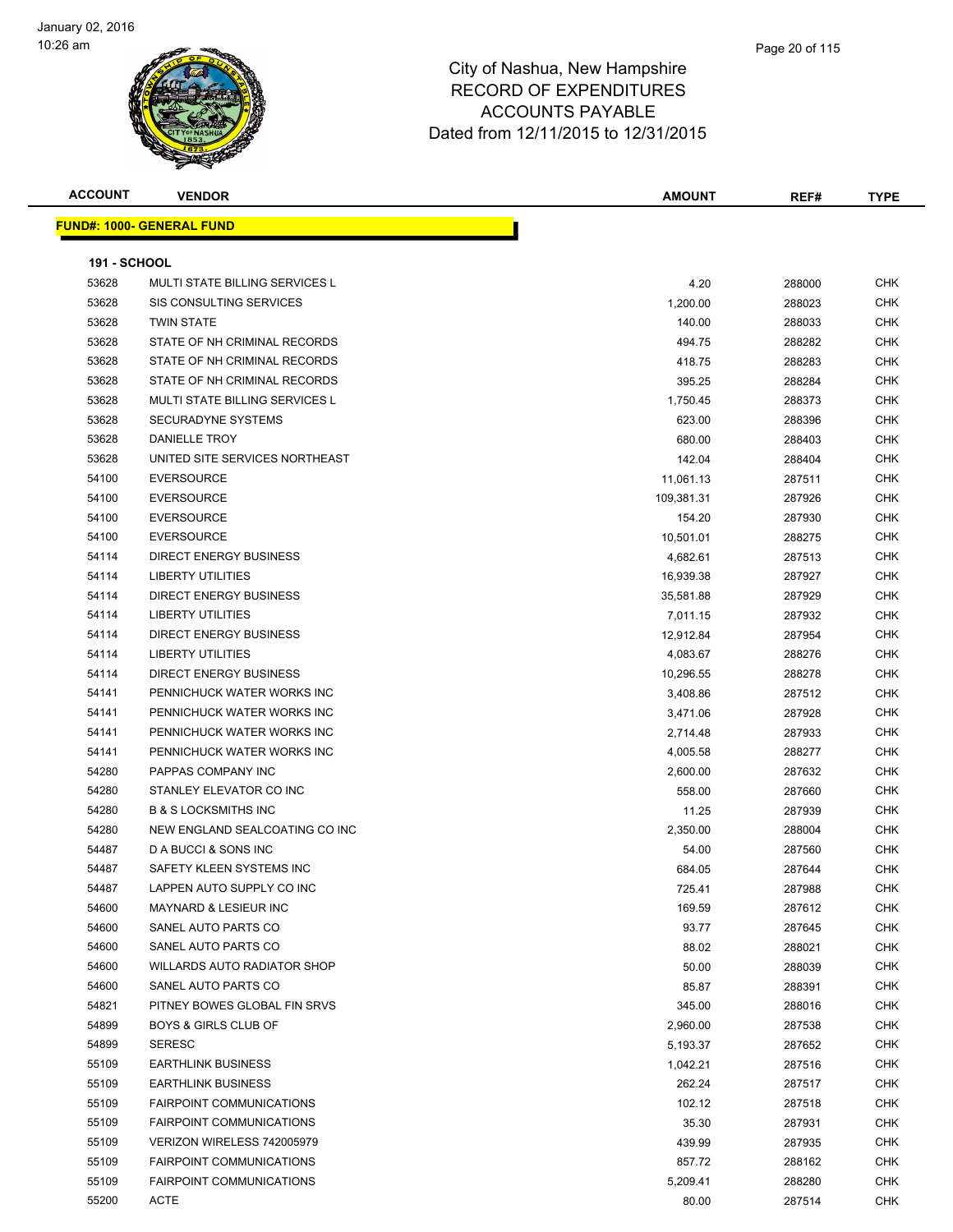

| <b>ACCOUNT</b>      | <b>VENDOR</b>                    | <b>AMOUNT</b> | REF#   | <b>TYPE</b> |
|---------------------|----------------------------------|---------------|--------|-------------|
|                     | <b>FUND#: 1000- GENERAL FUND</b> |               |        |             |
|                     |                                  |               |        |             |
| <b>191 - SCHOOL</b> |                                  |               |        |             |
| 55200               | ASCD                             | 239.00        | 287938 | <b>CHK</b>  |
| 55200               | ART NEW ENGLAND                  | 47.00         | 288293 | <b>CHK</b>  |
| 55200               | NH INDOOR TRACK LEAGUE           | 1,280.00      | 288376 | <b>CHK</b>  |
| 55300               | FIRST STUDENT INC                | 220.83        | 287570 | <b>CHK</b>  |
| 55300               | <b>NHSBA</b>                     | 45.00         | 288006 | <b>CHK</b>  |
| 55307               | NASHUA SCHOOL DIST PETTY CSH     | 41.46         | 287519 | <b>CHK</b>  |
| 55307               | <b>JANICE ARCARO</b>             | 179.90        | 287524 | CHK         |
| 55307               | <b>MARK CONRAD</b>               | 140.30        | 287553 | CHK         |
| 55307               | LORI COUTU                       | 29.04         | 287556 | <b>CHK</b>  |
| 55307               | DANIEL DONOVAN                   | 58.05         | 287563 | CHK         |
| 55307               | <b>STACY HYNES</b>               | 34.98         | 287589 | <b>CHK</b>  |
| 55307               | LISA JANOSIK                     | 44.41         | 287594 | <b>CHK</b>  |
| 55307               | LYNNE JOSEPH                     | 10.81         | 287595 | CHK         |
| 55307               | PHILIP SCHAPPLER                 | 41.68         | 287647 | <b>CHK</b>  |
| 55307               | <b>ALAN VERLEY</b>               | 18.07         | 287665 | CHK         |
| 55307               | <b>LYNNE ANDREWS</b>             | 17.94         | 287937 | <b>CHK</b>  |
| 55307               | ROSE FRANCOEUR                   | 34.35         | 287960 | CHK         |
| 55307               | <b>TINA HAMILTON</b>             | 60.38         | 287970 | CHK         |
| 55307               | <b>ASHLEY ODIERNO</b>            | 27.31         | 288008 | CHK         |
| 55307               | KIMBERLY CALLAN                  | 57.50         | 288308 | <b>CHK</b>  |
| 55307               | MICHAEL CONLEY                   | 95.61         | 288317 | <b>CHK</b>  |
| 55307               | KIMBERLY CRAFFEY                 | 404.94        | 288322 | <b>CHK</b>  |
| 55307               | <b>KAREN CREBASE</b>             | 74.46         | 288324 | <b>CHK</b>  |
| 55307               | <b>JULIET CURRAN</b>             | 34.78         | 288325 | <b>CHK</b>  |
| 55307               | <b>JENNIFER GOODWIN</b>          | 46.58         | 288338 | <b>CHK</b>  |
| 55307               | <b>LORRAINE HORNE</b>            | 56.06         | 288349 | CHK         |
| 55307               | DELESE HOVEY                     | 130.24        | 288351 | <b>CHK</b>  |
| 55307               | <b>GRACE LALIBERTE</b>           | 532.66        | 288359 | CHK         |
| 55307               | <b>MARK LUCAS</b>                | 29.32         | 288365 | CHK         |
| 55307               | <b>KEITH RICHARD</b>             | 43.12         | 288389 | CHK         |
| 55307               | ANN MARIE WELLMAN                | 19.55         | 288407 | <b>CHK</b>  |
| 55400               | <b>JOHN BARRY</b>                | 95.00         | 287526 | CHK         |
| 55400               | <b>BRANDI DUTTON</b>             | 149.99        | 287565 | <b>CHK</b>  |
| 55400               | RUTH LEVY-MEYER                  | 28.75         | 287604 | <b>CHK</b>  |
| 55400               | <b>ASHLEY PAULICELLI</b>         | 90.00         | 287635 | <b>CHK</b>  |
| 55400               | <b>CATHERINE BELANGER</b>        | 149.99        | 287942 | <b>CHK</b>  |
| 55400               | <b>GRETCHEN FINCHUM</b>          | 220.00        | 287957 | CHK         |
| 55400               | <b>KYLE TAVE</b>                 | 60.00         | 288030 | <b>CHK</b>  |
| 55400               | POONGOTHAI BALASANJEEVI          | 220.00        | 288295 | <b>CHK</b>  |
| 55400               | <b>RISA BROWSTEIN</b>            | 220.00        | 288307 | CHK         |
| 55400               | KIMBERLY FOSTER                  | 954.65        | 288331 | <b>CHK</b>  |
| 55400               | <b>NANCY HICKS</b>               | 251.85        | 288345 | <b>CHK</b>  |
| 55400               | ORGANIC WORLD LANGUAGE           | 300.00        | 288380 | <b>CHK</b>  |
| 55500               | LOWELL PUBLISHING CO             | 550.20        | 287837 | <b>CHK</b>  |
| 55600               | THE COPY SHOP                    | 155.00        | 287951 | <b>CHK</b>  |
| 55600               | <b>SHARON FROTHINGHAM</b>        | 126.22        | 287962 | <b>CHK</b>  |
| 55607               | NASHUA SCHOOL DIST PETTY CSH     | 18.07         | 287519 | <b>CHK</b>  |
| 55607               | RESERVE ACCOUNT                  | 2,500.00      | 287520 | <b>CHK</b>  |
|                     |                                  |               |        |             |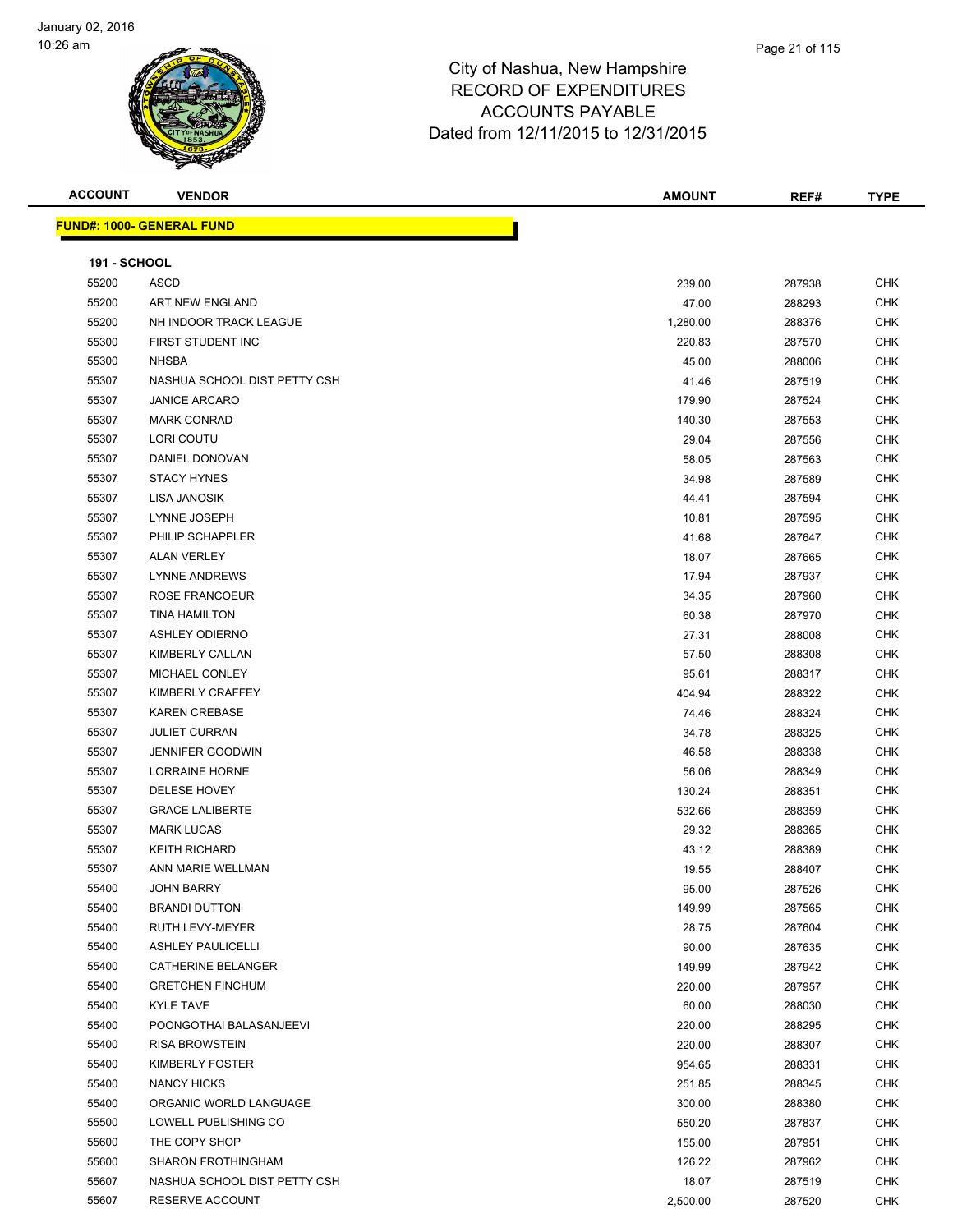

| <b>ACCOUNT</b>      | <b>VENDOR</b>                    | <b>AMOUNT</b> | REF#   | <b>TYPE</b> |
|---------------------|----------------------------------|---------------|--------|-------------|
|                     | <b>FUND#: 1000- GENERAL FUND</b> |               |        |             |
|                     |                                  |               |        |             |
| <b>191 - SCHOOL</b> |                                  |               |        |             |
| 55607               | NEOPOST USA INC                  | 123.00        | 287625 | CHK         |
| 55642               | <b>KENNETH A BOURQUE</b>         | 132.00        | 287536 | <b>CHK</b>  |
| 55642               | <b>EDWARD BOWERS</b>             | 66.00         | 287537 | <b>CHK</b>  |
| 55642               | <b>STEVE BRACCI</b>              | 90.00         | 287539 | CHK         |
| 55642               | <b>JOSEPH CERRA</b>              | 86.00         | 287546 | <b>CHK</b>  |
| 55642               | ROBERT A EARL                    | 90.00         | 287566 | CHK         |
| 55642               | <b>BRIAN HARRINGTON</b>          | 66.00         | 287580 | CHK         |
| 55642               | <b>ANDREW HARTERY</b>            | 90.00         | 287581 | <b>CHK</b>  |
| 55642               | DANIEL HURLEY JR                 | 86.00         | 287588 | <b>CHK</b>  |
| 55642               | ROGER KONSTANT                   | 142.00        | 287596 | <b>CHK</b>  |
| 55642               | <b>DAVID KUZMICK</b>             | 132.00        | 287597 | <b>CHK</b>  |
| 55642               | <b>FREDERICK LATHAM</b>          | 208.00        | 287599 | <b>CHK</b>  |
| 55642               | <b>DENNIS MCCARTHY</b>           | 66.00         | 287613 | CHK         |
| 55642               | CHRISTOPHER MCMANUS-LEVESQUE     | 86.00         | 287615 | CHK         |
| 55642               | <b>SHAWN MCNAMARA</b>            | 66.00         | 287617 | <b>CHK</b>  |
| 55642               | <b>BARBARA MICHAEL</b>           | 132.00        | 287619 | <b>CHK</b>  |
| 55642               | JEFFREY O'DONNELL                | 132.00        | 287630 | CHK         |
| 55642               | MICHAEL PAUL                     | 172.00        | 287634 | CHK         |
| 55642               | <b>TIM POWELL</b>                | 86.00         | 287638 | CHK         |
| 55642               | <b>CHARLES ROBERT</b>            | 90.00         | 287641 | <b>CHK</b>  |
| 55642               | <b>CONNER ROOT</b>               | 122.00        | 287642 | <b>CHK</b>  |
| 55642               | RONALD SEVIGNY                   | 90.00         | 287654 | CHK         |
| 55642               | <b>KEVIN SIMONEAU</b>            | 132.00        | 287655 | CHK         |
| 55642               | MIKE SMITH                       | 66.00         | 287656 | <b>CHK</b>  |
| 55642               | <b>DAVE YATES</b>                | 86.00         | 287668 | <b>CHK</b>  |
| 55642               | ROBERT S HERMAN                  | 66.00         | 287976 | CHK         |
| 55642               | <b>MICHAEL PAUL</b>              | 86.00         | 288011 | <b>CHK</b>  |
| 55642               | EDWARD PETERSON                  | 86.00         | 288014 | CHK         |
| 55642               | <b>CONNER ROOT</b>               | 122.00        | 288018 | CHK         |
| 55642               | DAVE ZWICKER                     | 122.00        | 288041 | CHK         |
| 55642               | <b>ANTHONY ANZIVINO</b>          | 66.00         | 288290 | CHK         |
| 55642               | MICHAEL APFELBERG                | 86.00         | 288291 | CHK         |
| 55642               | ANDREW ARMSTRONG                 | 86.00         | 288292 | <b>CHK</b>  |
| 55642               | <b>KENNETH A BOURQUE</b>         | 66.00         | 288305 | <b>CHK</b>  |
| 55642               | RICHARD DICHARD                  | 208.00        | 288327 | <b>CHK</b>  |
| 55642               | <b>BRUCE EINSLIDER-MOORE</b>     | 66.00         | 288328 | <b>CHK</b>  |
| 55642               | MICHEL FARMER                    | 66.00         | 288329 | <b>CHK</b>  |
| 55642               | <b>JAMIE GILLON</b>              | 95.50         | 288335 | <b>CHK</b>  |
| 55642               | <b>GARY KUBA</b>                 | 66.00         | 288357 | CHK         |
| 55642               | DAVID KUZMICK                    | 66.00         | 288358 | CHK         |
| 55642               | PETER W LAMBERT                  | 66.00         | 288360 | <b>CHK</b>  |
| 55642               | <b>SHAWN LOUGHRAN</b>            | 66.00         | 288364 | <b>CHK</b>  |
| 55642               | PAUL MARTINEAU                   | 152.00        | 288368 | <b>CHK</b>  |
| 55642               | PATRICK MCCARTHY                 | 86.00         | 288369 | <b>CHK</b>  |
| 55642               | ROY PARKER                       | 66.00         | 288382 | CHK         |
| 55642               | <b>SCOTT M PLUMER</b>            | 86.00         | 288384 | <b>CHK</b>  |
| 55642               | ROBERT J SLOPER                  | 86.00         | 288397 | <b>CHK</b>  |
| 55642               | EDWIN C WILK                     | 66.00         | 288408 | <b>CHK</b>  |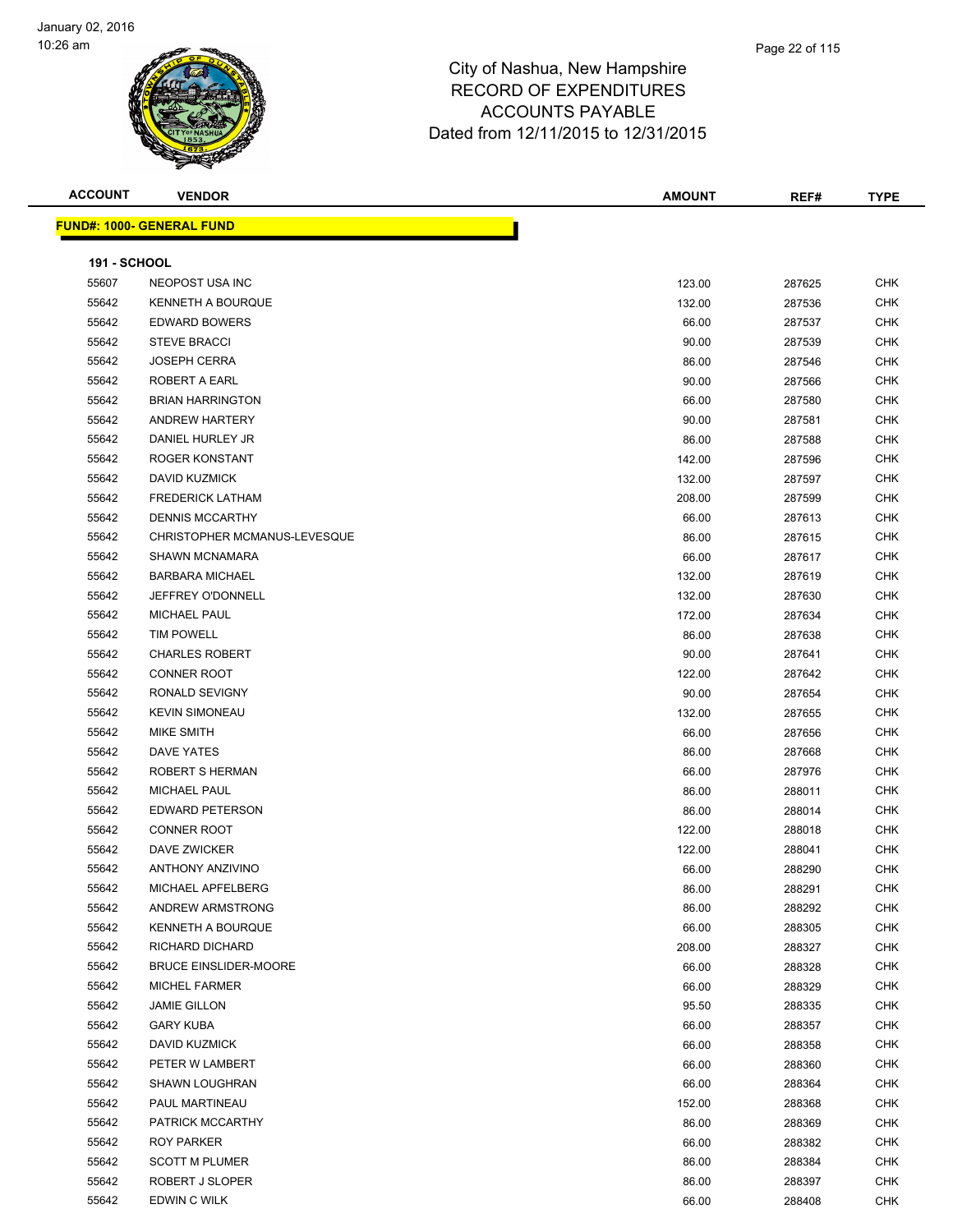

# Page 23 of 115

| <b>ACCOUNT</b>      | <b>VENDOR</b>                    | <b>AMOUNT</b> | REF#   | <b>TYPE</b> |
|---------------------|----------------------------------|---------------|--------|-------------|
|                     | <b>FUND#: 1000- GENERAL FUND</b> |               |        |             |
| <b>191 - SCHOOL</b> |                                  |               |        |             |
| 55642               | <b>BRAD ZAPENAS</b>              | 152.00        | 288409 | CHK         |
| 55642               | <b>DAVE ZWICKER</b>              | 66.00         | 288410 | CHK         |
| 55649               | <b>ALISON RISCH</b>              | 260.00        | 287640 | CHK         |
| -----               | ___ _ _ _ _ _ _ _ _ _ _ _ _      |               |        | -----       |

| 55642 | DAVE ZWICKER                       | 66.00      | 288410 | CHK        |
|-------|------------------------------------|------------|--------|------------|
| 55649 | <b>ALISON RISCH</b>                | 260.00     | 287640 | <b>CHK</b> |
| 55690 | FIRST STUDENT INC                  | 289,926.92 | 287570 | <b>CHK</b> |
| 55690 | FIRST STUDENT INC                  | 4,234.86   | 287958 | <b>CHK</b> |
| 55690 | FIRST STUDENT INC                  | 220.83     | 288330 | <b>CHK</b> |
| 55691 | FIRST STUDENT INC                  | 202,121.46 | 287570 | <b>CHK</b> |
| 55691 | FIRST STUDENT INC                  | 60,276.11  | 288330 | <b>CHK</b> |
| 55694 | BOOTHBY THERAPY SERVICES LLC       | 1,819.50   | 287533 | <b>CHK</b> |
| 55694 | <b>CROTCHED MOUNTAIN REHAB CTR</b> | 35,521.54  | 287557 | <b>CHK</b> |
| 55694 | EASTER SEALS OF NEW HAMPSHIRE      | 9,210.00   | 287567 | <b>CHK</b> |
| 55694 | FREDERIC L CHAMBERLAIN CTR INC     | 11,238.00  | 287572 | <b>CHK</b> |
| 55694 | LEARNING CENTER FOR THE DEAF       | 8,472.78   | 287602 | <b>CHK</b> |
| 55694 | MILFORD SCHOOL DISTRICT            | 8,188.06   | 287620 | <b>CHK</b> |
| 55694 | MOUNT PROSPECT ACADEMY INC         | 19,400.13  | 287623 | <b>CHK</b> |
| 55694 | NFI NORTH INC                      | 1,802.52   | 287626 | <b>CHK</b> |
| 55694 | NORTH STAR EDUCATION SERVICES      | 3,600.00   | 287628 | CHK        |
| 55694 | <b>SEVEN HILLS</b>                 | 348.31     | 287653 | CHK        |
| 55694 | SPAULDING YOUTH CENTER             | 31,536.01  | 287659 | CHK        |
| 55694 | ADULT LEARNING CENTER              | 29,323.50  | 288287 | <b>CHK</b> |
| 61100 | BICENTENNIAL SCHOOL PETTY CASH     | 4.99       | 287515 | CHK        |
| 61100 | NASHUA SCHOOL DIST PETTY CSH       | 43.95      | 287519 | CHK        |
| 61100 | <b>SCHOOL SPECIALTY</b>            | 44.36      | 287649 | CHK        |
| 61100 | WB MASON CO INC                    | 2,469.52   | 287666 | CHK        |
| 61100 | CHERYL CLEMENT                     | 68.35      | 287948 | CHK        |
| 61100 | <b>GLOBAL INDUSTRIAL EQUIPMENT</b> | 37.95      | 287966 | CHK        |
| 61100 | WB MASON CO INC                    | 3,162.82   | 288038 | CHK        |
| 61100 | <b>JENNIFER SCARPATI</b>           | 45.99      | 288392 | <b>CHK</b> |
| 61100 | WB MASON CO INC                    | 8.19       | 288406 | CHK        |
| 61135 | BICENTENNIAL SCHOOL PETTY CASH     | 67.56      | 287515 | CHK        |
| 61135 | <b>BARNES &amp; NOBLE INC</b>      | 191.70     | 287525 | CHK        |
| 61135 | <b>BELLETETES INC</b>              | 468.07     | 287528 | CHK        |
| 61135 | BUYQUEST.COM                       | 452.00     | 287540 | CHK        |
| 61135 | <b>CANON SOLUTIONS AMERICA</b>     | 282.50     | 287541 | CHK        |
| 61135 | CENTRAL PAPER PRODUCTS CO          | 286.93     | 287545 | CHK        |
| 61135 | CRYSTAL ROCK BOTTLED WATER         | 28.00      | 287559 | CHK        |
| 61135 | <b>GENERAL LINEN SERVICE INC</b>   | 72.00      | 287575 | <b>CHK</b> |
| 61135 | HOME DEPOT CREDIT SERVICE          | 42.10      | 287586 | CHK        |
| 61135 | <b>IXL LEARNING INC</b>            | 1,125.00   | 287593 | <b>CHK</b> |
| 61135 | LYNNE JOSEPH                       | 10.19      | 287595 | <b>CHK</b> |
| 61135 | <b>JOSEF LAMBERT</b>               | 24.72      | 287598 | CHK        |
| 61135 | <b>JESSICA MACKAY</b>              | 70.26      | 287607 | <b>CHK</b> |
| 61135 | <b>MAINE OXY</b>                   | 104.00     | 287609 | CHK        |
| 61135 | MARKET BASKET ACCT 2589096         | 643.17     | 287610 | CHK        |
| 61135 | NORTH CENTER FOOD SERVICE          | 729.26     | 287629 | CHK        |
| 61135 | PARALLAX INC                       | 144.49     | 287633 | CHK        |
| 61135 | PREMIER AGENDAS                    | 1,455.00   | 287639 | CHK        |
| 61135 | SARGENT WELCH                      | 139.56     | 287646 | CHK        |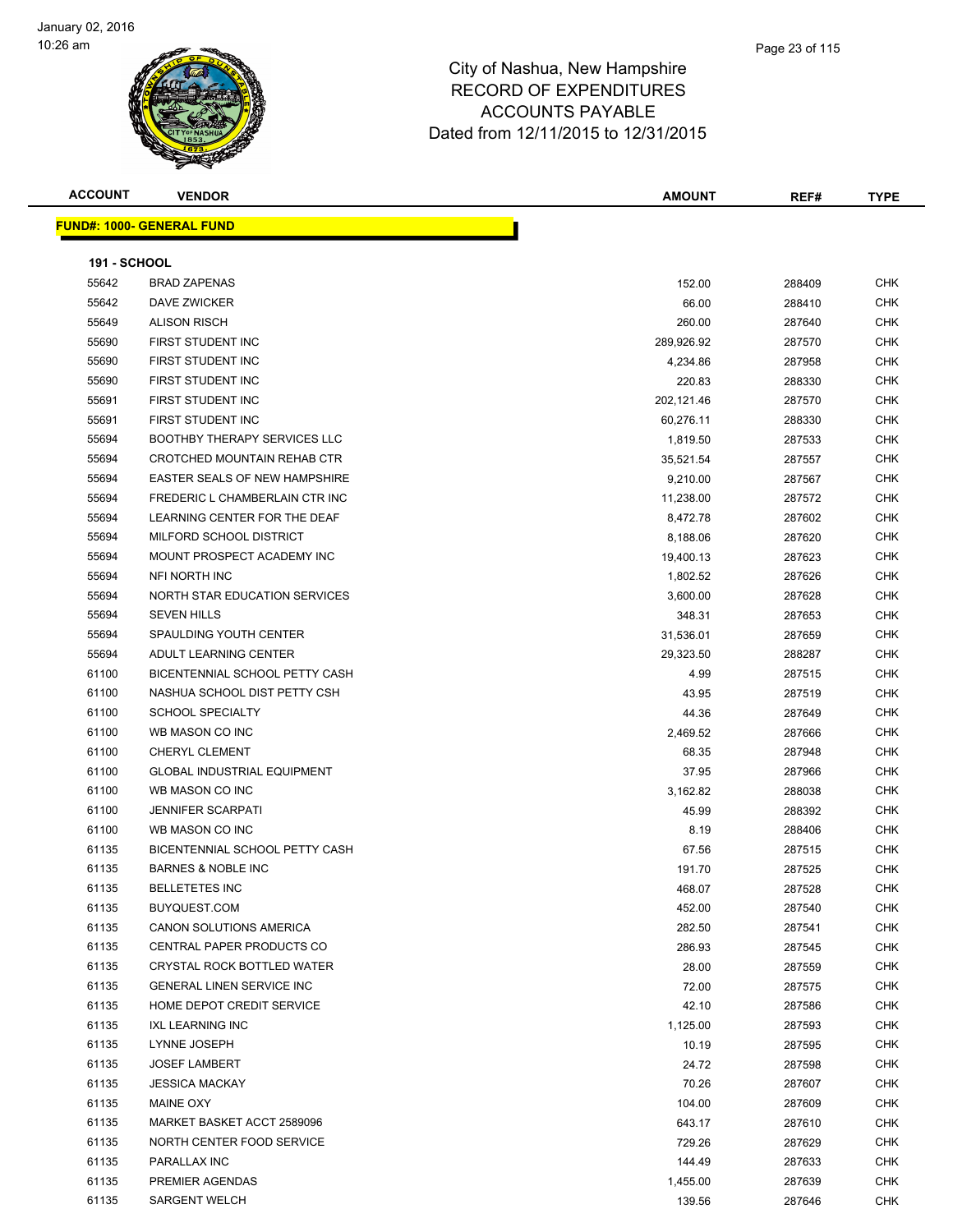

| <b>ACCOUNT</b>               | <b>VENDOR</b>                              | <b>AMOUNT</b> | REF#   | <b>TYPE</b> |
|------------------------------|--------------------------------------------|---------------|--------|-------------|
|                              | <u> FUND#: 1000- GENERAL FUND</u>          |               |        |             |
|                              |                                            |               |        |             |
| <b>191 - SCHOOL</b><br>61135 |                                            |               | 287649 | <b>CHK</b>  |
| 61135                        | <b>SCHOOL SPECIALTY</b><br>WB MASON CO INC | 1,206.58      |        | <b>CHK</b>  |
| 61135                        | <b>WEST MUSIC</b>                          | 1,109.13      | 287666 |             |
|                              |                                            | 35.95         | 287667 | <b>CHK</b>  |
| 61135                        | eBULB INC<br>UNITED PARCEL SERVICE         | 89.23         | 287669 | <b>CHK</b>  |
| 61135                        |                                            | 5.69          | 287934 | <b>CHK</b>  |
| 61135                        | <b>CYNTHIA BANNON</b>                      | 15.24         | 287940 | <b>CHK</b>  |
| 61135                        | <b>BELLETETES INC</b>                      | 26.63         | 287943 | <b>CHK</b>  |
| 61135                        | CANON SOLUTIONS AMERICA                    | 687.50        | 287945 | <b>CHK</b>  |
| 61135                        | CARTRIDGE WORLD NASHUA                     | 119.99        | 287946 | <b>CHK</b>  |
| 61135                        | CENTRAL PAPER PRODUCTS CO                  | 225.44        | 287947 | <b>CHK</b>  |
| 61135                        | <b>DIDAX INC</b>                           | 520.65        | 287953 | <b>CHK</b>  |
| 61135                        | F W WEBB CO                                | 219.48        | 287956 | <b>CHK</b>  |
| 61135                        | FLINN SCIENTIFIC INC                       | 170.89        | 287959 | <b>CHK</b>  |
| 61135                        | <b>JENNIFER GAFFNEY</b>                    | 27.60         | 287963 | <b>CHK</b>  |
| 61135                        | <b>GENERAL LINEN SERVICE INC</b>           | 71.69         | 287965 | <b>CHK</b>  |
| 61135                        | <b>GLOBAL INDUSTRIAL EQUIPMENT</b>         | 189.35        | 287966 | <b>CHK</b>  |
| 61135                        | <b>HANNAFORD</b>                           | 87.19         | 287973 | <b>CHK</b>  |
| 61135                        | HOME DEPOT CREDIT SERVICE                  | 183.56        | 287978 | <b>CHK</b>  |
| 61135                        | TRACI A JOHNSON                            | 29.99         | 287985 | <b>CHK</b>  |
| 61135                        | <b>ERIN KNOETIG</b>                        | 39.57         | 287987 | <b>CHK</b>  |
| 61135                        | <b>SARAH LARAMIE</b>                       | 109.00        | 287989 | <b>CHK</b>  |
| 61135                        | LAZEL                                      | 599.70        | 287990 | CHK         |
| 61135                        | LITERACY EMPOWERMENT FDN                   | 616.00        | 287991 | <b>CHK</b>  |
| 61135                        | M & M ELECTRICAL SUPPLY CO INC             | 757.50        | 287992 | <b>CHK</b>  |
| 61135                        | <b>MARKERTEK VIDEO SUPPLY</b>              | 84.26         | 287993 | <b>CHK</b>  |
| 61135                        | MARKET BASKET ACCT 2589096                 | 335.89        | 287994 | <b>CHK</b>  |
| 61135                        | <b>BROOKE MONTWILL</b>                     | 50.26         | 287999 | <b>CHK</b>  |
| 61135                        | NORTH CENTER FOOD SERVICE                  | 335.82        | 288007 | <b>CHK</b>  |
| 61135                        | PIANOARTS INC                              | 99.00         | 288015 | <b>CHK</b>  |
| 61135                        | <b>SCHOOL SPECIALTY</b>                    | 2,058.02      | 288022 | <b>CHK</b>  |
| 61135                        | <b>JULIE SLATTERY</b>                      | 123.32        | 288024 | <b>CHK</b>  |
| 61135                        | MARYBETH THOMPSON                          | 33.99         | 288031 | <b>CHK</b>  |
| 61135                        | <b>MAUREEN TROY</b>                        | 301.00        | 288032 | CHK         |
| 61135                        | <b>ERIKA VACHER</b>                        | 197.50        | 288036 | <b>CHK</b>  |
| 61135                        | WB MASON CO INC                            | 2,994.29      | 288038 | <b>CHK</b>  |
| 61135                        | PENNICHUCK MS STUDENT ACTIVITY             | 152.36        | 288281 | <b>CHK</b>  |
| 61135                        | STACY BACHELDER-GILES                      | 42.51         | 288294 | <b>CHK</b>  |
| 61135                        | <b>BLICK ART MATERIALS</b>                 | 74.82         | 288300 | <b>CHK</b>  |
| 61135                        | CARD TECH ID                               | 158.67        | 288309 | <b>CHK</b>  |
| 61135                        | CONNECTICUT VALLEY BIO SUPPLY              | 73.10         | 288318 | <b>CHK</b>  |
| 61135                        | <b>GENERAL LINEN SERVICE INC</b>           | 72.92         | 288334 | <b>CHK</b>  |
| 61135                        | HOME DEPOT CREDIT SERVICE                  | 45.52         | 288348 | <b>CHK</b>  |
| 61135                        | MARKET BASKET ACCT 2589096                 | 17.94         | 288367 | <b>CHK</b>  |
| 61135                        | <b>MUSIC &amp; ART CENTERS</b>             | 1,209.00      | 288374 | <b>CHK</b>  |
| 61135                        | NORTH CENTER FOOD SERVICE                  | 1,435.94      | 288377 | <b>CHK</b>  |
| 61135                        | <b>SCHOOL SPECIALTY</b>                    | 18.75         | 288395 | <b>CHK</b>  |
| 61135                        | WAL-MART                                   | 167.12        | 288405 | <b>CHK</b>  |
| 61135                        | WB MASON CO INC                            | 876.26        | 288406 | <b>CHK</b>  |
|                              |                                            |               |        |             |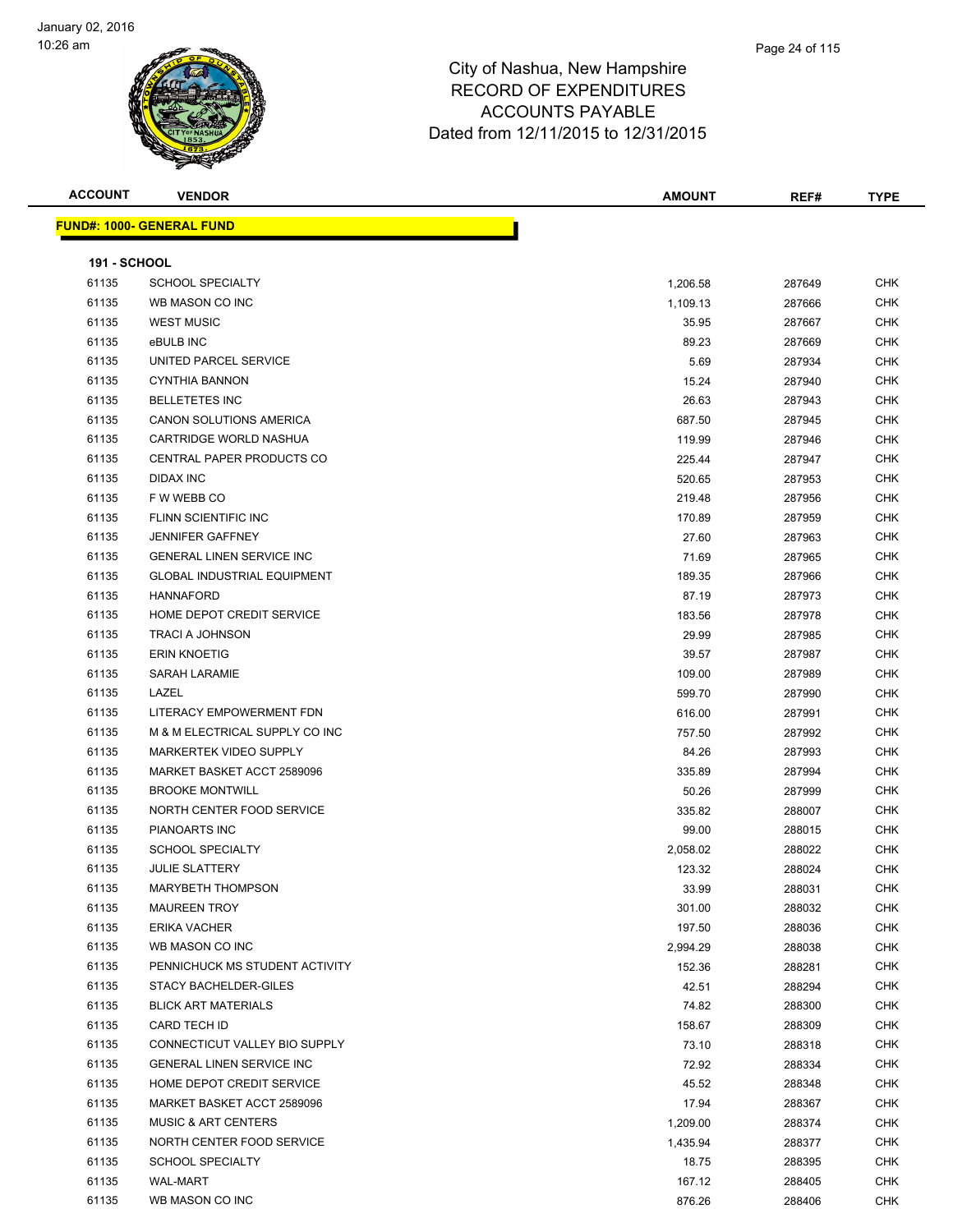

| <b>ACCOUNT</b>      | <b>VENDOR</b>                      | <b>AMOUNT</b> | REF#   | <b>TYPE</b> |
|---------------------|------------------------------------|---------------|--------|-------------|
|                     | <u> FUND#: 1000- GENERAL FUND</u>  |               |        |             |
|                     |                                    |               |        |             |
| <b>191 - SCHOOL</b> |                                    |               |        |             |
| 61142               | BICENTENNIAL SCHOOL PETTY CASH     | 9.59          | 287515 | <b>CHK</b>  |
| 61142               | SCHOOL NURSE SUPPLY INC            | 13.90         | 287648 | <b>CHK</b>  |
| 61142               | <b>SCHOOL HEALTH CORP</b>          | 153.33        | 288394 | CHK         |
| 61249               | <b>NCS PEARSON</b>                 | 558.34        | 288003 | CHK         |
| 61299               | DATTCO, INC                        | 467.59        | 287561 | CHK         |
| 61299               | MCMASTER-CARR                      | 16.64         | 287616 | CHK         |
| 61299               | DAVID PELLETIER                    | 32.30         | 287637 | <b>CHK</b>  |
| 61299               | <b>CHELSEY ROTHERMEL</b>           | 25.02         | 287643 | CHK         |
| 61299               | <b>IPEVO</b>                       | 993.60        | 287982 | CHK         |
| 61299               | NASHUA WALLPAPER & PAINT CO        | 100.86        | 288002 | <b>CHK</b>  |
| 61299               | <b>PASEK CORP</b>                  | 401.95        | 288010 | CHK         |
| 61299               | BRENTWOOD PETTY CASH               | 182.00        | 288279 | CHK         |
| 61299               | ANCO SIGNS & STAMPS INC            | 142.60        | 288289 | <b>CHK</b>  |
| 61299               | <b>ELLEN GREENBERG</b>             | 76.80         | 288341 | CHK         |
| 61299               | MIL-BAR PLASTICS INC               | 23.84         | 288371 | CHK         |
| 61299               | NASHUA WALLPAPER & PAINT CO        | 11.68         | 288375 | CHK         |
| 61299               | <b>DAVID PELLETIER</b>             | 57.95         | 288383 | CHK         |
| 61407               | M & M ELECTRICAL SUPPLY CO INC     | 4,168.12      | 287605 | <b>CHK</b>  |
| 61407               | INTERSTATE ALL BATTERY CENTER      | 653.91        | 287981 | CHK         |
| 61407               | WILLIAMS COMMUNICATIONS SERVIC     | 588.75        | 288040 | CHK         |
| 61414               | F W WEBB CO                        | 73.56         | 287569 | <b>CHK</b>  |
| 61414               | <b>HAJOCA CORPORATION</b>          | 149.94        | 287579 | CHK         |
| 61414               | F W WEBB CO                        | (143.84)      | 287956 | <b>CHK</b>  |
| 61414               | <b>HAJOCA CORPORATION</b>          | 179.26        | 287969 | <b>CHK</b>  |
| 61414               | PEABODY SUPPLY CO                  | 6.46          | 288012 | CHK         |
| 61414               | <b>GRANITE GROUP</b>               | 388.27        | 288339 | CHK         |
| 61414               | <b>HAJOCA CORPORATION</b>          | 713.16        | 288343 | CHK         |
| 61421               | <b>CAPP INC</b>                    | 410.00        | 287542 | CHK         |
| 61428               | CENTRAL PAPER PRODUCTS CO          | 2,143.60      | 287947 | <b>CHK</b>  |
| 61428               | CENTRAL PAPER PRODUCTS CO          | 2,037.50      | 288313 | CHK         |
| 61599               | NASHUA OUTDOOR POWER EQUIPMENT     | 119.23        | 287624 | <b>CHK</b>  |
| 61599               | NASHUA OUTDOOR POWER EQUIPMENT     | 65.57         | 288001 | <b>CHK</b>  |
| 61607               | <b>BEST BUY BUSINESS ADVANTAGE</b> | 389.97        | 287529 | <b>CHK</b>  |
| 61607               | COMPUTER HUT dba IT INSIDERS       | 3,427.30      | 287552 | <b>CHK</b>  |
| 61607               | COMPUTER HUT dba IT INSIDERS       | 1,519.91      | 287950 | <b>CHK</b>  |
| 61607               | NEWEGG BUSINESS INC                | 125.89        | 288005 | <b>CHK</b>  |
| 61814               | BICENTENNIAL SCHOOL PETTY CASH     | 52.77         | 287515 | <b>CHK</b>  |
| 61814               | <b>HEINEMANN</b>                   | 35.00         | 287583 | <b>CHK</b>  |
| 61814               | UNITED PARCEL SERVICE              | 4.27          | 287934 | CHK         |
| 61814               | <b>BARNES &amp; NOBLE INC</b>      | 268.94        | 287941 | <b>CHK</b>  |
| 61814               | PERMA-BOUND                        | 230.50        | 288013 | <b>CHK</b>  |
| 61821               | <b>GALE/CENGAGE LEARNING</b>       | 2,170.92      | 287573 | <b>CHK</b>  |
| 61875               | FOLLETT SCHOOL SOLUTIONS INC       | 633.78        | 287571 | <b>CHK</b>  |
| 61875               | PEARSON EDUCATION                  | 882.42        | 287636 | <b>CHK</b>  |
| 61875               | <b>BRAD SCHOTT</b>                 | 139.80        | 287650 | <b>CHK</b>  |
| 61875               | WB MASON CO INC                    | 203.00        | 287666 | <b>CHK</b>  |
| 61875               | RAND MCNALLY EDUCATION             | 449.65        | 288017 | CHK         |
| 61875               | <b>BARNES &amp; NOBLE INC</b>      | 616.00        | 288296 | <b>CHK</b>  |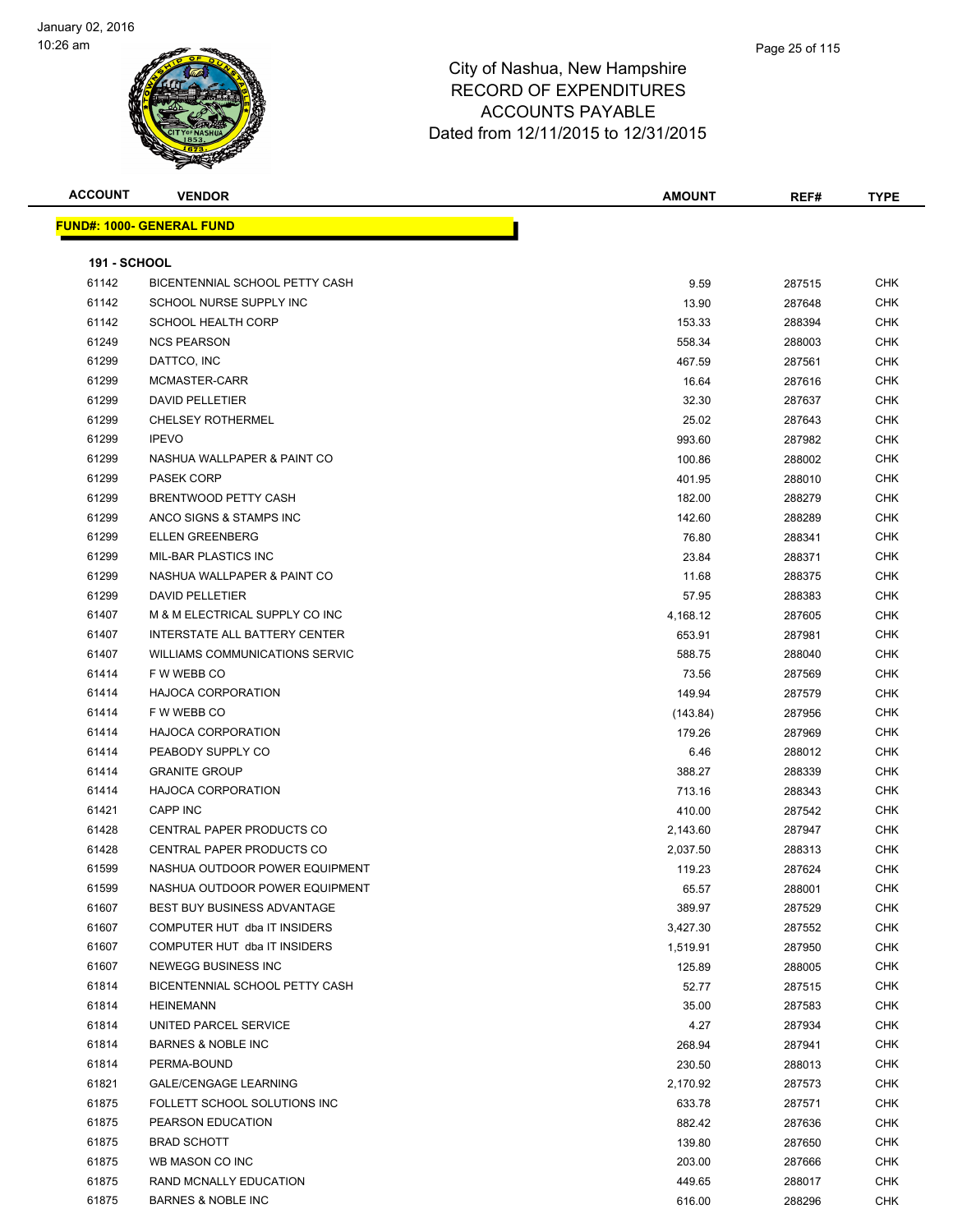| :zo am              |                                                                             | Page 26 of 115<br>City of Nashua, New Hampshire<br><b>RECORD OF EXPENDITURES</b><br><b>ACCOUNTS PAYABLE</b><br>Dated from 12/11/2015 to 12/31/2015 |                 |         |             |
|---------------------|-----------------------------------------------------------------------------|----------------------------------------------------------------------------------------------------------------------------------------------------|-----------------|---------|-------------|
| <b>ACCOUNT</b>      | <b>VENDOR</b>                                                               |                                                                                                                                                    | <b>AMOUNT</b>   | REF#    | <b>TYPE</b> |
|                     | <b>FUND#: 1000- GENERAL FUND</b>                                            |                                                                                                                                                    |                 |         |             |
| <b>191 - SCHOOL</b> |                                                                             |                                                                                                                                                    |                 |         |             |
| 61875               | THE COPY SHOP                                                               |                                                                                                                                                    | 4,242.76        | 288319  | <b>CHK</b>  |
| 61875               | CITIZENS BANK CREDIT CARD                                                   | BARNES&NOBLE.COM                                                                                                                                   | 423.07          | 9201608 | <b>ACH</b>  |
| 61875               | CITIZENS BANK CREDIT CARD                                                   | BARNES&NOBLE.COM                                                                                                                                   | 244.93          | 9201608 | <b>ACH</b>  |
| 71221               | HP INC.                                                                     |                                                                                                                                                    | 644.00          | 287587  | <b>CHK</b>  |
| 71221               | <b>RANDY PANTINOPLE</b>                                                     |                                                                                                                                                    | 299.99          | 288381  | <b>CHK</b>  |
| 71228               | <b>IMAGINE LEARNING</b>                                                     |                                                                                                                                                    | 1,000.00        | 287980  | <b>CHK</b>  |
| 71228               | FRONTLINE TECHNOLOGIES GRP LLC                                              |                                                                                                                                                    | 16,136.20       | 288332  | <b>CHK</b>  |
| 71999               | <b>COLLEEN DELUDE</b>                                                       |                                                                                                                                                    | 57.97           | 288326  | <b>CHK</b>  |
| 71999               | <b>LYNNE JOSEPH</b>                                                         |                                                                                                                                                    | 97.04           | 288356  | <b>CHK</b>  |
|                     | TOTAL 191 - SCHOOL                                                          |                                                                                                                                                    | \$1,259,746.78  |         |             |
|                     | <b>196 - INTERGOVERNMENTAL</b>                                              |                                                                                                                                                    |                 |         |             |
| 77100               | HILLSBOROUGH COUNTY TREASURER                                               |                                                                                                                                                    | 11,020,217.00   | 149717  | <b>ACH</b>  |
|                     | <b>TOTAL 196 - INTERGOVERNMENTAL</b>                                        |                                                                                                                                                    | \$11,020,217.00 |         |             |
|                     | <b>TOTAL FUND 1000 - GENERAL FUND</b>                                       |                                                                                                                                                    | \$13,719,309.29 |         |             |
|                     | <b>FUND#: 1001- GF-CAPITAL IMPROVEMENTS</b><br><b>161 - STREETS-CAP IMP</b> |                                                                                                                                                    |                 |         |             |
| 81100               | LIGHTGUARD SYSTEMS INC                                                      |                                                                                                                                                    | 1,500.00        | 287446  | <b>CHK</b>  |
| 81100               | A H HARRIS & SONS INC                                                       |                                                                                                                                                    | 1,198.47        | 287363  | <b>CHK</b>  |
| 81100               | <b>BELLETETES INC</b>                                                       |                                                                                                                                                    | 120.97          | 287375  | <b>CHK</b>  |
| 81100               | <b>BROX INDUSTRIES INC</b>                                                  |                                                                                                                                                    | 82.45           | 287381  | <b>CHK</b>  |
| 81100               | CONTINENTAL PAVING INC                                                      |                                                                                                                                                    | 1,694.62        | 287390  | <b>CHK</b>  |
| 81100               | CORRIVEAU ROUTHIER INC                                                      |                                                                                                                                                    | 807.75          | 287392  | <b>CHK</b>  |
| 81100               | M & M ELECTRICAL SUPPLY CO INC                                              |                                                                                                                                                    | 935.93          | 287447  | <b>CHK</b>  |
| 81100               | <b>BROX INDUSTRIES INC</b>                                                  |                                                                                                                                                    | 55.62           | 287779  | <b>CHK</b>  |
| 81100               | M & M ELECTRICAL SUPPLY CO INC                                              |                                                                                                                                                    | 17.95           | 287447  | <b>CHK</b>  |
|                     | TOTAL 161 - STREETS-CAP IMP                                                 |                                                                                                                                                    | \$6,413.76      |         |             |

TOTAL FUND 1001 - GF-CAPITAL IMPROVEMENTS **\$6,413.76** 

### **FUND#: 1010- GF-PRIOR YEAR ESCROWS/EXPENSES**

| \$879.20<br><b>TOTAL 102 - BOARD OF ALDERMEN-ESCROWS</b> |                                        |        |        |     |
|----------------------------------------------------------|----------------------------------------|--------|--------|-----|
| 81200                                                    | HUFF & GAUTHIER INC                    | 879.20 | 287820 | CHK |
|                                                          | <b>102 - BOARD OF ALDERMEN-ESCROWS</b> |        |        |     |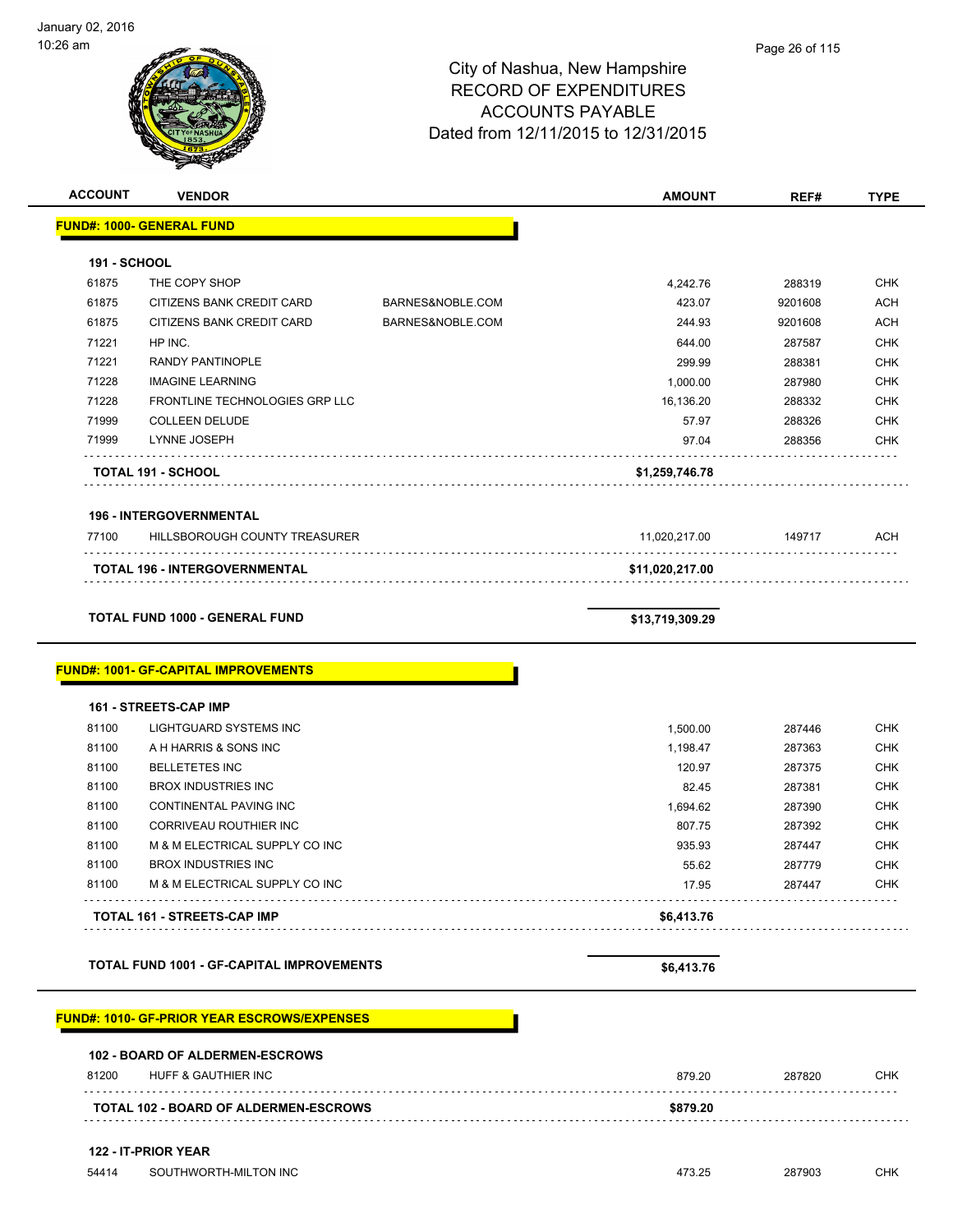|                     | $\tilde{\phantom{a}}$                              |               |        |             |
|---------------------|----------------------------------------------------|---------------|--------|-------------|
| <b>ACCOUNT</b>      | <b>VENDOR</b>                                      | <b>AMOUNT</b> | REF#   | <b>TYPE</b> |
|                     | <b>FUND#: 1010- GF-PRIOR YEAR ESCROWS/EXPENSES</b> |               |        |             |
|                     |                                                    |               |        |             |
|                     | <b>TOTAL 122 - IT-PRIOR YEAR</b>                   | \$473.25      |        |             |
|                     | <b>160 - PUBLIC WORKS-PRIOR YEAR</b>               |               |        |             |
| 55699               | <b>CWS FENCE &amp; GUARDRAIL</b>                   | 15,000.00     | 287794 | <b>CHK</b>  |
|                     | <b>TOTAL 160 - PUBLIC WORKS-PRIOR YEAR</b>         | \$15,000.00   |        |             |
|                     | <b>161 - STREETS-PRIOR YEAR</b>                    |               |        |             |
| 53145               | MDS TECHNOLOGIES INC                               | 5,000.00      | 287851 | <b>CHK</b>  |
| 81708               | HUTTER CONSTRUCTION CORP                           | 15,102.00     | 287821 | CHK         |
|                     | <b>TOTAL 161 - STREETS-PRIOR YEAR</b>              | \$20,102.00   |        |             |
|                     | 179 - LIBRARY-PRIOR YEAR                           |               |        |             |
| 53479               | NEW ENGLAND MICROGRAPHICS INC                      | 227.79        | 287869 | <b>CHK</b>  |
|                     | TOTAL 179 - LIBRARY-PRIOR YEAR                     | \$227.79      |        |             |
| <b>191 - SCHOOL</b> |                                                    |               |        |             |
| 53628               | HEWLETT PACKARD ENTERPRISE CO                      | 2,022.33      | 287977 | CHK         |
|                     | <b>TOTAL 191 - SCHOOL</b>                          | \$2,022.33    |        |             |
|                     | TOTAL FUND 1010 - GF-PRIOR YEAR ESCROWS/EXPENSES   | \$38,704.57   |        |             |
|                     | <u> FUND#: 2100- FOOD SERVICES FUND</u>            |               |        |             |
| 44503               | <b>MARY STEWART</b>                                | 83.55         | 288401 | <b>CHK</b>  |
| 54487               | ACTION AUTHORIZED PARTS LLC                        | 53.99         | 287522 | <b>CHK</b>  |
| 54487               | AFFILIATED HVAC SERVICES LLC                       | 66.00         | 288288 | <b>CHK</b>  |
| 54487               | BASSETT SERVICES CORPORATION                       | 516.58        | 288297 | <b>CHK</b>  |
| 54487               | HOBART SERVICE                                     | 102.00        | 288346 | <b>CHK</b>  |
| 55307               | AMY CASSIDY                                        | 43.13         | 288312 | <b>CHK</b>  |
| 55307               | PAMELA CORREA                                      | 88.41         | 288320 | <b>CHK</b>  |
| 55307               | <b>KAREN GUSTIN</b>                                | 112.24        | 288342 | CHK         |
| 55307               | <b>KARYN LAWLESS</b>                               | 203.98        | 288362 | CHK         |
| 55307               | PAULE RALPH                                        | 70.87         | 288386 | CHK         |

 ODETTE SLOSEK 73.89 288398 CHK ACE PRINTING CO 445.00 288286 CHK WB MASON CO INC 739.95 287666 CHK BIMBO FOODS BAKERIES INC 1,235.95 287530 CHK BOSTON PIE INC 712.50 287535 CHK etial coca cola bottling contracts to the contract of the contracts of the contracts of the contracts of the contracts of the contracts of the contracts of the contracts of the contracts of the contracts of the contracts o 61214 COSTA FRUIT & PRODUCE CO INC 14,270.48 287555 CHK GILLS PIZZA CO 2,113.25 287576 CHK GREAT STATE BEVERAGES INC 785.35 287578 CHK HERSHEY CREAMERY COMPANY 270.52 287584 CHK M SAUNDERS INC 6,007.02 287606 CHK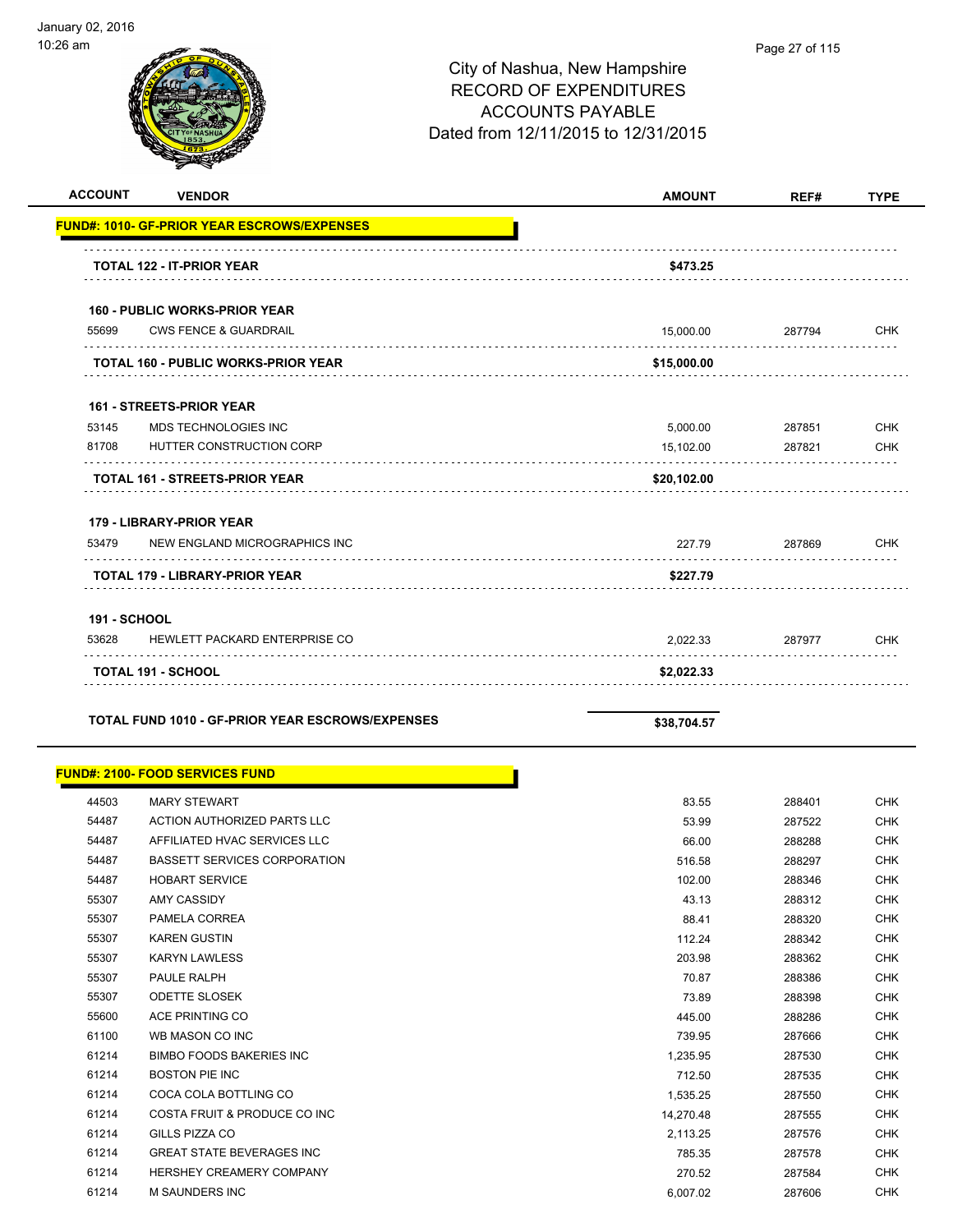

| <b>ACCOUNT</b> | <b>VENDOR</b>                                   |                                | <b>AMOUNT</b> | REF#    | <b>TYPE</b> |
|----------------|-------------------------------------------------|--------------------------------|---------------|---------|-------------|
|                | <b>FUND#: 2100- FOOD SERVICES FUND</b>          |                                |               |         |             |
| 61214          | OLNASHUA LLC                                    |                                | 600.00        | 287631  | <b>CHK</b>  |
| 61214          | <b>BIMBO FOODS BAKERIES INC</b>                 |                                | 1,476.35      | 288299  | <b>CHK</b>  |
| 61214          | <b>BOSTON PIE INC</b>                           |                                | 2,599.20      | 288304  | <b>CHK</b>  |
| 61214          | COCA COLA BOTTLING CO                           |                                | 1,066.50      | 288316  | <b>CHK</b>  |
| 61214          | COSTA FRUIT & PRODUCE CO INC                    |                                | 39,040.02     | 288321  | <b>CHK</b>  |
| 61214          | <b>GARELICK FARMS LYNN</b>                      |                                | 27,113.92     | 288333  | <b>CHK</b>  |
| 61214          | GILLS PIZZA CO                                  |                                | 638.00        | 288336  | <b>CHK</b>  |
| 61214          | <b>GREAT STATE BEVERAGES INC</b>                |                                | 850.90        | 288340  | <b>CHK</b>  |
| 61214          | <b>HERSHEY CREAMERY</b>                         |                                | 299.44        | 288344  | <b>CHK</b>  |
| 61214          | M SAUNDERS INC                                  |                                | 4,150.60      | 288366  | <b>CHK</b>  |
| 61214          | <b>OLNASHUA LLC</b>                             |                                | 300.00        | 288379  | <b>CHK</b>  |
| 61214          | <b>SAL'S PIZZA</b>                              |                                | 702.00        | 288390  | <b>CHK</b>  |
| 61299          | PAMELA CORREA                                   |                                | 11.98         | 287554  | <b>CHK</b>  |
|                | <b>TOTAL FUND 2100 - FOOD SERVICES FUND</b>     |                                | \$108,378.82  |         |             |
|                | <b>FUND#: 2207- ADULT ED/CONTINUING ED</b>      |                                |               |         |             |
|                |                                                 |                                |               |         | <b>CHK</b>  |
| 44600          | <b>LAUREN HANCOCK</b>                           |                                | 58.00         | 287972  |             |
|                | <b>TOTAL FUND 2207 - ADULT ED/CONTINUING ED</b> |                                | \$58.00       |         |             |
|                | <b>FUND#: 2212- ATHLETICS REVENUE FUND</b>      |                                |               |         |             |
| 61107          | CHAMPIONS CHOICE INC                            |                                | 6,807.50      | 287547  | <b>CHK</b>  |
| 61107          | SPARKLE GEAR/PYE BROOK CO                       |                                | 1,025.00      | 287658  | <b>CHK</b>  |
| 61107          | K & B SPORTSWEAR                                |                                | 1,754.50      | 287986  | <b>CHK</b>  |
|                |                                                 |                                |               |         |             |
|                | TOTAL FUND 2212 - ATHLETICS REVENUE FUND        |                                | \$9,587.00    |         |             |
|                | <b>FUND#: 2222- AFTER SCHOOL PROGRAM</b>        |                                |               |         |             |
| 44600          | <b>VALERIE MARQUEZ</b>                          |                                | 200.00        | 287995  | <b>CHK</b>  |
| 55300          | <b>HEATHER BOUCHER</b>                          |                                | 43.38         | 287944  | CHK         |
| 55690          | FIRST STUDENT INC                               |                                | 1,512.20      | 287958  | <b>CHK</b>  |
| 61299          | AC MOORE INC                                    |                                | 90.59         | 287521  | <b>CHK</b>  |
| 61299          | <b>GARELICK FARMS LYNN</b>                      |                                | 837.55        | 287574  | <b>CHK</b>  |
| 61299          | <b>M SAUNDERS INC</b>                           |                                | 53.95         | 287606  | <b>CHK</b>  |
| 61299          | MARKET BASKET ACCT 2589096                      |                                | 31.47         | 287610  | CHK         |
| 61299          | AC MOORE INC                                    |                                | 90.15         | 287936  | <b>CHK</b>  |
| 61299          | <b>HEATHER BOUCHER</b>                          |                                | 46.15         | 287944  | <b>CHK</b>  |
| 61299          | COSTA FRUIT & PRODUCE CO INC                    |                                | 536.50        | 287952  | <b>CHK</b>  |
| 61299          | <b>GARELICK FARMS LYNN</b>                      |                                | 96.61         | 287964  | <b>CHK</b>  |
| 61299          | MARKET BASKET ACCT 2589096                      |                                | 80.14         | 287994  | <b>CHK</b>  |
| 61299          | SAMS CLUB/SYNCHRONY BANK                        |                                | 85.52         | 288020  | <b>CHK</b>  |
| 61299          | AC MOORE INC                                    |                                | 74.14         | 288285  | <b>CHK</b>  |
| 61299          | MARKET BASKET ACCT 2589096                      |                                | 87.42         | 288367  | CHK         |
| 61299          | CITIZENS BANK CREDIT CARD                       | PRODIGYGAME.COM                | 780.00        | 9201608 | ACH         |
| 61299          | CITIZENS BANK CREDIT CARD                       | FOREIGN EXCHANGE FEE (PRODIGYG | 21.84         | 9201608 | ACH         |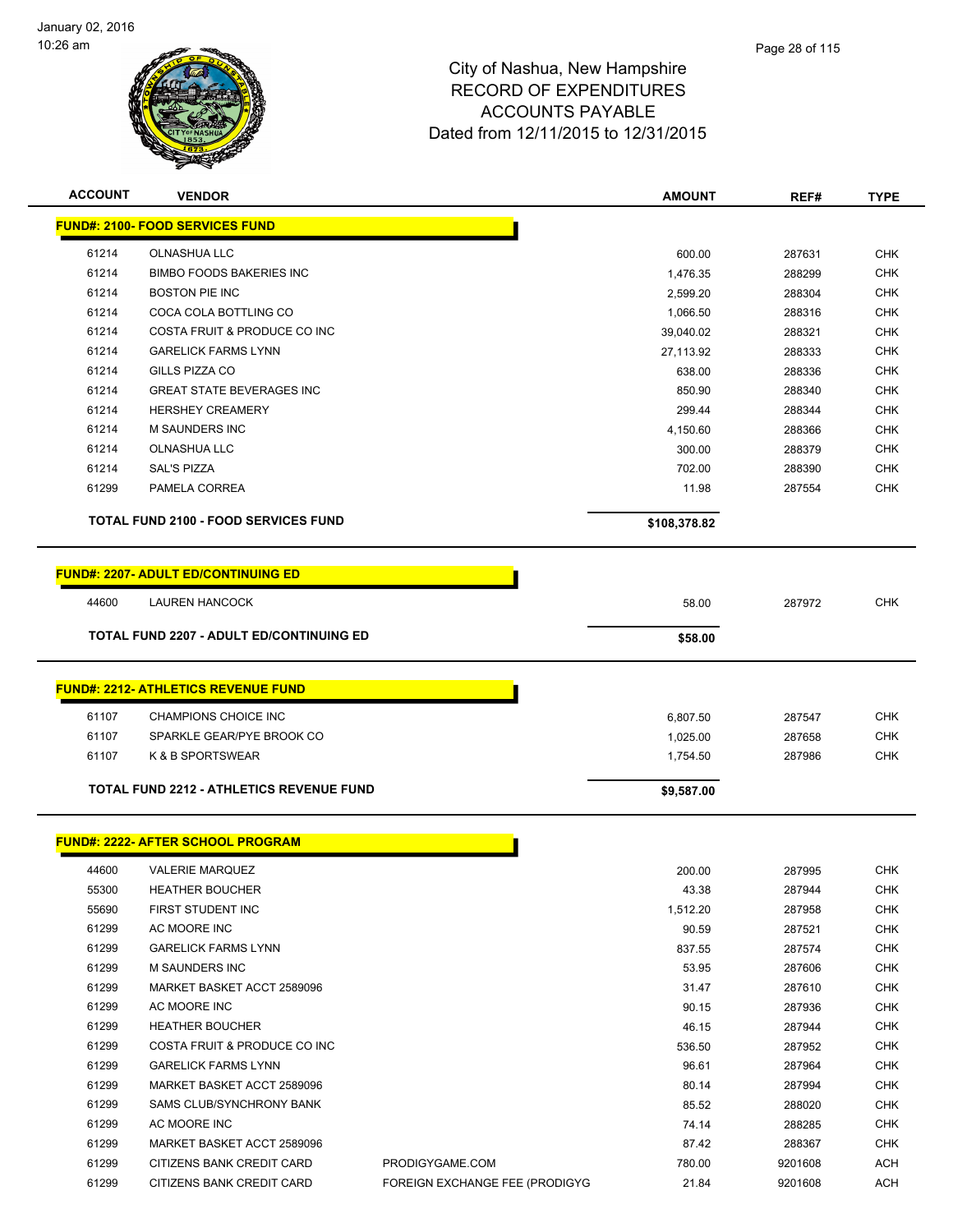| <b>ACCOUNT</b>                                         | <b>VENDOR</b>                                               | AMOUNT     | REF#   | <b>TYPE</b> |  |
|--------------------------------------------------------|-------------------------------------------------------------|------------|--------|-------------|--|
|                                                        | <b>TOTAL FUND 2222 - AFTER SCHOOL PROGRAM</b>               | \$4,667.61 |        |             |  |
|                                                        |                                                             |            |        |             |  |
|                                                        | <b>FUND#: 2503- PARKS &amp; REC PROGRAMS FUND</b>           |            |        |             |  |
| 44549                                                  | <b>HERMAN WEST</b>                                          | 120.00     | 287671 | <b>CHK</b>  |  |
| 53600                                                  | SUMMER CAMP EXPO/PARENTING NH                               | 170.00     | 287353 | <b>CHK</b>  |  |
| 55658                                                  | BOSTON CELTICS GROUP SALES                                  | 1,655.00   | 287379 | <b>CHK</b>  |  |
| 55658                                                  | THE COACH CO                                                | 1,026.60   | 287702 | <b>CHK</b>  |  |
| 55658                                                  | THE COACH CO                                                | 1,030.32   | 288158 | <b>CHK</b>  |  |
|                                                        | <b>TOTAL FUND 2503 - PARKS &amp; REC PROGRAMS FUND</b>      | \$4,001.92 |        |             |  |
| <b>FUND#: 2505- GOVT &amp; EDUCATION CHANNELS FUND</b> |                                                             |            |        |             |  |
| 53470                                                  | <b>JIM MCLEAN</b>                                           | 412.50     | 287847 | <b>CHK</b>  |  |
| 53470                                                  | <b>TIM O'NEIL</b>                                           | 450.00     | 287876 | <b>CHK</b>  |  |
| 53470                                                  | <b>SCOTT SILVA</b>                                          | 225.00     | 287899 | <b>CHK</b>  |  |
| 53470                                                  | <b>FRANK J WALLENT</b>                                      | 800.00     | 287918 | <b>CHK</b>  |  |
| 54100                                                  | <b>EVERSOURCE</b>                                           | 280.07     | 287742 | <b>CHK</b>  |  |
| 54114                                                  | <b>LIBERTY UTILITIES - NH</b>                               | 27.47      | 287747 | <b>CHK</b>  |  |
| 54114                                                  | <b>DIRECT ENERGY BUSINESS</b>                               | 42.28      | 287799 | <b>CHK</b>  |  |
| 54141                                                  | PENNICHUCK WATER WORKS INC                                  | 20.48      | 287351 | <b>CHK</b>  |  |
| 54141                                                  | PENNICHUCK WATER WORKS INC                                  | 16.91      | 287755 | <b>CHK</b>  |  |
| 55300                                                  | <b>JEFF POEHNERT</b>                                        | 201.25     | 287737 | <b>CHK</b>  |  |
| 81100                                                  | THE CAMERA COMPANY                                          | 2,855.00   | 287823 | <b>CHK</b>  |  |
|                                                        | <b>TOTAL FUND 2505 - GOVT &amp; EDUCATION CHANNELS FUND</b> | \$5,330.96 |        |             |  |
|                                                        |                                                             |            |        |             |  |
|                                                        | <b>FUND#: 2506- HUNT BLDG FACILITY RENTAL FUND</b>          |            |        |             |  |
| 53400                                                  | THE TELEGRAPH                                               | 295.00     | 287906 | <b>CHK</b>  |  |
| 53628                                                  | COMCAST CABLE COMMUNICATIONS I                              | 165.80     | 287740 | <b>CHK</b>  |  |
| 54100                                                  | <b>EVERSOURCE</b>                                           | 674.81     | 288161 | <b>CHK</b>  |  |
| 54114                                                  | <b>DIRECT ENERGY BUSINESS</b>                               | 314.90     | 287402 | <b>CHK</b>  |  |
| 54141                                                  | PENNICHUCK WATER WORKS INC                                  | 61.77      | 288186 | <b>CHK</b>  |  |
| 54200                                                  | <b>CINTAS FIRE PROTECTION</b>                               | 89.70      | 287790 | CHK         |  |
| 54200                                                  | ERICKSON CLEANING SERVICES LLC                              | 260.00     | 287801 | <b>CHK</b>  |  |
| 54280                                                  | PROTECTION ONE ALARM MONTORING                              | 54.00      | 287888 | <b>CHK</b>  |  |
| 61910                                                  | <b>KATE PROLMAN</b>                                         | 211.00     | 287831 | <b>CHK</b>  |  |
| 61910                                                  | MCNULTY & FOLEY EXPRES CATERER                              | 900.00     | 287850 | <b>CHK</b>  |  |
| 71999                                                  | CAIL BELLAVANCE                                             | 150.00     | 287773 | CHK         |  |
|                                                        | TOTAL FUND 2506 - HUNT BLDG FACILITY RENTAL FUND            | \$3,176.98 |        |             |  |
|                                                        |                                                             |            |        |             |  |

## **FUND#: 3068- COMMUNITY SERVICES GRANTS FUND**

| 55100 | AT & T MOBILITY  | 76.22  | 288155 | снк |
|-------|------------------|--------|--------|-----|
| 55300 | AMY MOUTENOT     | 25.00  | 287334 | СНК |
| 55300 | PATRICIA CROOKER | 355.56 | 288145 | CHK |
| 55300 | BEVERLY DOOLAN   | 64.40  | 287731 | CHK |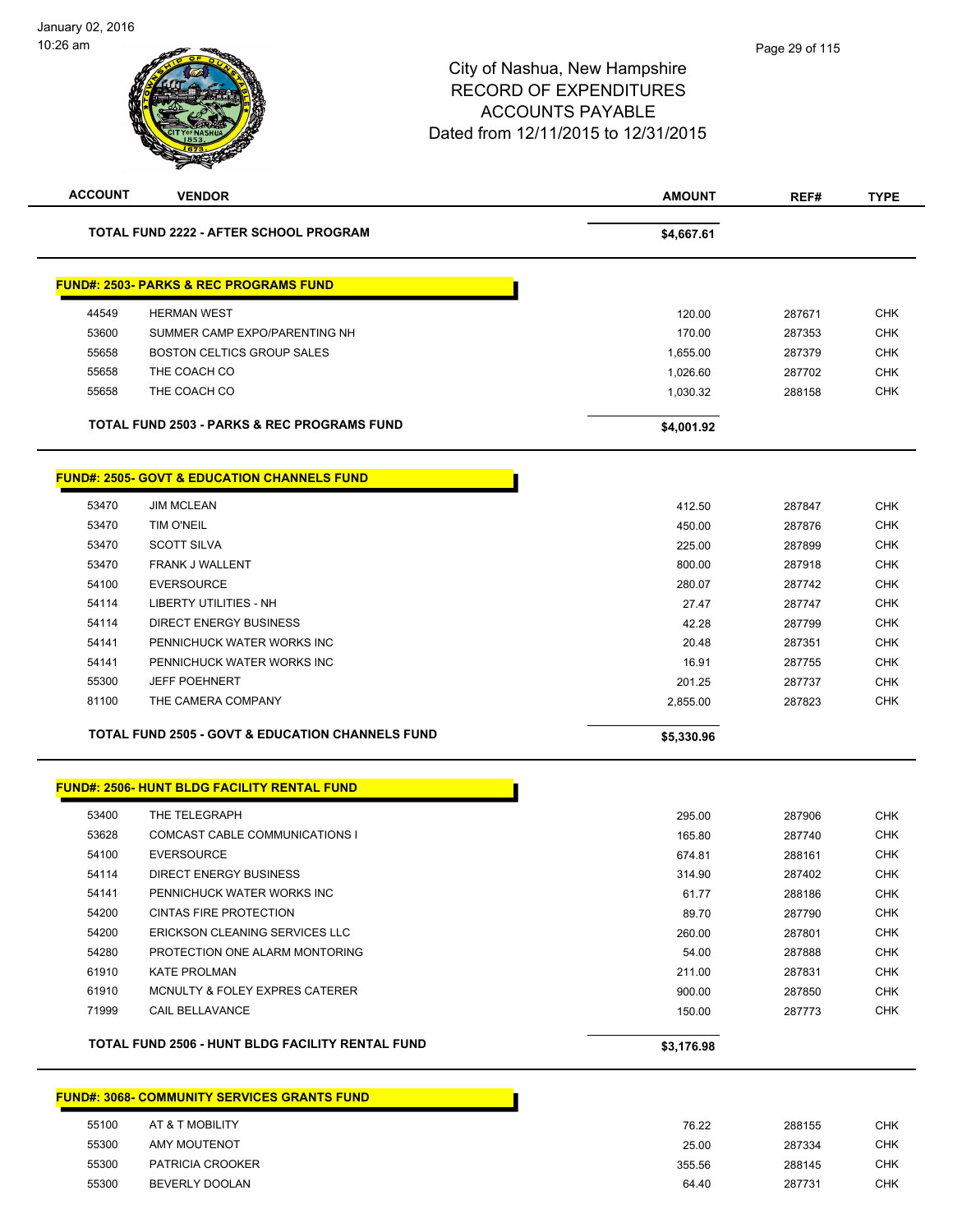

| <b>ACCOUNT</b> | <b>VENDOR</b>                                      | <b>AMOUNT</b> | REF#   | <b>TYPE</b> |  |  |  |
|----------------|----------------------------------------------------|---------------|--------|-------------|--|--|--|
|                | <b>FUND#: 3068- COMMUNITY SERVICES GRANTS FUND</b> |               |        |             |  |  |  |
| 55421          | <b>IBFCSM</b>                                      | 125.00        | 288165 | <b>CHK</b>  |  |  |  |
| 55421          | <b>NACCHO</b>                                      | 585.00        | 288183 | <b>CHK</b>  |  |  |  |
| 55699          | SOUTHERN NH HIV AIDS                               | 8.618.00      | 287492 | <b>CHK</b>  |  |  |  |
| 55810          | <b>HARBOR HOMES INC</b>                            | 36,626.00     | 288225 | <b>CHK</b>  |  |  |  |
| 68235          | SOUTHERN NH HIV AIDS                               | 584.00        | 287492 | <b>CHK</b>  |  |  |  |
| 68235          | <b>HARBOR HOMES INC</b>                            | 2.564.00      | 288225 | <b>CHK</b>  |  |  |  |
| 68350          | DARTMOUTH HITCHCOCK CAFE                           | 65.50         | 287397 | <b>CHK</b>  |  |  |  |
| 69025          | SOUTHERN NH HIV AIDS                               | (277.00)      | 287492 | <b>CHK</b>  |  |  |  |
|                |                                                    |               |        |             |  |  |  |
|                | TOTAL FUND 3068 - COMMUNITY SERVICES GRANTS FUND   | \$49,411.68   |        |             |  |  |  |
|                | <b>FUND#: 3070- COMMUNITY HEALTH GRANTS FUND</b>   |               |        |             |  |  |  |
| 55300          | LUIS PORRES                                        | 37.95         | 287341 | <b>CHK</b>  |  |  |  |
| 61142          | NH MEDICAL DENTAL SUPPLY LLC                       | 369.80        | 288251 | <b>CHK</b>  |  |  |  |
| 61142          | NH MEDICAL DENTAL SUPPLY LLC                       | 279.40        | 288251 | <b>CHK</b>  |  |  |  |
|                | TOTAL FUND 3070 - COMMUNITY HEALTH GRANTS FUND     | \$687.15      |        |             |  |  |  |
|                | <b>FUND#: 3080- COMMUNITY DEVELOPMENT GRANTS</b>   |               |        |             |  |  |  |
|                |                                                    |               |        |             |  |  |  |
| 53628          | <b>CREDERE ASSOCIATES</b>                          | 2,243.35      | 287792 | <b>CHK</b>  |  |  |  |
| 53999          | MORINS LANDSCAPING INC                             | 2,252.24      | 288248 | <b>CHK</b>  |  |  |  |
| 53999          | MORINS LANDSCAPING INC                             | 651.41        | 288248 | <b>CHK</b>  |  |  |  |
| 53999          | MORINS LANDSCAPING INC                             | 3,953.25      | 288248 | <b>CHK</b>  |  |  |  |
|                | TOTAL FUND 3080 - COMMUNITY DEVELOPMENT GRANTS     | \$9,100.25    |        |             |  |  |  |
|                | <b>FUND#: 3090- URBAN PROGRAM GRANTS FUND</b>      |               |        |             |  |  |  |
| 54210          | DAD'S ABATEMENT LLC                                | 20,000.00     | 287329 | <b>CHK</b>  |  |  |  |
| 54210          | DAD'S ABATEMENT LLC                                | 9,000.00      | 287728 | <b>CHK</b>  |  |  |  |
| 54210          | DAD'S ABATEMENT LLC                                | 18,000.00     | 287727 | CHK         |  |  |  |
| 54210          | DAD'S ABATEMENT LLC                                | 5,000.00      | 287728 | <b>CHK</b>  |  |  |  |
| 54225          | ALCHEMY LEAD MANAGMENT                             | 2,940.00      | 287764 | CHK         |  |  |  |
| 55118          | AT & T MOBILITY                                    | 32.23         | 288155 | <b>CHK</b>  |  |  |  |
| 55614          | HILLSBOROUGH COUNTY REGISTRY                       | 8.00          | 287426 | <b>CHK</b>  |  |  |  |
| 55614          | HILLSBOROUGH COUNTY REGISTRY                       | 8.00          | 287426 | <b>CHK</b>  |  |  |  |
| 69010          | MORINS LANDSCAPING INC                             | 29,955.90     | 287858 | <b>CHK</b>  |  |  |  |
| 69010          | HUTTER CONSTRUCTION CORP                           | 84,882.00     | 287821 | <b>CHK</b>  |  |  |  |
| 69010          | UPDATED HOMES LLC                                  | 24,925.00     | 287739 | <b>CHK</b>  |  |  |  |
| 69025          | MUNOZ CONSTRUCTION AND                             | 9,400.00      | 287335 | <b>CHK</b>  |  |  |  |
| 69075          | BRIDGES DOM & SEXUAL VIOLENCE                      | 5,440.17      | 287778 | <b>CHK</b>  |  |  |  |
| 69075          | BRIDGES DOM & SEXUAL VIOLENCE                      | 4,352.22      | 287778 | <b>CHK</b>  |  |  |  |
| 69075          | NASHUA POLICE ATHLETIC LEAGUE                      | 10,660.71     | 287864 | <b>CHK</b>  |  |  |  |
|                | TOTAL FUND 3090 - URBAN PROGRAM GRANTS FUND        | \$224,604.23  |        |             |  |  |  |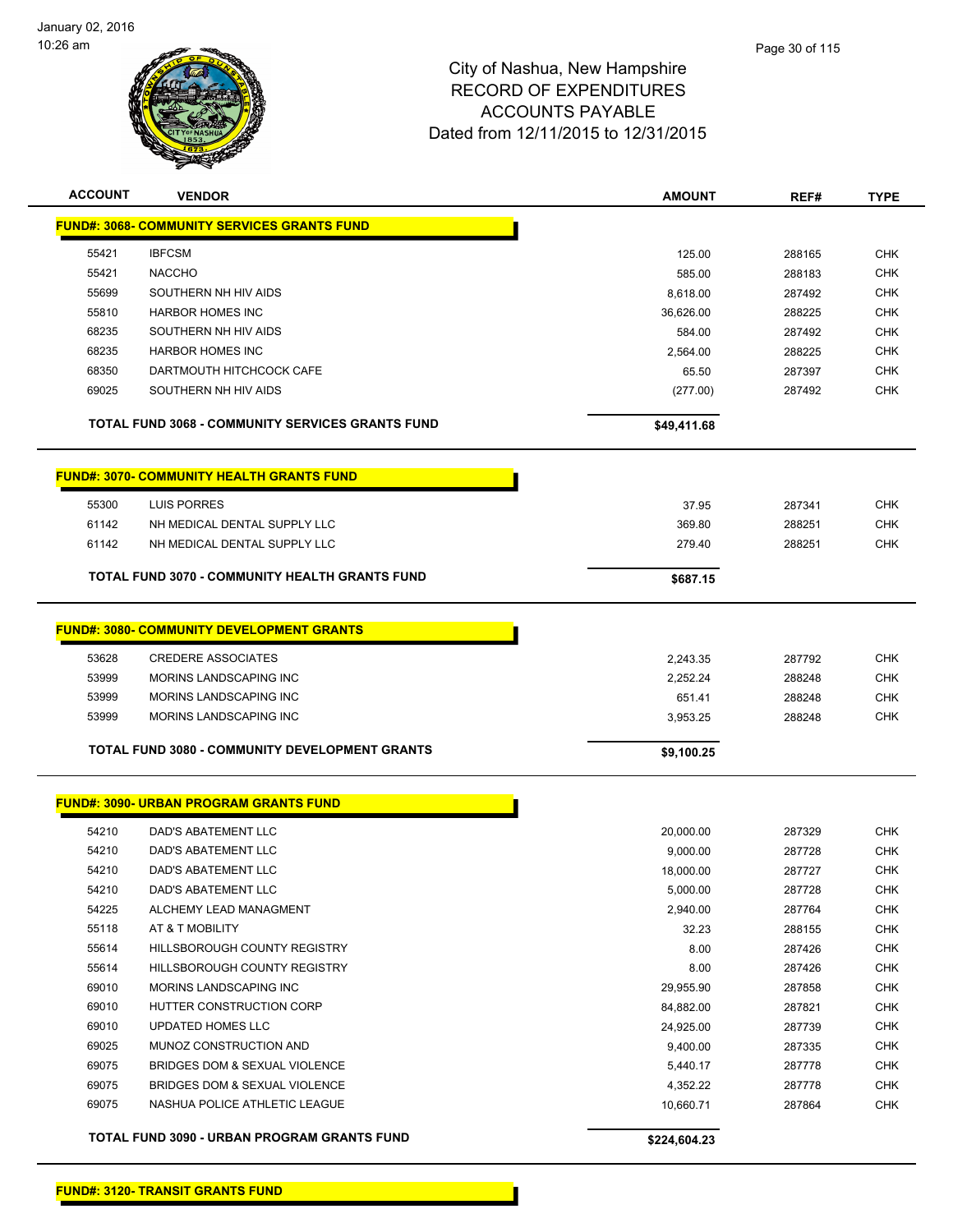

| <b>ACCOUNT</b> | <b>VENDOR</b>                            |                                     | <b>AMOUNT</b> | REF#    | <b>TYPE</b> |
|----------------|------------------------------------------|-------------------------------------|---------------|---------|-------------|
|                | <u> FUND#: 3120- TRANSIT GRANTS FUND</u> |                                     |               |         |             |
| 54100          | <b>EVERSOURCE</b>                        |                                     | 1,036.25      | 287742  | <b>CHK</b>  |
| 54100          | <b>EVERSOURCE</b>                        |                                     | 1,009.26      | 288161  | <b>CHK</b>  |
| 54100          | <b>EVERSOURCE</b>                        |                                     | 265.87        | 288161  | <b>CHK</b>  |
| 54114          | LIBERTY UTILITIES - NH                   |                                     | 101.64        | 287747  | <b>CHK</b>  |
| 54114          | <b>DIRECT ENERGY BUSINESS</b>            |                                     | 156.43        | 287799  | <b>CHK</b>  |
| 54114          | <b>LIBERTY UTILITIES - NH</b>            |                                     | 267.00        | 287748  | <b>CHK</b>  |
| 54114          | DIRECT ENERGY BUSINESS                   |                                     | 407.21        | 287799  | <b>CHK</b>  |
| 54114          | <b>DIRECT ENERGY BUSINESS</b>            |                                     | 51.90         | 288210  | <b>CHK</b>  |
| 54141          | PENNICHUCK WATER WORKS INC               |                                     | 75.10         | 287351  | <b>CHK</b>  |
| 54141          | PENNICHUCK WATER WORKS INC               |                                     | 61.99         | 287755  | CHK         |
| 54141          | PENNICHUCK WATER WORKS INC               |                                     | 139.36        | 287351  | <b>CHK</b>  |
| 54141          | PENNICHUCK WATER WORKS INC               |                                     | 53.65         | 288186  | <b>CHK</b>  |
| 55118          | AT & T MOBILITY                          |                                     | 125.70        | 288155  | <b>CHK</b>  |
| 55400          | PETTY CASH                               |                                     | 81.00         | 287338  | <b>CHK</b>  |
| 55400          | CITIZENS BANK CREDIT CARD                | <b>LOGAN AIRPORT EMBASSY SUITES</b> | 226.62        | 9201608 | ACH         |
| 55607          | UNITED PARCEL SERVICE                    |                                     | 22.27         | 287355  | <b>CHK</b>  |
| 55690          | FIRST TRANSIT INC                        |                                     | 32,929.00     | 287807  | <b>CHK</b>  |
| 55690          | FIRST TRANSIT INC                        |                                     | 71,130.06     | 287807  | <b>CHK</b>  |
| 55690          | <b>FIRST TRANSIT INC</b>                 |                                     | 22,864.41     | 287807  | <b>CHK</b>  |
| 55699          | VERIZON WIRELESS-342008805               |                                     | 131.00        | 287358  | <b>CHK</b>  |
| 55699          | VERIZON WIRELESS-842008777               |                                     | 191.04        | 287359  | <b>CHK</b>  |
| 55699          | CINTAS#016                               |                                     | 42.96         | 287388  | <b>CHK</b>  |
| 55699          | CINTAS#016                               |                                     | 34.96         | 288207  | <b>CHK</b>  |
| 61299          | WB MASON CO INC                          |                                     | 56.12         | 287921  | <b>CHK</b>  |
| 61299          | PETROCELLI MARKETING GROUP               |                                     | 3,455.00      | 288252  | <b>CHK</b>  |
| 61299          | PETTY CASH                               |                                     | 45.00         | 287338  | <b>CHK</b>  |
| 61299          | WB MASON CO INC                          |                                     | 395.56        | 287921  | <b>CHK</b>  |
| 61299          | CENTRAL PAPER PRODUCTS CO                |                                     | 322.75        | 287385  | <b>CHK</b>  |
| 61299          | CINTAS#016                               |                                     | 248.92        | 287388  | <b>CHK</b>  |
| 61299          | HOME DEPOT CREDIT SERVICE 3065           |                                     | 257.97        | 287427  | <b>CHK</b>  |
| 61299          | <b>NASHUA GLASS</b>                      |                                     | 865.00        | 287465  | CHK         |
| 61299          | CENTRAL PAPER PRODUCTS CO                |                                     | 415.95        | 287789  | <b>CHK</b>  |
| 61299          | <b>GRAINGER</b>                          |                                     | 25.35         | 287418  | <b>CHK</b>  |
| 61299          | HOME DEPOT CREDIT SERVICE 3065           |                                     | 143.92        | 287427  | <b>CHK</b>  |
| 61299          | <b>BATTERIES PLUS</b>                    |                                     | 46.95         | 287772  | <b>CHK</b>  |
| 61299          | <b>CUMMINS NORTHEAST LLC</b>             |                                     | 376.05        | 287793  | <b>CHK</b>  |
| 61299          | HOME DEPOT CREDIT SERVICE 3065           |                                     | 114.36        | 287816  | <b>CHK</b>  |
| 61299          | RYDER FLEET PRODUCTS                     |                                     | 46.24         | 287893  | <b>CHK</b>  |
| 61300          | CITY OF NASHUA/TAX COLLECTORS            |                                     | 64.32         | 287326  | <b>CHK</b>  |
| 61310          | AVSG LP                                  |                                     | 1,938.23      | 288194  | CHK         |
| 61799          | <b>CUMMINS NORTHEAST LLC</b>             |                                     | 1,218.73      | 287394  | <b>CHK</b>  |
| 61799          | <b>GILLIG LLC</b>                        |                                     | 900.92        | 287415  | CHK         |
| 61799          | <b>GRAINGER</b>                          |                                     | 92.75         | 287418  | CHK         |
| 61799          | NAPA AUTO PARTS                          |                                     | 1,615.34      | 287464  | <b>CHK</b>  |
| 61799          | NEW ENGLAND KENWORTH                     |                                     | 538.46        | 287466  | CHK         |
| 61799          | <b>BATTERIES PLUS</b>                    |                                     | 419.98        | 287772  | <b>CHK</b>  |
| 61799          | <b>GILLIG LLC</b>                        |                                     | 311.82        | 287809  | <b>CHK</b>  |
| 61799          | NAPA AUTO PARTS                          |                                     | 503.83        | 287862  | <b>CHK</b>  |
| 61799          | <b>CUMMINS NORTHEAST LLC</b>             |                                     | 181.22        | 288208  | <b>CHK</b>  |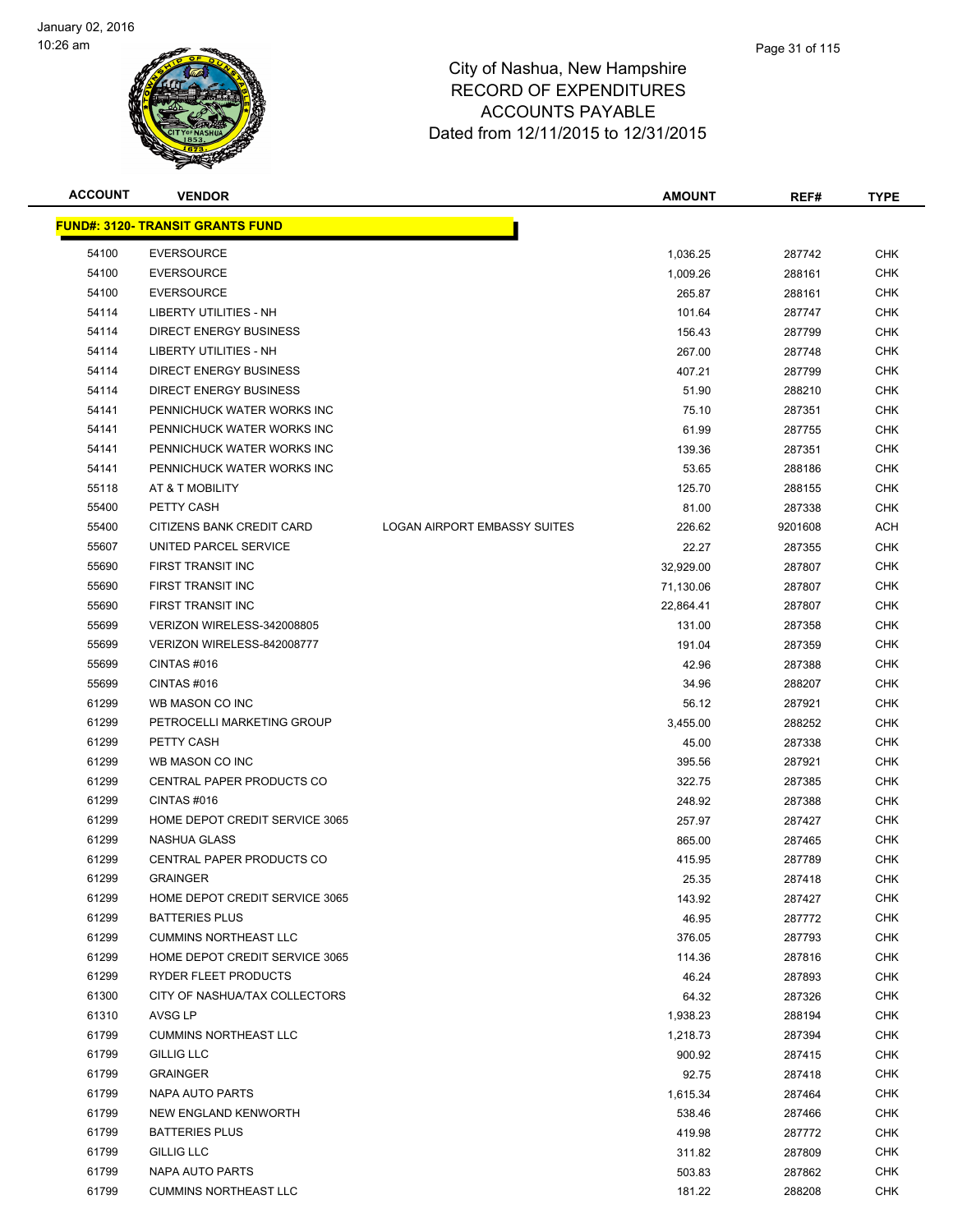

| <b>ACCOUNT</b> | <b>VENDOR</b>                                | <b>AMOUNT</b> | REF#   | <b>TYPE</b> |
|----------------|----------------------------------------------|---------------|--------|-------------|
|                | <b>FUND#: 3120- TRANSIT GRANTS FUND</b>      |               |        |             |
| 61799          | <b>GILLIG LLC</b>                            | 189.72        | 288222 | <b>CHK</b>  |
| 61799          | NEW ENGLAND KENWORTH                         | 100.32        | 287466 | <b>CHK</b>  |
| 61799          | ALLIANCE BUS GROUP INC                       | 577.60        | 287765 | CHK         |
| 61799          | <b>NAPA AUTO PARTS</b>                       | 282.33        | 287862 | <b>CHK</b>  |
| 61799          | <b>CUMMINS NORTHEAST LLC</b>                 | 413.60        | 287394 | <b>CHK</b>  |
| 61799          | NAPA AUTO PARTS                              | 960.54        | 287862 | CHK         |
| 61799          | PETTY CASH                                   | 5.97          | 287338 | <b>CHK</b>  |
| 61799          | AMBI CIRCUIT BOARD ELECTRONICS               | 490.00        | 287368 | CHK         |
| 61799          | NAPA AUTO PARTS                              | 158.73        | 287464 | CHK         |
| 61799          | <b>NAPA AUTO PARTS</b>                       | 80.99         | 287862 | <b>CHK</b>  |
| 61799          | <b>FASTENAL CO</b>                           | 106.84        | 288216 | CHK         |
| 61799          | NAPA AUTO PARTS                              | 18.97         | 287464 | CHK         |
| 68240          | PETTY CASH                                   | 8.00          | 287338 | CHK         |
| 71000          | <b>ALPHAGRAPHICS</b>                         | 1,323.15      | 287367 | CHK         |
|                | <b>TOTAL FUND 3120 - TRANSIT GRANTS FUND</b> | \$150,722.18  |        |             |

**Service** 

# **FUND#: 3800- SCHOOL GRANTS FUND**

| 53614 | <b>TARA L HASBROUCK</b>             | 525.00   | 287582 | <b>CHK</b> |
|-------|-------------------------------------|----------|--------|------------|
| 53614 | AUDREY VARGA                        | 525.00   | 287664 | <b>CHK</b> |
| 53628 | <b>KAREN HORSCH</b>                 | 1,000.00 | 288350 | <b>CHK</b> |
| 53628 | <b>STEVE BLUNT</b>                  | 200.00   | 287532 | <b>CHK</b> |
| 53628 | <b>INFINITE SOULS HEALING</b>       | 150.00   | 287590 | <b>CHK</b> |
| 53628 | <b>STEVE BLUNT</b>                  | 200.00   | 288301 | <b>CHK</b> |
| 53628 | INFINITE SOULS HEALING              | 150.00   | 288353 | <b>CHK</b> |
| 53628 | PETER K. ISQUITH PHD PLLC           | 1,755.00 | 287592 | <b>CHK</b> |
| 53628 | TIMOTHY F BOSCH                     | 50.00    | 287534 | <b>CHK</b> |
| 53628 | KATHERINE S GOLTSOV                 | 25.00    | 287577 | <b>CHK</b> |
| 53628 | <b>HOLLY LAVINE</b>                 | 100.00   | 287600 | <b>CHK</b> |
| 53628 | <b>WHITNEY FREEMAN</b>              | 75.00    | 287961 | <b>CHK</b> |
| 53628 | KATHERINE S GOLTSOV                 | 25.00    | 287967 | <b>CHK</b> |
| 53628 | <b>TIMOTHY F BOSCH</b>              | 25.00    | 288303 | <b>CHK</b> |
| 53628 | <b>HOLLY LAVINE</b>                 | 100.00   | 288361 | <b>CHK</b> |
| 53628 | <b>BOOTHBY THERAPY SERVICES LLC</b> | 701.36   | 287533 | <b>CHK</b> |
| 53628 | <b>INTERIM HEALTH CARE</b>          | 1,429.50 | 287591 | <b>CHK</b> |
| 53628 | <b>BOOTHBY THERAPY SERVICES LLC</b> | 701.36   | 288302 | <b>CHK</b> |
| 53628 | THE CARROLL CENTER FOR THE BLI      | 4,018.75 | 288311 | <b>CHK</b> |
| 53628 | <b>INTERIM HEALTH CARE</b>          | 4,981.00 | 288354 | <b>CHK</b> |
| 55109 | <b>FAIRPOINT COMMUNICATIONS</b>     | 171.38   | 288162 | <b>CHK</b> |
| 55300 | DELESE HOVEY                        | 68.75    | 287979 | <b>CHK</b> |
| 55300 | PATRICIA BELLANTUONI                | 55.00    | 287527 | <b>CHK</b> |
| 55300 | <b>COLLEEN DELUDE</b>               | 192.93   | 287562 | <b>CHK</b> |
| 55300 | <b>MARIANNE DUSTIN</b>              | 251.42   | 287564 | <b>CHK</b> |
| 55400 | <b>NHASCD</b>                       | 1,057.50 | 287627 | <b>CHK</b> |
| 55400 | DELESE HOVEY                        | 50.00    | 287979 | <b>CHK</b> |
| 55400 | MONROE #1 BOCES                     | 233.20   | 287998 | <b>CHK</b> |
| 55400 | LISA JANOSIK                        | 50.00    | 288355 | <b>CHK</b> |
| 55400 | LUCIE L CROWDER                     | 65.00    | 287558 | <b>CHK</b> |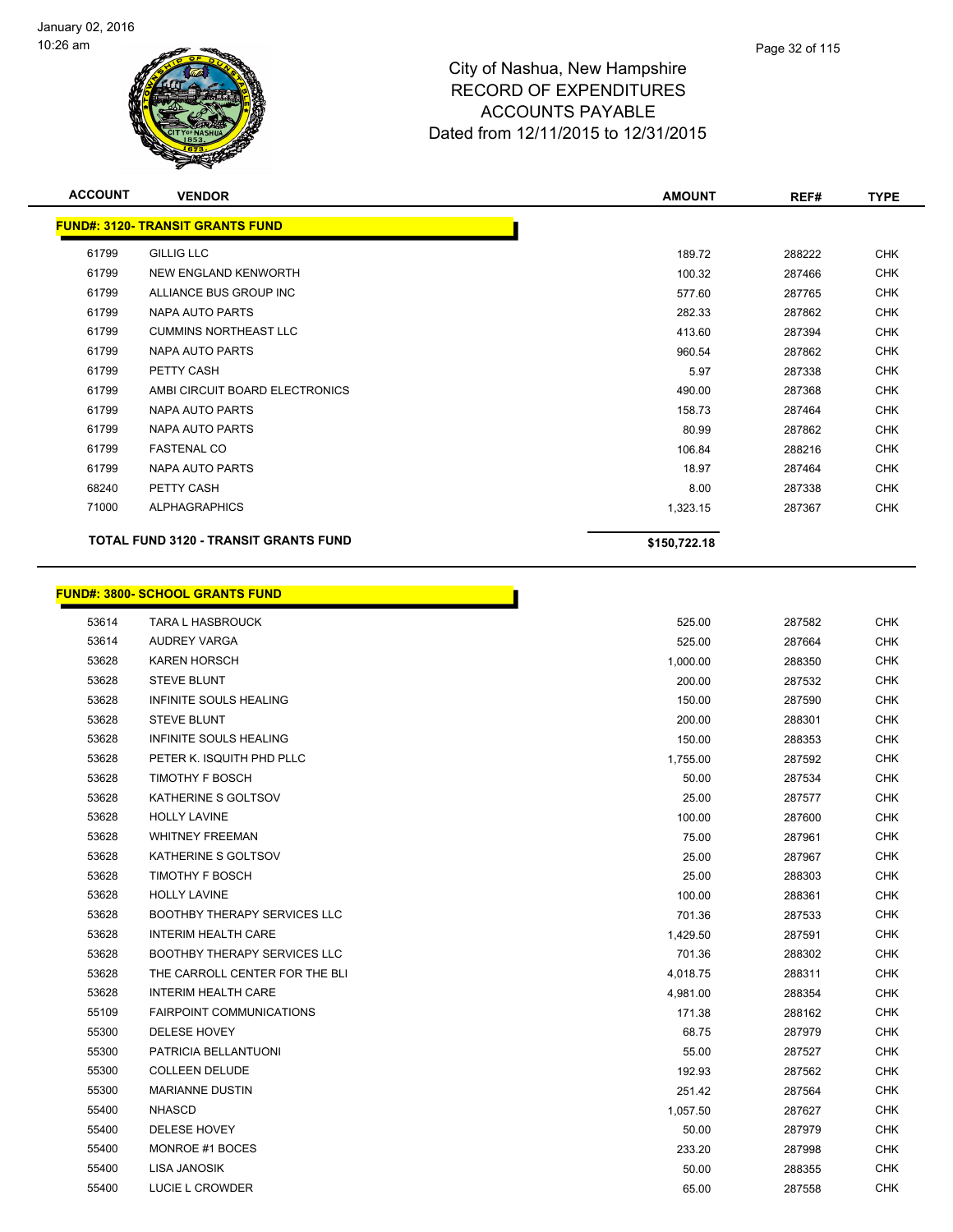

| <b>ACCOUNT</b> | <b>VENDOR</b>                          |               | <b>AMOUNT</b> | REF#    | <b>TYPE</b> |
|----------------|----------------------------------------|---------------|---------------|---------|-------------|
|                | <b>FUND#: 3800- SCHOOL GRANTS FUND</b> |               |               |         |             |
| 55500          | <b>US POSTAL SERVICES</b>              |               | 2,025.15      | 287704  | <b>CHK</b>  |
| 55690          | ROBERT CIOPPA                          |               | 75.00         | 287548  | <b>CHK</b>  |
| 55690          | MILFORD SCHOOL DISTRICT                |               | 68.00         | 287997  | <b>CHK</b>  |
| 55690          | ROBERT CIOPPA                          |               | 150.00        | 288314  | <b>CHK</b>  |
| 61135          | <b>APPLE INC</b>                       |               | (179.90)      | 287523  | <b>CHK</b>  |
| 61135          | SOCIAL STUDIES SCHOOL SERVICE          |               | 22.34         | 288026  | <b>CHK</b>  |
| 61299          | <b>HIGH INTEREST PUBLISHING</b>        |               | 324.49        | 287585  | <b>CHK</b>  |
| 61299          | <b>SPARK FUN ELECTRONICS</b>           |               | 117.96        | 288029  | <b>CHK</b>  |
| 61299          | CITIZENS BANK CREDIT CARD              | HOMEDEPOT.COM | 429.00        | 9201608 | <b>ACH</b>  |
| 61299          | <b>CITIZENS BANK CREDIT CARD</b>       | HOMEDEPOT.COM | 45.86         | 9201608 | <b>ACH</b>  |
| 61299          | <b>CITIZENS BANK CREDIT CARD</b>       | HOMEDEPOT.COM | 94.99         | 9201608 | <b>ACH</b>  |
| 61299          | CITIZENS BANK CREDIT CARD              | HOMEDEPOT.COM | 28.00         | 9201608 | <b>ACH</b>  |
| 61299          | <b>ADAM ROZUMEK</b>                    |               | 43.99         | 288019  | <b>CHK</b>  |
| 61299          | <b>HILARY SONNER</b>                   |               | 58.12         | 288028  | <b>CHK</b>  |
| 61299          | <b>WAL-MART</b>                        |               | 131.57        | 288037  | <b>CHK</b>  |
| 61299          | <b>GIOVANNIS</b>                       |               | 511.56        | 288337  | <b>CHK</b>  |
| 61299          | ETA HAND2MIND                          |               | 101.70        | 287568  | <b>CHK</b>  |
| 61299          | <b>DOUGLAS HOWARD</b>                  |               | 90.00         | 288352  | <b>CHK</b>  |
| 61875          | UNITED PARCEL SERVICE                  |               | 4.77          | 287934  | <b>CHK</b>  |
| 71221          | <b>APPLE INC</b>                       |               | 8,552.00      | 287523  | <b>CHK</b>  |
| 71221          | COMPUTER HUT dba IT INSIDERS           |               | 11,999.00     | 287950  | <b>CHK</b>  |
| 71221          | <b>APPLE INC</b>                       |               | 2,533.00      | 287523  | <b>CHK</b>  |
| 71228          | UNIVERSITY OF OREGON                   |               | 300.00        | 288034  | <b>CHK</b>  |
| 71228          | LAZEL                                  |               | 299.85        | 287601  | <b>CHK</b>  |
| 71228          | <b>IMAGINE LEARNING</b>                |               | 22,500.00     | 287980  | <b>CHK</b>  |
| 71999          | PRO AV SYSTEMS INC                     |               | 600.00        | 288385  | <b>CHK</b>  |
| 71999          | <b>BLICK ART MATERIALS</b>             |               | 503.84        | 287531  | <b>CHK</b>  |
| 71999          | <b>MOHAWK RUBBER SALES</b>             |               | 4,850.00      | 287622  | <b>CHK</b>  |
| 71999          | <b>ULINE</b>                           |               | 4,510.69      | 287662  | <b>CHK</b>  |
| 71999          | COMPUTER HUT dba IT INSIDERS           |               | 1,699.95      | 287950  | <b>CHK</b>  |
| 71999          | M & M ELECTRICAL SUPPLY CO INC         |               | 1,376.64      | 287992  | <b>CHK</b>  |
| 71999          | CITIZENS BANK CREDIT CARD              | SEARS.COM     | 3,329.97      | 9201608 | <b>ACH</b>  |
| 71999          | CITIZENS BANK CREDIT CARD              | SEARS.COM     | 2,399.88      | 9201608 | <b>ACH</b>  |

**TOTAL FUND 3800 - SCHOOL GRANTS FUND \$88,529.57** 

|       | <b>FUND#: 3810- FOOD SERVICE GRANTS FUND</b> |        |        |            |
|-------|----------------------------------------------|--------|--------|------------|
| 61214 | <b>M SAUNDERS INC</b>                        | 176.75 | 287606 | <b>CHK</b> |
| 61214 | <b>M SAUNDERS INC</b>                        | 318.30 | 288366 | <b>CHK</b> |
| 61214 | <b>M SAUNDERS INC</b>                        | 611.85 | 287606 | <b>CHK</b> |
| 61214 | M SAUNDERS INC                               | 162.75 | 288366 | <b>CHK</b> |
| 61214 | M SAUNDERS INC                               | 444.95 | 287606 | <b>CHK</b> |
| 61214 | M SAUNDERS INC                               | 45.90  | 288366 | <b>CHK</b> |
| 61214 | M SAUNDERS INC                               | 496.25 | 287606 | <b>CHK</b> |
| 61214 | <b>M SAUNDERS INC</b>                        | 453.35 | 288366 | <b>CHK</b> |
| 61214 | M SAUNDERS INC                               | 722.65 | 287606 | <b>CHK</b> |
| 61214 | M SAUNDERS INC                               | 377.50 | 288366 | <b>CHK</b> |
| 61214 | <b>M SAUNDERS INC</b>                        | 576.95 | 287606 | <b>CHK</b> |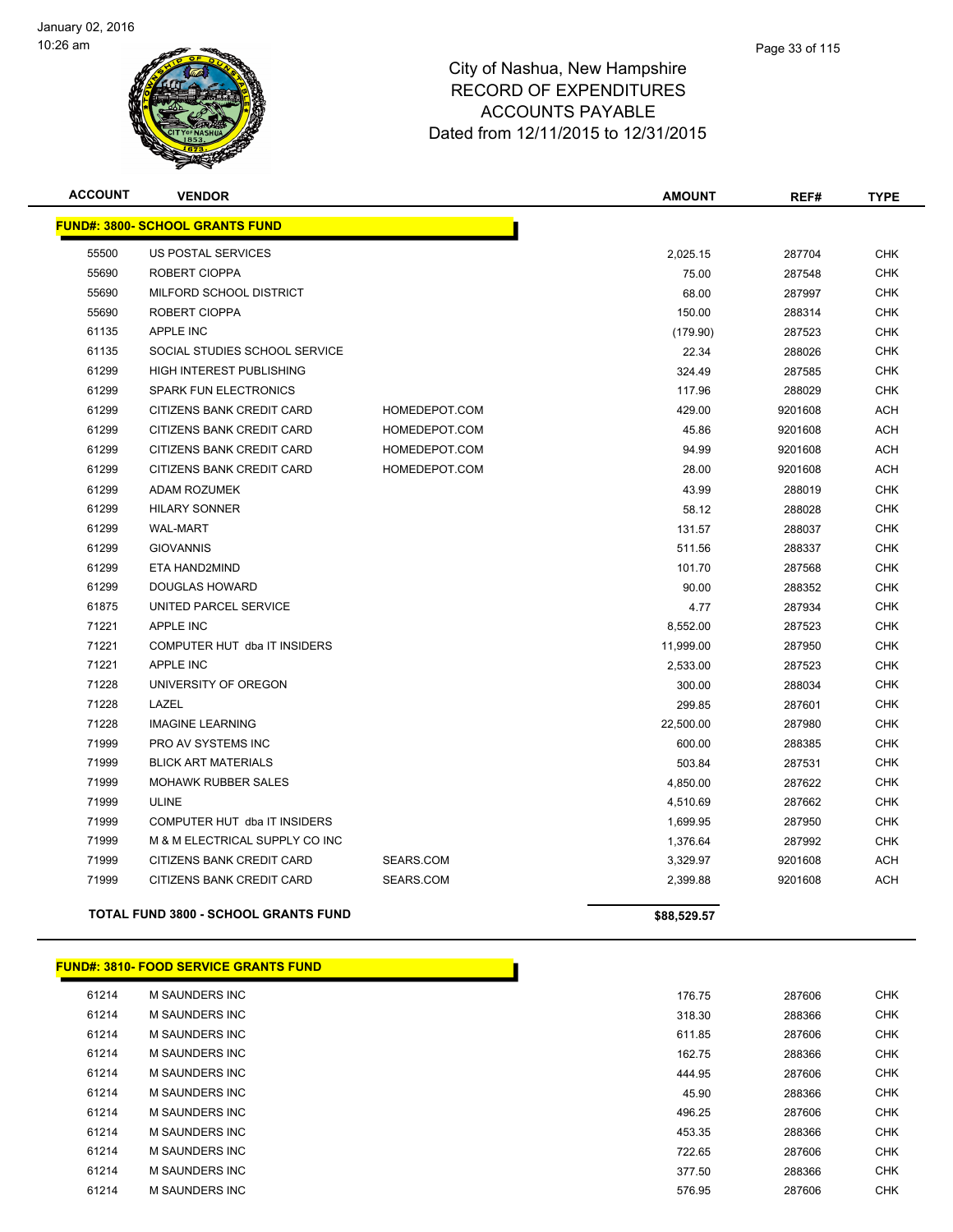

| <b>ACCOUNT</b> | <b>VENDOR</b>                                         | <b>AMOUNT</b> | REF#   | <b>TYPE</b> |
|----------------|-------------------------------------------------------|---------------|--------|-------------|
|                | <b>FUND#: 3810- FOOD SERVICE GRANTS FUND</b>          |               |        |             |
| 61214          | <b>M SAUNDERS INC</b>                                 | 957.10        | 288366 | <b>CHK</b>  |
| 61214          | <b>M SAUNDERS INC</b>                                 | 470.06        | 287606 | <b>CHK</b>  |
| 61214          | <b>M SAUNDERS INC</b>                                 | 558.90        | 288366 | <b>CHK</b>  |
| 61214          | <b>M SAUNDERS INC</b>                                 | 484.65        | 287606 | <b>CHK</b>  |
| 61214          | <b>M SAUNDERS INC</b>                                 | 219.70        | 288366 | <b>CHK</b>  |
| 61299          | COSTA FRUIT & PRODUCE CO INC                          | 64.54         | 288321 | <b>CHK</b>  |
| 61299          | COSTA FRUIT & PRODUCE CO INC                          | 32.27         | 288321 | <b>CHK</b>  |
| 61299          | COSTA FRUIT & PRODUCE CO INC                          | 32.27         | 288321 | <b>CHK</b>  |
| 61299          | COSTA FRUIT & PRODUCE CO INC                          | 64.54         | 288321 | <b>CHK</b>  |
|                | <b>TOTAL FUND 3810 - FOOD SERVICE GRANTS FUND</b>     | \$7,271.23    |        |             |
|                | <b>FUND#: 4005- TRAFFIC VIOLATIONS FUND</b>           |               |        |             |
| 55607          | <b>MAILINGS UNLIMITED</b>                             | 4.50          | 288240 | <b>CHK</b>  |
| 55699          | VERIZON WIRELESS-742016226                            | 192.66        | 288188 | <b>CHK</b>  |
| 61799          | <b>MAYNARD &amp; LESIEUR INC</b>                      | 555.92        | 287844 | <b>CHK</b>  |
|                |                                                       |               |        |             |
|                | <b>TOTAL FUND 4005 - TRAFFIC VIOLATIONS FUND</b>      | \$753.08      |        |             |
|                | <b>FUND#: 4010- MOTOR VEHICLE ADMIN FUND</b>          |               |        |             |
| 53467          | <b>MAILINGS UNLIMITED</b>                             | 99.13         | 288240 | <b>CHK</b>  |
|                | <b>TOTAL FUND 4010 - MOTOR VEHICLE ADMIN FUND</b>     | \$99.13       |        |             |
|                |                                                       |               |        |             |
|                | <b>FUND#: 4020- POLICE DRUG ENFORCEMENT FUND</b>      |               |        |             |
| 54899          | LAW REALTY CO INC                                     | 416.67        | 287832 | <b>CHK</b>  |
| 54899          | LITCHFIELD VANTAGE LLC                                | 1,583.33      | 287835 | <b>CHK</b>  |
|                | <b>TOTAL FUND 4020 - POLICE DRUG ENFORCEMENT FUND</b> | \$2,000.00    |        |             |
|                | <b>FUND#: 4025- DOJ DRUG FORFEITURE FUND</b>          |               |        |             |
| 56347          | NASHUA YOUTH COUNCIL                                  | 600.00        | 287925 | <b>CHK</b>  |
| 61299          | CALLYO 2009 CORP                                      | 750.00        | 287782 | <b>CHK</b>  |
| 61799          | IRA TOYOTA OF MANCHESTER                              | 382.34        | 287825 | <b>CHK</b>  |
| 61799          | NORTHERN FOREIGN CAR PARTS INC                        | 95.90         | 287874 | <b>CHK</b>  |
|                | TOTAL FUND 4025 - DOJ DRUG FORFEITURE FUND            | \$1,828.24    |        |             |
|                |                                                       |               |        |             |
|                | <b>FUND#: 4030- POLICE SPECIAL DETAILS FUND</b>       |               |        |             |
| 44542          | NASHUA POLICE DEPARTMENT                              | 60.00         | 287336 | <b>CHK</b>  |
|                | TOTAL FUND 4030 - POLICE SPECIAL DETAILS FUND         | \$60.00       |        |             |
|                |                                                       |               |        |             |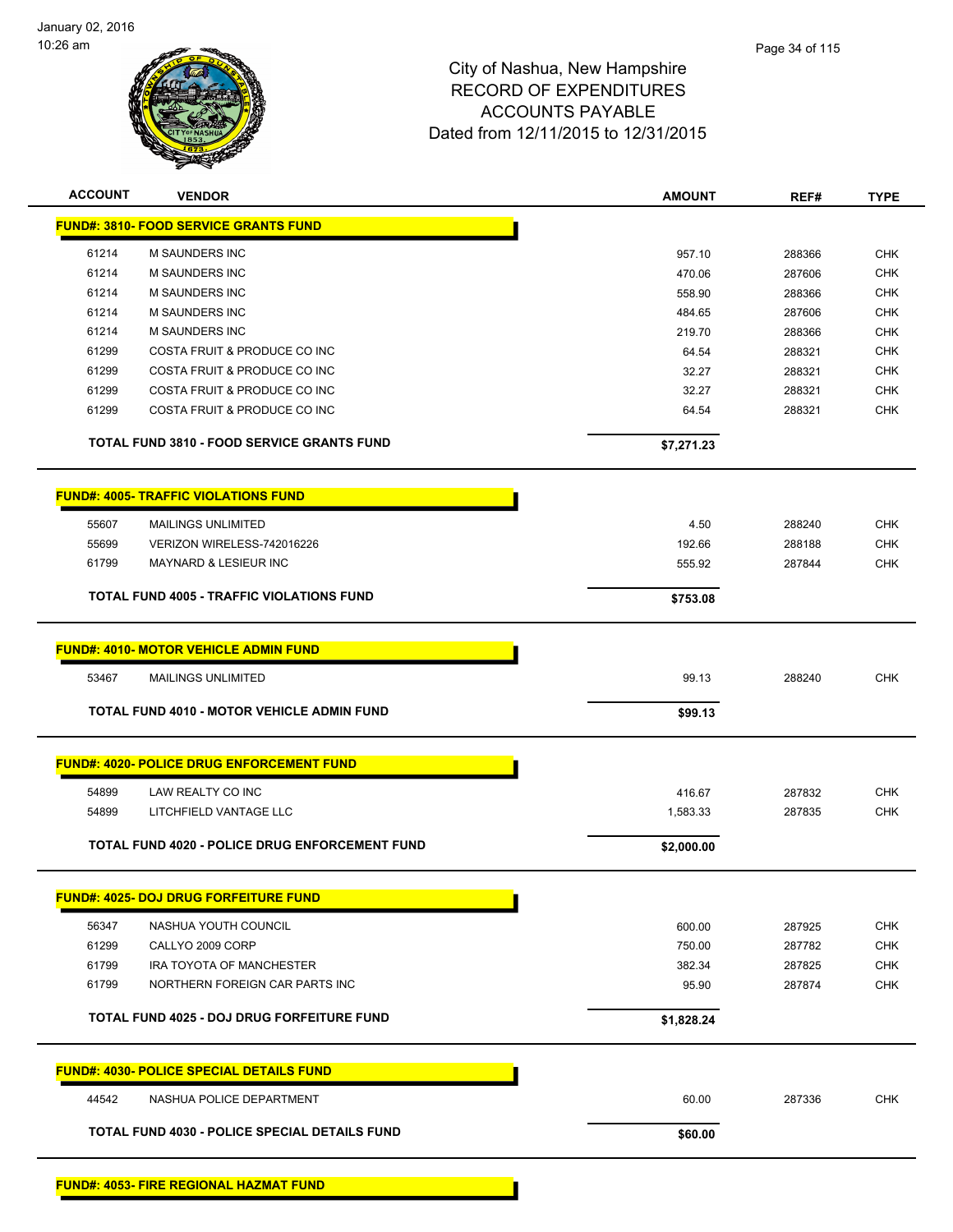January 02, 2016 10:26 am



| <b>ACCOUNT</b> | <b>VENDOR</b>                                     | <b>AMOUNT</b> | REF#   | <b>TYPE</b> |
|----------------|---------------------------------------------------|---------------|--------|-------------|
|                | <b>FUND#: 4053- FIRE REGIONAL HAZMAT FUND</b>     |               |        |             |
| 55118          | VERIZON WIRELESS-842015493                        | 80.02         | 287360 | <b>CHK</b>  |
| 71000          | 20/20 GENESYSTEMS INC                             | 443.00        | 287362 | <b>CHK</b>  |
| 71000          | FIREMATIC SUPPLY CO INC                           | 493.79        | 287410 | <b>CHK</b>  |
|                |                                                   |               |        |             |
|                | TOTAL FUND 4053 - FIRE REGIONAL HAZMAT FUND       | \$1,016.81    |        |             |
|                | <b>FUND#: 4080- NASHUA CONSERVATION FUND</b>      |               |        |             |
| 54210          | MORINS LANDSCAPING INC                            | 398,199.10    | 288248 | <b>CHK</b>  |
|                | <b>TOTAL FUND 4080 - NASHUA CONSERVATION FUND</b> | \$398,199.10  |        |             |
|                | <b>FUND#: 4090- LIB-LOST/DAMAGED BOOK FINES</b>   |               |        |             |
| 55699          | UNIQUE MANAGEMENT SERVICES INC                    | 313.25        | 287914 | <b>CHK</b>  |
| 61814          | <b>MIDWEST TAPE</b>                               | 85.75         | 287459 | <b>CHK</b>  |
| 61814          | <b>MIDWEST TAPE</b>                               | 418.87        | 287855 | <b>CHK</b>  |
|                | TOTAL FUND 4090 - LIB-LOST/DAMAGED BOOK FINES     | \$817.87      |        |             |
|                | <b>FUND#: 5010- CAP PROJECTS-INFO TECHNOLOGY</b>  |               |        |             |
| 81342          | <b>TYLER TECHNOLOGIES INC</b>                     | 1,175.00      | 287501 | <b>CHK</b>  |
|                |                                                   |               |        |             |
|                | TOTAL FUND 5010 - CAP PROJECTS-INFO TECHNOLOGY    | \$1,175.00    |        |             |
|                | <b>FUND#: 5050- CAP PROJECTS-COMMUNICATIONS</b>   |               |        |             |
| 81300          | TECHNICAL COMMUNITIES INC                         | 18,684.45     | 288261 | <b>CHK</b>  |
| 81300          | TECHNICAL COMMUNITIES INC                         | 18,631.41     | 288261 | <b>CHK</b>  |
| 81300          | <b>DELL MARKETING LP</b>                          | 3,416.50      | 287796 | <b>CHK</b>  |
| 81300          | <b>DELL MARKETING LP</b>                          | 5,335.34      | 288209 | <b>CHK</b>  |
| 81300          | TECHNICAL COMMUNITIES INC                         | 228.08        | 288261 | <b>CHK</b>  |
|                | TOTAL FUND 5050 - CAP PROJECTS-COMMUNICATIONS     | \$46,295.78   |        |             |
|                | <b>FUND#: 5200- CAPITAL PROJECTS-PUBLIC WORKS</b> |               |        |             |
| 81650          | J PARKER & DAUGHTERS CONSTRUCT                    | 33,668.00     | 287434 | <b>CHK</b>  |
| 81650          | J PARKER & DAUGHTERS CONSTRUCT                    | 37,262.00     | 287827 | <b>CHK</b>  |
| 81700          | VANASSE HANGEN BRUSTLIN INC                       | 137.78        | 287916 | <b>CHK</b>  |
|                |                                                   |               |        |             |
|                | TOTAL FUND 5200 - CAPITAL PROJECTS-PUBLIC WORKS   | \$71,067.78   |        |             |
|                | <b>FUND#: 5700- CAP PROJECTS-BROAD ST PARKWAY</b> |               |        |             |
| 81700          | FAY SPOFFORD & THORNDIKE LLC                      | 4,400.30      | 287805 | <b>CHK</b>  |
| 81700          | NEW ENGLAND PAPER & SUPPLY                        | 29.05         | 287870 | <b>CHK</b>  |
| 81700          | R S AUDLEY INC                                    | 140,797.32    | 287890 | <b>CHK</b>  |
| 81700          | WB MASON CO INC                                   | 108.99        | 287921 | <b>CHK</b>  |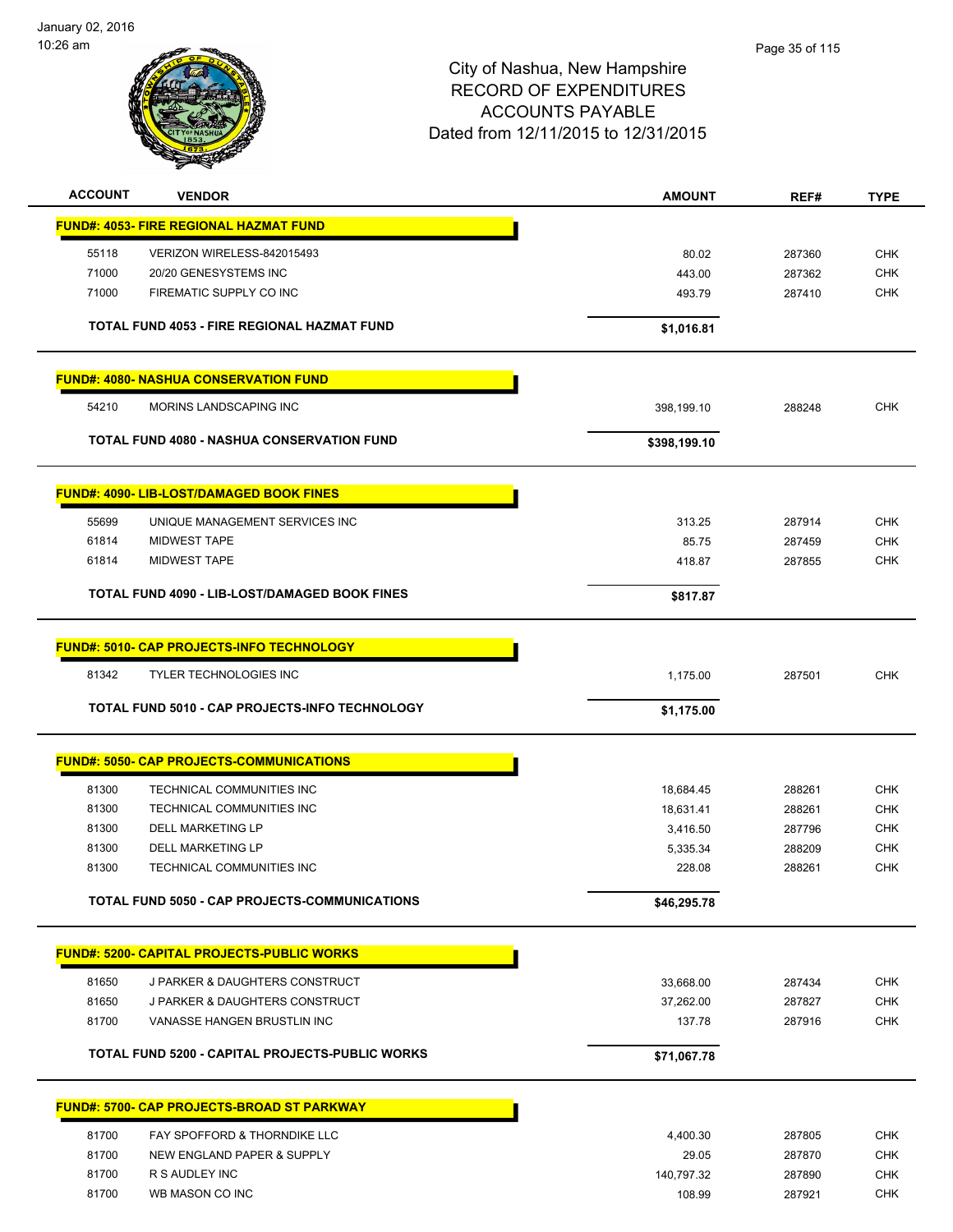

| <b>ACCOUNT</b> | <b>VENDOR</b>                                         | <b>AMOUNT</b> | REF#   | <b>TYPE</b> |
|----------------|-------------------------------------------------------|---------------|--------|-------------|
|                | <b>FUND#: 5700- CAP PROJECTS-BROAD ST PARKWAY</b>     |               |        |             |
| 81700          | <b>EVERSOURCE</b>                                     | 1,224.78      | 288160 | <b>CHK</b>  |
| 81700          | <b>EVERSOURCE</b>                                     | 40.98         | 288161 | <b>CHK</b>  |
| 81700          | PARSONS BRINKERHOFF INC                               | 122.55        | 287881 | <b>CHK</b>  |
| 81700          | PARSONS BRINKERHOFF INC                               | 62,199.46     | 287881 | <b>CHK</b>  |
| 81700          | PARSONS BRINKERHOFF INC                               | 1,286.25      | 287881 | <b>CHK</b>  |
| 81700          | PARSONS BRINKERHOFF INC                               | 873.67        | 287881 | <b>CHK</b>  |
| 81700          | FAY SPOFFORD & THORNDIKE LLC                          | 2,688.56      | 287805 | <b>CHK</b>  |
| 81700          | HALL MORSE ANDERSON SPINELLA                          | 180.96        | 287424 | <b>CHK</b>  |
| 81700          | SANBORN HEAD & ASSOC INC                              | 72,519.60     | 287894 | <b>CHK</b>  |
| 81700          | WARD GEOTECHNICAL CONSULTING                          | 3,194.63      | 287919 | <b>CHK</b>  |
| 81700          | PENNICHUCK WATER WORKS INC                            | 301.32        | 288186 | <b>CHK</b>  |
| 81700          | <b>GATE CITY MONUMENT INC</b>                         | 3,339.00      | 287413 | <b>CHK</b>  |
|                |                                                       |               |        |             |
|                | TOTAL FUND 5700 - CAP PROJECTS-BROAD ST PARKWAY       | \$293,307.42  |        |             |
|                | <b>FUND#: 5800- SCHOOL CAPITAL PROJECTS FUND</b>      |               |        |             |
|                |                                                       |               |        |             |
| 81200          | PAGE STREET LEASING LLC                               | 285.00        | 288009 | <b>CHK</b>  |
| 81200          | <b>SMRT INC</b>                                       | 5,696.67      | 288025 | <b>CHK</b>  |
| 81200          | <b>HARRIMAN ASSOCIATES</b>                            | 3,956.62      | 287974 | <b>CHK</b>  |
| 81200          | HARVEY CONSTRUCTION CO                                | 496,779.48    | 287975 | <b>CHK</b>  |
| 81200          | JOHN TURNER CONSULTING INC                            | 957.50        | 287984 | <b>CHK</b>  |
| 81200          | <b>SMRT INC</b>                                       | 5,305.30      | 288025 | <b>CHK</b>  |
|                |                                                       |               |        |             |
|                | <b>TOTAL FUND 5800 - SCHOOL CAPITAL PROJECTS FUND</b> | \$512,980.57  |        |             |
|                |                                                       |               |        |             |
|                | <b>FUND#: 6000- SOLID WASTE FUND</b>                  |               |        |             |
| 54100          | <b>EVERSOURCE</b>                                     | 675.32        | 287742 | <b>CHK</b>  |
| 54100          | <b>EVERSOURCE</b>                                     | 352.38        | 288161 | <b>CHK</b>  |
| 54141          | PENNICHUCK WATER WORKS INC                            | 24.39         | 287351 | <b>CHK</b>  |
| 54141          | PENNICHUCK WATER WORKS INC                            | 202.65        | 287755 | <b>CHK</b>  |
| 54280          | HOME DEPOT CREDIT SERVICE 3065                        | 139.89        | 287427 | <b>CHK</b>  |
| 54280          | HOME DEPOT CREDIT SERVICE 3065                        | 37.45         | 287816 | <b>CHK</b>  |
| 54280          | <b>TRASK PETROLEUM EQUIPMENTCO</b>                    | 1,744.00      | 288263 | <b>CHK</b>  |
| 54600          | AMERISCI BOSTON                                       | 6.00          | 287369 | <b>CHK</b>  |
| 54600          | <b>CUMMINS NORTHEAST LLC</b>                          | 1,317.80      | 287394 | <b>CHK</b>  |
| 54600          | <b>G H BERLIN WINDWARD</b>                            | 1,074.06      | 287412 | <b>CHK</b>  |
| 54600          | MCNEILUS TRUCK & MANUFACTURING                        | 425.13        | 287456 | <b>CHK</b>  |
| 54600          | <b>POWERPLAN</b>                                      | 560.17        | 287481 | <b>CHK</b>  |
| 54600          | <b>CARPARTS OF NASHUA</b>                             | 43.50         | 287785 | <b>CHK</b>  |
| 54600          | <b>G H BERLIN WINDWARD</b>                            | 985.20        | 287808 | <b>CHK</b>  |
| 54600          | MCNEILUS TRUCK & MANUFACTURING                        | 344.90        | 287849 | <b>CHK</b>  |
| 54600          | NAPA AUTO PARTS                                       | 125.93        | 287860 | <b>CHK</b>  |
| 54600          | NAPA AUTO PARTS                                       | 587.29        | 287861 | <b>CHK</b>  |
| 54600          | NORTH AMERICAN EQUIP UPFITTERS                        | 610.00        | 287873 | <b>CHK</b>  |
| 54600          | NORTHLAND INDUSTRIAL TRUCK CO                         | 274.83        | 287875 | CHK         |
| 54600          | CARPARTS OF NASHUA                                    | 443.94        | 288205 | CHK         |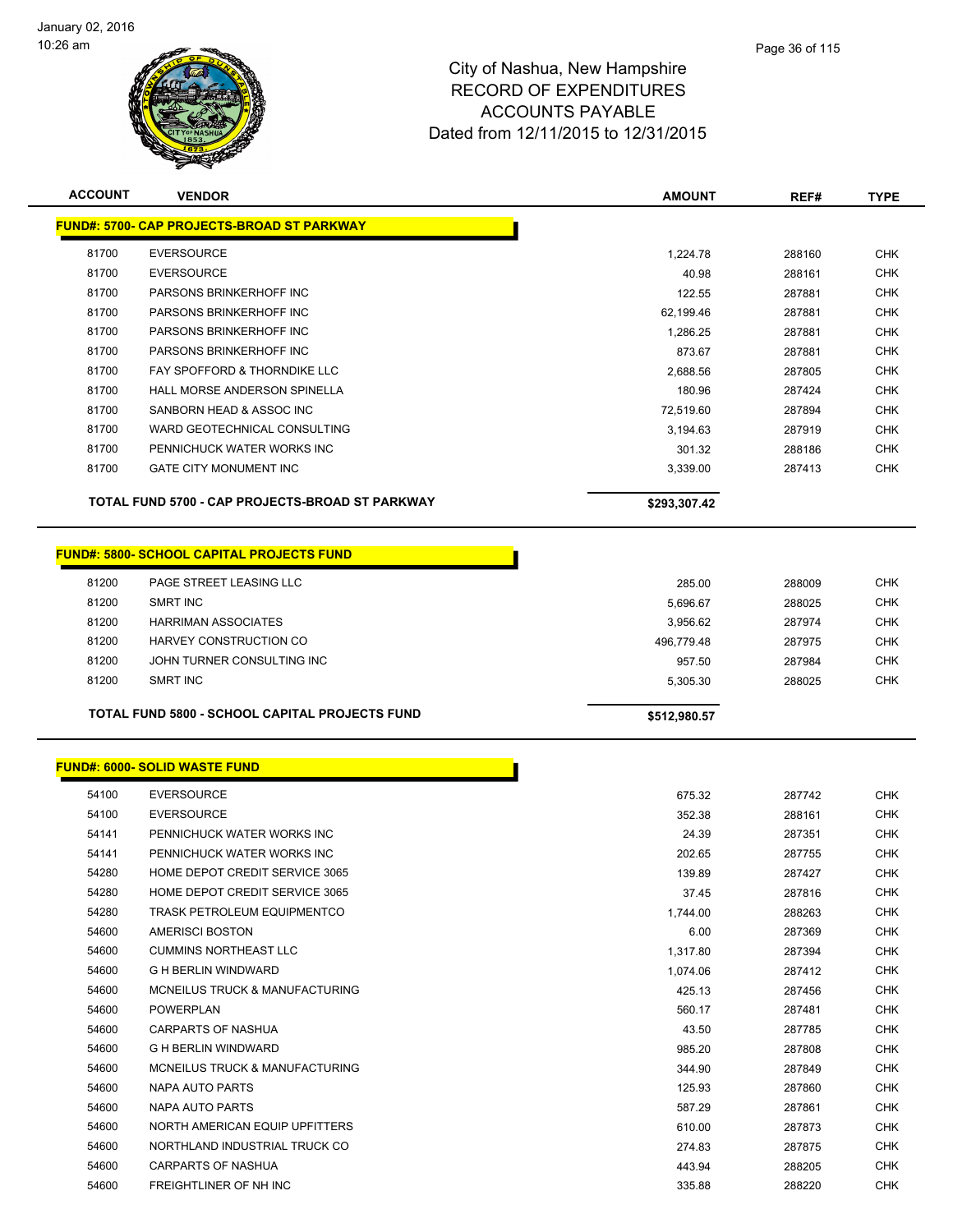

| <u> FUND#: 6000- SOLID WASTE FUND</u><br>54828<br>US BANK EQUIPMENT FINANCE<br>54828<br>US BANK EQUIPMENT FINANCE<br>55109<br><b>FAIRPOINT COMMUNICATIONS</b><br>55109<br>PAETEC COMMUNICATIONS INC<br>55200<br><b>SWANA</b><br>55400<br>PETTY CASH | 113.54<br>28.14<br>33.05<br>4.27<br>212.00 | 287304<br>287305<br>287743<br>288185 | <b>CHK</b><br><b>CHK</b><br><b>CHK</b> |
|-----------------------------------------------------------------------------------------------------------------------------------------------------------------------------------------------------------------------------------------------------|--------------------------------------------|--------------------------------------|----------------------------------------|
|                                                                                                                                                                                                                                                     |                                            |                                      |                                        |
|                                                                                                                                                                                                                                                     |                                            |                                      |                                        |
|                                                                                                                                                                                                                                                     |                                            |                                      |                                        |
|                                                                                                                                                                                                                                                     |                                            |                                      |                                        |
|                                                                                                                                                                                                                                                     |                                            |                                      | <b>CHK</b>                             |
|                                                                                                                                                                                                                                                     |                                            | 287354                               | <b>CHK</b>                             |
|                                                                                                                                                                                                                                                     | 6.00                                       | 287338                               | <b>CHK</b>                             |
| 55400<br>STANLEY CONVERGENT SECURITY                                                                                                                                                                                                                | 89.04                                      | 287495                               | <b>CHK</b>                             |
| <b>INTERSTATE REFRIGERANT</b><br>55699                                                                                                                                                                                                              | 276.00                                     | 287432                               | <b>CHK</b>                             |
| 55699<br>UNIVERSAL RECYCLING TECH                                                                                                                                                                                                                   | 4,069.40                                   | 287504                               | <b>CHK</b>                             |
| 55699<br>ALS GROUP USA CORP                                                                                                                                                                                                                         | 780.00                                     | 287766                               | <b>CHK</b>                             |
| 55699<br><b>CALLOGIX INC</b>                                                                                                                                                                                                                        | 51.84                                      | 287781                               | <b>CHK</b>                             |
| 55699<br><b>INTERSTATE REFRIGERANT</b>                                                                                                                                                                                                              | 576.00                                     | 287824                               | <b>CHK</b>                             |
| 55699<br><b>TRASK PETROLEUM EQUIPMENTCO</b>                                                                                                                                                                                                         | 1,674.00                                   | 287907                               | CHK                                    |
| 61100<br>PETTY CASH                                                                                                                                                                                                                                 | 3.75                                       | 287338                               | <b>CHK</b>                             |
| 61100<br>WB MASON CO INC                                                                                                                                                                                                                            | 28.85                                      | 287506                               | <b>CHK</b>                             |
| 61107<br>UNIFIRST CORPORATION                                                                                                                                                                                                                       | 141.30                                     | 287913                               | <b>CHK</b>                             |
| 61107<br>UNIFIRST CORPORATION                                                                                                                                                                                                                       | 141.30                                     | 288267                               | <b>CHK</b>                             |
| ALECS SHOE STORE INC<br>61110                                                                                                                                                                                                                       | 204.95                                     | 287366                               | <b>CHK</b>                             |
| 61307<br>SHATTUCK MALONE OIL CO                                                                                                                                                                                                                     | 716.05                                     | 287352                               | <b>CHK</b>                             |
| 61307<br>SHATTUCK MALONE OIL CO                                                                                                                                                                                                                     | 715.47                                     | 287757                               | <b>CHK</b>                             |
| 61307<br>SHATTUCK MALONE OIL CO                                                                                                                                                                                                                     | 535.20                                     | 288187                               | <b>CHK</b>                             |
| 61310<br><b>AVSG LP</b>                                                                                                                                                                                                                             | 16,893.47                                  | 288194                               | <b>CHK</b>                             |
| 61428<br>WB MASON CO INC                                                                                                                                                                                                                            | 127.36                                     | 287506                               | <b>CHK</b>                             |
| 61705<br><b>MAYNARD &amp; LESIEUR INC</b>                                                                                                                                                                                                           | 702.00                                     | 287843                               | <b>CHK</b>                             |
| 71000<br>NASHUA OUTDOOR POWER EQUIPMENT                                                                                                                                                                                                             | 979.00                                     | 287863                               | <b>CHK</b>                             |
| 71000<br><b>ISCO INDUSTRIES</b>                                                                                                                                                                                                                     | 267.50                                     | 288231                               | <b>CHK</b>                             |
| 81100<br>STEARNS CONRAD & SCHMIDT                                                                                                                                                                                                                   | 264,452.60                                 | 287905                               | <b>CHK</b>                             |
| TOTAL FUND 6000 - SOLID WASTE FUND                                                                                                                                                                                                                  | \$304,132.79                               |                                      |                                        |

#### **FUND#: 6200- WASTEWATER FUND**

| 21775 | <b>ACCURATE TITLE</b>           | 62.62    | 288046 | <b>CHK</b> |
|-------|---------------------------------|----------|--------|------------|
| 21775 | AJ AND SONS INC                 | 45.39    | 288047 | <b>CHK</b> |
| 21775 | ATTORNEY RICHARD SHEA           | 40.07    | 288048 | <b>CHK</b> |
| 21775 | BAYVIEW LOAN SERV. LLC          | 145.40   | 288049 | <b>CHK</b> |
| 21775 | <b>BBCD REAL ESTATE LLC</b>     | 2,083.60 | 288050 | <b>CHK</b> |
| 21775 | <b>BENCHMARK TITLE SERVICES</b> | 146.20   | 288051 | CHK        |
| 21775 | <b>CATHERINE RINGEY</b>         | 50.32    | 288052 | <b>CHK</b> |
| 21775 | <b>CHRISTOPHER VARRIEUR</b>     | 70.82    | 288053 | <b>CHK</b> |
| 21775 | DAVID E BISSELL                 | 62.62    | 288054 | <b>CHK</b> |
| 21775 | ENO. MARTIN DONAHUE             | 58.52    | 288055 | <b>CHK</b> |
| 21775 | ETCHSTONE PROPERTIES INC        | 27.77    | 288056 | <b>CHK</b> |
| 21775 | <b>GIL DUBRAY</b>               | 142.85   | 288057 | <b>CHK</b> |
| 21775 | <b>GRANITE CHIEF HOMES LLC</b>  | 114.80   | 288058 | CHK        |
| 21775 | JAMES E PYLE                    | 50.32    | 288059 | <b>CHK</b> |
| 21775 | <b>JESSE BELLEAU</b>            | 26.72    | 288060 | CHK        |
| 21775 | <b>JOSEPH FERMAN</b>            | 4.42     | 288061 | <b>CHK</b> |
| 21775 | <b>JP MORGAN CHASE BANK</b>     | 55.54    | 288062 | <b>CHK</b> |

Т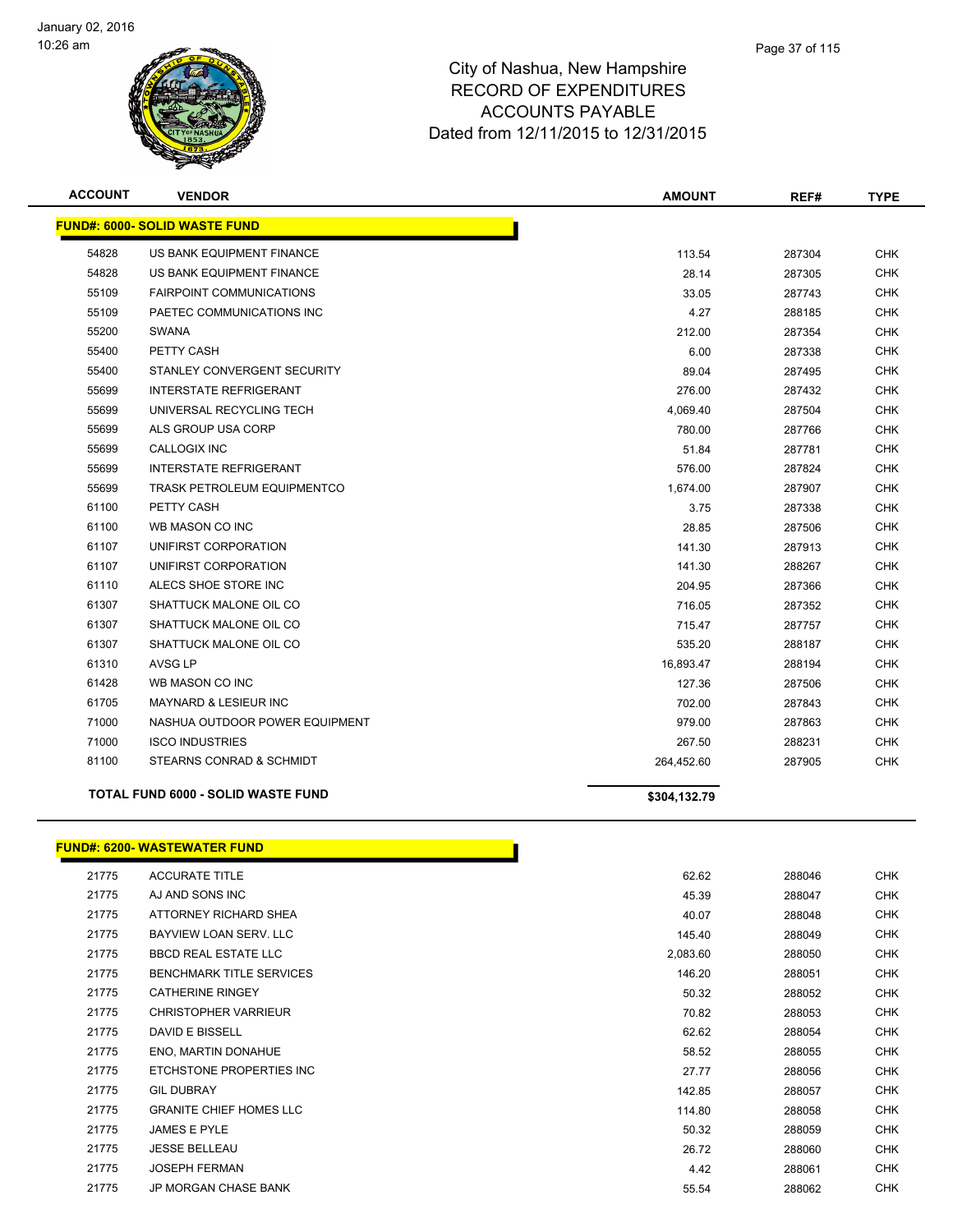

| <b>ACCOUNT</b> | <b>VENDOR</b>                       | <b>AMOUNT</b> | REF#   | <b>TYPE</b> |
|----------------|-------------------------------------|---------------|--------|-------------|
|                | <b>FUND#: 6200- WASTEWATER FUND</b> |               |        |             |
| 21775          | <b>KENNETH BRUNINI</b>              | 80.94         | 288063 | <b>CHK</b>  |
| 21775          | <b>KEYSON AIRWAYS</b>               | 114.87        | 288064 | <b>CHK</b>  |
| 21775          | KORDE & ASSOC PC                    | 20.63         | 288065 | <b>CHK</b>  |
| 21775          | MONARCH TITLE SERVICES LLC          | 18.45         | 288066 | <b>CHK</b>  |
| 21775          | NICOSIA & ASSOC                     | 10.07         | 288067 | <b>CHK</b>  |
| 21775          | PAMELA BURNS                        | 69.56         | 288068 | <b>CHK</b>  |
| 21775          | PEOPLE'S UNITED BANK                | 55.42         | 288069 | <b>CHK</b>  |
| 21775          | PETER PROKO FAMILY LTD              | 11.31         | 288070 | <b>CHK</b>  |
| 21775          | <b>PRIMMER PIPER</b>                | 40.07         | 288071 | <b>CHK</b>  |
| 21775          | RHONDA KARLSBER                     | 43.73         | 288072 | <b>CHK</b>  |
| 21775          | <b>RICHARD LEVESQUE</b>             | 160.28        | 288073 | CHK         |
| 21775          | ROBERT COHEN                        | 16.05         | 288074 | CHK         |
| 21775          | RONALD MOSKOWITZ                    | 44.17         | 288075 | CHK         |
| 21775          | <b>SUMMIT TITLE</b>                 | 29.82         | 288076 | CHK         |
| 21775          | <b>SUMMIT TITLE</b>                 | 28.93         | 288077 | <b>CHK</b>  |
| 21775          | SUMMIT TITLE SERVICES CORP          | 135.98        | 288078 | <b>CHK</b>  |
| 21775          | <b>SUNSET SETTLEMENT</b>            | 52.37         | 288079 | <b>CHK</b>  |
| 21775          | <b>SWEENEY TITLE</b>                | 38.02         | 288080 | <b>CHK</b>  |
| 21775          | <b>TARIK J SAMMAN</b>               | 28.09         | 288081 | <b>CHK</b>  |
| 21775          | <b>TOWER MOTOR PARTS</b>            | 27.78         | 288082 | <b>CHK</b>  |
| 21775          | ANDREW SCRIBNER MACLEAN             | 71.00         | 288415 | <b>CHK</b>  |
| 21775          | <b>CAROL URLWIN</b>                 | 56.47         | 288416 | CHK         |
| 21775          | <b>CHARLES FIELD JR</b>             | 38.02         | 288417 | <b>CHK</b>  |
| 21775          | <b>COLIN SCROGGINS</b>              | 119.14        | 288418 | CHK         |
| 21775          | DALE BLANTON                        | 61.54         | 288419 | CHK         |
| 21775          | EILEEN & PAUL FIORI                 | 64.67         | 288420 | <b>CHK</b>  |
| 21775          | EUGENE E DUVAL                      | 58.52         | 288421 | <b>CHK</b>  |
| 21775          | JEANNETTE D SHAPIRO                 | 60.57         | 288422 | <b>CHK</b>  |
| 21775          | <b>JOHN HART</b>                    | 66.72         | 288423 | <b>CHK</b>  |
| 21775          | <b>JOHN PROULX</b>                  | 214.26        | 288424 | CHK         |
| 21775          | <b>KEITH CHARLTON</b>               | 12.97         | 288425 | <b>CHK</b>  |
| 21775          | <b>KUEIFUN LLC</b>                  | 176.28        | 288426 | <b>CHK</b>  |
| 21775          | <b>LEWIS FAM REV TRUST</b>          | 66.72         | 288427 | <b>CHK</b>  |
| 21775          | <b>LLOYD CORRICELLI</b>             | 64.67         | 288428 | <b>CHK</b>  |
| 21775          | <b>MARY ANN MOTIKA</b>              | 16.42         | 288429 | CHK         |
| 21775          | MISAKO I DAVIS                      | 29.82         | 288430 | <b>CHK</b>  |
| 21775          | PATRICIA MELLOTT                    | 12.30         | 288431 | <b>CHK</b>  |
| 21775          | ROBERT & PAMLA AYALA                | 56.47         | 288432 | <b>CHK</b>  |
| 21775          | ROBINSON LABORATORIES IN            | 13,000.00     | 288433 | <b>CHK</b>  |
| 21775          | RYAN HELFAND                        | 89.27         | 288434 | <b>CHK</b>  |
| 21775          | <b>SEAN MAHONEY</b>                 | 54.42         | 288435 | <b>CHK</b>  |
| 21775          | SUHAS DAS                           | 52.37         | 288436 | <b>CHK</b>  |
| 21775          | <b>THOMAS BROOKS</b>                | 62.62         | 288437 | <b>CHK</b>  |
| 21775          | <b>WILLIAM PFINGSTON</b>            | 62.62         | 288438 | <b>CHK</b>  |
| 53107          | EASTERN ANALYTICAL INC              | 65.00         | 287403 | <b>CHK</b>  |
| 53107          | <b>WRIGHT-PIERCE</b>                | 4,652.27      | 287510 | <b>CHK</b>  |
| 53107          | <b>EST ASSOCIATES</b>               | 3,000.00      | 287802 | <b>CHK</b>  |
| 53107          | <b>WRIGHT-PIERCE</b>                | 11,510.42     | 287924 | <b>CHK</b>  |
| 53107          | CHEMSERVE ENVIRONMENTAL ANALYS      | 228.96        | 288206 | <b>CHK</b>  |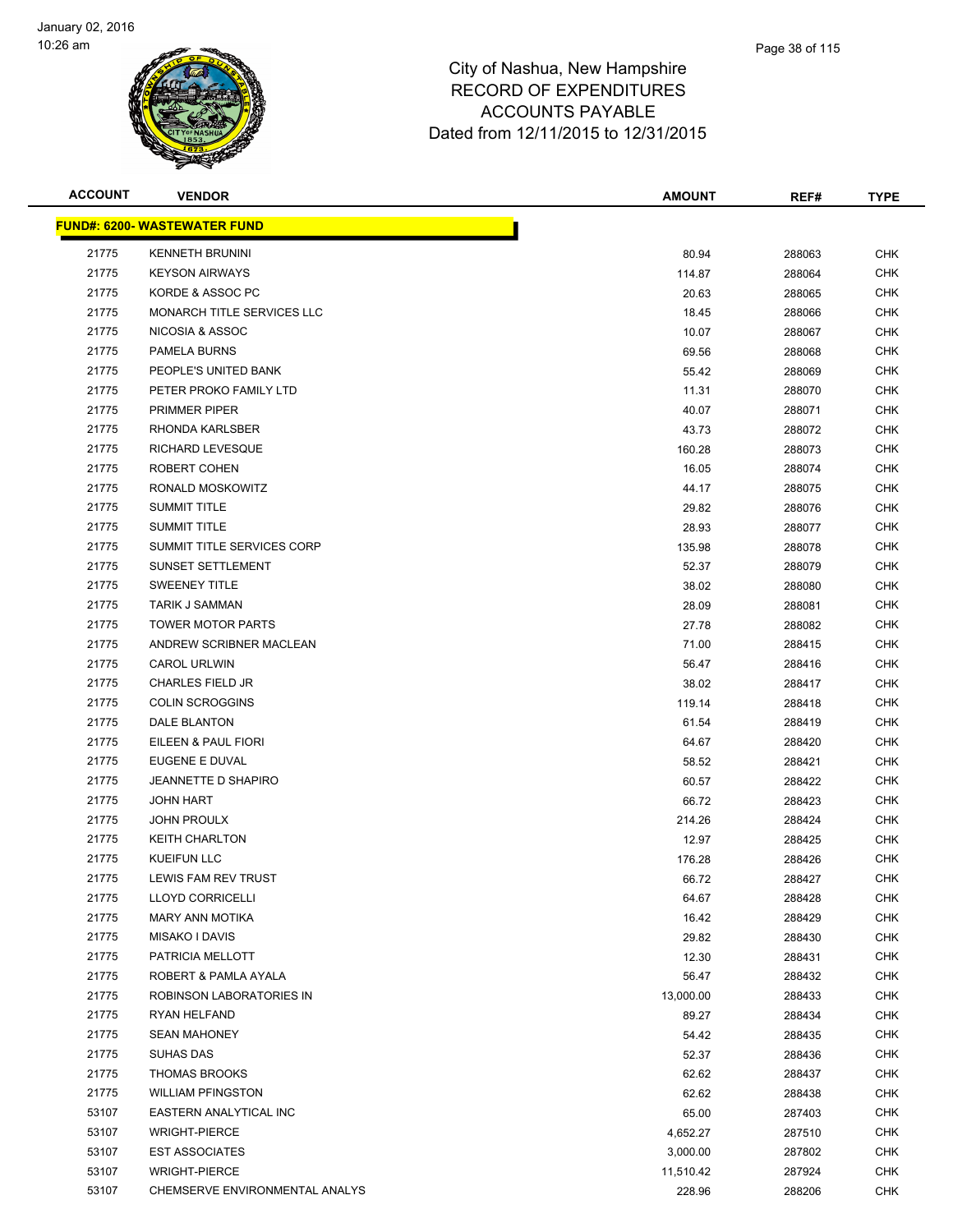

| <b>ACCOUNT</b> | <b>VENDOR</b>                        | <b>AMOUNT</b> | REF#   | <b>TYPE</b> |
|----------------|--------------------------------------|---------------|--------|-------------|
|                | <u> FUND#: 6200- WASTEWATER FUND</u> |               |        |             |
| 53467          | PENNICHUCK WATER WORKS INC           | 9,510.48      | 287754 | <b>CHK</b>  |
| 53467          | <b>MAILINGS UNLIMITED</b>            | 399.37        | 287841 | <b>CHK</b>  |
| 53467          | <b>MAILINGS UNLIMITED</b>            | 455.35        | 288240 | <b>CHK</b>  |
| 54100          | <b>EVERSOURCE</b>                    | 66.50         | 287345 | <b>CHK</b>  |
| 54100          | <b>EVERSOURCE</b>                    | 38,400.17     | 287742 | <b>CHK</b>  |
| 54100          | <b>EVERSOURCE</b>                    | 2,692.49      | 288161 | <b>CHK</b>  |
| 54114          | LIBERTY UTILITIES - NH               | 49.47         | 288171 | <b>CHK</b>  |
| 54114          | LIBERTY UTILITIES - NH               | 159.20        | 288174 | <b>CHK</b>  |
| 54114          | <b>LIBERTY UTILITIES - NH</b>        | 233.27        | 288175 | <b>CHK</b>  |
| 54114          | LIBERTY UTILITIES - NH               | 166.04        | 288176 | CHK         |
| 54114          | LIBERTY UTILITIES - NH               | 168.48        | 288177 | <b>CHK</b>  |
| 54114          | LIBERTY UTILITIES - NH               | 66.97         | 288178 | CHK         |
| 54114          | LIBERTY UTILITIES - NH               | 141.05        | 288179 | <b>CHK</b>  |
| 54114          | DIRECT ENERGY BUSINESS               | 1,488.17      | 288210 | <b>CHK</b>  |
| 54141          | PENNICHUCK WATER WORKS INC           | 57.21         | 287351 | <b>CHK</b>  |
| 54141          | PENNICHUCK WATER WORKS INC           | 184.70        | 287755 | <b>CHK</b>  |
| 54141          | PENNICHUCK WATER WORKS INC           | 695.46        | 288186 | <b>CHK</b>  |
| 54221          | CASELLA ORGANICS                     | 32,202.37     | 287787 | <b>CHK</b>  |
| 54280          | PETTY CASH                           | 1.72          | 287338 | <b>CHK</b>  |
| 54280          | <b>GRAINGER</b>                      | 1,078.06      | 288224 | <b>CHK</b>  |
| 54300          | <b>CARPARTS OF NASHUA</b>            | 135.22        | 287785 | <b>CHK</b>  |
| 54300          | NAPA AUTO PARTS                      | 19.99         | 287861 | <b>CHK</b>  |
| 54487          | M & M ELECTRICAL SUPPLY CO INC       | 3,950.00      | 287447 | <b>CHK</b>  |
| 54487          | MECHANICAL & PUMP SERVICES INC       | 5,154.95      | 287457 | <b>CHK</b>  |
| 54487          | M & M ELECTRICAL SUPPLY CO INC       | 1,646.39      | 287838 | <b>CHK</b>  |
| 54487          | MCMASTER-CARR                        | 279.02        | 287848 | <b>CHK</b>  |
| 54487          | SANEL AUTO PARTS CO                  | 206.83        | 287897 | <b>CHK</b>  |
| 54487          | F W WEBB CO                          | 2,188.78      | 288215 | <b>CHK</b>  |
| 54487          | <b>FASTENAL CO</b>                   | 112.33        | 288216 | <b>CHK</b>  |
| 54487          | <b>GRAINGER</b>                      | 242.94        | 288224 | <b>CHK</b>  |
| 54487          | MASS CRANE & HOIST SERVICE INC       | 1,144.24      | 288241 | CHK         |
| 54600          | PETTY CASH                           | 8.98          | 287338 | <b>CHK</b>  |
| 54828          | US BANK EQUIPMENT FINANCE            | 28.14         | 287305 | <b>CHK</b>  |
| 55109          | <b>BAYRING COMMUNICATIONS</b>        | 60.75         | 287343 | <b>CHK</b>  |
| 55109          | <b>FAIRPOINT COMMUNICATIONS</b>      | 739.04        | 288162 | <b>CHK</b>  |
| 55109          | PAETEC COMMUNICATIONS INC            | 4.27          | 288185 | <b>CHK</b>  |
| 55118          | AT & T MOBILITY                      | 169.53        | 288155 | <b>CHK</b>  |
| 55118          | AT & T MOBILITY                      | 1,427.21      | 288157 | <b>CHK</b>  |
| 55314          | PHILLIP FOTE                         | 219.00        | 287732 | <b>CHK</b>  |
| 55421          | <b>NEIWPCC</b>                       | 75.00         | 287750 | <b>CHK</b>  |
| 55421          | TREASURER STATE OF NH                | 50.00         | 287758 | <b>CHK</b>  |
| 55514          | WATER ENVIROMENT FOUNDATION          | 150.00        | 287922 | <b>CHK</b>  |
| 55607          | PETTY CASH                           | 9.87          | 287338 | <b>CHK</b>  |
| 55618          | <b>CITIZENS BANK</b>                 | 1,432.41      | 149746 | ACH         |
| 55699          | KENT CLEAN SEPTIC SERVICE LLC        | 3,742.50      | 287438 | <b>CHK</b>  |
| 55699          | CALLOGIX INC                         | 166.00        | 287781 | <b>CHK</b>  |
| 61100          | WB MASON CO INC                      | 646.13        | 287921 | <b>CHK</b>  |
| 61107          | UNIFIRST CORPORATION                 | 229.71        | 287502 | <b>CHK</b>  |
| 61107          | PHOENIX SCREEN PRINTING              | 2,512.20      | 287884 | <b>CHK</b>  |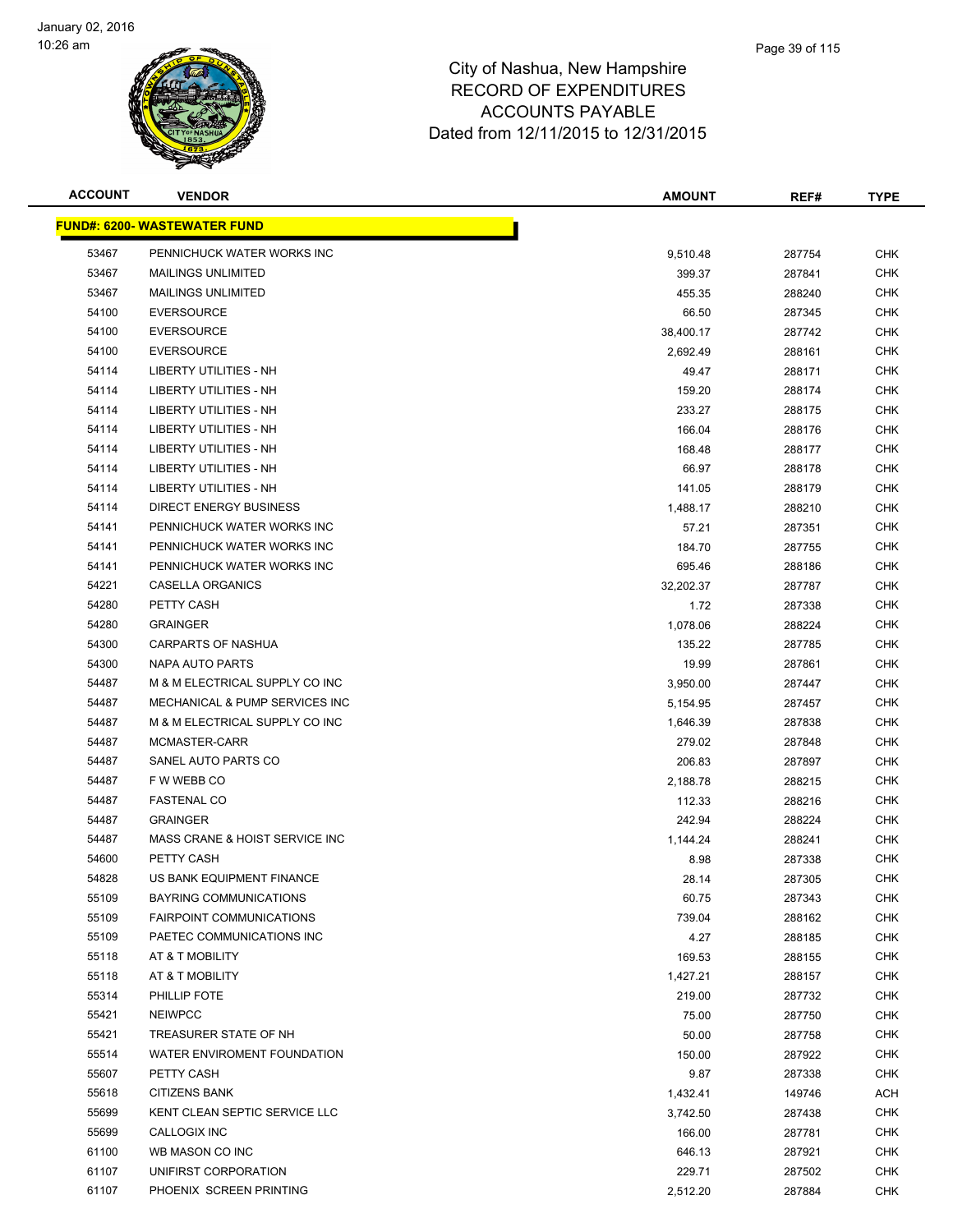

| <b>ACCOUNT</b> | <b>VENDOR</b>                            | <b>AMOUNT</b> | REF#   | <b>TYPE</b> |
|----------------|------------------------------------------|---------------|--------|-------------|
|                | <b>FUND#: 6200- WASTEWATER FUND</b>      |               |        |             |
| 61107          | UNIFIRST CORPORATION                     | 229.71        | 287913 | <b>CHK</b>  |
| 61149          | ERA - A WATERS CO                        | 499.29        | 287404 | <b>CHK</b>  |
| 61149          | <b>WILKEM SCIENTIFIC LTD</b>             | 580.00        | 287507 | <b>CHK</b>  |
| 61149          | <b>HACH COMPANY</b>                      | 70.68         | 287814 | <b>CHK</b>  |
| 61149          | <b>NCL OF WISCONSIN INC</b>              | 79.55         | 287867 | <b>CHK</b>  |
| 61149          | <b>VWR INTERNATIONAL</b>                 | 390.60        | 287917 | <b>CHK</b>  |
| 61149          | <b>VWR INTERNATIONAL</b>                 | 1,147.02      | 288270 | <b>CHK</b>  |
| 61156          | <b>JCI JONES CHEMICALS INC</b>           | 4,685.24      | 287437 | <b>CHK</b>  |
| 61156          | JCI JONES CHEMICALS INC                  | 2,337.40      | 287829 | <b>CHK</b>  |
| 61156          | PVS CHEMICAL SOLUTIONS INC               | 3,153.90      | 288254 | <b>CHK</b>  |
| 61299          | <b>MOORE MEDICAL LLC</b>                 | 59.97         | 287462 | <b>CHK</b>  |
| 61299          | HOME DEPOT CREDIT SERVICE 3065           | 256.40        | 287816 | <b>CHK</b>  |
| 61299          | NASHUA OUTDOOR POWER EQUIPMENT           | 38.52         | 287863 | <b>CHK</b>  |
| 61299          | OMEGA INDUSTRIAL SUPPLY INC              | 855.44        | 287878 | <b>CHK</b>  |
| 61299          | <b>GRAINGER</b>                          | 644.25        | 288224 | <b>CHK</b>  |
| 61310          | AVSG LP                                  | 609.32        | 288194 | <b>CHK</b>  |
| 61428          | <b>VWR INTERNATIONAL</b>                 | 256.56        | 288270 | <b>CHK</b>  |
| 71000          | MCMASTER-CARR                            | 1,027.26      | 287848 | <b>CHK</b>  |
| 71228          | <b>HACH COMPANY</b>                      | 4,415.00      | 287814 | <b>CHK</b>  |
| 71228          | PITNEY BOWES GLOBAL FIN SRVS             | 418.50        | 287885 | <b>CHK</b>  |
| 81200          | ROCKWELL ROOFING INC                     | 66,937.50     | 287485 | <b>CHK</b>  |
| 81700          | <b>CARTEGRAPH SYSTEMS INC</b>            | 2,032.24      | 287786 | <b>CHK</b>  |
| 81700          | HUDSON PAVING & EXCAVATION INC           | 8,400.00      | 287430 | <b>CHK</b>  |
| 81700          | HUTTER CONSTRUCTION CORP                 | 10,726.00     | 287821 | <b>CHK</b>  |
| 81700          | <b>CRISP CONTRACTING LLC</b>             | 9,800.00      | 287328 | <b>CHK</b>  |
| 81700          | MORINS LANDSCAPING INC                   | 17,976.00     | 287858 | <b>CHK</b>  |
| 81700          | DEFELICE CORPORATION                     | 109,238.38    | 287729 | <b>CHK</b>  |
| 81700          | <b>WRIGHT-PIERCE</b>                     | 3,798.97      | 287510 | <b>CHK</b>  |
| 81700          | <b>WRIGHT-PIERCE</b>                     | 5,775.65      | 287510 | <b>CHK</b>  |
| 81700          | <b>HAZEN &amp; SAWYER PC</b>             | 1,794.14      | 287425 | <b>CHK</b>  |
| 81700          | PENTA CORP                               | 97,759.89     | 287478 | <b>CHK</b>  |
| 81700          | WOODARD & CURRAN INC                     | 14,819.96     | 288121 | <b>CHK</b>  |
|                | <b>TOTAL FUND 6200 - WASTEWATER FUND</b> | \$524,020.33  |        |             |

#### **FUND#: 6500- PROPERTY & CASUALTY FUND**

| 59148 | HUB INT'L NEW ENGLAND LLC      | 70.000.00 | 149810 | <b>ACH</b> |
|-------|--------------------------------|-----------|--------|------------|
| 59207 | ACCURATE TRANSCRIPTION MATTERS | 22.25     | 287689 | <b>CHK</b> |
| 59207 | AMOSKEAG ANETHESIA PLLC        | 175.00    | 287690 | <b>CHK</b> |
| 59207 | <b>CPTE NASHUA</b>             | 3.258.00  | 287691 | <b>CHK</b> |
| 59207 | DEVINE MILLIMET & BRANCH PA    | 647.75    | 287692 | <b>CHK</b> |
| 59207 | DYNASPLINT SYSTEMS INC         | 395.00    | 287693 | <b>CHK</b> |
| 59207 | FOUR SEASONS ORTHOPEDIC CENTER | 451.00    | 287694 | <b>CHK</b> |
| 59207 | <b>JILL GAGNE</b>              | 148.93    | 287695 | <b>CHK</b> |
| 59207 | <b>MARC GAGNON</b>             | 312.51    | 287696 | <b>CHK</b> |
| 59207 | <b>KEVIN S MORIARTY DC</b>     | 115.00    | 287697 | <b>CHK</b> |
| 59207 | <b>SJ PHYSICIAN SERVICES</b>   | 85.00     | 287699 | <b>CHK</b> |
| 59207 | STONERIVER PHARMACY SOLUTIONS  | 174.82    | 287700 | <b>CHK</b> |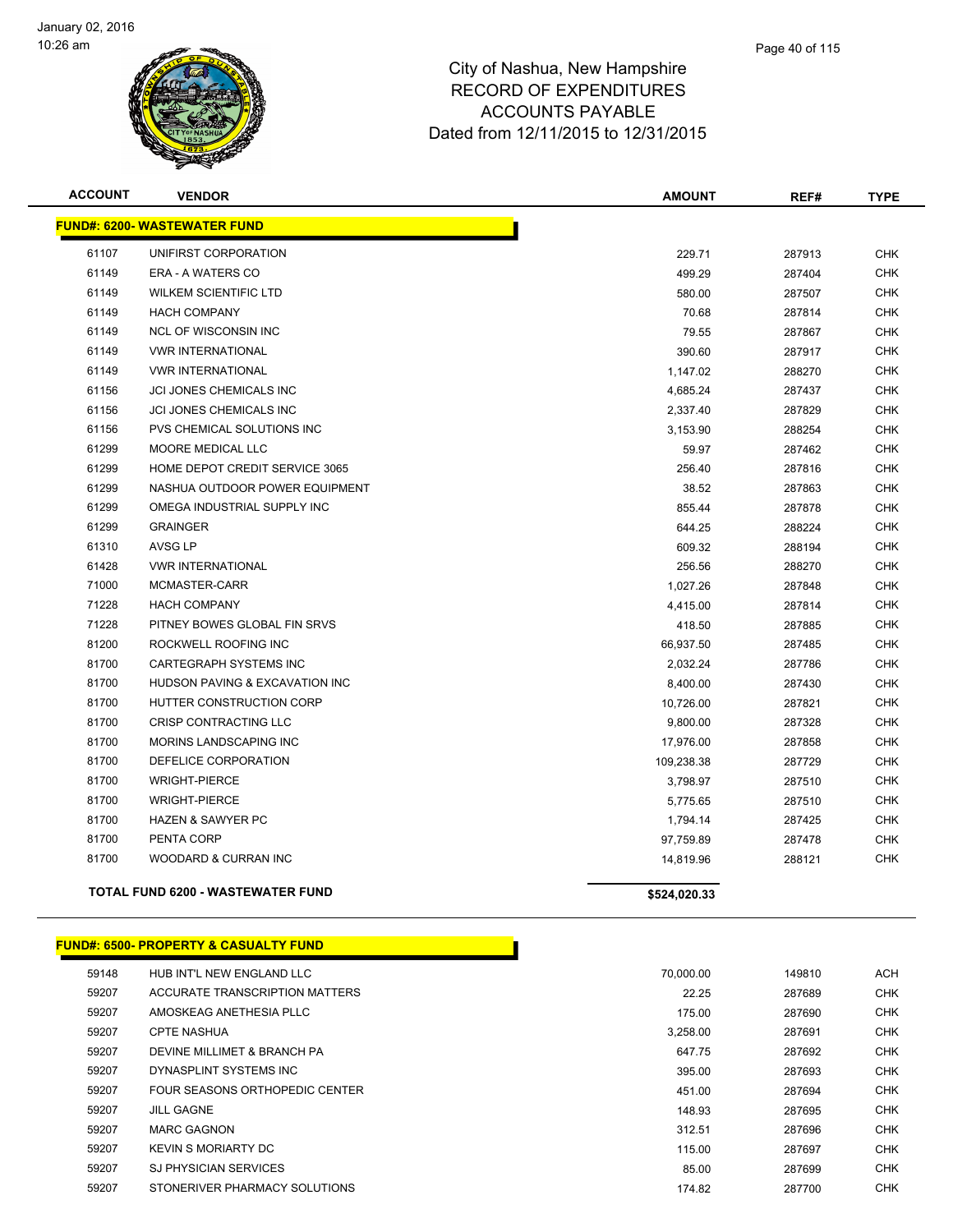

| <b>ACCOUNT</b> | <b>VENDOR</b>                                    | <b>AMOUNT</b> | REF#   | <b>TYPE</b> |
|----------------|--------------------------------------------------|---------------|--------|-------------|
|                | <b>FUND#: 6500- PROPERTY &amp; CASUALTY FUND</b> |               |        |             |
| 59207          | <b>DEREK TAYLOR</b>                              | 726.48        | 287701 | <b>CHK</b>  |
| 59207          | APPLE NASHUA LLC                                 | 1,823.00      | 288100 | CHK         |
| 59207          | ASSOCIATED RADIOLOGISTS PA                       | 53.00         | 288101 | CHK         |
| 59207          | CHILDREN'S SPORT MEDICINE                        | 352.00        | 288102 | CHK         |
| 59207          | <b>CPTE NASHUA</b>                               | 728.00        | 288103 | <b>CHK</b>  |
| 59207          | DEVINE MILLIMET & BRANCH PA                      | 1,168.20      | 288105 | <b>CHK</b>  |
| 59207          | FOUR SEASONS ORTHOPEDIC CENTER                   | 446.00        | 288106 | CHK         |
| 59207          | INJURED WORKERS PHARMACY LLC                     | 269.95        | 288108 | <b>CHK</b>  |
| 59207          | <b>INTEGRATED PAIN CARE</b>                      | 331.00        | 288109 | <b>CHK</b>  |
| 59207          | NASHUA ANESTHESIA PARTNERS                       | 2,975.00      | 288111 | CHK         |
| 59207          | NASHUA CHIROPRACTIC                              | 165.00        | 288112 | CHK         |
| 59207          | NASHUA RADIOLOGY PA                              | 118.00        | 288113 | CHK         |
| 59207          | NEB RADIOLOGY PC                                 | 27.00         | 288114 | CHK         |
| 59207          | <b>NEW ENGLAND BAPTIST HOSPITAL</b>              | 215.00        | 288115 | CHK         |
| 59207          | PERFORMANCE REHAB INC                            | 245.00        | 288116 | CHK         |
| 59207          | SO NH REGIONAL MEDICAL CENTER                    | 8,361.92      | 288117 | CHK         |
| 59207          | ST JOSEPHS HOSPITAL                              | 2,915.00      | 288118 | <b>CHK</b>  |
| 59207          | STONERIVER PHARMACY SOLUTIONS                    | 1,241.59      | 288119 | <b>CHK</b>  |
| 59207          | APPLE NASHUA LLC                                 | 1,938.00      | 288446 | CHK         |
| 59207          | BOSTON UNIVERSITY ORTHOPAEDIC                    | 256.00        | 288447 | CHK         |
| 59207          | CONCORD ORTHOPAEDICS PA                          | 1,992.00      | 288448 | CHK         |
| 59207          | FOUR SEASONS ORTHOPEDIC CENTER                   | 141.00        | 288451 | CHK         |
| 59207          | GOTMAN, SCHULTHESS & STEERE PA                   | 101.50        | 288453 | CHK         |
| 59207          | KEENE MEDICAL PRODUCTS LLC                       | 50.90         | 288454 | CHK         |
| 59207          | O'DEA OCCUPATIONAL CARE PLLC                     | 1,200.00      | 288455 | CHK         |
| 59207          | OCCUPATIONAL HEALTH CTRS SOUTH                   | 499.72        | 288456 | CHK         |
| 59207          | <b>SJ PHYSICIAN SERVICES</b>                     | 135.00        | 288457 | <b>CHK</b>  |
| 59207          | SO NH REGIONAL MEDICAL CENTER                    | 1,593.54      | 288458 | <b>CHK</b>  |
| 59207          | ST JOSEPH BUSINESS & HEALTH                      | 308.00        | 288459 | CHK         |
| 59207          | STONERIVER PHARMACY SOLUTIONS                    | 1,576.56      | 288460 | <b>CHK</b>  |
| 59225          | NEW ENGLAND SIGNAL SYSTEMS INC                   | 24,650.00     | 287698 | CHK         |
| 59225          | <b>CULLENCOLLIMORE PLLC</b>                      | 517.50        | 288104 | CHK         |
| 59225          | <b>CULLENCOLLIMORE PLLC</b>                      | 7,676.00      | 288449 | CHK         |
| 59225          | DEVINE MILLIMET & BRANCH PA                      | 581.20        | 288450 | CHK         |
| 59250          | GATE CITY FENCE CO INC                           | 3,690.00      | 288452 | CHK         |
| 59275          | <b>ILLG AUTOMOTIVE CORP</b>                      | 7,004.79      | 288107 | <b>CHK</b>  |
| 59275          | MCLAUGHLIN TRANSPORTATION SYS                    | 279.32        | 288110 | <b>CHK</b>  |
| 68365          | <b>NEW ENGLAND RADON</b>                         | 210.00        | 287470 | <b>CHK</b>  |
| 68365          | OCCUPATIONAL DRUG TESTING LLC                    | 1,185.00      | 287476 | <b>CHK</b>  |
| 68365          | OCCUPATIONAL DRUG TESTING LLC                    | 165.00        | 287877 | <b>CHK</b>  |
|                | TOTAL FUND 6500 - PROPERTY & CASUALTY FUND       | \$153,697.43  |        |             |

#### **FUND#: 6600- BENEFITS SELF INSURANCE FUND**

| 21500 | <b>ITT HARTFORD</b>            | 66.961.76 | 149720 | ACH |
|-------|--------------------------------|-----------|--------|-----|
| 21500 | ITT HARTFORD                   | 33.480.88 | 149786 | ACH |
| 21516 | BOSTON MUTUAL LIFE INSURANCE   | 7.423.81  | 149716 | ACH |
| 21520 | COLONIAL LIFE AND ACCIDENT INS | 3.785.58  | 149725 | ACH |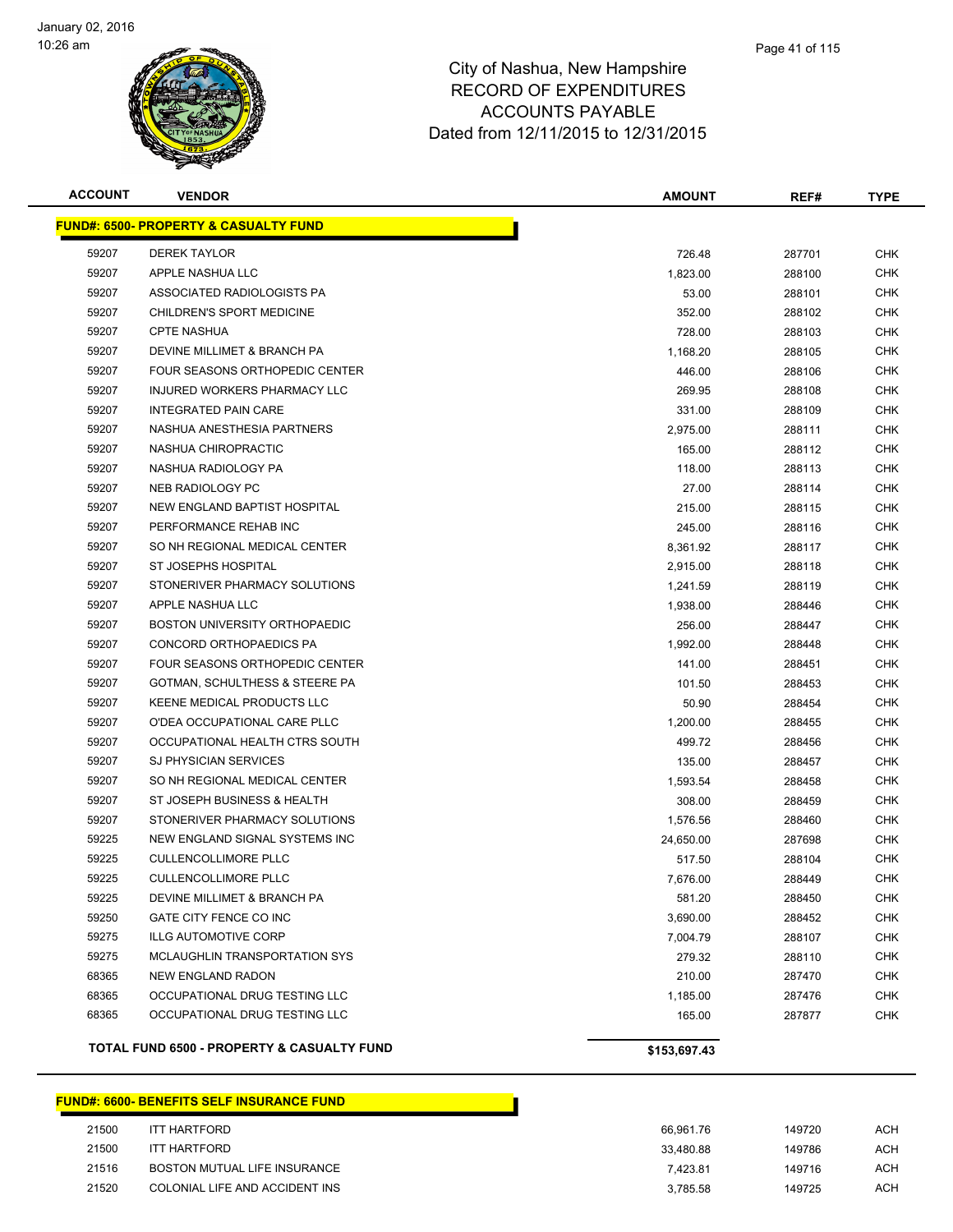

| <b>ACCOUNT</b> | <b>VENDOR</b>                                         | <b>AMOUNT</b>  | REF#   | <b>TYPE</b> |
|----------------|-------------------------------------------------------|----------------|--------|-------------|
|                | <b>FUND#: 6600- BENEFITS SELF INSURANCE FUND</b>      |                |        |             |
| 21520          | COLONIAL LIFE AND ACCIDENT INS                        | 2,186.28       | 149758 | ACH         |
| 21520          | COLONIAL LIFE AND ACCIDENT INS                        | 3,767.70       | 149790 | <b>ACH</b>  |
| 21585          | VISION SERVICE PLAN NH                                | 15,607.20      | 288269 | <b>CHK</b>  |
| 52815          | <b>ANTHEM - EAP</b>                                   | 14,094.00      | 149714 | <b>ACH</b>  |
| 52815          | <b>ANTHEM - EAP</b>                                   | 14,094.00      | 149782 | <b>ACH</b>  |
| 53452          | <b>CAREER CONNECTIONS</b>                             | 613.60         | 287784 | <b>CHK</b>  |
| 53452          | CAREER CONNECTIONS                                    | 1,222.00       | 288204 | <b>CHK</b>  |
| 53999          | BENEFIT STRATEGIES (ADMIN)                            | 4,503.00       | 149709 | <b>ACH</b>  |
| 53999          | <b>BENEFIT STRATEGIES (ADMIN)</b>                     | 4,740.00       | 149745 | <b>ACH</b>  |
| 59165          | HCC LIFE INSURANCE CO                                 | 107,334.15     | 149747 | ACH         |
| 59500          | ANTHEM BCBS OF NE                                     | 92,688.25      | 149715 | ACH         |
| 59500          | HARVARD PILGRIM HEALTH CARE                           | 19,941.58      | 149749 | <b>ACH</b>  |
| 59500          | HARVARD PILGRIM HEALTH CARE                           | 40,696.14      | 149780 | ACH         |
| 59507          | ANTHEM BCBS OF NE                                     | 67,720.81      | 149708 | <b>ACH</b>  |
| 59507          | ANTHEM BCBS OF NE                                     | 56,568.63      | 149719 | <b>ACH</b>  |
| 59507          | ANTHEM BCBS OF NE                                     | 62,320.00      | 149752 | ACH         |
| 59507          | ANTHEM BCBS OF NE                                     | 28,431.28      | 149783 | <b>ACH</b>  |
| 59507          | ANTHEM BCBS OF NE                                     | 295,153.10     | 149708 | <b>ACH</b>  |
| 59507          | ANTHEM BCBS OF NE                                     | 443,975.84     | 149719 | <b>ACH</b>  |
| 59507          | ANTHEM BCBS OF NE                                     | 395,287.59     | 149752 | <b>ACH</b>  |
| 59507          | ANTHEM BCBS OF NE                                     | 343,982.98     | 149783 | <b>ACH</b>  |
| 59507          | ANTHEM BCBS OF NE                                     | 18,851.10      | 149708 | ACH         |
| 59507          | ANTHEM BCBS OF NE                                     | 30,078.65      | 149719 | <b>ACH</b>  |
| 59507          | ANTHEM BCBS OF NE                                     | 36,475.45      | 149752 | ACH         |
| 59507          | ANTHEM BCBS OF NE                                     | 20,912.12      | 149783 | <b>ACH</b>  |
| 59507          | HARVARD PILGRIM HEALTH CARE                           | 104,142.82     | 149710 | <b>ACH</b>  |
| 59507          | HARVARD PILGRIM HEALTH CARE                           | 104,632.86     | 149754 | <b>ACH</b>  |
| 59507          | HARVARD PILGRIM HEALTH CARE                           | 112,194.62     | 149784 | <b>ACH</b>  |
| 59525          | NORTHEAST DELTA DENTAL                                | 59,398.55      | 149711 | <b>ACH</b>  |
| 59525          | NORTHEAST DELTA DENTAL                                | 72,147.59      | 149721 | ACH         |
| 59525          | NORTHEAST DELTA DENTAL                                | 58,487.60      | 149777 | ACH         |
|                |                                                       |                |        |             |
|                | <b>TOTAL FUND 6600 - BENEFITS SELF INSURANCE FUND</b> | \$2,743,901.52 |        |             |
|                | <b>FUND#: 7020- UAW EDUCATIONAL ASSISTANCE</b>        |                |        |             |
| 52800          | <b>REAN LAM</b>                                       | 1,410.75       | 287332 | <b>CHK</b>  |
|                |                                                       |                |        |             |
|                | <b>TOTAL FUND 7020 - UAW EDUCATIONAL ASSISTANCE</b>   | \$1,410.75     |        |             |
|                |                                                       |                |        |             |
|                | <b>FUND#: 7026- CAPITAL EQUIPMENT RESERVE FUND</b>    |                |        |             |
| 81300          | SOUTHWORTH-MILTON INC                                 | 114,900.00     | 287493 | <b>CHK</b>  |
| 81500          | <b>MHQ MUNICIPAL VEHICLES</b>                         | 24,156.00      | 288243 | <b>CHK</b>  |
| 81500          | STAPLES BUSINESS ADVANTAGE                            | 102,808.43     | 288260 | <b>CHK</b>  |
| 81500          | SOUTHWORTH-MILTON INC                                 | 322,000.00     | 287493 | <b>CHK</b>  |
|                | TOTAL FUND 7026 - CAPITAL EQUIPMENT RESERVE FUND      | \$563,864.43   |        |             |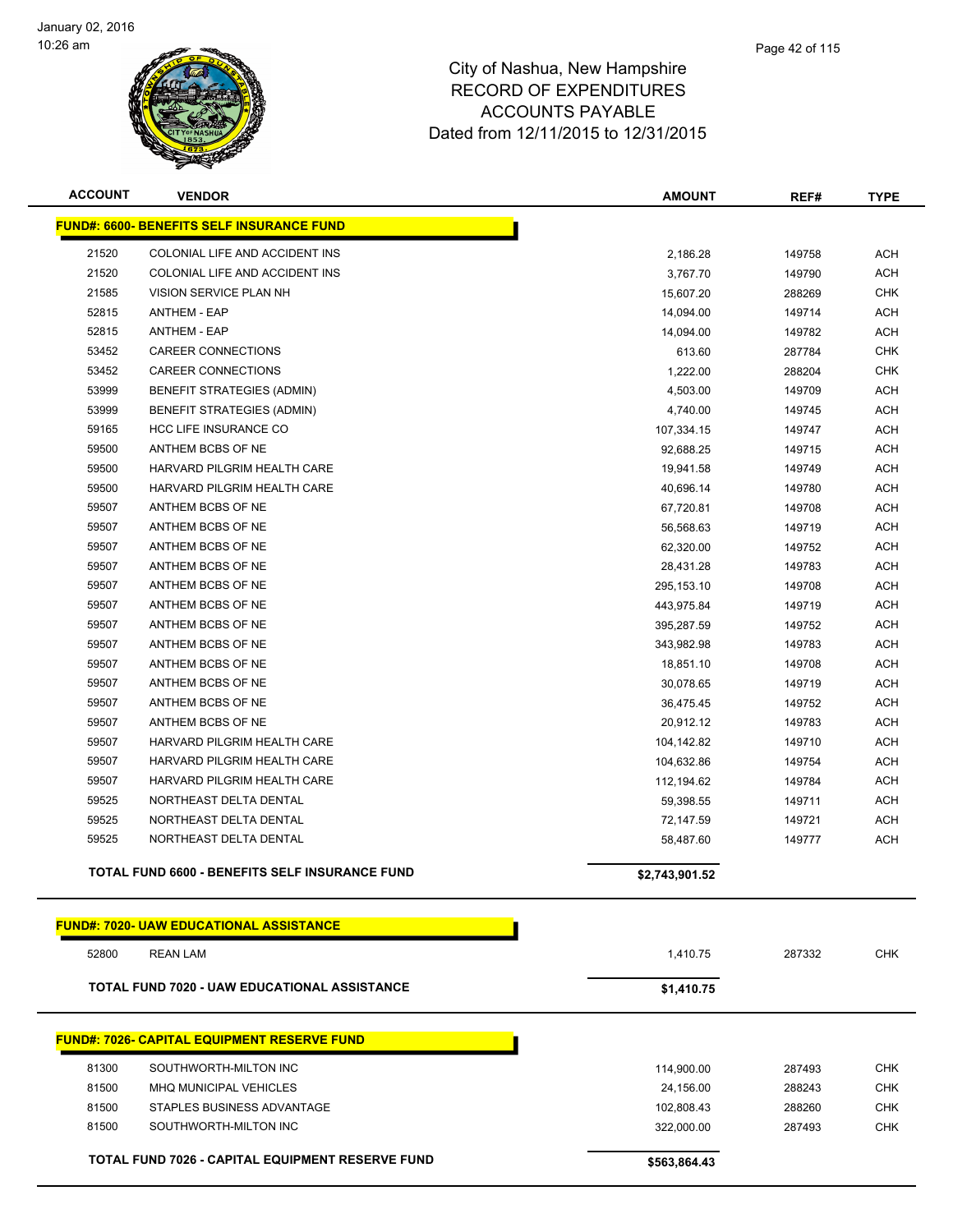| <b>ACCOUNT</b><br><b>VENDOR</b>                           | <b>AMOUNT</b> | REF#   | <b>TYPE</b> |
|-----------------------------------------------------------|---------------|--------|-------------|
| <b>FUND#: 7052- MINE FALLS PARK ETF</b>                   |               |        |             |
| 55699<br><b>GLENN KOHL</b>                                | 8,565.00      | 287439 | <b>CHK</b>  |
| <b>TOTAL FUND 7052 - MINE FALLS PARK ETF</b>              |               |        |             |
|                                                           | \$8,565.00    |        |             |
| <b>FUND#: 7063- WATERWAYS &amp; WATER BODIES ETF</b>      |               |        |             |
| <b>D R BROWN LLC</b><br>55699                             | 750.00        | 287396 | <b>CHK</b>  |
| <b>TOTAL FUND 7063 - WATERWAYS &amp; WATER BODIES ETF</b> | \$750.00      |        |             |
| <b>FUND#: 7064- JACKSON MILLS DAM OPERATIONS</b>          |               |        |             |
| <b>EVERSOURCE</b><br>54100                                | 963.00        | 288161 | <b>CHK</b>  |
| 55109<br><b>FAIRPOINT COMMUNICATIONS</b>                  | 98.87         | 288163 | <b>CHK</b>  |
| 55699<br><b>ESSEX POWER SERVICES INC</b>                  | 19,892.05     | 287405 | <b>CHK</b>  |
| <b>TOTAL FUND 7064 - JACKSON MILLS DAM OPERATIONS</b>     | \$20,953.92   |        |             |
| <b>FUND#: 7078- CITY BUILDINGS ETF</b>                    |               |        |             |
| 54280<br>F W WEBB CO                                      | 38.70         | 288215 | <b>CHK</b>  |
| 54280<br>INTERSTATE ELECTRICAL SERVICES                   | 6,648.05      | 288230 | <b>CHK</b>  |
| 81100<br>HUDSON QUARRY CORP                               | 3,778.14      | 287818 | <b>CHK</b>  |
| <b>TOTAL FUND 7078 - CITY BUILDINGS ETF</b>               | \$10,464.89   |        |             |
| <b>FUND#: 7504- ETF CONTRIB EDGEWOOD-DEED FUND</b>        |               |        |             |
| 61299<br><b>HARDY DORIC INC</b>                           | 975.00        | 287815 | <b>CHK</b>  |
| TOTAL FUND 7504 - ETF CONTRIB EDGEWOOD-DEED FUND          | \$975.00      |        |             |
| <b>FUND#: 7506- ETF CONTRIB-WOODLAWN CEMETERY</b>         |               |        |             |
| 81200<br>HOME DEPOT CREDIT SERVICE 3065                   | 298.66        | 287427 | <b>CHK</b>  |
| TOTAL FUND 7506 - ETF CONTRIB-WOODLAWN CEMETERY           | \$298.66      |        |             |
|                                                           |               |        |             |
| <b>FUND#: 7549- LIBRARY-MISC LIB DONATIONS</b>            |               |        |             |
| 68322<br><b>JENNIFER HINDERER</b>                         | 92.67         | 288147 | <b>CHK</b>  |
| <b>TOTAL FUND 7549 - LIBRARY-MISC LIB DONATIONS</b>       | \$92.67       |        |             |
| <u> FUND#: 7565- SCHOOL RELATED PROGRAMS-ETF</u>          |               |        |             |
| 71221<br>BEST BUY BUSINESS ADVANTAGE                      | 208.61        | 288298 | CHK         |
| TOTAL FUND 7565 - SCHOOL RELATED PROGRAMS-ETF             | \$208.61      |        |             |
|                                                           |               |        |             |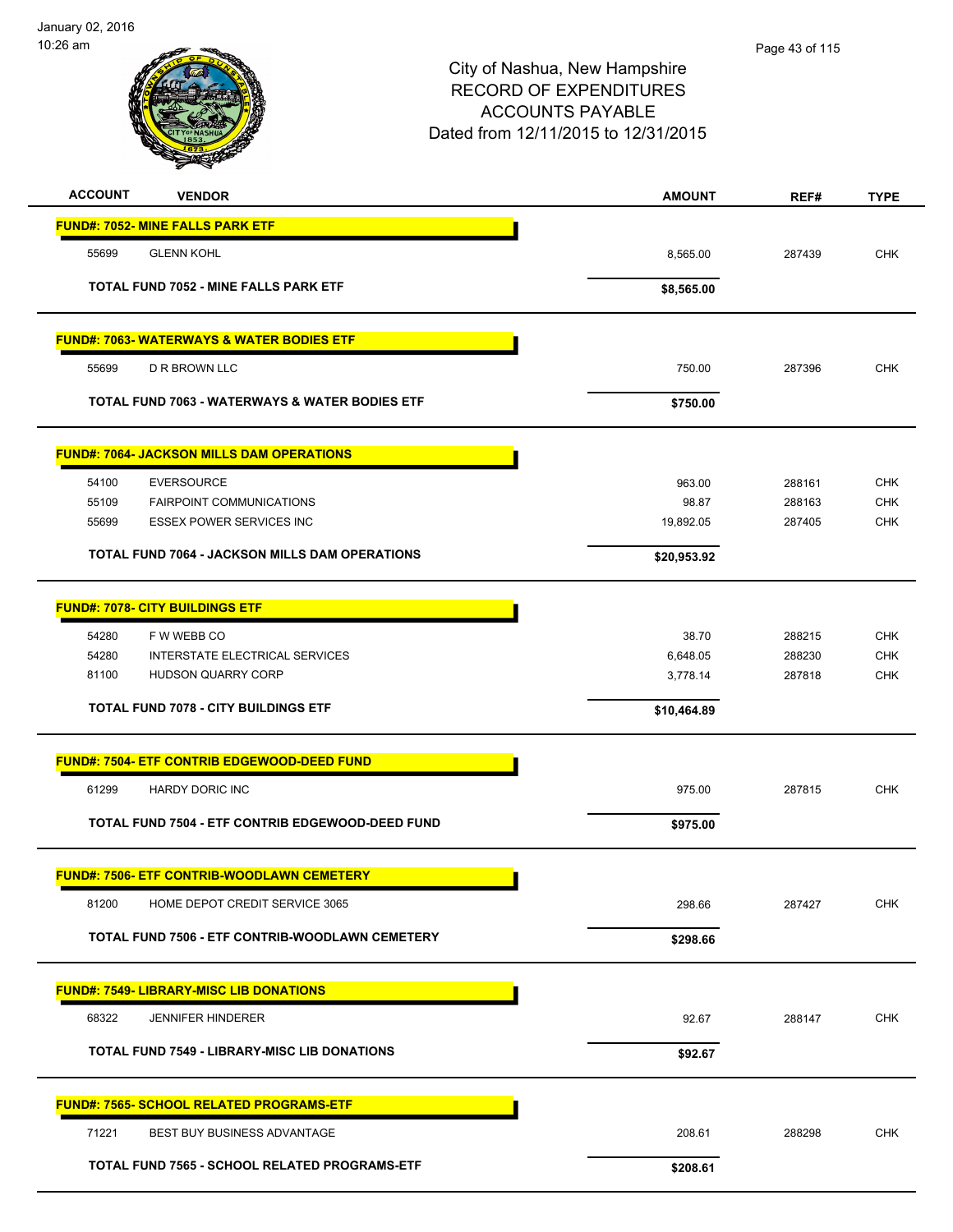

| <b>ACCOUNT</b> | <b>VENDOR</b>                                       | <b>AMOUNT</b> | REF#   | <b>TYPE</b> |
|----------------|-----------------------------------------------------|---------------|--------|-------------|
|                | <b>FUND#: 7572- JEFF MORIN-ROBY PARK ETF</b>        |               |        |             |
| 61107          | <b>M &amp; N SPORTS LLC</b>                         | 5,000.00      | 288123 | <b>CHK</b>  |
| 61299          | <b>M &amp; N SPORTS LLC</b>                         | 392.00        | 287839 | <b>CHK</b>  |
|                | TOTAL FUND 7572 - JEFF MORIN-ROBY PARK ETF          | \$5,392.00    |        |             |
|                | <b>FUND#: 8050- LIBRARY-CHARLES ZYLONIS</b>         |               |        |             |
| 55650          | LITHUANIAN-AMERICAN BROTHERS                        | 3,611.92      | 287836 | <b>CHK</b>  |
|                | <b>TOTAL FUND 8050 - LIBRARY-CHARLES ZYLONIS</b>    | \$3,611.92    |        |             |
|                | <b>FUND#: 8063- LIBRARY-HENRY STEARNS FUND</b>      |               |        |             |
| 61807          | <b>BAKER &amp; TAYLOR</b>                           | 939.56        | 288197 | <b>CHK</b>  |
| 61830          | <b>TUMBLEWEED PRESS</b>                             | 509.15        | 287911 | <b>CHK</b>  |
|                | <b>TOTAL FUND 8063 - LIBRARY-HENRY STEARNS FUND</b> | \$1,448.71    |        |             |
|                | <b>FUND#: 8676- EDGEWOOD-CAMILLE M COTE</b>         |               |        |             |
| 61299          | PETTY CASH                                          | 50.00         | 287338 | <b>CHK</b>  |
|                | <b>TOTAL FUND 8676 - EDGEWOOD-CAMILLE M COTE</b>    | \$50.00       |        |             |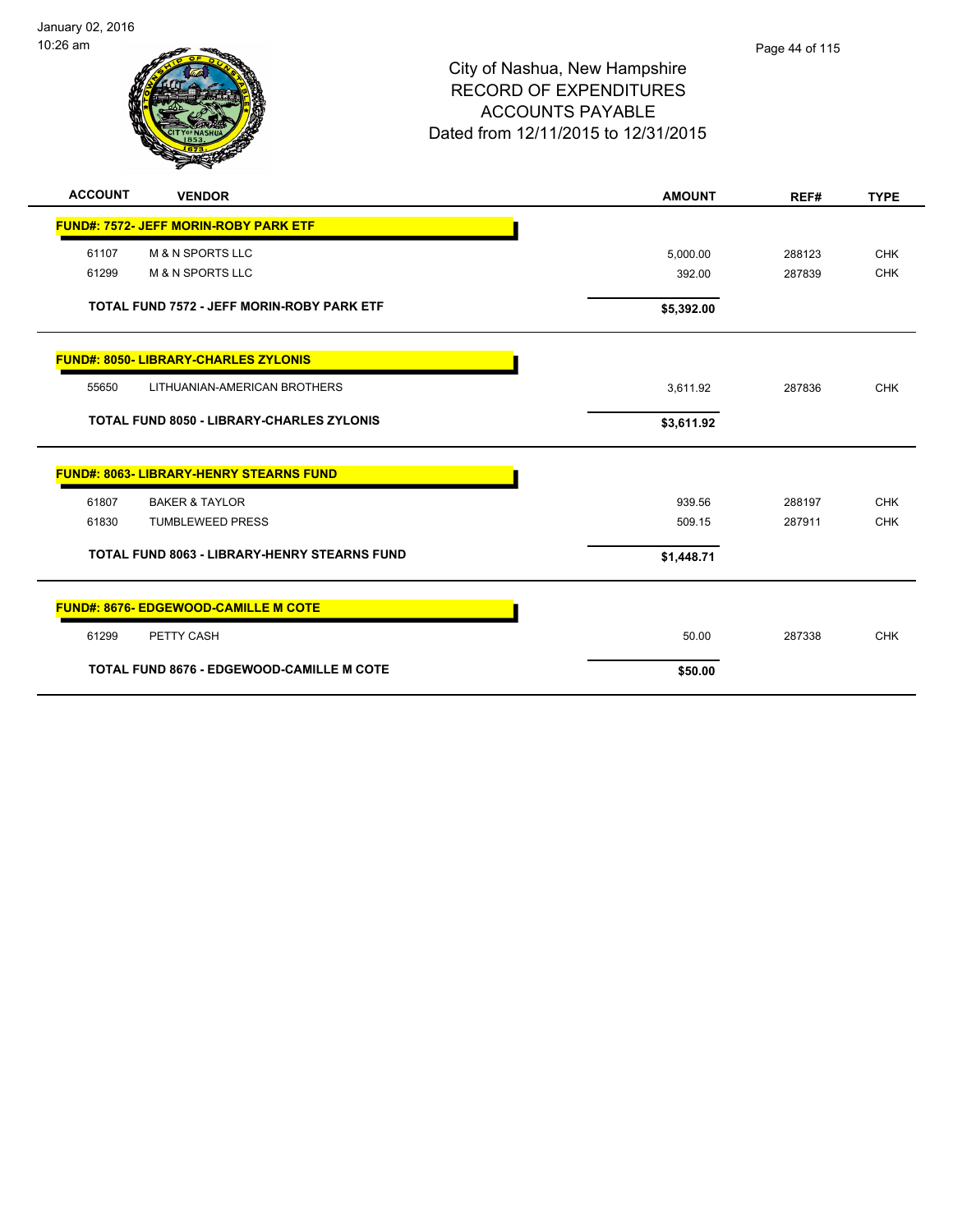

| <b>ACCOUNT</b> | <b>VENDOR</b> |                                           | <b>AMOUNT</b><br>REF# | <b>TYPE</b> |
|----------------|---------------|-------------------------------------------|-----------------------|-------------|
|                |               | <b>EXPENDITURE SUMMARY BY FUND</b>        | <b>AMOUNT</b>         |             |
|                | 1000          | <b>GENERAL FUND</b>                       | 13,719,309.29         |             |
|                | 1001          | <b>GF-CAPITAL IMPROVEMENTS</b>            | 6,413.76              |             |
|                | 1010          | <b>GF-PRIOR YEAR ESCROWS/EXPENSES</b>     | 38,704.57             |             |
|                | 2100          | <b>FOOD SERVICES FUND</b>                 | 108,378.82            |             |
|                | 2207          | ADULT ED/CONTINUING ED                    | 58.00                 |             |
|                | 2212          | ATHLETICS REVENUE FUND                    | 9,587.00              |             |
|                | 2222          | AFTER SCHOOL PROGRAM                      | 4,667.61              |             |
|                | 2503          | PARKS & REC PROGRAMS FUND                 | 4,001.92              |             |
|                | 2505          | <b>GOVT &amp; EDUCATION CHANNELS FUND</b> | 5,330.96              |             |
|                | 2506          | HUNT BLDG FACILITY RENTAL FUND            | 3,176.98              |             |
|                | 3068          | <b>COMMUNITY SERVICES GRANTS FUND</b>     | 49,411.68             |             |
|                | 3070          | COMMUNITY HEALTH GRANTS FUND              | 687.15                |             |
|                | 3080          | COMMUNITY DEVELOPMENT GRANTS              | 9,100.25              |             |
|                | 3090          | URBAN PROGRAM GRANTS FUND                 | 224,604.23            |             |
|                | 3120          | <b>TRANSIT GRANTS FUND</b>                | 150,722.18            |             |
|                | 3800          | <b>SCHOOL GRANTS FUND</b>                 | 88,529.57             |             |
|                | 3810          | <b>FOOD SERVICE GRANTS FUND</b>           | 7,271.23              |             |
|                | 4005          | <b>TRAFFIC VIOLATIONS FUND</b>            | 753.08                |             |
|                | 4010          | MOTOR VEHICLE ADMIN FUND                  | 99.13                 |             |
|                | 4020          | POLICE DRUG ENFORCEMENT FUND              | 2,000.00              |             |
|                | 4025          | DOJ DRUG FORFEITURE FUND                  | 1,828.24              |             |
|                | 4030          | POLICE SPECIAL DETAILS FUND               | 60.00                 |             |
|                | 4053          | FIRE REGIONAL HAZMAT FUND                 | 1,016.81              |             |
|                | 4080          | NASHUA CONSERVATION FUND                  | 398,199.10            |             |
|                | 4090          | LIB-LOST/DAMAGED BOOK FINES               | 817.87                |             |
|                | 5010          | CAP PROJECTS-INFO TECHNOLOGY              | 1,175.00              |             |
|                | 5050          | CAP PROJECTS-COMMUNICATIONS               | 46,295.78             |             |
|                | 5200          | CAPITAL PROJECTS-PUBLIC WORKS             | 71,067.78             |             |
|                | 5700          | CAP PROJECTS-BROAD ST PARKWAY             | 293,307.42            |             |
|                | 5800          | SCHOOL CAPITAL PROJECTS FUND              | 512,980.57            |             |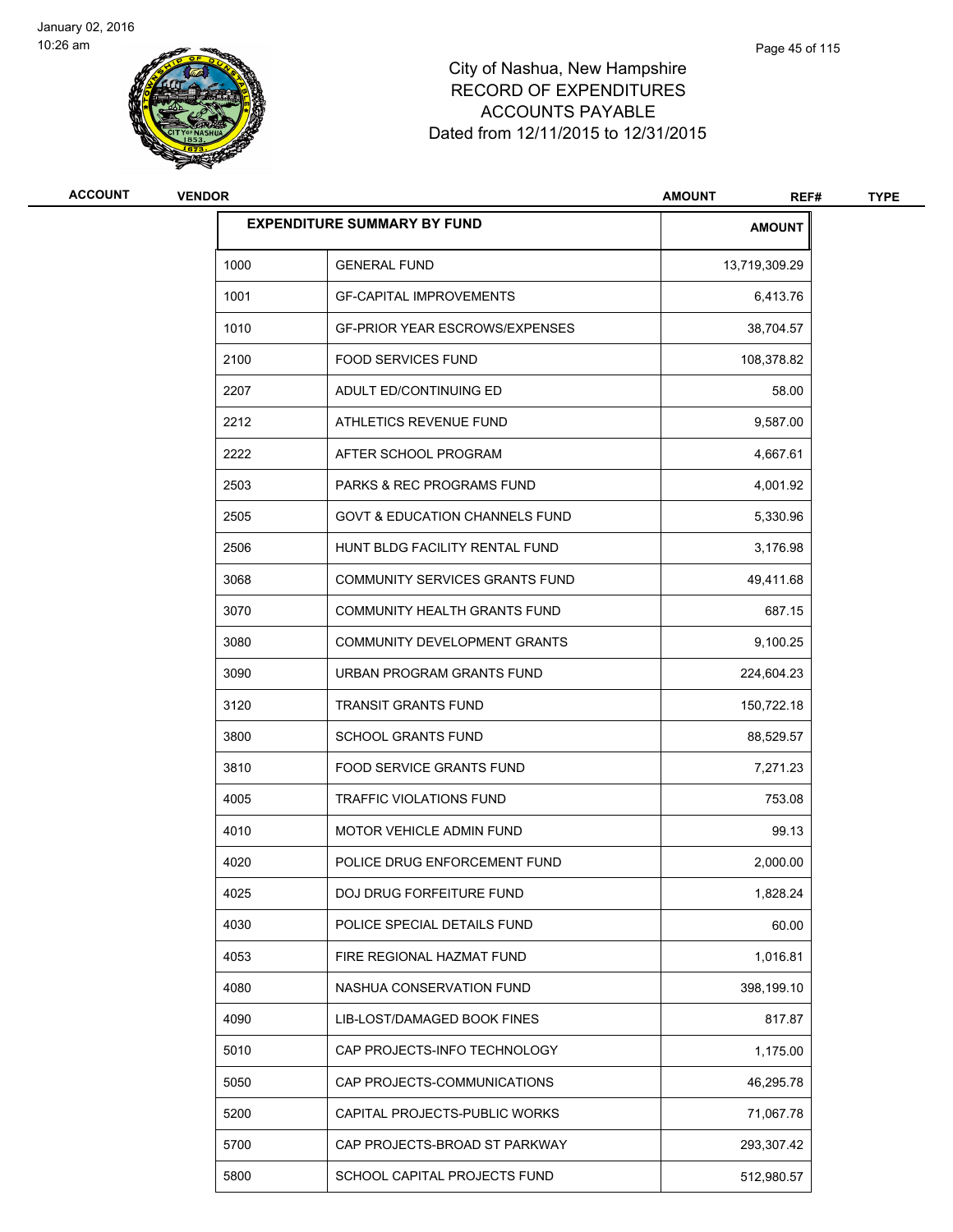

| <b>VENDOR</b> |                                         |               |
|---------------|-----------------------------------------|---------------|
|               |                                         | <b>AMOUNT</b> |
| 6000          | <b>SOLID WASTE FUND</b>                 | 304,132.79    |
| 6200          | <b>WASTEWATER FUND</b>                  | 524,020.33    |
| 6500          | PROPERTY & CASUALTY FUND                | 153,697.43    |
| 6600          | BENEFITS SELF INSURANCE FUND            | 2,743,901.52  |
| 7020          | UAW EDUCATIONAL ASSISTANCE              | 1,410.75      |
| 7026          | CAPITAL EQUIPMENT RESERVE FUND          | 563,864.43    |
| 7052          | MINE FALLS PARK ETF                     | 8,565.00      |
| 7063          | <b>WATERWAYS &amp; WATER BODIES ETF</b> | 750.00        |
| 7064          | <b>JACKSON MILLS DAM OPERATIONS</b>     | 20,953.92     |
| 7078          | <b>CITY BUILDINGS ETF</b>               | 10,464.89     |
| 7504          | ETF CONTRIB EDGEWOOD-DEED FUND          | 975.00        |
| 7506          | ETF CONTRIB-WOODLAWN CEMETERY           | 298.66        |
| 7549          | <b>LIBRARY-MISC LIB DONATIONS</b>       | 92.67         |
| 7565          | SCHOOL RELATED PROGRAMS-ETF             | 208.61        |
| 7572          | JEFF MORIN-ROBY PARK ETF                | 5,392.00      |
| 8050          | LIBRARY-CHARLES ZYLONIS                 | 3,611.92      |
| 8063          | <b>LIBRARY-HENRY STEARNS FUND</b>       | 1,448.71      |
| 8676          | EDGEWOOD-CAMILLE M COTE                 | 50.00         |
| <b>TOTAL:</b> |                                         | 20,103,394.61 |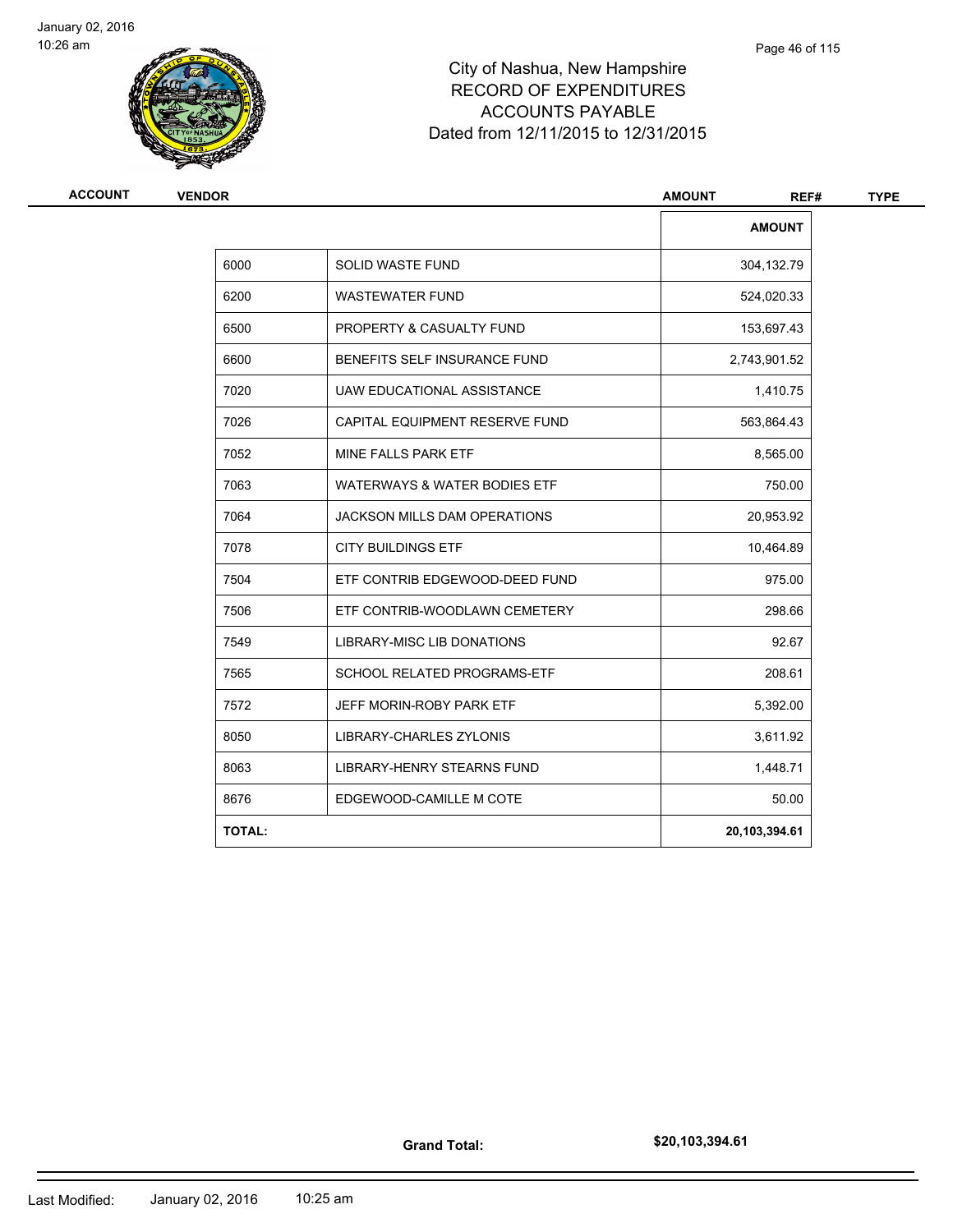

| <b>PAY DATE</b>                      | <b>ACCOUNT</b> | <b>DESCRIPTION</b>             | <b>AMOUNT</b> |
|--------------------------------------|----------------|--------------------------------|---------------|
| <b>FUND#: 1000 - GENERAL FUND</b>    |                |                                |               |
|                                      |                |                                |               |
| 101<br><b>MAYOR</b>                  |                |                                |               |
| 12/17/15                             | 51100          | CITIZEN SERVICES DIRECTOR      | 903.15        |
| 12/23/15                             | 51100          | CITIZEN SERVICES DIRECTOR      | 903.15        |
| 12/31/15                             | 51100          | CITIZEN SERVICES DIRECTOR      | 903.15        |
| 12/17/15                             | 51100          | <b>COMMUNICATIONS DIRECTOR</b> | 903.15        |
| 12/23/15                             | 51100          | <b>COMMUNICATIONS DIRECTOR</b> | 903.15        |
| 12/31/15                             | 51100          | <b>COMMUNICATIONS DIRECTOR</b> | 903.15        |
| 12/17/15                             | 51100          | EXECUTIVE SECRETARY AA         | 957.30        |
| 12/23/15                             | 51100          | EXECUTIVE SECRETARY AA         | 957.30        |
| 12/31/15                             | 51100          | EXECUTIVE SECRETARY AA         | 957.30        |
| 12/17/15                             | 51100          | <b>INTERN</b>                  | 480.00        |
| 12/23/15                             | 51100          | <b>INTERN</b>                  | 600.00        |
| 12/31/15                             | 51100          | <b>INTERN</b>                  | 532.50        |
| 12/23/15                             | 51300          | OVERTIME-REGULAR               | 506.26        |
| 12/17/15                             | 51500          | <b>MAYOR</b>                   | 2,194.95      |
| 12/23/15                             | 51500          | <b>MAYOR</b>                   | 2,194.95      |
| 12/31/15                             | 51500          | <b>MAYOR</b>                   | 2,194.95      |
| 12/31/15                             | 55118          | TELEPHONE-CELLULAR             | 50.00         |
| <b>TOTAL 101 - MAYOR</b>             |                |                                | \$17,044.41   |
| 102<br><b>BOARD OF ALDERMEN</b>      |                |                                |               |
| 12/17/15                             | 51100          | ALDERMANIC LEGISLATION MANAGER | 1,489.35      |
| 12/23/15                             | 51100          | ALDERMANIC LEGISLATION MANAGER | 1,489.35      |
| 12/31/15                             | 51100          | ALDERMANIC LEGISLATION MANAGER | 1,489.35      |
| 12/17/15                             | 51200          | LEGISLATIVE TRANSCRIPTION SPEC | 490.54        |
| 12/23/15                             | 51200          | LEGISLATIVE TRANSCRIPTION SPEC | 566.36        |
| 12/31/15                             | 51200          | LEGISLATIVE TRANSCRIPTION SPEC | 383.51        |
| 12/17/15                             | 51500          | <b>BOARD OF ALDERMEN</b>       | 18,750.00     |
| <b>TOTAL 102 - BOARD OF ALDERMEN</b> |                |                                | \$24,658.46   |
|                                      |                |                                |               |
| 103<br><b>LEGAL</b>                  |                |                                |               |
| 12/17/15                             | 51100          | ASSOCIATE CORPORATION COUNSEL  | 1,529.80      |
| 12/23/15                             | 51100          | ASSOCIATE CORPORATION COUNSEL  | 1,529.81      |
| 12/31/15                             | 51100          | ASSOCIATE CORPORATION COUNSEL  | 1,529.80      |
| 12/17/15                             | 51100          | <b>CORPORATION COUNSEL</b>     | 2,265.30      |
| 12/23/15                             | 51100          | <b>CORPORATION COUNSEL</b>     | 2,265.30      |
| 12/31/15                             | 51100          | <b>CORPORATION COUNSEL</b>     | 2,265.30      |
| 12/17/15                             | 51100          | DEPUTY CORPORATION COUNSEL     | 2,060.85      |
| 12/23/15                             | 51100          | DEPUTY CORPORATION COUNSEL     | 2,060.86      |
| 12/31/15                             | 51100          | DEPUTY CORPORATION COUNSEL     | 2,060.86      |
| 12/17/15                             | 51100          | <b>LEGAL ASSISTANT</b>         | 1,957.20      |
| 12/23/15                             | 51100          | <b>LEGAL ASSISTANT</b>         | 1,957.20      |
| 12/31/15                             | 51100          | <b>LEGAL ASSISTANT</b>         | 1,957.20      |
| 12/31/15                             | 55118          | TELEPHONE-CELLULAR             | 100.00        |
| TOTAL 103 - LEGAL                    |                |                                | \$23,539.48   |

# **107 CITY CLERK**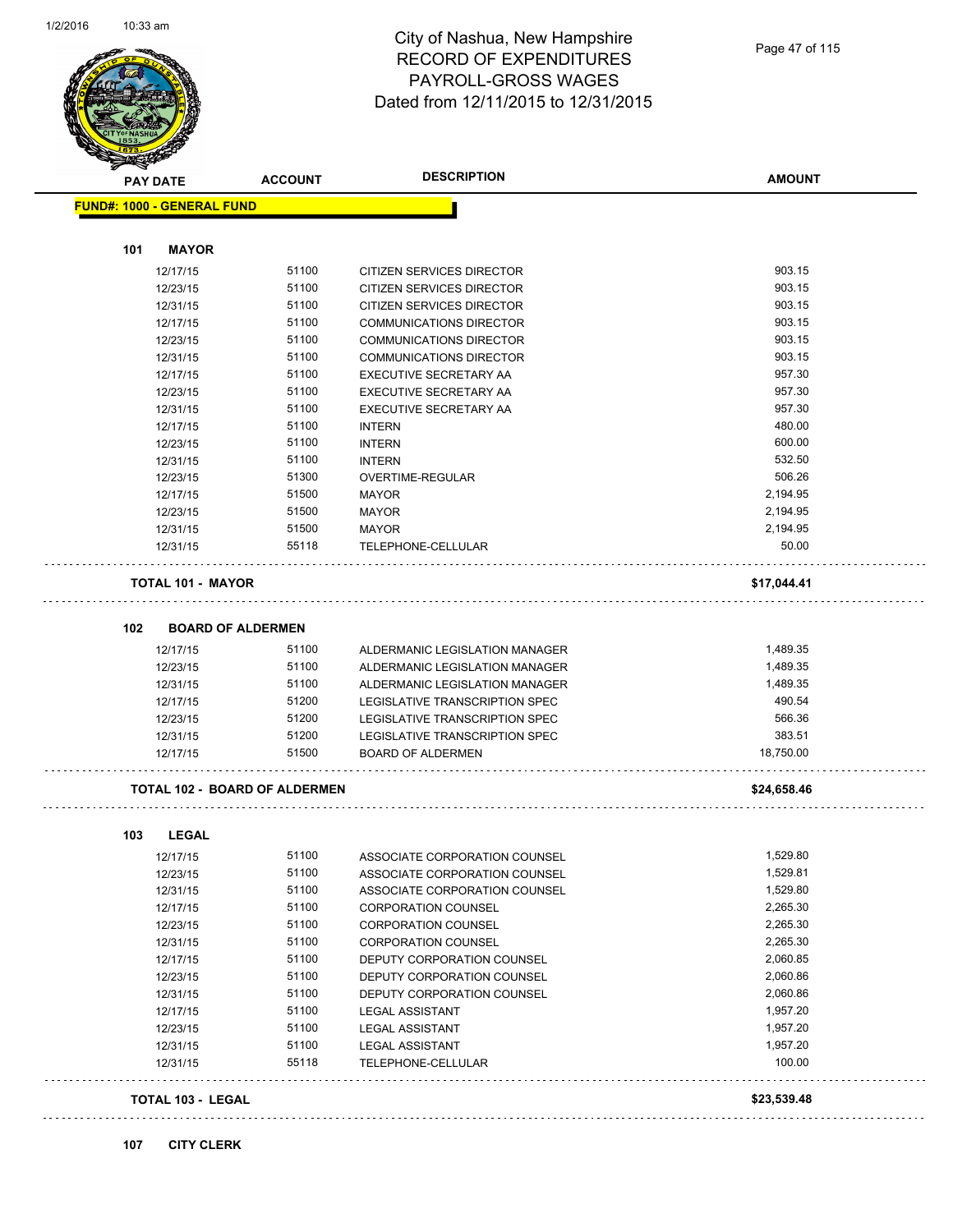

| <b>PAY DATE</b>                   | <b>ACCOUNT</b>                     | <b>DESCRIPTION</b>               | <b>AMOUNT</b>        |
|-----------------------------------|------------------------------------|----------------------------------|----------------------|
| <b>FUND#: 1000 - GENERAL FUND</b> |                                    |                                  |                      |
|                                   |                                    |                                  |                      |
| 107                               | <b>CITY CLERK</b>                  |                                  |                      |
| 12/17/15                          | 51100                              | <b>CITY CLERK</b>                | 1,622.10             |
| 12/23/15                          | 51100                              | <b>CITY CLERK</b>                | 1,622.10             |
| 12/31/15                          | 51100                              | <b>CITY CLERK</b>                | 1,622.10             |
| 12/17/15                          | 51100                              | <b>CLERK VITAL RECORDS II</b>    | 3,111.95             |
| 12/23/15                          | 51100                              | <b>CLERK VITAL RECORDS II</b>    | 1,441.35             |
| 12/31/15                          | 51100                              | <b>CLERK VITAL RECORDS II</b>    | 606.05               |
| 12/17/15                          | 51100                              | DEPARTMENT COORDINATOR, CC       | 833.70               |
| 12/23/15                          | 51100                              | DEPARTMENT COORDINATOR, CC       | 833.70               |
| 12/31/15                          | 51100                              | DEPARTMENT COORDINATOR, CC       | 833.70               |
| 12/17/15                          | 51100                              | DEPUTY CITY CLERK                | 1,184.60             |
| 12/23/15                          | 51100                              | DEPUTY CITY CLERK                | 1,184.60             |
| 12/31/15                          | 51100                              | DEPUTY CITY CLERK                | 1,184.60             |
| 12/17/15                          | 51300                              | OVERTIME-REGULAR                 | 7.82                 |
| 12/23/15                          | 51300                              | OVERTIME-REGULAR                 | 7.82                 |
| 12/31/15                          | 51300                              | <b>OVERTIME-REGULAR</b>          | 7.82                 |
| 12/17/15                          | 51400                              | WAGES TEMP-SEASONAL              | 172.50               |
| 12/23/15                          | 51400                              | WAGES TEMP-SEASONAL              | 161.25               |
| 12/31/15                          | 51400                              | WAGES TEMP-SEASONAL              | 172.50               |
| 12/17/15                          | 51512                              | <b>WAGES APPOINTED OFFICIALS</b> | 150.00               |
| 12/23/15                          | 51512                              | <b>WAGES APPOINTED OFFICIALS</b> | 150.00               |
| 12/31/15                          | 51512                              | <b>WAGES APPOINTED OFFICIALS</b> | 393.75               |
|                                   | <b>TOTAL 107 - CITY CLERK</b>      |                                  | \$17,304.01          |
| 111                               | <b>HUMAN RESOURCES</b>             |                                  |                      |
| 12/17/15                          | 51100                              | <b>COMPENSATION MANAGER</b>      | 1,626.10             |
| 12/23/15                          | 51100                              | <b>COMPENSATION MANAGER</b>      | 1,626.10             |
| 12/31/15                          | 51100                              | <b>COMPENSATION MANAGER</b>      | 1,626.10             |
|                                   | 51100                              |                                  | 1,501.75             |
| 12/17/15                          |                                    | HUMAN RESOURCES DIRECTOR         |                      |
| 12/23/15                          | 51100<br>51100                     | HUMAN RESOURCES DIRECTOR         | 1,501.75<br>1,501.75 |
| 12/31/15                          |                                    | HUMAN RESOURCES DIRECTOR         |                      |
| 12/17/15                          | 51100                              | PAYROLL ANALYST                  | 1,914.79             |
| 12/23/15                          | 51100                              | PAYROLL ANALYST                  | 1,893.79             |
| 12/31/15                          | 51100                              | PAYROLL ANALYST                  | 1,914.80             |
| 12/17/15                          | 51200                              | ADMINISTRATIVE ASSISTANT I       | 317.83               |
| 12/23/15                          | 51200                              | ADMINISTRATIVE ASSISTANT I       | 297.32               |
| 12/31/15                          | 51200                              | ADMINISTRATIVE ASSISTANT I       | 293.90               |
| 12/17/15                          | 51300                              | OVERTIME-REGULAR                 | 30.24                |
| 12/23/15                          | 51300                              | OVERTIME-REGULAR                 | 262.08               |
| 12/31/15                          | 51300                              | OVERTIME-REGULAR                 | 30.24                |
| 12/17/15                          | 55425                              | EMPLOYMENT BACKGROUND CHECKS     | 25.00                |
|                                   | <b>TOTAL 111 - HUMAN RESOURCES</b> |                                  | \$16,363.54          |
| 115                               | <b>CITYWIDE PENSIONS</b>           |                                  |                      |
| 12/31/15                          | 52120                              | PENSION DISTRIBUTIONS            | 50.00                |
|                                   |                                    |                                  |                      |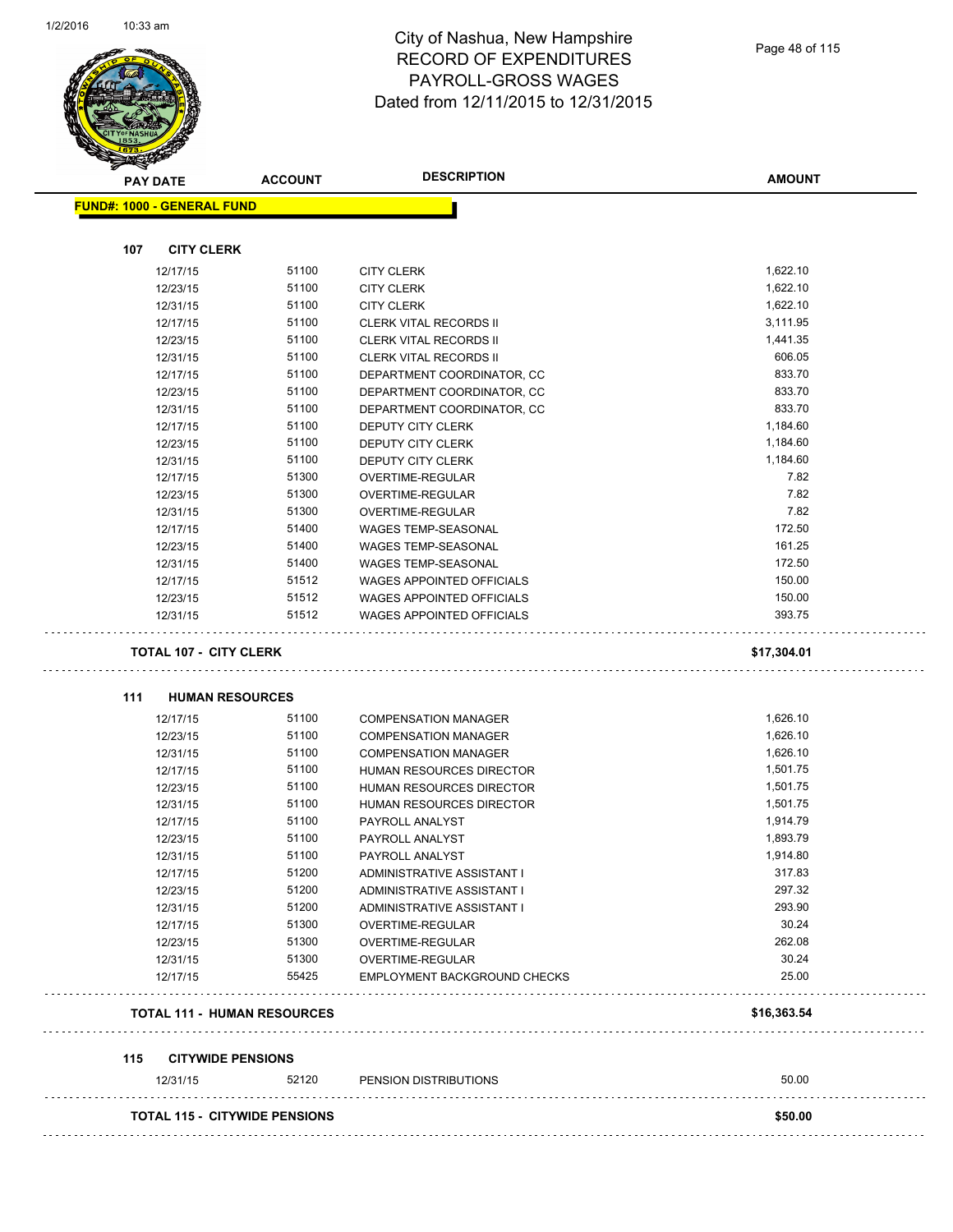$\Box$ 

| <b>PAY DATE</b>                   | <b>ACCOUNT</b>                            | <b>DESCRIPTION</b>                  | <b>AMOUNT</b> |
|-----------------------------------|-------------------------------------------|-------------------------------------|---------------|
| <b>FUND#: 1000 - GENERAL FUND</b> |                                           |                                     |               |
| 122                               | <b>INFORMATION TECHNOLOGY</b>             |                                     |               |
| 12/17/15                          | 51100                                     | ADMIN ASSISTANT II                  | 704.60        |
| 12/23/15                          | 51100                                     | ADMIN ASSISTANT II                  | 704.60        |
| 12/31/15                          | 51100                                     | ADMIN ASSISTANT II                  | 704.60        |
| 12/17/15                          | 51100                                     | <b>ENTERPRISE SYS ADMINISTRATOR</b> | 1,404.70      |
| 12/23/15                          | 51100                                     | <b>ENTERPRISE SYS ADMINISTRATOR</b> | 1,404.70      |
| 12/31/15                          | 51100                                     | <b>ENTERPRISE SYS ADMINISTRATOR</b> | 1,404.70      |
| 12/17/15                          | 51100                                     | ERP SYSTEM ADMIN DBA                | 1,720.00      |
| 12/23/15                          | 51100                                     | ERP SYSTEM ADMIN DBA                | 1,720.00      |
| 12/31/15                          | 51100                                     | ERP SYSTEM ADMIN DBA                | 1,720.00      |
| 12/17/15                          | 51100                                     | INTER INTRA APPL DEV PROJ LDR       | 1,674.49      |
| 12/23/15                          | 51100                                     | INTER INTRA APPL DEV PROJ LDR       | 1,674.50      |
| 12/31/15                          | 51100                                     | INTER INTRA APPL DEV PROJ LDR       | 1,674.50      |
| 12/23/15                          | 51100                                     | IT APPLICATIONS ANALYST             | 1,200.45      |
| 12/31/15                          | 51100                                     | IT APPLICATIONS ANALYST             | 1,200.45      |
| 12/17/15                          | 51100                                     | IT DIVISION DIRECTOR                | 2,060.85      |
| 12/23/15                          | 51100                                     | IT DIVISION DIRECTOR                | 2,060.85      |
| 12/31/15                          | 51100                                     | IT DIVISION DIRECTOR                | 2,060.85      |
| 12/17/15                          | 51100                                     | IT INFRASTRUCTURE ANALYST           | 1,218.45      |
| 12/23/15                          | 51100                                     | IT INFRASTRUCTURE ANALYST           | 1,218.45      |
| 12/31/15                          | 51100                                     | IT INFRASTRUCTURE ANALYST           | 1,218.45      |
| 12/17/15                          | 51100                                     | IT INFRASTRUCTURE TEAM LEADER       | 1,853.20      |
| 12/23/15                          | 51100                                     | IT INFRASTRUCTURE TEAM LEADER       | 1,853.20      |
| 12/31/15                          | 51100                                     | IT INFRASTRUCTURE TEAM LEADER       | 1,853.20      |
| 12/17/15                          | 51100                                     | SYSTEMS ADM DATABASE ADM            | 1,688.80      |
| 12/23/15                          | 51100                                     | SYSTEMS ADM DATABASE ADM            | 1,688.80      |
| 12/31/15                          | 51100                                     | SYSTEMS ADM DATABASE ADM            | 1,688.80      |
| 12/17/15                          | 51100                                     | TECH SUPPORT TEAM LEADER            | 1,562.00      |
| 12/23/15                          | 51100                                     | TECH SUPPORT TEAM LEADER            | 1,562.00      |
| 12/31/15                          | 51100                                     | TECH SUPPORT TEAM LEADER            | 1,562.00      |
| 12/17/15                          | 51100                                     | TECHNICAL SPEC II NET SUPPORT       | 1,162.75      |
| 12/23/15                          | 51100                                     | TECHNICAL SPEC II NET SUPPORT       | 1,162.75      |
| 12/31/15                          | 51100                                     | TECHNICAL SPEC II NET SUPPORT       | 1,162.75      |
| 12/17/15                          | 51100                                     | <b>TECHNICAL SPECIALIST I</b>       | 727.35        |
| 12/23/15                          | 51100                                     | <b>TECHNICAL SPECIALIST I</b>       | 727.35        |
| 12/31/15                          | 51100                                     | <b>TECHNICAL SPECIALIST I</b>       | 727.35        |
| 12/31/15                          | 51300                                     | OVERTIME-REGULAR                    | 79.26         |
| 12/31/15                          | 55118                                     | TELEPHONE-CELLULAR                  | 284.00        |
|                                   | <b>TOTAL 122 - INFORMATION TECHNOLOGY</b> |                                     | \$50,095.75   |
| 126                               | <b>FINANCIAL SERVICES</b>                 |                                     |               |
| 12/17/15                          | 51100                                     | ACCOUNTING COMPLIANCE MGR           | 1,138.25      |
| 12/23/15                          | 51100                                     | ACCOUNTING COMPLIANCE MGR           | 1,138.25      |
| 1012111E                          | 51100                                     | ACCOUNTING COMPLIANCE MOD           | 1 138 25      |

| 12/23/15 | 51100 | ACCOUNTING COMPLIANCE MGR    | 1.138.25 |
|----------|-------|------------------------------|----------|
| 12/31/15 | 51100 | ACCOUNTING COMPLIANCE MGR    | 1.138.25 |
| 12/17/15 | 51100 | ACCOUNTS PAYABLE COORDINATOR | 2.170.85 |
| 12/23/15 | 51100 | ACCOUNTS PAYABLE COORDINATOR | 2.126.58 |
| 12/31/15 | 51100 | ACCOUNTS PAYABLE COORDINATOR | 2.170.84 |
| 12/17/15 | 51100 | ACCOUNTS PAYABLE SUPV        | 985.55   |
| 12/23/15 | 51100 | ACCOUNTS PAYABLE SUPV        | 985.55   |
| 12/31/15 | 51100 | ACCOUNTS PAYABLE SUPV        | 985.55   |
| 12/17/15 | 51100 | ADMINISTRATIVE ASSISTANT I   | 677.85   |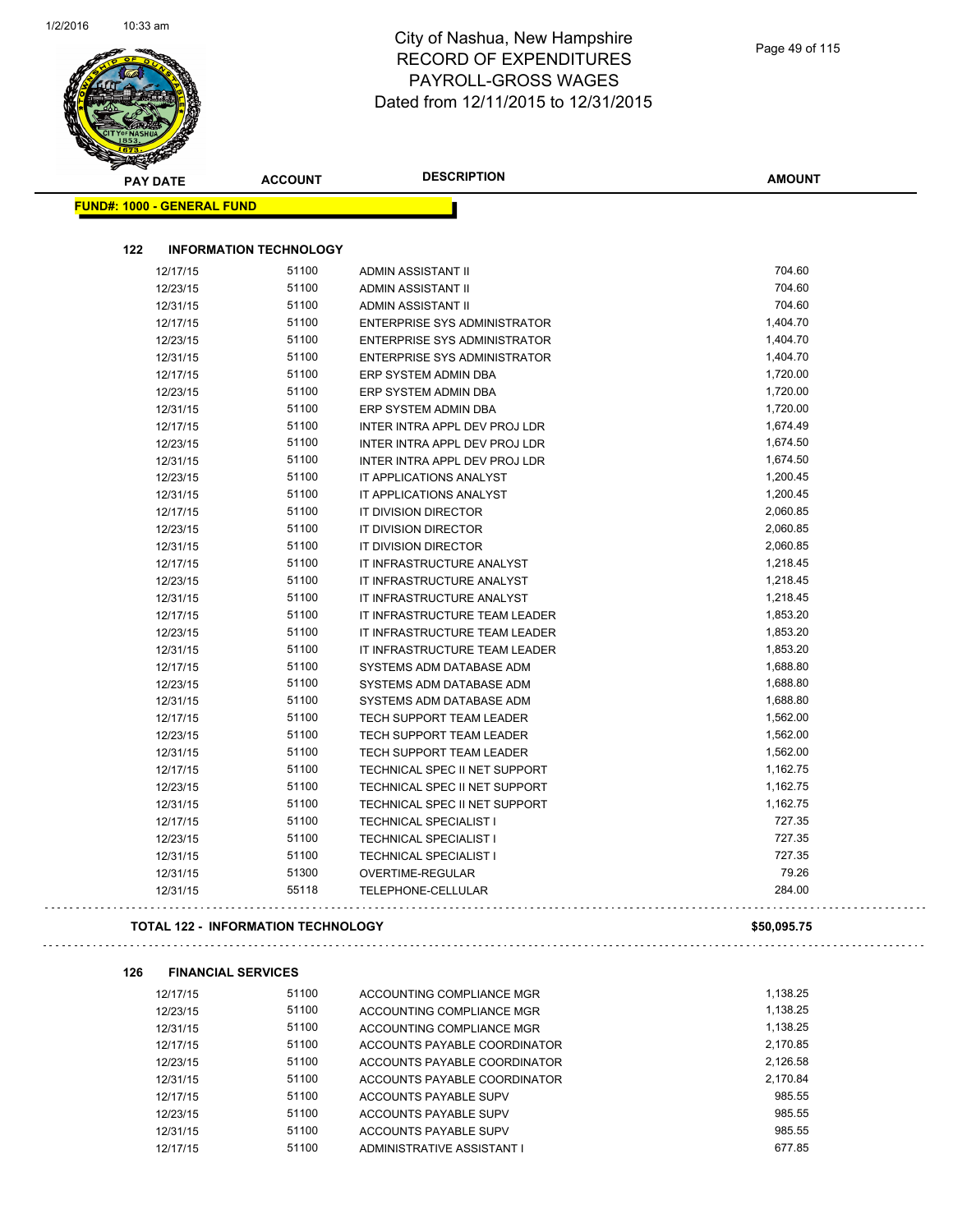

| <b>Contraction</b>                |                |                                          |                      |
|-----------------------------------|----------------|------------------------------------------|----------------------|
| <b>PAY DATE</b>                   | <b>ACCOUNT</b> | <b>DESCRIPTION</b>                       | <b>AMOUNT</b>        |
| <b>FUND#: 1000 - GENERAL FUND</b> |                |                                          |                      |
|                                   |                |                                          |                      |
| 126<br><b>FINANCIAL SERVICES</b>  |                |                                          |                      |
|                                   | 51100          |                                          | 677.85               |
| 12/23/15                          | 51100          | ADMINISTRATIVE ASSISTANT I               | 677.85               |
| 12/31/15                          |                | ADMINISTRATIVE ASSISTANT I               |                      |
| 12/17/15                          | 51100          | <b>CFO COMPTROLLER</b>                   | 2,120.60             |
| 12/23/15                          | 51100          | <b>CFO COMPTROLLER</b>                   | 2,120.60             |
| 12/31/15                          | 51100          | <b>CFO COMPTROLLER</b>                   | 2,120.60             |
| 12/17/15                          | 51100          | DEP TREASURER TAX COLLECTOR              | 1,116.40<br>1,116.40 |
| 12/23/15                          | 51100          | DEP TREASURER TAX COLLECTOR              |                      |
| 12/31/15                          | 51100          | DEP TREASURER TAX COLLECTOR              | 1,116.40<br>766.80   |
| 12/17/15                          | 51100          | FINANCE AND ADMIN MANAGER                | 766.80               |
| 12/23/15                          | 51100          | FINANCE AND ADMIN MANAGER                | 766.80               |
| 12/31/15                          | 51100<br>51100 | FINANCE AND ADMIN MANAGER                |                      |
| 12/17/15                          |                | FINANCIAL MANAGER GENERAL GOVT           | 1,450.00             |
| 12/23/15                          | 51100          | FINANCIAL MANAGER GENERAL GOVT           | 1,450.00             |
| 12/31/15                          | 51100          | FINANCIAL MANAGER GENERAL GOVT           | 1,450.00             |
| 12/17/15                          | 51100          | <b>FINANCIAL SERVICES COORDINATOR</b>    | 992.85<br>992.87     |
| 12/23/15                          | 51100          | FINANCIAL SERVICES COORDINATOR           |                      |
| 12/31/15                          | 51100          | <b>FINANCIAL SERVICES COORDINATOR</b>    | 992.85               |
| 12/17/15                          | 51100          | MV CLERK II REGISTRATION                 | 1,317.28             |
| 12/23/15                          | 51100          | MV CLERK II REGISTRATION                 | 1,323.77             |
| 12/31/15                          | 51100          | MV CLERK II REGISTRATION                 | 1,307.82             |
| 12/17/15                          | 51100          | OPERATIONS ANALYST                       | 769.95<br>769.93     |
| 12/23/15                          | 51100<br>51100 | OPERATIONS ANALYST                       | 769.95               |
| 12/31/15                          |                | OPERATIONS ANALYST                       |                      |
| 12/17/15                          | 51100          | REVENUE ACCOUNTS SPEC                    | 772.90<br>772.89     |
| 12/23/15                          | 51100          | REVENUE ACCOUNTS SPEC                    |                      |
| 12/31/15                          | 51100<br>51100 | REVENUE ACCOUNTS SPEC                    | 772.90<br>1,007.95   |
| 12/17/15                          | 51100          | REVENUE COORDINATOR                      | 1,007.95             |
| 12/23/15<br>12/31/15              | 51100          | REVENUE COORDINATOR                      | 1,007.95             |
| 12/17/15                          | 51100          | REVENUE COORDINATOR<br>SENIOR ACCOUNTANT | 1,064.25             |
|                                   | 51100          | SENIOR ACCOUNTANT                        | 1,064.25             |
| 12/23/15<br>12/31/15              | 51100          | <b>SENIOR ACCOUNTANT</b>                 | 1,064.25             |
| 12/17/15                          | 51100          | SENIOR FINANCIAL ANALYST                 | 1,155.05             |
| 12/23/15                          | 51100          | SENIOR FINANCIAL ANALYST                 | 1,155.06             |
| 12/31/15                          | 51100          | SENIOR FINANCIAL ANALYST                 | 1,155.05             |
| 12/17/15                          | 51100          | <b>SUPV VEHICLE REGISTRATION</b>         | 1,092.80             |
| 12/23/15                          | 51100          | SUPV VEHICLE REGISTRATION                | 1,092.80             |
| 12/31/15                          | 51100          | <b>SUPV VEHICLE REGISTRATION</b>         | 1,092.80             |
| 12/17/15                          | 51100          | TREASURER TAX COLLECTOR                  | 1,853.20             |
| 12/23/15                          | 51100          | TREASURER TAX COLLECTOR                  | 1,853.20             |
| 12/31/15                          | 51100          | TREASURER TAX COLLECTOR                  | 1,853.20             |
| 12/17/15                          | 51100          | <b>VEHICLE REGISTRATION CLERK</b>        | 1,093.60             |
| 12/23/15                          | 51100          | <b>VEHICLE REGISTRATION CLERK</b>        | 1,093.60             |
| 12/31/15                          | 51100          | <b>VEHICLE REGISTRATION CLERK</b>        | 1,093.60             |
| 12/17/15                          | 51200          | <b>ACCOUNTING TEMP</b>                   | 360.00               |
| 12/23/15                          | 51200          | <b>ACCOUNTING TEMP</b>                   | 408.75               |
| 12/31/15                          | 51200          | <b>ACCOUNTING TEMP</b>                   | 75.00                |
| 12/17/15                          | 51200          | TRUST ACCOUNTANT PT                      | 704.11               |
| 12/23/15                          | 51200          | TRUST ACCOUNTANT PT                      | 704.12               |
| 12/31/15                          | 51200          | TRUST ACCOUNTANT PT                      | 704.12               |
| 12/17/15                          | 51300          | OVERTIME-REGULAR                         | 71.60                |
| 12/23/15                          | 51300          | OVERTIME-REGULAR                         | 84.24                |
|                                   |                |                                          |                      |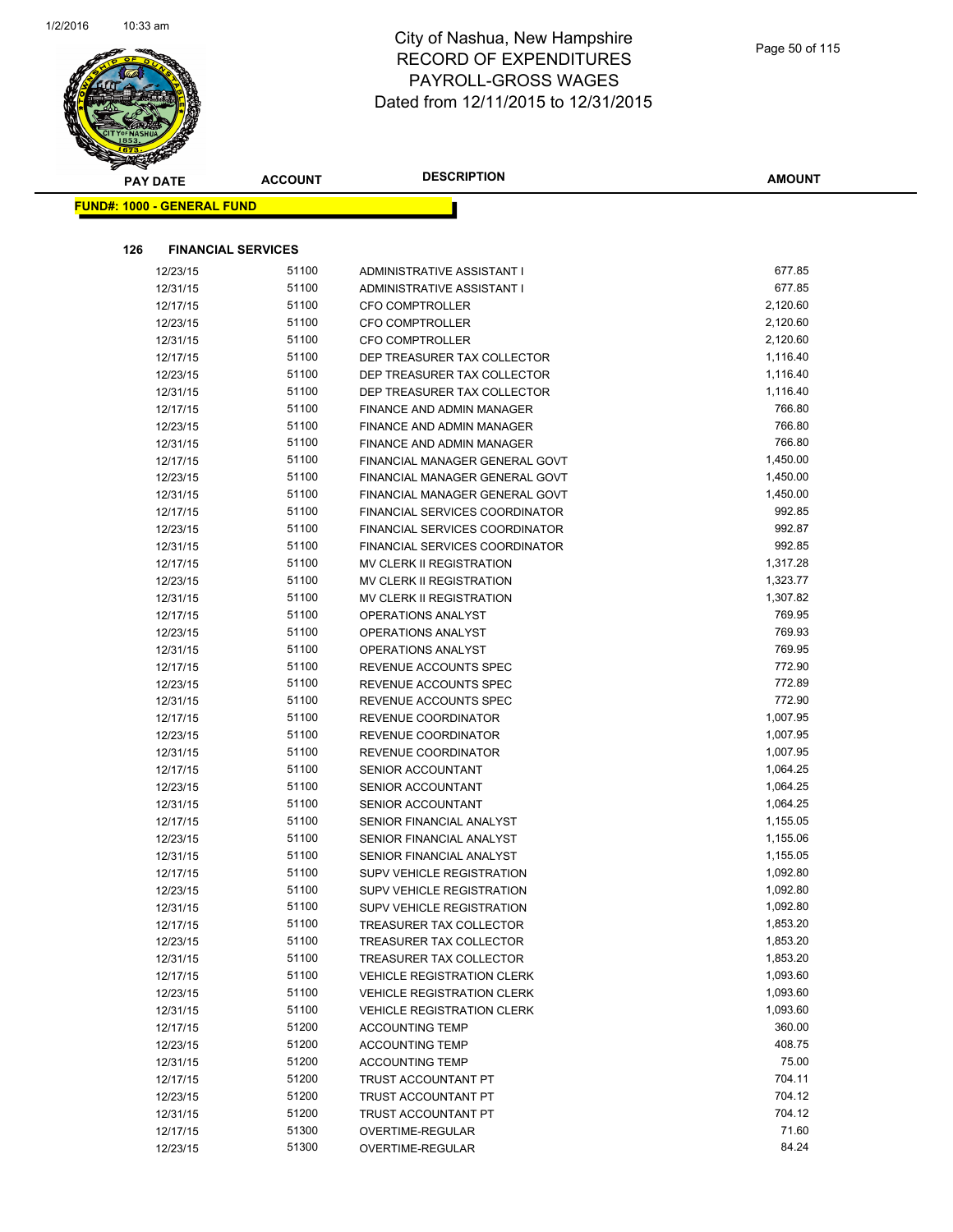# City of Nashua, New Hampshire RECORD OF EXPENDITURES PAYROLL-GROSS WAGES

|     |                                   |                                       | PAYROLL-GROSS WAGES<br>Dated from 12/11/2015 to 12/31/2015 |                      |  |
|-----|-----------------------------------|---------------------------------------|------------------------------------------------------------|----------------------|--|
|     |                                   |                                       |                                                            |                      |  |
|     | <b>PAY DATE</b>                   | <b>ACCOUNT</b>                        | <b>DESCRIPTION</b>                                         | <b>AMOUNT</b>        |  |
|     | <b>FUND#: 1000 - GENERAL FUND</b> |                                       |                                                            |                      |  |
| 126 | <b>FINANCIAL SERVICES</b>         |                                       |                                                            |                      |  |
|     | 12/31/15                          | 51300                                 | OVERTIME-REGULAR                                           | 39.65                |  |
|     | 12/31/15                          | 55118                                 | TELEPHONE-CELLULAR                                         | 50.00                |  |
|     |                                   | <b>TOTAL 126 - FINANCIAL SERVICES</b> |                                                            | \$67,792.73          |  |
| 129 | <b>CITY BUILDINGS</b>             |                                       |                                                            |                      |  |
|     |                                   |                                       |                                                            |                      |  |
|     | 12/17/15                          | 51100                                 | <b>BUILDING MANAGER</b>                                    | 1,110.44             |  |
|     | 12/23/15                          | 51100                                 | <b>BUILDING MANAGER</b>                                    | 1,110.44<br>1,110.45 |  |
|     | 12/31/15                          | 51100<br>51100                        | <b>BUILDING MANAGER</b>                                    | 1,247.44             |  |
|     | 12/17/15                          | 51100                                 | <b>CUSTODIAN I</b>                                         | 1,247.44             |  |
|     | 12/23/15                          | 51100                                 | <b>CUSTODIAN I</b><br><b>CUSTODIAN I</b>                   | 1,216.26             |  |
|     | 12/31/15<br>12/17/15              | 51100                                 | MAINTENANCE SPEC                                           | 699.45               |  |
|     | 12/23/15                          | 51100                                 | MAINTENANCE SPEC                                           | 699.45               |  |
|     | 12/31/15                          | 51100                                 | MAINTENANCE SPEC                                           | 699.45               |  |
|     | 12/17/15                          | 51200                                 | <b>CUSTODIAN I</b>                                         | 324.84               |  |
|     | 12/23/15                          | 51200                                 | <b>CUSTODIAN I</b>                                         | 324.84               |  |
|     | 12/31/15                          | 51200                                 | <b>CUSTODIAN I</b>                                         | 324.85               |  |
|     | 12/31/15                          | 51300                                 | OVERTIME-REGULAR                                           | 46.78                |  |
|     | <b>TOTAL 129 - CITY BUILDINGS</b> |                                       |                                                            | \$10,162.13          |  |
|     |                                   |                                       |                                                            |                      |  |
| 130 | <b>PURCHASING</b>                 |                                       |                                                            |                      |  |
|     | 12/17/15                          | 51100                                 | PURCHASING AGENT I                                         | 698.45               |  |
|     | 12/23/15                          | 51100                                 | <b>PURCHASING AGENT I</b>                                  | 698.45               |  |
|     | 12/31/15                          | 51100                                 | PURCHASING AGENT I                                         | 698.45               |  |
|     | 12/17/15                          | 51100                                 | PURCHASING AGENT II                                        | 878.75               |  |
|     | 12/23/15                          | 51100                                 | PURCHASING AGENT II                                        | 878.75               |  |
|     | 12/31/15                          | 51100                                 | PURCHASING AGENT II                                        | 878.75               |  |
|     | 12/17/15                          | 51100                                 | PURCHASING MANAGER                                         | 1,579.20             |  |
|     | 12/23/15                          | 51100                                 | PURCHASING MANAGER                                         | 1,579.20<br>1,579.20 |  |
|     | 12/31/15<br>12/31/15              | 51100<br>51300                        | PURCHASING MANAGER<br>OVERTIME-REGULAR                     | 6.55                 |  |
|     | <b>TOTAL 130 - PURCHASING</b>     |                                       |                                                            | \$9,475.75           |  |
|     |                                   |                                       |                                                            |                      |  |
| 131 | <b>HUNT BUILDING</b>              |                                       |                                                            |                      |  |
|     | 12/17/15                          | 51100                                 | HUNT MEMORIAL BLDG & ARTS ADM                              | 330.76               |  |
|     | 12/23/15                          | 51100                                 | HUNT MEMORIAL BLDG & ARTS ADM                              | 330.75               |  |
|     | 12/31/15                          | 51100                                 | HUNT MEMORIAL BLDG & ARTS ADM                              | 330.76               |  |
|     | <b>TOTAL 131 - HUNT BUILDING</b>  |                                       |                                                            | \$992.27             |  |
| 132 | <b>ASSESSING</b>                  |                                       |                                                            |                      |  |
|     | 12/17/15                          | 51100                                 | <b>APPRAISER I</b>                                         | 895.45               |  |
|     | 12/23/15                          | 51100                                 | <b>APPRAISER I</b>                                         | 895.44               |  |
|     | 12/31/15                          | 51100                                 | <b>APPRAISER I</b>                                         | 895.45               |  |
|     | 12/17/15                          | 51100                                 | <b>APPRAISER II</b>                                        | 1,069.65             |  |
|     |                                   |                                       |                                                            |                      |  |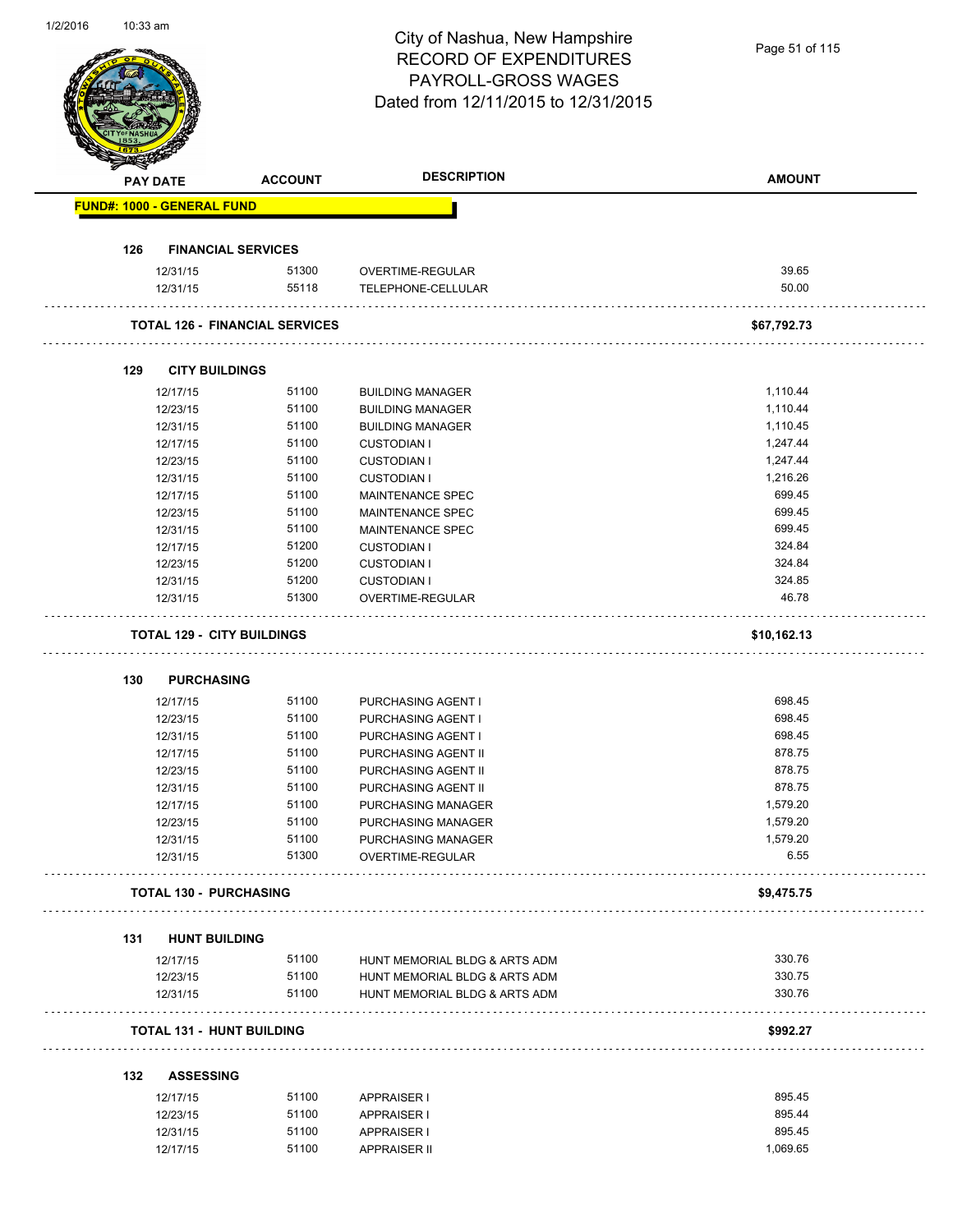

| <u>saan kan ka</u> | <b>PAY DATE</b>                      | <b>ACCOUNT</b> | <b>DESCRIPTION</b>               | <b>AMOUNT</b> |
|--------------------|--------------------------------------|----------------|----------------------------------|---------------|
|                    | <b>FUND#: 1000 - GENERAL FUND</b>    |                |                                  |               |
| 132                | <b>ASSESSING</b>                     |                |                                  |               |
|                    | 12/23/15                             | 51100          | <b>APPRAISER II</b>              | 1,069.65      |
|                    | 12/31/15                             | 51100          | <b>APPRAISER II</b>              | 1,069.65      |
|                    | 12/17/15                             | 51100          | <b>APPRAISER III</b>             | 1,218.50      |
|                    |                                      | 51100          |                                  | 1,218.50      |
|                    | 12/23/15                             | 51100          | <b>APPRAISER III</b>             | 1,218.50      |
|                    | 12/31/15                             |                | <b>APPRAISER III</b>             |               |
|                    | 12/17/15                             | 51100          | ASSESSING ADMIN SPEC II CSR      | 740.35        |
|                    | 12/23/15                             | 51100          | ASSESSING ADMIN SPEC II CSR      | 740.35        |
|                    | 12/31/15                             | 51100          | ASSESSING ADMIN SPEC II CSR      | 740.35        |
|                    | 12/17/15                             | 51100          | ASSESSING ADMIN SPEC III CSR     | 931.60        |
|                    | 12/23/15                             | 51100          | ASSESSING ADMIN SPEC III CSR     | 931.60        |
|                    | 12/31/15                             | 51100          | ASSESSING ADMIN SPEC III CSR     | 931.60        |
|                    | 12/17/15                             | 51100          | CHIEF ASSESSOR GIS MANAGER       | 2,154.80      |
|                    | 12/23/15                             | 51100          | CHIEF ASSESSOR GIS MANAGER       | 2,154.80      |
|                    | 12/31/15                             | 51100          | CHIEF ASSESSOR GIS MANAGER       | 2,154.80      |
|                    | 12/17/15                             | 51100          | DEPARTMENT COORDINATOR           | 884.70        |
|                    | 12/23/15                             | 51100          | DEPARTMENT COORDINATOR           | 884.70        |
|                    | 12/31/15                             | 51100          | DEPARTMENT COORDINATOR           | 884.70        |
|                    | 12/17/15                             | 51100          | DEPUTY MANAGER APPRAISER IV      | 1,537.40      |
|                    | 12/23/15                             | 51100          | DEPUTY MANAGER APPRAISER IV      | 1,537.40      |
|                    | 12/31/15                             | 51100          | DEPUTY MANAGER APPRAISER IV      | 1,537.40      |
|                    | 12/31/15                             | 51512          | <b>WAGES APPOINTED OFFICIALS</b> | 375.00        |
|                    | <b>TOTAL 132 - ASSESSING</b>         |                |                                  | \$28,672.34   |
|                    |                                      |                |                                  |               |
| 134                | GIS                                  |                |                                  |               |
|                    | 12/17/15                             | 51100          | <b>GIS TECHNICIAN II</b>         | 1,094.30      |
|                    | 12/23/15                             | 51100          | <b>GIS TECHNICIAN II</b>         | 1,094.30      |
|                    | 12/31/15                             | 51100          | <b>GIS TECHNICIAN II</b>         | 1,094.30      |
|                    | <b>TOTAL 134 - GIS</b>               |                |                                  | \$3,282.90    |
| 140                | <b>PINEWOOD CEMETERY</b>             |                |                                  |               |
|                    | 12/31/15                             | 51700          | <b>STIPENDS</b>                  | 1,000.00      |
|                    | 12/31/15                             | 55314          | FIXED RATE MILEAGE ALLOWANCE     | 100.00        |
|                    |                                      |                |                                  |               |
|                    | <b>TOTAL 140 - PINEWOOD CEMETERY</b> |                |                                  | \$1,100.00    |
| 142                | <b>WOODLAWN CEMETERY</b>             |                |                                  |               |
|                    | 12/17/15                             | 51100          | <b>GROUNDSKEEPER CEMETERY</b>    | 1,339.70      |
|                    | 12/23/15                             | 51100          | <b>GROUNDSKEEPER CEMETERY</b>    | 1,339.70      |
|                    | 12/31/15                             | 51100          | <b>GROUNDSKEEPER CEMETERY</b>    | 1,339.70      |
|                    | 12/17/15                             | 51100          | SUBFOREMAN CEMETERY              | 766.05        |
|                    | 12/23/15                             | 51100          | SUBFOREMAN CEMETERY              | 766.05        |
|                    | 12/31/15                             | 51100          | SUBFOREMAN CEMETERY              | 766.05        |
|                    | 12/17/15                             | 51100          | SUPERINTENDENT CEMETERY I        | 1,075.60      |
|                    | 12/23/15                             | 51100          | SUPERINTENDENT CEMETERY I        | 1,075.60      |
|                    | 12/31/15                             | 51100          | SUPERINTENDENT CEMETERY I        | 1,075.60      |
|                    | 12/23/15                             | 51300          | OVERTIME-REGULAR                 | 150.72        |
|                    |                                      | 51300          |                                  | 75.36         |
|                    | 12/31/15                             |                | OVERTIME-REGULAR                 |               |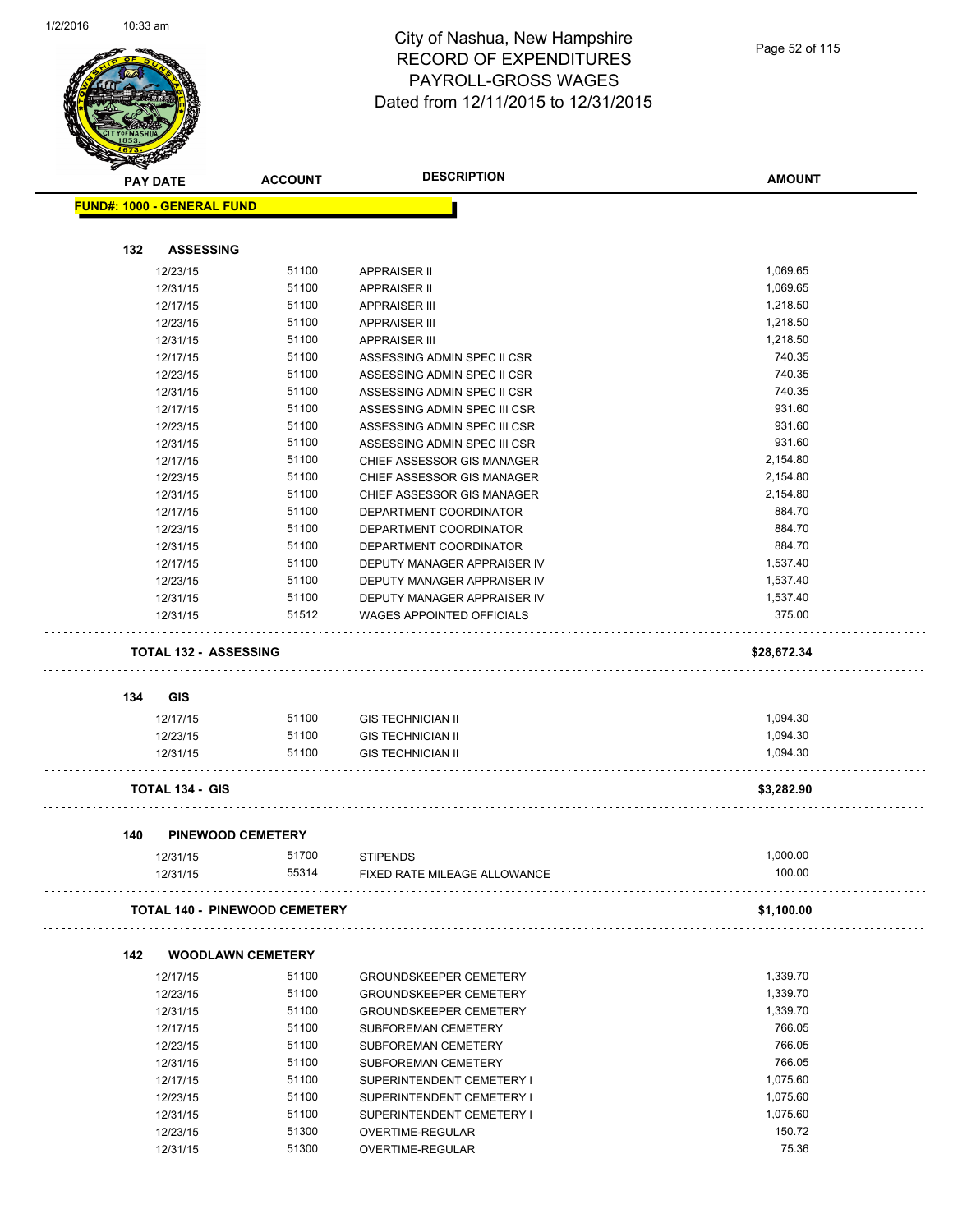| 1/2/2016 | $10:33$ am | <b>PAY DATE</b>                   | <b>ACCOUNT</b>                                        | City of Nashua, New Hampshire<br><b>RECORD OF EXPENDITURES</b><br><b>PAYROLL-GROSS WAGES</b><br>Dated from 12/11/2015 to 12/31/2015<br><b>DESCRIPTION</b> | Page 53 of 115<br><b>AMOUNT</b> |
|----------|------------|-----------------------------------|-------------------------------------------------------|-----------------------------------------------------------------------------------------------------------------------------------------------------------|---------------------------------|
|          |            | <b>FUND#: 1000 - GENERAL FUND</b> |                                                       |                                                                                                                                                           |                                 |
|          |            |                                   |                                                       |                                                                                                                                                           |                                 |
|          | 142        |                                   | <b>WOODLAWN CEMETERY</b>                              |                                                                                                                                                           |                                 |
|          |            | 12/17/15                          | 51400                                                 | <b>WAGES TEMP-SEASONAL</b>                                                                                                                                | 800.00                          |
|          |            |                                   | <b>TOTAL 142 - WOODLAWN CEMETERY</b>                  |                                                                                                                                                           | \$10,570.13                     |
|          |            |                                   |                                                       |                                                                                                                                                           |                                 |
|          | 144        |                                   | <b>EDGEWOOD &amp; SUBURBAN CEMETERIES</b>             |                                                                                                                                                           |                                 |
|          |            | 12/17/15                          | 51100                                                 | <b>GROUNDSKEEPER CEMETERY</b>                                                                                                                             | 1,160.06                        |
|          |            | 12/23/15                          | 51100                                                 | <b>GROUNDSKEEPER CEMETERY</b>                                                                                                                             | 1,153.01                        |
|          |            | 12/31/15                          | 51100                                                 | <b>GROUNDSKEEPER CEMETERY</b>                                                                                                                             | 1,160.05                        |
|          |            | 12/17/15                          | 51100                                                 | <b>SUBFOREMAN CEMETERY</b>                                                                                                                                | 835.75                          |
|          |            | 12/23/15                          | 51100                                                 | <b>SUBFOREMAN CEMETERY</b>                                                                                                                                | 835.75                          |
|          |            | 12/31/15                          | 51100                                                 | SUBFOREMAN CEMETERY                                                                                                                                       | 835.75                          |
|          |            | 12/17/15                          | 51100                                                 | SUPERINTENDENT CEMETERY II                                                                                                                                | 1,166.65                        |
|          |            | 12/23/15                          | 51100                                                 | SUPERINTENDENT CEMETERY II                                                                                                                                | 1,166.65                        |
|          |            | 12/31/15                          | 51100                                                 | SUPERINTENDENT CEMETERY II                                                                                                                                | 1,166.65                        |
|          |            | 12/17/15                          | 51300                                                 | OVERTIME-REGULAR                                                                                                                                          | 94.02                           |
|          |            | 12/31/15                          | 51700                                                 | <b>STIPENDS</b>                                                                                                                                           | 1,592.00                        |
|          |            | 12/31/15                          | 55314                                                 | FIXED RATE MILEAGE ALLOWANCE                                                                                                                              | 100.00                          |
|          |            |                                   | <b>TOTAL 144 - EDGEWOOD &amp; SUBURBAN CEMETERIES</b> |                                                                                                                                                           | \$11,266.34                     |
|          |            |                                   |                                                       |                                                                                                                                                           |                                 |
|          | 150        | <b>POLICE</b>                     |                                                       |                                                                                                                                                           |                                 |
|          |            | 12/17/15                          | 51100                                                 | <b>1ST YEAR OFFICERS</b>                                                                                                                                  | 2,916.75                        |
|          |            | 12/23/15                          | 51100                                                 | <b>1ST YEAR OFFICERS</b>                                                                                                                                  | 2,916.75                        |
|          |            | 12/31/15                          | 51100                                                 | <b>1ST YEAR OFFICERS</b>                                                                                                                                  | 6,027.95                        |
|          |            | 12/17/15                          | 51100                                                 | 1ST YR OFFICERS CERTIFIED SPEC                                                                                                                            | 1,016.10                        |
|          |            | 12/23/15                          | 51100                                                 | 1ST YR OFFICERS CERTIFIED SPEC                                                                                                                            | 1,016.10                        |
|          |            | 12/31/15                          | 51100                                                 | 1ST YR OFFICERS CERTIFIED SPEC                                                                                                                            | 2,032.20                        |
|          |            | 12/17/15                          | 51100                                                 | <b>ACCOUNT CLERK III</b>                                                                                                                                  | 2,181.25                        |
|          |            | 12/23/15                          | 51100                                                 | <b>ACCOUNT CLERK III</b>                                                                                                                                  | 2,181.25                        |
|          |            | 12/31/15                          | 51100                                                 | <b>ACCOUNT CLERK III</b>                                                                                                                                  | 2,181.25                        |
|          |            | 12/17/15                          | 51100                                                 | ADMINISTRATIVE PROJECT SPEC                                                                                                                               | 1,285.00                        |
|          |            | 12/23/15                          | 51100                                                 | ADMINISTRATIVE PROJECT SPEC                                                                                                                               | 1,285.00                        |
|          |            | 12/31/15                          | 51100                                                 | ADMINISTRATIVE PROJECT SPEC                                                                                                                               | 1,285.00                        |
|          |            | 12/17/15                          | 51100                                                 | ANIMAL CONTROL OFFICER                                                                                                                                    | 945.95                          |
|          |            | 12/23/15                          | 51100                                                 | ANIMAL CONTROL OFFICER                                                                                                                                    | 945.95                          |
|          |            | 12/31/15                          | 51100                                                 | ANIMAL CONTROL OFFICER                                                                                                                                    | 945.95                          |
|          |            | 12/17/15                          | 51100                                                 | ASSISTANT RECORDS MANAGER                                                                                                                                 | 983.60                          |
|          |            | 12/31/15                          | 51100                                                 | ASSISTANT RECORDS MANAGER                                                                                                                                 | 983.60                          |
|          |            | 12/17/15                          | 51100                                                 | AUTO MECHANIC 1ST CLASS                                                                                                                                   | 1,629.05                        |
|          |            | 12/23/15                          | 51100                                                 | AUTO MECHANIC 1ST CLASS                                                                                                                                   | 1,629.05                        |
|          |            | 12/31/15                          | 51100                                                 | AUTO MECHANIC 1ST CLASS                                                                                                                                   | 1,629.05                        |
|          |            | 12/17/15                          | 51100                                                 | <b>BUILDING MAINTENANCE SUPV</b>                                                                                                                          | 983.60                          |
|          |            | 12/23/15                          | 51100                                                 | <b>BUILDING MAINTENANCE SUPV</b>                                                                                                                          | 983.60                          |
|          |            | 12/31/15                          | 51100                                                 | <b>BUILDING MAINTENANCE SUPV</b>                                                                                                                          | 983.60                          |
|          |            | 12/17/15                          | 51100                                                 | <b>CAPTAIN</b>                                                                                                                                            | 14,627.90                       |
|          |            | 12/23/15                          | 51100                                                 | <b>CAPTAIN</b>                                                                                                                                            | 14,627.90                       |
|          |            | 12/31/15                          | 51100                                                 | <b>CAPTAIN</b>                                                                                                                                            | 14,627.90                       |
|          |            | 12/17/15                          | 51100                                                 | CHIEF OF POLICE                                                                                                                                           | 2,574.80                        |
|          |            | 12/23/15                          | 51100                                                 | CHIEF OF POLICE                                                                                                                                           | 2,574.80                        |
|          |            | 12/31/15                          | 51100                                                 | CHIEF OF POLICE                                                                                                                                           | 2,574.80                        |
|          |            |                                   |                                                       |                                                                                                                                                           |                                 |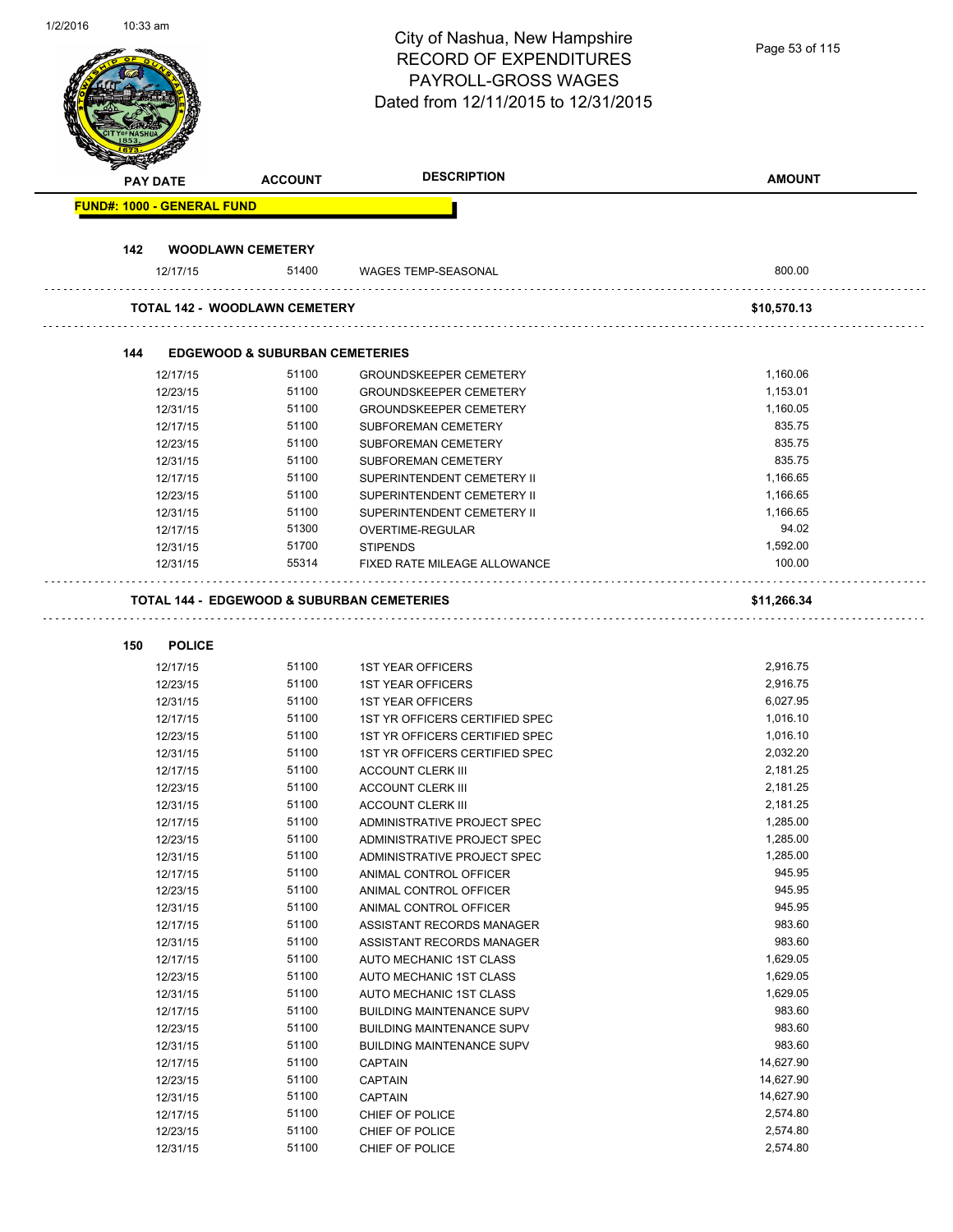

|     | <b>PAY DATE</b>                    | <b>ACCOUNT</b> | <b>DESCRIPTION</b>                           | <b>AMOUNT</b>    |
|-----|------------------------------------|----------------|----------------------------------------------|------------------|
|     | <u> FUND#: 1000 - GENERAL FUND</u> |                |                                              |                  |
|     |                                    |                |                                              |                  |
|     |                                    |                |                                              |                  |
| 150 | <b>POLICE</b>                      |                |                                              |                  |
|     | 12/17/15                           | 51100          | COMM TECH ALL DESIGNATIONS                   | 8,649.29         |
|     | 12/23/15                           | 51100          | COMM TECH ALL DESIGNATIONS                   | 8,649.30         |
|     | 12/31/15                           | 51100          | COMM TECH ALL DESIGNATIONS                   | 8,649.30         |
|     | 12/17/15                           | 51100          | COMMUNITY POLICE COORD CEMD                  | 1,295.20         |
|     | 12/23/15                           | 51100          | COMMUNITY POLICE COORD CEMD                  | 1,295.20         |
|     | 12/31/15                           | 51100          | COMMUNITY POLICE COORD CEMD                  | 1,295.20         |
|     | 12/17/15                           | 51100          | <b>CRIME ANALYST</b>                         | 1,260.50         |
|     | 12/23/15                           | 51100          | <b>CRIME ANALYST</b>                         | 1,260.50         |
|     | 12/31/15                           | 51100          | <b>CRIME ANALYST</b>                         | 1,260.50         |
|     | 12/17/15                           | 51100          | <b>CUSTODIAN II</b>                          | 760.00           |
|     | 12/23/15                           | 51100          | <b>CUSTODIAN II</b>                          | 760.00<br>760.00 |
|     | 12/31/15                           | 51100<br>51100 | <b>CUSTODIAN II</b>                          | 1,485.55         |
|     | 12/17/15                           | 51100          | <b>CUSTODIAN III</b><br><b>CUSTODIAN III</b> | 1,485.55         |
|     | 12/23/15<br>12/31/15               | 51100          | <b>CUSTODIAN III</b>                         | 1,485.56         |
|     | 12/17/15                           | 51100          | DEPUTY CHIEF OF POLICE                       | 4,666.50         |
|     | 12/23/15                           | 51100          | DEPUTY CHIEF OF POLICE                       | 4,666.50         |
|     | 12/31/15                           | 51100          | DEPUTY CHIEF OF POLICE                       | 4,666.50         |
|     | 12/17/15                           | 51100          | <b>DETENTION SPEC</b>                        | 858.60           |
|     | 12/23/15                           | 51100          | DETENTION SPEC                               | 858.60           |
|     | 12/31/15                           | 51100          | <b>DETENTION SPEC</b>                        | 858.60           |
|     | 12/17/15                           | 51100          | DISPATCHERS ALL DESIGNATIONS                 | 4,566.65         |
|     | 12/23/15                           | 51100          | DISPATCHERS ALL DESIGNATIONS                 | 4,566.65         |
|     | 12/31/15                           | 51100          | DISPATCHERS ALL DESIGNATIONS                 | 4,566.65         |
|     | 12/17/15                           | 51100          | FLEET MAINTENANCE ASST SUPV                  | 921.20           |
|     | 12/23/15                           | 51100          | FLEET MAINTENANCE ASST SUPV                  | 921.20           |
|     | 12/31/15                           | 51100          | FLEET MAINTENANCE ASST SUPV                  | 921.20           |
|     | 12/17/15                           | 51100          | IT MANAGER/SOFTWARE SPECIALIST               | 1,652.80         |
|     | 12/23/15                           | 51100          | IT MANAGER/SOFTWARE SPECIALIST               | 1,652.80         |
|     | 12/31/15                           | 51100          | IT MANAGER/SOFTWARE SPECIALIST               | 1,652.80         |
|     | 12/17/15                           | 51100          | <b>LEGAL SECRETARY</b>                       | 695.35           |
|     | 12/23/15                           | 51100          | <b>LEGAL SECRETARY</b>                       | 695.36           |
|     | 12/31/15                           | 51100          | <b>LEGAL SECRETARY</b>                       | 695.36           |
|     | 12/17/15                           | 51100          | LIEUTENANT                                   | 15,632.55        |
|     | 12/23/15                           | 51100          | <b>LIEUTENANT</b>                            | 15,632.55        |
|     | 12/31/15                           | 51100          | LIEUTENANT                                   | 15,632.55        |
|     | 12/17/15                           | 51100          | NPD BUSINESS COORDINATOR                     | 923.10           |
|     | 12/23/15                           | 51100          | NPD BUSINESS COORDINATOR                     | 923.10           |
|     | 12/31/15                           | 51100          | NPD BUSINESS COORDINATOR                     | 923.10           |
|     | 12/17/15                           | 51100          | NPD BUSINESS MANAGER                         | 1,737.00         |
|     | 12/23/15                           | 51100          | NPD BUSINESS MANAGER                         | 1,737.00         |
|     | 12/31/15                           | 51100          | NPD BUSINESS MANAGER                         | 1,737.00         |
|     | 12/17/15                           | 51100          | NPD NETWORK ADMINISTRATOR                    | 1,317.60         |
|     | 12/23/15                           | 51100          | NPD NETWORK ADMINISTRATOR                    | 1,317.60         |
|     | 12/31/15                           | 51100          | NPD NETWORK ADMINISTRATOR                    | 1,317.60         |
|     | 12/17/15                           | 51100          | PARALEGAL                                    | 972.40           |
|     | 12/23/15                           | 51100          | PARALEGAL                                    | 972.40           |
|     | 12/31/15                           | 51100          | PARALEGAL                                    | 972.40           |
|     | 12/17/15                           | 51100          | PATROLMAN ALL RANKS                          | 156,485.93       |
|     | 12/23/15                           | 51100          | PATROLMAN ALL RANKS                          | 156,688.10       |
|     | 12/31/15                           | 51100          | PATROLMAN ALL RANKS                          | 157,757.21       |
|     | 12/17/15                           | 51100          | POLICE ATTORNEY                              | 1,596.80         |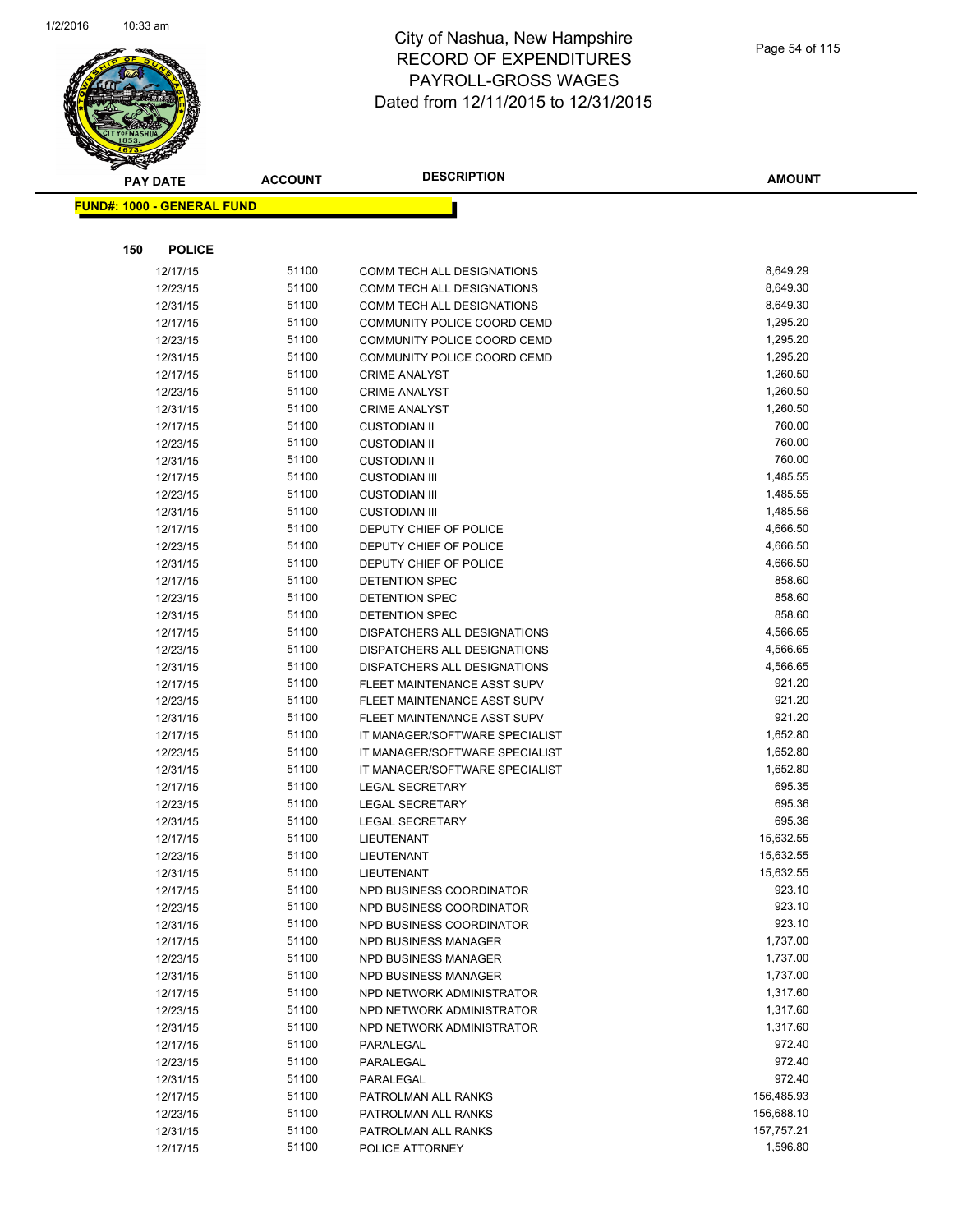

|     | <b>PAY DATE</b>                    | <b>ACCOUNT</b> | <b>DESCRIPTION</b>                                       | <b>AMOUNT</b>    |
|-----|------------------------------------|----------------|----------------------------------------------------------|------------------|
|     | <u> FUND#: 1000 - GENERAL FUND</u> |                |                                                          |                  |
|     |                                    |                |                                                          |                  |
|     |                                    |                |                                                          |                  |
| 150 | <b>POLICE</b>                      |                |                                                          |                  |
|     | 12/23/15                           | 51100          | POLICE ATTORNEY                                          | 1,596.80         |
|     | 12/31/15                           | 51100          | POLICE ATTORNEY                                          | 1,596.80         |
|     | 12/17/15                           | 51100          | <b>RECORDS &amp; COMMUNICATIONS MGR</b>                  | 1,520.00         |
|     | 12/23/15                           | 51100          | <b>RECORDS &amp; COMMUNICATIONS MGR</b>                  | 1,520.00         |
|     | 12/31/15                           | 51100          | RECORDS & COMMUNICATIONS MGR                             | 1,520.00         |
|     | 12/17/15                           | 51100          | <b>RECORDS TECHNICIAN I</b>                              | 1,947.84         |
|     | 12/23/15                           | 51100          | <b>RECORDS TECHNICIAN I</b>                              | 1,947.85         |
|     | 12/31/15                           | 51100          | <b>RECORDS TECHNICIAN I</b>                              | 1,947.85         |
|     | 12/17/15                           | 51100          | RECORDS TECHNICIAN II                                    | 844.70           |
|     | 12/23/15                           | 51100          | RECORDS TECHNICIAN II                                    | 844.70           |
|     | 12/31/15                           | 51100          | RECORDS TECHNICIAN II                                    | 844.70<br>718.60 |
|     | 12/17/15                           | 51100<br>51100 | SEC DOMESTIC VIOLENCE UNIT<br>SEC DOMESTIC VIOLENCE UNIT | 718.60           |
|     | 12/23/15                           | 51100          | SEC DOMESTIC VIOLENCE UNIT                               | 718.60           |
|     | 12/31/15<br>12/17/15               | 51100          | SECRETARIAL SUPV DET BUREAU                              | 902.80           |
|     | 12/23/15                           | 51100          | SECRETARIAL SUPV DET BUREAU                              | 902.80           |
|     | 12/31/15                           | 51100          | SECRETARIAL SUPV DET BUREAU                              | 902.80           |
|     | 12/17/15                           | 51100          | <b>SECRETARY III</b>                                     | 2,797.15         |
|     | 12/23/15                           | 51100          | <b>SECRETARY III</b>                                     | 2,797.15         |
|     | 12/31/15                           | 51100          | <b>SECRETARY III</b>                                     | 2,797.14         |
|     | 12/17/15                           | 51100          | <b>SECRETARY V</b>                                       | 1,665.26         |
|     | 12/23/15                           | 51100          | <b>SECRETARY V</b>                                       | 1,665.25         |
|     | 12/31/15                           | 51100          | SECRETARY V                                              | 1,665.25         |
|     | 12/17/15                           | 51100          | <b>SECRETARY VI</b>                                      | 791.85           |
|     | 12/23/15                           | 51100          | <b>SECRETARY VI</b>                                      | 791.85           |
|     | 12/31/15                           | 51100          | <b>SECRETARY VI</b>                                      | 791.85           |
|     | 12/17/15                           | 51100          | <b>SERGEANT</b>                                          | 34,944.70        |
|     | 12/23/15                           | 51100          | <b>SERGEANT</b>                                          | 34,944.68        |
|     | 12/31/15                           | 51100          | <b>SERGEANT</b>                                          | 34,944.74        |
|     | 12/17/15                           | 51100          | SHIFT LEADER                                             | 2,079.40         |
|     | 12/23/15                           | 51100          | SHIFT LEADER                                             | 2,079.40         |
|     | 12/31/15                           | 51100          | SHIFT LEADER                                             | 2,079.40         |
|     | 12/17/15                           | 51100          | <b>SUPV POLICE FLEET</b>                                 | 1,249.60         |
|     | 12/23/15                           | 51100          | <b>SUPV POLICE FLEET</b>                                 | 1,249.60         |
|     | 12/31/15                           | 51100          | <b>SUPV POLICE FLEET</b>                                 | 1,249.60         |
|     | 12/17/15                           | 51200          | <b>ACCREDITATION MANAGER</b>                             | 1,069.28         |
|     | 12/23/15                           | 51200          | <b>ACCREDITATION MANAGER</b>                             | 1,069.28         |
|     | 12/31/15                           | 51200          | <b>ACCREDITATION MANAGER</b>                             | 1,069.28         |
|     | 12/17/15                           | 51200          | DETENTION SPEC                                           | 734.56           |
|     | 12/23/15                           | 51200          | <b>DETENTION SPEC</b>                                    | 734.56           |
|     | 12/31/15                           | 51200          | DETENTION SPEC                                           | 734.56           |
|     | 12/17/15                           | 51200          | POLICE ATTORNEY PT                                       | 1,236.16         |
|     | 12/23/15                           | 51200          | POLICE ATTORNEY PT                                       | 1,236.16         |
|     | 12/31/15                           | 51200          | POLICE ATTORNEY PT                                       | 1,236.16         |
|     | 12/17/15                           | 51200          | PRISONER TRANSPORT OFFICER                               | 791.32           |
|     | 12/23/15                           | 51200          | PRISONER TRANSPORT OFFICER                               | 791.32           |
|     | 12/31/15                           | 51200          | PRISONER TRANSPORT OFFICER                               | 791.32           |
|     | 12/17/15                           | 51200          | SENIOR RELATIONS SPECIALIST                              | 686.88           |
|     | 12/23/15                           | 51200          | SENIOR RELATIONS SPECIALIST                              | 686.88           |
|     | 12/31/15                           | 51200          | SENIOR RELATIONS SPECIALIST                              | 686.88           |
|     | 12/17/15                           | 51300          | OVERTIME-REGULAR                                         | 4,283.28         |
|     | 12/23/15                           | 51300          | OVERTIME-REGULAR                                         | 5,873.40         |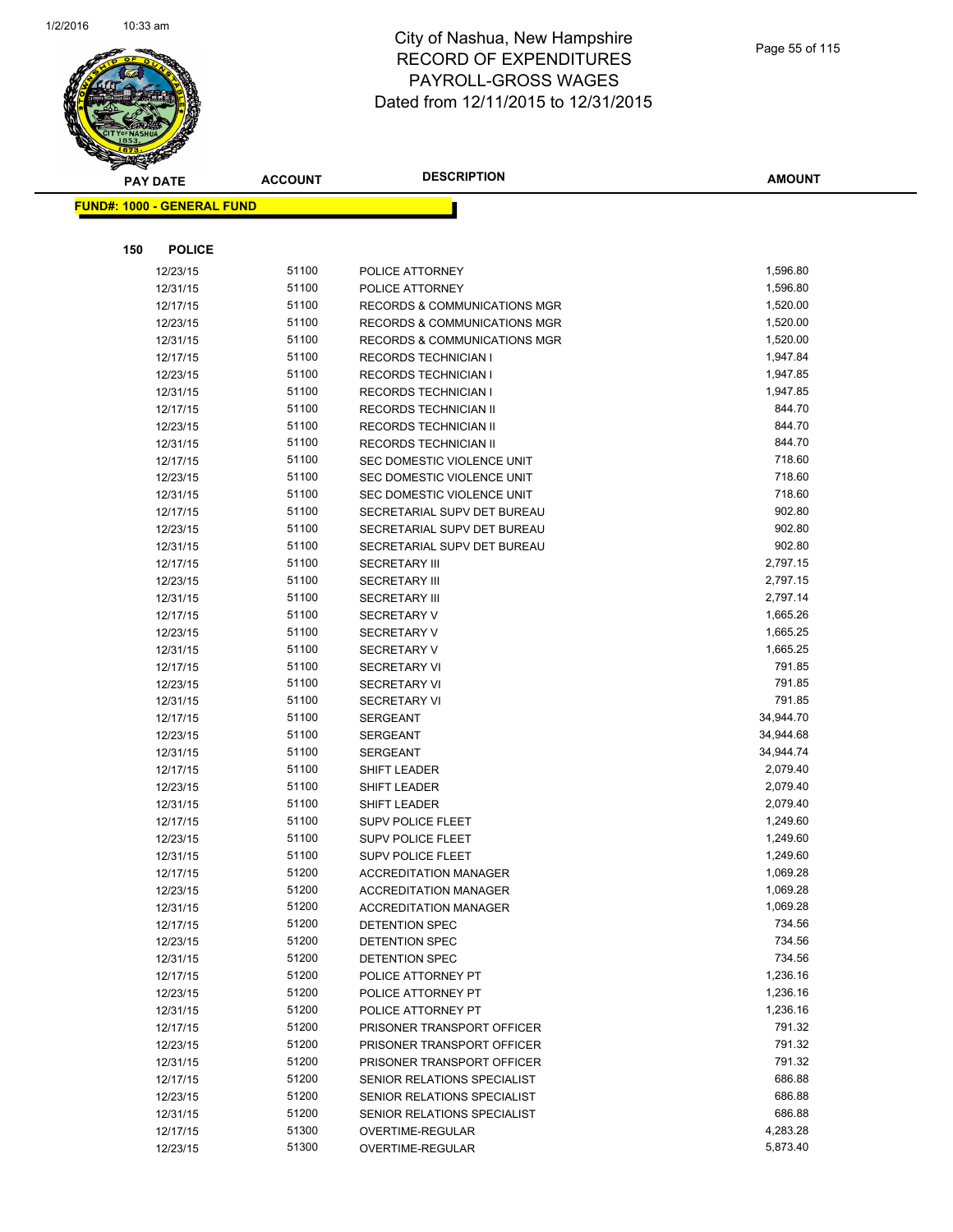

| <b>PAY DATE</b>                   | <b>ACCOUNT</b> | <b>DESCRIPTION</b>                                   | <b>AMOUNT</b>        |
|-----------------------------------|----------------|------------------------------------------------------|----------------------|
| <b>FUND#: 1000 - GENERAL FUND</b> |                |                                                      |                      |
|                                   |                |                                                      |                      |
| 150<br><b>POLICE</b>              |                |                                                      |                      |
| 12/31/15                          | 51300          | <b>OVERTIME-REGULAR</b>                              | 9,128.72             |
| 12/23/15                          | 51309          | OVERTIME-TRAINING                                    | 771.60               |
| 12/17/15                          | 51315          | <b>OVERTIME-WITNESS</b>                              | 4,656.04             |
| 12/23/15                          | 51315          | <b>OVERTIME-WITNESS</b>                              | 4,250.93             |
| 12/31/15                          | 51315          | <b>OVERTIME-WITNESS</b>                              | 1,861.56             |
| 12/17/15                          | 51322          | OVERTIME-INVESTIGATIVE                               | 14,583.31            |
| 12/23/15                          | 51322          | <b>OVERTIME-INVESTIGATIVE</b>                        | 6,151.90             |
| 12/31/15                          | 51322          | OVERTIME-INVESTIGATIVE                               | 6,067.95             |
| 12/17/15                          | 51330          | OVERTIME-COVERAGE                                    | 14,583.89            |
| 12/23/15                          | 51330          | OVERTIME-COVERAGE                                    | 14,285.29            |
| 12/31/15                          | 51330          | OVERTIME-COVERAGE                                    | 17,615.42            |
| 12/17/15                          | 51412          | <b>WAGES PER DIEM</b>                                | 1,230.00             |
| 12/23/15                          | 51412          | <b>WAGES PER DIEM</b>                                | 1,922.24             |
| 12/31/15                          | 51412          | <b>WAGES PER DIEM</b>                                | 1,101.80             |
| 12/19/15                          | 51600          | <b>LONGEVITY</b>                                     | 700.00               |
| 12/23/15                          | 51600          | <b>LONGEVITY</b>                                     | 3,400.00             |
| 12/31/15                          | 51600          | <b>LONGEVITY</b>                                     | 4,900.00             |
| 12/31/15                          | 51628          | <b>EXTRA HOLIDAY</b>                                 | 55,899.40            |
| 12/31/15                          | 55118          | TELEPHONE-CELLULAR                                   | 100.00               |
| 12/17/15                          | 61107          | <b>CLOTHING &amp; UNIFORMS</b>                       | 461.51               |
| 12/23/15                          | 61107          | <b>CLOTHING &amp; UNIFORMS</b>                       | 237.50               |
| 12/31/15                          | 61107          | <b>CLOTHING &amp; UNIFORMS</b>                       | 746.87               |
| <b>TOTAL 150 - POLICE</b>         |                |                                                      | \$1,045,233.18       |
|                                   |                |                                                      |                      |
| 152<br><b>FIRE</b>                |                |                                                      |                      |
| 12/17/15                          | 51100          | ADMINISTRATIVE ASSISTANT II                          | 2,280.00             |
| 12/23/15                          | 51100          | ADMINISTRATIVE ASSISTANT II                          | 2,280.00             |
| 12/31/15                          | 51100          | ADMINISTRATIVE ASSISTANT II                          | 2,280.00             |
| 12/17/15                          | 51100          | <b>ASST FIRE CHIEF</b>                               | 2,086.04             |
| 12/23/15                          | 51100          | <b>ASST FIRE CHIEF</b>                               | 2,086.04             |
| 12/31/15                          | 51100          | <b>ASST FIRE CHIEF</b>                               | 2,086.04             |
| 12/17/15                          | 51100          | ASST SUPERINTENDENT FIRE ALARM                       | 1,512.76             |
| 12/23/15                          | 51100          | ASST SUPERINTENDENT FIRE ALARM                       | 1,512.76             |
| 12/31/15                          | 51100          | ASST SUPERINTENDENT FIRE ALARM                       | 1,605.36             |
| 12/17/15                          | 51100          | ASST SUPERINTENDENT FIRE FLEET                       | 1,497.76             |
| 12/23/15                          | 51100          | ASST SUPERINTENDENT FIRE FLEET                       | 1,497.76             |
| 12/31/15                          | 51100          | ASST SUPERINTENDENT FIRE FLEET                       | 1,497.76             |
| 12/17/15                          | 51100          | ASST SUPERINTENDENT PREVENTION                       | 1,512.76             |
| 12/23/15                          | 51100          | ASST SUPERINTENDENT PREVENTION                       | 1,512.76             |
| 12/31/15                          | 51100          | ASST SUPERINTENDENT PREVENTION                       | 1,512.76             |
| 12/17/15                          | 51100          | <b>CAPTAIN</b>                                       | 10,622.59            |
| 12/23/15                          | 51100          | <b>CAPTAIN</b>                                       | 10,622.58            |
| 12/31/15                          | 51100          | <b>CAPTAIN</b>                                       | 10,622.59            |
| 12/17/15                          | 51100          | CAPTAIN FIRE TRAINING SAFETY                         | 1,704.12             |
| 12/23/15                          | 51100          | CAPTAIN FIRE TRAINING SAFETY                         | 1,704.12             |
| 12/31/15                          | 51100          | CAPTAIN FIRE TRAINING SAFETY                         | 1,704.12             |
| 12/17/15                          | 51100          | <b>DEPUTY FIRE CHIEF</b>                             | 6,001.32             |
| 12/23/15                          | 51100<br>51100 | DEPUTY FIRE CHIEF                                    | 6,001.32<br>6,001.32 |
| 12/31/15<br>12/17/15              | 51100          | DEPUTY FIRE CHIEF<br><b>EXEC ASST BUSINESS COORD</b> | 1,091.55             |
|                                   |                |                                                      |                      |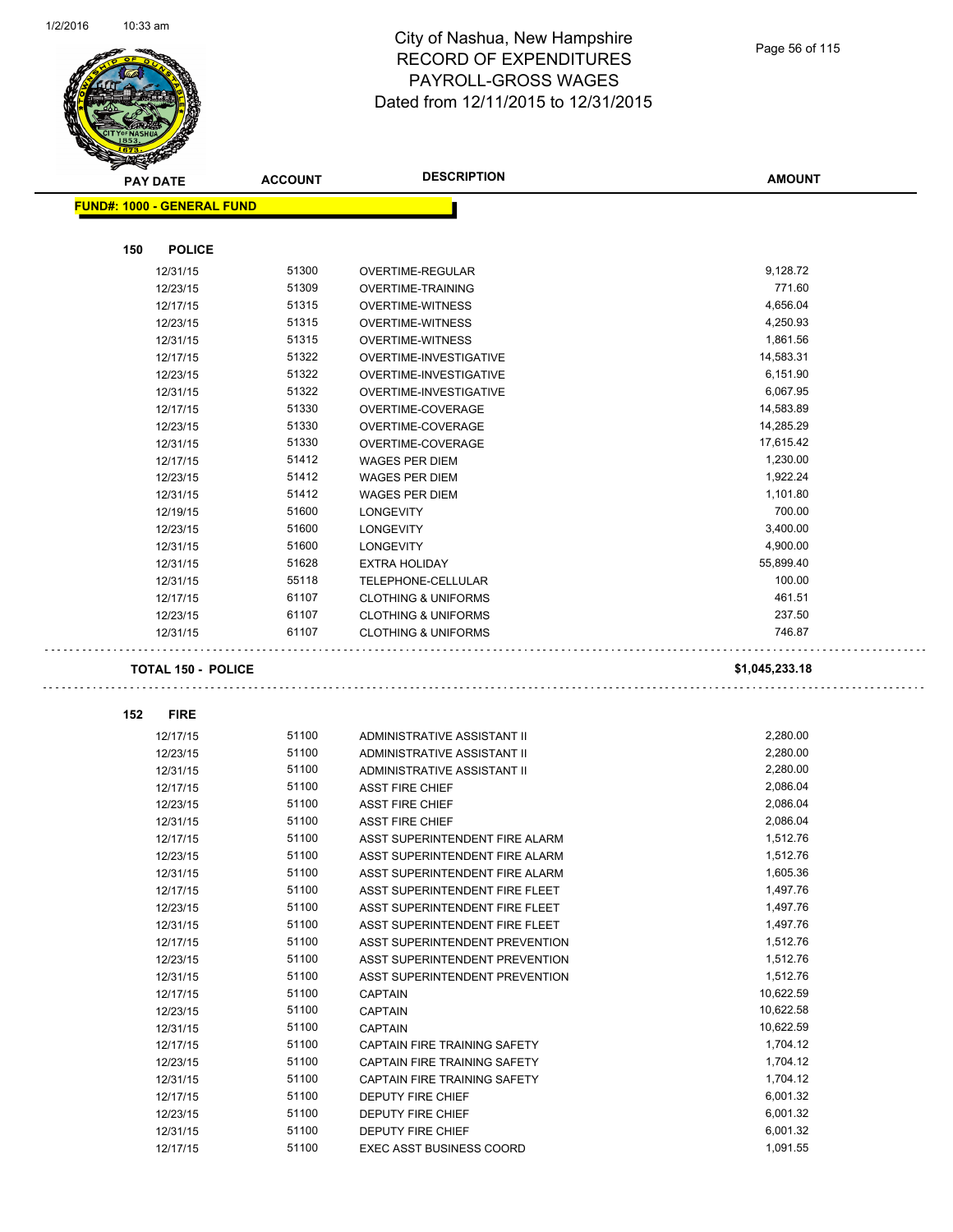$\Box$  .



#### City of Nashua, New Hampshire RECORD OF EXPENDITURES PAYROLL-GROSS WAGES Dated from 12/11/2015 to 12/31/2015

 $\hat{\tau}$  is  $\hat{\tau}$  .

| <b>PAY DATE</b>                   | <b>ACCOUNT</b> | <b>DESCRIPTION</b>                                     | <b>AMOUNT</b>            |
|-----------------------------------|----------------|--------------------------------------------------------|--------------------------|
| <b>FUND#: 1000 - GENERAL FUND</b> |                |                                                        |                          |
|                                   |                |                                                        |                          |
| 152<br><b>FIRE</b>                |                |                                                        |                          |
|                                   | 51100          |                                                        |                          |
| 12/23/15                          | 51100          | <b>EXEC ASST BUSINESS COORD</b>                        | 1,091.55                 |
| 12/31/15                          |                | <b>EXEC ASST BUSINESS COORD</b>                        | 1,091.55                 |
| 12/17/15                          | 51100          | <b>FIRE CHIEF</b>                                      | 2,292.80                 |
| 12/23/15                          | 51100<br>51100 | <b>FIRE CHIEF</b>                                      | 2,292.80<br>2,292.80     |
| 12/31/15                          | 51100          | FIRE CHIEF                                             |                          |
| 12/17/15                          | 51100          | FIRE DISPATCH ALL RANKS                                | 7,212.02                 |
| 12/23/15                          | 51100          | FIRE DISPATCH ALL RANKS<br>FIRE DISPATCH ALL RANKS     | 7,248.08<br>7,637.89     |
| 12/31/15                          | 51100          |                                                        |                          |
| 12/17/15                          | 51100          | FIRE DISPATCHER CLERK TRAINER                          | 1,531.02<br>1,531.02     |
| 12/23/15                          | 51100          | FIRE DISPATCHER CLERK TRAINER                          |                          |
| 12/31/15                          | 51100          | FIRE DISPATCHER CLERK TRAINER                          | 1,084.47<br>39,915.49    |
| 12/17/15                          | 51100          | <b>FIRE LIEUTENANT</b>                                 | 39,766.03                |
| 12/23/15                          | 51100          | <b>FIRE LIEUTENANT</b>                                 | 39,273.05                |
| 12/31/15                          |                | FIRE LIEUTENANT                                        |                          |
| 12/17/15                          | 51100<br>51100 | <b>FIRE MECHANIC</b>                                   | 1,341.20                 |
| 12/23/15                          |                | <b>FIRE MECHANIC</b>                                   | 1,341.20                 |
| 12/31/15                          | 51100<br>51100 | <b>FIRE MECHANIC</b>                                   | 1,341.20<br>1,482.96     |
| 12/17/15                          |                | FIRE TRAINING OFFICER                                  |                          |
| 12/23/15                          | 51100<br>51100 | FIRE TRAINING OFFICER                                  | 1,482.96                 |
| 12/31/15                          | 51100          | <b>FIRE TRAINING OFFICER</b>                           | 1,482.96                 |
| 12/17/15                          | 51100          | FIREFIGHTERS ALL RANKS                                 | 123,729.10<br>123,061.83 |
| 12/23/15                          | 51100          | FIREFIGHTERS ALL RANKS                                 | 124,396.50               |
| 12/31/15                          | 51100          | FIREFIGHTERS ALL RANKS                                 | 1,670.56                 |
| 12/17/15                          | 51100          | SUPERINTENDENT FIRE ALARM<br>SUPERINTENDENT FIRE ALARM | 1,670.56                 |
| 12/23/15<br>12/31/15              | 51100          | SUPERINTENDENT FIRE ALARM                              | 1,670.56                 |
| 12/17/15                          | 51100          | SUPERINTENDENT FIRE FLEET                              | 1,670.56                 |
| 12/23/15                          | 51100          | SUPERINTENDENT FIRE FLEET                              | 1,670.56                 |
| 12/31/15                          | 51100          | SUPERINTENDENT FIRE FLEET                              | 1,670.56                 |
| 12/17/15                          | 51100          | SUPERINTENDENT FIRE PREVENTION                         | 1,670.56                 |
| 12/23/15                          | 51100          | SUPERINTENDENT FIRE PREVENTION                         | 1,670.56                 |
| 12/31/15                          | 51100          | SUPERINTENDENT FIRE PREVENTION                         | 1,670.56                 |
| 12/17/15                          | 51300          | <b>OVERTIME-REGULAR</b>                                | 523.70                   |
| 12/23/15                          | 51300          | OVERTIME-REGULAR                                       | 638.89                   |
| 12/31/15                          | 51300          | <b>OVERTIME-REGULAR</b>                                | 864.75                   |
| 12/17/15                          | 51330          | OVERTIME-COVERAGE                                      | 10,645.83                |
| 12/23/15                          | 51330          | OVERTIME-COVERAGE                                      | 9,106.68                 |
| 12/31/15                          | 51330          | OVERTIME-COVERAGE                                      | 11,088.00                |
| 12/31/15                          | 51500          | <b>COMMISSIONERS</b>                                   | 1,500.00                 |
| 12/31/15                          | 51500          | <b>SUB TEACHER</b>                                     | 375.00                   |
| 12/31/15                          | 51628          | <b>EXTRA HOLIDAY</b>                                   | 52,144.14                |
| 12/17/15                          | 51650          | <b>ADDITIONAL HOURS</b>                                | 22,951.22                |
| 12/23/15                          | 51650          | <b>ADDITIONAL HOURS</b>                                | 15,036.01                |
| 12/31/15                          | 51650          | ADDITIONAL HOURS                                       | 19,808.74                |
| 12/17/15                          | 51700          | <b>STIPENDS</b>                                        | 4,454.46                 |
| 12/23/15                          | 51700          | <b>STIPENDS</b>                                        | 4,454.46                 |
| 12/31/15                          | 51700          | <b>STIPENDS</b>                                        | 4,554.46                 |
| 12/31/15                          | 55118          | TELEPHONE-CELLULAR                                     | 534.00                   |
|                                   |                |                                                        |                          |
| <b>TOTAL 152 - FIRE</b>           |                |                                                        | \$790,472.05             |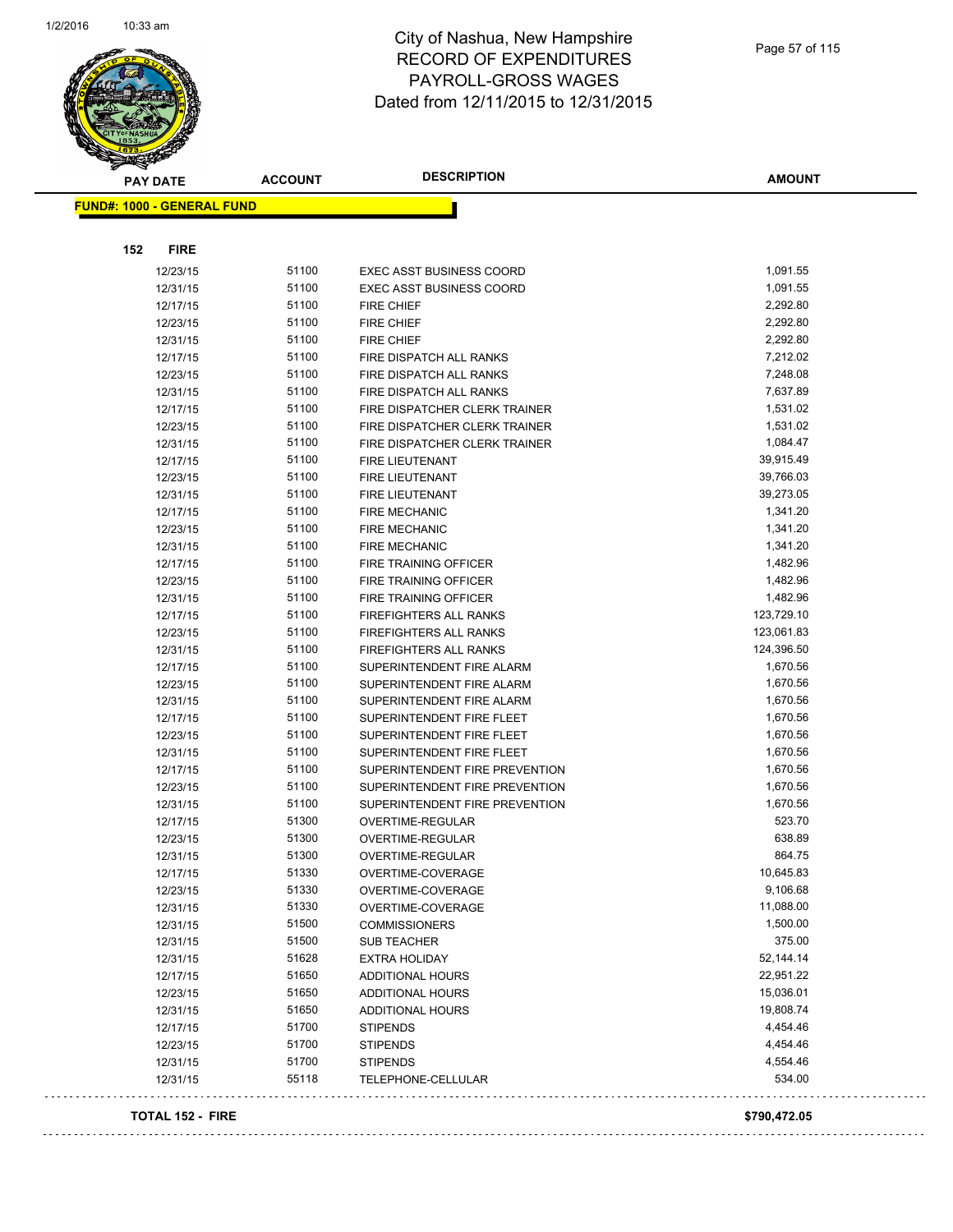|     | PAY DATE                          | <b>ACCOUNT</b>                          | <b>DESCRIPTION</b>                    | <b>AMOUNT</b> |
|-----|-----------------------------------|-----------------------------------------|---------------------------------------|---------------|
|     | <b>FUND#: 1000 - GENERAL FUND</b> |                                         |                                       |               |
|     |                                   |                                         |                                       |               |
| 153 |                                   | <b>BUILDING INSPECTION</b>              |                                       |               |
|     | 12/17/15                          | 51100                                   | <b>BUILDING AND UTILITIES INSPCTR</b> | 3,380.59      |
|     | 12/23/15                          | 51100                                   | <b>BUILDING AND UTILITIES INSPCTR</b> | 3,380.60      |
|     | 12/31/15                          | 51100                                   | <b>BUILDING AND UTILITIES INSPCTR</b> | 3,380.59      |
|     | 12/17/15                          | 51100                                   | <b>BUILDING DEPARTMENT MANAGER</b>    | 1,450.00      |
|     | 12/23/15                          | 51100                                   | <b>BUILDING DEPARTMENT MANAGER</b>    | 1,450.00      |
|     | 12/31/15                          | 51100                                   | <b>BUILDING DEPARTMENT MANAGER</b>    | 1,450.00      |
|     | 12/17/15                          | 51100                                   | PERMIT TECHNICIAN I                   | 631.40        |
|     | 12/23/15                          | 51100                                   | PERMIT TECHNICIAN I                   | 631.40        |
|     | 12/31/15                          | 51100                                   | PERMIT TECHNICIAN I                   | 631.40        |
|     | 12/17/15                          | 51100                                   | PERMIT TECHNICIAN III                 | 777.85        |
|     | 12/23/15                          | 51100                                   | PERMIT TECHNICIAN III                 | 777.85        |
|     | 12/31/15                          | 51100                                   | PERMIT TECHNICIAN III                 | 777.85        |
|     | 12/17/15                          | 51100                                   | <b>PLANS EXAMINER</b>                 | 1,186.04      |
|     | 12/23/15                          | 51100                                   | <b>PLANS EXAMINER</b>                 | 1,186.05      |
|     | 12/31/15                          | 51100                                   | <b>PLANS EXAMINER</b>                 | 1,186.05      |
|     | 12/17/15                          | 51200                                   | <b>BUILDING AND UTILITIES INSPCTR</b> | 805.65        |
|     | 12/23/15                          | 51200                                   | <b>BUILDING AND UTILITIES INSPCTR</b> | 819.08        |
|     | 12/31/15                          | 51200                                   | <b>BUILDING AND UTILITIES INSPCTR</b> | 805.65        |
|     |                                   | <b>TOTAL 153 - BUILDING INSPECTION</b>  |                                       | \$24,708.05   |
|     |                                   |                                         |                                       |               |
| 155 |                                   | <b>CODE ENFORCEMENT</b>                 |                                       |               |
|     | 12/17/15                          | 51100                                   | CODE ENFORCEMENT OFFICER II           | 2,124.35      |
|     | 12/23/15                          | 51100                                   | CODE ENFORCEMENT OFFICER II           | 2,124.34      |
|     | 12/31/15                          | 51100                                   | <b>CODE ENFORCEMENT OFFICER II</b>    | 2,124.35      |
|     | 12/17/15                          | 51100                                   | MGR CODE ENFORCEMENT DEPT             | 1,367.60      |
|     | 12/23/15                          | 51100                                   | MGR CODE ENFORCEMENT DEPT             | 1,367.60      |
|     | 12/31/15                          | 51100                                   | MGR CODE ENFORCEMENT DEPT             | 1,367.60      |
|     | 12/31/15                          | 55118                                   | TELEPHONE-CELLULAR                    | 17.00         |
|     |                                   | TOTAL 155 - CODE ENFORCEMENT            |                                       | \$10,492.84   |
|     |                                   |                                         |                                       |               |
| 156 | 12/17/15                          | <b>EMERGENCY MANAGEMENT</b><br>51100    | <b>EMERGENCY MANAGEMENT DIRECTOR</b>  | 1,529.81      |
|     | 12/23/15                          | 51100                                   | <b>EMERGENCY MANAGEMENT DIRECTOR</b>  | 1,529.80      |
|     | 12/31/15                          | 51100                                   | EMERGENCY MANAGEMENT DIRECTOR         | 1,529.80      |
|     | 12/31/15                          | 55118                                   | TELEPHONE-CELLULAR                    | 50.00         |
|     |                                   | <b>TOTAL 156 - EMERGENCY MANAGEMENT</b> |                                       | \$4,639.41    |
|     |                                   |                                         |                                       |               |
| 157 |                                   | <b>CITYWIDE COMMUNICATIONS</b>          |                                       |               |
|     | 12/17/15                          | 51100                                   | <b>COMM SYS ENGR TECH</b>             | 1,546.40      |
|     | 12/23/15                          | 51100                                   | <b>COMM SYS ENGR TECH</b>             | 1,546.40      |
|     | 12/31/15                          | 51100                                   | <b>COMM SYS ENGR TECH</b>             | 1,546.40      |
|     | 12/17/15                          | 51200                                   | RADIO SYSTEMS MANAGER                 | 1,312.32      |
|     | 12/23/15                          | 51200                                   | RADIO SYSTEMS MANAGER                 | 1,312.32      |
|     | 12/31/15                          | 51200                                   | RADIO SYSTEMS MANAGER                 | 1,312.32      |
|     | 12/19/15                          | 51600                                   | <b>LONGEVITY</b>                      | (800.00)      |
|     | 12/31/15                          | 55118                                   | TELEPHONE-CELLULAR                    | 100.00        |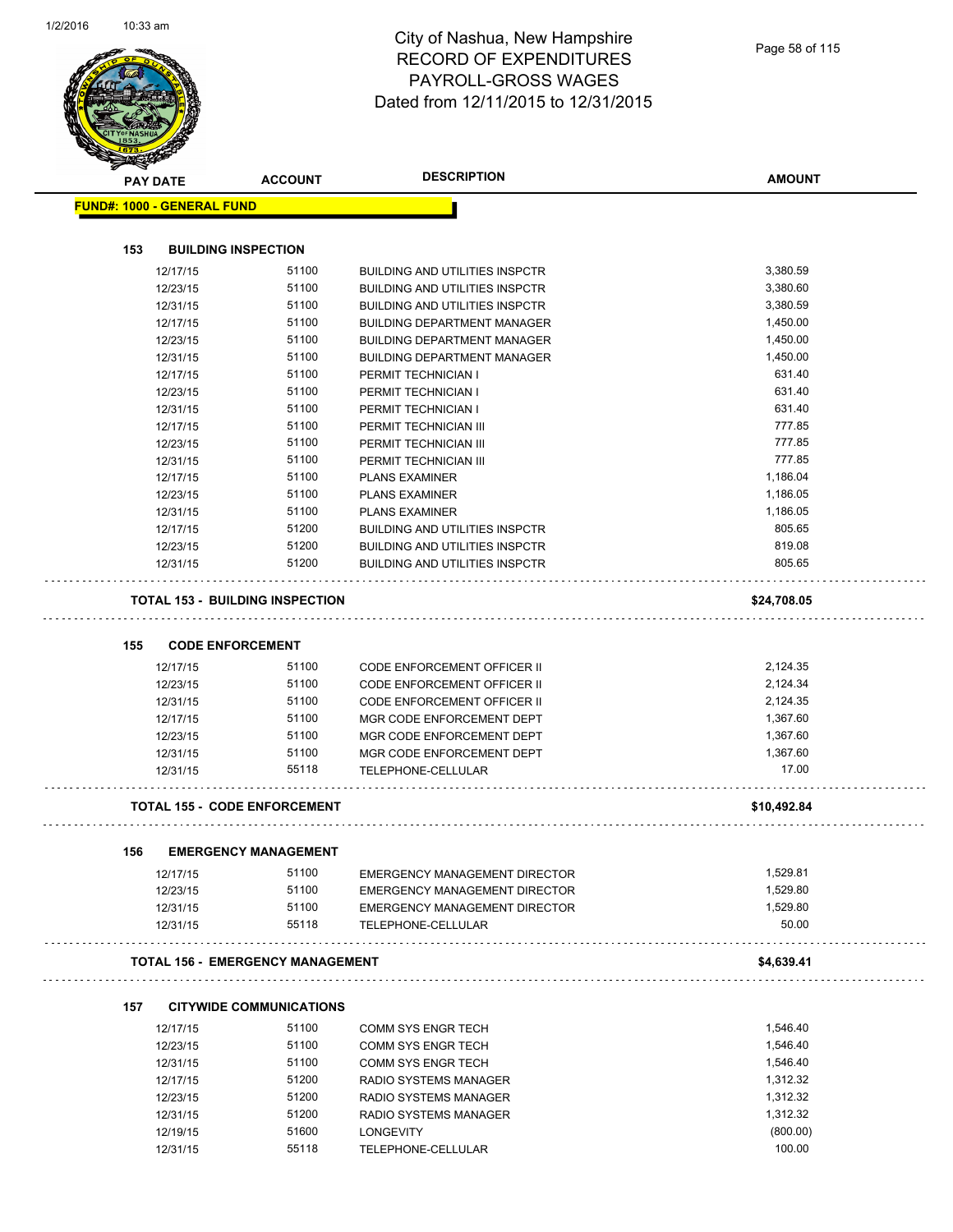| 1/2/2010 | ااااه دد.∪ا                       |                                            | City of Nashua, New Hampshire<br><b>RECORD OF EXPENDITURES</b><br><b>PAYROLL-GROSS WAGES</b><br>Dated from 12/11/2015 to 12/31/2015 | Page 59 of 115       |
|----------|-----------------------------------|--------------------------------------------|-------------------------------------------------------------------------------------------------------------------------------------|----------------------|
|          | <b>PAY DATE</b>                   | <b>ACCOUNT</b>                             | <b>DESCRIPTION</b>                                                                                                                  | <b>AMOUNT</b>        |
|          |                                   |                                            |                                                                                                                                     |                      |
|          | <b>FUND#: 1000 - GENERAL FUND</b> |                                            |                                                                                                                                     |                      |
|          |                                   |                                            |                                                                                                                                     |                      |
|          |                                   | <b>TOTAL 157 - CITYWIDE COMMUNICATIONS</b> |                                                                                                                                     | \$7,876.16           |
|          |                                   |                                            |                                                                                                                                     |                      |
|          | 160                               | <b>PUBLIC WORKS-ADMIN/ENGINEERING</b>      |                                                                                                                                     |                      |
|          | 12/17/15                          | 51100<br>51100                             | ADMINISTRATIVE ASSISTANT II                                                                                                         | 704.60<br>704.60     |
|          | 12/23/15<br>12/31/15              | 51100                                      | ADMINISTRATIVE ASSISTANT II<br>ADMINISTRATIVE ASSISTANT II                                                                          | 704.60               |
|          | 12/17/15                          | 51100                                      | CITIZEN SERVICES COORDINATOR                                                                                                        | 763.50               |
|          | 12/23/15                          | 51100                                      | CITIZEN SERVICES COORDINATOR                                                                                                        | 763.50               |
|          | 12/31/15                          | 51100                                      | CITIZEN SERVICES COORDINATOR                                                                                                        | 763.50               |
|          | 12/17/15                          | 51100                                      | <b>CITY ENGINEER</b>                                                                                                                | 1,030.45             |
|          | 12/23/15                          | 51100                                      | <b>CITY ENGINEER</b>                                                                                                                | 1,030.45             |
|          | 12/31/15                          | 51100                                      | <b>CITY ENGINEER</b>                                                                                                                | 1,030.45             |
|          | 12/17/15                          | 51100                                      | CONST INSP ENGINEERING ASST                                                                                                         | 947.55               |
|          | 12/23/15                          | 51100                                      | CONST INSP ENGINEERING ASST                                                                                                         | 947.54               |
|          | 12/31/15                          | 51100                                      | CONST INSP ENGINEERING ASST                                                                                                         | 947.55               |
|          | 12/17/15                          | 51100                                      | DEPUTY MANAGER OF ENGINEERING                                                                                                       | 710.65               |
|          | 12/23/15                          | 51100                                      | DEPUTY MANAGER OF ENGINEERING                                                                                                       | 710.65               |
|          | 12/31/15                          | 51100                                      | DEPUTY MANAGER OF ENGINEERING                                                                                                       | 710.65               |
|          | 12/17/15                          | 51100                                      | <b>DIRECTOR PUBLIC WORKS</b>                                                                                                        | 1,528.65             |
|          | 12/23/15                          | 51100                                      | DIRECTOR PUBLIC WORKS                                                                                                               | 1,528.65             |
|          | 12/31/15                          | 51100                                      | DIRECTOR PUBLIC WORKS                                                                                                               | 1,528.65             |
|          | 12/17/15                          | 51100                                      | DIVISION OPERATIONS MANAGER                                                                                                         | 1,455.50             |
|          | 12/23/15                          | 51100                                      | DIVISION OPERATIONS MANAGER                                                                                                         | 1,455.50             |
|          | 12/31/15                          | 51100                                      | DIVISION OPERATIONS MANAGER                                                                                                         | 1,455.50             |
|          | 12/17/15                          | 51100                                      | DPW CONTRACT ADMINISTRATOR                                                                                                          | 340.55               |
|          | 12/23/15                          | 51100                                      | DPW CONTRACT ADMINISTRATOR                                                                                                          | 340.55               |
|          | 12/31/15                          | 51100                                      | DPW CONTRACT ADMINISTRATOR                                                                                                          | 340.55               |
|          | 12/17/15                          | 51100                                      | <b>ENGINEERING INSPECTORS</b>                                                                                                       | 1,904.85             |
|          | 12/23/15                          | 51100                                      | ENGINEERING INSPECTORS                                                                                                              | 1,904.85             |
|          | 12/31/15                          | 51100                                      | <b>ENGINEERING INSPECTORS</b>                                                                                                       | 1,904.85             |
|          | 12/17/15                          | 51100                                      | <b>EXECUTIVE ASSISTANT</b>                                                                                                          | 689.90               |
|          | 12/23/15                          | 51100                                      | <b>EXECUTIVE ASSISTANT</b>                                                                                                          | 689.90               |
|          | 12/31/15                          | 51100                                      | <b>EXECUTIVE ASSISTANT</b>                                                                                                          | 689.90               |
|          | 12/17/15                          | 51100                                      | <b>SENIOR FOREMAN</b>                                                                                                               | 1,305.60             |
|          | 12/23/15                          | 51100                                      | <b>SENIOR FOREMAN</b>                                                                                                               | 1,305.60             |
|          | 12/31/15                          | 51100                                      | <b>SENIOR FOREMAN</b>                                                                                                               | 1,305.60             |
|          | 12/17/15                          | 51100                                      | SENIOR TRAFFIC ENGINEER                                                                                                             | 1,626.11             |
|          | 12/23/15                          | 51100                                      | SENIOR TRAFFIC ENGINEER                                                                                                             | 1,626.11             |
|          | 12/31/15                          | 51100<br>51100                             | SENIOR TRAFFIC ENGINEER                                                                                                             | 1,626.11<br>1,219.70 |
|          | 12/17/15<br>12/23/15              | 51100                                      | <b>STAFF ENGINEER</b>                                                                                                               | 1,219.70             |
|          |                                   | 51100                                      | <b>STAFF ENGINEER</b>                                                                                                               | 1,219.70             |
|          | 12/31/15<br>12/17/15              | 51100                                      | <b>STAFF ENGINEER</b><br>STREET CONSTRUCTION ENGINEER                                                                               | 1,332.95             |
|          | 12/23/15                          | 51100                                      | STREET CONSTRUCTION ENGINEER                                                                                                        | 1,332.95             |
|          | 12/31/15                          | 51100                                      | STREET CONSTRUCTION ENGINEER                                                                                                        | 1,332.96             |
|          | 12/17/15                          | 51100                                      | <b>SURVEY TECHNICIAN</b>                                                                                                            | 1,149.50             |
|          | 12/23/15                          | 51100                                      | <b>SURVEY TECHNICIAN</b>                                                                                                            | 1,149.50             |
|          | 12/31/15                          | 51100                                      | <b>SURVEY TECHNICIAN</b>                                                                                                            | 1,149.50             |
|          | 12/31/15                          | 51500                                      | ELECTED BOARD MEMBER                                                                                                                | 1,500.00             |
|          | 12/31/15                          | 55118                                      | TELEPHONE-CELLULAR                                                                                                                  | 251.00               |
|          | 12/31/15                          | 55314                                      | FIXED RATE MILEAGE ALLOWANCE                                                                                                        | 450.00               |
|          |                                   |                                            |                                                                                                                                     |                      |

1/2/2016 10:33 am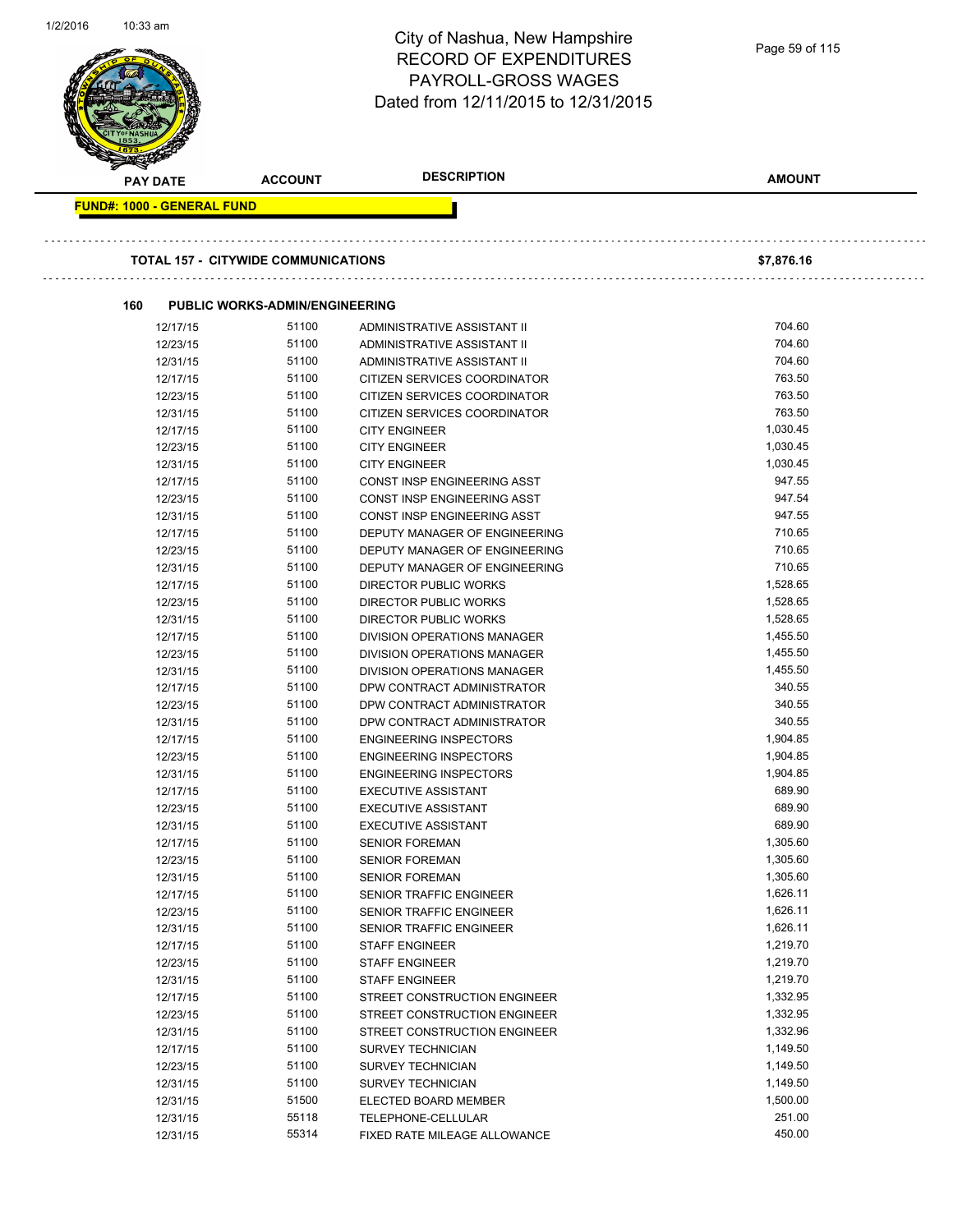|                                   |                                                   | City of Nashua, New Hampshire<br><b>RECORD OF EXPENDITURES</b><br><b>PAYROLL-GROSS WAGES</b><br>Dated from 12/11/2015 to 12/31/2015 | Page 60 of 115     |
|-----------------------------------|---------------------------------------------------|-------------------------------------------------------------------------------------------------------------------------------------|--------------------|
| <b>PAY DATE</b>                   | <b>ACCOUNT</b>                                    | <b>DESCRIPTION</b>                                                                                                                  | <b>AMOUNT</b>      |
| <b>FUND#: 1000 - GENERAL FUND</b> | <b>TOTAL 160 - PUBLIC WORKS-ADMIN/ENGINEERING</b> |                                                                                                                                     | \$52,331.18        |
| <b>STREETS</b><br>161             |                                                   |                                                                                                                                     |                    |
| 12/17/15                          | 51100                                             | ADMINISTRATIVE ASSISTANT III                                                                                                        | 999.20             |
| 12/23/15                          | 51100                                             | ADMINISTRATIVE ASSISTANT III                                                                                                        | 999.20             |
| 12/31/15                          | 51100                                             | ADMINISTRATIVE ASSISTANT III                                                                                                        | 999.21             |
| 12/17/15                          | 51100                                             | AUTO MECH 1ST CLASS NIGHTS                                                                                                          | 3,163.20           |
| 12/23/15                          | 51100                                             | AUTO MECH 1ST CLASS NIGHTS                                                                                                          | 3,163.21           |
| 12/31/15                          | 51100                                             | AUTO MECH 1ST CLASS NIGHTS                                                                                                          | 3,163.23           |
| 12/17/15                          | 51100                                             | AUTO MECH 2ND CLASS                                                                                                                 | 1,896.80           |
| 12/23/15                          | 51100                                             | AUTO MECH 2ND CLASS                                                                                                                 | 2,003.50           |
| 12/31/15                          | 51100                                             | AUTO MECH 2ND CLASS                                                                                                                 | 1,896.80           |
| 12/17/15                          | 51100<br>51100                                    | AUTO MECH 2ND CLASS NIGHTS                                                                                                          | 960.40<br>960.40   |
| 12/23/15                          | 51100                                             | AUTO MECH 2ND CLASS NIGHTS                                                                                                          | 960.41             |
| 12/31/15<br>12/17/15              | 51100                                             | AUTO MECH 2ND CLASS NIGHTS<br>AUTO MECHANIC 1ST CLASS                                                                               | 3,123.21           |
| 12/23/15                          | 51100                                             | AUTO MECHANIC 1ST CLASS                                                                                                             | 3,123.20           |
| 12/31/15                          | 51100                                             | AUTO MECHANIC 1ST CLASS                                                                                                             | 3,123.20           |
| 12/17/15                          | 51100                                             | <b>EQUIP OPR STREET REPAIR</b>                                                                                                      | 7,617.20           |
| 12/23/15                          | 51100                                             | EQUIP OPR STREET REPAIR                                                                                                             | 7,661.94           |
| 12/31/15                          | 51100                                             | <b>EQUIP OPR STREET REPAIR</b>                                                                                                      | 7,796.08           |
| 12/17/15                          | 51100                                             | FLEET MAINTENANCE FOREMAN                                                                                                           | 1,149.50           |
| 12/23/15                          | 51100                                             | FLEET MAINTENANCE FOREMAN                                                                                                           | 1,149.50           |
| 12/31/15                          | 51100                                             | FLEET MAINTENANCE FOREMAN                                                                                                           | 1,149.50           |
| 12/17/15                          | 51100                                             | FLEET MANAGER STREET DEPT                                                                                                           | 1,075.00           |
| 12/23/15                          | 51100                                             | FLEET MANAGER STREET DEPT                                                                                                           | 1,075.00           |
| 12/31/15                          | 51100                                             | FLEET MANAGER STREET DEPT                                                                                                           | 1,075.00           |
| 12/17/15                          | 51100                                             | <b>GROUNDSMAN I</b>                                                                                                                 | 868.01             |
| 12/23/15                          | 51100                                             | <b>GROUNDSMAN I</b>                                                                                                                 | 694.40             |
| 12/17/15                          | 51100                                             | <b>MASON PIPELAYER</b>                                                                                                              | 2,739.60           |
| 12/23/15                          | 51100                                             | <b>MASON PIPELAYER</b>                                                                                                              | 2,739.60           |
| 12/31/15                          | 51100                                             | <b>MASON PIPELAYER</b>                                                                                                              | 2,739.60           |
| 12/17/15                          | 51100                                             | <b>SIGN MAINTENANCE</b>                                                                                                             | 1,805.60           |
| 12/23/15                          | 51100                                             | <b>SIGN MAINTENANCE</b>                                                                                                             | 1,805.60           |
| 12/31/15                          | 51100<br>51100                                    | <b>SIGN MAINTENANCE</b><br>SIGN MAINTENANCE ASSISTANT                                                                               | 1,805.60<br>842.01 |
| 12/17/15<br>12/23/15              | 51100                                             | SIGN MAINTENANCE ASSISTANT                                                                                                          | 842.00             |
| 12/31/15                          | 51100                                             | SIGN MAINTENANCE ASSISTANT                                                                                                          | 842.00             |
| 12/17/15                          | 51100                                             | STOREKEEPER PWD                                                                                                                     | 938.85             |
| 12/23/15                          | 51100                                             | STOREKEEPER PWD                                                                                                                     | 938.85             |
| 12/31/15                          | 51100                                             | STOREKEEPER PWD                                                                                                                     | 938.85             |
| 12/17/15                          | 51100                                             | <b>STREET FOREMAN</b>                                                                                                               | 4,839.19           |
| 12/23/15                          | 51100                                             | <b>STREET FOREMAN</b>                                                                                                               | 4,839.18           |
| 12/31/15                          | 51100                                             | STREET FOREMAN                                                                                                                      | 4,839.19           |
| 12/17/15                          | 51100                                             | SUPERINTENDENT OF STREETS                                                                                                           | 1,823.90           |
| 12/23/15                          | 51100                                             | SUPERINTENDENT OF STREETS                                                                                                           | 1,823.90           |
| 12/31/15                          | 51100                                             | SUPERINTENDENT OF STREETS                                                                                                           | 1,823.90           |
| 12/17/15                          | 51100                                             | TRAFFIC MAINTENANCE ASSISTANT                                                                                                       | 898.00             |
| 12/23/15                          | 51100                                             | TRAFFIC MAINTENANCE ASSISTANT                                                                                                       | 898.00             |
| 12/31/15                          | 51100                                             | TRAFFIC MAINTENANCE ASSISTANT                                                                                                       | 898.00             |
| 12/17/15                          | 51100                                             | TRAFFIC TECHNICIAN I                                                                                                                | 2,160.80           |

1/2/2016 10:33 am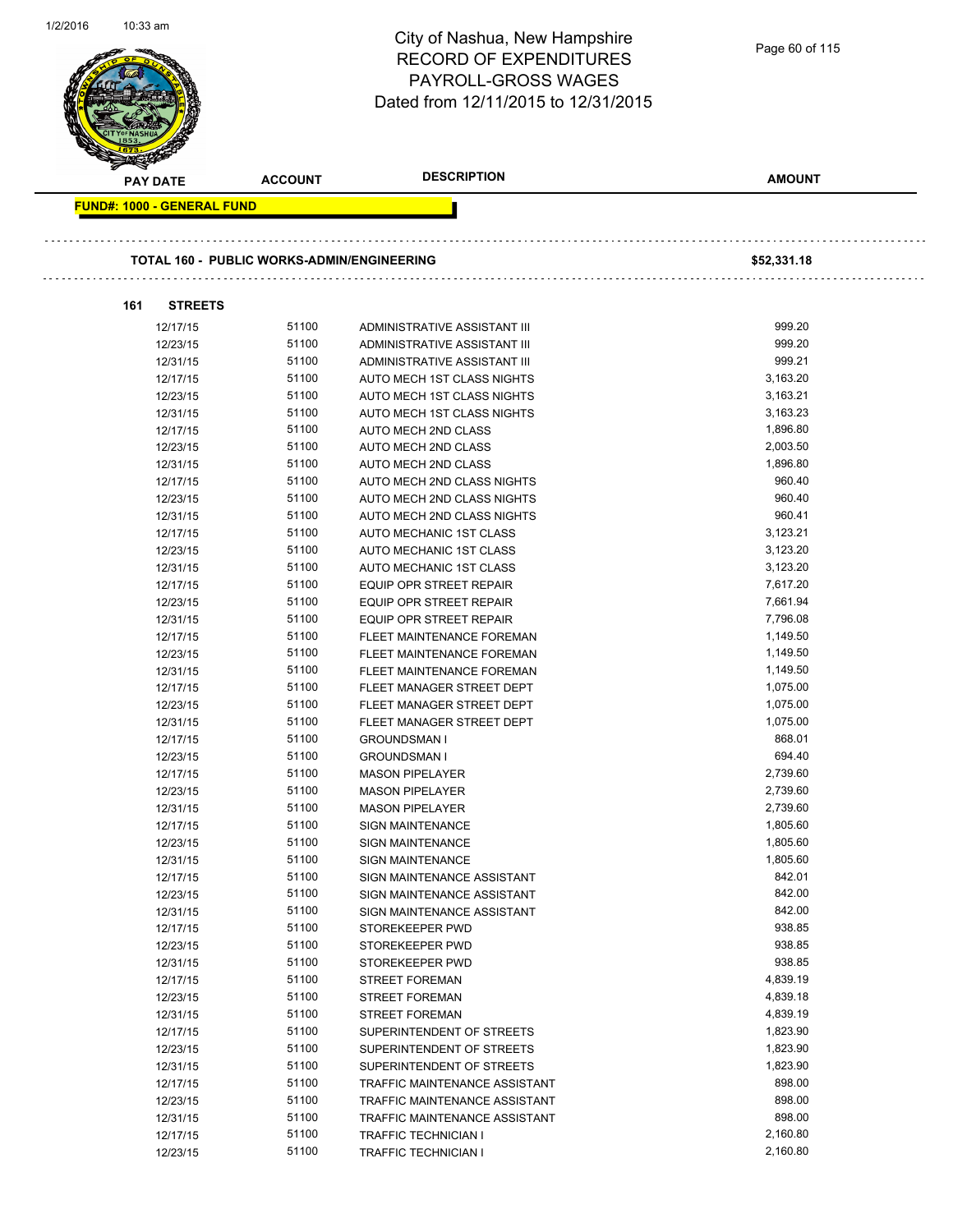$\overline{a}$ 



|     | <b>PAY DATE</b>                   | <b>ACCOUNT</b>                        | <b>DESCRIPTION</b>                                          | <b>AMOUNT</b>     |
|-----|-----------------------------------|---------------------------------------|-------------------------------------------------------------|-------------------|
|     | <b>FUND#: 1000 - GENERAL FUND</b> |                                       |                                                             |                   |
|     |                                   |                                       |                                                             |                   |
| 161 | <b>STREETS</b>                    |                                       |                                                             |                   |
|     | 12/31/15                          | 51100                                 | <b>TRAFFIC TECHNICIAN I</b>                                 | 2,160.80          |
|     | 12/17/15                          | 51100                                 | TRUCK DRIVER STREET REPAIR                                  | 16,654.37         |
|     | 12/23/15                          | 51100                                 | TRUCK DRIVER STREET REPAIR                                  | 16,722.04         |
|     | 12/31/15                          | 51100                                 | TRUCK DRIVER STREET REPAIR                                  | 16,614.50         |
|     | 12/17/15                          | 51100                                 | <b>WELDER FIRST CLASS</b>                                   | 2,070.40          |
|     | 12/23/15                          | 51100                                 | <b>WELDER FIRST CLASS</b>                                   | 2,070.40          |
|     | 12/31/15                          | 51100                                 | <b>WELDER FIRST CLASS</b>                                   | 2,070.41          |
|     | 12/17/15                          | 51300                                 | OVERTIME-REGULAR                                            | 11,297.62         |
|     | 12/23/15                          | 51300                                 | OVERTIME-REGULAR                                            | 11,057.07         |
|     | 12/31/15                          | 51300                                 | OVERTIME-REGULAR                                            | 10,423.95         |
|     | 12/17/15                          | 51600                                 | <b>LONGEVITY</b>                                            | 800.00            |
|     | 12/23/15                          | 51600                                 | <b>LONGEVITY</b>                                            | 1,200.00          |
|     | 12/31/15                          | 51600                                 | <b>LONGEVITY</b>                                            | 400.00            |
|     | 12/31/15                          | 55118                                 | TELEPHONE-CELLULAR                                          | 67.00             |
|     | <b>TOTAL 161 - STREETS</b>        |                                       |                                                             | \$201,437.88      |
|     |                                   |                                       |                                                             |                   |
| 166 | <b>PARKING LOTS</b><br>12/17/15   |                                       |                                                             |                   |
|     |                                   | 51100                                 | PARKING MAINTENANCE                                         | 1,383.40          |
|     | 12/23/15                          | 51100                                 | PARKING MAINTENANCE                                         | 1,383.40          |
|     | 12/31/15                          | 51100                                 | PARKING MAINTENANCE                                         | 1,383.40          |
|     | 12/17/15                          | 51100                                 | PARKING OPERATIONS COORD                                    | 773.69<br>773.70  |
|     | 12/23/15                          | 51100<br>51100                        | PARKING OPERATIONS COORD                                    | 773.70            |
|     | 12/31/15                          |                                       | PARKING OPERATIONS COORD                                    |                   |
|     | 12/17/15                          | 51100                                 | TRANSPORTATION DEPT MANAGER                                 | 68.40             |
|     | 12/23/15                          | 51100                                 | <b>TRANSPORTATION DEPT MANAGER</b>                          | 68.40<br>68.40    |
|     | 12/31/15                          | 51100                                 | <b>TRANSPORTATION DEPT MANAGER</b>                          |                   |
|     | 12/3/15                           | 51300                                 | OVERTIME-REGULAR                                            | (273.18)          |
|     | 12/10/15                          | 51300                                 | OVERTIME-REGULAR                                            | (1,414.59)        |
|     | 12/17/15                          | 51300                                 | OVERTIME-REGULAR                                            | 25.94             |
|     | 12/31/15<br>12/3/15               | 55118<br>61107                        | <b>TELEPHONE-CELLULAR</b><br><b>CLOTHING &amp; UNIFORMS</b> | 101.00<br>(71.99) |
|     |                                   |                                       |                                                             |                   |
|     | <b>TOTAL 166 - PARKING LOTS</b>   |                                       |                                                             | \$5,043.67        |
| 171 | <b>COMMUNITY SERVICES</b>         |                                       |                                                             |                   |
|     | 12/17/15                          | 51100                                 | DIRECTOR HEALTH AND COMM SVS                                | 1,778.30          |
|     | 12/23/15                          | 51100                                 | DIRECTOR HEALTH AND COMM SVS                                | 1,778.29          |
|     | 12/31/15                          | 51100                                 | DIRECTOR HEALTH AND COMM SVS                                | 1.778.30          |
|     | 12/17/15                          | 51100                                 | PROGRAM COORDINATOR                                         | 957.30            |
|     | 12/23/15                          | 51100                                 | PROGRAM COORDINATOR                                         | 957.30            |
|     | 12/31/15                          | 51100                                 | PROGRAM COORDINATOR                                         | 957.30            |
|     | 12/31/15                          | 55118                                 | TELEPHONE-CELLULAR                                          | 50.00             |
|     |                                   | <b>TOTAL 171 - COMMUNITY SERVICES</b> |                                                             | \$8,256.79        |
| 172 | <b>COMMUNITY HEALTH</b>           |                                       |                                                             |                   |
|     | 12/17/15                          | 51100                                 | ADMINISTRATIVE ASSISTANT II                                 | 738.30            |
|     | 12/23/15                          | 51100                                 | ADMINISTRATIVE ASSISTANT II                                 | 738.32            |
|     |                                   |                                       |                                                             |                   |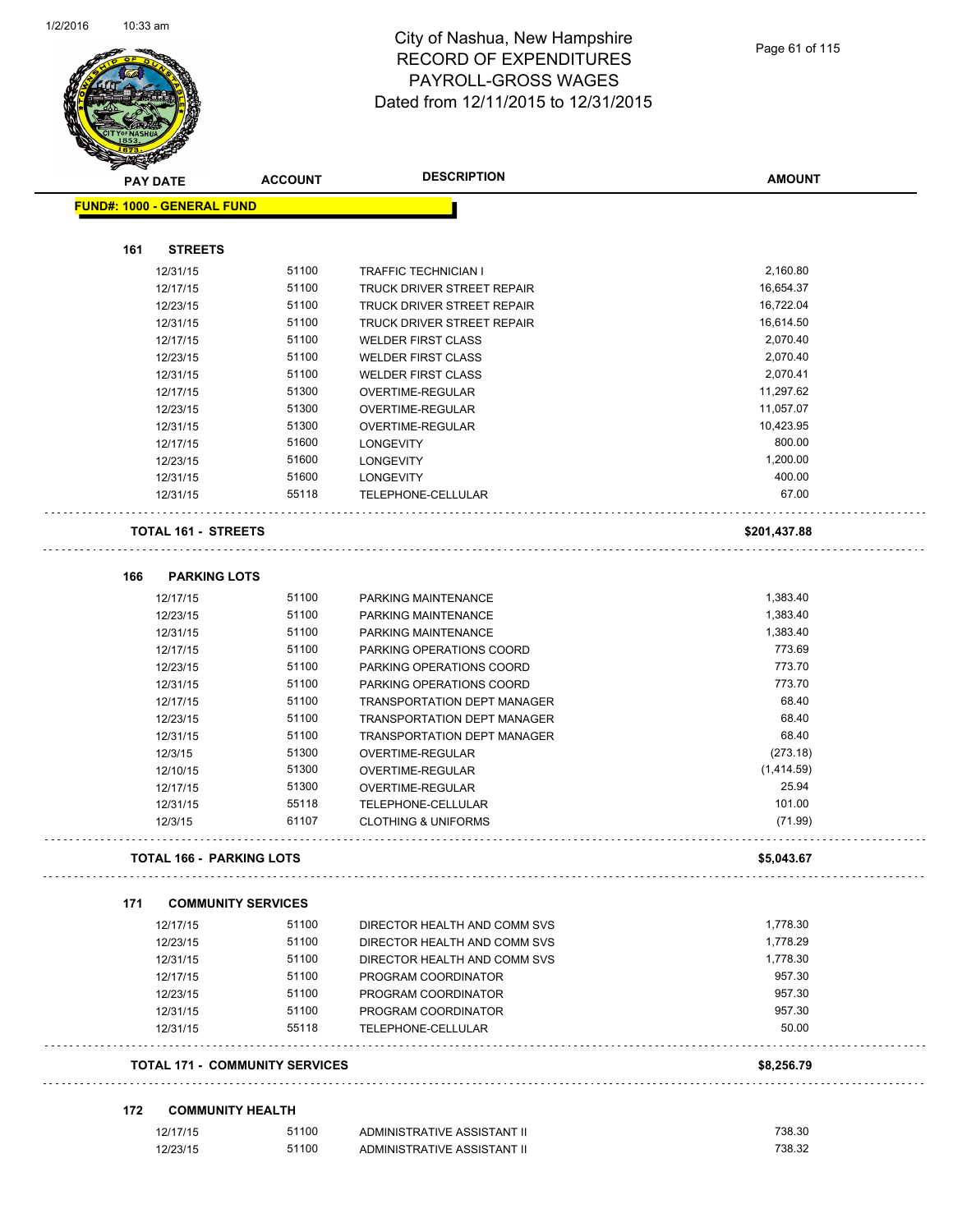

|     | <b>PAY DATE</b>                         | <b>ACCOUNT</b>                | <b>DESCRIPTION</b>                               | <b>AMOUNT</b> |
|-----|-----------------------------------------|-------------------------------|--------------------------------------------------|---------------|
|     | <b>FUND#: 1000 - GENERAL FUND</b>       |                               |                                                  |               |
|     |                                         |                               |                                                  |               |
| 172 | <b>COMMUNITY HEALTH</b>                 |                               |                                                  |               |
|     | 12/31/15                                | 51100                         | ADMINISTRATIVE ASSISTANT II                      | 738.30        |
|     | 12/17/15                                | 51100                         | <b>BILINGUAL OUTREACH WORKER</b>                 | 786.80        |
|     | 12/23/15                                | 51100                         | BILINGUAL OUTREACH WORKER                        | 786.80        |
|     | 12/31/15                                | 51100                         | BILINGUAL OUTREACH WORKER                        | 786.80        |
|     | 12/17/15                                | 51100                         | MANAGER COMMUNITY HEALTH                         | 1,404.70      |
|     | 12/23/15                                | 51100                         | MANAGER COMMUNITY HEALTH                         | 1,404.70      |
|     | 12/31/15                                | 51100                         | MANAGER COMMUNITY HEALTH                         | 1,404.70      |
|     | 12/17/15                                | 51100                         | PUB HEALTH NURSE                                 | 3,405.95      |
|     | 12/23/15                                | 51100                         | PUB HEALTH NURSE                                 | 3,405.94      |
|     | 12/31/15                                | 51100                         | PUB HEALTH NURSE                                 | 3,405.95      |
|     | 12/17/15                                | 51412                         | <b>WAGES PER DIEM</b>                            | 348.46        |
|     | 12/23/15                                | 51412                         | <b>WAGES PER DIEM</b>                            | 227.26        |
|     | 12/31/15                                | 51412                         | <b>WAGES PER DIEM</b>                            | 325.73        |
|     | 12/31/15                                | 55118                         | TELEPHONE-CELLULAR                               | 50.00         |
|     | <b>TOTAL 172 - COMMUNITY HEALTH</b>     |                               |                                                  | \$19,958.71   |
|     |                                         |                               |                                                  |               |
| 173 |                                         | <b>ENVIRONMENTAL HEALTH</b>   |                                                  |               |
|     | 12/17/15                                | 51100                         | <b>ENVIRONMENTAL HEALTH SPEC</b>                 | 2,457.35      |
|     | 12/23/15                                | 51100                         | ENVIRONMENTAL HEALTH SPEC                        | 2,457.35      |
|     | 12/31/15                                | 51100                         | ENVIRONMENTAL HEALTH SPEC                        | 2,457.35      |
|     | 12/17/15                                | 51100                         | ENVIRONMENTAL TECH OFFICE MGR                    | 1,008.80      |
|     | 12/23/15                                | 51100                         | ENVIRONMENTAL TECH OFFICE MGR                    | 1,008.80      |
|     | 12/31/15                                | 51100                         | ENVIRONMENTAL TECH OFFICE MGR                    | 1,008.80      |
|     | 12/17/15                                | 51100                         | LABORATORY DIRECTOR                              | 1,017.40      |
|     | 12/23/15                                | 51100                         | LABORATORY DIRECTOR                              | 1,017.40      |
|     | 12/31/15                                | 51100                         | <b>LABORATORY DIRECTOR</b>                       | 1,017.40      |
|     | 12/17/15                                | 51100                         | MANAGER ENVIRONMENTAL HEALTH                     | 1,489.35      |
|     | 12/23/15                                | 51100                         | MANAGER ENVIRONMENTAL HEALTH                     | 1,489.35      |
|     | 12/31/15                                | 51100                         | MANAGER ENVIRONMENTAL HEALTH                     | 1,489.35      |
|     | 12/31/15                                | 55118                         | TELEPHONE-CELLULAR                               | 84.00         |
|     | <b>TOTAL 173 - ENVIRONMENTAL HEALTH</b> |                               |                                                  | \$18,002.70   |
| 174 |                                         | <b>WELFARE ADMINISTRATION</b> |                                                  |               |
|     | 12/17/15                                | 51100                         | ADMINISTRATIVE ASSISTANT I                       | 842.60        |
|     | 12/23/15                                | 51100                         | ADMINISTRATIVE ASSISTANT I                       | 842.60        |
|     | 12/31/15                                | 51100                         | ADMINISTRATIVE ASSISTANT I                       | 842.60        |
|     | 12/17/15                                | 51100                         | CASE TECHNICIAN WELFARE                          | 2,334.00      |
|     | 12/23/15                                | 51100                         | CASE TECHNICIAN WELFARE                          | 2,334.00      |
|     | 12/31/15                                | 51100                         | CASE TECHNICIAN WELFARE                          | 2,334.00      |
|     | 12/17/15                                | 51100                         | INTAKE WORKER ACCOUNTANT                         | 964.35        |
|     | 12/23/15                                | 51100                         | INTAKE WORKER ACCOUNTANT                         | 964.35        |
|     | 12/31/15                                | 51100                         | INTAKE WORKER ACCOUNTANT                         | 964.35        |
|     | 12/17/15                                | 51100                         | SENIOR CASE TECHNICIAN                           | 985.55        |
|     |                                         | 51100                         |                                                  | 985.55        |
|     | 12/23/15                                | 51100                         | SENIOR CASE TECHNICIAN<br>SENIOR CASE TECHNICIAN | 969.47        |
|     | 12/31/15                                | 51100                         |                                                  | 1,493.05      |
|     | 12/17/15                                | 51100                         | <b>WELFARE OFFICER</b>                           | 1,493.05      |
|     | 12/23/15                                |                               | <b>WELFARE OFFICER</b>                           |               |
|     | 12/31/15                                | 51100                         | <b>WELFARE OFFICER</b>                           | 1,493.05      |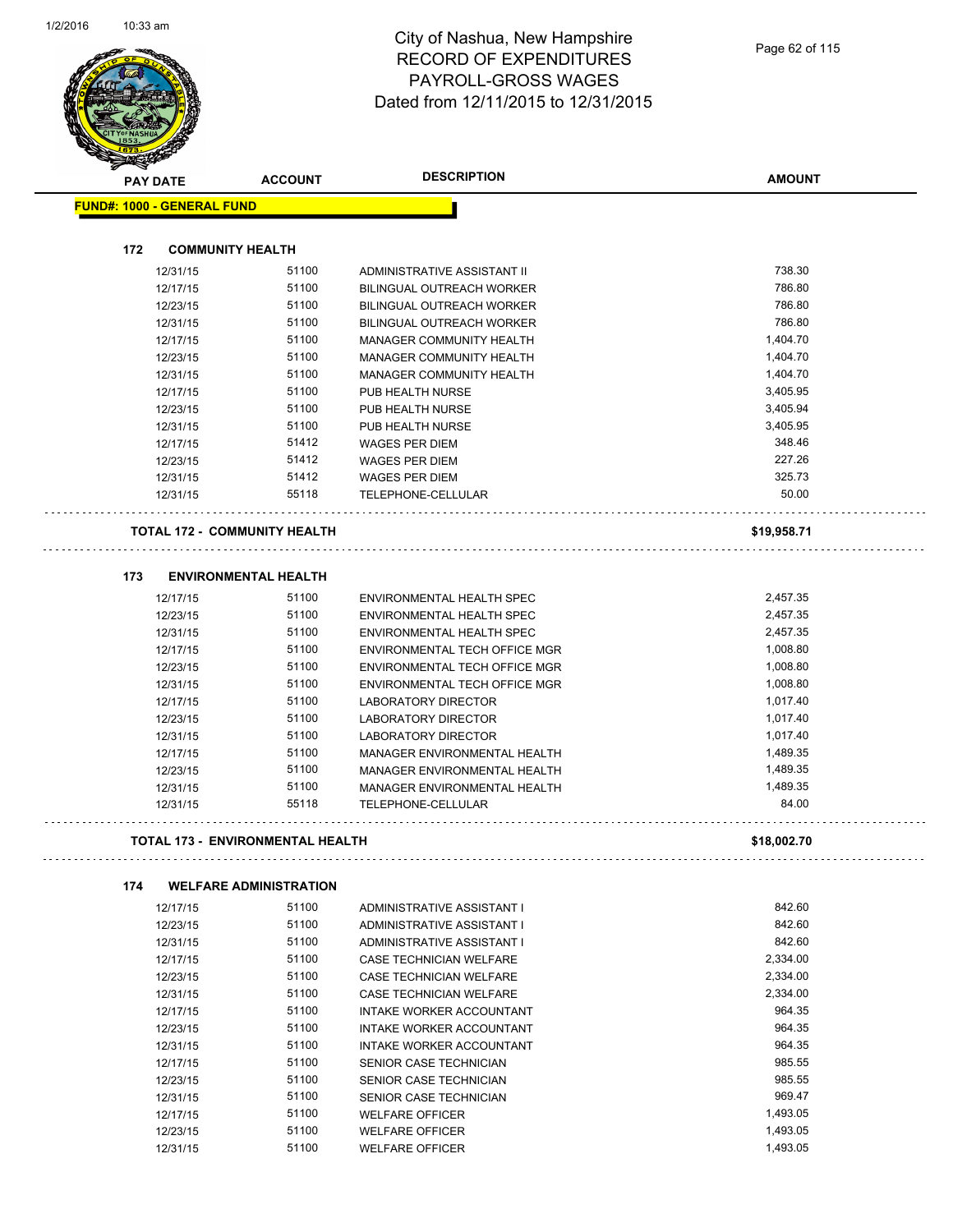| 1/2/2016 | 10:33 am |                      |                                           | City of Nashua, New Hampshire<br><b>RECORD OF EXPENDITURES</b><br><b>PAYROLL-GROSS WAGES</b><br>Dated from 12/11/2015 to 12/31/2015 | Page 63 of 115       |
|----------|----------|----------------------|-------------------------------------------|-------------------------------------------------------------------------------------------------------------------------------------|----------------------|
|          |          | <b>PAY DATE</b>      | <b>ACCOUNT</b>                            | <b>DESCRIPTION</b>                                                                                                                  | <b>AMOUNT</b>        |
|          |          |                      | <b>FUND#: 1000 - GENERAL FUND</b>         |                                                                                                                                     |                      |
|          |          |                      |                                           |                                                                                                                                     |                      |
|          | 174      |                      | <b>WELFARE ADMINISTRATION</b>             |                                                                                                                                     |                      |
|          |          | 12/31/15             | 55118                                     | TELEPHONE-CELLULAR                                                                                                                  | 50.00                |
|          |          |                      | TOTAL 174 - WELFARE ADMINISTRATION        |                                                                                                                                     | \$19,892.57          |
|          | 177      |                      | <b>PARKS &amp; RECREATION</b>             |                                                                                                                                     |                      |
|          |          | 12/17/15             | 51100                                     | ADMINISTRATIVE ASSISTANT II                                                                                                         | 777.85               |
|          |          | 12/23/15             | 51100                                     | ADMINISTRATIVE ASSISTANT II                                                                                                         | 777.86               |
|          |          | 12/31/15             | 51100                                     | ADMINISTRATIVE ASSISTANT II                                                                                                         | 777.85               |
|          |          | 12/17/15             | 51100                                     | <b>EQUIPMENT OPERATOR, PARKS</b>                                                                                                    | 948.40               |
|          |          | 12/23/15             | 51100                                     | EQUIPMENT OPERATOR, PARKS                                                                                                           | 948.40               |
|          |          | 12/31/15             | 51100                                     | <b>EQUIPMENT OPERATOR, PARKS</b>                                                                                                    | 948.40               |
|          |          | 12/17/15             | 51100<br>51100                            | <b>FOREMAN LABOR PARK</b>                                                                                                           | 3,448.51<br>3,448.51 |
|          |          | 12/23/15<br>12/31/15 | 51100                                     | FOREMAN LABOR PARK<br>FOREMAN LABOR PARK                                                                                            | 3,448.50             |
|          |          | 12/17/15             | 51100                                     | <b>GROUNDSKEEPER MAINTENANCE</b>                                                                                                    | 6,890.80             |
|          |          | 12/23/15             | 51100                                     | <b>GROUNDSKEEPER MAINTENANCE</b>                                                                                                    | 7,030.17             |
|          |          | 12/31/15             | 51100                                     | <b>GROUNDSKEEPER MAINTENANCE</b>                                                                                                    | 6,890.80             |
|          |          | 12/17/15             | 51100                                     | <b>GROUNDSMAN I</b>                                                                                                                 | 2,439.60             |
|          |          | 12/23/15             | 51100                                     | <b>GROUNDSMAN I</b>                                                                                                                 | 2,602.24             |
|          |          | 12/31/15             | 51100                                     | <b>GROUNDSMAN I</b>                                                                                                                 | 3,252.81             |
|          |          | 12/17/15             | 51100                                     | <b>GROUNDSMAN II</b>                                                                                                                | 854.01               |
|          |          | 12/23/15             | 51100                                     | <b>GROUNDSMAN II</b>                                                                                                                | 854.00               |
|          |          | 12/31/15             | 51100                                     | <b>GROUNDSMAN II</b>                                                                                                                | 854.00               |
|          |          | 12/17/15             | 51100                                     | <b>LEAD GROUNDSMAN</b>                                                                                                              | 2,877.61             |
|          |          | 12/23/15             | 51100                                     | <b>LEAD GROUNDSMAN</b>                                                                                                              | 2,877.61             |
|          |          | 12/31/15             | 51100                                     | LEAD GROUNDSMAN                                                                                                                     | 2,877.60             |
|          |          | 12/17/15             | 51100                                     | NURSERY WORKER PARKS                                                                                                                | 902.80               |
|          |          | 12/23/15             | 51100                                     | NURSERY WORKER PARKS                                                                                                                | 902.80               |
|          |          | 12/31/15             | 51100                                     | NURSERY WORKER PARKS                                                                                                                | 902.80               |
|          |          | 12/17/15             | 51100                                     | PROGRAM COORDINATOR                                                                                                                 | 365.10               |
|          |          | 12/23/15             | 51100                                     | PROGRAM COORDINATOR                                                                                                                 | 365.10               |
|          |          | 12/31/15             | 51100                                     | PROGRAM COORDINATOR                                                                                                                 | 365.10               |
|          |          | 12/17/15             | 51100<br>51100                            | RECREATION PROGRAM MANAGER                                                                                                          | 1,115.75             |
|          |          | 12/23/15<br>12/31/15 | 51100                                     | RECREATION PROGRAM MANAGER<br>RECREATION PROGRAM MANAGER                                                                            | 1,115.75<br>1,115.75 |
|          |          | 12/17/15             | 51100                                     | STELLOS STADIUM ATTENDANT                                                                                                           | 948.40               |
|          |          | 12/23/15             | 51100                                     | STELLOS STADIUM ATTENDANT                                                                                                           | 948.40               |
|          |          | 12/31/15             | 51100                                     | STELLOS STADIUM ATTENDANT                                                                                                           | 948.40               |
|          |          | 12/17/15             | 51100                                     | SUPERINTENDENT OF PARKS RECR                                                                                                        | 1,771.20             |
|          |          | 12/23/15             | 51100                                     | SUPERINTENDENT OF PARKS RECR                                                                                                        | 1,771.20             |
|          |          | 12/31/15             | 51100                                     | SUPERINTENDENT OF PARKS RECR                                                                                                        | 1,771.20             |
|          |          | 12/17/15             | 51300                                     | OVERTIME-REGULAR                                                                                                                    | 893.52               |
|          |          | 12/23/15             | 51300                                     | OVERTIME-REGULAR                                                                                                                    | 742.67               |
|          |          | 12/31/15             | 51300                                     | OVERTIME-REGULAR                                                                                                                    | 927.73               |
|          |          | 12/31/15             | 51600                                     | LONGEVITY                                                                                                                           | 400.00               |
|          |          | 12/31/15             | 55118                                     | TELEPHONE-CELLULAR                                                                                                                  | 67.00                |
|          |          | 12/17/15             | 55642                                     | <b>GAME OFFICIALS</b>                                                                                                               | 505.00               |
|          |          | 12/23/15             | 55642                                     | <b>GAME OFFICIALS</b>                                                                                                               | 702.00               |
|          |          |                      | <b>TOTAL 177 - PARKS &amp; RECREATION</b> |                                                                                                                                     | \$75,373.20          |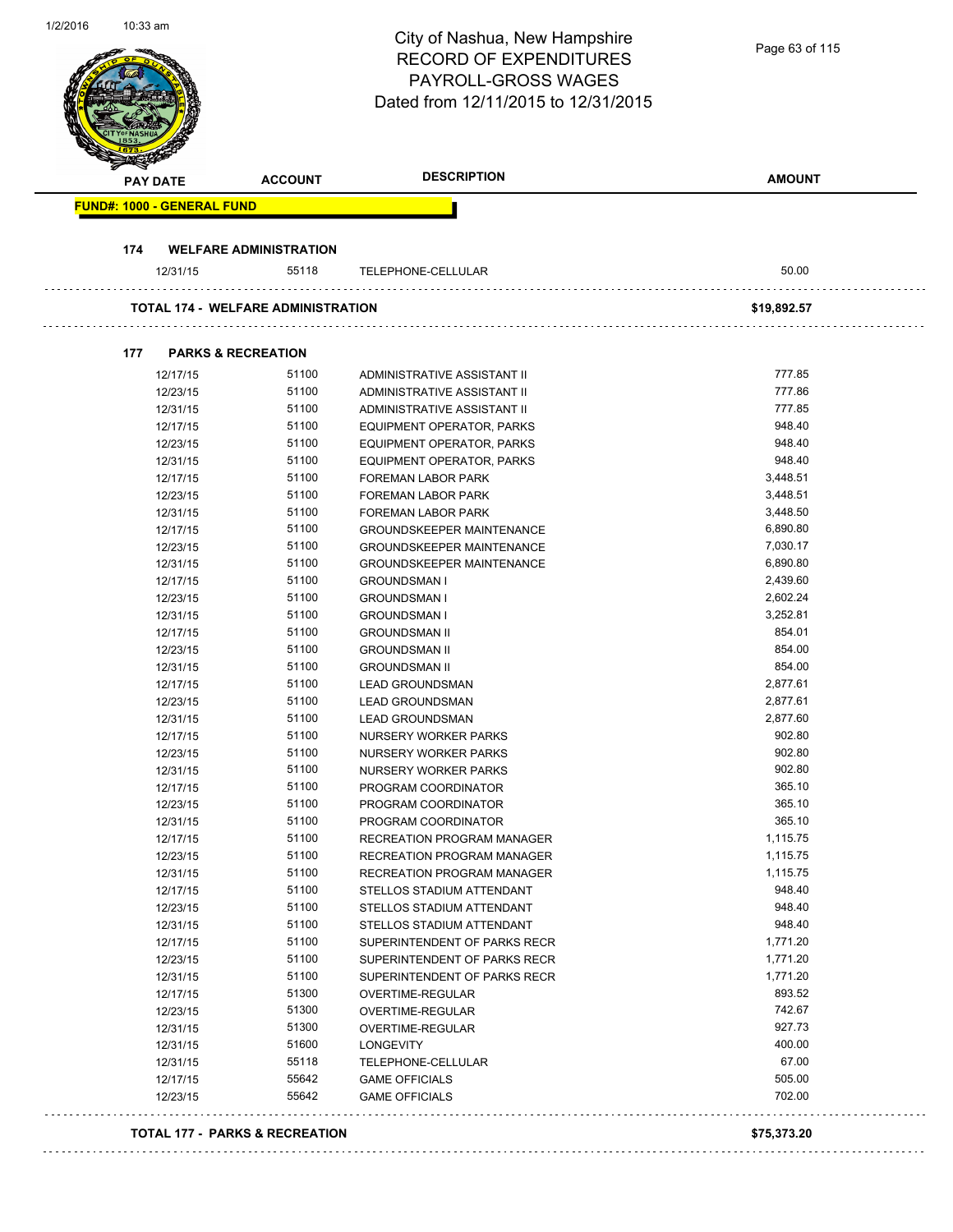

|     | <b>PAY DATE</b>                   | <b>ACCOUNT</b> | <b>DESCRIPTION</b>                                               | <b>AMOUNT</b>    |
|-----|-----------------------------------|----------------|------------------------------------------------------------------|------------------|
|     | <b>FUND#: 1000 - GENERAL FUND</b> |                |                                                                  |                  |
|     |                                   |                |                                                                  |                  |
|     |                                   |                |                                                                  |                  |
| 179 | <b>LIBRARY</b>                    |                |                                                                  |                  |
|     | 12/17/15                          | 51100          | ADMIN ASST COST ACCOUNTANT                                       | 663.32           |
|     | 12/23/15                          | 51100          | ADMIN ASST COST ACCOUNTANT                                       | 829.18           |
|     | 12/31/15                          | 51100          | ADMIN ASST COST ACCOUNTANT                                       | 829.17           |
|     | 12/17/15                          | 51100          | ASSISTANT DIRECTOR LIBRARY                                       | 1,408.20         |
|     | 12/23/15                          | 51100          | ASSISTANT DIRECTOR LIBRARY                                       | 1,408.20         |
|     | 12/31/15                          | 51100          | ASSISTANT DIRECTOR LIBRARY                                       | 1,408.20         |
|     | 12/17/15                          | 51100          | ASSISTANT LIBRARIAN CIRCULATIO                                   | 995.30           |
|     | 12/23/15                          | 51100          | ASSISTANT LIBRARIAN CIRCULATIO                                   | 995.30<br>995.30 |
|     | 12/31/15                          | 51100<br>51100 | ASSISTANT LIBRARIAN CIRCULATIO<br>ASSISTANT LIBRARIAN YOUTH SERV | 802.64           |
|     | 12/17/15<br>12/23/15              | 51100          | ASSISTANT LIBRARIAN YOUTH SERV                                   | 797.65           |
|     | 12/31/15                          | 51100          | ASSISTANT LIBRARIAN YOUTH SERV                                   | 797.65           |
|     | 12/17/15                          | 51100          | <b>DIRECTOR LIBRARY</b>                                          | 1,941.85         |
|     | 12/23/15                          | 51100          | <b>DIRECTOR LIBRARY</b>                                          | 1,941.85         |
|     | 12/31/15                          | 51100          | <b>DIRECTOR LIBRARY</b>                                          | 1,941.86         |
|     | 12/17/15                          | 51100          | EXECUTIVE ASST OFFICE MANAGER                                    | 883.75           |
|     | 12/23/15                          | 51100          | EXECUTIVE ASST OFFICE MANAGER                                    | 883.76           |
|     | 12/31/15                          | 51100          | EXECUTIVE ASST OFFICE MANAGER                                    | 883.76           |
|     | 12/17/15                          | 51100          | HUNT MEMORIAL BLDG & ARTS ADM                                    | 330.76           |
|     | 12/23/15                          | 51100          | HUNT MEMORIAL BLDG & ARTS ADM                                    | 330.75           |
|     | 12/31/15                          | 51100          | HUNT MEMORIAL BLDG & ARTS ADM                                    | 330.74           |
|     | 12/17/15                          | 51100          | IT COORDINATOR                                                   | 903.85           |
|     | 12/23/15                          | 51100          | IT COORDINATOR                                                   | 903.84           |
|     | 12/31/15                          | 51100          | IT COORDINATOR                                                   | 903.86           |
|     | 12/17/15                          | 51100          | <b>JANITOR</b>                                                   | 498.41           |
|     | 12/23/15                          | 51100          | <b>JANITOR</b>                                                   | 501.55           |
|     | 12/31/15                          | 51100          | <b>JANITOR</b>                                                   | 501.55           |
|     | 12/17/15                          | 51100          | LIBRARIAN ADULT SERVICES                                         | 984.26           |
|     | 12/23/15                          | 51100          | LIBRARIAN ADULT SERVICES                                         | 984.25           |
|     | 12/31/15                          | 51100          | LIBRARIAN ADULT SERVICES                                         | 984.25           |
|     | 12/17/15                          | 51100          | <b>LIBRARIAN CIRCULATION</b>                                     | 1,025.80         |
|     | 12/23/15                          | 51100          | LIBRARIAN CIRCULATION                                            | 1,025.80         |
|     | 12/31/15                          | 51100          | LIBRARIAN CIRCULATION                                            | 1,025.78         |
|     | 12/17/15                          | 51100          | LIBRARIAN OUTREACH SVS                                           | 1,021.65         |
|     | 12/23/15                          | 51100          | <b>LIBRARIAN OUTREACH SVS</b>                                    | 1,021.66         |
|     | 12/31/15                          | 51100          | LIBRARIAN OUTREACH SVS                                           | 1,021.65         |
|     | 12/17/15                          | 51100          | <b>LIBRARIAN TECH SERVICES</b>                                   | 1,060.49         |
|     | 12/23/15                          | 51100          | <b>LIBRARIAN TECH SERVICES</b>                                   | 1,060.49         |
|     | 12/31/15                          | 51100          | <b>LIBRARIAN TECH SERVICES</b>                                   | 1,060.49         |
|     | 12/17/15                          | 51100          | <b>LIBRARIAN YOUTH SERVICES</b>                                  | 1,913.87         |
|     | 12/23/15                          | 51100          | <b>LIBRARIAN YOUTH SERVICES</b>                                  | 1,904.61         |
|     | 12/31/15                          | 51100          | LIBRARIAN YOUTH SERVICES                                         | 1,988.85         |
|     | 12/17/15                          | 51100          | LIBRARY ASSISTANT CIRCULATION                                    | 5,481.51         |
|     | 12/23/15                          | 51100          | LIBRARY ASSISTANT CIRCULATION                                    | 5,481.50         |
|     | 12/31/15                          | 51100          | LIBRARY ASSISTANT CIRCULATION                                    | 5,481.49         |
|     | 12/17/15                          | 51100          | LIBRARY ASSISTANT MEDIA SERVIC                                   | 722.80           |
|     | 12/23/15                          | 51100          | LIBRARY ASSISTANT MEDIA SERVIC                                   | 722.80           |
|     | 12/31/15                          | 51100          | LIBRARY ASSISTANT MEDIA SERVIC                                   | 722.78           |
|     | 12/17/15                          | 51100          | LIBRARY ASSISTANT TECH SVS                                       | 722.80           |
|     | 12/23/15                          | 51100          | <b>LIBRARY ASSISTANT TECH SVS</b>                                | 722.80           |
|     | 12/31/15                          | 51100          | <b>LIBRARY ASSISTANT TECH SVS</b>                                | 722.80           |
|     | 12/17/15                          | 51100          | LIBRARY ASSISTANT YOUTH SERVIC                                   | 1,362.44         |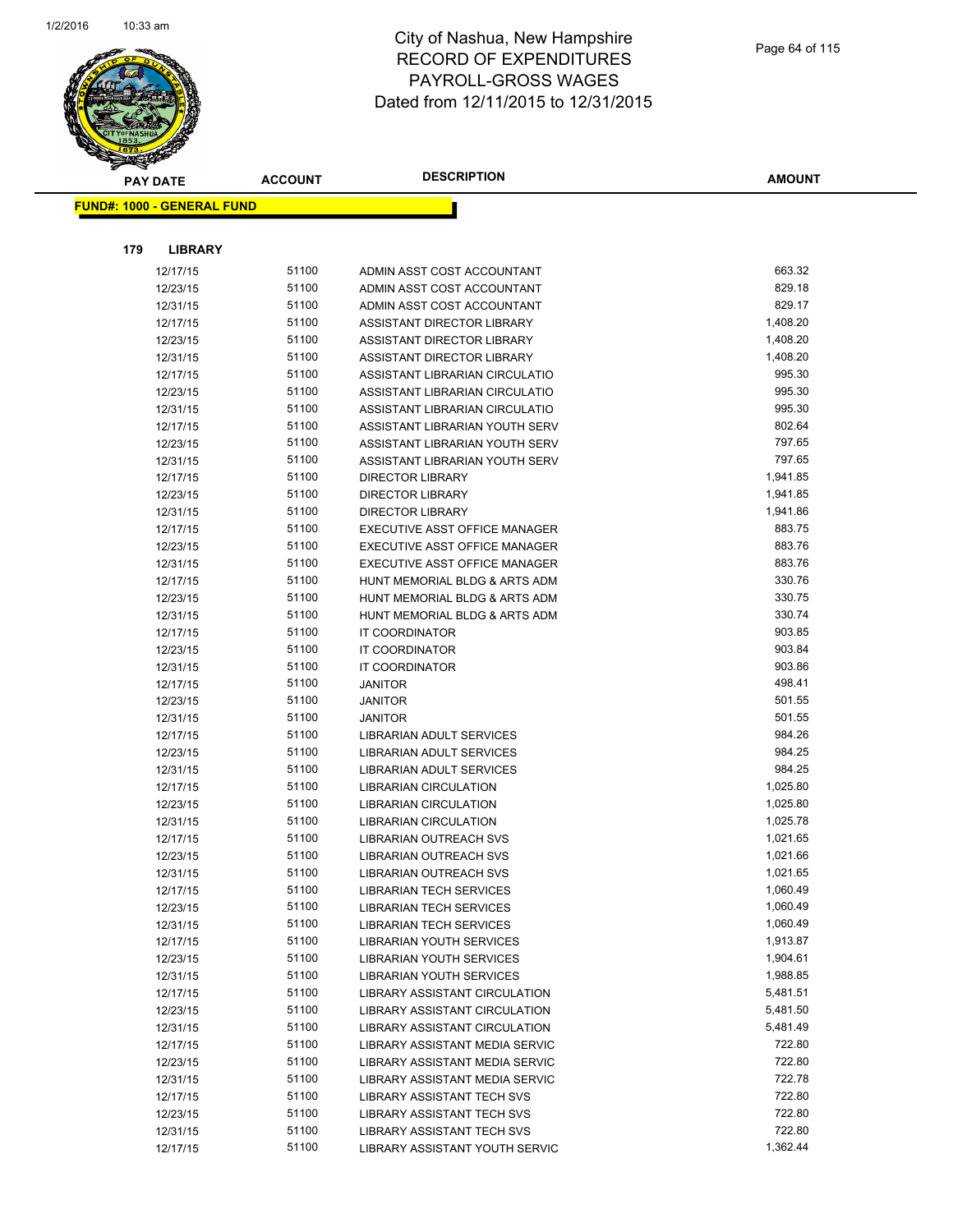

| <b>PAY DATE</b>                   |                | <b>DESCRIPTION</b><br><b>ACCOUNT</b> |                                   | <b>AMOUNT</b> |  |
|-----------------------------------|----------------|--------------------------------------|-----------------------------------|---------------|--|
| <b>FUND#: 1000 - GENERAL FUND</b> |                |                                      |                                   |               |  |
|                                   |                |                                      |                                   |               |  |
| 179                               | <b>LIBRARY</b> |                                      |                                   |               |  |
|                                   | 12/23/15       | 51100                                | LIBRARY ASSISTANT YOUTH SERVIC    | 1,358.10      |  |
|                                   | 12/31/15       | 51100                                | LIBRARY ASSISTANT YOUTH SERVIC    | 1,358.10      |  |
|                                   | 12/17/15       | 51100                                | <b>MAINTENANCE SUPV</b>           | 871.70        |  |
|                                   | 12/23/15       | 51100                                | MAINTENANCE SUPV                  | 871.70        |  |
|                                   | 12/31/15       | 51100                                | <b>MAINTENANCE SUPV</b>           | 871.70        |  |
|                                   | 12/17/15       | 51100                                | <b>MEDIA SERVICES COORDINATOR</b> | 1,232.15      |  |
|                                   | 12/23/15       | 51100                                | <b>MEDIA SERVICES COORDINATOR</b> | 1,232.15      |  |
|                                   | 12/31/15       | 51100                                | <b>MEDIA SERVICES COORDINATOR</b> | 1,232.15      |  |
|                                   | 12/17/15       | 51100                                | PAGE & COLLECTION COORDINATOR     | 858.90        |  |
|                                   | 12/23/15       | 51100                                | PAGE & COLLECTION COORDINATOR     | 858.90        |  |
|                                   | 12/31/15       | 51100                                | PAGE & COLLECTION COORDINATOR     | 858.90        |  |
|                                   | 12/17/15       | 51100                                | REFERENCE LIBRARIAN ADULT SERV    | 3,088.09      |  |
|                                   | 12/23/15       | 51100                                | REFERENCE LIBRARIAN ADULT SERV    | 3,088.11      |  |
|                                   | 12/31/15       | 51100                                | REFERENCE LIBRARIAN ADULT SERV    | 3,088.09      |  |
|                                   | 12/17/15       | 51100                                | REFERENCE LIBRARIAN TECH SVS      | 773.46        |  |
|                                   | 12/23/15       | 51100                                | REFERENCE LIBRARIAN TECH SVS      | 773.45        |  |
|                                   | 12/31/15       | 51100                                | REFERENCE LIBRARIAN TECH SVS      | 773.45        |  |
|                                   | 12/17/15       | 51100                                | <b>SECURITY LIBRARY</b>           | 627.85        |  |
|                                   | 12/23/15       | 51100                                | <b>SECURITY LIBRARY</b>           | 502.28        |  |
|                                   | 12/31/15       | 51100                                | <b>SECURITY LIBRARY</b>           | 627.84        |  |
|                                   | 12/17/15       | 51200                                | LIBRARY ASSISTANT CIRCULATION     | 397.79        |  |
|                                   | 12/23/15       | 51200                                | LIBRARY ASSISTANT CIRCULATION     | 331.49        |  |
|                                   | 12/31/15       | 51200                                | LIBRARY ASSISTANT CIRCULATION     | 331.49        |  |
|                                   | 12/17/15       | 51200                                | <b>LIBRARY ASSISTANT TECH SVS</b> | 424.85        |  |
|                                   | 12/23/15       | 51200                                | <b>LIBRARY ASSISTANT TECH SVS</b> | 424.85        |  |
|                                   | 12/31/15       | 51200                                | LIBRARY ASSISTANT TECH SVS        | 424.84        |  |
|                                   | 12/17/15       | 51200                                | LIBRARY ASSISTANT YOUTH SERVIC    | 389.04        |  |
|                                   | 12/23/15       | 51200                                | LIBRARY ASSISTANT YOUTH SERVIC    | 389.04        |  |
|                                   | 12/31/15       | 51200                                | LIBRARY ASSISTANT YOUTH SERVIC    | 389.04        |  |
|                                   | 12/17/15       | 51200                                | LIBRARY PAGE YOUTH SERVICES       | 461.73        |  |
|                                   | 12/23/15       | 51200                                | LIBRARY PAGE YOUTH SERVICES       | 440.96        |  |
|                                   | 12/31/15       | 51200                                | LIBRARY PAGE YOUTH SERVICES       | 409.48        |  |
|                                   |                | 51200                                | <b>LIBRARY PAGES CIRCULATION</b>  | 373.36        |  |
|                                   | 12/17/15       |                                      | <b>LIBRARY PAGES CIRCULATION</b>  | 325.15        |  |
|                                   | 12/23/15       | 51200                                |                                   |               |  |
|                                   | 12/31/15       | 51200                                | LIBRARY PAGES CIRCULATION         | 281.66        |  |
|                                   | 12/17/15       | 51200                                | LIBRARY PAGES MEDIA SERVICES      | 458.50        |  |
|                                   | 12/23/15       | 51200                                | LIBRARY PAGES MEDIA SERVICES      | 458.50        |  |
|                                   | 12/31/15       | 51200                                | LIBRARY PAGES MEDIA SERVICES      | 275.10        |  |
|                                   | 12/17/15       | 51200                                | PARA DW SPEC ELM                  | 73.36         |  |
|                                   | 12/31/15       | 51200                                | REFERENCE LIBRARIAN ADULT SERV    | 604.70        |  |
|                                   | 12/17/15       | 51200                                | <b>SECURITY LIBRARY</b>           | 360.00        |  |
|                                   | 12/23/15       | 51200                                | <b>SECURITY LIBRARY</b>           | 510.00        |  |
|                                   | 12/31/15       | 51200                                | <b>SECURITY LIBRARY</b>           | 360.00        |  |
|                                   | 12/17/15       | 51300                                | OVERTIME-REGULAR                  | 894.91        |  |
|                                   | 12/23/15       | 51300                                | OVERTIME-REGULAR                  | 88.61         |  |
|                                   | 12/31/15       | 51300                                | OVERTIME-REGULAR                  | 220.74        |  |
|                                   | 12/31/15       | 51400                                | <b>WAGES TEMP-SEASONAL</b>        | 362.02        |  |

#### **TOTAL 179 - LIBRARY \$101,248.15**

 $\ldots$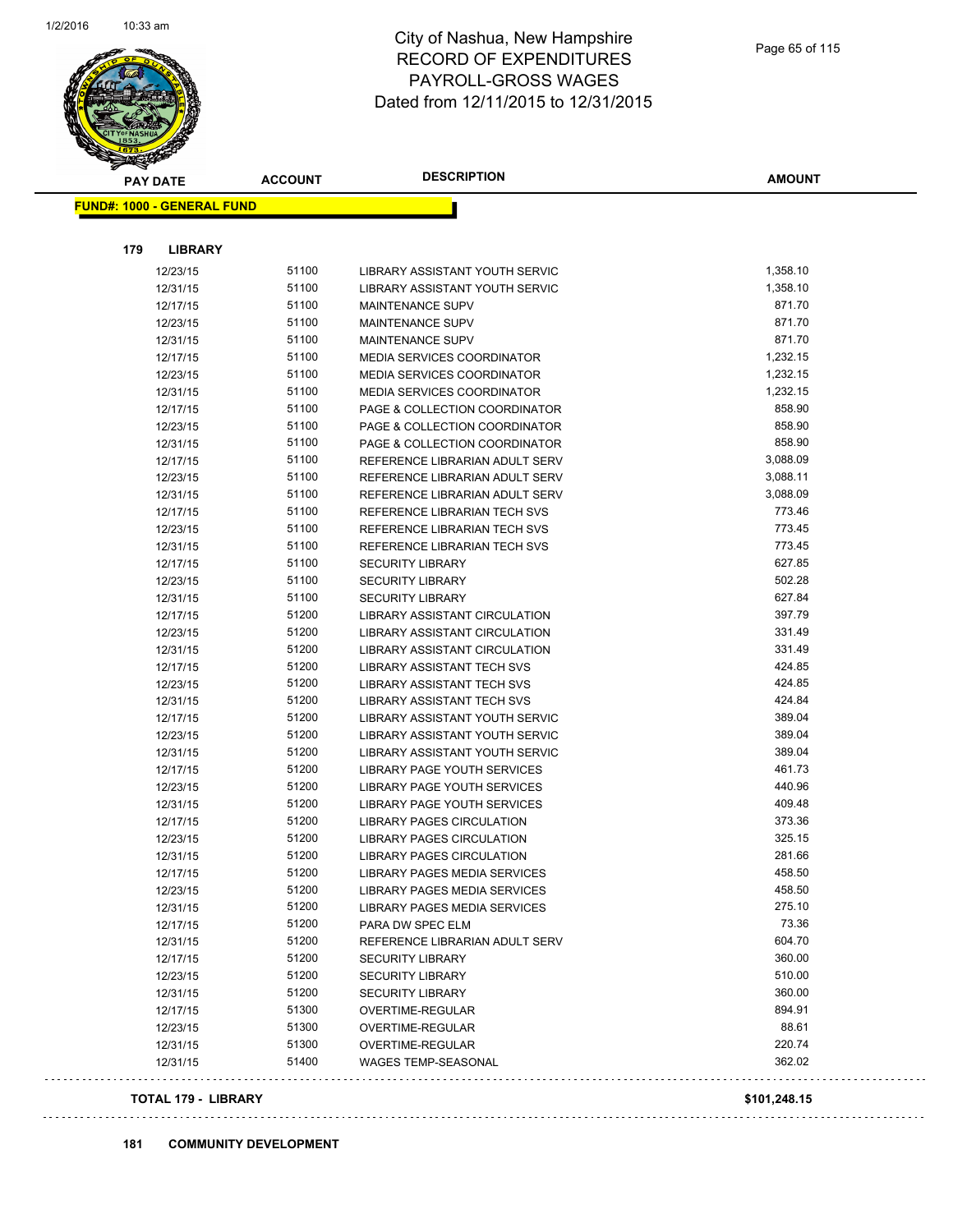|     | <b>PAY DATE</b>                   | <b>ACCOUNT</b>                           | <b>DESCRIPTION</b>             | <b>AMOUNT</b> |
|-----|-----------------------------------|------------------------------------------|--------------------------------|---------------|
|     | <b>FUND#: 1000 - GENERAL FUND</b> |                                          |                                |               |
| 181 |                                   | <b>COMMUNITY DEVELOPMENT</b>             |                                |               |
|     |                                   |                                          |                                |               |
|     | 12/17/15                          | 51100                                    | ADMINISTRATIVE ASSISTANT II    | 704.60        |
|     | 12/23/15                          | 51100                                    | ADMINISTRATIVE ASSISTANT II    | 704.60        |
|     | 12/31/15                          | 51100                                    | ADMINISTRATIVE ASSISTANT II    | 704.60        |
|     | 12/17/15                          | 51100<br>51100                           | DIRECTOR COMMUNITY DEVELOPMENT | 1,873.50      |
|     | 12/23/15                          |                                          | DIRECTOR COMMUNITY DEVELOPMENT | 1,873.50      |
|     | 12/31/15                          | 51100                                    | DIRECTOR COMMUNITY DEVELOPMENT | 1,873.50      |
|     | 12/17/15                          | 51100                                    | <b>WATERWAYS MANAGER</b>       | 1,364.20      |
|     | 12/23/15                          | 51100                                    | <b>WATERWAYS MANAGER</b>       | 1,364.20      |
|     | 12/31/15                          | 51100                                    | <b>WATERWAYS MANAGER</b>       | 1,364.20      |
|     | 12/17/15                          | 51200                                    | ADMINISTRATIVE ASSISTANT I     | 374.31        |
|     | 12/23/15                          | 51200                                    | ADMINISTRATIVE ASSISTANT I     | 364.95        |
|     | 12/31/15                          | 51200                                    | ADMINISTRATIVE ASSISTANT I     | 355.59        |
|     | 12/17/15                          | 51400                                    | <b>WAGES TEMP-SEASONAL</b>     | 100.00        |
|     | 12/23/15                          | 51400                                    | <b>WAGES TEMP-SEASONAL</b>     | 100.00        |
|     | 12/31/15                          | 51400                                    | <b>WAGES TEMP-SEASONAL</b>     | 100.00        |
|     | 12/31/15                          | 55118                                    | TELEPHONE-CELLULAR             | 50.00         |
|     |                                   | <b>TOTAL 181 - COMMUNITY DEVELOPMENT</b> |                                | \$13,271.75   |
| 182 |                                   | <b>PLANNING &amp; ZONING</b>             |                                |               |
|     | 12/17/15                          | 51100                                    | DEPARTMENT COORDINATOR         | 957.64        |
|     | 12/23/15                          | 51100                                    | DEPARTMENT COORDINATOR         | 957.65        |
|     | 12/31/15                          | 51100                                    | DEPARTMENT COORDINATOR         | 957.65        |
|     | 12/17/15                          | 51100                                    | DEPUTY PLANNING MANAGER        | 1,384.10      |
|     | 12/23/15                          | 51100                                    | DEPUTY PLANNING MANAGER        | 1,384.10      |
|     | 12/31/15                          | 51100                                    | DEPUTY PLANNING MANAGER        | 1,384.10      |
|     | 12/17/15                          | 51100                                    | MANAGER PLANNING DEPT          | 1,935.50      |
|     | 12/23/15                          | 51100                                    | MANAGER PLANNING DEPT          | 1,935.50      |
|     | 12/31/15                          | 51100                                    | <b>MANAGER PLANNING DEPT</b>   | 1,935.50      |
|     | 12/17/15                          | 51100                                    | PLANNER I                      | 2,253.95      |
|     | 12/23/15                          | 51100                                    | PLANNER I                      | 2,253.95      |
|     | 12/31/15                          | 51100                                    | PLANNER I                      | 2,253.95      |
|     | 12/17/15                          | 51100                                    | ZONING COORDINATOR             | 722.30        |
|     | 12/23/15                          | 51100                                    | ZONING COORDINATOR             | 722.30        |
|     | 12/31/15                          | 51100                                    | ZONING COORDINATOR             | 722.30        |
|     | 12/17/15                          | 53428                                    | STENOGRAPHIC SERVICES          | 500.00        |
|     | 12/23/15                          | 53428                                    | STENOGRAPHIC SERVICES          | 250.00        |
|     | 12/31/15                          | 53428                                    | STENOGRAPHIC SERVICES          | 125.00        |
|     | 12/31/15                          | 55118                                    | TELEPHONE-CELLULAR             | 17.00         |
|     |                                   | <b>TOTAL 182 - PLANNING &amp; ZONING</b> |                                | \$22,652.49   |
|     |                                   |                                          |                                |               |
| 183 |                                   | <b>ECONOMIC DEVELOPMENT</b>              |                                |               |
|     | 12/17/15                          | 51100                                    | ECONOMIC DEV DIRECTOR          | 1,929.25      |
|     | 12/23/15                          | 51100                                    | ECONOMIC DEV DIRECTOR          | 1,929.25      |
|     | 12/31/15                          | 51100                                    | ECONOMIC DEV DIRECTOR          | 1,929.25      |
|     | 12/31/15                          | 55118                                    | TELEPHONE-CELLULAR             | 50.00         |
|     | TOTAL 183 - ECONOMIC DEVELOPMENT  |                                          |                                |               |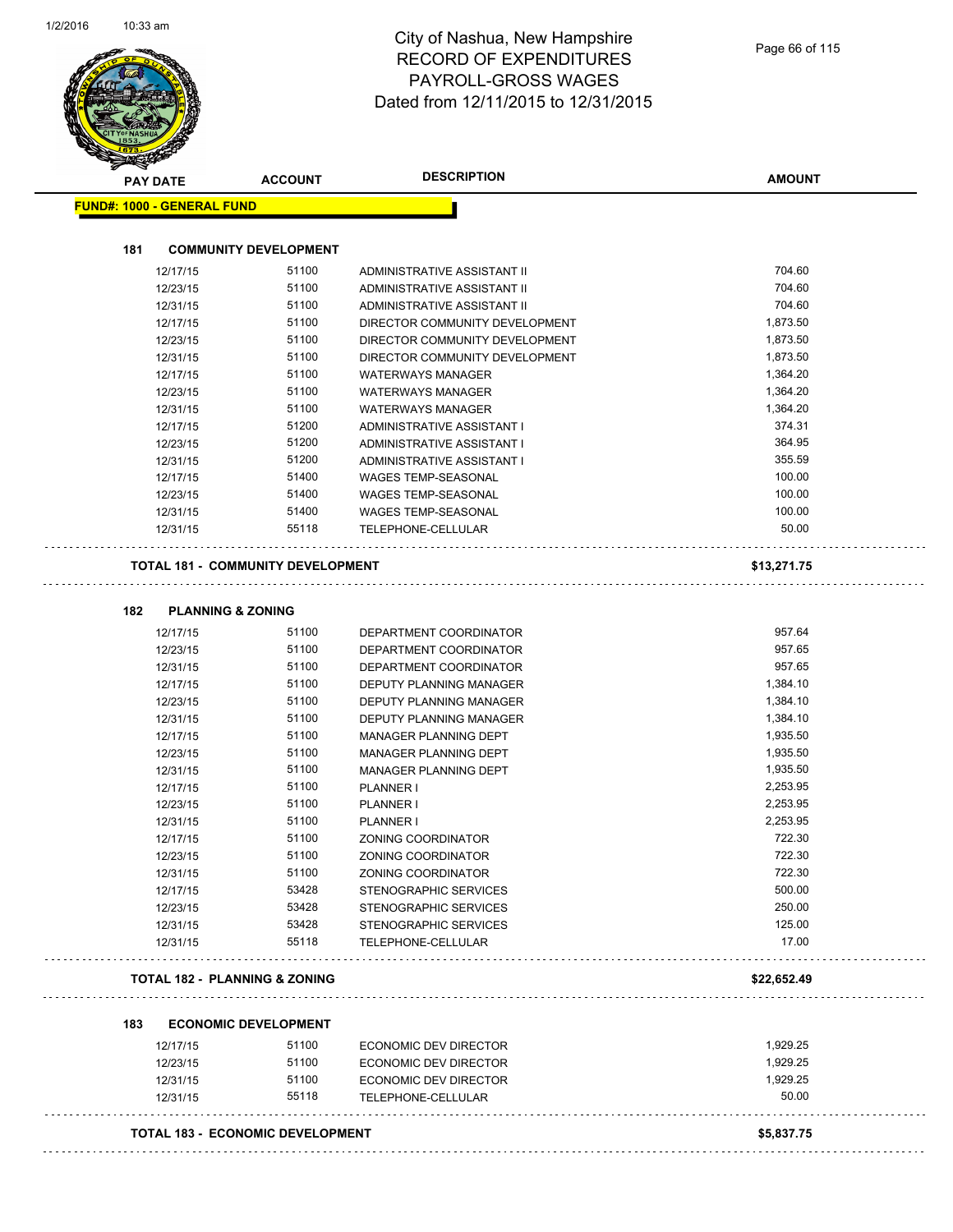

|     | <b>PAY DATE</b>                    | <b>ACCOUNT</b> | <b>DESCRIPTION</b>                                         | <b>AMOUNT</b>        |  |
|-----|------------------------------------|----------------|------------------------------------------------------------|----------------------|--|
|     | <u> FUND#: 1000 - GENERAL FUND</u> |                |                                                            |                      |  |
|     |                                    |                |                                                            |                      |  |
|     |                                    |                |                                                            |                      |  |
| 191 | <b>SCHOOL</b>                      |                |                                                            |                      |  |
|     | 12/17/15                           | 51100          | ASSISTANT DIRECTOR BUSINESS                                | 3,453.44             |  |
|     | 12/31/15                           | 51100          | ASSISTANT DIRECTOR BUSINESS                                | 3,008.20             |  |
|     | 12/3/15                            | 51100          | ASSISTANT PRINCIPAL AMH                                    | (16, 846.22)         |  |
|     | 12/17/15                           | 51100          | ASSISTANT PRINCIPAL AMH                                    | 1,403.80             |  |
|     | 12/31/15                           | 51100          | ASSISTANT PRINCIPAL AMH                                    | 1,403.80             |  |
|     | 12/17/15                           | 51100          | ASSISTANT PRINCIPAL BIC                                    | 3,000.00             |  |
|     | 12/31/15                           | 51100          | ASSISTANT PRINCIPAL BIC                                    | 3,000.00             |  |
|     | 12/3/15                            | 51100          | ASSISTANT PRINCIPAL BIR                                    | (8,423.09)           |  |
|     | 12/17/15                           | 51100          | ASSISTANT PRINCIPAL BIR                                    | 1,403.80             |  |
|     | 12/31/15                           | 51100          | ASSISTANT PRINCIPAL BIR                                    | 1,403.80             |  |
|     | 12/17/15                           | 51100<br>51100 | ASSISTANT PRINCIPAL BRO                                    | 1,451.90<br>1,451.90 |  |
|     | 12/31/15<br>12/3/15                | 51100          | ASSISTANT PRINCIPAL BRO                                    | 1,524.08             |  |
|     |                                    | 51100          | ASSISTANT PRINCIPAL CHARL                                  | 3,048.10             |  |
|     | 12/17/15<br>12/31/15               | 51100          | ASSISTANT PRINCIPAL CHARL<br>ASSISTANT PRINCIPAL CHARL     | 3,048.10             |  |
|     |                                    | 51100          |                                                            | 1,475.90             |  |
|     | 12/17/15<br>12/31/15               | 51100          | ASSISTANT PRINCIPAL DR CRSP<br>ASSISTANT PRINCIPAL DR CRSP | 1,475.90             |  |
|     | 12/17/15                           | 51100          | ASSISTANT PRINCIPAL ELM                                    | 6,730.80             |  |
|     | 12/31/15                           | 51100          | ASSISTANT PRINCIPAL ELM                                    | 6,730.80             |  |
|     | 12/17/15                           | 51100          | ASSISTANT PRINCIPAL FES                                    | 3,048.10             |  |
|     | 12/31/15                           | 51100          | ASSISTANT PRINCIPAL FES                                    | 3,048.10             |  |
|     | 12/17/15                           | 51100          | ASSISTANT PRINCIPAL FMS                                    | 3,365.40             |  |
|     | 12/31/15                           | 51100          | ASSISTANT PRINCIPAL FMS                                    | 3,365.40             |  |
|     | 12/17/15                           | 51100          | ASSISTANT PRINCIPAL LEDGE                                  | 5,938.50             |  |
|     | 12/31/15                           | 51100          | ASSISTANT PRINCIPAL LEDGE                                  | 5,938.50             |  |
|     | 12/17/15                           | 51100          | ASSISTANT PRINCIPAL MDE                                    | 3,048.10             |  |
|     | 12/31/15                           | 51100          | ASSISTANT PRINCIPAL MDE                                    | 3,048.10             |  |
|     | 12/17/15                           | 51100          | ASSISTANT PRINCIPAL MTP                                    | 2,951.90             |  |
|     | 12/31/15                           | 51100          | ASSISTANT PRINCIPAL MTP                                    | 2,951.90             |  |
|     | 12/17/15                           | 51100          | ASSISTANT PRINCIPAL NHN                                    | 12,536.00            |  |
|     | 12/31/15                           | 51100          | ASSISTANT PRINCIPAL NHN                                    | 12,536.00            |  |
|     | 12/17/15                           | 51100          | ASSISTANT PRINCIPAL NHS                                    | 12,829.10            |  |
|     | 12/31/15                           | 51100          | ASSISTANT PRINCIPAL NHS                                    | 12,829.10            |  |
|     | 12/17/15                           | 51100          | ASSISTANT PRINCIPAL PMS                                    | 3,365.40             |  |
|     | 12/31/15                           | 51100          | ASSISTANT PRINCIPAL PMS                                    | 3,365.40             |  |
|     | 12/17/15                           | 51100          | ASSISTANT PRINCIPAL SHE                                    | 1,451.90             |  |
|     | 12/31/15                           | 51100          | ASSISTANT PRINCIPAL SHE                                    | 1,451.89             |  |
|     | 12/17/15                           | 51100          | ASSISTANT SUPERINTENDENT                                   | 9,862.55             |  |
|     | 12/31/15                           | 51100          | ASSISTANT SUPERINTENDENT                                   | 8,590.50             |  |
|     | 12/17/15                           | 51100          | ASST DIRECTOR PLANT OPS                                    | 5,197.58             |  |
|     | 12/31/15                           | 51100          | ASST DIRECTOR PLANT OPS                                    | 4,526.80             |  |
|     | 12/17/15                           | 51100          | <b>ASST DIRECTOR SPED</b>                                  | 7,258.85             |  |
|     | 12/31/15                           | 51100          | <b>ASST DIRECTOR SPED</b>                                  | 6,321.70             |  |
|     | 12/17/15                           | 51100          | ASST SYSTEMS ADMIN FULL YEAR                               | 14,568.83            |  |
|     | 12/31/15                           | 51100          | ASST SYSTEMS ADMIN FULL YEAR                               | 12,935.89            |  |
|     | 12/17/15                           | 51100          | ASST SYSTEMS ADMIN SCH YEAR                                | 930.67               |  |
|     | 12/23/15                           | 51100          | ASST SYSTEMS ADMIN SCH YEAR                                | 779.90               |  |
|     | 12/31/15                           | 51100          | ASST SYSTEMS ADMIN SCH YEAR                                | 305.18               |  |
|     | 12/17/15                           | 51100          | ATTENDANCE OFFICER                                         | 2,593.44             |  |
|     | 12/31/15                           | 51100          | <b>ATTENDANCE OFFICER</b>                                  | 2,360.60             |  |
|     | 12/17/15                           | 51100          | CAREER CENTER COORD NHN                                    | 1,689.25             |  |
|     | 12/31/15                           | 51100          | CAREER CENTER COORD NHN                                    | 1,537.29             |  |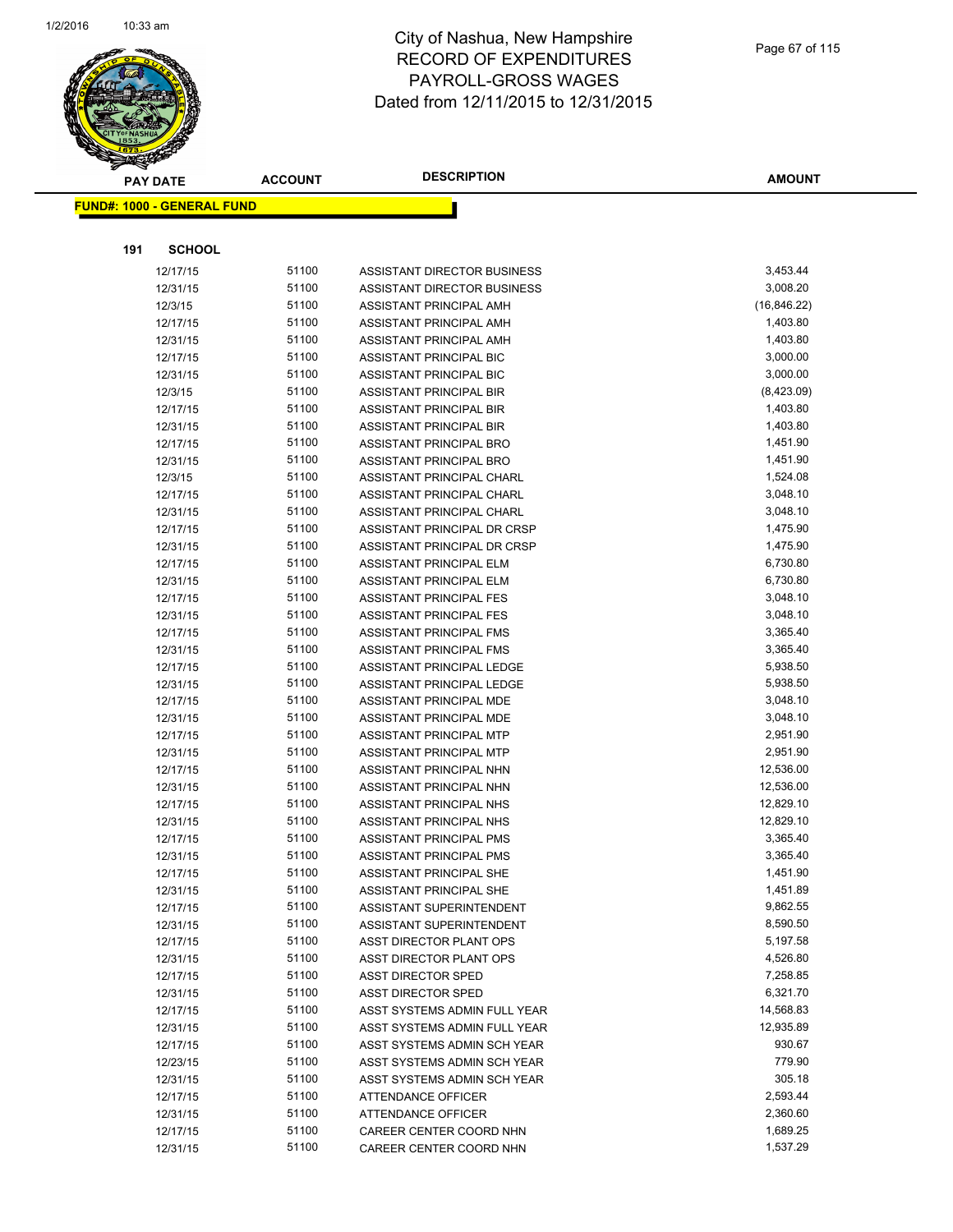

|     | <b>PAY DATE</b>                   | <b>ACCOUNT</b> | <b>DESCRIPTION</b>                                    | <b>AMOUNT</b>    |
|-----|-----------------------------------|----------------|-------------------------------------------------------|------------------|
|     | <b>FUND#: 1000 - GENERAL FUND</b> |                |                                                       |                  |
|     |                                   |                |                                                       |                  |
|     |                                   |                |                                                       |                  |
| 191 | <b>SCHOOL</b>                     |                |                                                       |                  |
|     | 12/17/15                          | 51100          | CHIEF OPERATING OFFICER                               | 4,701.75         |
|     | 12/31/15                          | 51100          | CHIEF OPERATING OFFICER                               | 4,094.60         |
|     | 12/17/15                          | 51100          | <b>CLERICAL ACADEMY NHN</b>                           | 3,127.54         |
|     | 12/23/15                          | 51100          | CLERICAL ACADEMY NHN                                  | 3,294.96         |
|     | 12/31/15                          | 51100          | <b>CLERICAL ACADEMY NHN</b>                           | 2,365.69         |
|     | 12/17/15                          | 51100          | CLERICAL ACADEMY NHS                                  | 2,107.02         |
|     | 12/23/15                          | 51100          | <b>CLERICAL ACADEMY NHS</b>                           | 2,082.73         |
|     | 12/31/15                          | 51100          | <b>CLERICAL ACADEMY NHS</b>                           | 1,494.10         |
|     | 12/17/15                          | 51100          | CLERICAL ADULT ED NHN                                 | 752.65           |
|     | 12/23/15                          | 51100          | CLERICAL ADULT ED NHN                                 | 751.40           |
|     | 12/31/15                          | 51100          | CLERICAL ADULT ED NHN                                 | 749.15           |
|     | 12/17/15                          | 51100          | <b>CLERICAL ASST SUPER SUP</b>                        | 2,575.02         |
|     | 12/23/15                          | 51100          | <b>CLERICAL ASST SUPER SUP</b>                        | 2,090.18         |
|     | 12/31/15                          | 51100          | <b>CLERICAL ASST SUPER SUP</b>                        | 2,002.25         |
|     | 12/17/15                          | 51100<br>51100 | CLERICAL ATHLETIC NHN                                 | 701.92<br>701.92 |
|     | 12/23/15                          | 51100          | CLERICAL ATHLETIC NHN                                 | 509.61           |
|     | 12/31/15<br>12/17/15              | 51100          | CLERICAL ATHLETIC NHN<br><b>CLERICAL ATHLETIC NHS</b> | 745.15           |
|     | 12/23/15                          | 51100          | <b>CLERICAL ATHLETIC NHS</b>                          | 745.15           |
|     | 12/31/15                          | 51100          | CLERICAL ATHLETIC NHS                                 | 526.57           |
|     | 12/17/15                          | 51100          | <b>CLERICAL BUSINESS</b>                              | 3,718.19         |
|     | 12/23/15                          | 51100          | <b>CLERICAL BUSINESS</b>                              | 3,718.19         |
|     | 12/31/15                          | 51100          | <b>CLERICAL BUSINESS</b>                              | 3,718.20         |
|     | 12/17/15                          | 51100          | CLERICAL CHIEF OP OFFICER SUP                         | 1,074.17         |
|     | 12/23/15                          | 51100          | CLERICAL CHIEF OP OFFICER SUP                         | 826.28           |
|     | 12/31/15                          | 51100          | CLERICAL CHIEF OP OFFICER SUP                         | 826.29           |
|     | 12/17/15                          | 51100          | <b>CLERICAL CTE NHS</b>                               | 756.40           |
|     | 12/23/15                          | 51100          | <b>CLERICAL CTE NHS</b>                               | 695.89           |
|     | 12/31/15                          | 51100          | <b>CLERICAL CTE NHS</b>                               | 544.61           |
|     | 12/17/15                          | 51100          | <b>CLERICAL GUIDANCE ELM</b>                          | 756.38           |
|     | 12/23/15                          | 51100          | CLERICAL GUIDANCE ELM                                 | 756.40           |
|     | 12/31/15                          | 51100          | <b>CLERICAL GUIDANCE ELM</b>                          | 534.51           |
|     | 12/17/15                          | 51100          | <b>CLERICAL GUIDANCE NHN</b>                          | 2,016.63         |
|     | 12/23/15                          | 51100          | <b>CLERICAL GUIDANCE NHN</b>                          | 2,020.94         |
|     | 12/31/15                          | 51100          | <b>CLERICAL GUIDANCE NHN</b>                          | 1,391.61         |
|     | 12/17/15                          | 51100          | CLERICAL GUIDANCE NHS                                 | 2,108.90         |
|     | 12/23/15                          | 51100          | <b>CLERICAL GUIDANCE NHS</b>                          | 2,108.90         |
|     | 12/31/15                          | 51100          | <b>CLERICAL GUIDANCE NHS</b>                          | 1,325.85         |
|     | 12/17/15                          | 51100          | <b>CLERICAL HUMAN RESOURCES</b>                       | 2,100.85         |
|     | 12/23/15                          | 51100          | <b>CLERICAL HUMAN RESOURCES</b>                       | 2,110.20         |
|     | 12/31/15                          | 51100          | <b>CLERICAL HUMAN RESOURCES</b>                       | 2,105.90         |
|     | 12/17/15                          | 51100          | <b>CLERICAL PAYROLL SUP</b>                           | 677.25           |
|     | 12/23/15                          | 51100          | <b>CLERICAL PAYROLL SUP</b>                           | 677.26           |
|     | 12/31/15                          | 51100          | <b>CLERICAL PAYROLL SUP</b>                           | 677.25           |
|     | 12/17/15                          | 51100          | <b>CLERICAL PLANT OPS</b>                             | 677.25           |
|     | 12/23/15                          | 51100          | <b>CLERICAL PLANT OPS</b>                             | 677.25           |
|     | 12/31/15                          | 51100          | <b>CLERICAL PLANT OPS</b>                             | 668.22           |
|     | 12/17/15                          | 51100          | <b>CLERICAL PRINCIPAL AMH</b>                         | 1,312.13         |
|     | 12/23/15                          | 51100          | <b>CLERICAL PRINCIPAL AMH</b>                         | 1,303.98         |
|     | 12/31/15                          | 51100          | <b>CLERICAL PRINCIPAL AMH</b>                         | 929.11           |
|     | 12/17/15                          | 51100          | <b>CLERICAL PRINCIPAL BIC</b>                         | 1,365.05         |
|     | 12/23/15                          | 51100          | <b>CLERICAL PRINCIPAL BIC</b>                         | 1,365.05         |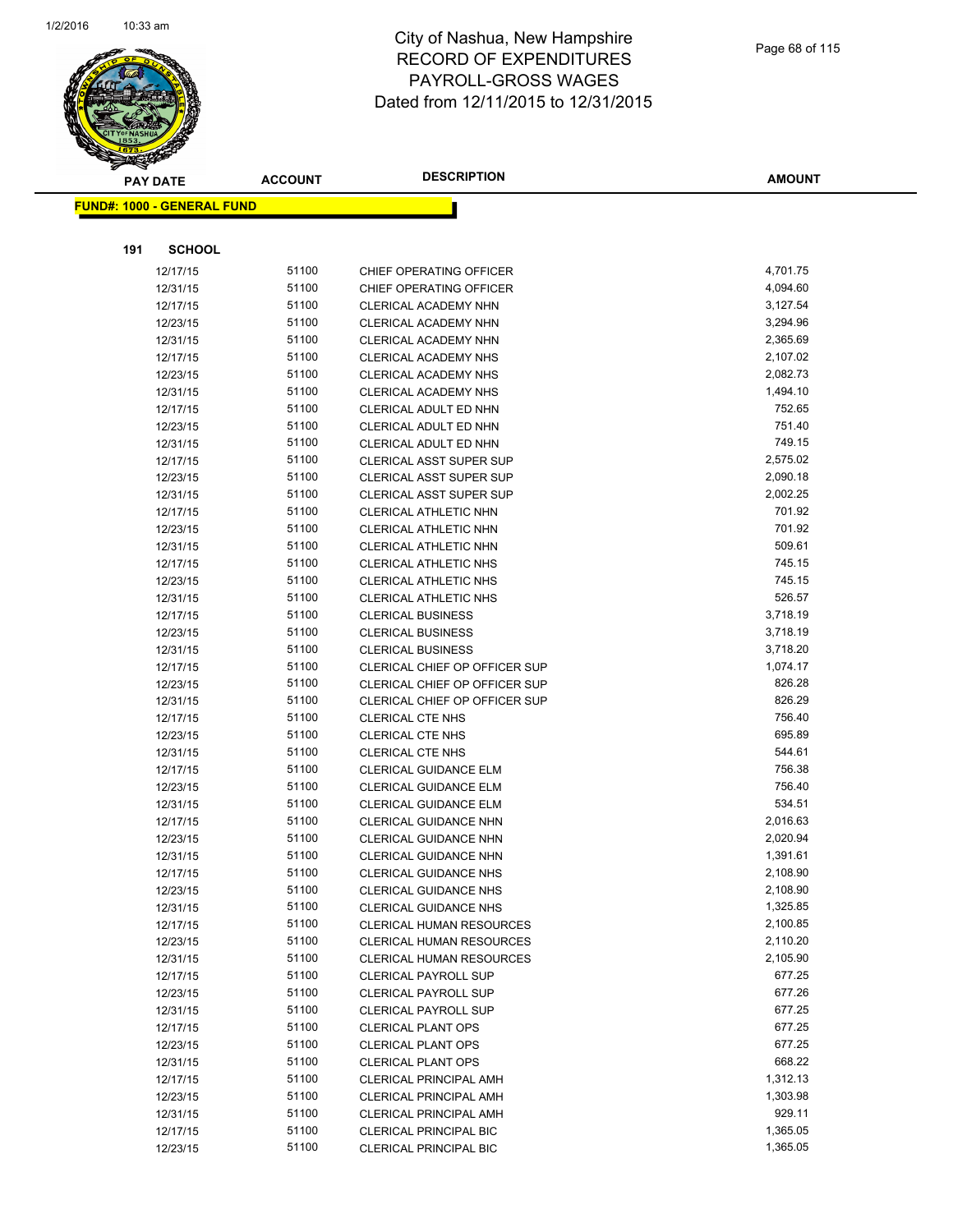

|     | <b>PAY DATE</b>                    | <b>ACCOUNT</b> | <b>DESCRIPTION</b>                                      | <b>AMOUNT</b>        |
|-----|------------------------------------|----------------|---------------------------------------------------------|----------------------|
|     | <u> FUND#: 1000 - GENERAL FUND</u> |                |                                                         |                      |
|     |                                    |                |                                                         |                      |
|     |                                    |                |                                                         |                      |
| 191 | <b>SCHOOL</b>                      |                |                                                         |                      |
|     | 12/31/15                           | 51100          | <b>CLERICAL PRINCIPAL BIC</b>                           | 895.95               |
|     | 12/17/15                           | 51100          | <b>CLERICAL PRINCIPAL BIR</b>                           | 1,512.80             |
|     | 12/23/15                           | 51100          | <b>CLERICAL PRINCIPAL BIR</b>                           | 1,512.80             |
|     | 12/31/15                           | 51100          | <b>CLERICAL PRINCIPAL BIR</b>                           | 1,069.04             |
|     | 12/17/15                           | 51100          | <b>CLERICAL PRINCIPAL BRO</b>                           | 1,512.80             |
|     | 12/23/15                           | 51100<br>51100 | <b>CLERICAL PRINCIPAL BRO</b>                           | 1,512.80             |
|     | 12/31/15<br>12/17/15               | 51100          | <b>CLERICAL PRINCIPAL BRO</b><br>CLERICAL PRINCIPAL CHA | 1,069.04<br>1,354.50 |
|     | 12/23/15                           | 51100          | CLERICAL PRINCIPAL CHA                                  | 1,354.50             |
|     | 12/31/15                           | 51100          | CLERICAL PRINCIPAL CHA                                  | 957.18               |
|     | 12/17/15                           | 51100          | <b>CLERICAL PRINCIPAL DRC</b>                           | 1,087.64             |
|     | 12/23/15                           | 51100          | CLERICAL PRINCIPAL DRC                                  | 1,353.80             |
|     | 12/31/15                           | 51100          | <b>CLERICAL PRINCIPAL DRC</b>                           | 812.28               |
|     | 12/17/15                           | 51100          | <b>CLERICAL PRINCIPAL ELM</b>                           | 2,761.67             |
|     | 12/23/15                           | 51100          | <b>CLERICAL PRINCIPAL ELM</b>                           | 2,756.71             |
|     | 12/31/15                           | 51100          | <b>CLERICAL PRINCIPAL ELM</b>                           | 1,879.17             |
|     | 12/17/15                           | 51100          | <b>CLERICAL PRINCIPAL FES</b>                           | 1,466.30             |
|     | 12/23/15                           | 51100          | <b>CLERICAL PRINCIPAL FES</b>                           | 1,466.30             |
|     | 12/31/15                           | 51100          | <b>CLERICAL PRINCIPAL FES</b>                           | 1,003.36             |
|     | 12/17/15                           | 51100          | <b>CLERICAL PRINCIPAL FMS</b>                           | 2,211.45             |
|     | 12/23/15                           | 51100          | <b>CLERICAL PRINCIPAL FMS</b>                           | 2,211.45             |
|     | 12/31/15                           | 51100          | <b>CLERICAL PRINCIPAL FMS</b>                           | 1,562.75             |
|     | 12/17/15                           | 51100          | <b>CLERICAL PRINCIPAL LDG</b>                           | 1,387.15             |
|     | 12/23/15                           | 51100          | <b>CLERICAL PRINCIPAL LDG</b>                           | 1,387.15             |
|     | 12/31/15                           | 51100          | <b>CLERICAL PRINCIPAL LDG</b>                           | 980.25               |
|     | 12/17/15                           | 51100          | <b>CLERICAL PRINCIPAL MDE</b>                           | 1,501.55             |
|     | 12/23/15                           | 51100          | <b>CLERICAL PRINCIPAL MDE</b>                           | 1,501.55             |
|     | 12/31/15                           | 51100          | <b>CLERICAL PRINCIPAL MDE</b>                           | 1,061.09             |
|     | 12/17/15                           | 51100          | <b>CLERICAL PRINCIPAL MTP</b>                           | 1,431.05             |
|     | 12/23/15                           | 51100          | <b>CLERICAL PRINCIPAL MTP</b>                           | 1,431.05             |
|     | 12/31/15                           | 51100          | <b>CLERICAL PRINCIPAL MTP</b>                           | 992.34               |
|     | 12/17/15                           | 51100          | CLERICAL PRINCIPAL NHN                                  | 1,387.15             |
|     | 12/23/15                           | 51100          | <b>CLERICAL PRINCIPAL NHN</b>                           | 1,387.14             |
|     | 12/31/15                           | 51100          | CLERICAL PRINCIPAL NHN                                  | 980.25               |
|     | 12/17/15                           | 51100          | <b>CLERICAL PRINCIPAL NHS</b>                           | 2,113.00             |
|     | 12/23/15                           | 51100          | <b>CLERICAL PRINCIPAL NHS</b>                           | 2,632.40             |
|     | 12/31/15                           | 51100          | <b>CLERICAL PRINCIPAL NHS</b>                           | 1,496.22             |
|     | 12/17/15                           | 51100          | <b>CLERICAL PRINCIPAL NSE</b>                           | 1,501.55             |
|     | 12/23/15                           | 51100          | <b>CLERICAL PRINCIPAL NSE</b>                           | 1,501.55             |
|     | 12/31/15                           | 51100          | <b>CLERICAL PRINCIPAL NSE</b>                           | 900.93               |
|     | 12/17/15                           | 51100          | <b>CLERICAL PRINCIPAL PMS</b>                           | 2,032.95             |
|     | 12/23/15                           | 51100          | <b>CLERICAL PRINCIPAL PMS</b>                           | 2,032.95             |
|     | 12/31/15                           | 51100          | <b>CLERICAL PRINCIPAL PMS</b>                           | 1,367.93             |
|     | 12/17/15                           | 51100          | <b>CLERICAL PRINCIPAL SHE</b>                           | 1,512.79             |
|     | 12/23/15                           | 51100          | <b>CLERICAL PRINCIPAL SHE</b>                           | 1,452.29             |
|     | 12/31/15                           | 51100          | <b>CLERICAL PRINCIPAL SHE</b>                           | 1,079.13             |
|     | 12/17/15                           | 51100          | CLERICAL RECEPTIONIST NHN                               | 756.40               |
|     | 12/23/15                           | 51100          | CLERICAL RECEPTIONIST NHN                               | 736.23               |
|     | 12/31/15                           | 51100          | CLERICAL RECEPTIONIST NHN                               | 605.12               |
|     | 12/17/15                           | 51100          | CLERICAL RECEPTIONIST NHS                               | 709.90               |
|     | 12/23/15                           | 51100          | CLERICAL RECEPTIONIST NHS                               | 709.90               |
|     | 12/31/15                           | 51100          | CLERICAL RECEPTIONIST NHS                               | 425.94               |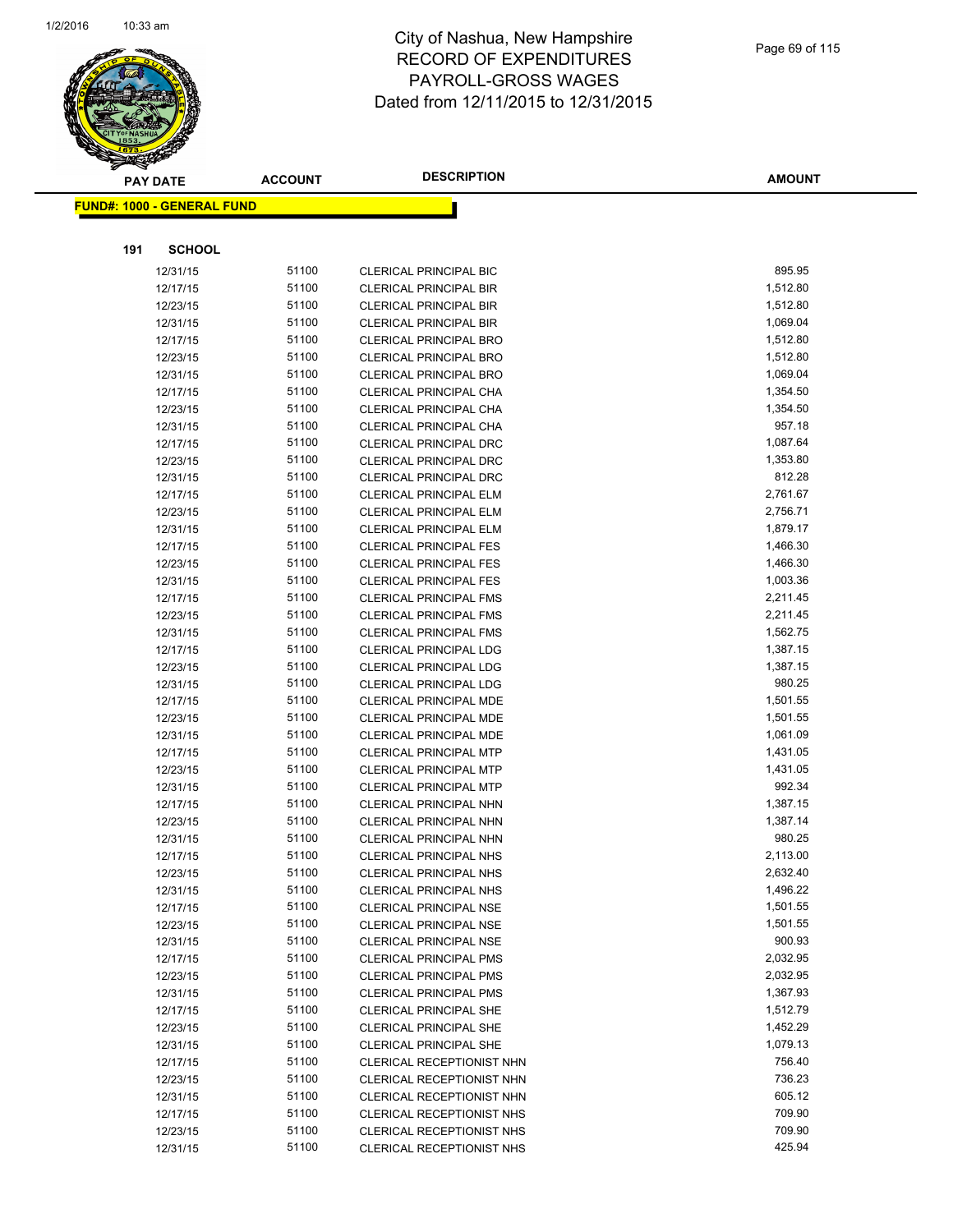

|     | <b>PAY DATE</b>                    | <b>ACCOUNT</b> | <b>DESCRIPTION</b>                 | <b>AMOUNT</b> |
|-----|------------------------------------|----------------|------------------------------------|---------------|
|     | <u> FUND#: 1000 - GENERAL FUND</u> |                |                                    |               |
|     |                                    |                |                                    |               |
|     |                                    |                |                                    |               |
| 191 | <b>SCHOOL</b>                      |                |                                    |               |
|     | 12/17/15                           | 51100          | CLERICAL SPECIAL ED NHN            | 643.90        |
|     | 12/23/15                           | 51100          | CLERICAL SPECIAL ED NHN            | 643.90        |
|     | 12/31/15                           | 51100          | CLERICAL SPECIAL ED NHN            | 455.02        |
|     | 12/17/15                           | 51100          | CLERICAL SPECIAL ED NHS            | 613.85        |
|     | 12/23/15                           | 51100          | CLERICAL SPECIAL ED NHS            | 639.60        |
|     | 12/31/15                           | 51100          | CLERICAL SPECIAL ED NHS            | 455.02        |
|     | 12/17/15                           | 51100          | <b>CLERICAL SPECIAL ED SUP</b>     | 1,512.80      |
|     | 12/23/15                           | 51100          | <b>CLERICAL SPECIAL ED SUP</b>     | 1,512.80      |
|     | 12/31/15                           | 51100          | <b>CLERICAL SPECIAL ED SUP</b>     | 1,512.80      |
|     | 12/17/15                           | 51100          | <b>CLERICAL STUDENT SERV SUP</b>   | 1,042.60      |
|     | 12/23/15                           | 51100          | <b>CLERICAL STUDENT SERV SUP</b>   | 815.35        |
|     | 12/31/15                           | 51100          | <b>CLERICAL STUDENT SERV SUP</b>   | 815.36        |
|     | 12/17/15                           | 51100          | <b>CLERICAL SUPERINTENDANT SUP</b> | 1,692.30      |
|     | 12/31/15                           | 51100          | CLERICAL SUPERINTENDANT SUP        | 1,692.30      |
|     | 12/17/15                           | 51100          | <b>CLERICAL TRANSPORTATION SUP</b> | 347.69        |
|     | 12/23/15                           | 51100          | <b>CLERICAL TRANSPORTATION SUP</b> | 343.40        |
|     | 12/31/15                           | 51100          | CLERICAL TRANSPORTATION SUP        | 274.72        |
|     | 12/17/15                           | 51100          | <b>CURRICULUM SUPERVISOR</b>       | 6,242.21      |
|     | 12/31/15                           | 51100          | <b>CURRICULUM SUPERVISOR</b>       | 5,809.00      |
|     | 12/17/15                           | 51100          | <b>CUSTODIAN AMH</b>               | 1,389.60      |
|     | 12/23/15                           | 51100          | <b>CUSTODIAN AMH</b>               | 1,671.85      |
|     | 12/31/15                           | 51100          | <b>CUSTODIAN AMH</b>               | 1,754.36      |
|     | 12/17/15                           | 51100          | <b>CUSTODIAN ASST HEAD ELM</b>     | 694.80        |
|     | 12/23/15                           | 51100          | <b>CUSTODIAN ASST HEAD ELM</b>     | 694.80        |
|     | 12/31/15                           | 51100          | <b>CUSTODIAN ASST HEAD ELM</b>     | 694.80        |
|     | 12/17/15                           | 51100          | <b>CUSTODIAN ASST HEAD FMS</b>     | 791.20        |
|     | 12/23/15                           | 51100          | <b>CUSTODIAN ASST HEAD FMS</b>     | 791.20        |
|     | 12/31/15                           | 51100          | <b>CUSTODIAN ASST HEAD FMS</b>     | 791.20        |
|     | 12/17/15                           | 51100          | <b>CUSTODIAN ASST HEAD NHN</b>     | 1,736.80      |
|     | 12/23/15                           | 51100          | <b>CUSTODIAN ASST HEAD NHN</b>     | 1,736.80      |
|     | 12/31/15                           | 51100          | <b>CUSTODIAN ASST HEAD NHN</b>     | 1,736.80      |
|     | 12/17/15                           | 51100          | <b>CUSTODIAN ASST HEAD NHS</b>     | 1,736.80      |
|     | 12/23/15                           | 51100          | <b>CUSTODIAN ASST HEAD NHS</b>     | 1,736.80      |
|     | 12/31/15                           | 51100          | <b>CUSTODIAN ASST HEAD NHS</b>     | 1,736.80      |
|     | 12/17/15                           | 51100          | <b>CUSTODIAN ASST HEAD PMS</b>     | 791.20        |
|     | 12/23/15                           | 51100          | <b>CUSTODIAN ASST HEAD PMS</b>     | 888.32        |
|     | 12/31/15                           | 51100          | <b>CUSTODIAN ASST HEAD PMS</b>     | 791.20        |
|     | 12/17/15                           | 51100          | <b>CUSTODIAN BIC</b>               | 2,084.41      |
|     | 12/23/15                           | 51100          | <b>CUSTODIAN BIC</b>               | 2,119.14      |
|     | 12/31/15                           | 51100          | <b>CUSTODIAN BIC</b>               | 2,084.40      |
|     | 12/17/15                           | 51100          | <b>CUSTODIAN BIR</b>               | 2,084.40      |
|     | 12/23/15                           | 51100          | <b>CUSTODIAN BIR</b>               | 2,084.40      |
|     | 12/31/15                           | 51100          | <b>CUSTODIAN BIR</b>               | 2,084.40      |
|     | 12/17/15                           | 51100          | <b>CUSTODIAN BRO</b>               | 1,389.60      |
|     | 12/23/15                           | 51100          | <b>CUSTODIAN BRO</b>               | 1,389.60      |
|     | 12/31/15                           | 51100          | <b>CUSTODIAN BRO</b>               | 1,389.60      |
|     | 12/17/15                           | 51100          | <b>CUSTODIAN CHA</b>               | 1,389.61      |
|     | 12/23/15                           | 51100          | <b>CUSTODIAN CHA</b>               | 1,389.60      |
|     | 12/31/15                           | 51100          | <b>CUSTODIAN CHA</b>               | 1,389.60      |
|     | 12/17/15                           | 51100          | <b>CUSTODIAN DRC</b>               | 694.80        |
|     | 12/23/15                           | 51100          | <b>CUSTODIAN DRC</b>               | 1,354.80      |
|     | 12/31/15                           | 51100          | <b>CUSTODIAN DRC</b>               | 1,354.80      |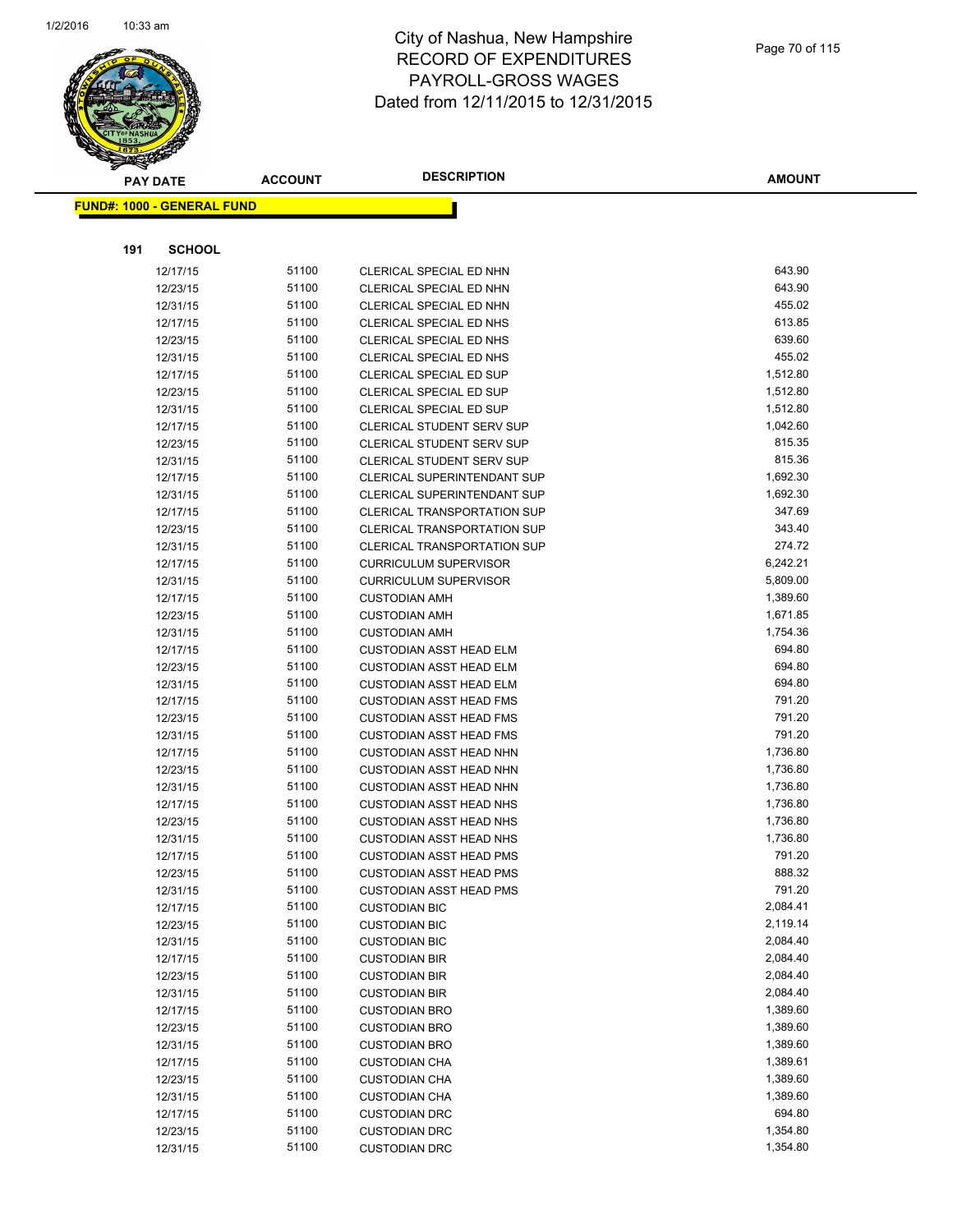

|     | <b>PAY DATE</b>                    | <b>ACCOUNT</b> | <b>DESCRIPTION</b>        | <b>AMOUNT</b> |
|-----|------------------------------------|----------------|---------------------------|---------------|
|     | <u> FUND#: 1000 - GENERAL FUND</u> |                |                           |               |
|     |                                    |                |                           |               |
|     |                                    |                |                           |               |
| 191 | <b>SCHOOL</b>                      |                |                           |               |
|     | 12/17/15                           | 51100          | <b>CUSTODIAN ELM</b>      | 4,970.07      |
|     | 12/23/15                           | 51100          | <b>CUSTODIAN ELM</b>      | 5,000.97      |
|     | 12/31/15                           | 51100          | <b>CUSTODIAN ELM</b>      | 4,953.21      |
|     | 12/17/15                           | 51100          | <b>CUSTODIAN FES</b>      | 1,389.60      |
|     | 12/23/15                           | 51100          | <b>CUSTODIAN FES</b>      | 1,389.60      |
|     | 12/31/15                           | 51100          | <b>CUSTODIAN FES</b>      | 1,389.60      |
|     | 12/17/15                           | 51100          | <b>CUSTODIAN FMS</b>      | 2,865.70      |
|     | 12/23/15                           | 51100          | <b>CUSTODIAN FMS</b>      | 2,779.20      |
|     | 12/31/15                           | 51100          | <b>CUSTODIAN FMS</b>      | 2,779.20      |
|     | 12/17/15                           | 51100          | <b>CUSTODIAN HEAD AMH</b> | 791.20        |
|     | 12/23/15                           | 51100          | <b>CUSTODIAN HEAD AMH</b> | 791.20        |
|     | 12/31/15                           | 51100          | <b>CUSTODIAN HEAD AMH</b> | 791.20        |
|     | 12/17/15                           | 51100          | <b>CUSTODIAN HEAD BIC</b> | 791.20        |
|     | 12/23/15                           | 51100          | <b>CUSTODIAN HEAD BIC</b> | 791.20        |
|     | 12/31/15                           | 51100          | <b>CUSTODIAN HEAD BIC</b> | 791.20        |
|     | 12/17/15                           | 51100          | <b>CUSTODIAN HEAD BIR</b> | 791.20        |
|     | 12/23/15                           | 51100          | <b>CUSTODIAN HEAD BIR</b> | 791.20        |
|     | 12/31/15                           | 51100          | <b>CUSTODIAN HEAD BIR</b> | 791.20        |
|     | 12/17/15                           | 51100          | <b>CUSTODIAN HEAD BRO</b> | 791.20        |
|     | 12/23/15                           | 51100          | <b>CUSTODIAN HEAD BRO</b> | 791.20        |
|     | 12/31/15                           | 51100          | <b>CUSTODIAN HEAD BRO</b> | 791.20        |
|     | 12/17/15                           | 51100          | <b>CUSTODIAN HEAD CHA</b> | 791.20        |
|     | 12/23/15                           | 51100          | <b>CUSTODIAN HEAD CHA</b> | 791.20        |
|     | 12/31/15                           | 51100          | <b>CUSTODIAN HEAD CHA</b> | 791.20        |
|     | 12/17/15                           | 51100          | <b>CUSTODIAN HEAD DRC</b> | 791.20        |
|     | 12/23/15                           | 51100          | <b>CUSTODIAN HEAD DRC</b> | 791.20        |
|     | 12/31/15                           | 51100          | <b>CUSTODIAN HEAD DRC</b> | 791.20        |
|     | 12/17/15                           | 51100          | <b>CUSTODIAN HEAD ELM</b> | 937.60        |
|     | 12/23/15                           | 51100          | <b>CUSTODIAN HEAD ELM</b> | 937.60        |
|     | 12/31/15                           | 51100          | <b>CUSTODIAN HEAD ELM</b> | 937.60        |
|     | 12/17/15                           | 51100          | <b>CUSTODIAN HEAD FES</b> | 791.20        |
|     | 12/23/15                           | 51100          | <b>CUSTODIAN HEAD FES</b> | 791.20        |
|     | 12/31/15                           | 51100          | <b>CUSTODIAN HEAD FES</b> | 771.42        |
|     | 12/17/15                           | 51100          | <b>CUSTODIAN HEAD FMS</b> | 937.60        |
|     | 12/23/15                           | 51100          | <b>CUSTODIAN HEAD FMS</b> | 937.60        |
|     | 12/31/15                           | 51100          | <b>CUSTODIAN HEAD FMS</b> | 937.60        |
|     | 12/17/15                           | 51100          | <b>CUSTODIAN HEAD LDG</b> | 791.20        |
|     | 12/23/15                           | 51100          | <b>CUSTODIAN HEAD LDG</b> | 791.20        |
|     | 12/31/15                           | 51100          | <b>CUSTODIAN HEAD LDG</b> | 791.20        |
|     | 12/17/15                           | 51100          | <b>CUSTODIAN HEAD MDE</b> | 791.20        |
|     | 12/23/15                           | 51100          | <b>CUSTODIAN HEAD MDE</b> | 791.20        |
|     | 12/31/15                           | 51100          | <b>CUSTODIAN HEAD MDE</b> | 791.20        |
|     | 12/17/15                           | 51100          | <b>CUSTODIAN HEAD MTP</b> | 791.20        |
|     | 12/23/15                           | 51100          | <b>CUSTODIAN HEAD MTP</b> | 791.20        |
|     | 12/31/15                           | 51100          | <b>CUSTODIAN HEAD MTP</b> | 791.20        |
|     | 12/17/15                           | 51100          | <b>CUSTODIAN HEAD NHN</b> | 943.20        |
|     | 12/23/15                           | 51100          | <b>CUSTODIAN HEAD NHN</b> | 943.20        |
|     | 12/31/15                           | 51100          | <b>CUSTODIAN HEAD NHN</b> | 943.20        |
|     | 12/17/15                           | 51100          | <b>CUSTODIAN HEAD NHS</b> | 943.20        |
|     | 12/23/15                           | 51100          | <b>CUSTODIAN HEAD NHS</b> | 943.20        |
|     | 12/31/15                           | 51100          | <b>CUSTODIAN HEAD NHS</b> | 943.20        |
|     | 12/17/15                           | 51100          | <b>CUSTODIAN HEAD NSE</b> | 791.20        |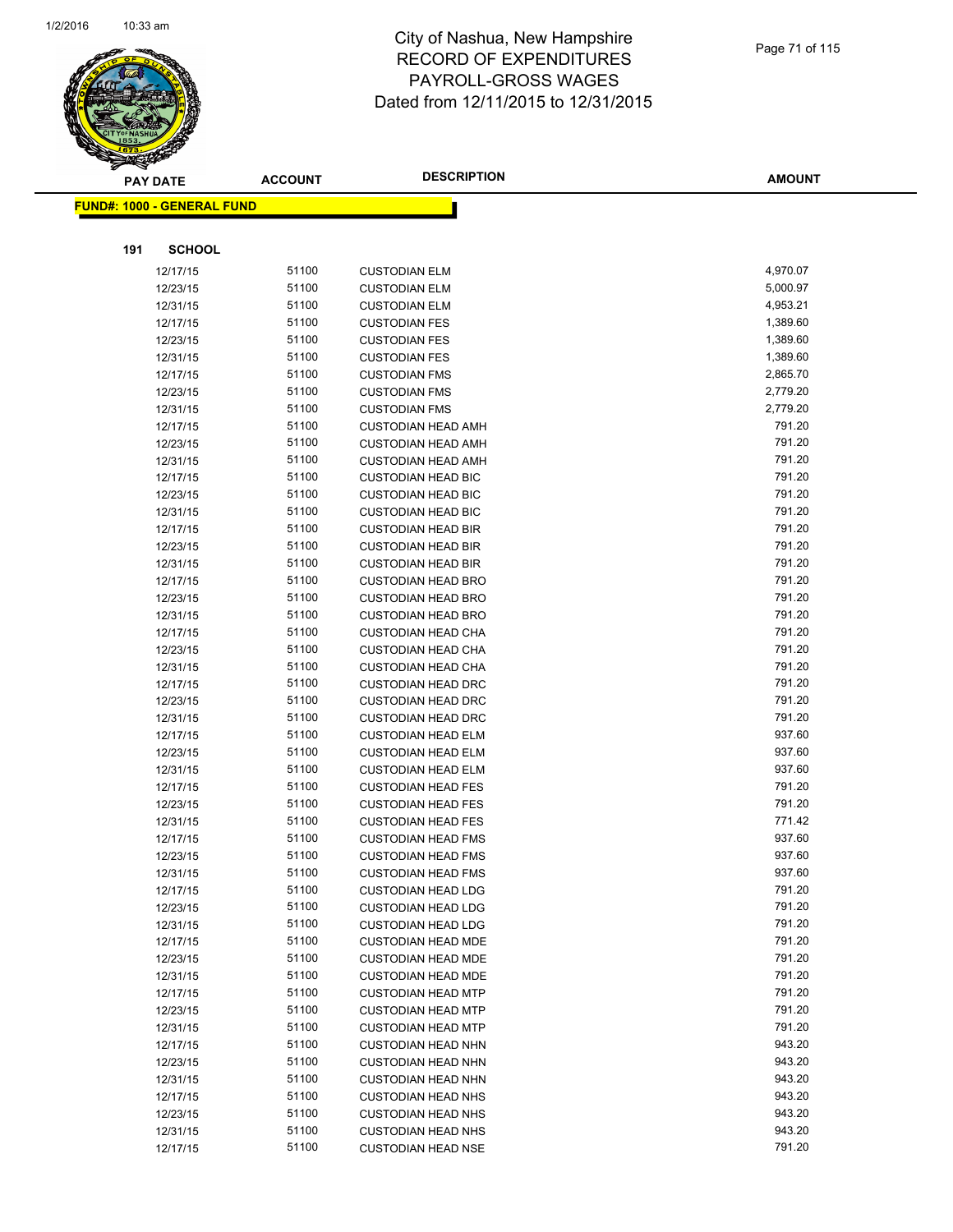

|     | <b>PAY DATE</b>                    | <b>ACCOUNT</b> | <b>DESCRIPTION</b>              | <b>AMOUNT</b> |
|-----|------------------------------------|----------------|---------------------------------|---------------|
|     | <u> FUND#: 1000 - GENERAL FUND</u> |                |                                 |               |
|     |                                    |                |                                 |               |
|     |                                    |                |                                 |               |
| 191 | <b>SCHOOL</b>                      |                |                                 |               |
|     | 12/23/15                           | 51100          | <b>CUSTODIAN HEAD NSE</b>       | 791.20        |
|     | 12/31/15                           | 51100          | <b>CUSTODIAN HEAD NSE</b>       | 791.20        |
|     | 12/17/15                           | 51100          | <b>CUSTODIAN HEAD PMS</b>       | 697.34        |
|     | 12/23/15                           | 51100          | <b>CUSTODIAN HEAD PMS</b>       | 796.96        |
|     | 12/31/15                           | 51100          | <b>CUSTODIAN HEAD PMS</b>       | 937.60        |
|     | 12/17/15                           | 51100          | <b>CUSTODIAN HEAD SHE</b>       | 96.53         |
|     | 12/31/15                           | 51100          | <b>CUSTODIAN HEAD SHE</b>       | 197.80        |
|     | 12/17/15                           | 51100          | <b>CUSTODIAN LDG</b>            | 1,389.60      |
|     | 12/23/15                           | 51100          | <b>CUSTODIAN LDG</b>            | 1,398.29      |
|     | 12/31/15                           | 51100          | <b>CUSTODIAN LDG</b>            | 1,528.56      |
|     | 12/17/15                           | 51100          | <b>CUSTODIAN MDE</b>            | 977.05        |
|     | 12/23/15                           | 51100          | <b>CUSTODIAN MDE</b>            | 996.33        |
|     | 12/31/15                           | 51100          | <b>CUSTODIAN MDE</b>            | 1,059.56      |
|     | 12/17/15                           | 51100          | <b>CUSTODIAN MTP</b>            | 1,389.60      |
|     | 12/23/15                           | 51100          | <b>CUSTODIAN MTP</b>            | 1,389.60      |
|     | 12/31/15                           | 51100          | <b>CUSTODIAN MTP</b>            | 1,428.16      |
|     | 12/17/15                           | 51100          | <b>CUSTODIAN NHN</b>            | 10,451.82     |
|     | 12/23/15                           | 51100          | <b>CUSTODIAN NHN</b>            | 10,429.34     |
|     | 12/31/15                           | 51100          | <b>CUSTODIAN NHN</b>            | 10,330.47     |
|     | 12/17/15                           | 51100          | <b>CUSTODIAN NHS</b>            | 9,742.24      |
|     | 12/23/15                           | 51100          | <b>CUSTODIAN NHS</b>            | 9,904.72      |
|     | 12/31/15                           | 51100          | <b>CUSTODIAN NHS</b>            | 10,276.96     |
|     | 12/17/15                           | 51100          | <b>CUSTODIAN NSE</b>            | 1,389.60      |
|     | 12/23/15                           | 51100          | <b>CUSTODIAN NSE</b>            | 1,389.60      |
|     | 12/31/15                           | 51100          | <b>CUSTODIAN NSE</b>            | 1,389.60      |
|     | 12/17/15                           | 51100          | <b>CUSTODIAN PMS</b>            | 2,032.30      |
|     | 12/23/15                           | 51100          | <b>CUSTODIAN PMS</b>            | 2,217.84      |
|     | 12/31/15                           | 51100          | <b>CUSTODIAN PMS</b>            | 2,092.32      |
|     | 12/17/15                           | 51100          | <b>CUSTODIAN SHE</b>            | 2,180.80      |
|     | 12/23/15                           | 51100          | <b>CUSTODIAN SHE</b>            | 2,180.80      |
|     | 12/31/15                           | 51100          | <b>CUSTODIAN SHE</b>            | 2,180.80      |
|     | 12/17/15                           | 51100          | <b>CUSTODIAN SUPERVISOR WPO</b> | 2,370.79      |
|     | 12/31/15                           | 51100          | <b>CUSTODIAN SUPERVISOR WPO</b> | 2,064.80      |
|     | 12/17/15                           | 51100          | <b>CUSTODIAN WID</b>            | 675.01        |
|     | 12/23/15                           | 51100          | <b>CUSTODIAN WID</b>            | 690.47        |
|     | 12/31/15                           | 51100          | <b>CUSTODIAN WID</b>            | 1,042.20      |
|     | 12/17/15                           | 51100          | DATA ANALYST                    | 2,102.21      |
|     | 12/31/15                           | 51100          | DATA ANALYST                    | 1,831.00      |
|     | 12/17/15                           | 51100          | DIRECTOR ADULT ED               | 3,673.50      |
|     | 12/31/15                           | 51100          | DIRECTOR ADULT ED               | 3,199.50      |
|     | 12/17/15                           | 51100          | <b>DIRECTOR ATHLETICS</b>       | 4,040.20      |
|     | 12/31/15                           | 51100          | <b>DIRECTOR ATHLETICS</b>       | 3,519.40      |
|     | 12/17/15                           | 51100          | DIRECTOR COM GRANTS             | 3,593.13      |
|     | 12/31/15                           | 51100          | <b>DIRECTOR COM GRANTS</b>      | 3,128.80      |
|     | 12/17/15                           | 51100          | <b>DIRECTOR GUIDANCE</b>        | 6,541.74      |
|     | 12/31/15                           | 51100          | <b>DIRECTOR GUIDANCE</b>        | 6,068.91      |
|     | 12/17/15                           | 51100          | <b>DIRECTOR HUMAN RESOURCES</b> | 3,721.11      |
|     | 12/31/15                           | 51100          | DIRECTOR HUMAN RESOURCES        | 3,241.11      |
|     | 12/17/15                           | 51100          | DIRECTOR PLANT OPS              | 4,194.50      |
|     | 12/31/15                           | 51100          | DIRECTOR PLANT OPS              | 3,653.30      |
|     | 12/17/15                           | 51100          | DIRECTOR PRE SCHOOL             | 3,096.40      |
|     | 12/31/15                           | 51100          | DIRECTOR PRE SCHOOL             | 2,696.80      |
|     |                                    |                |                                 |               |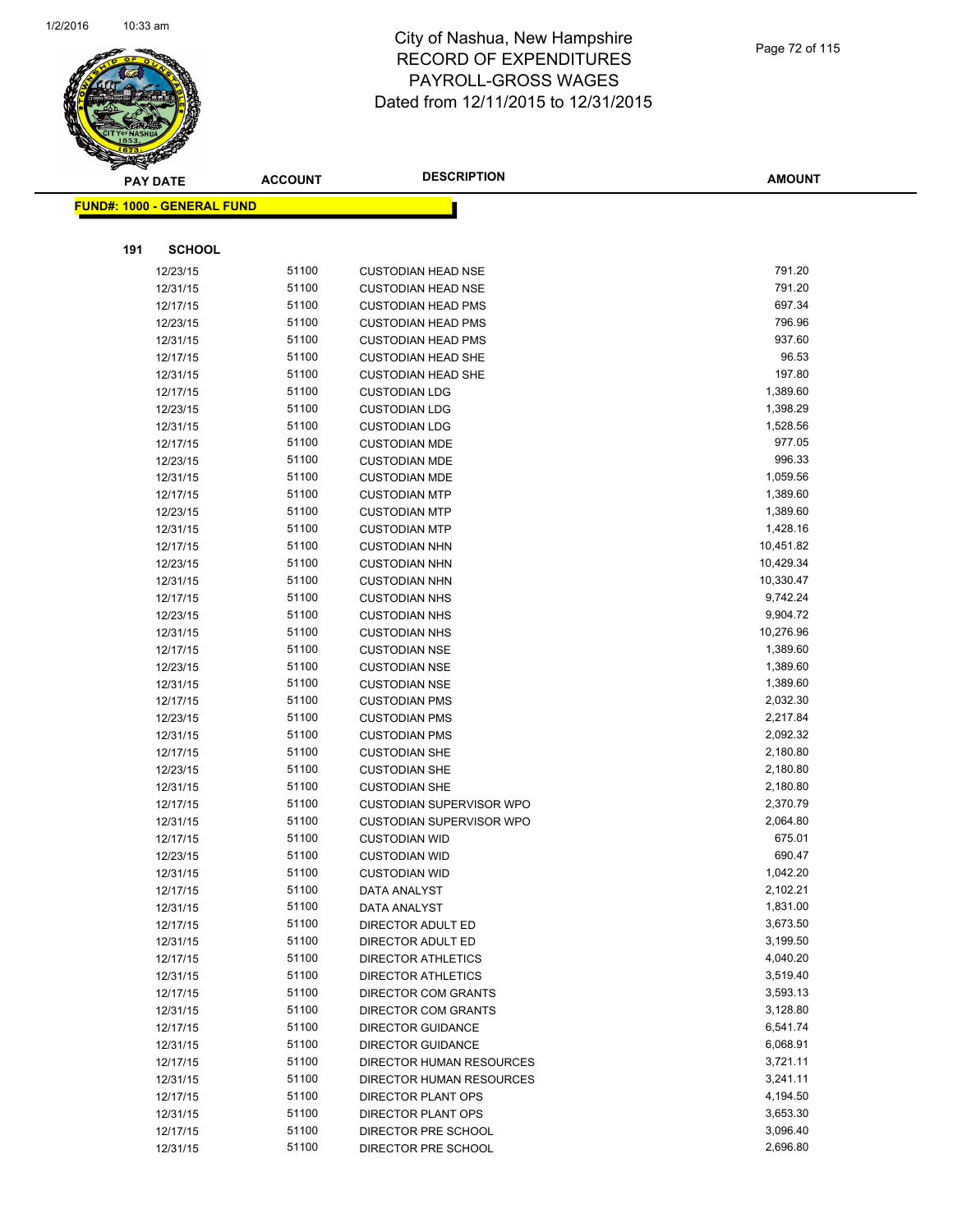

|     | <b>PAY DATE</b>                    | <b>ACCOUNT</b> | <b>DESCRIPTION</b>                                          | <b>AMOUNT</b>        |
|-----|------------------------------------|----------------|-------------------------------------------------------------|----------------------|
|     | <u> FUND#: 1000 - GENERAL FUND</u> |                |                                                             |                      |
|     |                                    |                |                                                             |                      |
|     |                                    |                |                                                             |                      |
| 191 | <b>SCHOOL</b>                      |                |                                                             |                      |
|     | 12/17/15                           | 51100          | DIRECTOR SPECIAL ED                                         | 3,730.80             |
|     | 12/31/15                           | 51100          | DIRECTOR SPECIAL ED                                         | 3,730.80             |
|     | 12/17/15                           | 51100          | DIRECTOR STUDENT SERVICES                                   | 3,744.67             |
|     | 12/31/15                           | 51100          | DIRECTOR STUDENT SERVICES                                   | 3,262.20             |
|     | 12/17/15                           | 51100          | DIRECTOR TECHNOLOGY                                         | 4,717.42             |
|     | 12/31/15                           | 51100          | DIRECTOR TECHNOLOGY                                         | 4,109.00             |
|     | 12/17/15                           | 51100          | DIRECTOR TRANSPORTATION                                     | 3,527.90             |
|     | 12/31/15                           | 51100          | DIRECTOR TRANSPORTATION                                     | 3,105.50             |
|     | 12/17/15                           | 51100          | <b>DIRECTOR VOCATIONAL</b>                                  | 8,233.75             |
|     | 12/31/15                           | 51100          | <b>DIRECTOR VOCATIONAL</b>                                  | 7,172.80             |
|     | 12/17/15                           | 51100          | DW TECHNOLOGY PEER COACH                                    | 2,602.90             |
|     | 12/31/15                           | 51100          | DW TECHNOLOGY PEER COACH                                    | 2,602.91             |
|     | 12/17/15                           | 51100          | ELL OUTREACH WORKER                                         | 1,793.21<br>1,631.70 |
|     | 12/31/15                           | 51100          | ELL OUTREACH WORKER                                         |                      |
|     | 12/17/15                           | 51100          | ELL OUTREACH WORKER HOURLY                                  | 362.50<br>468.75     |
|     | 12/23/15                           | 51100<br>51100 | ELL OUTREACH WORKER HOURLY                                  | 300.00               |
|     | 12/31/15<br>12/17/15               | 51100          | ELL OUTREACH WORKER HOURLY<br><b>GUIDANCE COUNSELOR AMH</b> | 1,823.10             |
|     | 12/31/15                           | 51100          | GUIDANCE COUNSELOR AMH                                      | 1,823.09             |
|     | 12/17/15                           | 51100          | <b>GUIDANCE COUNSELOR BIR</b>                               | 2,873.00             |
|     | 12/31/15                           | 51100          | <b>GUIDANCE COUNSELOR BIR</b>                               | 2,873.00             |
|     | 12/17/15                           | 51100          | GUIDANCE COUNSELOR BRO                                      | 1,762.10             |
|     | 12/31/15                           | 51100          | GUIDANCE COUNSELOR BRO                                      | 1,762.10             |
|     | 12/17/15                           | 51100          | GUIDANCE COUNSELOR CHA                                      | 2,873.00             |
|     | 12/31/15                           | 51100          | GUIDANCE COUNSELOR CHA                                      | 2,873.00             |
|     | 12/17/15                           | 51100          | GUIDANCE COUNSELOR DRC                                      | 2,782.90             |
|     | 12/31/15                           | 51100          | GUIDANCE COUNSELOR DRC                                      | 2,782.91             |
|     | 12/17/15                           | 51100          | <b>GUIDANCE COUNSELOR ELM</b>                               | 11,514.60            |
|     | 12/31/15                           | 51100          | <b>GUIDANCE COUNSELOR ELM</b>                               | 11,514.60            |
|     | 12/17/15                           | 51100          | <b>GUIDANCE COUNSELOR FES</b>                               | 2,782.90             |
|     | 12/31/15                           | 51100          | <b>GUIDANCE COUNSELOR FES</b>                               | 2,782.91             |
|     | 12/17/15                           | 51100          | <b>GUIDANCE COUNSELOR FMS</b>                               | 5,552.10             |
|     | 12/31/15                           | 51100          | GUIDANCE COUNSELOR FMS                                      | 5,552.10             |
|     | 12/17/15                           | 51100          | <b>GUIDANCE COUNSELOR LDG</b>                               | 2,761.40             |
|     | 12/31/15                           | 51100          | <b>GUIDANCE COUNSELOR LDG</b>                               | 2,761.41             |
|     | 12/17/15                           | 51100          | <b>GUIDANCE COUNSELOR MDE</b>                               | 2,289.00             |
|     | 12/31/15                           | 51100          | <b>GUIDANCE COUNSELOR MDE</b>                               | 2,288.99             |
|     | 12/17/15                           | 51100          | <b>GUIDANCE COUNSELOR MTP</b>                               | 2,782.90             |
|     | 12/31/15                           | 51100          | <b>GUIDANCE COUNSELOR MTP</b>                               | 2,782.91             |
|     | 12/17/15                           | 51100          | <b>GUIDANCE COUNSELOR NHN</b>                               | 18,262.20            |
|     | 12/31/15                           | 51100          | GUIDANCE COUNSELOR NHN                                      | 17,868.97            |
|     | 12/17/15                           | 51100          | GUIDANCE COUNSELOR NHS                                      | 19,374.32            |
|     | 12/31/15                           | 51100          | GUIDANCE COUNSELOR NHS                                      | 19,374.32            |
|     | 12/17/15                           | 51100          | <b>GUIDANCE COUNSELOR NSE</b>                               | 2,782.90             |
|     | 12/31/15                           | 51100          | <b>GUIDANCE COUNSELOR NSE</b>                               | 2,782.91             |
|     | 12/17/15                           | 51100          | <b>GUIDANCE COUNSELOR PMS</b>                               | 8,161.00             |
|     | 12/31/15                           | 51100          | <b>GUIDANCE COUNSELOR PMS</b>                               | 8,160.98             |
|     | 12/17/15                           | 51100          | <b>GUIDANCE COUNSELOR SHE</b>                               | 2,674.80             |
|     | 12/31/15                           | 51100          | GUIDANCE COUNSELOR SHE                                      | 2,674.81             |
|     | 12/17/15                           | 51100          | JOB DEVELOPER SPED NHN                                      | 2,873.00             |
|     | 12/31/15                           | 51100          | JOB DEVELOPER SPED NHN                                      | 2,873.00             |
|     | 12/17/15                           | 51100          | <b>LIBRARIAN AMH</b>                                        | 2,674.80             |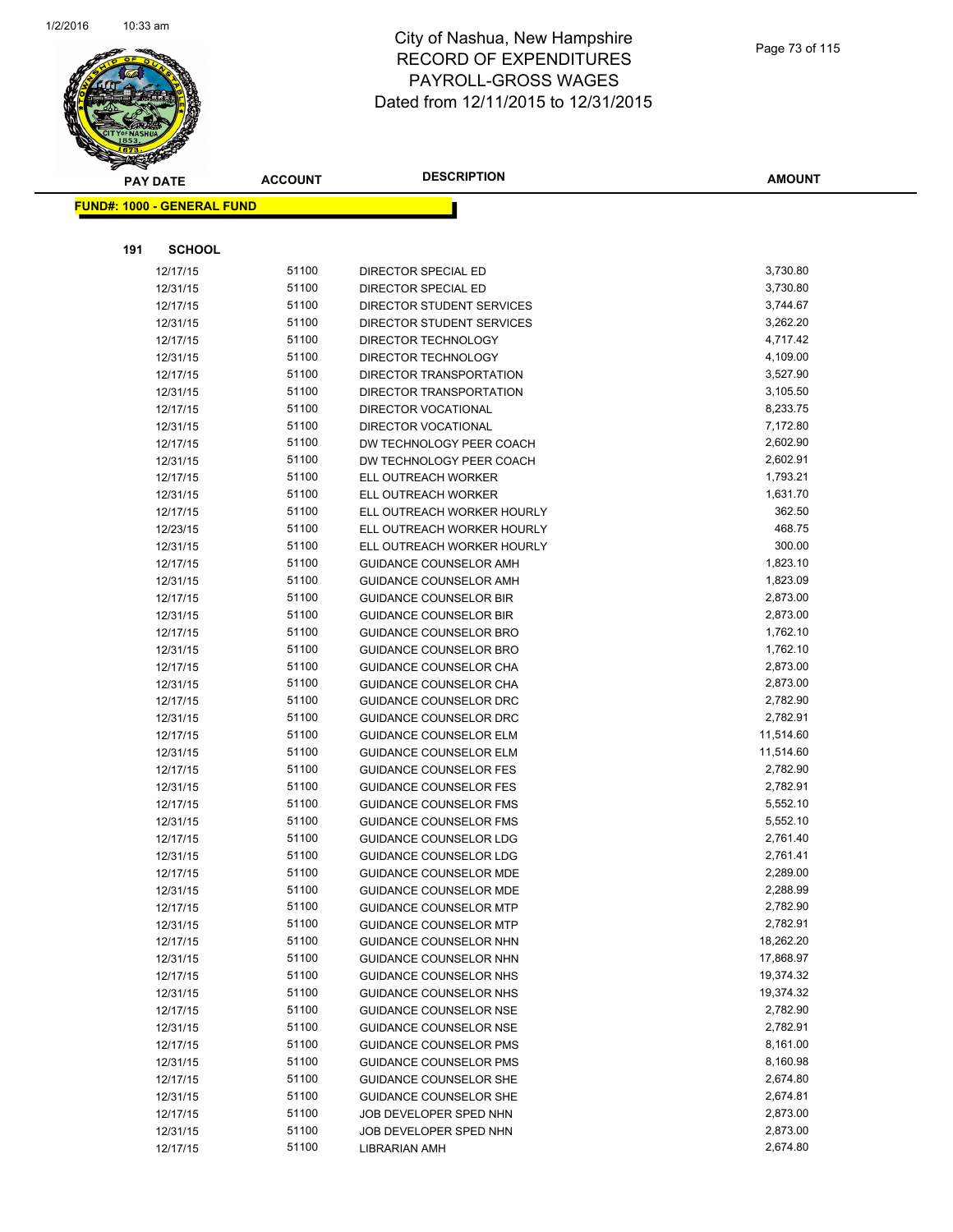

|     | <b>PAY DATE</b>                    | <b>ACCOUNT</b> | <b>DESCRIPTION</b>                           | <b>AMOUNT</b>        |
|-----|------------------------------------|----------------|----------------------------------------------|----------------------|
|     | <u> FUND#: 1000 - GENERAL FUND</u> |                |                                              |                      |
|     |                                    |                |                                              |                      |
|     |                                    |                |                                              |                      |
| 191 | <b>SCHOOL</b>                      |                |                                              |                      |
|     | 12/31/15                           | 51100          | LIBRARIAN AMH                                | 2,674.81             |
|     | 12/17/15                           | 51100          | <b>LIBRARIAN BIC</b>                         | 2,763.52             |
|     | 12/31/15                           | 51100          | <b>LIBRARIAN BIC</b>                         | 2,159.33             |
|     | 12/17/15                           | 51100          | <b>LIBRARIAN BIR</b>                         | 1,949.70             |
|     | 12/31/15                           | 51100          | <b>LIBRARIAN BIR</b>                         | 1,949.69             |
|     | 12/17/15                           | 51100          | <b>LIBRARIAN BRO</b>                         | 1,810.20             |
|     | 12/31/15                           | 51100          | <b>LIBRARIAN BRO</b>                         | 1,810.20             |
|     | 12/17/15                           | 51100          | LIBRARIAN CHA                                | 2,873.00             |
|     | 12/31/15                           | 51100          | LIBRARIAN CHA                                | 2,873.00             |
|     | 12/17/15                           | 51100          | <b>LIBRARIAN DRC</b>                         | 2,002.60             |
|     | 12/31/15                           | 51100          | <b>LIBRARIAN DRC</b>                         | 2,002.61             |
|     | 12/17/15                           | 51100          | <b>LIBRARIAN ELM</b>                         | 1,683.50             |
|     | 12/31/15                           | 51100          | <b>LIBRARIAN ELM</b>                         | 1,683.49             |
|     | 12/17/15                           | 51100          | <b>LIBRARIAN FES</b>                         | 2,304.10             |
|     | 12/31/15                           | 51100          | <b>LIBRARIAN FES</b>                         | 2,304.11             |
|     | 12/17/15                           | 51100          | <b>LIBRARIAN FMS</b>                         | 3,288.90             |
|     | 12/31/15                           | 51100          | <b>LIBRARIAN FMS</b>                         | 3,288.90             |
|     | 12/23/15                           | 51100          | <b>LIBRARIAN LDG</b>                         | 2,099.25             |
|     | 12/31/15                           | 51100          | <b>LIBRARIAN LDG</b>                         | 2,099.29             |
|     | 12/17/15<br>12/31/15               | 51100<br>51100 | LIBRARIAN MDE<br><b>LIBRARIAN MDE</b>        | 2,289.00<br>2,288.99 |
|     |                                    | 51100          |                                              | 2,501.80             |
|     | 12/17/15<br>12/31/15               | 51100          | <b>LIBRARIAN MTP</b><br><b>LIBRARIAN MTP</b> | 2,501.81             |
|     | 12/17/15                           | 51100          | LIBRARIAN NHN                                | 4,552.60             |
|     | 12/31/15                           | 51100          | LIBRARIAN NHN                                | 4,552.60             |
|     | 12/17/15                           | 51100          | <b>LIBRARIAN NHS</b>                         | 4,940.10             |
|     | 12/31/15                           | 51100          | <b>LIBRARIAN NHS</b>                         | 4,940.10             |
|     | 12/17/15                           | 51100          | <b>LIBRARIAN NSE</b>                         | 2,289.00             |
|     | 12/31/15                           | 51100          | <b>LIBRARIAN NSE</b>                         | 2,288.99             |
|     | 12/17/15                           | 51100          | <b>LIBRARIAN PMS</b>                         | 1,823.10             |
|     | 12/31/15                           | 51100          | <b>LIBRARIAN PMS</b>                         | 1,823.09             |
|     | 12/17/15                           | 51100          | <b>LIBRARIAN SHE</b>                         | 2,782.90             |
|     | 12/31/15                           | 51100          | <b>LIBRARIAN SHE</b>                         | 2,782.91             |
|     | 12/17/15                           | 51100          | LICENSED PRACTICAL NURSE AMH                 | 1,286.39             |
|     | 12/31/15                           | 51100          | LICENSED PRACTICAL NURSE AMH                 | 2,205.71             |
|     | 12/3/15                            | 51100          | LICENSED PRACTICAL NURSE ELM                 | (8,454.60)           |
|     | 12/17/15                           | 51100          | LICENSED PRACTICAL NURSE ELM                 | 2,907.12             |
|     | 12/31/15                           | 51100          | LICENSED PRACTICAL NURSE ELM                 | 2,766.31             |
|     | 12/17/15                           | 51100          | MAINTENANCE ALARM WPO                        | 998.80               |
|     | 12/23/15                           | 51100          | MAINTENANCE ALARM WPO                        | 998.80               |
|     | 12/31/15                           | 51100          | MAINTENANCE ALARM WPO                        | 998.80               |
|     | 12/17/15                           | 51100          | MAINTENANCE ASST GRDS WPO                    | 951.20               |
|     | 12/23/15                           | 51100          | MAINTENANCE ASST GRDS WPO                    | 951.20               |
|     | 12/31/15                           | 51100          | MAINTENANCE ASST GRDS WPO                    | 951.20               |
|     | 12/17/15                           | 51100          | MAINTENANCE CARPENTER WPO                    | 975.60               |
|     | 12/23/15                           | 51100          | MAINTENANCE CARPENTER WPO                    | 975.60               |
|     | 12/31/15                           | 51100          | MAINTENANCE CARPENTER WPO                    | 975.60               |
|     | 12/17/15                           | 51100          | MAINTENANCE ELECTRICIAN WPO                  | 1,997.60             |
|     | 12/23/15                           | 51100          | MAINTENANCE ELECTRICIAN WPO                  | 1,997.60             |
|     | 12/31/15                           | 51100          | MAINTENANCE ELECTRICIAN WPO                  | 1,997.60             |
|     | 12/17/15                           | 51100          | MAINTENANCE GRDS FORMEN WPO                  | 975.60               |
|     | 12/23/15                           | 51100          | MAINTENANCE GRDS FORMEN WPO                  | 975.60               |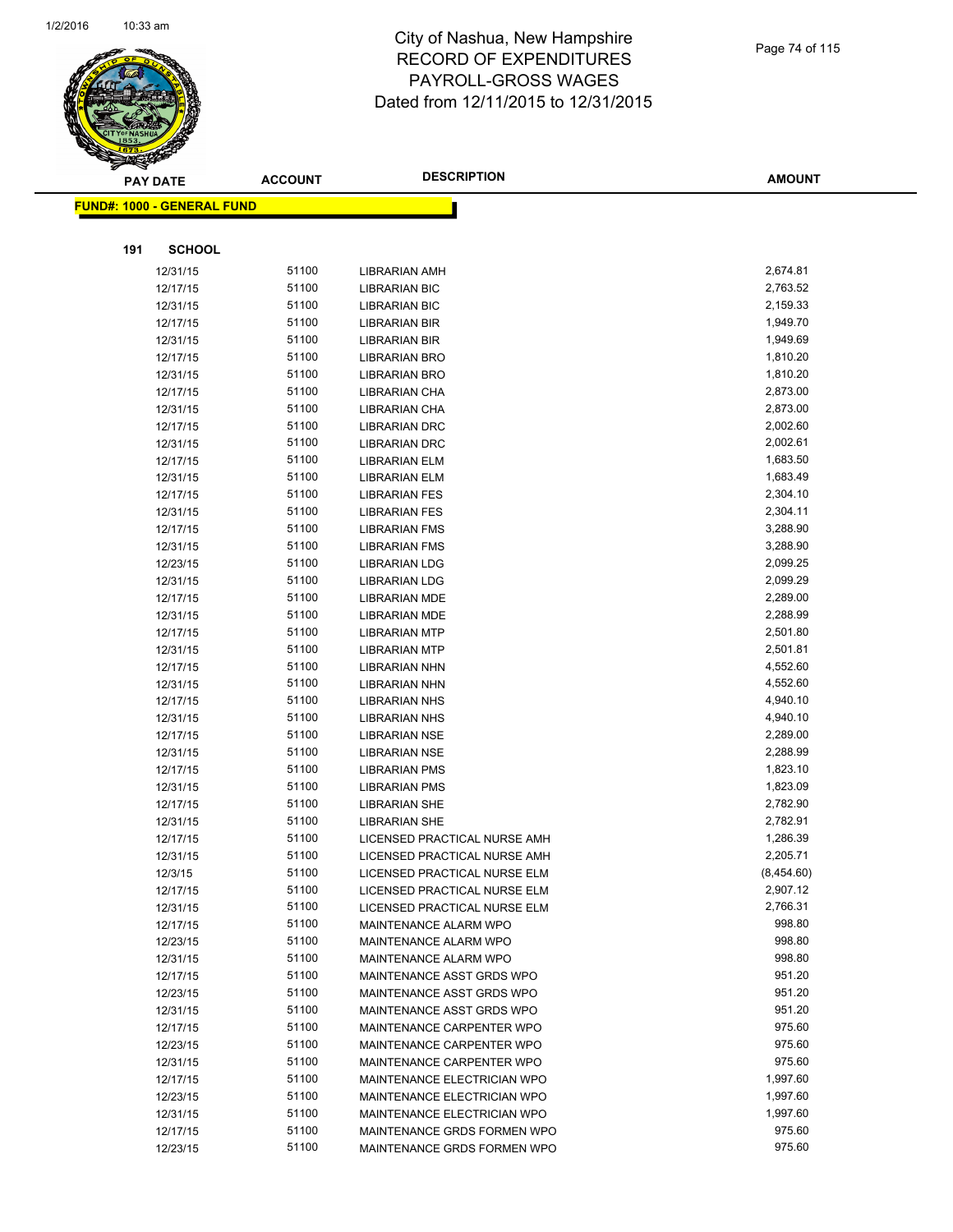

| <b>PAY DATE</b> |                                   | <b>DESCRIPTION</b><br><b>ACCOUNT</b> |                               | <b>AMOUNT</b> |
|-----------------|-----------------------------------|--------------------------------------|-------------------------------|---------------|
|                 | <b>FUND#: 1000 - GENERAL FUND</b> |                                      |                               |               |
|                 |                                   |                                      |                               |               |
|                 |                                   |                                      |                               |               |
| 191             | <b>SCHOOL</b>                     |                                      |                               |               |
|                 | 12/31/15                          | 51100                                | MAINTENANCE GRDS FORMEN WPO   | 975.60        |
|                 | 12/17/15                          | 51100                                | MAINTENANCE GROUNDS WPO       | 3,348.80      |
|                 | 12/23/15                          | 51100                                | MAINTENANCE GROUNDS WPO       | 3,348.80      |
|                 | 12/31/15                          | 51100                                | MAINTENANCE GROUNDS WPO       | 3,348.81      |
|                 | 12/17/15                          | 51100                                | MAINTENANCE HVAC WPO          | 2,930.80      |
|                 | 12/23/15                          | 51100                                | MAINTENANCE HVAC WPO          | 2,930.80      |
|                 | 12/31/15                          | 51100                                | <b>MAINTENANCE HVAC WPO</b>   | 3,781.06      |
|                 | 12/17/15                          | 51100                                | MAINTENANCE MESSENGER WPO     | 937.60        |
|                 | 12/23/15                          | 51100                                | MAINTENANCE MESSENGER WPO     | 937.60        |
|                 | 12/31/15                          | 51100                                | MAINTENANCE MESSENGER WPO     | 937.60        |
|                 | 12/17/15                          | 51100                                | MAINTENANCE PLUMBER WPO       | 1,002.80      |
|                 | 12/23/15                          | 51100                                | MAINTENANCE PLUMBER WPO       | 1,002.80      |
|                 | 12/31/15                          | 51100                                | MAINTENANCE PLUMBER WPO       | 1,002.80      |
|                 | 12/17/15                          | 51100                                | <b>MAINTENANCE TRADES WPO</b> | 3,913.60      |
|                 | 12/23/15                          | 51100                                | <b>MAINTENANCE TRADES WPO</b> | 3,913.60      |
|                 | 12/31/15                          | 51100                                | MAINTENANCE TRADES WPO        | 3,913.61      |
|                 | 12/17/15                          | 51100                                | <b>MARKETING TEACHER NHS</b>  | 2,289.00      |
|                 | 12/31/15                          | 51100                                | <b>MARKETING TEACHER NHS</b>  | 2,288.99      |
|                 | 12/17/15                          | 51100                                | <b>NURSE AMH</b>              | 2,550.80      |
|                 | 12/31/15                          | 51100                                | <b>NURSE AMH</b>              | 2,550.81      |
|                 | 12/17/15                          | 51100                                | <b>NURSE BIC</b>              | 2,289.24      |
|                 | 12/31/15                          | 51100                                | <b>NURSE BIC</b>              | 1,941.22      |
|                 | 12/17/15                          | 51100                                | <b>NURSE BIR</b>              | 2,490.42      |
|                 | 12/31/15                          | 51100                                | <b>NURSE BIR</b>              | 2,091.30      |
|                 | 12/17/15                          | 51100                                | <b>NURSE BRO</b>              | 2,250.00      |
|                 | 12/31/15                          | 51100                                | <b>NURSE BRO</b>              | 2,250.00      |
|                 | 12/17/15                          | 51100                                | <b>NURSE CHA</b>              | 2,550.80      |
|                 | 12/31/15                          | 51100                                | <b>NURSE CHA</b>              | 2,550.81      |
|                 | 12/17/15                          | 51100                                | <b>NURSE DRC</b>              | 2,550.80      |
|                 | 12/31/15                          | 51100                                | <b>NURSE DRC</b>              | 2,550.81      |
|                 | 12/17/15                          | 51100                                | <b>NURSE ELM</b>              | 3,014.60      |
|                 | 12/31/15                          | 51100                                | <b>NURSE ELM</b>              | 3,014.61      |
|                 | 12/17/15                          | 51100                                | <b>NURSE FES</b>              | 2,451.80      |
|                 | 12/31/15                          | 51100                                | <b>NURSE FES</b>              | 2,451.80      |
|                 | 12/17/15                          | 51100                                | <b>NURSE FMS</b>              | 2,550.80      |
|                 | 12/31/15                          | 51100                                | <b>NURSE FMS</b>              | 2,550.81      |
|                 | 12/17/15                          | 51100                                | NURSE LDG                     | 2,490.42      |
|                 | 12/31/15                          | 51100                                | NURSE LDG                     | 2,091.30      |
|                 | 12/17/15                          | 51100                                | <b>NURSE MDE</b>              | 2,550.80      |
|                 | 12/31/15                          | 51100                                | <b>NURSE MDE</b>              | 2,550.81      |
|                 | 12/17/15                          | 51100                                | <b>NURSE MTP</b>              | 1,649.80      |
|                 | 12/31/15                          | 51100                                | <b>NURSE MTP</b>              | 1,649.80      |
|                 | 12/17/15                          | 51100                                | <b>NURSE NHN</b>              | 5,002.60      |
|                 | 12/31/15                          | 51100                                | <b>NURSE NHN</b>              | 5,002.61      |
|                 | 12/17/15                          | 51100                                | <b>NURSE NHS</b>              | 5,101.60      |
|                 | 12/31/15                          | 51100                                | <b>NURSE NHS</b>              | 5,101.62      |
|                 | 12/17/15                          | 51100                                | <b>NURSE NSE</b>              | 2,451.80      |
|                 | 12/31/15                          | 51100                                | <b>NURSE NSE</b>              | 2,451.80      |
|                 | 12/17/15                          | 51100                                | <b>NURSE PMS</b>              | 5,201.60      |
|                 | 12/31/15                          | 51100                                | <b>NURSE PMS</b>              | 5,201.62      |
|                 | 12/17/15                          | 51100                                | <b>NURSE SHE</b>              | 3,014.60      |
|                 | 12/31/15                          | 51100                                | <b>NURSE SHE</b>              | 3,014.61      |
|                 |                                   |                                      |                               |               |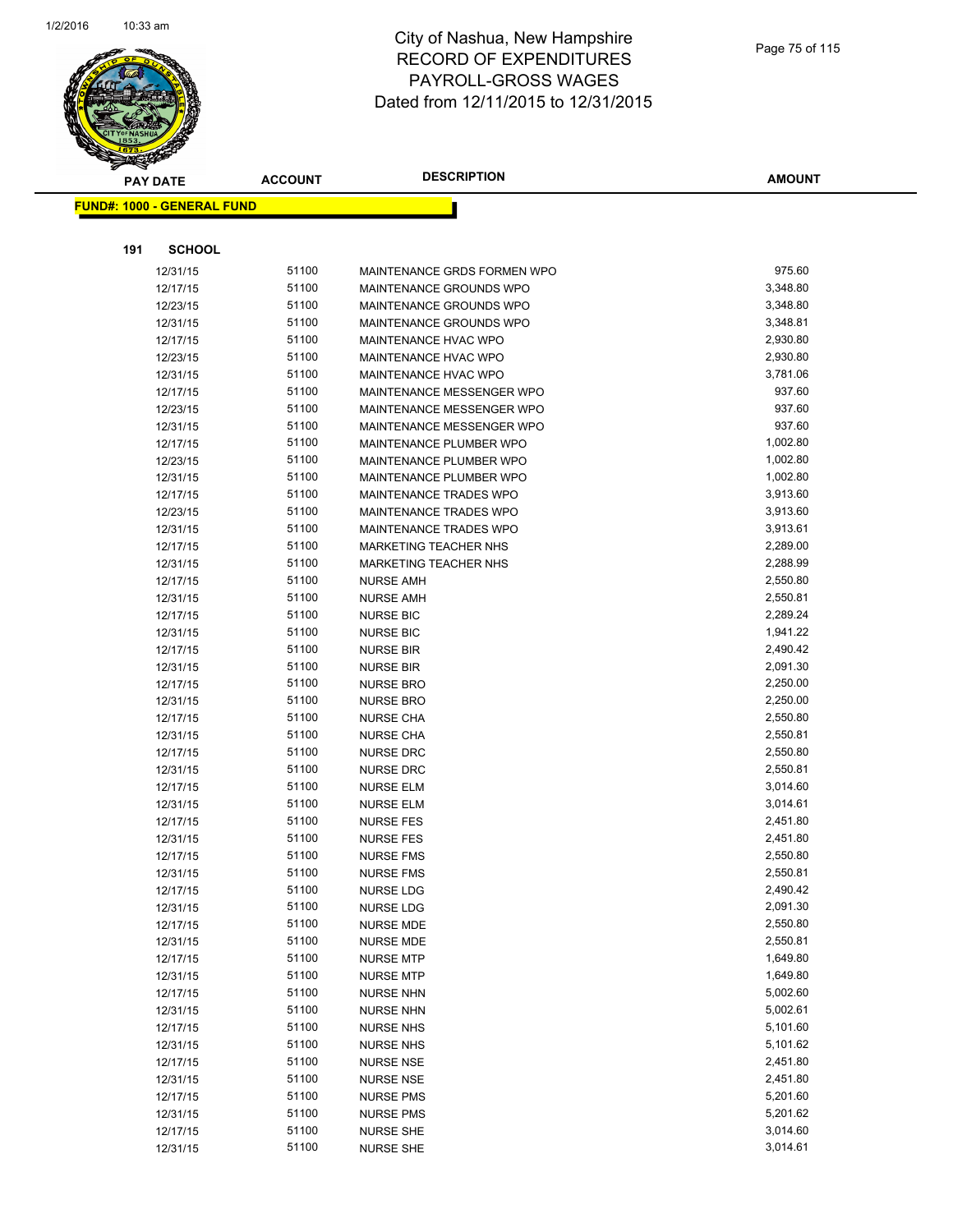

|     | <b>PAY DATE</b>                   | <b>ACCOUNT</b> | <b>DESCRIPTION</b>              | <b>AMOUNT</b> |
|-----|-----------------------------------|----------------|---------------------------------|---------------|
|     | <b>FUND#: 1000 - GENERAL FUND</b> |                |                                 |               |
|     |                                   |                |                                 |               |
|     |                                   |                |                                 |               |
| 191 | <b>SCHOOL</b>                     |                |                                 |               |
|     | 12/17/15                          | 51100          | OFFICE MANAGER BUSINESS         | 2,822.00      |
|     | 12/31/15                          | 51100          | OFFICE MANAGER BUSINESS         | 2,484.30      |
|     | 12/17/15                          | 51100          | OFFICE MANAGER HUMAN RESOURCES  | 2,044.00      |
|     | 12/31/15                          | 51100          | OFFICE MANAGER HUMAN RESOURCES  | 1,799.80      |
|     | 12/17/15                          | 51100          | OFFICE MANAGER PLANT OPS        | 1,173.60      |
|     | 12/31/15                          | 51100          | OFFICE MANAGER PLANT OPS        | 970.10        |
|     | 12/17/15                          | 51100          | OFFICE MANAGER SPED             | 2,186.31      |
|     | 12/31/15                          | 51100          | OFFICE MANAGER SPED             | 1,904.30      |
|     | 12/17/15                          | 51100          | <b>OUT DISTRICT COORDINATOR</b> | 3,188.80      |
|     | 12/31/15                          | 51100          | <b>OUT DISTRICT COORDINATOR</b> | 3,188.80      |
|     | 12/17/15                          | 51100          | PARA ALT AMH                    | 540.27        |
|     | 12/23/15                          | 51100          | PARA ALT AMH                    | 549.59        |
|     | 12/31/15                          | 51100          | PARA ALT AMH                    | 340.00        |
|     | 12/17/15                          | 51100          | PARA ALT DRC                    | 411.82        |
|     | 12/23/15                          | 51100          | PARA ALT DRC                    | 425.78        |
|     | 12/31/15                          | 51100          | PARA ALT DRC                    | 254.77        |
|     | 12/17/15                          | 51100          | PARA ALT FMS                    | 610.15        |
|     | 12/23/15                          | 51100          | PARA ALT FMS                    | 591.52        |
|     | 12/31/15                          | 51100          | PARA ALT FMS                    | 475.07        |
|     | 12/17/15                          | 51100          | PARA ALT LDG                    | 558.90        |
|     | 12/23/15                          | 51100          | PARA ALT LDG                    | 558.90        |
|     | 12/31/15                          | 51100          | PARA ALT LDG                    | 451.78        |
|     | 12/17/15                          | 51100          | PARA ALT MTP                    | 432.76        |
|     | 12/23/15                          | 51100          | PARA ALT MTP                    | 429.27        |
|     | 12/31/15                          | 51100          | PARA ALT MTP                    | 338.53        |
|     | 12/17/15                          | 51100          | PARA ALT PMS                    | 484.40        |
|     | 12/23/15                          | 51100          | PARA ALT PMS                    | 484.40        |
|     | 12/31/15                          | 51100          | PARA ALT PMS                    | 387.52        |
|     | 12/17/15                          | 51100          | PARA AMH ELL                    | 937.20        |
|     | 12/23/15                          | 51100          | PARA AMH ELL                    | 922.61        |
|     | 12/31/15                          | 51100          | PARA AMH ELL                    | 573.56        |
|     | 12/17/15                          | 51100          | PARA DW SPEC ED AMH             | 9,162.94      |
|     | 12/23/15                          | 51100          | PARA DW SPEC ED AMH             | 9,153.88      |
|     | 12/31/15                          | 51100          | PARA DW SPEC ED AMH             | 6,432.26      |
|     | 12/17/15                          | 51100          | PARA DW SPEC ED BIC             | 168.50        |
|     | 12/23/15                          | 51100          | PARA DW SPEC ED BIC             | 337.00        |
|     | 12/31/15                          | 51100          | PARA DW SPEC ED BIC             | 259.49        |
|     | 12/17/15                          | 51100          | PARA DW SPEC ED BIR             | 1,400.21      |
|     | 12/23/15                          | 51100          | PARA DW SPEC ED BIR             | 1,458.01      |
|     | 12/31/15                          | 51100          | PARA DW SPEC ED BIR             | 1,168.76      |
|     | 12/17/15                          | 51100          | PARA DW SPEC ED BRO             | 4,207.24      |
|     | 12/23/15                          | 51100          | PARA DW SPEC ED BRO             | 3,893.60      |
|     | 12/31/15                          | 51100          | PARA DW SPEC ED BRO             | 2,842.04      |
|     | 12/17/15                          | 51100          | PARA DW SPEC ED CHA             | 8,879.26      |
|     | 12/23/15                          | 51100          | PARA DW SPEC ED CHA             | 9,080.22      |
|     | 12/31/15                          | 51100          | PARA DW SPEC ED CHA             | 6,701.29      |
|     | 12/17/15                          | 51100          | PARA DW SPEC ED DRC             | 592.19        |
|     | 12/23/15                          | 51100          | PARA DW SPEC ED DRC             | 606.00        |
|     | 12/31/15                          | 51100          | PARA DW SPEC ED DRC             | 247.01        |
|     | 12/17/15                          | 51100          | PARA DW SPEC ED FMS             | 2,215.52      |
|     | 12/23/15                          | 51100          | PARA DW SPEC ED FMS             | 2,206.81      |
|     | 12/31/15                          | 51100          | PARA DW SPEC ED FMS             | 1,554.97      |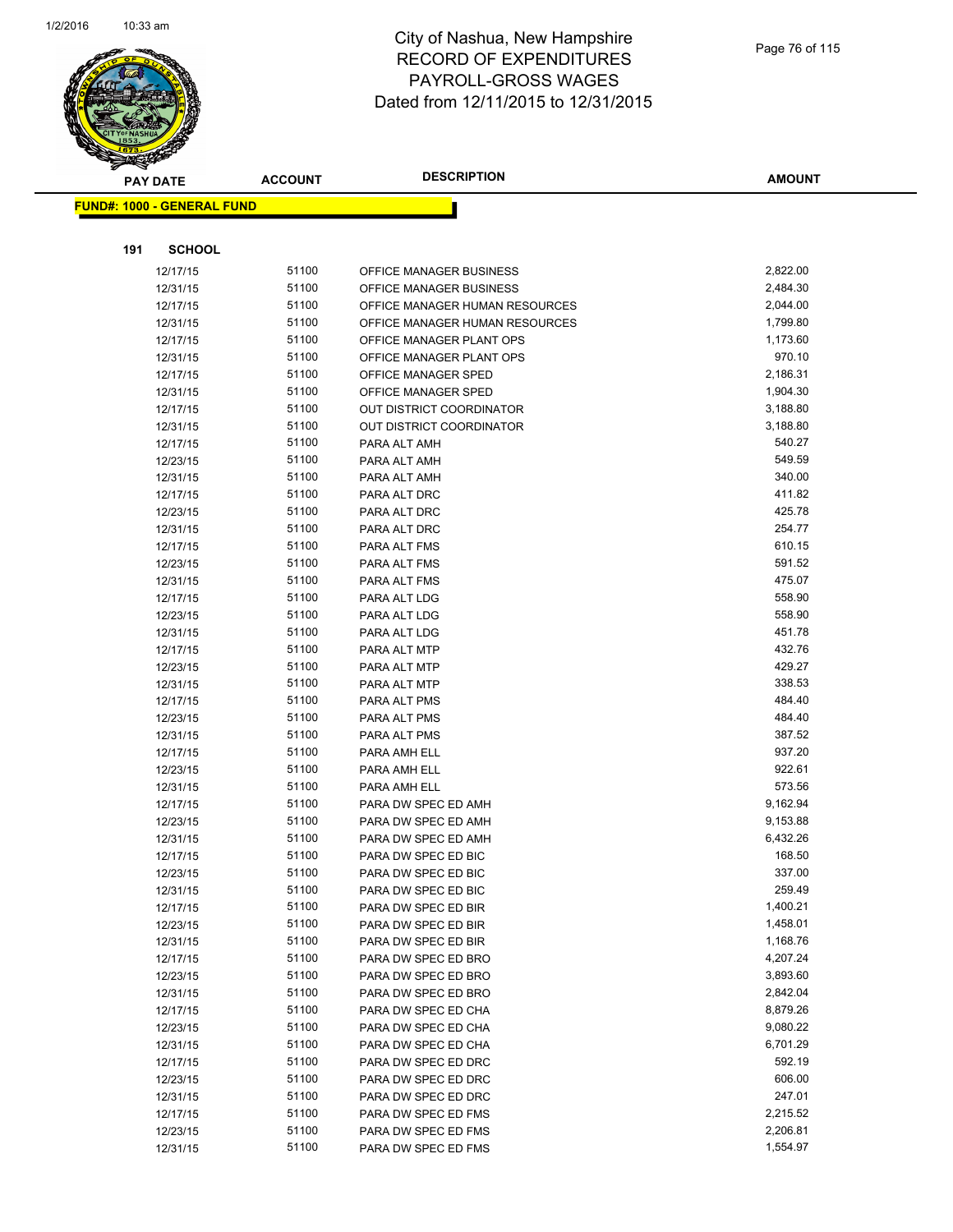

|     | <b>PAY DATE</b>                    | <b>ACCOUNT</b> | <b>DESCRIPTION</b>               | <b>AMOUNT</b>        |
|-----|------------------------------------|----------------|----------------------------------|----------------------|
|     | <u> FUND#: 1000 - GENERAL FUND</u> |                |                                  |                      |
|     |                                    |                |                                  |                      |
|     |                                    |                |                                  |                      |
| 191 | <b>SCHOOL</b>                      |                |                                  |                      |
|     | 12/17/15                           | 51100          | PARA DW SPEC ED MDE              | 8,572.92             |
|     | 12/23/15                           | 51100          | PARA DW SPEC ED MDE              | 8,718.68             |
|     | 12/31/15                           | 51100          | PARA DW SPEC ED MDE              | 6,242.80             |
|     | 12/17/15                           | 51100          | PARA DW SPEC ED MTP              | 480.37               |
|     | 12/23/15                           | 51100          | PARA DW SPEC ED MTP              | 476.40               |
|     | 12/31/15                           | 51100          | PARA DW SPEC ED MTP              | 285.84               |
|     | 12/17/15                           | 51100          | PARA DW SPEC ED NHN              | 4,605.23             |
|     | 12/23/15                           | 51100          | PARA DW SPEC ED NHN              | 4,590.80             |
|     | 12/31/15                           | 51100          | PARA DW SPEC ED NHN              | 3,471.62             |
|     | 12/17/15                           | 51100          | PARA DW SPEC ED NHS              | 7,253.89             |
|     | 12/23/15                           | 51100          | PARA DW SPEC ED NHS              | 6,466.56             |
|     | 12/31/15                           | 51100          | PARA DW SPEC ED NHS              | 5,681.78             |
|     | 12/17/15                           | 51100          | PARA DW SPEC ED NSE              | 2,750.85             |
|     | 12/23/15                           | 51100          | PARA DW SPEC ED NSE              | 2,727.88             |
|     | 12/31/15                           | 51100          | PARA DW SPEC ED NSE              | 1,862.83             |
|     | 12/17/15                           | 51100          | PARA DW SPEC ED PMS              | 5,370.37             |
|     | 12/23/15                           | 51100          | PARA DW SPEC ED PMS              | 5,371.73             |
|     | 12/31/15                           | 51100          | PARA DW SPEC ED PMS              | 4,013.92             |
|     | 12/17/15                           | 51100          | PARA DW SPEC ED SHE              | 8,360.86             |
|     | 12/23/15                           | 51100          | PARA DW SPEC ED SHE              | 8,492.64             |
|     | 12/31/15                           | 51100          | PARA DW SPEC ED SHE              | 5,830.91             |
|     | 12/17/15                           | 51100          | PARA DW SPEC ED WID              | 2,184.44             |
|     | 12/23/15                           | 51100          | PARA DW SPEC ED WID              | 2,223.33             |
|     | 12/31/15                           | 51100          | PARA DW SPEC ED WID              | 1,649.91             |
|     | 12/17/15                           | 51100<br>51100 | PARA DW SPEC ELM                 | 5,672.96             |
|     | 12/23/15                           | 51100          | PARA DW SPEC ELM                 | 5,665.90<br>3,523.86 |
|     | 12/31/15<br>12/17/15               | 51100          | PARA DW SPEC ELM<br>PARA ELL BIR | 503.31               |
|     | 12/23/15                           | 51100          | PARA ELL BIR                     | 534.22               |
|     | 12/31/15                           | 51100          | PARA ELL BIR                     | 437.09               |
|     | 12/17/15                           | 51100          | PARA ELL DRC                     | 507.73               |
|     | 12/23/15                           | 51100          | PARA ELL DRC                     | 529.80               |
|     | 12/31/15                           | 51100          | PARA ELL DRC                     | 423.84               |
|     | 12/17/15                           | 51100          | PARA ELL ELM                     | 842.47               |
|     | 12/23/15                           | 51100          | PARA ELL ELM                     | 822.55               |
|     | 12/31/15                           | 51100          | PARA ELL ELM                     | 578.41               |
|     | 12/17/15                           | 51100          | PARA ELL FES                     | 457.38               |
|     | 12/23/15                           | 51100          | PARA ELL FES                     | 468.72               |
|     | 12/31/15                           | 51100          | PARA ELL FES                     | 370.44               |
|     | 12/17/15                           | 51100          | PARA ELL FMS                     | 431.19               |
|     | 12/23/15                           | 51100          | PARA ELL FMS                     | 434.58               |
|     | 12/31/15                           | 51100          | PARA ELL FMS                     | 258.03               |
|     | 12/17/15                           | 51100          | PARA ELL LDG                     | 529.80               |
|     | 12/23/15                           | 51100          | PARA ELL LDG                     | 529.80               |
|     | 12/31/15                           | 51100          | PARA ELL LDG                     | 317.88               |
|     | 12/17/15                           | 51100          | PARA ELL MTP                     | 385.39               |
|     | 12/23/15                           | 51100          | PARA ELL MTP                     | 382.20               |
|     | 12/31/15                           | 51100          | PARA ELL MTP                     | 229.32               |
|     | 12/17/15                           | 51100          | PARA ELL NHS                     | 573.95               |
|     | 12/23/15                           | 51100          | PARA ELL NHS                     | 573.96               |
|     | 12/31/15                           | 51100          | PARA ELL NHS                     | 339.96               |
|     | 12/17/15                           | 51100          | PARA ELL PMS                     | 410.88               |
|     |                                    |                |                                  |                      |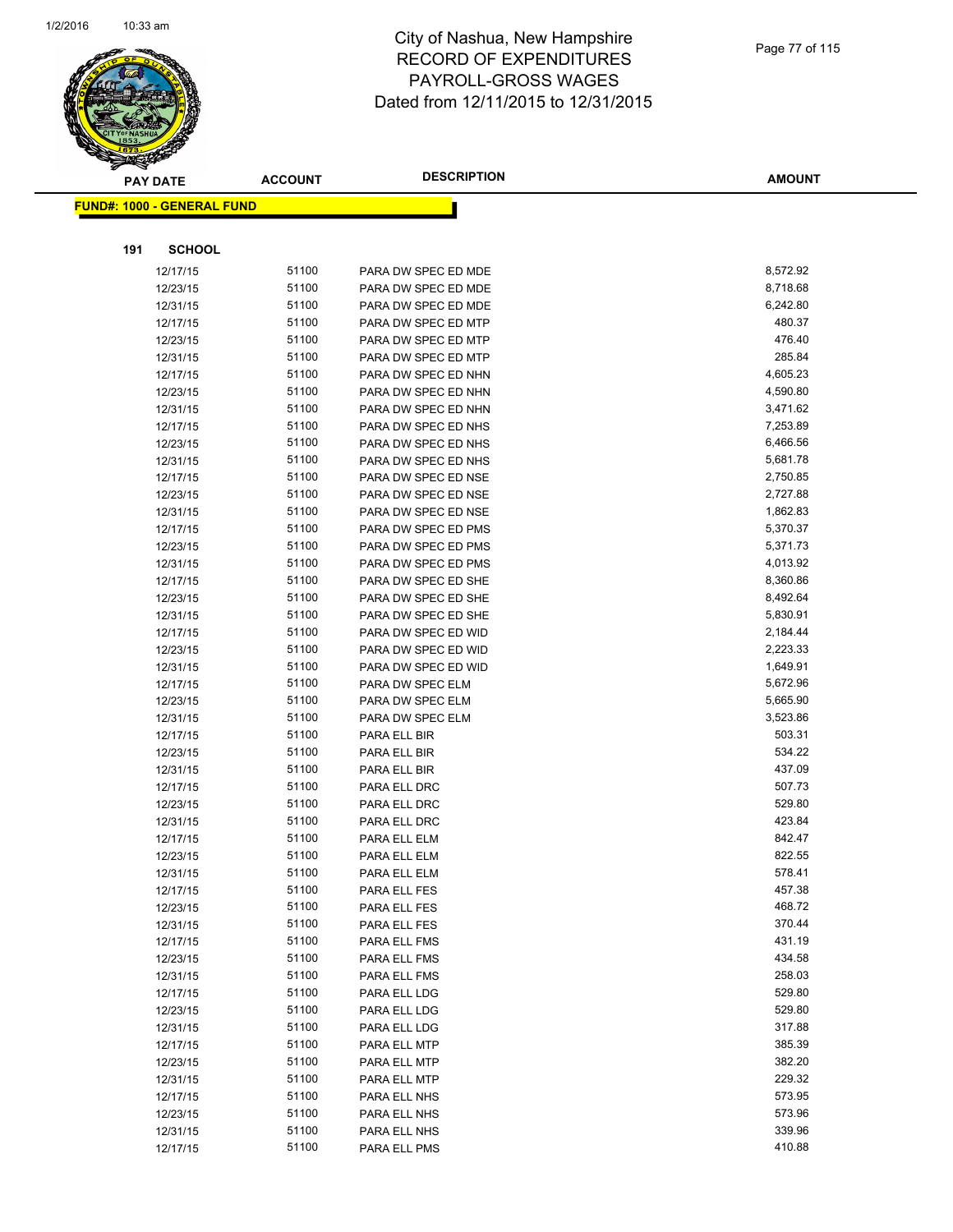

|     | <b>PAY DATE</b>                         | <b>ACCOUNT</b> | <b>DESCRIPTION</b>             | <b>AMOUNT</b>          |
|-----|-----------------------------------------|----------------|--------------------------------|------------------------|
|     | <mark>FUND#: 1000 - GENERAL FUND</mark> |                |                                |                        |
|     |                                         |                |                                |                        |
| 191 | <b>SCHOOL</b>                           |                |                                |                        |
|     | 12/23/15                                | 51100          | PARA ELL PMS                   | 404.52                 |
|     | 12/31/15                                | 51100          | PARA ELL PMS                   | 242.07                 |
|     | 12/17/15                                | 51100          | PARA ELL SHE                   | 538.64                 |
|     | 12/23/15                                | 51100          | PARA ELL SHE                   | 534.22                 |
|     | 12/31/15                                | 51100          | PARA ELL SHE                   | 428.26                 |
|     | 12/17/15                                | 51100          | PARA INST AMH                  | 1,406.92               |
|     | 12/23/15                                | 51100          | PARA INST AMH                  | 1,478.22               |
|     | 12/31/15                                | 51100          | PARA INST AMH                  | 994.99                 |
|     | 12/17/15                                | 51100          | PARA INST BIC                  | 5,941.57               |
|     | 12/23/15                                | 51100          | PARA INST BIC                  | 5,903.98               |
|     | 12/31/15                                | 51100          | PARA INST BIC                  | 4,363.95               |
|     | 12/17/15                                | 51100          | PARA INST BIR                  | 4,223.19               |
|     | 12/23/15                                | 51100          | PARA INST BIR                  | 4,235.61               |
|     | 12/31/15                                | 51100          | PARA INST BIR                  | 2,738.75               |
|     | 12/17/15                                | 51100          | PARA INST BRO                  | 2,749.90               |
|     | 12/23/15                                | 51100          | PARA INST BRO                  | 2,731.81               |
|     | 12/31/15                                | 51100          | PARA INST BRO                  | 1,866.72               |
|     | 12/17/15                                | 51100          | PARA INST CHA                  | 4,855.65               |
|     | 12/23/15                                | 51100          | PARA INST CHA                  | 4,970.33               |
|     | 12/31/15                                | 51100          | PARA INST CHA                  | 3,733.00               |
|     | 12/17/15                                | 51100          | PARA INST DRC                  | 3,366.81               |
|     | 12/23/15                                | 51100          | PARA INST DRC                  | 3,497.65               |
|     | 12/31/15                                | 51100          | PARA INST DRC                  | 2,440.24               |
|     | 12/17/15                                | 51100          | PARA INST ELM                  | 5,253.82               |
|     | 12/23/15                                | 51100          | PARA INST ELM                  | 5,229.81               |
|     | 12/31/15                                | 51100<br>51100 | PARA INST ELM                  | 3,666.64<br>(8,303.35) |
|     | 12/3/15<br>12/17/15                     | 51100          | PARA INST FES<br>PARA INST FES | 5,243.49               |
|     | 12/23/15                                | 51100          | PARA INST FES                  | 4,960.53               |
|     | 12/31/15                                | 51100          | PARA INST FES                  | 3,657.64               |
|     | 12/3/15                                 | 51100          | PARA INST FMS                  | 739.82                 |
|     | 12/17/15                                | 51100          | PARA INST FMS                  | 4,410.77               |
|     | 12/23/15                                | 51100          | PARA INST FMS                  | 4,405.76               |
|     | 12/31/15                                | 51100          | PARA INST FMS                  | 3,105.37               |
|     | 12/17/15                                | 51100          | PARA INST LDG                  | 6,789.48               |
|     | 12/23/15                                | 51100          | PARA INST LDG                  | 6,865.70               |
|     | 12/31/15                                | 51100          | PARA INST LDG                  | 5,160.61               |
|     | 12/17/15                                | 51100          | PARA INST MDE                  | 4,088.23               |
|     | 12/23/15                                | 51100          | PARA INST MDE                  | 4,128.10               |
|     | 12/31/15                                | 51100          | PARA INST MDE                  | 2,974.27               |
|     | 12/3/15                                 | 51100          | PARA INST MTP                  | (707.10)               |
|     | 12/17/15                                | 51100          | PARA INST MTP                  | 2,153.97               |
|     | 12/23/15                                | 51100          | PARA INST MTP                  | 2,167.21               |
|     | 12/31/15                                | 51100          | PARA INST MTP                  | 1,414.23               |
|     | 12/17/15                                | 51100          | PARA INST NHN                  | 1,652.14               |
|     | 12/23/15                                | 51100          | PARA INST NHN                  | 1,650.38               |
|     | 12/31/15                                | 51100          | PARA INST NHN                  | 1,328.07               |
|     | 12/17/15                                | 51100          | PARA INST NHS                  | 2,035.98               |
|     | 12/23/15                                | 51100          | PARA INST NHS                  | 2,104.65               |
|     | 12/31/15                                | 51100          | PARA INST NHS                  | 1,465.72               |
|     | 12/17/15                                | 51100          | PARA INST NSE                  | 3,557.08               |
|     | 12/23/15                                | 51100          | PARA INST NSE                  | 3,626.62               |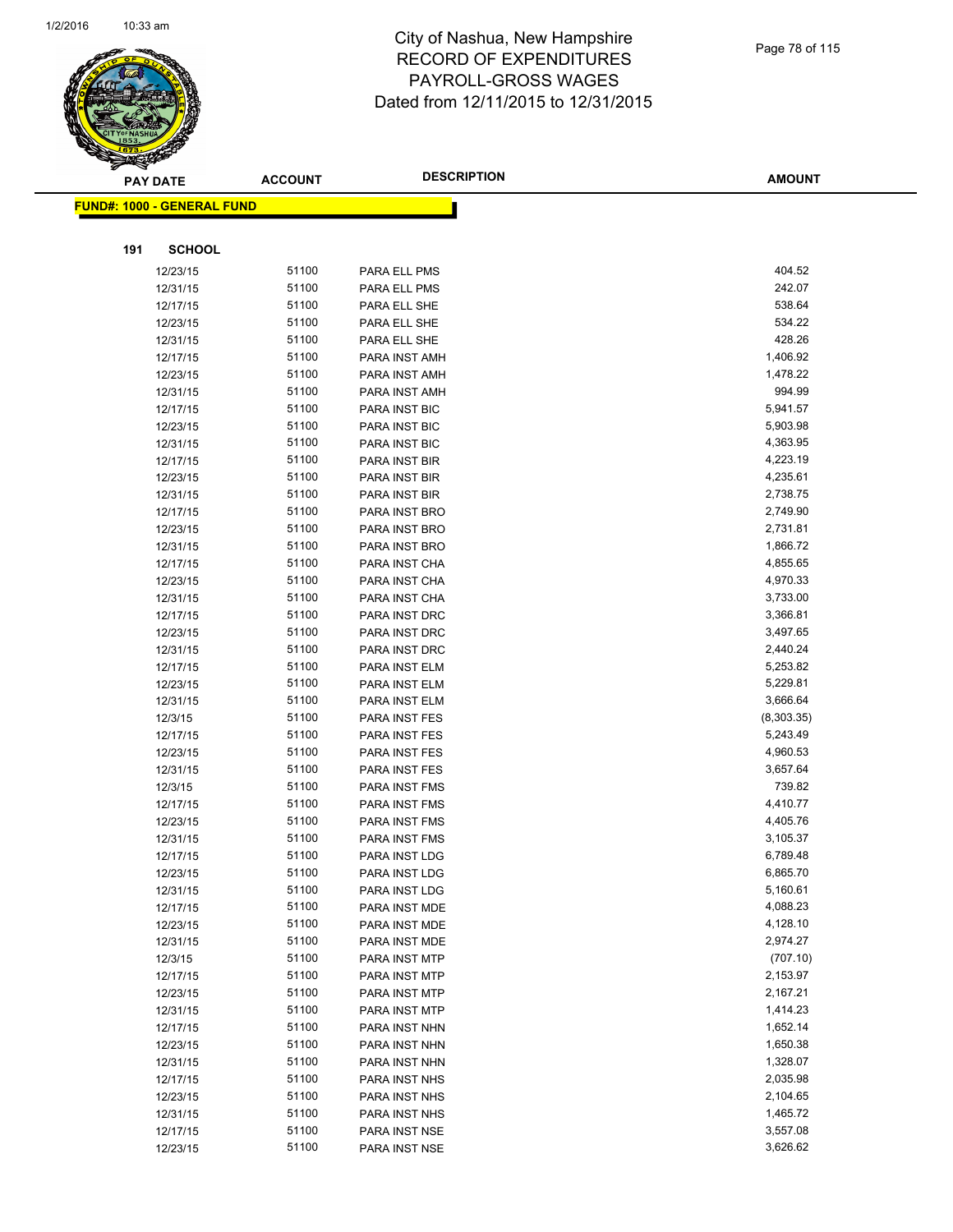

| ॼ   | <b>PAY DATE</b>                   | <b>ACCOUNT</b> | <b>DESCRIPTION</b>   | <b>AMOUNT</b> |
|-----|-----------------------------------|----------------|----------------------|---------------|
|     | <b>FUND#: 1000 - GENERAL FUND</b> |                |                      |               |
|     |                                   |                |                      |               |
| 191 | <b>SCHOOL</b>                     |                |                      |               |
|     | 12/31/15                          | 51100          | PARA INST NSE        | 2,467.73      |
|     | 12/3/15                           | 51100          | PARA INST PMS        | 688.00        |
|     | 12/17/15                          | 51100          | PARA INST PMS        | 4,876.30      |
|     | 12/23/15                          | 51100          | <b>PARA INST PMS</b> | 5,417.74      |
|     | 12/31/15                          | 51100          | <b>PARA INST PMS</b> | 3,841.33      |
|     | 12/17/15                          | 51100          | PARA INST SHE        | 3,521.84      |
|     | 12/23/15                          | 51100          | PARA INST SHE        | 3,535.66      |
|     | 12/31/15                          | 51100          | PARA INST SHE        | 2,729.04      |
|     | 12/17/15                          | 51100          | PARA KIND AMH        | 1,125.72      |
|     | 12/23/15                          | 51100          | PARA KIND AMH        | 1,116.60      |
|     | 12/31/15                          | 51100          | PARA KIND AMH        | 888.72        |
|     | 12/17/15                          | 51100          | PARA KIND BIC        | 560.58        |
|     | 12/23/15                          | 51100          | PARA KIND BIC        | 556.02        |
|     | 12/31/15                          | 51100          | PARA KIND BIC        | 346.37        |
|     | 12/17/15                          | 51100          | PARA KIND BRO        | 551.46        |
|     | 12/23/15                          | 51100          | PARA KIND BRO        | 556.02        |
|     | 12/31/15                          | 51100          | PARA KIND BRO        | 446.64        |
|     | 12/17/15                          | 51100          | PARA KIND CHA        | 457.38        |
|     | 12/23/15                          | 51100          | PARA KIND CHA        | 464.94        |
|     | 12/31/15                          | 51100          | PARA KIND CHA        | 272.16        |
|     | 12/17/15                          | 51100          | PARA KIND DRC        | 503.31        |
|     | 12/23/15                          | 51100          | PARA KIND DRC        | 529.80        |
|     | 12/31/15                          | 51100          | PARA KIND DRC        | 423.84        |
|     | 12/17/15                          | 51100          | PARA KIND FES        | 841.97        |
|     | 12/23/15                          | 51100          | PARA KIND FES        | 828.40        |
|     | 12/31/15                          | 51100          | PARA KIND FES        | 668.82        |
|     | 12/17/15                          | 51100          | PARA KIND LDG        | 407.40        |
|     | 12/23/15                          | 51100          | PARA KIND LDG        | 407.40        |
|     | 12/31/15                          | 51100          | PARA KIND LDG        | 325.92        |
|     | 12/17/15                          | 51100          | PARA KIND MDE        | 565.13        |
|     | 12/23/15                          | 51100          | PARA KIND MDE        | 551.46        |
|     | 12/31/15                          | 51100          | PARA KIND MDE        | 442.08        |
|     | 12/17/15                          | 51100          | PARA KIND MTP        | 1,125.26      |
|     | 12/23/15                          | 51100          | PARA KIND MTP        | 985.92        |
|     | 12/31/15                          | 51100          | PARA KIND MTP        | 702.63        |
|     | 12/17/15                          | 51100          | PARA KIND NSE        | 556.02        |
|     | 12/23/15                          | 51100          | PARA KIND NSE        | 560.58        |
|     | 12/31/15                          | 51100          | PARA KIND NSE        | 337.26        |
|     | 12/17/15                          | 51100          | PARA KIND SHE        | 610.71        |
|     | 12/23/15                          | 51100          | PARA KIND SHE        | 606.15        |
|     | 12/31/15                          | 51100          | PARA KIND SHE        | 364.60        |
|     | 12/17/15                          | 51100          | PARA MEDIA NHN       | 614.79        |
|     | 12/23/15                          | 51100          | PARA MEDIA NHN       | 652.04        |
|     | 12/31/15                          | 51100          | PARA MEDIA NHN       | 507.67        |
|     | 12/17/15                          | 51100          | PARA MEDIA NHS       | 1,747.86      |
|     | 12/23/15                          | 51100          | PARA MEDIA NHS       | 1,756.89      |
|     | 12/31/15                          | 51100          | PARA MEDIA NHS       | 1,151.43      |
|     | 12/17/15                          | 51100          | PARA PRE SCH BIC     | 3,179.14      |
|     | 12/23/15                          | 51100          | PARA PRE SCH BIC     | 3,157.76      |
|     | 12/31/15                          | 51100          | PARA PRE SCH BIC     | 1,863.32      |
|     | 12/17/15                          | 51100          | PARA PRE SCH BRO     | 4,878.71      |
|     | 12/23/15                          | 51100          | PARA PRE SCH BRO     | 4,878.49      |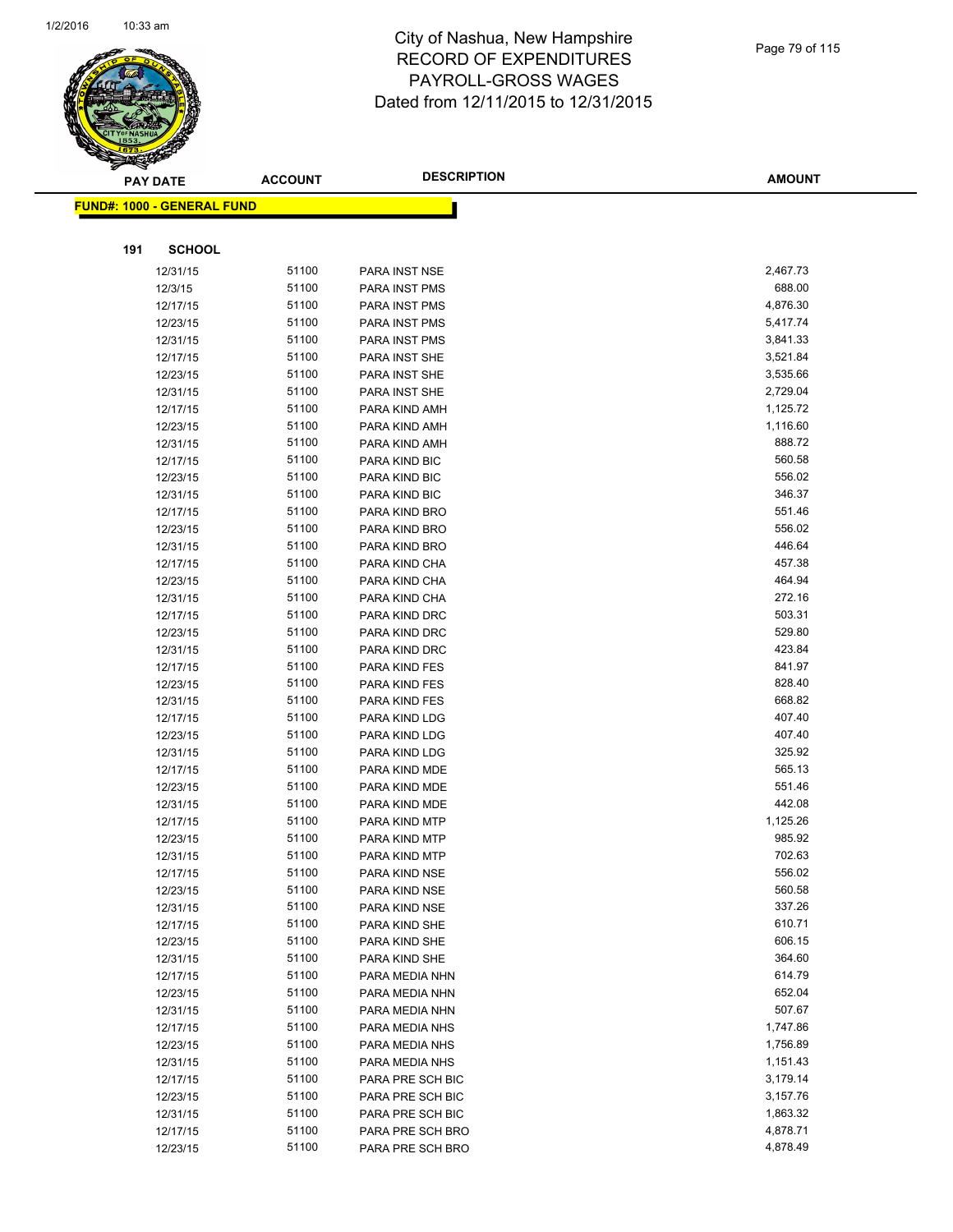

|     | <b>PAY DATE</b>                    | <b>ACCOUNT</b> | <b>DESCRIPTION</b> | <b>AMOUNT</b> |
|-----|------------------------------------|----------------|--------------------|---------------|
|     | <u> FUND#: 1000 - GENERAL FUND</u> |                |                    |               |
|     |                                    |                |                    |               |
| 191 | <b>SCHOOL</b>                      |                |                    |               |
|     | 12/31/15                           | 51100          | PARA PRE SCH BRO   | 3,827.30      |
|     | 12/17/15                           | 51100          | PARA PRE SCH MTP   | 320.15        |
|     | 12/23/15                           | 51100          | PARA PRE SCH MTP   | 323.52        |
|     | 12/31/15                           | 51100          | PARA PRE SCH MTP   | 235.90        |
|     | 12/17/15                           | 51100          | PARA PRE SCH NSE   | 795.32        |
|     | 12/23/15                           | 51100          | PARA PRE SCH NSE   | 714.44        |
|     | 12/31/15                           | 51100          | PARA PRE SCH NSE   | 468.43        |
|     | 12/17/15                           | 51100          | PARA READ ELM      | 574.26        |
|     | 12/23/15                           | 51100          | PARA READ ELM      | 569.70        |
|     | 12/31/15                           | 51100          | PARA READ ELM      | 341.82        |
|     | 12/17/15                           | 51100          | PARA SCI NHN       | 582.20        |
|     | 12/23/15                           | 51100          | PARA SCI NHN       | 582.20        |
|     | 12/31/15                           | 51100          | PARA SCI NHN       | 349.32        |
|     | 12/17/15                           | 51100          | PARA SCI NHS       | 536.98        |
|     | 12/23/15                           | 51100          | PARA SCI NHS       | 541.49        |
|     | 12/31/15                           | 51100          | PARA SCI NHS       | 338.43        |
|     | 12/3/15                            | 51100          | PARA TTI DRC       | (2,544.86)    |
|     | 12/17/15                           | 51100          | PARA TTI DRC       | 379.69        |
|     | 12/23/15                           | 51100          | PARA TTI DRC       | 326.72        |
|     | 12/31/15                           | 51100          | PARA TTI DRC       | 211.92        |
|     | 12/17/15                           | 51100          | PARA VOC NHS       | 582.13        |
|     | 12/23/15                           | 51100          | PARA VOC NHS       | 586.64        |
|     | 12/31/15                           | 51100          | PARA VOC NHS       | 464.79        |
|     | 12/17/15                           | 51100          | PEER COACH SCIENCE | 5,727.90      |
|     | 12/31/15                           | 51100          | PEER COACH SCIENCE | 5,727.91      |
|     | 12/17/15                           | 51100          | PRINCIPAL AMH      | 3,514.40      |
|     | 12/31/15                           | 51100          | PRINCIPAL AMH      | 3,514.40      |
|     | 12/17/15                           | 51100          | PRINCIPAL BIC      | 3,884.60      |
|     | 12/31/15                           | 51100          | PRINCIPAL BIC      | 3,884.60      |
|     | 12/17/15                           | 51100          | PRINCIPAL BIR      | 3,620.20      |
|     | 12/31/15                           | 51100          | PRINCIPAL BIR      | 3,620.20      |
|     | 12/3/15                            | 51100          | PRINCIPAL BRO      | 3,088.80      |
|     | 12/17/15                           | 51100          | PRINCIPAL BRO      | 3,088.80      |
|     | 12/31/15                           | 51100          | PRINCIPAL BRO      | 3,088.80      |
|     | 12/17/15                           | 51100          | PRINCIPAL CHA      | 3,567.30      |
|     | 12/31/15                           | 51100          | PRINCIPAL CHA      | 3,567.30      |
|     | 12/17/15                           | 51100          | PRINCIPAL DRC      | 3,461.50      |
|     | 12/31/15                           | 51100          | PRINCIPAL DRC      | 3,461.50      |
|     | 12/17/15                           | 51100          | PRINCIPAL ELM      | 3,701.90      |
|     | 12/31/15                           | 51100          | PRINCIPAL ELM      | 3,701.90      |
|     | 12/17/15                           | 51100          | PRINCIPAL FES      | 3,514.40      |
|     | 12/31/15                           | 51100          | PRINCIPAL FES      | 3,514.40      |
|     | 12/17/15                           | 51100          | PRINCIPAL FMS      | 3,653.90      |
|     | 12/31/15                           | 51100          | PRINCIPAL FMS      | 3,653.90      |
|     | 12/17/15                           | 51100          | PRINCIPAL LDG      | 3,884.60      |
|     | 12/31/15                           | 51100          | PRINCIPAL LDG      | 3,884.60      |
|     | 12/17/15                           | 51100          | PRINCIPAL MDE      | 3,567.30      |
|     | 12/31/15                           | 51100          | PRINCIPAL MDE      | 3,567.30      |
|     | 12/17/15                           | 51100          | PRINCIPAL MTP      | 3,620.20      |
|     | 12/31/15                           | 51100          | PRINCIPAL MTP      | 3,620.20      |
|     | 12/17/15                           | 51100          | PRINCIPAL NHN      | 4,009.60      |
|     | 12/31/15                           | 51100          | PRINCIPAL NHN      | 4,009.60      |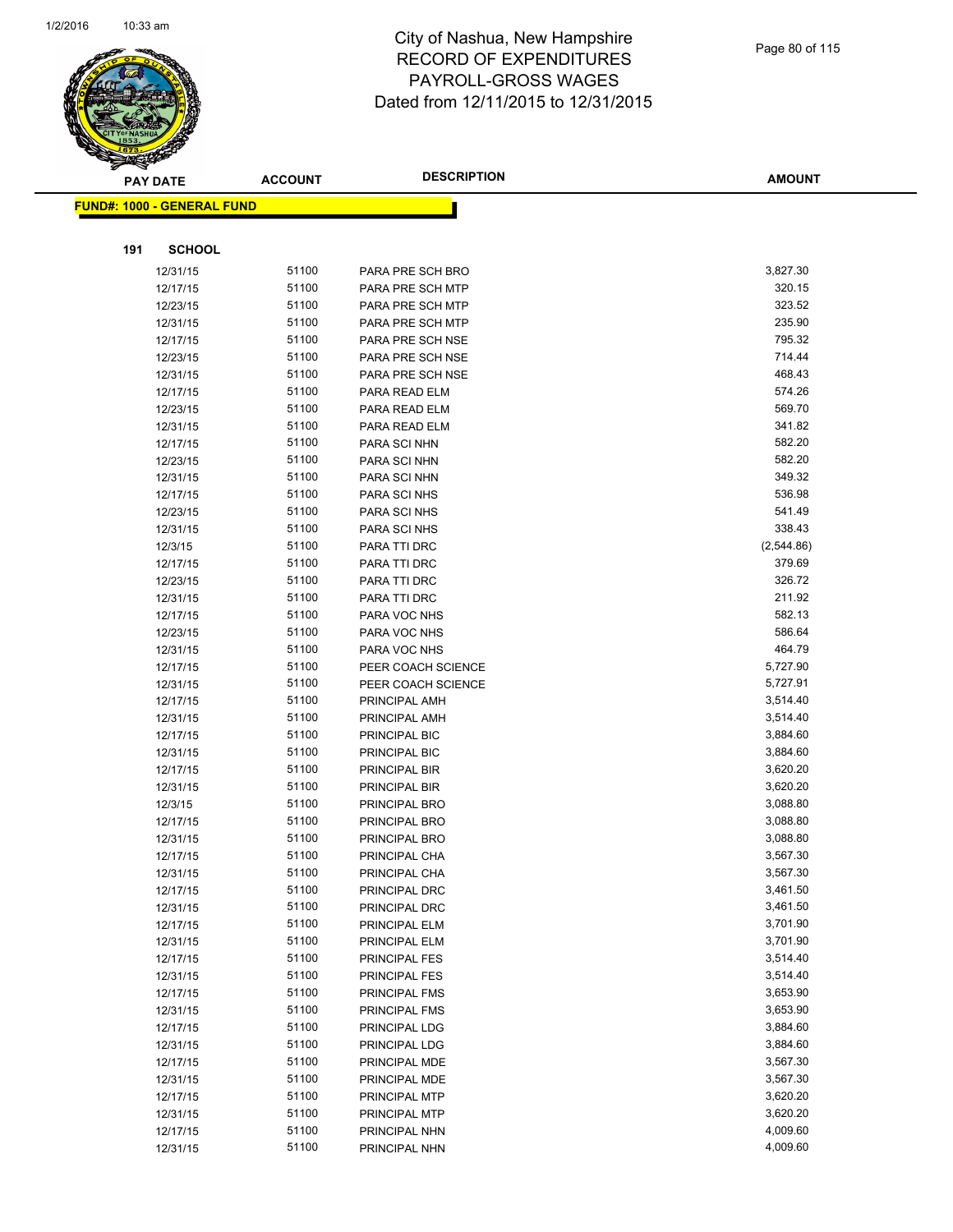

|     | <b>PAY DATE</b>                   | <b>ACCOUNT</b> | <b>DESCRIPTION</b>                                         | <b>AMOUNT</b>        |
|-----|-----------------------------------|----------------|------------------------------------------------------------|----------------------|
|     | <b>FUND#: 1000 - GENERAL FUND</b> |                |                                                            |                      |
|     |                                   |                |                                                            |                      |
|     |                                   |                |                                                            |                      |
| 191 | <b>SCHOOL</b>                     |                |                                                            |                      |
|     | 12/17/15                          | 51100          | PRINCIPAL NHS                                              | 4,096.20             |
|     | 12/31/15                          | 51100          | PRINCIPAL NHS                                              | 4,096.20             |
|     | 12/17/15                          | 51100          | PRINCIPAL NSE                                              | 3,620.20             |
|     | 12/31/15                          | 51100          | PRINCIPAL NSE                                              | 3,620.20             |
|     | 12/17/15                          | 51100          | PRINCIPAL PMS                                              | 3,750.00             |
|     | 12/31/15                          | 51100          | PRINCIPAL PMS                                              | 3,750.00             |
|     | 12/17/15                          | 51100          | PRINCIPAL SHE                                              | 3,884.60             |
|     | 12/31/15                          | 51100          | PRINCIPAL SHE                                              | 3,884.60             |
|     | 12/17/15                          | 51100          | SCHOOL PSYCHOLOGIST WID                                    | 38,873.79            |
|     | 12/31/15                          | 51100          | SCHOOL PSYCHOLOGIST WID                                    | 38,462.62            |
|     | 12/17/15                          | 51100          | <b>SECURITY GUARD NHS</b>                                  | 791.20               |
|     | 12/23/15                          | 51100          | <b>SECURITY GUARD NHS</b>                                  | 791.20               |
|     | 12/31/15                          | 51100          | SECURITY GUARD NHS                                         | 474.72               |
|     | 12/17/15                          | 51100          | SECURITY MONITOR NHN                                       | 2,084.41             |
|     | 12/23/15                          | 51100          | <b>SECURITY MONITOR NHN</b>                                | 2,084.40             |
|     | 12/31/15                          | 51100          | SECURITY MONITOR NHN                                       | 1,250.64             |
|     | 12/17/15                          | 51100          | <b>SECURITY MONITOR NHS</b>                                | 2,084.40             |
|     | 12/23/15                          | 51100          | SECURITY MONITOR NHS                                       | 2,084.42             |
|     | 12/31/15                          | 51100          | <b>SECURITY MONITOR NHS</b>                                | 1,250.64             |
|     | 12/17/15                          | 51100          | SIGN LANGUAGE INTERPRETER                                  | 4,787.12             |
|     | 12/23/15                          | 51100          | SIGN LANGUAGE INTERPRETER                                  | 4,416.77             |
|     | 12/31/15                          | 51100          | SIGN LANGUAGE INTERPRETER                                  | 1,679.98             |
|     | 12/17/15                          | 51100          | SOCIAL WORKER ELM                                          | 2,458.60             |
|     | 12/31/15                          | 51100<br>51100 | SOCIAL WORKER ELM                                          | 2,458.59<br>2,761.40 |
|     | 12/17/15                          | 51100          | SOCIAL WORKER FMS                                          | 2,761.41             |
|     | 12/31/15                          | 51100          | SOCIAL WORKER FMS                                          | 55,713.29            |
|     | 12/17/15<br>12/31/15              | 51100          | SPEECH LANG PATHOLOGIST WID<br>SPEECH LANG PATHOLOGIST WID | 53,170.36            |
|     |                                   | 51100          |                                                            | 793.49               |
|     | 12/17/15<br>12/23/15              | 51100          | SPEECH LANGUAGE ASST<br>SPEECH LANGUAGE ASST               | 699.06               |
|     | 12/31/15                          | 51100          | SPEECH LANGUAGE ASST                                       | 281.71               |
|     | 12/17/15                          | 51100          | STUDENT ACTIVITY COORD NHN                                 | 369.60               |
|     | 12/31/15                          | 51100          | STUDENT ACTIVITY COORD NHN                                 | 369.60               |
|     | 12/17/15                          | 51100          | STUDENT ACTIVITY COORD NHS                                 | 1,252.17             |
|     | 12/31/15                          | 51100          | STUDENT ACTIVITY COORD NHS                                 | 1,139.50             |
|     | 12/17/15                          | 51100          | STUDENT INFO COORDINATOR                                   | 2,066.22             |
|     | 12/31/15                          | 51100          | STUDENT INFO COORDINATOR                                   | 1,799.80             |
|     | 12/17/15                          | 51100          | <b>SUPERINTENDENT</b>                                      | 5,489.10             |
|     | 12/31/15                          | 51100          | <b>SUPERINTENDENT</b>                                      | 5,489.10             |
|     | 12/17/15                          | 51100          | SYSTEMS ADMIN FULL YEAR                                    | 12,854.62            |
|     | 12/31/15                          | 51100          | SYSTEMS ADMIN FULL YEAR                                    | 11,014.00            |
|     | 12/17/15                          | 51100          | <b>TEACHER ART AMH</b>                                     | 2,602.90             |
|     | 12/31/15                          | 51100          | <b>TEACHER ART AMH</b>                                     | 2,602.91             |
|     | 12/17/15                          | 51100          | TEACHER ART BIC                                            | 1,949.70             |
|     | 12/31/15                          | 51100          | <b>TEACHER ART BIC</b>                                     | 1,949.69             |
|     | 12/17/15                          | 51100          | <b>TEACHER ART BIR</b>                                     | 2,602.90             |
|     | 12/31/15                          | 51100          | <b>TEACHER ART BIR</b>                                     | 2,602.91             |
|     | 12/17/15                          | 51100          | <b>TEACHER ART BRO</b>                                     | 2,905.60             |
|     | 12/31/15                          | 51100          | <b>TEACHER ART BRO</b>                                     | 2,905.60             |
|     | 12/17/15                          | 51100          | <b>TEACHER ART CHA</b>                                     | 1,949.70             |
|     | 12/31/15                          | 51100          | <b>TEACHER ART CHA</b>                                     | 1,949.69             |
|     | 12/17/15                          | 51100          | TEACHER ART DRC                                            | 1,885.00             |
|     |                                   |                |                                                            |                      |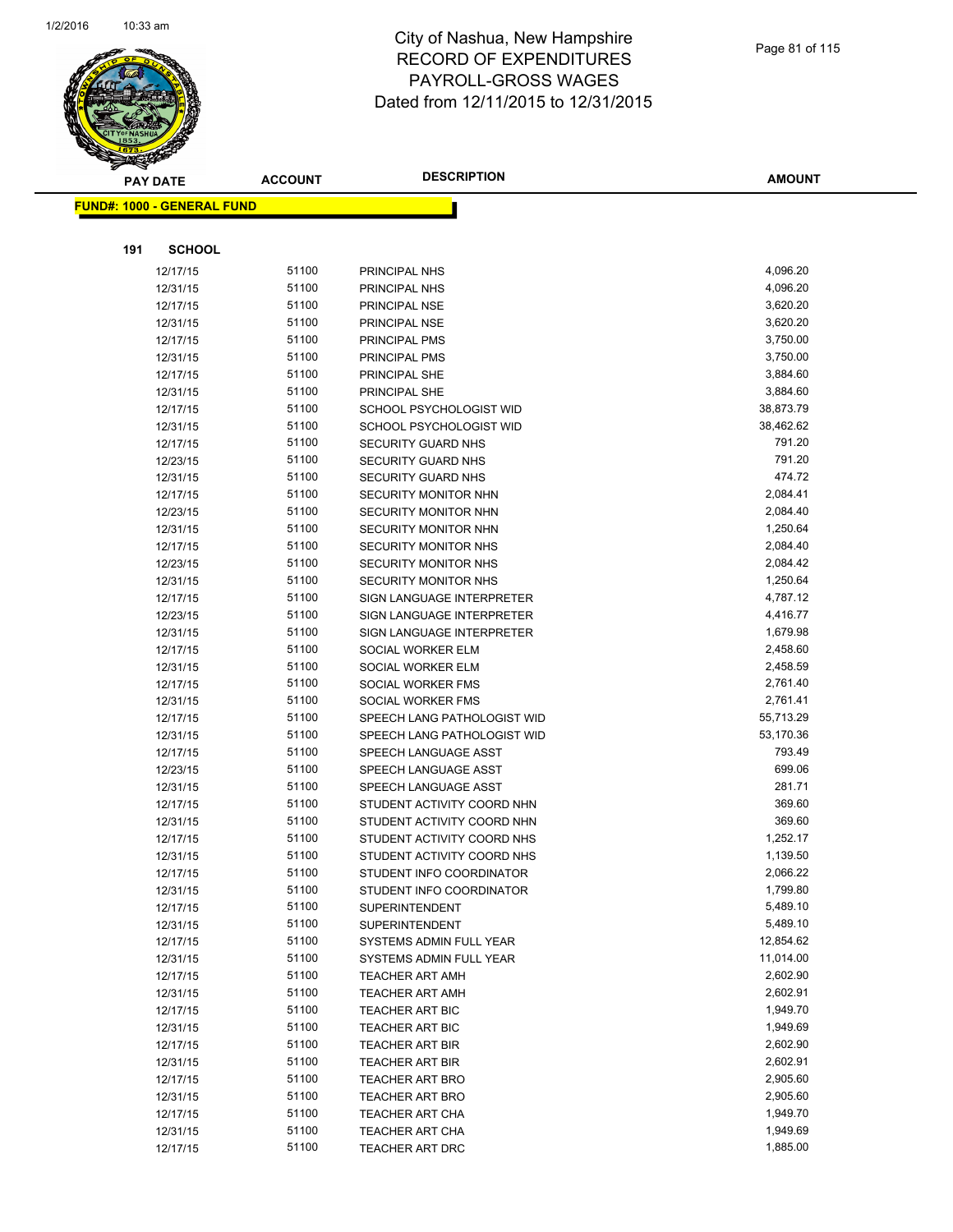

|     | <b>PAY DATE</b>                    | <b>ACCOUNT</b> | <b>DESCRIPTION</b>                               | <b>AMOUNT</b>         |
|-----|------------------------------------|----------------|--------------------------------------------------|-----------------------|
|     | <u> FUND#: 1000 - GENERAL FUND</u> |                |                                                  |                       |
|     |                                    |                |                                                  |                       |
|     |                                    |                |                                                  |                       |
| 191 | <b>SCHOOL</b>                      |                |                                                  |                       |
|     | 12/31/15                           | 51100          | TEACHER ART DRC                                  | 1,885.01              |
|     | 12/17/15                           | 51100          | <b>TEACHER ART ELM</b>                           | 4,498.86              |
|     | 12/31/15                           | 51100          | <b>TEACHER ART ELM</b>                           | 4,498.86              |
|     | 12/17/15                           | 51100          | <b>TEACHER ART FES</b>                           | 2,134.00              |
|     | 12/31/15                           | 51100          | <b>TEACHER ART FES</b>                           | 2,134.00              |
|     | 12/17/15                           | 51100          | <b>TEACHER ART FMS</b>                           | 3,357.70              |
|     | 12/31/15                           | 51100          | <b>TEACHER ART FMS</b>                           | 3,357.70              |
|     | 12/17/15                           | 51100          | <b>TEACHER ART LDG</b>                           | 2,295.90              |
|     | 12/31/15                           | 51100          | <b>TEACHER ART LDG</b>                           | 2,295.91              |
|     | 12/17/15                           | 51100          | <b>TEACHER ART MDE</b>                           | 1,885.00              |
|     | 12/31/15                           | 51100          | <b>TEACHER ART MDE</b>                           | 1,885.01              |
|     | 12/17/15                           | 51100          | TEACHER ART NHN                                  | 10,504.51             |
|     | 12/31/15                           | 51100          | <b>TEACHER ART NHN</b>                           | 10,034.99             |
|     | 12/17/15                           | 51100          | <b>TEACHER ART NHS</b>                           | 10,292.00             |
|     | 12/31/15                           | 51100<br>51100 | <b>TEACHER ART NHS</b>                           | 10,291.99<br>2,873.00 |
|     | 12/17/15                           | 51100          | <b>TEACHER ART NSE</b><br><b>TEACHER ART NSE</b> | 2,873.00              |
|     | 12/31/15<br>12/17/15               | 51100          |                                                  | 3,637.30              |
|     | 12/31/15                           | 51100          | <b>TEACHER ART PMS</b><br><b>TEACHER ART PMS</b> | 3,637.31              |
|     | 12/17/15                           | 51100          |                                                  | 1,972.10              |
|     | 12/31/15                           | 51100          | <b>TEACHER ART SHE</b><br><b>TEACHER ART SHE</b> | 1,972.10              |
|     | 12/17/15                           | 51100          | <b>TEACHER AUTO NHN</b>                          | 5,205.80              |
|     | 12/31/15                           | 51100          | <b>TEACHER AUTO NHN</b>                          | 5,205.82              |
|     | 12/17/15                           | 51100          | TEACHER BEHAVIOR SPEC WID                        | 5,565.81              |
|     | 12/31/15                           | 51100          | <b>TEACHER BEHAVIOR SPEC WID</b>                 | 5,565.82              |
|     | 12/17/15                           | 51100          | TEACHER BIO TEC NHN                              | 2,326.50              |
|     | 12/31/15                           | 51100          | TEACHER BIO TEC NHN                              | 2,326.51              |
|     | 12/17/15                           | 51100          | TEACHER BUILD CONST NHS                          | 2,602.90              |
|     | 12/31/15                           | 51100          | TEACHER BUILD CONST NHS                          | 2,602.91              |
|     | 12/17/15                           | 51100          | <b>TEACHER BUSINESS NHN</b>                      | 9,029.80              |
|     | 12/31/15                           | 51100          | <b>TEACHER BUSINESS NHN</b>                      | 9,029.80              |
|     | 12/17/15                           | 51100          | <b>TEACHER BUSINESS NHS</b>                      | 4,980.10              |
|     | 12/31/15                           | 51100          | <b>TEACHER BUSINESS NHS</b>                      | 4,980.09              |
|     | 12/17/15                           | 51100          | <b>TEACHER COMPUTER ELM</b>                      | 4,559.80              |
|     | 12/31/15                           | 51100          | <b>TEACHER COMPUTER ELM</b>                      | 4,559.82              |
|     | 12/17/15                           | 51100          | TEACHER COMPUTER FMS                             | 4,661.80              |
|     | 12/31/15                           | 51100          | <b>TEACHER COMPUTER FMS</b>                      | 4,661.82              |
|     | 12/17/15                           | 51100          | TEACHER COMPUTER NHN                             | 2,304.10              |
|     | 12/31/15                           | 51100          | TEACHER COMPUTER NHN                             | 2,304.11              |
|     | 12/17/15                           | 51100          | TEACHER COMPUTER NHS                             | 10,437.10             |
|     | 12/31/15                           | 51100          | TEACHER COMPUTER NHS                             | 10,437.10             |
|     | 12/17/15                           | 51100          | <b>TEACHER COMPUTER PMS</b>                      | 5,859.10              |
|     | 12/31/15                           | 51100          | <b>TEACHER COMPUTER PMS</b>                      | 5,859.09              |
|     | 12/17/15                           | 51100          | TEACHER COSMETOLOGY NHN                          | 4,286.40              |
|     | 12/31/15                           | 51100          | <b>TEACHER COSMETOLOGY NHN</b>                   | 4,286.40              |
|     | 12/17/15                           | 51100          | <b>TEACHER CULINARY NHN</b>                      | 5,205.80              |
|     | 12/31/15                           | 51100          | <b>TEACHER CULINARY NHN</b>                      | 5,205.82              |
|     | 12/17/15                           | 51100          | <b>TEACHER DEAF NSE</b>                          | 4,433.60              |
|     | 12/31/15                           | 51100          | <b>TEACHER DEAF NSE</b>                          | 4,433.61              |
|     | 12/17/15                           | 51100          | <b>TEACHER DEAF WID</b>                          | 2,782.90              |
|     | 12/31/15                           | 51100          | <b>TEACHER DEAF WID</b>                          | 2,782.91              |
|     | 12/17/15                           | 51100          | TEACHER DWSE AMH                                 | 5,241.50              |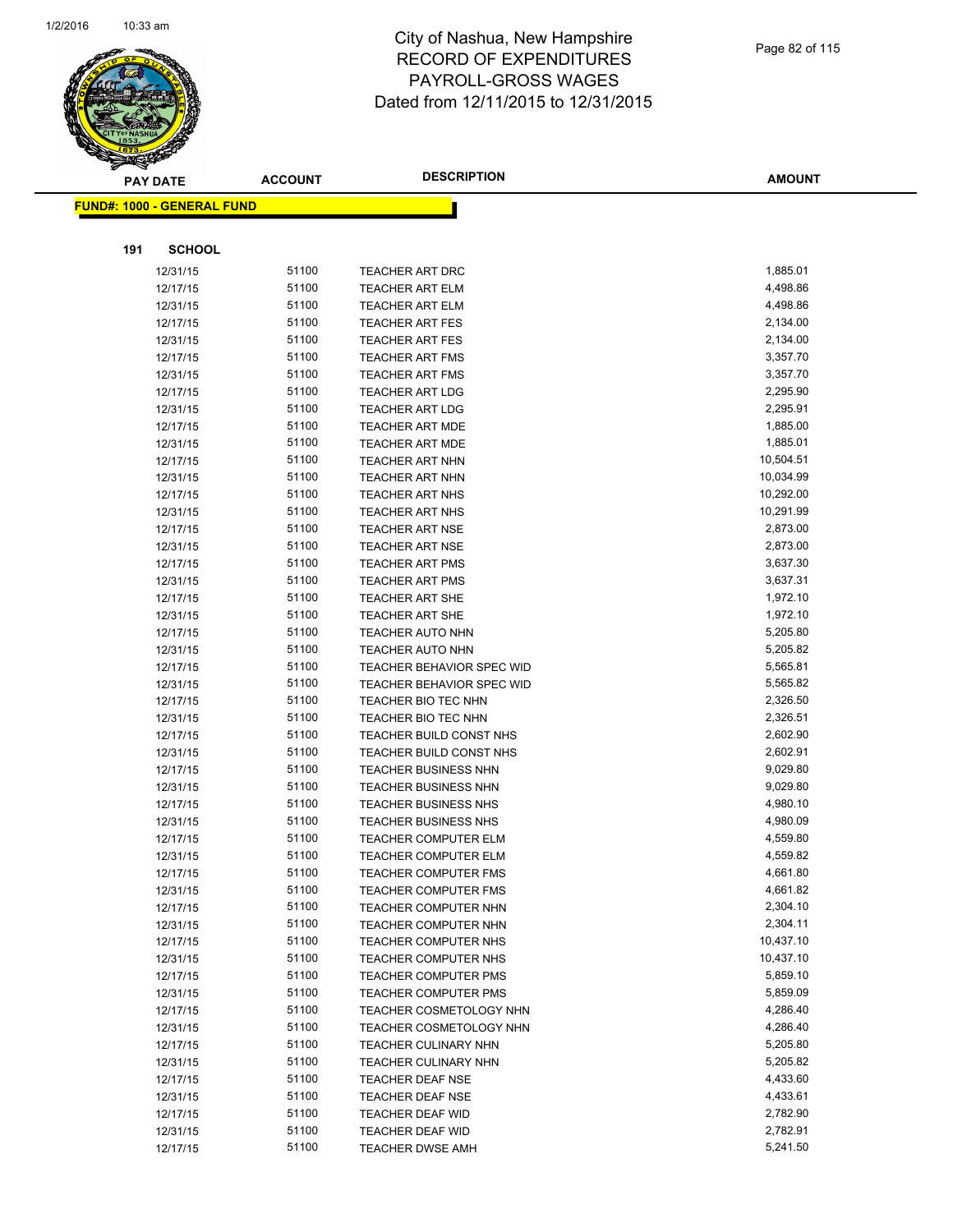

|     | <b>PAY DATE</b>                    | <b>ACCOUNT</b> | <b>DESCRIPTION</b>         | AMOUNT    |
|-----|------------------------------------|----------------|----------------------------|-----------|
|     | <u> FUND#: 1000 - GENERAL FUND</u> |                |                            |           |
|     |                                    |                |                            |           |
|     |                                    |                |                            |           |
| 191 | <b>SCHOOL</b>                      |                |                            |           |
|     | 12/31/15                           | 51100          | <b>TEACHER DWSE AMH</b>    | 5,241.50  |
|     | 12/3/15                            | 51100          | <b>TEACHER DWSE BIR</b>    | 3,524.23  |
|     | 12/17/15                           | 51100          | <b>TEACHER DWSE BIR</b>    | 4,324.90  |
|     | 12/31/15                           | 51100          | <b>TEACHER DWSE BIR</b>    | 4,324.90  |
|     | 12/17/15                           | 51100          | TEACHER DWSE BRO           | 4,083.70  |
|     | 12/31/15                           | 51100          | <b>TEACHER DWSE BRO</b>    | 4,083.69  |
|     | 12/17/15                           | 51100          | <b>TEACHER DWSE ELM</b>    | 10,438.10 |
|     | 12/31/15                           | 51100          | <b>TEACHER DWSE ELM</b>    | 10,438.12 |
|     | 12/3/15                            | 51100          | <b>TEACHER DWSE MDE</b>    | 3,524.23  |
|     | 12/17/15                           | 51100          | <b>TEACHER DWSE MDE</b>    | 4,497.90  |
|     | 12/31/15                           | 51100          | <b>TEACHER DWSE MDE</b>    | 4,497.90  |
|     | 12/17/15                           | 51100          | <b>TEACHER DWSE NSE</b>    | 2,782.90  |
|     | 12/31/15                           | 51100          | <b>TEACHER DWSE NSE</b>    | 2,782.91  |
|     | 12/17/15                           | 51100          | <b>TEACHER DWSE PMS</b>    | 7,125.00  |
|     | 12/31/15                           | 51100          | <b>TEACHER DWSE PMS</b>    | 7,125.00  |
|     | 12/17/15                           | 51100          | <b>TEACHER DWSE SHE</b>    | 7,189.62  |
|     | 12/31/15                           | 51100          | <b>TEACHER DWSE SHE</b>    | 4,189.00  |
|     | 12/17/15                           | 51100          | <b>TEACHER ECE NHS</b>     | 5,565.80  |
|     | 12/31/15                           | 51100          | <b>TEACHER ECE NHS</b>     | 5,565.82  |
|     | 12/17/15                           | 51100          | TEACHER ELECTRICAL NHS     | 2,602.90  |
|     | 12/31/15                           | 51100          | TEACHER ELECTRICAL NHS     | 2,602.91  |
|     | 12/17/15                           | 51100          | <b>TEACHER ELL AMH</b>     | 1,810.20  |
|     | 12/31/15                           | 51100          | <b>TEACHER ELL AMH</b>     | 1,810.20  |
|     | 12/17/15                           | 51100          | <b>TEACHER ELL BIR</b>     | 2,782.90  |
|     | 12/31/15                           | 51100          | <b>TEACHER ELL BIR</b>     | 2,782.91  |
|     | 12/17/15                           | 51100          | <b>TEACHER ELL DRC</b>     | 5,371.20  |
|     | 12/31/15                           | 51100          | TEACHER ELL DRC            | 5,371.22  |
|     | 12/17/15                           | 51100          | <b>TEACHER ELL ELM</b>     | 4,528.40  |
|     | 12/31/15                           | 51100          | <b>TEACHER ELL ELM</b>     | 4,528.40  |
|     | 12/17/15                           | 51100          | TEACHER ELL FES            | 5,772.20  |
|     | 12/31/15                           | 51100          | <b>TEACHER ELL FES</b>     | 5,772.20  |
|     | 12/17/15                           | 51100          | <b>TEACHER ELL FMS</b>     | 2,119.30  |
|     | 12/31/15                           | 51100          | <b>TEACHER ELL FMS</b>     | 2,119.30  |
|     | 12/17/15                           | 51100          | <b>TEACHER ELL LDG</b>     | 5,592.70  |
|     | 12/31/15                           | 51100          | <b>TEACHER ELL LDG</b>     | 6,904.60  |
|     | 12/17/15                           | 51100          | <b>TEACHER ELL MTP</b>     | 2,782.90  |
|     | 12/31/15                           | 51100          | <b>TEACHER ELL MTP</b>     | 2,782.91  |
|     | 12/17/15                           | 51100          | <b>TEACHER ELL NHN</b>     | 4,316.70  |
|     | 12/31/15                           | 51100          | <b>TEACHER ELL NHN</b>     | 4,316.68  |
|     | 12/17/15                           | 51100          | <b>TEACHER ELL NHS</b>     | 7,676.30  |
|     | 12/31/15                           | 51100          | <b>TEACHER ELL NHS</b>     | 7,676.32  |
|     | 12/17/15                           | 51100          | <b>TEACHER ELL PMS</b>     | 1,949.70  |
|     | 12/31/15                           | 51100          | <b>TEACHER ELL PMS</b>     | 1,949.69  |
|     | 12/17/15                           | 51100          | TEACHER ELL SHE            | 1,878.90  |
|     | 12/31/15                           | 51100          | <b>TEACHER ELL SHE</b>     | 1,878.91  |
|     | 12/17/15                           | 51100          | TEACHER ENGLISH ELM        | 23,988.90 |
|     | 12/31/15                           | 51100          | <b>TEACHER ENGLISH ELM</b> | 23,893.96 |
|     | 12/17/15                           | 51100          | <b>TEACHER ENGLISH FMS</b> | 18,339.80 |
|     | 12/31/15                           | 51100          | <b>TEACHER ENGLISH FMS</b> | 18,592.82 |
|     | 12/17/15                           | 51100          | <b>TEACHER ENGLISH NHN</b> | 38,498.90 |
|     | 12/31/15                           | 51100          | <b>TEACHER ENGLISH NHN</b> | 38,536.41 |
|     | 12/17/15                           | 51100          | TEACHER ENGLISH NHS        | 45,129.70 |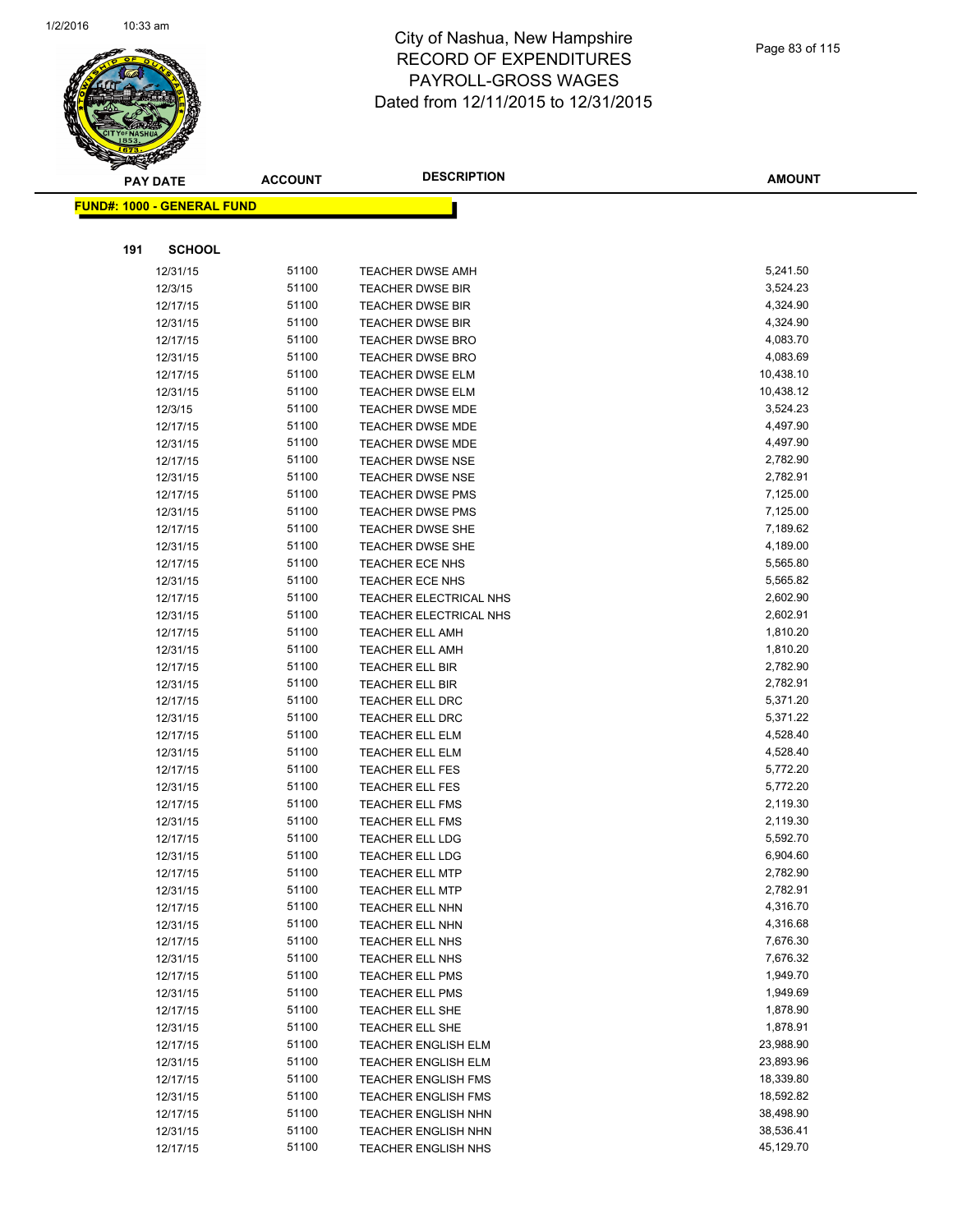

|     | <b>PAY DATE</b>                    | <b>ACCOUNT</b> | <b>DESCRIPTION</b>                                       | <b>AMOUNT</b> |
|-----|------------------------------------|----------------|----------------------------------------------------------|---------------|
|     | <u> FUND#: 1000 - GENERAL FUND</u> |                |                                                          |               |
|     |                                    |                |                                                          |               |
| 191 | <b>SCHOOL</b>                      |                |                                                          |               |
|     |                                    | 51100          |                                                          | 45,129.74     |
|     | 12/31/15<br>12/17/15               | 51100          | <b>TEACHER ENGLISH NHS</b><br><b>TEACHER ENGLISH PMS</b> | 16,410.30     |
|     | 12/31/15                           | 51100          | <b>TEACHER ENGLISH PMS</b>                               | 16,410.32     |
|     | 12/17/15                           | 51100          | <b>TEACHER FACS ELM</b>                                  | 2,866.00      |
|     | 12/31/15                           | 51100          | <b>TEACHER FACS ELM</b>                                  | 2,866.00      |
|     | 12/17/15                           | 51100          | <b>TEACHER FACS FMS</b>                                  | 4,781.90      |
|     | 12/31/15                           | 51100          | <b>TEACHER FACS FMS</b>                                  | 4,781.90      |
|     | 12/17/15                           | 51100          | <b>TEACHER FACS NHN</b>                                  | 6,316.00      |
|     | 12/31/15                           | 51100          | <b>TEACHER FACS NHN</b>                                  | 6,315.99      |
|     | 12/17/15                           | 51100          | TEACHER FACS NHS                                         | 7,608.50      |
|     | 12/31/15                           | 51100          | <b>TEACHER FACS NHS</b>                                  | 7,608.49      |
|     | 12/17/15                           | 51100          | <b>TEACHER FACS PMS</b>                                  | 5,385.80      |
|     | 12/31/15                           | 51100          | <b>TEACHER FACS PMS</b>                                  | 5,385.82      |
|     | 12/17/15                           | 51100          | TEACHER FOREIGN LANG ELM                                 | 5,655.90      |
|     | 12/31/15                           | 51100          | TEACHER FOREIGN LANG ELM                                 | 5,655.91      |
|     | 12/17/15                           | 51100          | <b>TEACHER FOREIGN LANG FMS</b>                          | 2,782.90      |
|     | 12/31/15                           | 51100          | <b>TEACHER FOREIGN LANG FMS</b>                          | 2,782.91      |
|     | 12/17/15                           | 51100          | TEACHER FOREIGN LANG NHN                                 | 12,848.29     |
|     | 12/31/15                           | 51100          | TEACHER FOREIGN LANG NHN                                 | 12,848.31     |
|     | 12/17/15                           | 51100          | TEACHER FOREIGN LANG NHS                                 | 18,641.71     |
|     | 12/31/15                           | 51100          | TEACHER FOREIGN LANG NHS                                 | 18,641.74     |
|     | 12/17/15                           | 51100          | TEACHER FOREIGN LANG PMS                                 | 5,475.90      |
|     | 12/31/15                           | 51100          | <b>TEACHER FOREIGN LANG PMS</b>                          | 5,475.91      |
|     | 12/3/15                            | 51100          | <b>TEACHER GR1 AMH</b>                                   | (3, 109.55)   |
|     | 12/17/15                           | 51100          | <b>TEACHER GR1 AMH</b>                                   | 6,258.50      |
|     | 12/31/15                           | 51100          | <b>TEACHER GR1 AMH</b>                                   | 6,258.50      |
|     | 12/17/15                           | 51100          | <b>TEACHER GR1 BIC</b>                                   | 8,145.00      |
|     | 12/31/15                           | 51100          | <b>TEACHER GR1 BIC</b>                                   | 8,144.98      |
|     | 12/17/15                           | 51100          | <b>TEACHER GR1 BIR</b>                                   | 10,131.50     |
|     | 12/31/15                           | 51100          | <b>TEACHER GR1 BIR</b>                                   | 10,131.50     |
|     | 12/17/15                           | 51100          | <b>TEACHER GR1 BRO</b>                                   | 7,462.30      |
|     | 12/31/15                           | 51100          | <b>TEACHER GR1 BRO</b>                                   | 7,462.31      |
|     | 12/17/15                           | 51100          | <b>TEACHER GR1 CHA</b>                                   | 9,492.20      |
|     | 12/31/15                           | 51100          | <b>TEACHER GR1 CHA</b>                                   | 9,492.22      |
|     | 12/17/15                           | 51100          | <b>TEACHER GR1 DRC</b>                                   | 10,270.10     |
|     | 12/31/15                           | 51100          | <b>TEACHER GR1 DRC</b>                                   | 10,270.08     |
|     | 12/17/15                           | 51100          | <b>TEACHER GR1 FES</b>                                   | 9,960.20      |
|     | 12/31/15                           | 51100          | <b>TEACHER GR1 FES</b>                                   | 9,960.21      |
|     | 12/17/15                           | 51100          | <b>TEACHER GR1 LDG</b>                                   | 6,568.20      |
|     | 12/23/15                           | 51100          | <b>TEACHER GR1 LDG</b>                                   | 1,435.19      |
|     | 12/31/15                           | 51100          | <b>TEACHER GR1 LDG</b>                                   | 8,003.41      |
|     | 12/17/15                           | 51100          | <b>TEACHER GR1 MDE</b>                                   | 8,705.00      |
|     | 12/31/15                           | 51100          | <b>TEACHER GR1 MDE</b>                                   | 8,705.01      |
|     | 12/17/15                           | 51100          | <b>TEACHER GR1 MTP</b>                                   | 6,055.90      |
|     | 12/31/15                           | 51100          | <b>TEACHER GR1 MTP</b>                                   | 6,055.92      |
|     | 12/17/15                           | 51100          | <b>TEACHER GR1 NSE</b>                                   | 6,755.40      |
|     | 12/31/15                           | 51100          | <b>TEACHER GR1 NSE</b>                                   | 6,755.39      |
|     | 12/17/15                           | 51100          | TEACHER GR1 SHE                                          | 8,060.61      |
|     | 12/31/15                           | 51100          | <b>TEACHER GR1 SHE</b>                                   | 8,060.63      |
|     | 12/17/15                           | 51100          | <b>TEACHER GR2 AMH</b>                                   | 8,403.50      |
|     | 12/31/15                           | 51100          | <b>TEACHER GR2 AMH</b>                                   | 8,403.53      |
|     | 12/17/15                           | 51100          | TEACHER GR2 BIC                                          | 12,064.50     |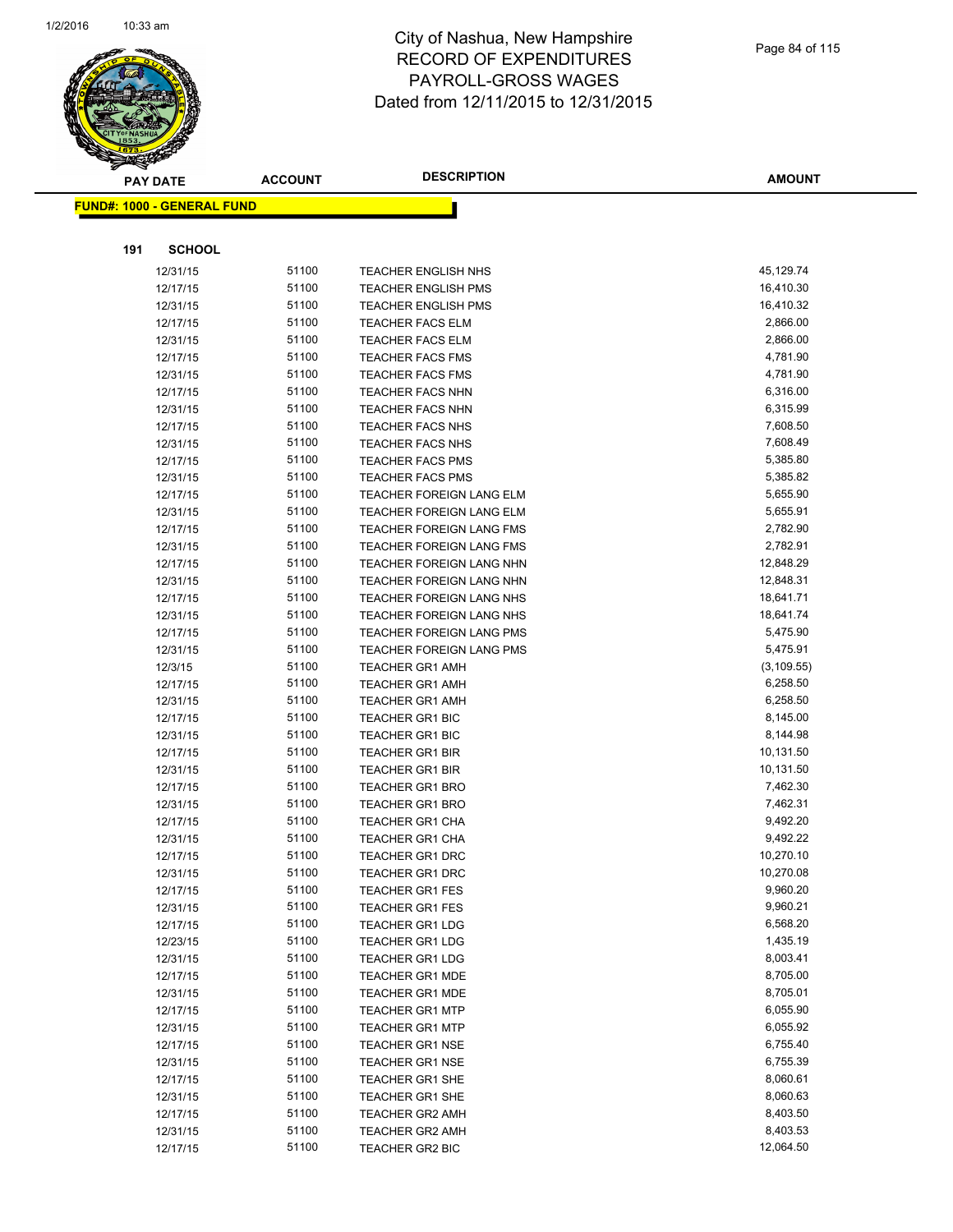

|     | <b>PAY DATE</b>                   | <b>ACCOUNT</b> | <b>DESCRIPTION</b>                        | <b>AMOUNT</b>        |
|-----|-----------------------------------|----------------|-------------------------------------------|----------------------|
|     | <b>FUND#: 1000 - GENERAL FUND</b> |                |                                           |                      |
|     |                                   |                |                                           |                      |
|     |                                   |                |                                           |                      |
| 191 | <b>SCHOOL</b>                     |                |                                           |                      |
|     | 12/31/15                          | 51100          | <b>TEACHER GR2 BIC</b>                    | 12,064.50            |
|     | 12/17/15                          | 51100          | <b>TEACHER GR2 BIR</b>                    | 10,063.70            |
|     | 12/31/15                          | 51100          | <b>TEACHER GR2 BIR</b>                    | 10,063.72            |
|     | 12/17/15                          | 51100          | <b>TEACHER GR2 BRO</b>                    | 5,364.30             |
|     | 12/31/15                          | 51100          | <b>TEACHER GR2 BRO</b>                    | 5,364.32             |
|     | 12/17/15                          | 51100          | <b>TEACHER GR2 CHA</b>                    | 9,036.60             |
|     | 12/31/15                          | 51100          | TEACHER GR2 CHA                           | 9,036.60             |
|     | 12/17/15                          | 51100          | <b>TEACHER GR2 DRC</b>                    | 6,570.70             |
|     | 12/31/15                          | 51100          | TEACHER GR2 DRC                           | 6,570.67             |
|     | 12/3/15                           | 51100          | TEACHER GR2 FES                           | 3,770.06             |
|     | 12/17/15                          | 51100          | <b>TEACHER GR2 FES</b>                    | 10,217.60            |
|     | 12/31/15                          | 51100          | TEACHER GR2 FES                           | 10,217.60            |
|     | 12/17/15                          | 51100          | <b>TEACHER GR2 LDG</b>                    | 7,152.20             |
|     | 12/31/15                          | 51100          | <b>TEACHER GR2 LDG</b>                    | 7,152.23             |
|     | 12/17/15                          | 51100          | <b>TEACHER GR2 MDE</b>                    | 10,424.30            |
|     | 12/31/15                          | 51100          | <b>TEACHER GR2 MDE</b>                    | 10,424.29            |
|     | 12/17/15                          | 51100          | <b>TEACHER GR2 MTP</b>                    | 6,617.60             |
|     | 12/31/15                          | 51100          | TEACHER GR2 MTP                           | 6,617.61             |
|     | 12/17/15                          | 51100          | <b>TEACHER GR2 NSE</b>                    | 6,848.50             |
|     | 12/31/15                          | 51100          | <b>TEACHER GR2 NSE</b>                    | 6,848.51             |
|     | 12/17/15                          | 51100          | <b>TEACHER GR2 SHE</b>                    | 6,311.00             |
|     | 12/31/15                          | 51100          | <b>TEACHER GR2 SHE</b>                    | 6,311.01             |
|     | 12/3/15                           | 51100          | <b>TEACHER GR3 AMH</b>                    | 18,068.99            |
|     | 12/17/15                          | 51100          | <b>TEACHER GR3 AMH</b>                    | 7,299.00             |
|     | 12/31/15                          | 51100          | <b>TEACHER GR3 AMH</b>                    | 7,299.00             |
|     | 12/17/15                          | 51100          | TEACHER GR3 BIC                           | 9,063.90             |
|     | 12/31/15                          | 51100          | <b>TEACHER GR3 BIC</b>                    | 9,063.90             |
|     | 12/17/15                          | 51100          | <b>TEACHER GR3 BIR</b>                    | 8,964.30             |
|     | 12/31/15                          | 51100          | <b>TEACHER GR3 BIR</b>                    | 8,964.30             |
|     | 12/17/15                          | 51100          | <b>TEACHER GR3 BRO</b>                    | 7,519.80             |
|     | 12/31/15                          | 51100          | <b>TEACHER GR3 BRO</b>                    | 7,519.82             |
|     | 12/17/15                          | 51100          | <b>TEACHER GR3 CHA</b>                    | 8,168.20             |
|     | 12/31/15                          | 51100          | <b>TEACHER GR3 CHA</b>                    | 8,168.17             |
|     | 12/17/15                          | 51100          | <b>TEACHER GR3 DRC</b>                    | 7,089.70             |
|     | 12/31/15                          | 51100          | <b>TEACHER GR3 DRC</b>                    | 7,089.70             |
|     | 12/17/15                          | 51100          | <b>TEACHER GR3 FES</b>                    | 8,722.40             |
|     | 12/31/15                          | 51100          | <b>TEACHER GR3 FES</b>                    | 8,722.40             |
|     | 12/17/15                          | 51100          | <b>TEACHER GR3 LDG</b>                    | 7,208.90             |
|     | 12/31/15                          | 51100          | <b>TEACHER GR3 LDG</b>                    | 7,208.91             |
|     | 12/17/15                          | 51100          | <b>TEACHER GR3 MDE</b>                    | 12,062.30            |
|     | 12/31/15                          | 51100          | <b>TEACHER GR3 MDE</b>                    | 12,062.32            |
|     | 12/17/15                          | 51100          | <b>TEACHER GR3 MTP</b>                    | 6,209.90             |
|     | 12/31/15                          | 51100          | <b>TEACHER GR3 MTP</b>                    | 6,209.91             |
|     | 12/17/15                          | 51100          | <b>TEACHER GR3 NSE</b>                    | 6,456.60             |
|     | 12/31/15                          | 51100          | <b>TEACHER GR3 NSE</b>                    | 6,456.59             |
|     | 12/17/15                          | 51100          | <b>TEACHER GR3 SHE</b>                    | 7,360.90<br>7,360.92 |
|     | 12/31/15                          | 51100          | <b>TEACHER GR3 SHE</b>                    |                      |
|     | 12/3/15                           | 51100          | <b>TEACHER GR4 AMH</b>                    | 4,165.00             |
|     | 12/17/15                          | 51100<br>51100 | <b>TEACHER GR4 AMH</b>                    | 4,104.20<br>4,104.20 |
|     | 12/31/15<br>12/3/15               | 51100          | <b>TEACHER GR4 AMH</b><br>TEACHER GR4 BIC | 3,301.39             |
|     | 12/17/15                          | 51100          | <b>TEACHER GR4 BIC</b>                    | 5,339.40             |
|     |                                   |                |                                           |                      |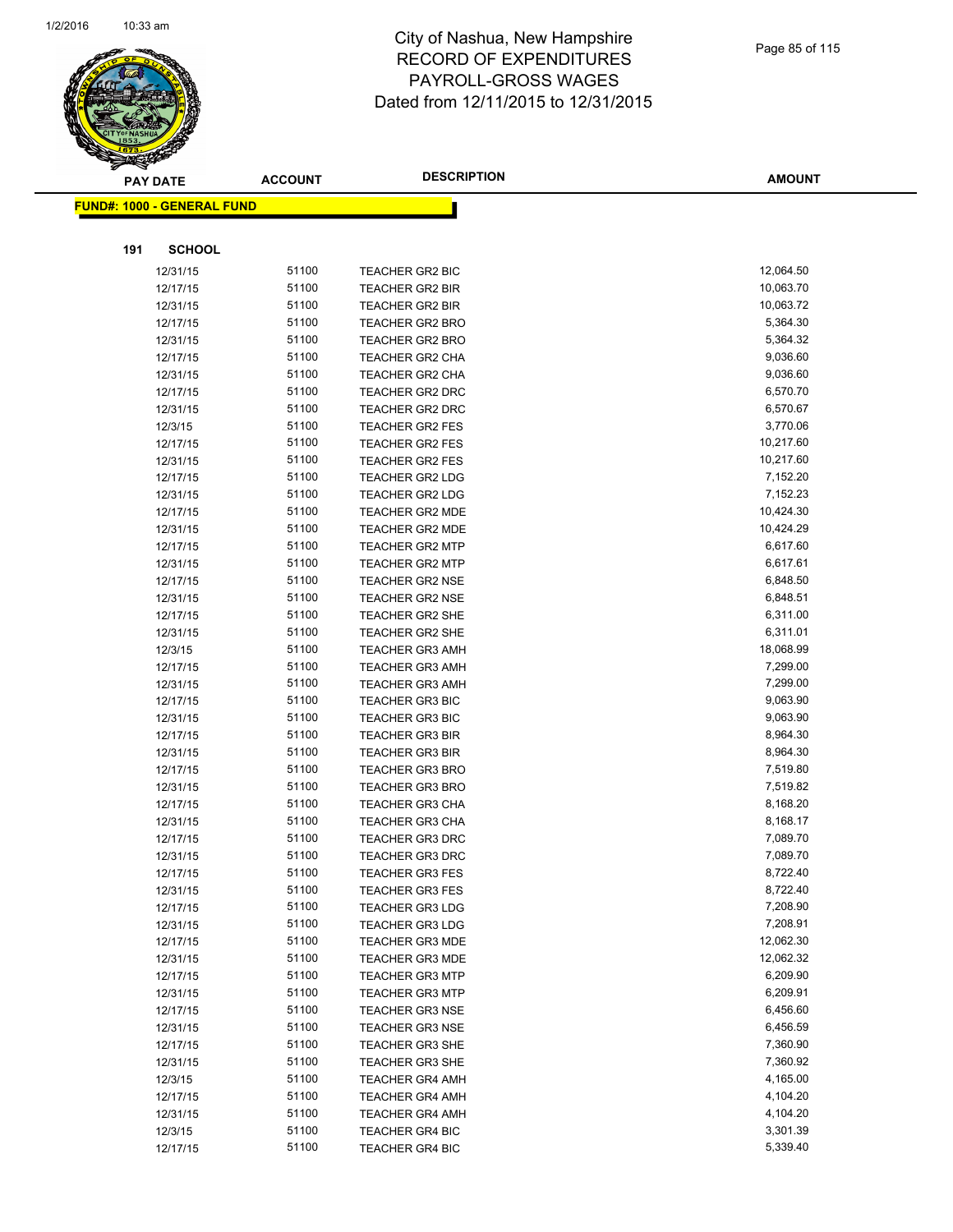

|     | <b>PAY DATE</b>                   | <b>ACCOUNT</b> | <b>DESCRIPTION</b>                               | <b>AMOUNT</b>         |
|-----|-----------------------------------|----------------|--------------------------------------------------|-----------------------|
|     | <b>FUND#: 1000 - GENERAL FUND</b> |                |                                                  |                       |
|     |                                   |                |                                                  |                       |
| 191 | <b>SCHOOL</b>                     |                |                                                  |                       |
|     | 12/31/15                          | 51100          | <b>TEACHER GR4 BIC</b>                           | 5,339.42              |
|     | 12/17/15                          | 51100          | <b>TEACHER GR4 BIR</b>                           | 6,989.60              |
|     | 12/31/15                          | 51100          | <b>TEACHER GR4 BIR</b>                           | 6,989.59              |
|     | 12/17/15                          | 51100          | <b>TEACHER GR4 BRO</b>                           | 7,319.20              |
|     | 12/31/15                          | 51100          | <b>TEACHER GR4 BRO</b>                           | 7,319.22              |
|     | 12/17/15                          | 51100          | <b>TEACHER GR4 CHA</b>                           | 7,389.00              |
|     | 12/31/15                          | 51100          | <b>TEACHER GR4 CHA</b>                           | 7,389.00              |
|     | 12/17/15                          | 51100          | <b>TEACHER GR4 DRC</b>                           | 5,259.90              |
|     | 12/31/15                          | 51100          | <b>TEACHER GR4 DRC</b>                           | 5,259.88              |
|     | 12/17/15                          | 51100          | <b>TEACHER GR4 FES</b>                           | 7,139.80              |
|     | 12/31/15                          | 51100          | <b>TEACHER GR4 FES</b>                           | 7,139.76              |
|     | 12/17/15                          | 51100          | <b>TEACHER GR4 LDG</b>                           | 9,434.90              |
|     | 12/31/15                          | 51100          | <b>TEACHER GR4 LDG</b>                           | 9,434.91              |
|     | 12/17/15                          | 51100          | <b>TEACHER GR4 MDE</b>                           | 8,548.40              |
|     | 12/31/15                          | 51100          | <b>TEACHER GR4 MDE</b>                           | 8,548.39              |
|     | 12/17/15                          | 51100          | <b>TEACHER GR4 MTP</b>                           | 5,889.72              |
|     | 12/31/15                          | 51100          | <b>TEACHER GR4 MTP</b>                           | 5,889.71              |
|     | 12/17/15                          | 51100          | <b>TEACHER GR4 NSE</b>                           | 6,987.00              |
|     | 12/31/15                          | 51100          | <b>TEACHER GR4 NSE</b>                           | 6,986.99              |
|     | 12/17/15                          | 51100          | <b>TEACHER GR4 SHE</b>                           | 7,993.50              |
|     | 12/31/15                          | 51100          | <b>TEACHER GR4 SHE</b>                           | 7,993.47              |
|     | 12/17/15                          | 51100          | <b>TEACHER GR5 AMH</b>                           | 5,385.80              |
|     | 12/31/15                          | 51100          | <b>TEACHER GR5 AMH</b>                           | 5,385.82              |
|     | 12/17/15                          | 51100          | <b>TEACHER GR5 BIC</b>                           | 12,081.50             |
|     | 12/31/15                          | 51100          | <b>TEACHER GR5 BIC</b>                           | 12,081.51             |
|     | 12/17/15                          | 51100          | <b>TEACHER GR5 BIR</b>                           | 9,218.30              |
|     | 12/31/15                          | 51100          | <b>TEACHER GR5 BIR</b>                           | 9,218.31              |
|     | 12/17/15                          | 51100          | <b>TEACHER GR5 BRO</b>                           | 8,834.63              |
|     | 12/31/15                          | 51100          | <b>TEACHER GR5 BRO</b>                           | 8,674.52              |
|     | 12/17/15                          | 51100          | <b>TEACHER GR5 CHA</b>                           | 8,868.70              |
|     | 12/31/15                          | 51100          | <b>TEACHER GR5 CHA</b>                           | 8,868.69              |
|     | 12/17/15                          | 51100          | <b>TEACHER GR5 DRC</b>                           | 5,683.00              |
|     | 12/31/15                          | 51100          | <b>TEACHER GR5 DRC</b>                           | 5,682.99              |
|     | 12/17/15                          | 51100          | <b>TEACHER GR5 FES</b>                           | 8,936.30              |
|     | 12/31/15                          | 51100          | <b>TEACHER GR5 FES</b>                           | 8,936.29              |
|     | 12/17/15                          | 51100          | <b>TEACHER GR5 LDG</b>                           | 12,170.10             |
|     | 12/31/15                          | 51100<br>51100 | <b>TEACHER GR5 LDG</b>                           | 12,170.13<br>9,852.70 |
|     | 12/17/15                          | 51100          | <b>TEACHER GR5 MDE</b>                           | 9,852.73              |
|     | 12/31/15                          | 51100          | <b>TEACHER GR5 MDE</b><br><b>TEACHER GR5 MTP</b> | 7,630.50              |
|     | 12/17/15<br>12/31/15              | 51100          | <b>TEACHER GR5 MTP</b>                           | 7,630.50              |
|     | 12/17/15                          | 51100          | <b>TEACHER GR5 NSE</b>                           | 8,150.61              |
|     | 12/31/15                          | 51100          | <b>TEACHER GR5 NSE</b>                           | 8,150.63              |
|     | 12/17/15                          | 51100          | <b>TEACHER GR5 SHE</b>                           | 9,436.90              |
|     | 12/31/15                          | 51100          | <b>TEACHER GR5 SHE</b>                           | 9,436.91              |
|     | 12/17/15                          | 51100          | <b>TEACHER GR6 ELM</b>                           | 33,001.90             |
|     | 12/31/15                          | 51100          | <b>TEACHER GR6 ELM</b>                           | 33,001.93             |
|     | 12/17/15                          | 51100          | <b>TEACHER GR6 FMS</b>                           | 22,475.80             |
|     | 12/31/15                          | 51100          | <b>TEACHER GR6 FMS</b>                           | 22,475.84             |
|     | 12/17/15                          | 51100          | <b>TEACHER GR6 PMS</b>                           | 23,807.80             |
|     | 12/31/15                          | 51100          | <b>TEACHER GR6 PMS</b>                           | 23,807.81             |
|     | 12/17/15                          | 51100          | <b>TEACHER GRAPH NHS</b>                         | 2,134.00              |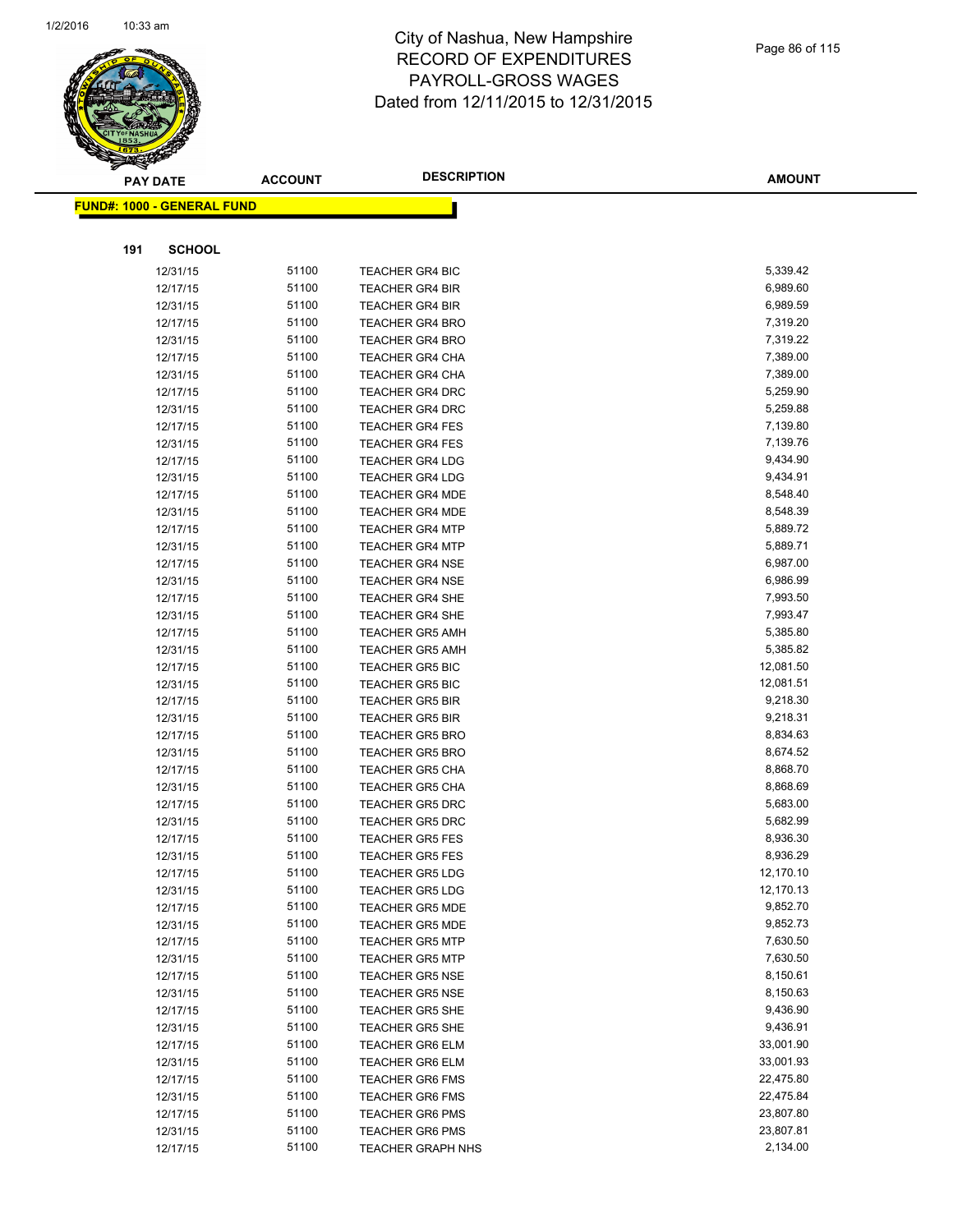

|     | <b>PAY DATE</b>                    | <b>ACCOUNT</b> | <b>DESCRIPTION</b>                   | <b>AMOUNT</b> |
|-----|------------------------------------|----------------|--------------------------------------|---------------|
|     | <u> FUND#: 1000 - GENERAL FUND</u> |                |                                      |               |
|     |                                    |                |                                      |               |
| 191 | <b>SCHOOL</b>                      |                |                                      |               |
|     | 12/31/15                           | 51100          | <b>TEACHER GRAPH NHS</b>             | 2,134.00      |
|     | 12/17/15                           | 51100          | <b>TEACHER GRAPHICS NHN</b>          | 2,602.90      |
|     | 12/31/15                           | 51100          | <b>TEACHER GRAPHICS NHN</b>          | 2,602.91      |
|     | 12/17/15                           | 51100          | <b>TEACHER HEALTH ELM</b>            | 2,588.30      |
|     | 12/31/15                           | 51100          | <b>TEACHER HEALTH ELM</b>            | 2,588.31      |
|     | 12/17/15                           | 51100          | <b>TEACHER HEALTH NHN</b>            | 3,263.50      |
|     | 12/31/15                           | 51100          | <b>TEACHER HEALTH NHN</b>            | 3,263.50      |
|     | 12/17/15                           | 51100          | <b>TEACHER HEALTH NHS</b>            | 4,365.00      |
|     | 12/31/15                           | 51100          | <b>TEACHER HEALTH NHS</b>            | 4,365.01      |
|     | 12/17/15                           | 51100          | <b>TEACHER HEALTHOC NHS</b>          | 6,235.11      |
|     | 12/31/15                           | 51100          | <b>TEACHER HEALTHOC NHS</b>          | 6,235.12      |
|     | 12/17/15                           | 51100          | TEACHER HVAC NHS                     | 1,683.50      |
|     | 12/31/15                           | 51100          | <b>TEACHER HVAC NHS</b>              | 1,683.49      |
|     | 12/17/15                           | 51100          | <b>TEACHER IN SCH SUSPENSION ELM</b> | 1,622.40      |
|     | 12/31/15                           | 51100          | TEACHER IN SCH SUSPENSION ELM        | 1,622.41      |
|     | 12/17/15                           | 51100          | TEACHER IN SCH SUSPENSION NHN        | 2,674.80      |
|     | 12/31/15                           | 51100          | TEACHER IN SCH SUSPENSION NHN        | 2,674.81      |
|     | 12/17/15                           | 51100          | TEACHER IN SCH SUSPENSION NHS        | 2,674.80      |
|     | 12/31/15                           | 51100          | TEACHER IN SCH SUSPENSION NHS        | 2,674.81      |
|     | 12/17/15                           | 51100          | <b>TEACHER KIND AMH</b>              | 5,133.40      |
|     | 12/31/15                           | 51100          | <b>TEACHER KIND AMH</b>              | 5,133.40      |
|     | 12/17/15                           | 51100          | <b>TEACHER KIND BIC</b>              | 3,654.38      |
|     | 12/31/15                           | 51100          | <b>TEACHER KIND BIC</b>              | 3,654.40      |
|     | 12/17/15                           | 51100          | <b>TEACHER KIND BIR</b>              | 2,674.80      |
|     | 12/31/15                           | 51100          | <b>TEACHER KIND BIR</b>              | 2,674.81      |
|     | 12/17/15                           | 51100          | <b>TEACHER KIND BRO</b>              | 2,602.90      |
|     | 12/31/15                           | 51100          | <b>TEACHER KIND BRO</b>              | 2,602.91      |
|     | 12/17/15                           | 51100          | <b>TEACHER KIND CHA</b>              | 3,694.40      |
|     | 12/31/15                           | 51100          | <b>TEACHER KIND CHA</b>              | 3,694.42      |
|     | 12/17/15                           | 51100          | <b>TEACHER KIND DRC</b>              | 6,228.50      |
|     | 12/31/15                           | 51100          | <b>TEACHER KIND DRC</b>              | 6,228.50      |
|     | 12/3/15                            | 51100          | <b>TEACHER KIND FES</b>              | 3,301.39      |
|     | 12/17/15                           | 51100          | <b>TEACHER KIND FES</b>              | 9,785.70      |
|     | 12/31/15                           | 51100          | <b>TEACHER KIND FES</b>              | 9,785.73      |
|     | 12/17/15                           | 51100          | <b>TEACHER KIND LDG</b>              | 8,789.50      |
|     | 12/31/15                           | 51100          | <b>TEACHER KIND LDG</b>              | 8,789.51      |
|     | 12/17/15                           | 51100          | <b>TEACHER KIND MDE</b>              | 4,829.20      |
|     | 12/31/15                           | 51100          | <b>TEACHER KIND MDE</b>              | 4,829.20      |
|     | 12/3/15                            | 51100          | <b>TEACHER KIND MTP</b>              | (3, 109.55)   |
|     | 12/17/15                           | 51100          | <b>TEACHER KIND MTP</b>              | 3,919.50      |
|     | 12/31/15                           | 51100          | <b>TEACHER KIND MTP</b>              | 3,919.51      |
|     | 12/17/15                           | 51100          | <b>TEACHER KIND NSE</b>              | 982.40        |
|     | 12/31/15                           | 51100          | <b>TEACHER KIND NSE</b>              | 982.39        |
|     | 12/17/15                           | 51100          | <b>TEACHER KIND SHE</b>              | 2,119.30      |
|     | 12/31/15                           | 51100          | <b>TEACHER KIND SHE</b>              | 2,119.30      |
|     | 12/17/15                           | 51100          | <b>TEACHER MATH ELM</b>              | 20,897.20     |
|     | 12/31/15                           | 51100          | <b>TEACHER MATH ELM</b>              | 20,897.16     |
|     | 12/17/15                           | 51100          | <b>TEACHER MATH FMS</b>              | 11,615.90     |
|     | 12/31/15                           | 51100          | <b>TEACHER MATH FMS</b>              | 11,615.95     |
|     | 12/17/15                           | 51100          | <b>TEACHER MATH NHN</b>              | 35,704.12     |
|     | 12/31/15                           | 51100          | <b>TEACHER MATH NHN</b>              | 35,704.17     |
|     | 12/17/15                           | 51100          | <b>TEACHER MATH NHS</b>              | 42,958.40     |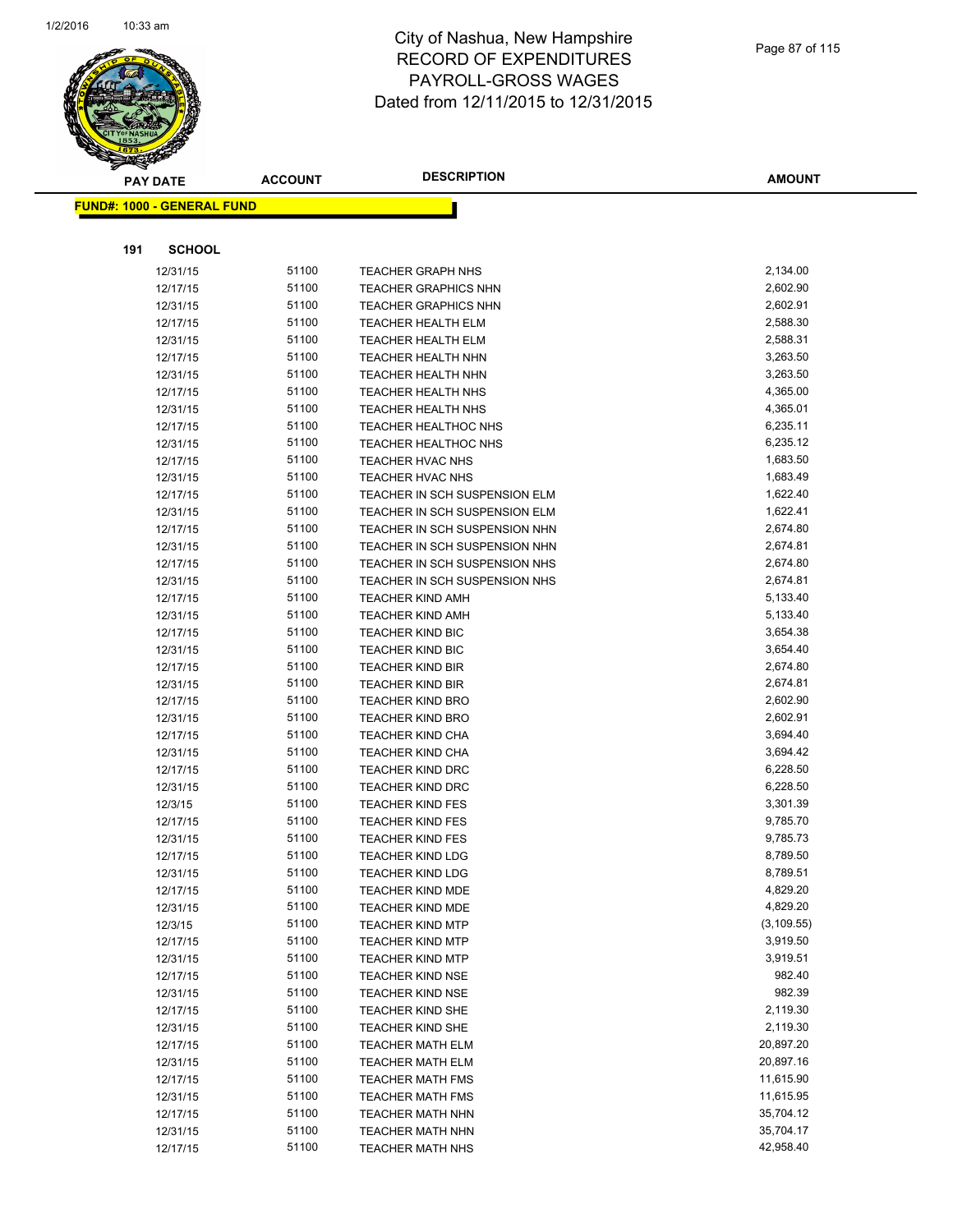

|     | <b>PAY DATE</b>                   | <b>ACCOUNT</b> | <b>DESCRIPTION</b>               | <b>AMOUNT</b>        |
|-----|-----------------------------------|----------------|----------------------------------|----------------------|
|     | <b>FUND#: 1000 - GENERAL FUND</b> |                |                                  |                      |
|     |                                   |                |                                  |                      |
| 191 | <b>SCHOOL</b>                     |                |                                  |                      |
|     | 12/31/15                          | 51100          | <b>TEACHER MATH NHS</b>          | 42,958.36            |
|     | 12/17/15                          | 51100          | <b>TEACHER MATH PMS</b>          | 10,891.50            |
|     | 12/31/15                          | 51100          | <b>TEACHER MATH PMS</b>          | 10,891.50            |
|     | 12/17/15                          | 51100          | <b>TEACHER MUSIC AMH</b>         | 1,683.50             |
|     | 12/31/15                          | 51100          | <b>TEACHER MUSIC AMH</b>         | 1,683.49             |
|     | 12/17/15                          | 51100          | <b>TEACHER MUSIC BIC</b>         | 2,602.90             |
|     | 12/31/15                          | 51100          | <b>TEACHER MUSIC BIC</b>         | 2,602.91             |
|     | 12/17/15                          | 51100          | <b>TEACHER MUSIC BIR</b>         | 1,554.80             |
|     | 12/31/15                          | 51100          | TEACHER MUSIC BIR                | 1,554.79             |
|     | 12/17/15                          | 51100          | <b>TEACHER MUSIC BRO</b>         | 2,782.90             |
|     | 12/31/15                          | 51100          | <b>TEACHER MUSIC BRO</b>         | 2,782.91             |
|     | 12/17/15                          | 51100          | <b>TEACHER MUSIC CHA</b>         | 2,782.90             |
|     | 12/31/15                          | 51100          | TEACHER MUSIC CHA                | 2,782.91             |
|     | 12/17/15                          | 51100          | <b>TEACHER MUSIC DRC</b>         | 2,692.90             |
|     | 12/31/15                          | 51100          | <b>TEACHER MUSIC DRC</b>         | 2,692.91             |
|     | 12/17/15                          | 51100          | TEACHER MUSIC ELM                | 4,817.40             |
|     | 12/31/15                          | 51100          | <b>TEACHER MUSIC ELM</b>         | 4,817.41             |
|     | 12/17/15                          | 51100          | <b>TEACHER MUSIC FES</b>         | 2,602.90             |
|     | 12/31/15                          | 51100          | <b>TEACHER MUSIC FES</b>         | 2,602.91             |
|     | 12/17/15                          | 51100          | <b>TEACHER MUSIC FMS</b>         | 5,205.40             |
|     | 12/31/15                          | 51100          | <b>TEACHER MUSIC FMS</b>         | 5,205.40             |
|     | 12/17/15                          | 51100          | <b>TEACHER MUSIC LDG</b>         | 2,761.40             |
|     | 12/31/15                          | 51100          | <b>TEACHER MUSIC LDG</b>         | 2,761.40             |
|     | 12/17/15                          | 51100          | TEACHER MUSIC MDE                | 1,949.70             |
|     | 12/31/15                          | 51100          | <b>TEACHER MUSIC MDE</b>         | 1,949.69             |
|     | 12/17/15                          | 51100          | <b>TEACHER MUSIC NHN</b>         | 4,382.40             |
|     | 12/31/15                          | 51100          | <b>TEACHER MUSIC NHN</b>         | 4,433.60             |
|     | 12/17/15                          | 51100          | <b>TEACHER MUSIC NHS</b>         | 5,104.70             |
|     | 12/31/15                          | 51100          | <b>TEACHER MUSIC NHS</b>         | 5,104.72             |
|     | 12/17/15                          | 51100          | <b>TEACHER MUSIC NSE</b>         | 2,044.90             |
|     | 12/31/15                          | 51100          | <b>TEACHER MUSIC NSE</b>         | 2,044.91             |
|     | 12/17/15                          | 51100          | <b>TEACHER MUSIC PMS</b>         | 4,355.20             |
|     | 12/31/15                          | 51100          | <b>TEACHER MUSIC PMS</b>         | 4,355.21             |
|     | 12/17/15                          | 51100          | <b>TEACHER MUSIC SHE</b>         | 2,501.80             |
|     | 12/31/15                          | 51100          | <b>TEACHER MUSIC SHE</b>         | 2,501.81             |
|     | 12/17/15                          | 51100          | TEACHER PE BIC                   | 2,034.50             |
|     | 12/31/15                          | 51100          | TEACHER PE BIC                   | 2,034.50             |
|     | 12/17/15                          | 51100          | <b>TEACHER PE BIR</b>            | 2,761.40             |
|     | 12/31/15                          | 51100          | TEACHER PE BIR                   | 2,761.41             |
|     | 12/17/15                          | 51100          | TEACHER PE BRO                   | 2,692.90             |
|     | 12/31/15                          | 51100          | <b>TEACHER PE BRO</b>            | 2,692.91             |
|     | 12/17/15                          | 51100          | TEACHER PE CHA                   | 2,602.90             |
|     | 12/31/15                          | 51100<br>51100 | TEACHER PE CHA                   | 2,602.91             |
|     | 12/17/15                          |                | TEACHER PE DRC                   | 2,782.90             |
|     | 12/31/15                          | 51100          | TEACHER PE DRC                   | 2,782.91             |
|     | 12/17/15                          | 51100          | TEACHER PE ELM                   | 5,511.90<br>5,511.88 |
|     | 12/31/15                          | 51100          | TEACHER PE ELM                   |                      |
|     | 12/17/15<br>12/31/15              | 51100<br>51100 | TEACHER PE FES                   | 1,885.00<br>1,885.01 |
|     |                                   | 51100          | TEACHER PE FES                   | 5,205.80             |
|     | 12/17/15                          | 51100          | TEACHER PE FMS<br>TEACHER PE FMS | 5,205.82             |
|     | 12/31/15<br>12/17/15              | 51100          | TEACHER PE LDG                   | 2,012.08             |
|     |                                   |                |                                  |                      |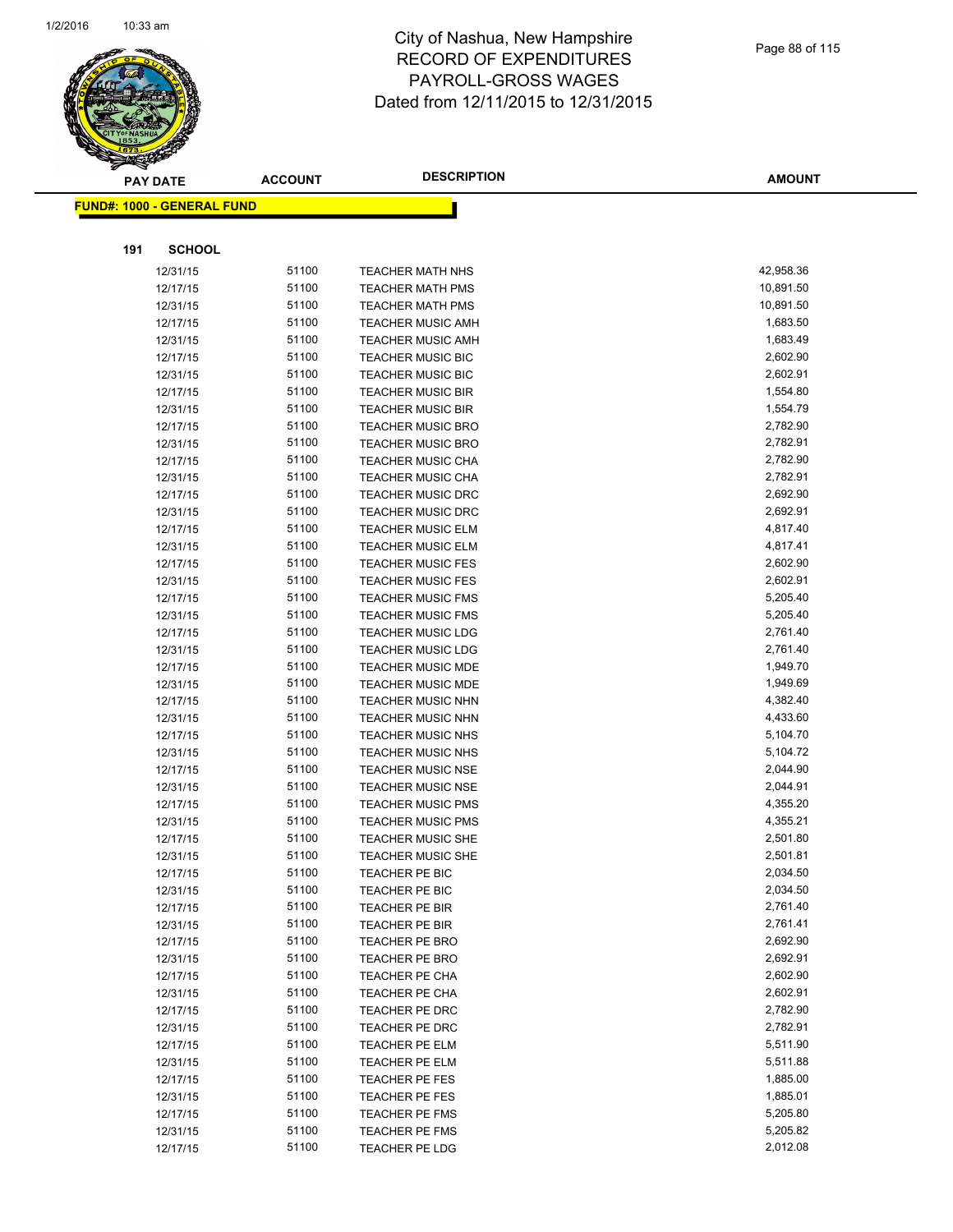

**AMOUNT**

| <b>FUND#: 1000 - GENERAL FUND</b> |                |                                                |                        |
|-----------------------------------|----------------|------------------------------------------------|------------------------|
|                                   |                |                                                |                        |
| 191<br><b>SCHOOL</b>              |                |                                                |                        |
|                                   |                |                                                |                        |
| 12/31/15                          | 51100          | TEACHER PE LDG                                 | 1,912.70               |
| 12/17/15                          | 51100          | TEACHER PE MDE                                 | 2,674.80               |
| 12/31/15                          | 51100          | <b>TEACHER PE MDE</b>                          | 2,674.81               |
| 12/17/15                          | 51100          | <b>TEACHER PE MTP</b>                          | 2,119.30               |
| 12/31/15                          | 51100          | <b>TEACHER PE MTP</b>                          | 2,119.30               |
| 12/17/15                          | 51100          | <b>TEACHER PE NHN</b>                          | 8,467.20               |
| 12/31/15                          | 51100          | <b>TEACHER PE NHN</b>                          | 8,467.23               |
| 12/17/15                          | 51100<br>51100 | TEACHER PE NHS                                 | 10,529.80<br>10,529.82 |
| 12/31/15                          | 51100          | TEACHER PE NHS                                 | 2,504.60               |
| 12/17/15<br>12/31/15              | 51100          | <b>TEACHER PE NSE</b><br><b>TEACHER PE NSE</b> | 2,504.61               |
| 12/17/15                          | 51100          | TEACHER PE PMS                                 | 4,494.10               |
| 12/31/15                          | 51100          | <b>TEACHER PE PMS</b>                          | 4,494.10               |
| 12/17/15                          | 51100          | TEACHER PE SHE                                 | 2,674.80               |
| 12/31/15                          | 51100          | TEACHER PE SHE                                 | 2,674.81               |
| 12/17/15                          | 51100          | <b>TEACHER PRESCHOOL BIC</b>                   | 10,898.90              |
| 12/31/15                          | 51100          | TEACHER PRESCHOOL BIC                          | 10,163.33              |
| 12/17/15                          | 51100          | TEACHER PRESCHOOL BRO                          | 7,678.40               |
| 12/31/15                          | 51100          | <b>TEACHER PRESCHOOL BRO</b>                   | 7,678.43               |
| 12/17/15                          | 51100          | <b>TEACHER PRESCHOOL DRC</b>                   | 1,801.00               |
| 12/31/15                          | 51100          | <b>TEACHER PRESCHOOL DRC</b>                   | 1,801.01               |
| 12/3/15                           | 51100          | <b>TEACHER PRESCHOOL MTP</b>                   | 3,021.83               |
| 12/17/15                          | 51100          | <b>TEACHER PRESCHOOL MTP</b>                   | 1,554.80               |
| 12/31/15                          | 51100          | <b>TEACHER PRESCHOOL MTP</b>                   | 1,554.79               |
| 12/17/15                          | 51100          | TEACHER PRESCHOOL NHS                          | 1,292.80               |
| 12/31/15                          | 51100          | TEACHER PRESCHOOL NHS                          | 1,292.81               |
| 12/17/15                          | 51100          | <b>TEACHER PRESCHOOL NSE</b>                   | 5,853.50               |
| 12/31/15                          | 51100          | <b>TEACHER PRESCHOOL NSE</b>                   | 5,853.50               |
| 12/17/15                          | 51100          | <b>TEACHER READ AMH</b>                        | 2,873.00               |
| 12/31/15                          | 51100          | <b>TEACHER READ AMH</b>                        | 2,873.00               |
| 12/17/15                          | 51100          | <b>TEACHER READ BIC</b>                        | 5,331.60               |
| 12/31/15                          | 51100          | <b>TEACHER READ BIC</b>                        | 5,331.59               |
| 12/17/15                          | 51100          | <b>TEACHER READ BIR</b>                        | 2,782.90               |
| 12/31/15                          | 51100          | <b>TEACHER READ BIR</b>                        | 2,782.91               |
| 12/17/15                          | 51100          | <b>TEACHER READ BRO</b>                        | 1,949.70               |
| 12/31/15                          | 51100          | <b>TEACHER READ BRO</b>                        | 1,949.68               |
| 12/17/15                          | 51100          | <b>TEACHER READ DRC</b>                        | 2,873.00               |
| 12/31/15                          | 51100          | <b>TEACHER READ DRC</b>                        | 2,873.00               |
| 12/17/15                          | 51100          | <b>TEACHER READ ELM</b>                        | 3,288.90               |
| 12/31/15                          | 51100          | <b>TEACHER READ ELM</b>                        | 4,370.45               |
| 12/17/15                          | 51100          | <b>TEACHER READ FES</b>                        | 2,782.90               |
| 12/31/15                          | 51100          | <b>TEACHER READ FES</b>                        | 2,782.91               |
| 12/17/15                          | 51100          | <b>TEACHER READ FMS</b>                        | 2,782.90               |
| 12/31/15                          | 51100          | <b>TEACHER READ FMS</b>                        | 2,782.91               |
| 12/3/15                           | 51100          | <b>TEACHER READ LDG</b>                        | 6,866.18               |
| 12/17/15                          | 51100          | TEACHER READ LDG                               | 6,041.90               |
| 12/31/15                          | 51100          | <b>TEACHER READ LDG</b>                        | 6,041.92               |
| 12/17/15                          | 51100          | TEACHER READ MDE                               | 2,782.90               |
| 12/31/15                          | 51100          | <b>TEACHER READ MDE</b>                        | 2,782.91               |
| 12/17/15                          | 51100          | <b>TEACHER READ MTP</b>                        | 2,020.40               |
| 12/31/15                          | 51100          | <b>TEACHER READ MTP</b>                        | 2,020.41               |
| 12/17/15                          | 51100          | <b>TEACHER READ NHN</b>                        | 1,823.10               |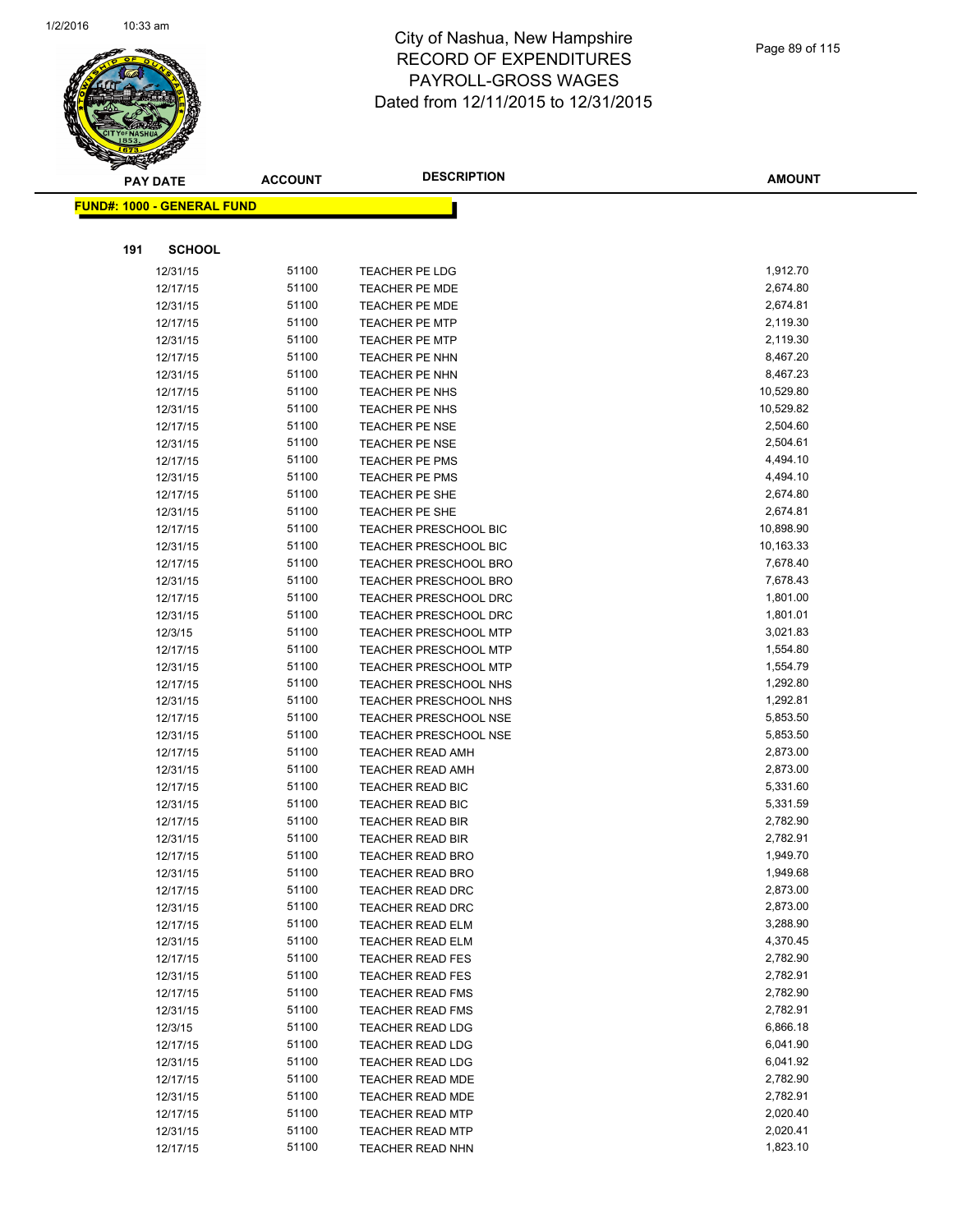

|     | <b>PAY DATE</b>                    | <b>ACCOUNT</b> | <b>DESCRIPTION</b>                | <b>AMOUNT</b> |
|-----|------------------------------------|----------------|-----------------------------------|---------------|
|     | <u> FUND#: 1000 - GENERAL FUND</u> |                |                                   |               |
|     |                                    |                |                                   |               |
|     |                                    |                |                                   |               |
| 191 | <b>SCHOOL</b>                      |                |                                   |               |
|     | 12/31/15                           | 51100          | TEACHER READ NHN                  | 1,823.09      |
|     | 12/17/15                           | 51100          | <b>TEACHER READ NHS</b>           | 3,288.90      |
|     | 12/31/15                           | 51100          | <b>TEACHER READ NHS</b>           | 3,288.90      |
|     | 12/17/15                           | 51100          | <b>TEACHER READ NSE</b>           | 2,782.90      |
|     | 12/31/15                           | 51100          | <b>TEACHER READ NSE</b>           | 2,782.91      |
|     | 12/17/15                           | 51100          | <b>TEACHER READ PMS</b>           | 4,559.80      |
|     | 12/31/15                           | 51100          | <b>TEACHER READ PMS</b>           | 4,559.82      |
|     | 12/17/15                           | 51100          | TEACHER READ SHE                  | 2,674.80      |
|     | 12/31/15                           | 51100          | TEACHER READ SHE                  | 2,674.81      |
|     | 12/17/15                           | 51100          | <b>TEACHER SCIENCE ELM</b>        | 18,612.50     |
|     | 12/31/15                           | 51100          | <b>TEACHER SCIENCE ELM</b>        | 18,612.48     |
|     | 12/17/15                           | 51100          | <b>TEACHER SCIENCE FMS</b>        | 12,113.20     |
|     | 12/31/15                           | 51100          | <b>TEACHER SCIENCE FMS</b>        | 12,113.23     |
|     | 12/17/15                           | 51100          | TEACHER SCIENCE NHN               | 34,542.20     |
|     | 12/31/15                           | 51100          | <b>TEACHER SCIENCE NHN</b>        | 34,542.18     |
|     | 12/17/15                           | 51100          | <b>TEACHER SCIENCE NHS</b>        | 38,345.00     |
|     | 12/31/15                           | 51100          | <b>TEACHER SCIENCE NHS</b>        | 38,345.00     |
|     | 12/17/15                           | 51100          | <b>TEACHER SCIENCE PMS</b>        | 10,442.50     |
|     | 12/31/15                           | 51100          | <b>TEACHER SCIENCE PMS</b>        | 10,442.50     |
|     | 12/17/15                           | 51100          | TEACHER SOCIAL STUDIES ELM        | 15,614.90     |
|     | 12/31/15                           | 51100          | TEACHER SOCIAL STUDIES ELM        | 15,614.91     |
|     | 12/17/15                           | 51100          | TEACHER SOCIAL STUDIES FMS        | 12,526.30     |
|     | 12/31/15                           | 51100          | TEACHER SOCIAL STUDIES FMS        | 12,526.34     |
|     | 12/17/15                           | 51100          | TEACHER SOCIAL STUDIES NHN        | 35,219.40     |
|     | 12/31/15                           | 51100          | TEACHER SOCIAL STUDIES NHN        | 35,219.38     |
|     | 12/17/15                           | 51100          | TEACHER SOCIAL STUDIES NHS        | 36,667.60     |
|     | 12/31/15                           | 51100          | TEACHER SOCIAL STUDIES NHS        | 36,667.60     |
|     | 12/17/15                           | 51100          | <b>TEACHER SOCIAL STUDIES PMS</b> | 12,047.60     |
|     | 12/31/15                           | 51100          | TEACHER SOCIAL STUDIES PMS        | 12,047.63     |
|     | 12/17/15                           | 51100          | <b>TEACHER SPED AMH</b>           | 3,969.50      |
|     | 12/31/15                           | 51100          | TEACHER SPED AMH                  | 3,969.51      |
|     | 12/17/15                           | 51100          | <b>TEACHER SPED BIC</b>           | 4,503.50      |
|     | 12/31/15                           | 51100          | <b>TEACHER SPED BIC</b>           | 4,503.50      |
|     | 12/17/15                           | 51100          | <b>TEACHER SPED BIR</b>           | 5,284.70      |
|     | 12/31/15                           | 51100          | <b>TEACHER SPED BIR</b>           | 5,284.72      |
|     | 12/17/15                           | 51100          | TEACHER SPED BRO                  | 4,801.50      |
|     | 12/31/15                           | 51100          | <b>TEACHER SPED BRO</b>           | 4,801.49      |
|     | 12/17/15                           | 51100          | TEACHER SPED CHA                  | 9,729.50      |
|     | 12/31/15                           | 51100          | TEACHER SPED CHA                  | 9,729.53      |
|     | 12/17/15                           | 51100          | TEACHER SPED DRC                  | 5,105.90      |
|     | 12/31/15                           | 51100          | <b>TEACHER SPED DRC</b>           | 5,105.91      |
|     | 12/3/15                            | 51100          | TEACHER SPED ELM                  | 3,770.06      |
|     | 12/17/15                           | 51100          | <b>TEACHER SPED ELM</b>           | 19,590.80     |
|     | 12/31/15                           | 51100          | <b>TEACHER SPED ELM</b>           | 19,590.81     |
|     | 12/17/15                           | 51100          | <b>TEACHER SPED FES</b>           | 1,622.40      |
|     | 12/31/15                           | 51100          | <b>TEACHER SPED FES</b>           | 1,622.41      |
|     | 12/3/15                            | 51100          | TEACHER SPED FMS                  | 3,770.06      |
|     | 12/17/15                           | 51100          | TEACHER SPED FMS                  | 12,222.10     |
|     | 12/31/15                           | 51100          | TEACHER SPED FMS                  | 12,222.11     |
|     | 12/3/15                            | 51100          | TEACHER SPED LDG                  | 3,109.55      |
|     | 12/17/15                           | 51100          | <b>TEACHER SPED LDG</b>           | 5,562.10      |
|     | 12/31/15                           | 51100          | TEACHER SPED LDG                  | 5,562.09      |
|     |                                    |                |                                   |               |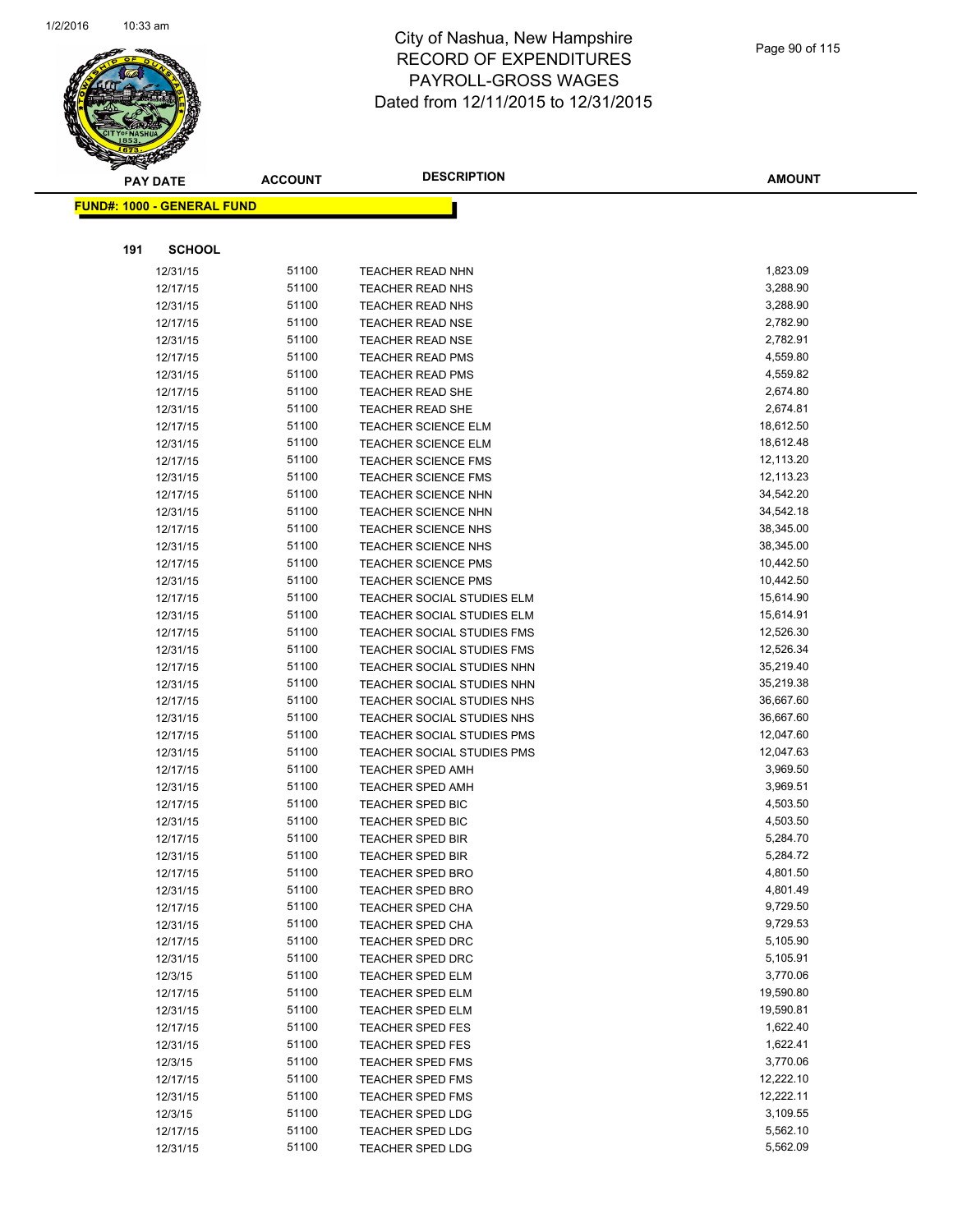

|     | <b>PAY DATE</b>                    | <b>ACCOUNT</b> | <b>DESCRIPTION</b>                                       | <b>AMOUNT</b>    |
|-----|------------------------------------|----------------|----------------------------------------------------------|------------------|
|     | <u> FUND#: 1000 - GENERAL FUND</u> |                |                                                          |                  |
|     |                                    |                |                                                          |                  |
|     |                                    |                |                                                          |                  |
| 191 | <b>SCHOOL</b>                      |                |                                                          |                  |
|     | 12/17/15                           | 51100          | <b>TEACHER SPED MDE</b>                                  | 4,191.30         |
|     | 12/31/15                           | 51100          | <b>TEACHER SPED MDE</b>                                  | 4,191.28         |
|     | 12/17/15                           | 51100          | <b>TEACHER SPED MTP</b>                                  | 5,385.80         |
|     | 12/31/15                           | 51100          | <b>TEACHER SPED MTP</b>                                  | 5,385.82         |
|     | 12/17/15                           | 51100          | <b>TEACHER SPED NHN</b>                                  | 21,796.70        |
|     | 12/31/15                           | 51100          | <b>TEACHER SPED NHN</b>                                  | 21,796.75        |
|     | 12/3/15                            | 51100          | <b>TEACHER SPED NHS</b>                                  | 13,198.29        |
|     | 12/17/15                           | 51100          | <b>TEACHER SPED NHS</b>                                  | 32,357.30        |
|     | 12/31/15                           | 51100          | <b>TEACHER SPED NHS</b>                                  | 32,357.30        |
|     | 12/17/15                           | 51100          | <b>TEACHER SPED NSE</b>                                  | 1,510.90         |
|     | 12/31/15                           | 51100          | <b>TEACHER SPED NSE</b>                                  | 1,510.91         |
|     | 12/17/15                           | 51100          | <b>TEACHER SPED PMS</b>                                  | 10,450.00        |
|     | 12/31/15                           | 51100          | <b>TEACHER SPED PMS</b>                                  | 10,450.02        |
|     | 12/17/15                           | 51100          | <b>TEACHER SPED SHE</b>                                  | 5,385.80         |
|     | 12/31/15                           | 51100          | <b>TEACHER SPED SHE</b>                                  | 5,385.82         |
|     | 12/17/15                           | 51100          | <b>TEACHER TECHED ELM</b>                                | 8,564.30         |
|     | 12/31/15                           | 51100          | <b>TEACHER TECHED ELM</b>                                | 8,564.30         |
|     | 12/17/15                           | 51100          | <b>TEACHER TECHED FMS</b>                                | 5,547.80         |
|     | 12/31/15                           | 51100          | <b>TEACHER TECHED FMS</b>                                | 5,547.81         |
|     | 12/17/15                           | 51100          | <b>TEACHER TECHED NHN</b>                                | 7,172.80         |
|     | 12/31/15                           | 51100          | <b>TEACHER TECHED NHN</b>                                | 7,172.83         |
|     | 12/17/15                           | 51100          | <b>TEACHER TECHED NHS</b>                                | 8,568.30         |
|     | 12/31/15                           | 51100          | TEACHER TECHED NHS                                       | 8,568.33         |
|     | 12/17/15                           | 51100          | <b>TEACHER TECHED PMS</b>                                | 5,565.80         |
|     | 12/31/15                           | 51100          | <b>TEACHER TECHED PMS</b>                                | 5,565.82         |
|     | 12/17/15                           | 51100          | TEACHER TV PROD NHS                                      | 2,674.80         |
|     | 12/31/15                           | 51100          | TEACHER TV PROD NHS                                      | 2,674.81         |
|     | 12/17/15                           | 51100          | <b>TEACHER VISION WID</b>                                | 5,289.20         |
|     | 12/31/15                           | 51100          | <b>TEACHER VISION WID</b>                                | 5,289.20         |
|     | 12/17/15                           | 51100          | TECH INTERGRATION ASST AMH                               | 609.60           |
|     | 12/23/15                           | 51100          | TECH INTERGRATION ASST AMH                               | 609.60           |
|     | 12/31/15                           | 51100          | TECH INTERGRATION ASST AMH                               | 243.84           |
|     | 12/17/15                           | 51100          | <b>TECH INTERGRATION ASST BIC</b>                        | 758.20           |
|     | 12/23/15                           | 51100          | TECH INTERGRATION ASST BIC                               | 642.20           |
|     | 12/31/15                           | 51100          | TECH INTERGRATION ASST BIC                               | 251.74           |
|     | 12/17/15                           | 51100          | TECH INTERGRATION ASST CHA                               | 547.80           |
|     | 12/23/15                           | 51100          | TECH INTERGRATION ASST CHA                               | 552.37           |
|     | 12/31/15                           | 51100          | <b>TECH INTERGRATION ASST CHA</b>                        | 328.68           |
|     | 12/17/15                           | 51100          | TECH INTERGRATION ASST FES                               | 561.50<br>556.94 |
|     | 12/23/15                           | 51100          | TECH INTERGRATION ASST FES                               | 219.12           |
|     | 12/31/15                           | 51100<br>51100 | TECH INTERGRATION ASST FES                               | 657.13           |
|     | 12/17/15                           |                | TECH INTERGRATION ASST LDG<br>TECH INTERGRATION ASST LDG | 569.60           |
|     | 12/23/15                           | 51100<br>51100 | TECH INTERGRATION ASST LDG                               | 227.84           |
|     | 12/31/15                           | 51100          | TECH INTERGRATION ASST MDE                               | 731.05           |
|     | 12/17/15                           | 51100          |                                                          | 634.05           |
|     | 12/23/15                           | 51100          | TECH INTERGRATION ASST MDE<br>TECH INTERGRATION ASST MDE | 251.52           |
|     | 12/31/15                           | 51100          | TECH INTERGRATION ASST NSE                               | 695.16           |
|     | 12/17/15<br>12/23/15               | 51100          | TECH INTERGRATION ASST NSE                               | 602.83           |
|     |                                    | 51100          |                                                          | 242.12           |
|     | 12/31/15<br>12/17/15               | 51100          | TECH INTERGRATION ASST NSE<br>TECH INTERGRATION ASST SHE | 547.80           |
|     |                                    | 51100          |                                                          | 547.80           |
|     | 12/23/15                           |                | TECH INTERGRATION ASST SHE                               |                  |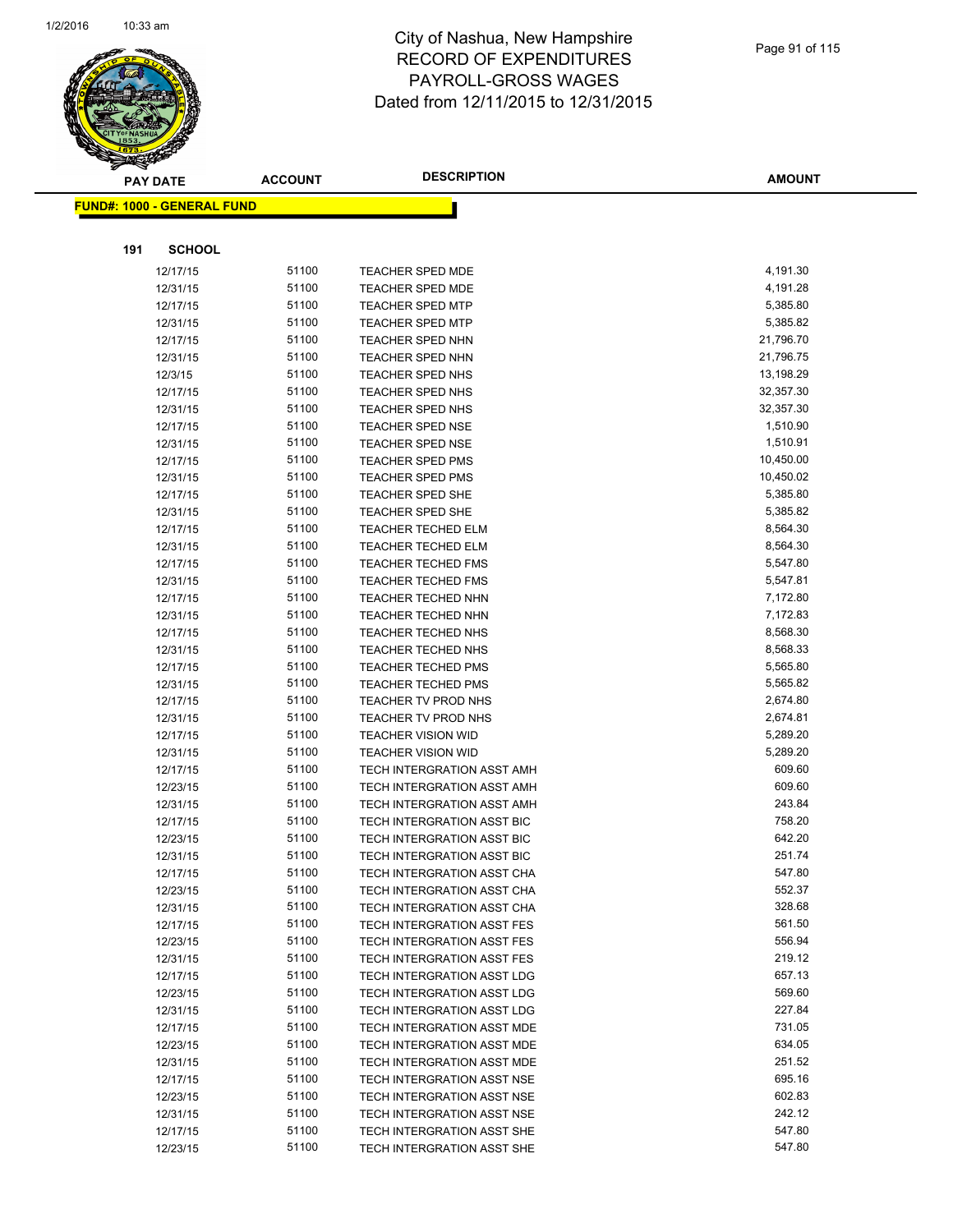

|     | <b>PAY DATE</b>                   | <b>ACCOUNT</b> | <b>DESCRIPTION</b>             | <b>AMOUNT</b> |
|-----|-----------------------------------|----------------|--------------------------------|---------------|
|     | <b>FUND#: 1000 - GENERAL FUND</b> |                |                                |               |
|     |                                   |                |                                |               |
|     |                                   |                |                                |               |
| 191 | <b>SCHOOL</b>                     |                |                                |               |
|     | 12/31/15                          | 51100          | TECH INTERGRATION ASST SHE     | 219.12        |
|     | 12/23/15                          | 51200          | ATHLETIC EQUIPMENT MANAGER NHN | 50.00         |
|     | 12/21/15                          | 51200          | ATHLETIC EQUIPMENT MANAGER NHS | 5.00          |
|     | 12/31/15                          | 51200          | ATHLETIC EQUIPMENT MANAGER NHS | 50.00         |
|     | 12/17/15                          | 51200          | CLERICAL BOARD OF ED SUP       | 805.15        |
|     | 12/23/15                          | 51200          | CLERICAL BOARD OF ED SUP       | 693.02        |
|     | 12/31/15                          | 51200          | CLERICAL BOARD OF ED SUP       | 655.44        |
|     | 12/17/15                          | 51200          | <b>CLERK VITAL RECORDS II</b>  | 323.52        |
|     | 12/23/15                          | 51200          | <b>CLERK VITAL RECORDS II</b>  | 323.52        |
|     | 12/31/15                          | 51200          | <b>CLERK VITAL RECORDS II</b>  | 229.16        |
|     | 12/17/15                          | 51200          | <b>CROSSING GUARD WPO</b>      | 2,761.10      |
|     | 12/23/15                          | 51200          | <b>CROSSING GUARD WPO</b>      | 2,510.24      |
|     | 12/31/15                          | 51200          | <b>CROSSING GUARD WPO</b>      | 989.91        |
|     | 12/17/15                          | 51200          | <b>CUSTODIAN CHA</b>           | 347.40        |
|     | 12/23/15                          | 51200          | <b>CUSTODIAN CHA</b>           | 347.40        |
|     | 12/31/15                          | 51200          | <b>CUSTODIAN CHA</b>           | 416.88        |
|     | 12/17/15                          | 51200          | <b>CUSTODIAN HEAD AMH</b>      | 77.95         |
|     | 12/23/15                          | 51200          | <b>CUSTODIAN NHN</b>           | 694.80        |
|     | 12/31/15                          | 51200          | <b>CUSTODIAN NHN</b>           | 347.40        |
|     | 12/17/15                          | 51200          | DATA ANALYST                   | 1,652.75      |
|     | 12/31/15                          | 51200          | DATA ANALYST                   | 1,439.31      |
|     | 12/17/15                          | 51200          | FOOD SERVICE ASST PT AMH       | 27.30         |
|     | 12/23/15                          | 51200          | FOOD SERVICE ASST PT AMH       | 45.50         |
|     | 12/31/15                          | 51200          | FOOD SERVICE ASST PT AMH       | 9.10          |
|     | 12/17/15                          | 51200          | FOOD SERVICE ASST PT CHA       | 45.50         |
|     | 12/23/15                          | 51200          | FOOD SERVICE ASST PT CHA       | 45.50         |
|     | 12/31/15                          | 51200          | FOOD SERVICE ASST PT CHA       | 18.20         |
|     | 12/17/15                          | 51200          | FOOD SERVICE ASST PT MDE       | 11.38         |
|     | 12/23/15                          | 51200          | FOOD SERVICE ASST PT MDE       | 11.38         |
|     | 12/31/15                          | 51200          | FOOD SERVICE ASST PT MDE       | 4.55          |
|     | 12/17/15                          | 51200          | FOOD SERVICE ASST PT NSE       | 22.75         |
|     | 12/23/15                          | 51200          | FOOD SERVICE ASST PT NSE       | 9.10          |
|     | 12/31/15                          | 51200          | FOOD SERVICE ASST PT NSE       | 9.10          |
|     | 12/23/15                          | 51200          | FOOD SERVICE COOK LDG          | 52.25         |
|     | 12/31/15                          | 51200          | <b>FOOD SERVICE COOK LDG</b>   | 20.90         |
|     | 12/17/15                          | 51200          | GUIDANCE COUNSELOR NHS         | 1,644.50      |
|     | 12/31/15                          | 51200          | GUIDANCE COUNSELOR NHS         | 1,644.49      |
|     | 12/17/15                          | 51200          | <b>INSTRUMENTAL MUSIC</b>      | 1,025.00      |
|     | 12/23/15                          | 51200          | <b>INSTRUMENTAL MUSIC</b>      | 1,137.50      |
|     | 12/31/15                          | 51200          | <b>INSTRUMENTAL MUSIC</b>      | 325.00        |
|     | 12/17/15                          | 51200          | LUNCH MONITOR AMH              | 551.94        |
|     | 12/23/15                          | 51200          | LUNCH MONITOR AMH              | 516.33        |
|     | 12/31/15                          | 51200          | <b>LUNCH MONITOR AMH</b>       | 221.80        |
|     | 12/17/15                          | 51200          | <b>LUNCH MONITOR BIC</b>       | 767.79        |
|     | 12/23/15                          | 51200          | LUNCH MONITOR BIC              | 755.04        |
|     | 12/31/15                          | 51200          | LUNCH MONITOR BIC              | 283.14        |
|     | 12/17/15                          | 51200          | LUNCH MONITOR BIR              | 816.38        |
|     | 12/23/15                          | 51200          | LUNCH MONITOR BIR              | 665.90        |
|     | 12/31/15                          | 51200          | LUNCH MONITOR BIR              | 269.82        |
|     | 12/17/15                          | 51200          | LUNCH MONITOR BRO              | 499.46        |
|     | 12/23/15                          | 51200          | LUNCH MONITOR BRO              | 457.60        |
|     | 12/31/15                          | 51200          | LUNCH MONITOR BRO              | 183.04        |
|     |                                   |                |                                |               |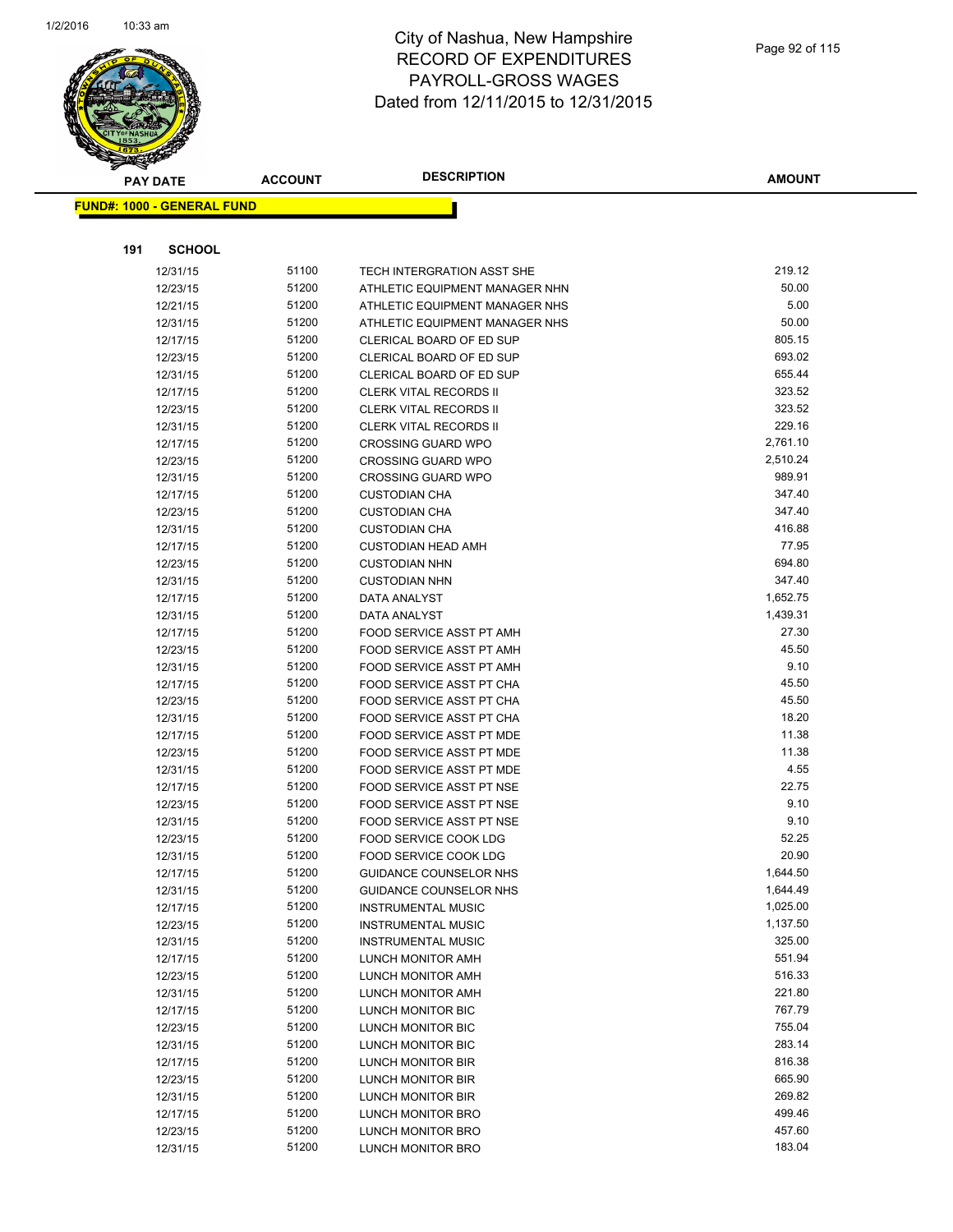

|     | <b>PAY DATE</b>                    | <b>ACCOUNT</b> | <b>DESCRIPTION</b>                            | <b>AMOUNT</b>    |
|-----|------------------------------------|----------------|-----------------------------------------------|------------------|
|     | <u> FUND#: 1000 - GENERAL FUND</u> |                |                                               |                  |
|     |                                    |                |                                               |                  |
|     |                                    |                |                                               |                  |
| 191 | <b>SCHOOL</b>                      |                |                                               |                  |
|     | 12/17/15                           | 51200          | LUNCH MONITOR CHA                             | 802.02           |
|     | 12/23/15                           | 51200          | LUNCH MONITOR CHA                             | 713.25           |
|     | 12/31/15                           | 51200          | LUNCH MONITOR CHA                             | 285.30           |
|     | 12/17/15                           | 51200          | LUNCH MONITOR DRC                             | 492.93           |
|     | 12/23/15                           | 51200          | LUNCH MONITOR DRC                             | 430.74           |
|     | 12/31/15                           | 51200          | LUNCH MONITOR DRC                             | 173.44           |
|     | 12/17/15                           | 51200          | LUNCH MONITOR ELM                             | 340.36           |
|     | 12/23/15                           | 51200          | <b>LUNCH MONITOR ELM</b>                      | 251.68           |
|     | 12/31/15                           | 51200          | LUNCH MONITOR ELM                             | 94.38            |
|     | 12/17/15                           | 51200          | LUNCH MONITOR FES                             | 773.22           |
|     | 12/23/15                           | 51200          | LUNCH MONITOR FES                             | 719.70           |
|     | 12/31/15                           | 51200          | LUNCH MONITOR FES                             | 267.08           |
|     | 12/17/15                           | 51200          | LUNCH MONITOR FMS                             | 310.82           |
|     | 12/23/15                           | 51200          | <b>LUNCH MONITOR FMS</b>                      | 276.80           |
|     | 12/31/15                           | 51200          | <b>LUNCH MONITOR FMS</b>                      | 55.36            |
|     | 12/17/15                           | 51200          | LUNCH MONITOR LDG                             | 756.44           |
|     | 12/23/15                           | 51200          | LUNCH MONITOR LDG                             | 657.02           |
|     | 12/31/15                           | 51200          | LUNCH MONITOR LDG                             | 278.06           |
|     | 12/17/15                           | 51200          | LUNCH MONITOR MDE                             | 816.48           |
|     | 12/23/15                           | 51200          | LUNCH MONITOR MDE                             | 706.63<br>237.97 |
|     | 12/31/15                           | 51200<br>51200 | LUNCH MONITOR MDE                             | 626.32           |
|     | 12/17/15                           | 51200          | <b>LUNCH MONITOR MTP</b>                      | 464.56           |
|     | 12/23/15                           | 51200          | LUNCH MONITOR MTP                             | 166.89           |
|     | 12/31/15<br>12/17/15               | 51200          | <b>LUNCH MONITOR MTP</b><br>LUNCH MONITOR NHN | 268.66           |
|     | 12/23/15                           | 51200          | LUNCH MONITOR NHN                             | 286.00           |
|     | 12/31/15                           | 51200          | LUNCH MONITOR NHN                             | 114.40           |
|     | 12/17/15                           | 51200          | LUNCH MONITOR NHS                             | 269.83           |
|     | 12/23/15                           | 51200          | LUNCH MONITOR NHS                             | 526.24           |
|     | 12/31/15                           | 51200          | LUNCH MONITOR NHS                             | 148.72           |
|     | 12/17/15                           | 51200          | LUNCH MONITOR NSE                             | 472.47           |
|     | 12/23/15                           | 51200          | LUNCH MONITOR NSE                             | 425.02           |
|     | 12/31/15                           | 51200          | LUNCH MONITOR NSE                             | 148.72           |
|     | 12/17/15                           | 51200          | LUNCH MONITOR PMS                             | 290.81           |
|     | 12/23/15                           | 51200          | <b>LUNCH MONITOR PMS</b>                      | 286.00           |
|     | 12/31/15                           | 51200          | <b>LUNCH MONITOR PMS</b>                      | 60.06            |
|     | 12/17/15                           | 51200          | LUNCH MONITOR SHE                             | 624.93           |
|     | 12/23/15                           | 51200          | LUNCH MONITOR SHE                             | 635.04           |
|     | 12/31/15                           | 51200          | LUNCH MONITOR SHE                             | 255.83           |
|     | 12/17/15                           | 51200          | PARA ALT PMS                                  | 64.68            |
|     | 12/23/15                           | 51200          | PARA ALT PMS                                  | 64.68            |
|     | 12/31/15                           | 51200          | PARA ALT PMS                                  | 32.34            |
|     | 12/17/15                           | 51200          | PARA AMH ELL                                  | 56.88            |
|     | 12/23/15                           | 51200          | PARA AMH ELL                                  | 56.88            |
|     | 12/31/15                           | 51200          | PARA AMH ELL                                  | 22.75            |
|     | 12/17/15                           | 51200          | PARA DW SPEC ED BIR                           | 417.88           |
|     | 12/23/15                           | 51200          | PARA DW SPEC ED BIR                           | 451.58           |
|     | 12/31/15                           | 51200          | PARA DW SPEC ED BIR                           | 188.72           |
|     | 12/17/15                           | 51200          | PARA DW SPEC ED NHN                           | 250.00           |
|     | 12/23/15                           | 51200          | PARA DW SPEC ED NHN                           | 350.00           |
|     | 12/31/15                           | 51200          | PARA DW SPEC ED NHN                           | 100.00           |
|     | 12/23/15                           | 51200          | PARA DW SPEC ED PMS                           | 50.00            |
|     |                                    |                |                                               |                  |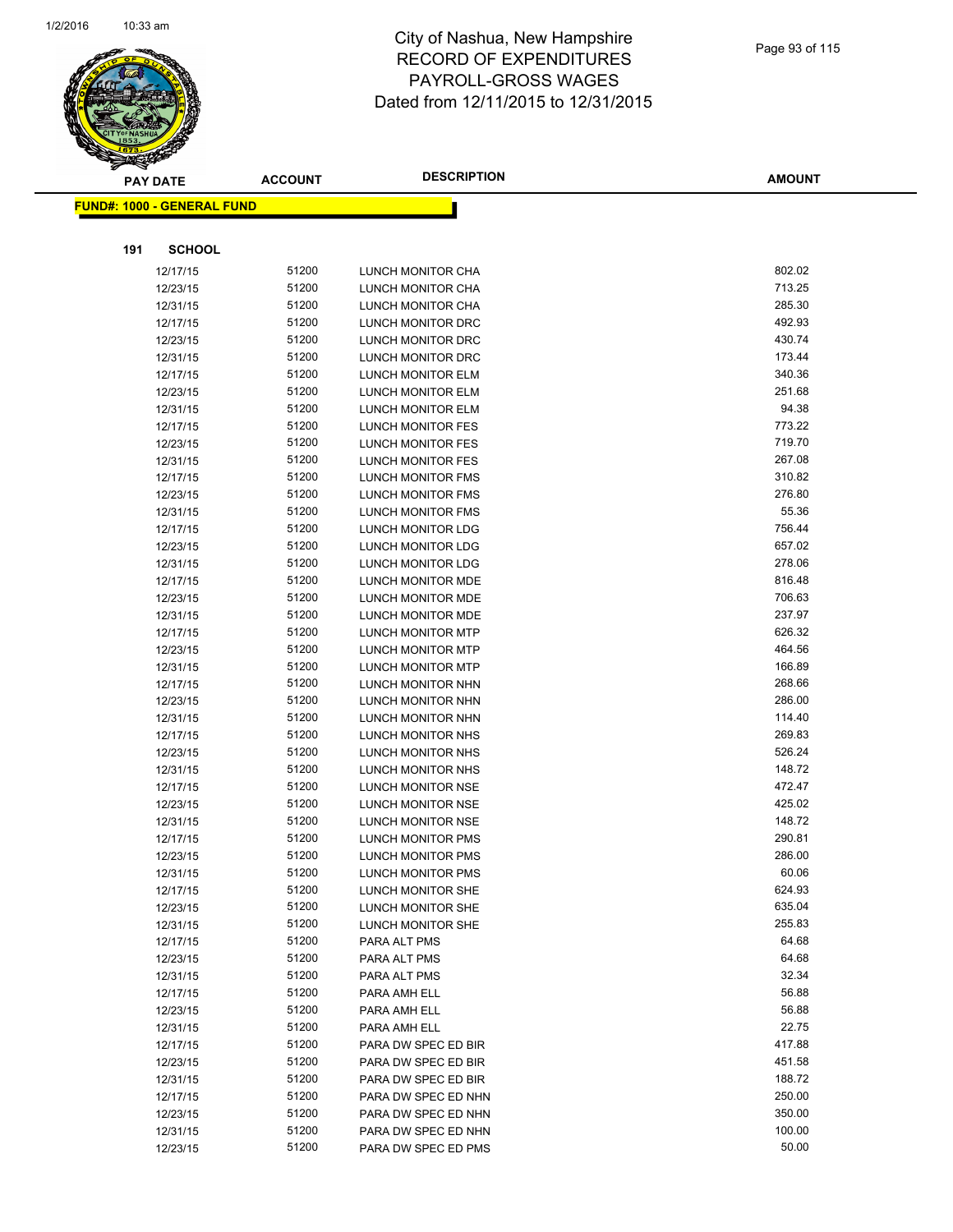

| ॼ   | <b>PAY DATE</b>                   | <b>ACCOUNT</b> | <b>DESCRIPTION</b>           | <b>AMOUNT</b> |
|-----|-----------------------------------|----------------|------------------------------|---------------|
|     | <b>FUND#: 1000 - GENERAL FUND</b> |                |                              |               |
|     |                                   |                |                              |               |
| 191 | <b>SCHOOL</b>                     |                |                              |               |
|     |                                   |                |                              | 100.00        |
|     | 12/31/15                          | 51200          | PARA DW SPEC ED PMS          | 150.00        |
|     | 12/31/15                          | 51200<br>51200 | PARA DW SPEC ELM             | 34.13         |
|     | 12/17/15<br>12/23/15              | 51200          | PARA ELL FES<br>PARA ELL FES | 34.13         |
|     | 12/31/15                          | 51200          | PARA ELL FES                 | 13.65         |
|     | 12/17/15                          | 51200          | PARA INST AMH                | 706.41        |
|     | 12/23/15                          | 51200          | PARA INST AMH                | 601.60        |
|     | 12/31/15                          | 51200          | PARA INST AMH                | 369.16        |
|     | 12/17/15                          | 51200          | <b>PARA INST BIC</b>         | 656.49        |
|     | 12/23/15                          | 51200          | <b>PARA INST BIC</b>         | 656.49        |
|     | 12/31/15                          | 51200          | <b>PARA INST BIC</b>         | 365.43        |
|     | 12/17/15                          | 51200          | PARA INST BIR                | 45.50         |
|     | 12/23/15                          | 51200          | PARA INST BIR                | 45.50         |
|     | 12/31/15                          | 51200          | PARA INST BIR                | 18.20         |
|     | 12/17/15                          | 51200          | PARA INST DRC                | 50.96         |
|     | 12/23/15                          | 51200          | PARA INST DRC                | 57.33         |
|     | 12/31/15                          | 51200          | PARA INST DRC                | 19.11         |
|     | 12/17/15                          | 51200          | PARA INST FES                | 34.13         |
|     | 12/23/15                          | 51200          | PARA INST FES                | 27.30         |
|     | 12/31/15                          | 51200          | PARA INST FES                | 13.65         |
|     | 12/17/15                          | 51200          | PARA INST FMS                | 22.75         |
|     | 12/23/15                          | 51200          | PARA INST FMS                | 22.75         |
|     | 12/17/15                          | 51200          | PARA INST LDG                | 68.26         |
|     | 12/23/15                          | 51200          | PARA INST LDG                | 68.26         |
|     | 12/31/15                          | 51200          | PARA INST LDG                | 27.30         |
|     | 12/17/15                          | 51200          | PARA INST MTP                | 334.50        |
|     | 12/23/15                          | 51200          | PARA INST MTP                | 339.06        |
|     | 12/31/15                          | 51200          | PARA INST MTP                | 129.25        |
|     | 12/17/15                          | 51200          | PARA INST NHN                | 286.98        |
|     | 12/23/15                          | 51200          | PARA INST NHN                | 282.57        |
|     | 12/31/15                          | 51200          | PARA INST NHN                | 110.38        |
|     | 12/17/15                          | 51200          | PARA INST PMS                | 45.50         |
|     | 12/23/15                          | 51200          | PARA INST PMS                | 108.24        |
|     | 12/31/15                          | 51200          | PARA INST PMS                | 68.20         |
|     | 12/17/15                          | 51200          | PARA INST SHE                | 340.20        |
|     | 12/23/15                          | 51200          | PARA INST SHE                | 275.94        |
|     | 12/31/15                          | 51200          | PARA INST SHE                | 192.78        |
|     | 12/17/15                          | 51200          | PARA LIB NHN                 | 273.45        |
|     | 12/23/15                          | 51200          | PARA LIB NHN                 | 273.45        |
|     | 12/31/15                          | 51200          | PARA LIB NHN                 | 182.30        |
|     | 12/17/15                          | 51200          | PARA LIB PMS                 | 241.06        |
|     | 12/23/15                          | 51200          | PARA LIB PMS                 | 261.43        |
|     | 12/31/15                          | 51200          | PARA LIB PMS                 | 112.04        |
|     | 12/17/15                          | 51200          | PARA MEDIA NHS               | 196.66        |
|     | 12/23/15                          | 51200          | PARA MEDIA NHS               | 196.66        |
|     | 12/31/15                          | 51200          | PARA MEDIA NHS               | 111.44        |
|     | 12/17/15                          | 51200          | PARA MUSIC FMS               | 313.48        |
|     | 12/23/15                          | 51200          | PARA MUSIC FMS               | 331.14        |
|     | 12/31/15                          | 51200          | <b>PARA MUSIC FMS</b>        | 97.13         |
|     | 12/17/15                          | 51200          | PARA PRE SCH BIC             | 1,532.18      |
|     | 12/23/15                          | 51200          | PARA PRE SCH BIC             | 1,548.25      |
|     | 12/31/15                          | 51200          | PARA PRE SCH BIC             | 771.09        |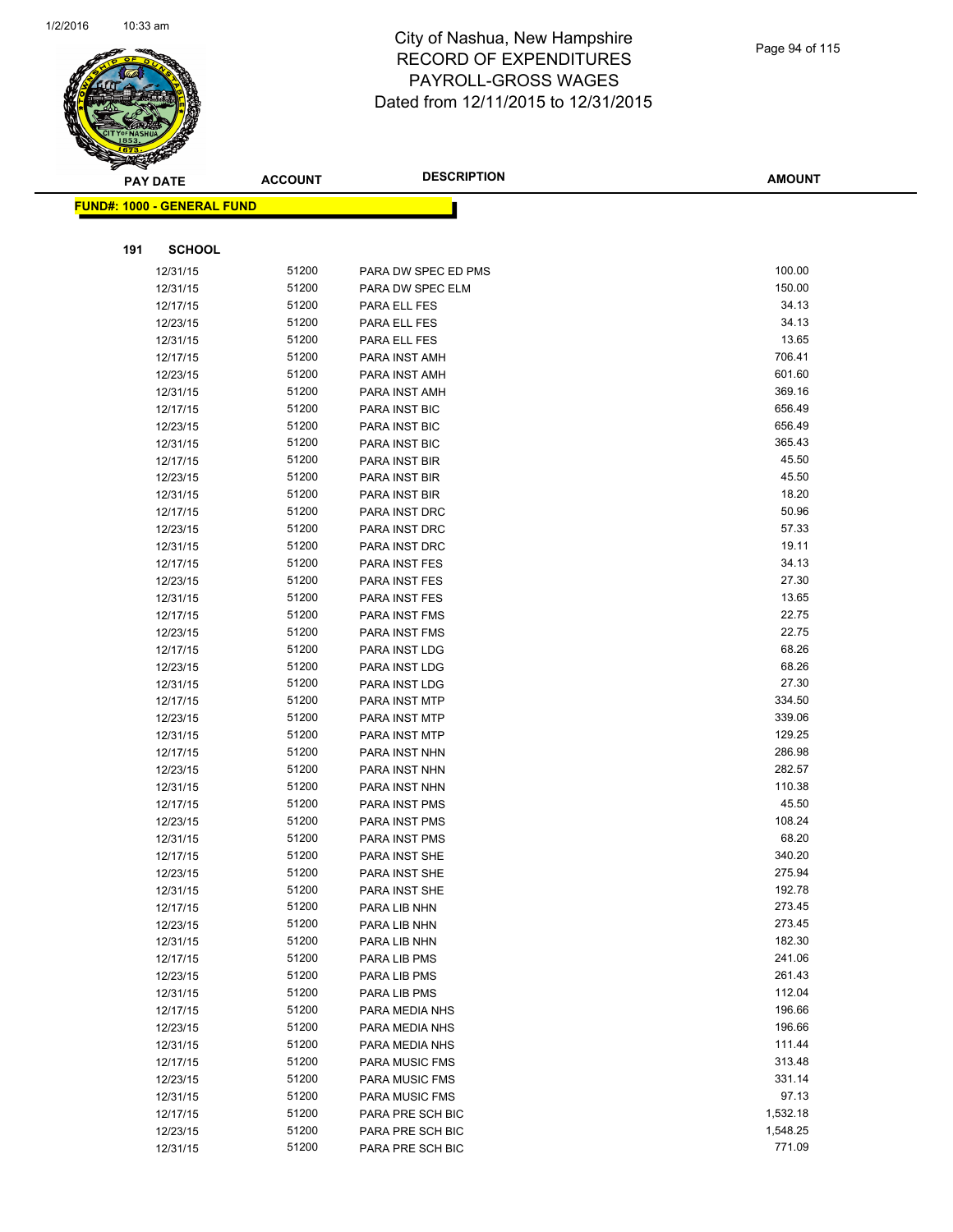

**AMOUNT**

|     | <u> FUND#: 1000 - GENERAL FUND</u> |                |                                                       |                  |
|-----|------------------------------------|----------------|-------------------------------------------------------|------------------|
|     |                                    |                |                                                       |                  |
| 191 | <b>SCHOOL</b>                      |                |                                                       |                  |
|     | 12/17/15                           | 51200          | PARA PRE SCH BRO                                      | 1,258.76         |
|     | 12/23/15                           | 51200          | PARA PRE SCH BRO                                      | 1,258.75         |
|     | 12/31/15                           | 51200          | PARA PRE SCH BRO                                      | 627.10           |
|     | 12/17/15                           | 51200          | PARA PRE SCH DRC                                      | 1,100.21         |
|     | 12/23/15                           | 51200          | PARA PRE SCH DRC                                      | 817.99           |
|     | 12/31/15                           | 51200          | PARA PRE SCH DRC                                      | 386.73           |
|     | 12/17/15                           | 51200          | PARA PRE SCH MTP                                      | 709.32           |
|     | 12/23/15                           | 51200          | PARA PRE SCH MTP                                      | 716.48           |
|     | 12/31/15                           | 51200          | PARA PRE SCH MTP                                      | 358.24           |
|     | 12/17/15                           | 51200          | PARA PRE SCH NSE                                      | 3,438.04         |
|     | 12/23/15                           | 51200          | PARA PRE SCH NSE                                      | 3,503.75         |
|     | 12/31/15                           | 51200          | PARA PRE SCH NSE                                      | 1,743.81         |
|     | 12/17/15                           | 51200          | PARA TTI LDG                                          | 77.00            |
|     | 12/23/15                           | 51200          | PARA TTI LDG                                          | 46.77            |
|     | 12/31/15                           | 51200          | PARA TTI LDG                                          | 31.18            |
|     | 12/17/15                           | 51200          | PEER COACH SCIENCE                                    | 40.00            |
|     | 12/17/15                           | 51200          | SCHOOL PSYCHOLOGIST WID                               | 3,670.10         |
|     | 12/31/15                           | 51200          | SCHOOL PSYCHOLOGIST WID                               | 3,670.10         |
|     | 12/17/15                           | 51200          | SPECIAL EDUCATION TUTOR                               | 250.00           |
|     | 12/23/15                           | 51200          | SPECIAL EDUCATION TUTOR                               | 262.50           |
|     | 12/17/15                           | 51200          | SPEECH LANG PATHOLOGIST WID                           | 11,547.84        |
|     | 12/31/15                           | 51200          | SPEECH LANG PATHOLOGIST WID                           | 12,334.30        |
|     | 11/17/15                           | 51200          | STUDENT ACTIVITY COORD NHN                            | (1,469.16)       |
|     | 12/17/15                           | 51200          | STUDENT ACTIVITY COORD NHN                            | 1,503.69         |
|     | 12/31/15                           | 51200          | STUDENT ACTIVITY COORD NHN                            | 1,058.51         |
|     | 12/17/15                           | 51200          | <b>SUB CLERICAL</b>                                   | 353.41           |
|     | 12/23/15                           | 51200          | <b>SUB CLERICAL</b>                                   | 356.41           |
|     | 12/31/15                           | 51200          | <b>SUB CLERICAL</b>                                   | 329.45           |
|     | 12/23/15                           | 51200          | SUB CROSSING GUARD                                    | 38.98            |
|     | 12/31/15                           | 51200          | <b>SUB CROSSING GUARD</b>                             | 65.00            |
|     | 12/17/15                           | 51200          | <b>SUB FOOD SERVICE</b>                               | 15.60            |
|     | 12/17/15                           | 51200          | <b>SUB LUNCH MONITOR</b>                              | 212.88           |
|     | 12/23/15                           | 51200          | <b>SUB LUNCH MONITOR</b>                              | 196.27           |
|     | 12/31/15                           | 51200          | <b>SUB LUNCH MONITOR</b>                              | 47.32            |
|     | 12/17/15                           | 51200          | <b>SUB TEACHER</b>                                    | 312.50           |
|     | 12/23/15                           | 51200          | <b>SUB TEACHER</b>                                    | 347.14           |
|     | 12/31/15                           | 51200          | SUB TEACHER                                           | 36.48            |
|     | 12/17/15                           | 51200          | SUB TEACHER LONG TERM<br><b>SUB TEACHER LONG TERM</b> | 600.00<br>700.00 |
|     | 12/23/15                           | 51200<br>51200 |                                                       | 212.50           |
|     | 12/31/15<br>12/17/15               | 51200          | SUB TEACHER LONG TERM<br><b>TEACHER ART NHS</b>       | 911.51           |
|     | 12/31/15                           | 51200          | <b>TEACHER ART NHS</b>                                | 911.51           |
|     | 12/17/15                           | 51200          | TEACHER BIO TEC NHN                                   | 538.60           |
|     | 12/31/15                           | 51200          | TEACHER BIO TEC NHN                                   | 538.62           |
|     | 12/17/15                           | 51200          | <b>TEACHER ENGLISH NHN</b>                            | 400.00           |
|     | 12/31/15                           | 51200          | <b>TEACHER ENGLISH NHN</b>                            | 400.00           |
|     | 12/17/15                           | 51200          | <b>TEACHER ENGLISH NHS</b>                            | 1,337.40         |
|     | 12/31/15                           | 51200          | <b>TEACHER ENGLISH NHS</b>                            | 1,337.41         |
|     | 12/17/15                           | 51200          | TEACHER FOREIGN LANG FMS                              | 1,000.70         |
|     | 12/31/15                           | 51200          | <b>TEACHER FOREIGN LANG FMS</b>                       | 1,000.71         |
|     | 12/17/15                           | 51200          | <b>TEACHER GR1 CHA</b>                                | 62.50            |
|     | 12/31/15                           | 51200          | <b>TEACHER GR1 CHA</b>                                | 75.00            |
|     |                                    |                |                                                       |                  |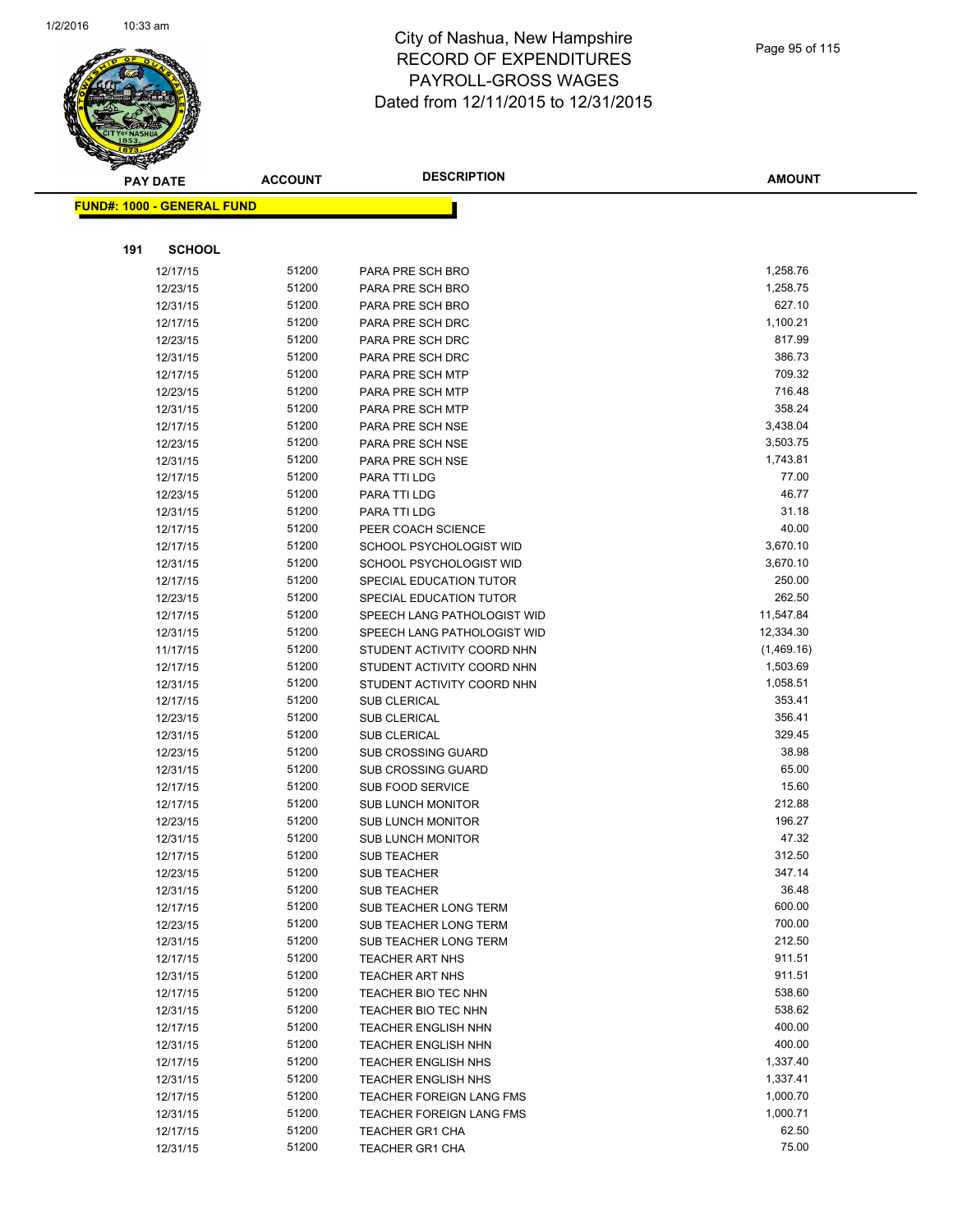

|     | <b>PAY DATE</b>                    | <b>ACCOUNT</b> | <b>DESCRIPTION</b>                                   | <b>AMOUNT</b>    |
|-----|------------------------------------|----------------|------------------------------------------------------|------------------|
|     | <u> FUND#: 1000 - GENERAL FUND</u> |                |                                                      |                  |
|     |                                    |                |                                                      |                  |
|     |                                    |                |                                                      |                  |
| 191 | <b>SCHOOL</b>                      |                |                                                      |                  |
|     | 12/31/15                           | 51200          | <b>TEACHER HVAC NHS</b>                              | 120.00           |
|     | 12/17/15                           | 51200          | TEACHER INST SPED WID                                | 1,966.89         |
|     | 12/31/15                           | 51200          | <b>TEACHER INST SPED WID</b>                         | 1,966.88         |
|     | 12/17/15                           | 51200          | <b>TEACHER KIND BIC</b>                              | 1,391.50         |
|     | 12/31/15                           | 51200          | <b>TEACHER KIND BIC</b>                              | 1,536.38         |
|     | 12/17/15                           | 51200          | <b>TEACHER KIND BIR</b>                              | 911.50           |
|     | 12/31/15                           | 51200          | <b>TEACHER KIND BIR</b>                              | 911.51           |
|     | 12/17/15                           | 51200          | <b>TEACHER MATH NHS</b>                              | 500.00           |
|     | 12/31/15                           | 51200          | <b>TEACHER MATH NHS</b>                              | 500.00           |
|     | 12/17/15                           | 51200          | <b>TEACHER MUSIC AMH</b>                             | 225.00           |
|     | 12/31/15                           | 51200          | <b>TEACHER MUSIC AMH</b>                             | 237.50           |
|     | 12/17/15                           | 51200          | <b>TEACHER MUSIC DRC</b>                             | 350.00           |
|     | 12/31/15                           | 51200          | <b>TEACHER MUSIC DRC</b>                             | 275.00<br>847.29 |
|     | 12/17/15<br>12/31/15               | 51200<br>51200 | <b>TEACHER MUSIC ELM</b><br><b>TEACHER MUSIC ELM</b> | 847.29           |
|     |                                    | 51200          | <b>TEACHER MUSIC MTP</b>                             | 1,250.91         |
|     | 12/17/15<br>12/31/15               | 51200          | <b>TEACHER MUSIC MTP</b>                             | 1,250.91         |
|     | 12/31/15                           | 51200          | TEACHER PE ELM                                       | 120.00           |
|     | 12/31/15                           | 51200          | TEACHER PE NHS                                       | 60.00            |
|     | 12/17/15                           | 51200          | <b>TEACHER READ ELM</b>                              | 1,644.50         |
|     | 12/31/15                           | 51200          | <b>TEACHER READ ELM</b>                              | 1,644.49         |
|     | 12/17/15                           | 51200          | TEACHER SOCIAL STUDIES NHN                           | 737.50           |
|     | 12/31/15                           | 51200          | TEACHER SOCIAL STUDIES NHN                           | 818.75           |
|     | 12/17/15                           | 51200          | TEACHER SOCIAL STUDIES NHS                           | 444.00           |
|     | 12/31/15                           | 51200          | TEACHER SOCIAL STUDIES NHS                           | 60.00            |
|     | 12/17/15                           | 51200          | <b>TEACHER SPED NHN</b>                              | 1,873.80         |
|     | 12/31/15                           | 51200          | <b>TEACHER SPED NHN</b>                              | 1,903.80         |
|     | 12/17/15                           | 51200          | TEACHER SPED NHS                                     | 3,761.90         |
|     | 12/31/15                           | 51200          | TEACHER SPED NHS                                     | 3,761.89         |
|     | 12/17/15                           | 51200          | <b>TEACHER SPED PMS</b>                              | 187.50           |
|     | 12/17/15                           | 51200          | <b>TEACHER VISION WIDE</b>                           | 1,113.18         |
|     | 12/31/15                           | 51200          | <b>TEACHER VISION WIDE</b>                           | 1,113.18         |
|     | 12/17/15                           | 51200          | <b>TICKETSELLER</b>                                  | 45.00            |
|     | 12/3/15                            | 51300          | OVERTIME-REGULAR                                     | (208.04)         |
|     | 12/17/15                           | 51300          | OVERTIME-REGULAR                                     | 11,893.49        |
|     | 12/23/15                           | 51300          | OVERTIME-REGULAR                                     | 11,776.47        |
|     | 12/31/15                           | 51300          | OVERTIME-REGULAR                                     | 3,978.43         |
|     | 12/17/15                           | 51400          | WAGES TEMP-SEASONAL                                  | 660.00           |
|     | 12/23/15                           | 51400          | <b>WAGES TEMP-SEASONAL</b>                           | 1,188.00         |
|     | 12/31/15                           | 51400          | WAGES TEMP-SEASONAL                                  | 528.00           |
|     | 10/9/15                            | 51412          | <b>WAGES PER DIEM</b>                                | (53.91)          |
|     | 12/3/15                            | 51412          | <b>WAGES PER DIEM</b>                                | (11, 232.20)     |
|     | 12/17/15                           | 51412          | <b>WAGES PER DIEM</b>                                | 36,369.58        |
|     | 12/23/15                           | 51412          | WAGES PER DIEM                                       | 37,766.06        |
|     | 12/31/15                           | 51412          | <b>WAGES PER DIEM</b>                                | 19,428.06        |
|     | 12/31/15                           | 51500          | ELECTED SCHOOL BOARD                                 | 9,000.00         |
|     | 12/17/15                           | 51600          | <b>LONGEVITY</b>                                     | 3,013.38         |
|     | 12/23/15                           | 51600          | <b>LONGEVITY</b>                                     | 2,986.35         |
|     | 12/31/15                           | 51600          | <b>LONGEVITY</b>                                     | 3,155.29         |
|     | 12/17/15                           | 51650          | <b>ADDITIONAL HOURS</b>                              | 1,863.28         |
|     | 12/23/15                           | 51650          | ADDITIONAL HOURS                                     | 23.82            |
|     | 12/31/15                           | 51650          | <b>ADDITIONAL HOURS</b>                              | 1,950.00         |
|     |                                    |                |                                                      |                  |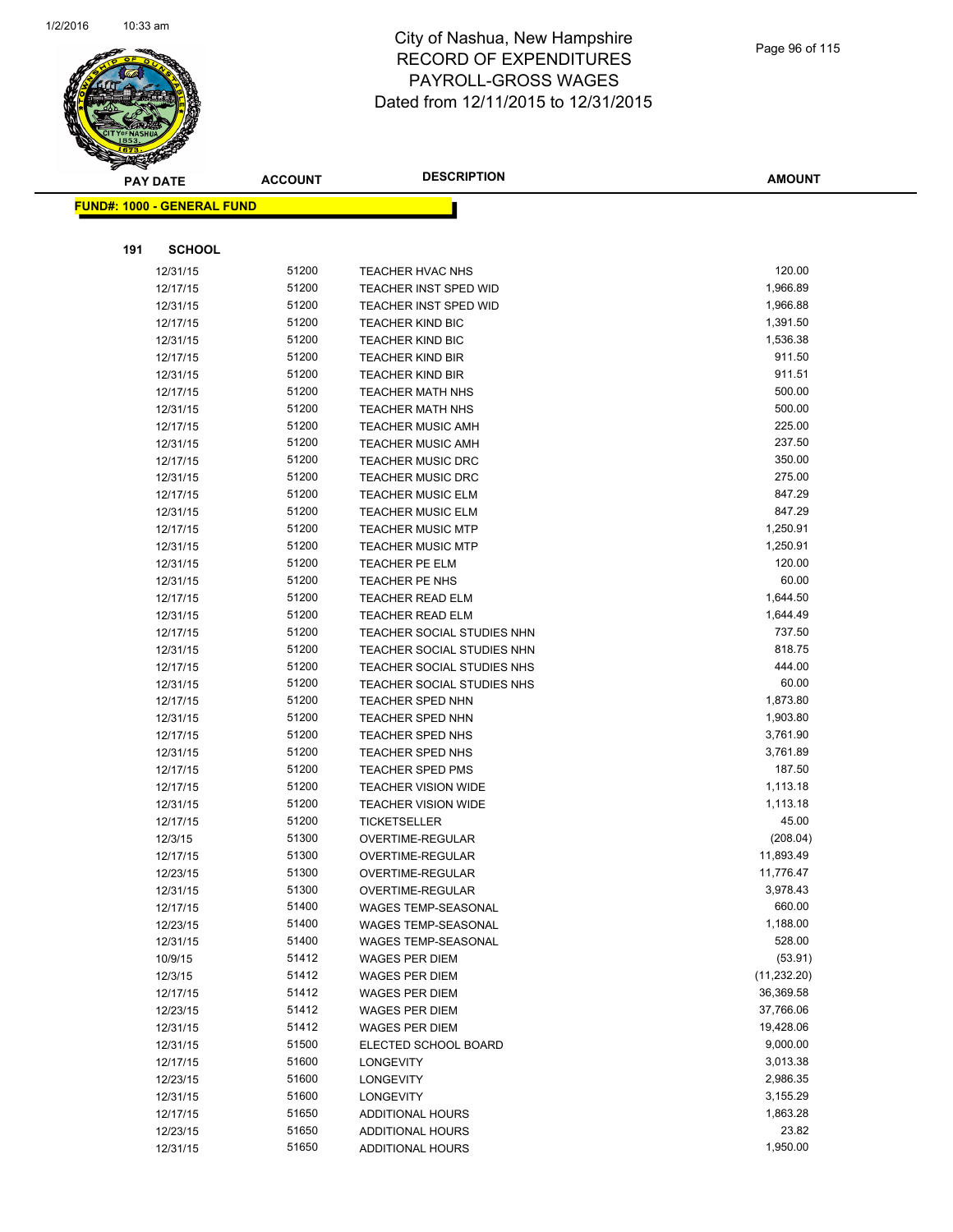

#### **FUND#: 2100 - FOOD SERVICES FUND**

| 12/17/15             | 51100 | CLERICAL FOOD SERVICE NHS                      | 709.90   |
|----------------------|-------|------------------------------------------------|----------|
| 12/23/15             | 51100 | <b>CLERICAL FOOD SERVICE NHS</b>               | 709.90   |
| 12/31/15             | 51100 | <b>CLERICAL FOOD SERVICE NHS</b>               | 709.90   |
| 12/17/15             | 51100 | DELIVERY DRIVER FOOD SERVICE                   | 935.31   |
| 12/23/15             | 51100 | DELIVERY DRIVER FOOD SERVICE                   | 796.50   |
| 12/31/15             | 51100 | DELIVERY DRIVER FOOD SERVICE                   | 457.99   |
| 12/17/15             | 51100 | DIRECTOR FOOD SERVICE                          | 3,406.74 |
| 12/31/15             | 51100 | DIRECTOR FOOD SERVICE                          | 2,967.50 |
| 12/17/15             | 51100 | <b>FOOD SERVICE BUSINESS MANAGER</b>           | 2,320.18 |
|                      | 51100 | <b>FOOD SERVICE BUSINESS MANAGER</b>           | 2,111.40 |
| 12/31/15             | 51100 | FOOD SERVICE COOK AMH                          | 491.40   |
| 12/17/15             | 51100 | FOOD SERVICE COOK AMH                          | 491.40   |
| 12/23/15             | 51100 | FOOD SERVICE COOK AMH                          | 294.84   |
| 12/31/15             | 51100 |                                                | 491.40   |
| 12/17/15<br>12/23/15 | 51100 | FOOD SERVICE COOK BIC<br>FOOD SERVICE COOK BIC | 491.40   |
|                      | 51100 |                                                | 294.84   |
| 12/31/15             | 51100 | FOOD SERVICE COOK BIC                          | 491.40   |
| 12/17/15             | 51100 | FOOD SERVICE COOK BIR                          | 491.40   |
| 12/23/15             | 51100 | FOOD SERVICE COOK BIR                          | 294.84   |
| 12/31/15             | 51100 | <b>FOOD SERVICE COOK BIR</b>                   | 487.89   |
| 12/17/15             | 51100 | FOOD SERVICE COOK BRO                          | 491.40   |
| 12/23/15             |       | FOOD SERVICE COOK BRO                          |          |
| 12/31/15             | 51100 | FOOD SERVICE COOK BRO                          | 294.84   |
| 12/17/15             | 51100 | FOOD SERVICE COOK CHA                          | 491.40   |
| 12/23/15             | 51100 | FOOD SERVICE COOK CHA                          | 491.40   |
| 12/31/15             | 51100 | FOOD SERVICE COOK CHA                          | 294.84   |
| 12/17/15             | 51100 | FOOD SERVICE COOK DRC                          | 491.40   |
| 12/23/15             | 51100 | <b>FOOD SERVICE COOK DRC</b>                   | 491.40   |
| 12/31/15             | 51100 | <b>FOOD SERVICE COOK DRC</b>                   | 294.84   |
| 12/17/15             | 51100 | FOOD SERVICE COOK ELM                          | 985.88   |
| 12/23/15             | 51100 | FOOD SERVICE COOK ELM                          | 1,003.80 |
| 12/31/15             | 51100 | <b>FOOD SERVICE COOK ELM</b>                   | 595.12   |
| 12/17/15             | 51100 | <b>FOOD SERVICE COOK FES</b>                   | 432.26   |
| 12/23/15             | 51100 | <b>FOOD SERVICE COOK FES</b>                   | 432.25   |
| 12/31/15             | 51100 | <b>FOOD SERVICE COOK FES</b>                   | 256.26   |
| 12/17/15             | 51100 | <b>FOOD SERVICE COOK FMS</b>                   | 498.32   |
| 12/23/15             | 51100 | <b>FOOD SERVICE COOK FMS</b>                   | 501.90   |
| 12/31/15             | 51100 | FOOD SERVICE COOK FMS                          | 301.14   |
| 12/17/15             | 51100 | FOOD SERVICE COOK LDG                          | 473.90   |
| 12/23/15             | 51100 | FOOD SERVICE COOK LDG                          | 473.90   |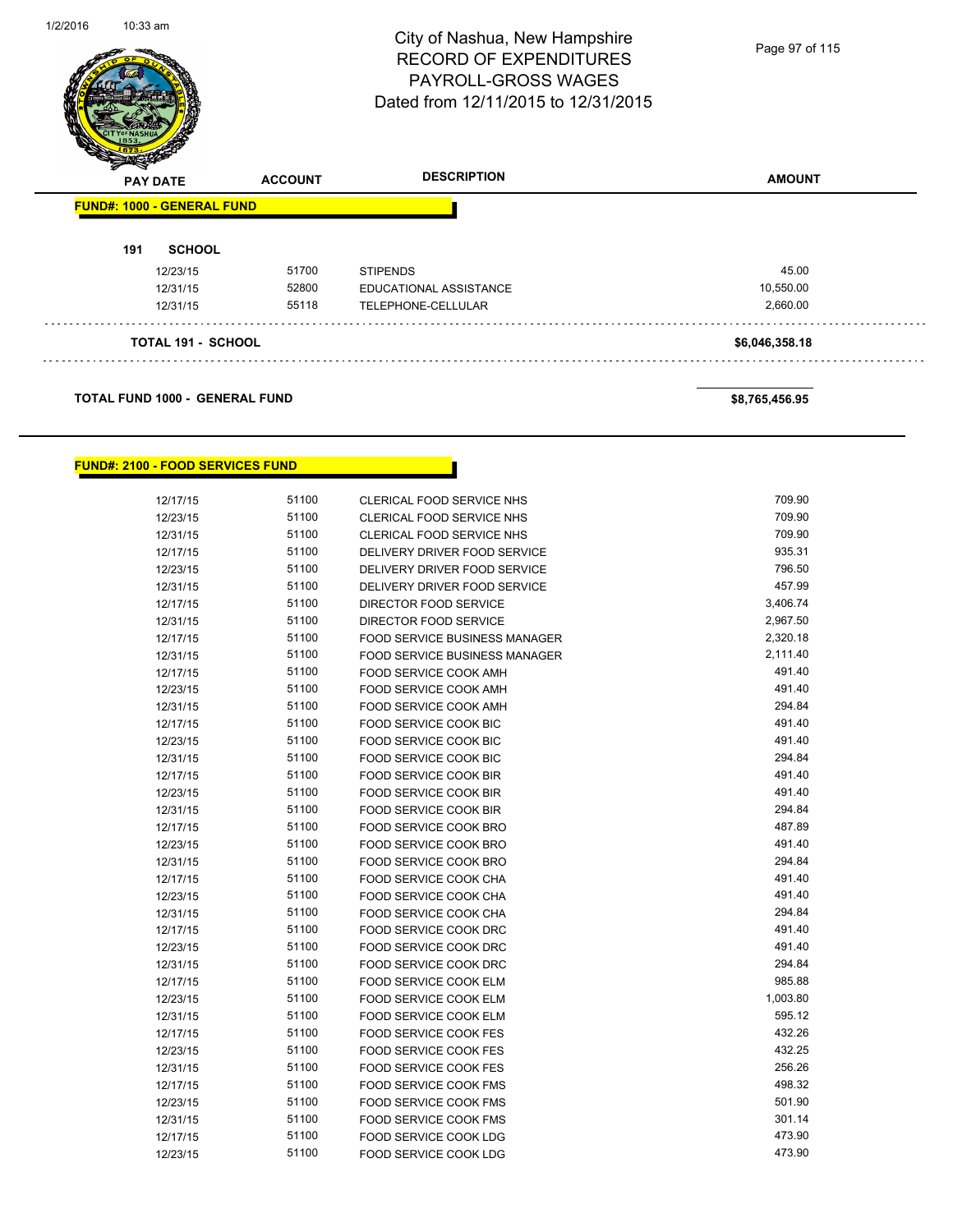

| <b>PAY DATE</b>                          | <b>ACCOUNT</b> | <b>DESCRIPTION</b>                                   | <b>AMOUNT</b>    |
|------------------------------------------|----------------|------------------------------------------------------|------------------|
| <u> FUND#: 2100 - FOOD SERVICES FUND</u> |                |                                                      |                  |
|                                          |                |                                                      |                  |
| 12/31/15                                 | 51100          | FOOD SERVICE COOK LDG                                | 284.34           |
| 12/17/15                                 | 51100          | <b>FOOD SERVICE COOK MDE</b>                         | 470.52           |
| 12/23/15                                 | 51100          | <b>FOOD SERVICE COOK MDE</b>                         | 473.90           |
| 12/31/15                                 | 51100          | FOOD SERVICE COOK MDE                                | 284.34           |
| 12/17/15                                 | 51100          | FOOD SERVICE COOK NHN                                | 1,013.46         |
| 12/23/15                                 | 51100          | FOOD SERVICE COOK NHN                                | 1,035.65         |
| 12/31/15                                 | 51100          | FOOD SERVICE COOK NHN                                | 621.39           |
| 12/17/15                                 | 51100          | FOOD SERVICE COOK NHS                                | 994.35           |
| 12/23/15                                 | 51100          | FOOD SERVICE COOK NHS                                | 994.35           |
| 12/31/15                                 | 51100          | FOOD SERVICE COOK NHS                                | 596.61           |
| 12/17/15                                 | 51100          | FOOD SERVICE COOK NSE                                | 467.04           |
| 12/23/15                                 | 51100          | FOOD SERVICE COOK NSE                                | 463.68           |
| 12/31/15                                 | 51100          | FOOD SERVICE COOK NSE                                | 278.88           |
| 12/17/15                                 | 51100          | FOOD SERVICE COOK PMS                                | 501.90           |
| 12/23/15                                 | 51100          | <b>FOOD SERVICE COOK PMS</b>                         | 501.90           |
| 12/31/15                                 | 51100          | <b>FOOD SERVICE COOK PMS</b>                         | 301.14           |
| 12/17/15                                 | 51100          | FOOD SERVICE COOK SHE                                | 473.90           |
| 12/23/15                                 | 51100          | <b>FOOD SERVICE COOK SHE</b>                         | 473.90           |
| 12/31/15                                 | 51100          | FOOD SERVICE COOK SHE                                | 284.34           |
| 12/17/15                                 | 51100          | <b>FOOD SERVICE SITE CORD</b>                        | 12,726.19        |
| 12/31/15                                 | 51100          | <b>FOOD SERVICE SITE CORD</b>                        | 11,582.20        |
| 12/17/15                                 | 51100          | <b>FOOD SERVICECOOK MTP</b>                          | 452.90<br>452.90 |
| 12/23/15                                 | 51100          | FOOD SERVICECOOK MTP                                 | 271.74           |
| 12/31/15                                 | 51100<br>51200 | <b>FOOD SERVICECOOK MTP</b>                          | 604.07           |
| 12/17/15                                 | 51200          | FOOD SERVICE ASST PT AMH<br>FOOD SERVICE ASST PT AMH | 538.35           |
| 12/23/15<br>12/31/15                     | 51200          | FOOD SERVICE ASST PT AMH                             | 346.67           |
| 12/17/15                                 | 51200          | FOOD SERVICE ASST PT BIC                             | 541.60           |
| 12/23/15                                 | 51200          | <b>FOOD SERVICE ASST PT BIC</b>                      | 541.60           |
| 12/31/15                                 | 51200          | FOOD SERVICE ASST PT BIC                             | 324.96           |
| 12/17/15                                 | 51200          | FOOD SERVICE ASST PT BIR                             | 439.83           |
| 12/23/15                                 | 51200          | <b>FOOD SERVICE ASST PT BIR</b>                      | 425.65           |
| 12/31/15                                 | 51200          | FOOD SERVICE ASST PT BIR                             | 272.41           |
| 12/17/15                                 | 51200          | FOOD SERVICE ASST PT BRO                             | 357.86           |
| 12/23/15                                 | 51200          | FOOD SERVICE ASST PT BRO                             | 354.90           |
| 12/31/15                                 | 51200          | FOOD SERVICE ASST PT BRO                             | 212.94           |
| 12/17/15                                 | 51200          | FOOD SERVICE ASST PT CHA                             | 532.35           |
| 12/23/15                                 | 51200          | FOOD SERVICE ASST PT CHA                             | 498.30           |
| 12/31/15                                 | 51200          | FOOD SERVICE ASST PT CHA                             | 319.41           |
| 12/17/15                                 | 51200          | FOOD SERVICE ASST PT DRC                             | 644.71           |
| 12/23/15                                 | 51200          | FOOD SERVICE ASST PT DRC                             | 681.85           |
| 12/31/15                                 | 51200          | FOOD SERVICE ASST PT DRC                             | 409.11           |
| 12/17/15                                 | 51200          | FOOD SERVICE ASST PT ELM                             | 2,285.81         |
| 12/23/15                                 | 51200          | FOOD SERVICE ASST PT ELM                             | 2,345.01         |
| 12/31/15                                 | 51200          | FOOD SERVICE ASST PT ELM                             | 1,380.55         |
| 12/17/15                                 | 51200          | FOOD SERVICE ASST PT FES                             | 904.08           |
| 12/23/15                                 | 51200          | FOOD SERVICE ASST PT FES                             | 895.80           |
| 12/31/15                                 | 51200          | <b>FOOD SERVICE ASST PT FES</b>                      | 537.48           |
| 12/17/15                                 | 51200          | <b>FOOD SERVICE ASST PT FMS</b>                      | 1,870.86         |
| 12/23/15                                 | 51200          | FOOD SERVICE ASST PT FMS                             | 1,811.16         |
| 12/31/15                                 | 51200          | FOOD SERVICE ASST PT FMS                             | 1,102.43         |
| 12/17/15                                 | 51200          | FOOD SERVICE ASST PT LDG                             | 1,165.24         |
| 12/23/15                                 | 51200          | FOOD SERVICE ASST PT LDG                             | 947.17           |
| 12/31/15                                 | 51200          | FOOD SERVICE ASST PT LDG                             | 573.41           |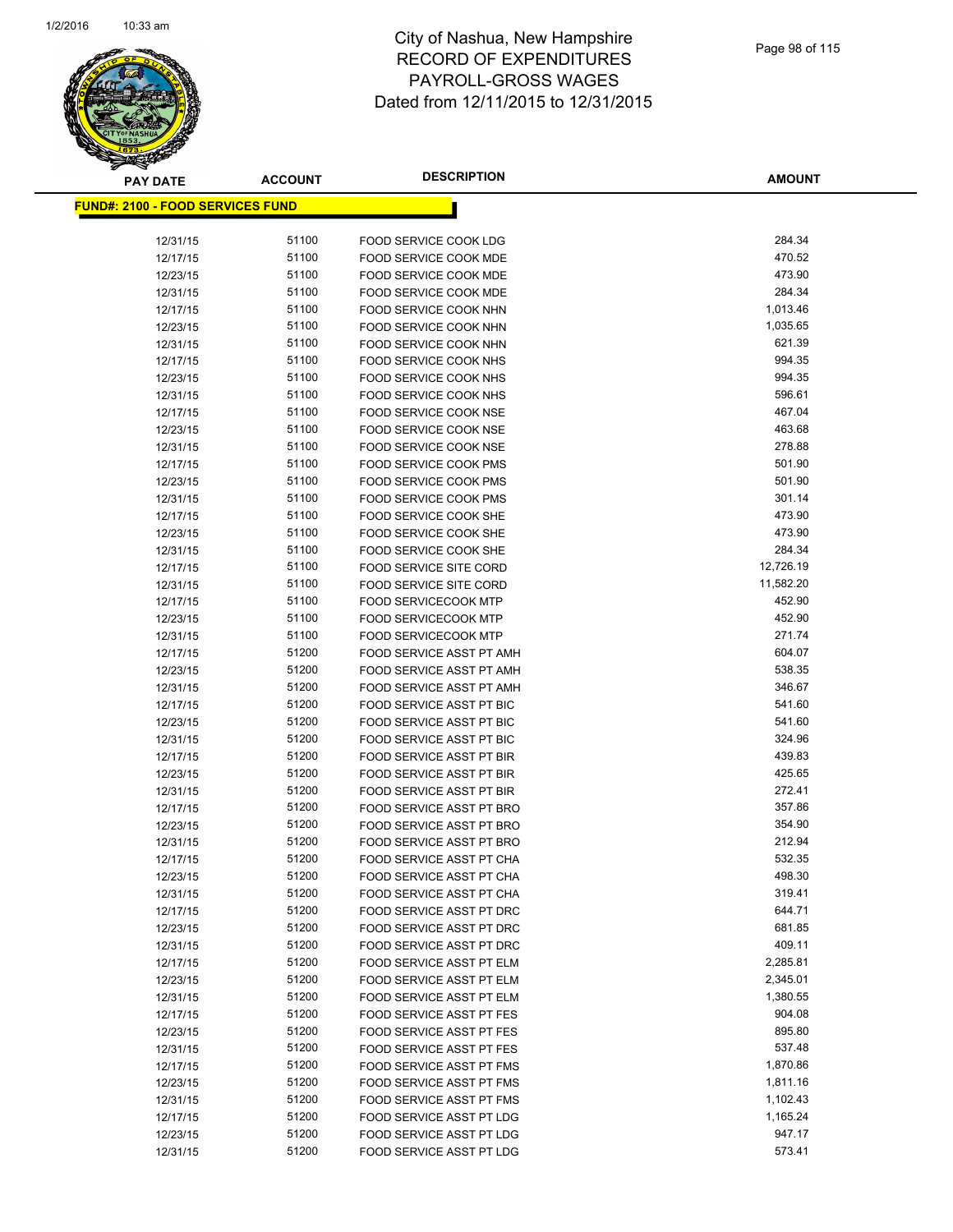

| <b>PAY DATE</b>                         | <b>ACCOUNT</b> | <b>DESCRIPTION</b>              | <b>AMOUNT</b> |
|-----------------------------------------|----------------|---------------------------------|---------------|
| <b>FUND#: 2100 - FOOD SERVICES FUND</b> |                |                                 |               |
|                                         |                |                                 |               |
| 12/17/15                                | 51200          | FOOD SERVICE ASST PT MDE        | 540.71        |
| 12/23/15                                | 51200          | <b>FOOD SERVICE ASST PT MDE</b> | 543.55        |
| 12/31/15                                | 51200          | <b>FOOD SERVICE ASST PT MDE</b> | 328.96        |
| 12/17/15                                | 51200          | <b>FOOD SERVICE ASST PT MTP</b> | 496.78        |
| 12/23/15                                | 51200          | <b>FOOD SERVICE ASST PT MTP</b> | 582.55        |
| 12/31/15                                | 51200          | <b>FOOD SERVICE ASST PT MTP</b> | 284.37        |
| 12/17/15                                | 51200          | FOOD SERVICE ASST PT NHN        | 4,235.86      |
| 12/23/15                                | 51200          | FOOD SERVICE ASST PT NHN        | 4,454.98      |
| 12/31/15                                | 51200          | FOOD SERVICE ASST PT NHN        | 2,892.46      |
| 12/17/15                                | 51200          | <b>FOOD SERVICE ASST PT NHS</b> | 3,668.63      |
| 12/23/15                                | 51200          | <b>FOOD SERVICE ASST PT NHS</b> | 3,974.82      |
| 12/31/15                                | 51200          | FOOD SERVICE ASST PT NHS        | 1,810.63      |
| 12/17/15                                | 51200          | <b>FOOD SERVICE ASST PT NSE</b> | 283.47        |
| 12/23/15                                | 51200          | FOOD SERVICE ASST PT NSE        | 318.19        |
| 12/31/15                                | 51200          | <b>FOOD SERVICE ASST PT NSE</b> | 170.66        |
| 12/17/15                                | 51200          | <b>FOOD SERVICE ASST PT PMS</b> | 2,191.70      |
| 12/23/15                                | 51200          | <b>FOOD SERVICE ASST PT PMS</b> | 2,105.77      |
| 12/31/15                                | 51200          | <b>FOOD SERVICE ASST PT PMS</b> | 1,354.55      |
| 12/17/15                                | 51200          | <b>FOOD SERVICE ASST PT SHE</b> | 527.15        |
| 12/23/15                                | 51200          | FOOD SERVICE ASST PT SHE        | 527.15        |
| 12/31/15                                | 51200          | FOOD SERVICE ASST PT SHE        | 316.29        |
| 12/17/15                                | 51300          | OVERTIME-REGULAR                | 213.68        |
| 12/23/15                                | 51300          | <b>OVERTIME-REGULAR</b>         | 92.65         |
| 12/31/15                                | 51300          | OVERTIME-REGULAR                | 32.34         |
| 12/17/15                                | 51412          | <b>WAGES PER DIEM</b>           | 3,073.04      |
| 12/23/15                                | 51412          | <b>WAGES PER DIEM</b>           | 3,212.08      |
| 12/31/15                                | 51412          | <b>WAGES PER DIEM</b>           | 1,359.19      |
| 12/31/15                                | 55118          | TELEPHONE-CELLULAR              | 80.00         |

#### **TOTAL FUND 2100 - FOOD SERVICES FUND \$128,281.68**

| 12/17/15 | 51200 | ADULT ED DIPOLMA INST     | 850.00 |
|----------|-------|---------------------------|--------|
| 12/31/15 | 51200 | ADULT ED DIPOLMA INST     | 500.00 |
| 12/17/15 | 51200 | DRIVER INSTRUCTOR         | 525.00 |
| 12/23/15 | 51200 | DRIVER INSTRUCTOR         | 575.00 |
| 12/31/15 | 51200 | DRIVER INSTRUCTOR         | 450.00 |
| 12/17/15 | 51200 | TEACHER ELL FES           | 350.00 |
| 12/31/15 | 51200 | TEACHER ELL FES           | 300.00 |
| 12/17/15 | 51200 | <b>TEACHER TECHED ELM</b> | 300.00 |
| 12/31/15 | 51200 | TEACHER TECHED ELM        | 200.00 |
| 12/17/15 | 51200 | <b>TEACHER TECHED PMS</b> | 400.00 |
| 12/31/15 | 51200 | TEACHER TECHED PMS        | 150.00 |

#### **FUND#: 2207 - ADULT ED/CONTINUING ED**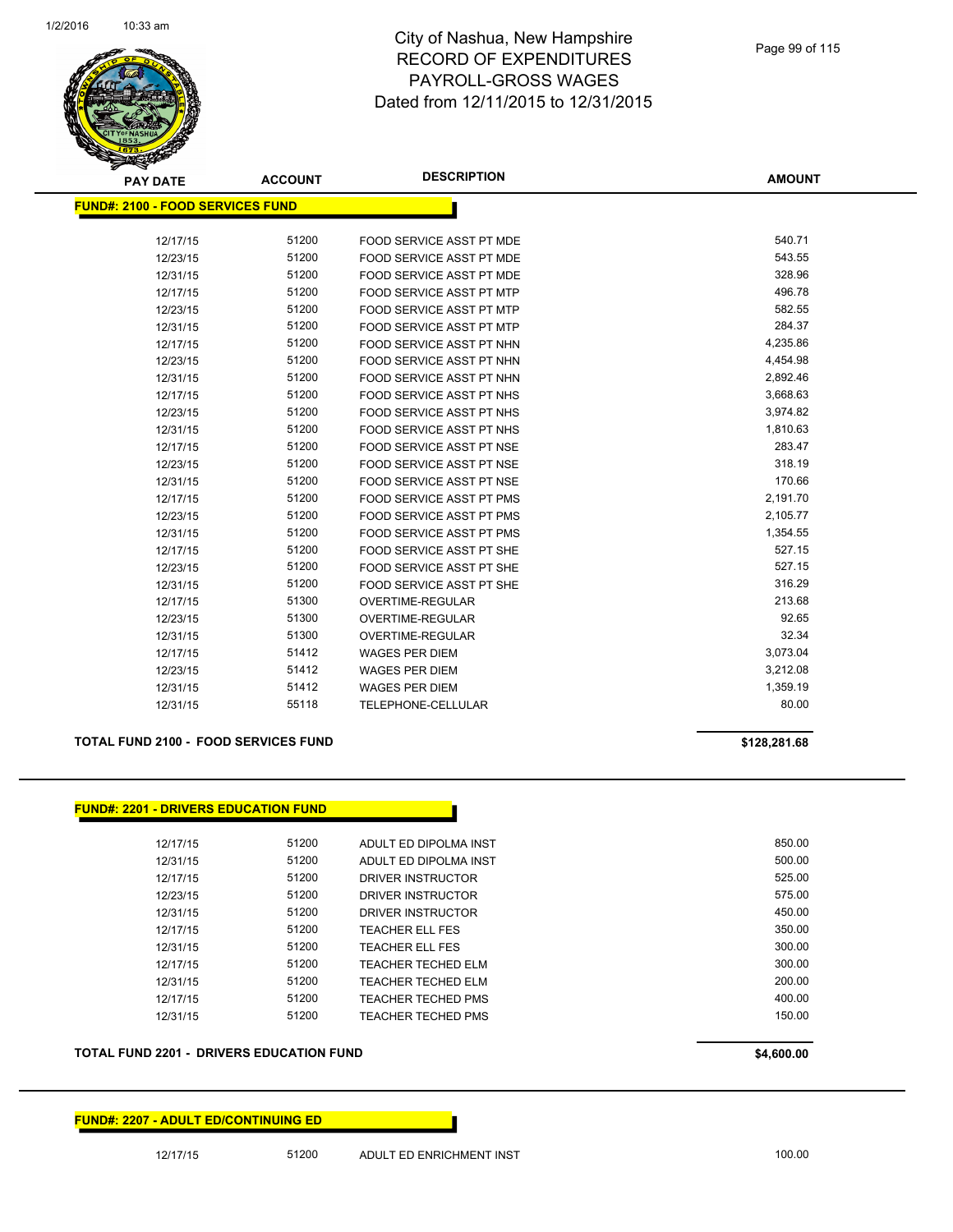

| z<br>◅<br><b>PAY DATE</b> |                                             | <b>ACCOUNT</b>                           | <b>DESCRIPTION</b>       | <b>AMOUNT</b> |
|---------------------------|---------------------------------------------|------------------------------------------|--------------------------|---------------|
|                           | <b>FUND#: 2207 - ADULT ED/CONTINUING ED</b> |                                          |                          |               |
|                           | 12/23/15                                    | 51200                                    | ADULT ED ENRICHMENT INST | 100.00        |
|                           | 12/17/15                                    | 51200                                    | <b>SUB TEACHER</b>       | 75.00         |
|                           | 12/23/15                                    | 51200                                    | <b>SUB TEACHER</b>       | 75.00         |
|                           |                                             | TOTAL FUND 2207 - ADULT ED/CONTINUING ED |                          | \$350.00      |

### **FUND#: 2222 - AFTER SCHOOL PROGRAM**

| 12/17/15 | 51100 | DIRECTOR 21 CENTURY            | 2,730.80 |
|----------|-------|--------------------------------|----------|
| 12/31/15 | 51100 | DIRECTOR 21 CENTURY            | 2,730.80 |
| 12/31/15 | 51200 | 21 CENTURY ELEM MFAM RES COORD | 35.00    |
| 12/31/15 | 51200 | <b>21ST CENTURY INSTRUCTOR</b> | 608.13   |
| 12/31/15 | 51200 | FOOD SERVICE ASST PT ELM       | 30.00    |
| 12/31/15 | 51200 | <b>GUIDANCE COUNSELOR FES</b>  | 400.00   |
| 12/31/15 | 51200 | <b>LUNCH MONITOR DRC</b>       | 113.75   |
| 12/31/15 | 51200 | LUNCH MONITOR SHE              | 113.75   |
| 12/31/15 | 51200 | PARA DW SPEC ED WID            | 52.50    |
| 12/31/15 | 51200 | <b>PARA INST FES</b>           | 83.13    |
| 12/31/15 | 51200 | <b>PARA INST LDG</b>           | 192.50   |
| 12/31/15 | 51200 | <b>PARA INST NHN</b>           | 35.00    |
| 12/31/15 | 51200 | PARA KIND AMH                  | 43.75    |
| 12/31/15 | 51200 | <b>SUB TEACHER</b>             | 67.50    |
| 12/31/15 | 51200 | <b>TEACHER GR1 FES</b>         | 35.00    |
| 12/31/15 | 51200 | <b>TEACHER GR2 AMH</b>         | 25.00    |
| 12/31/15 | 51200 | TEACHER GR4 LDG                | 95.00    |
| 12/31/15 | 51200 | <b>TEACHER GR6 ELM</b>         | 41.25    |
| 12/31/15 | 51200 | <b>TEACHER SPED FES</b>        | 50.00    |
| 12/31/15 | 51200 | TEACHER SPED LDG               | 51.25    |

## **TOTAL FUND 2222 - AFTER SCHOOL PROGRAM 57,534.11**

| 12/17/15                              | 51100 | PANTHER PRESCHOOL DIRECTOR | 967.02     |
|---------------------------------------|-------|----------------------------|------------|
| 12/31/15                              | 51100 | PANTHER PRESCHOOL DIRECTOR | 971.30     |
| <b>TOTAL FUND 2252 - DAY CARE</b>     |       |                            | \$1,938.32 |
|                                       |       |                            |            |
|                                       |       |                            |            |
| <b>FUND#: 2257 - SPECIAL ED LOCAL</b> |       |                            |            |
| 12/17/15                              | 51100 | PARA DW SPEC ED SHE        | 617.84     |
| 12/23/15                              | 51100 | PARA DW SPEC ED SHE        | 627.35     |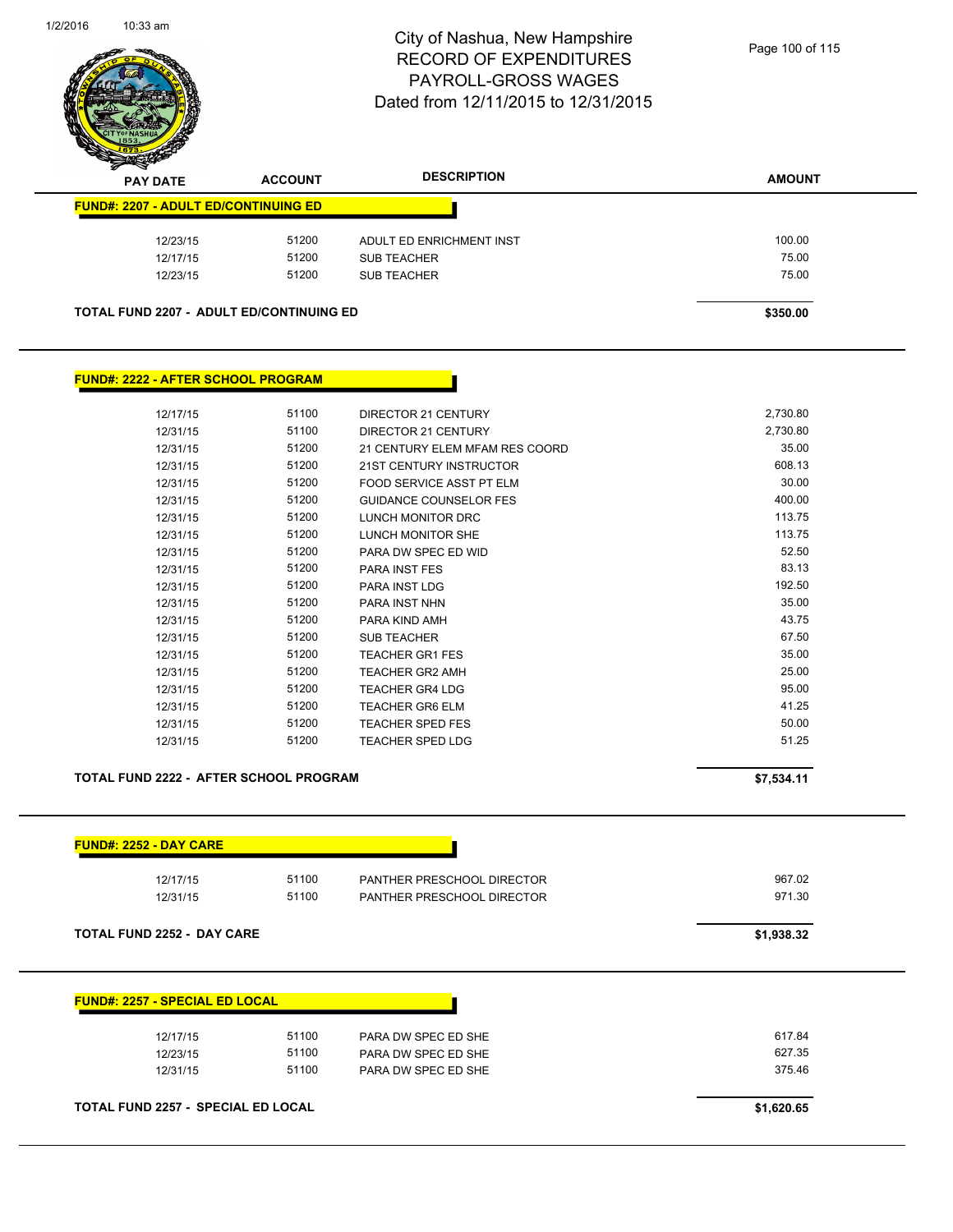

**TOTAL FUND 2503 - PARKS & REC PROGRAMS FUND \$1,095.45** 

### **FUND#: 2505 - GOVT & EDUCATION CHANNELS FUND**

| 12/17/15<br>12/23/15<br>12/31/15<br>12/17/15<br>12/23/15<br>12/31/15 | 51100<br>51100<br>51100<br>51100<br>51100<br>51100 | ECHANNEL ACCESS ADMINISTRATOR<br>ECHANNEL ACCESS ADMINISTRATOR<br>ECHANNEL ACCESS ADMINISTRATOR<br>PEG PROGRAM MANAGER<br>PEG PROGRAM MANAGER<br>PEG PROGRAM MANAGER | 1.075.60<br>1.075.60<br>1.075.60<br>1.192.40<br>1.192.40<br>1.192.40 |
|----------------------------------------------------------------------|----------------------------------------------------|----------------------------------------------------------------------------------------------------------------------------------------------------------------------|----------------------------------------------------------------------|
|                                                                      |                                                    |                                                                                                                                                                      |                                                                      |
| 12/31/15                                                             | 55118                                              | TELEPHONE-CELLULAR                                                                                                                                                   | 100.00                                                               |

#### **TOTAL FUND 2505 - GOVT & EDUCATION CHANNELS FUND \$6,904.00**

| 12/17/15 | 51100 | DOMESTIC VIOLENCE ADVOCATE | 825.60   |
|----------|-------|----------------------------|----------|
| 12/23/15 | 51100 | DOMESTIC VIOLENCE ADVOCATE | 825.60   |
| 12/31/15 | 51100 | DOMESTIC VIOLENCE ADVOCATE | 825.60   |
| 12/17/15 | 51100 | PATROLMAN ALL RANKS        | 1.269.85 |
| 12/23/15 | 51100 | PATROLMAN ALL RANKS        | 1.269.85 |
| 12/31/15 | 51100 | PATROLMAN ALL RANKS        | 1.279.55 |
| 12/17/15 | 51300 | OVERTIME-REGULAR           | 207.90   |
| 12/23/15 | 51300 | OVERTIME-REGULAR           | 150.67   |
| 12/31/15 | 51300 | OVERTIME-REGULAR           | (460.24) |
| 12/31/15 | 51628 | EXTRA HOLIDAY              | 255.91   |
|          |       |                            |          |

#### **TOTAL FUND 3050 - POLICE GRANTS FUND \$6,450.29**

|  |  |  | <b>FUND#: 3068 - COMMUNITY SERVICES GRANTS FUND</b> |
|--|--|--|-----------------------------------------------------|
|--|--|--|-----------------------------------------------------|

| 12/17/15 | 51100 | INTAKE SPECIALIST PROGRAM ASST | 192.10   |
|----------|-------|--------------------------------|----------|
| 12/23/15 | 51100 | INTAKE SPECIALIST PROGRAM ASST | 192.10   |
| 12/31/15 | 51100 | INTAKE SPECIALIST PROGRAM ASST | 192.10   |
| 12/17/15 | 51100 | PROGRAM ASSISTANT              | 323.91   |
| 12/23/15 | 51100 | PROGRAM ASSISTANT              | 323.90   |
| 12/31/15 | 51100 | PROGRAM ASSISTANT              | 323.90   |
| 12/17/15 | 51100 | PUB HEALTH NURSE               | 128.45   |
| 12/23/15 | 51100 | PUB HEALTH NURSE               | 128.44   |
| 12/31/15 | 51100 | PUB HEALTH NURSE               | 128.45   |
| 12/17/15 | 51100 | PUB HEALTH PREPAREDNESS COORD  | 1.184.60 |
| 12/23/15 | 51100 | PUB HEALTH PREPAREDNESS COORD  | 1.184.61 |
| 12/31/15 | 51100 | PUB HEALTH PREPAREDNESS COORD  | 1,184.60 |
| 12/17/15 | 51100 | SMP PROGRAM COORDINATOR        | 877.25   |
|          |       |                                |          |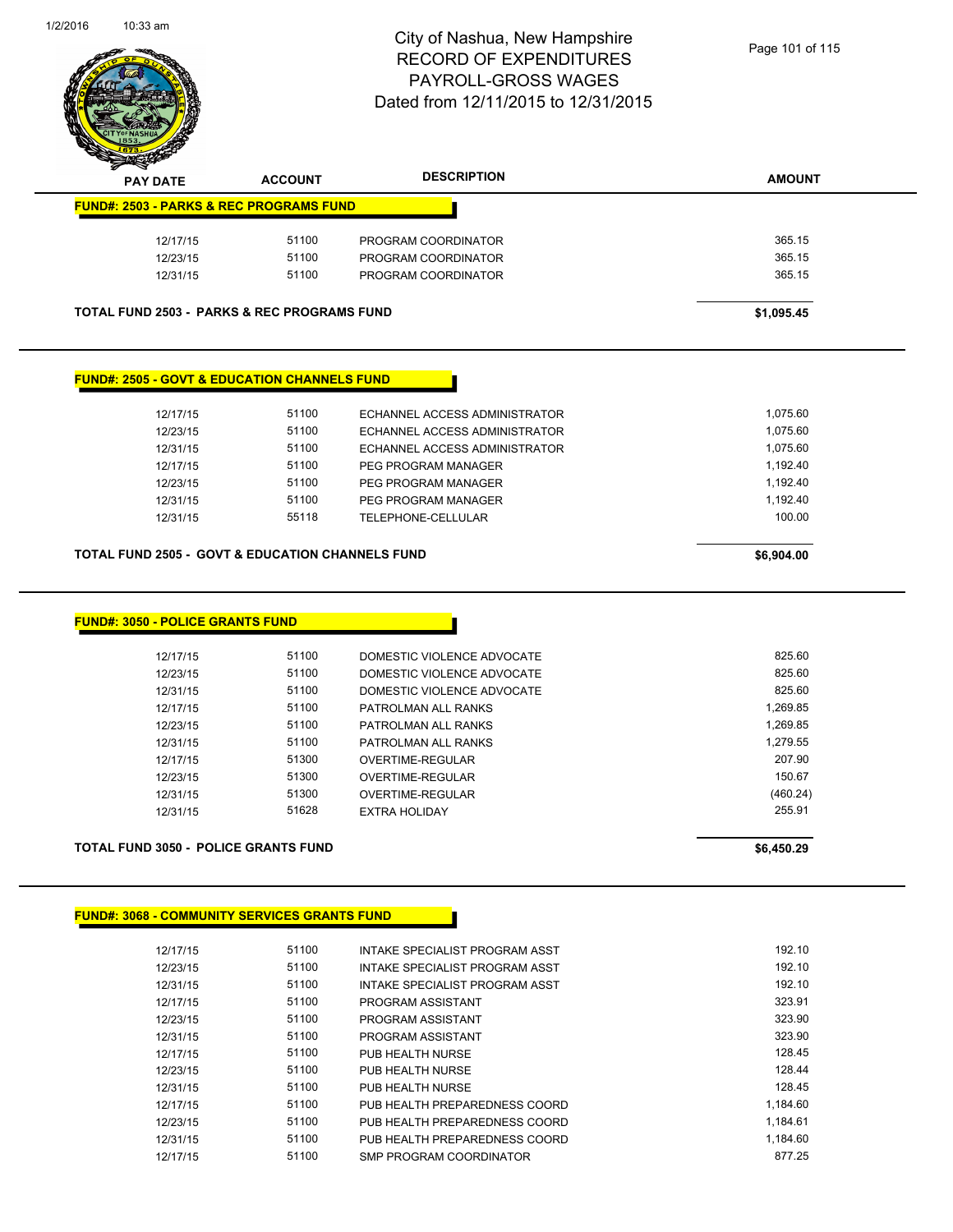

| $\boldsymbol{z}$<br>-<br><b>PAY DATE</b>                | <b>ACCOUNT</b> | <b>DESCRIPTION</b>      | <b>AMOUNT</b> |
|---------------------------------------------------------|----------------|-------------------------|---------------|
| <b>FUND#: 3068 - COMMUNITY SERVICES GRANTS FUND</b>     |                |                         |               |
| 12/23/15                                                | 51100          | SMP PROGRAM COORDINATOR | 877.25        |
| 12/31/15                                                | 51100          | SMP PROGRAM COORDINATOR | 877.25        |
| 12/31/15                                                | 55118          | TELEPHONE-CELLULAR      | 50.00         |
| <b>TOTAL FUND 3068 - COMMUNITY SERVICES GRANTS FUND</b> |                |                         | \$8,168.91    |
|                                                         |                |                         |               |

## **FUND#: 3070 - COMMUNITY HEALTH GRANTS FUND**

| 12/17/15 | 51100 | NURSE PER DIEM (PRACTIONER) | 114.00 |
|----------|-------|-----------------------------|--------|
| 12/23/15 | 51100 | NURSE PER DIEM (PRACTIONER) | 114.00 |
| 12/17/15 | 51100 | PROGRAM ASSISTANT           | 485.85 |
| 12/23/15 | 51100 | PROGRAM ASSISTANT           | 485.85 |
| 12/31/15 | 51100 | PROGRAM ASSISTANT           | 485.85 |
| 12/17/15 | 51100 | PUB HEALTH NURSE            | 859.75 |
| 12/23/15 | 51100 | PUB HEALTH NURSE            | 859.76 |
| 12/31/15 | 51100 | PUB HEALTH NURSE            | 859.75 |
|          |       |                             |        |
|          |       |                             |        |

## **TOTAL FUND 3070 - COMMUNITY HEALTH GRANTS FUND \$4,264.81**

#### **FUND#: 3090 - URBAN PROGRAM GRANTS FUND**

| 12/17/15 | 51100 | CODE ENFORCEMENT OFFICER II    | 739.86   |
|----------|-------|--------------------------------|----------|
| 12/23/15 | 51100 | CODE ENFORCEMENT OFFICER II    | 739.85   |
| 12/31/15 | 51100 | CODE ENFORCEMENT OFFICER II    | 739.85   |
| 12/17/15 | 51100 | <b>GRANT MGMT SPECIALIST</b>   | 1,007.95 |
| 12/23/15 | 51100 | <b>GRANT MGMT SPECIALIST</b>   | 1,007.95 |
| 12/31/15 | 51100 | <b>GRANT MGMT SPECIALIST</b>   | 1,007.95 |
| 12/17/15 | 51100 | INTAKE SPECIALIST PROGRAM ASST | 768.30   |
| 12/23/15 | 51100 | INTAKE SPECIALIST PROGRAM ASST | 768.30   |
| 12/31/15 | 51100 | INTAKE SPECIALIST PROGRAM ASST | 768.30   |
| 12/17/15 | 51100 | MANAGER URBAN PROGRAMS         | 1,493.05 |
| 12/23/15 | 51100 | <b>MANAGER URBAN PROGRAMS</b>  | 1,493.05 |
| 12/31/15 | 51100 | <b>MANAGER URBAN PROGRAMS</b>  | 1,493.05 |
| 12/17/15 | 51100 | PROGRAM COORDINATOR LP&HH      | 1,171.15 |
| 12/23/15 | 51100 | PROGRAM COORDINATOR LP&HH      | 1,171.15 |
| 12/31/15 | 51100 | PROGRAM COORDINATOR LP&HH      | 1,171.15 |
| 12/17/15 | 51100 | PROJECT ADMINISTRATOR          | 1,218.50 |
| 12/23/15 | 51100 | PROJECT ADMINISTRATOR          | 1,218.50 |
| 12/31/15 | 51100 | PROJECT ADMINISTRATOR          | 1,218.50 |
| 12/17/15 | 51100 | PROJECT ADMINISTRATOR LP&HH    | 1,148.20 |
| 12/23/15 | 51100 | PROJECT ADMINISTRATOR LP&HH    | 1,148.20 |
| 12/31/15 | 51100 | PROJECT ADMINISTRATOR LP&HH    | 1,148.20 |
| 12/31/15 | 55118 | <b>TELEPHONE-CELLULAR</b>      | 34.00    |
|          |       |                                |          |

#### **TOTAL FUND 3090 - URBAN PROGRAM GRANTS FUND \$22,675.01**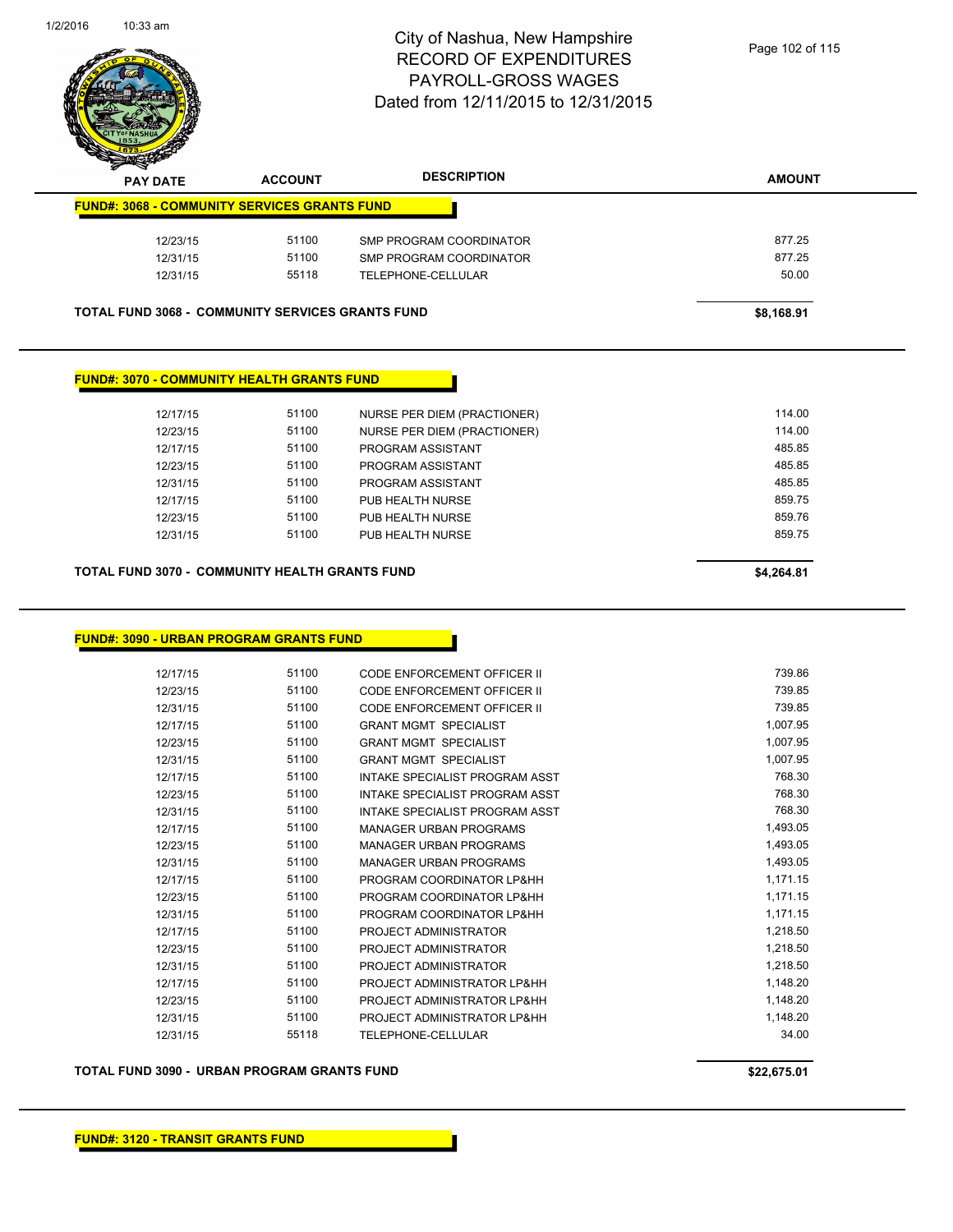

| <b>PAY DATE</b>                           | <b>ACCOUNT</b> | <b>DESCRIPTION</b>                    | <b>AMOUNT</b> |
|-------------------------------------------|----------------|---------------------------------------|---------------|
| <u> FUND#: 3120 - TRANSIT GRANTS FUND</u> |                |                                       |               |
|                                           |                |                                       |               |
| 12/17/15                                  | 51100          | <b>TRANSIT FINANCE COORDINATOR</b>    | 1,194.60      |
| 12/23/15                                  | 51100          | <b>TRANSIT FINANCE COORDINATOR</b>    | 1,194.60      |
| 12/31/15                                  | 51100          | TRANSIT FINANCE COORDINATOR           | 1,194.60      |
| 12/17/15                                  | 51100          | <b>TRANSIT FLEET FACILITIES SUPV</b>  | 1,007.95      |
| 12/23/15                                  | 51100          | <b>TRANSIT FLEET FACILITIES SUPV</b>  | 1,007.95      |
| 12/31/15                                  | 51100          | <b>TRANSIT FLEET FACILITIES SUPV</b>  | 1,007.95      |
| 12/17/15                                  | 51100          | <b>TRANSIT MECHANICS</b>              | 1,828.10      |
| 12/23/15                                  | 51100          | <b>TRANSIT MECHANICS</b>              | 1,896.82      |
| 12/31/15                                  | 51100          | <b>TRANSIT MECHANICS</b>              | 1,828.10      |
| 12/17/15                                  | 51100          | <b>TRANSIT OPER MKTG SUPV</b>         | 1,044.25      |
| 12/23/15                                  | 51100          | <b>TRANSIT OPER MKTG SUPV</b>         | 1,044.25      |
| 12/31/15                                  | 51100          | <b>TRANSIT OPER MKTG SUPV</b>         | 1,044.25      |
| 12/17/15                                  | 51100          | <b>TRANSIT OPERATIONS COORDINATOR</b> | 905.00        |
| 12/23/15                                  | 51100          | <b>TRANSIT OPERATIONS COORDINATOR</b> | 905.00        |
| 12/31/15                                  | 51100          | <b>TRANSIT OPERATIONS COORDINATOR</b> | 905.00        |
| 12/17/15                                  | 51100          | <b>TRANSIT UTILITY SERVICE WORKER</b> | 676.95        |
| 12/23/15                                  | 51100          | <b>TRANSIT UTILITY SERVICE WORKER</b> | 676.95        |
| 12/31/15                                  | 51100          | TRANSIT UTILITY SERVICE WORKER        | 676.95        |
| 12/17/15                                  | 51100          | <b>TRANSPORTATION DEPT MANAGER</b>    | 1,299.20      |
| 12/23/15                                  | 51100          | <b>TRANSPORTATION DEPT MANAGER</b>    | 1,299.20      |
| 12/31/15                                  | 51100          | <b>TRANSPORTATION DEPT MANAGER</b>    | 1,299.20      |
| 12/17/15                                  | 51200          | <b>TRANSIT UTILITY SERVICE WORKER</b> | 156.77        |
| 12/23/15                                  | 51200          | <b>TRANSIT UTILITY SERVICE WORKER</b> | 266.51        |
| 12/31/15                                  | 51200          | <b>TRANSIT UTILITY SERVICE WORKER</b> | 223.40        |
| 12/3/15                                   | 51300          | <b>OVERTIME-REGULAR</b>               | 273.18        |
| 12/10/15                                  | 51300          | <b>OVERTIME-REGULAR</b>               | 1,414.59      |
| 12/23/15                                  | 51300          | <b>OVERTIME-REGULAR</b>               | 6.35          |
| 12/31/15                                  | 51300          | <b>OVERTIME-REGULAR</b>               | 101.81        |
| 12/3/15                                   | 61299          | <b>MISCELLANEOUS SUPPLIES</b>         | 71.99         |
|                                           |                |                                       |               |

#### **TOTAL FUND 3120 - TRANSIT GRANTS FUND \$26,451.47**

#### **FUND#: 3800 - SCHOOL GRANTS FUND**

| 12/17/15 | 51100 | 21 CENTURY ELEM MFAM RES COORD | 6,907.17   |
|----------|-------|--------------------------------|------------|
| 12/31/15 | 51100 | 21 CENTURY ELEM MFAM RES COORD | 6,039.94   |
| 12/3/15  | 51100 | ASSISTANT PRINCIPAL AMH        | 16,846.22  |
| 12/17/15 | 51100 | ASSISTANT PRINCIPAL AMH        | 1,403.90   |
| 12/31/15 | 51100 | ASSISTANT PRINCIPAL AMH        | 1,403.90   |
| 12/3/15  | 51100 | ASSISTANT PRINCIPAL BIR        | 8,423.09   |
| 12/17/15 | 51100 | ASSISTANT PRINCIPAL BIR        | 1,403.90   |
| 12/31/15 | 51100 | ASSISTANT PRINCIPAL BIR        | 1,403.90   |
| 12/17/15 | 51100 | ASSISTANT PRINCIPAL BRO        | 1,451.90   |
| 12/31/15 | 51100 | ASSISTANT PRINCIPAL BRO        | 1,451.90   |
| 12/3/15  | 51100 | ASSISTANT PRINCIPAL CHARL      | (1,524.08) |
| 12/17/15 | 51100 | ASSISTANT PRINCIPAL DR CRSP    | 1,476.00   |
| 12/31/15 | 51100 | ASSISTANT PRINCIPAL DR CRSP    | 1,476.00   |
| 12/17/15 | 51100 | ASSISTANT PRINCIPAL SHE        | 1,451.90   |
| 12/31/15 | 51100 | ASSISTANT PRINCIPAL SHE        | 1,451.91   |
| 12/17/15 | 51100 | AYP FACILITATOR FES            | 2,873.00   |
| 12/31/15 | 51100 | AYP FACILITATOR FES            | 2,873.00   |
| 12/17/15 | 51100 | <b>CLERICAL 21 CENTURY</b>     | 705.39     |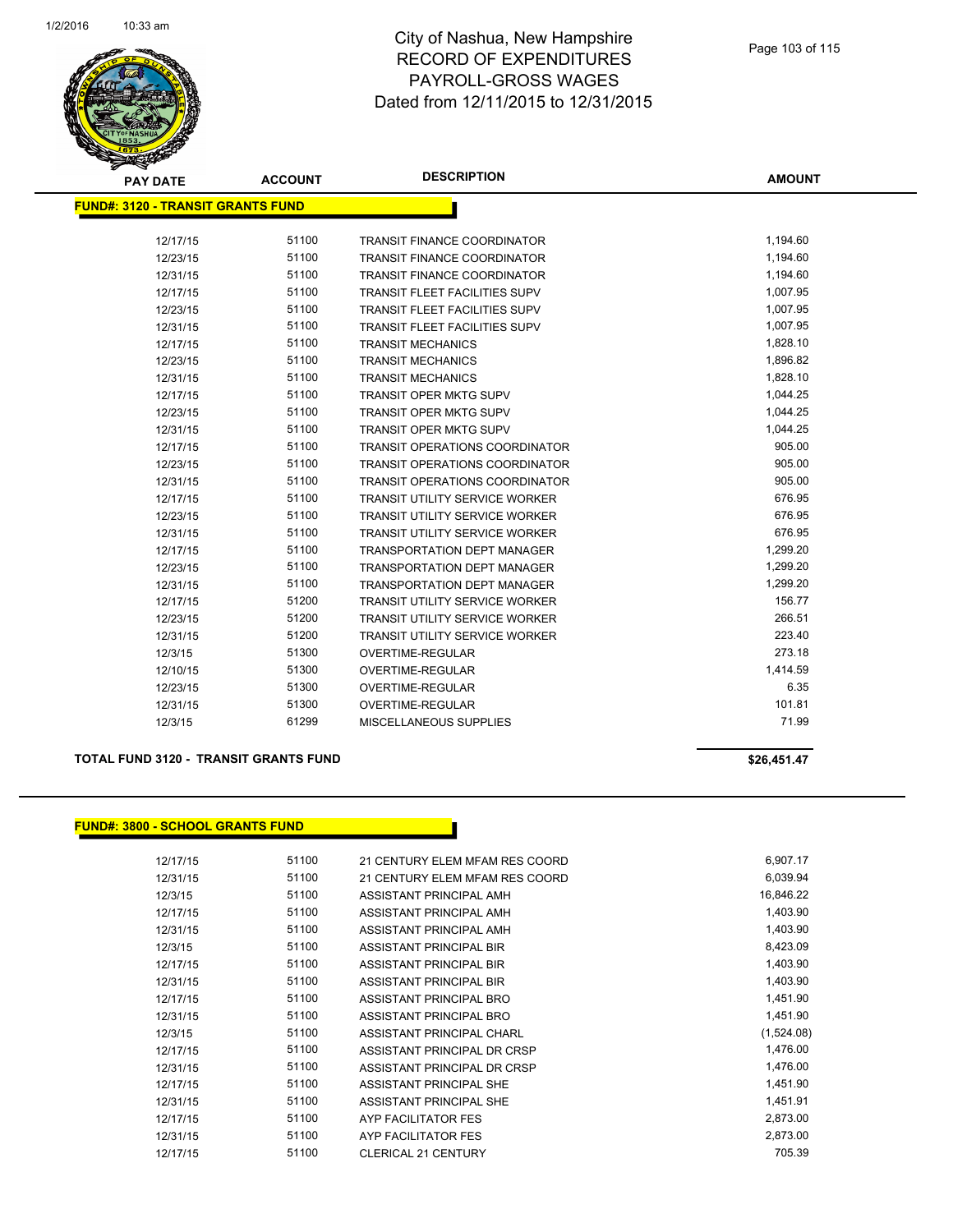

**AMOUNT**

| <u> FUND#: 3800 - SCHOOL GRANTS FUND</u> |                |                                          |                  |
|------------------------------------------|----------------|------------------------------------------|------------------|
| 12/23/15                                 | 51100          | <b>CLERICAL 21 CENTURY</b>               | 705.40           |
| 12/31/15                                 | 51100          | <b>CLERICAL 21 CENTURY</b>               | 526.57           |
| 12/3/15                                  | 51100          | <b>DIRECTOR TITLE 1</b>                  | 0.00             |
| 12/17/15                                 | 51100          | <b>DIRECTOR TITLE 1</b>                  | 3,765.49         |
| 12/31/15                                 | 51100          | <b>DIRECTOR TITLE 1</b>                  | 3,279.50         |
| 12/17/15                                 | 51100          | DW TECHNOLOGY PEER COACH                 | 2,960.01         |
| 12/31/15                                 | 51100          | DW TECHNOLOGY PEER COACH                 | 2,960.01         |
| 12/17/15                                 | 51100          | <b>GUIDANCE COUNSELOR FES</b>            | 2,626.20         |
| 12/31/15                                 | 51100          | <b>GUIDANCE COUNSELOR FES</b>            | 2,626.21         |
| 12/17/15                                 | 51100          | <b>INTRUCTIONAL LEADER FES</b>           | 2,866.72         |
| 12/31/15                                 | 51100          | <b>INTRUCTIONAL LEADER FES</b>           | 2,609.11         |
| 12/3/15                                  | 51100          | LICENSED PRACTICAL NURSE ELM             | 8,454.60         |
| 12/17/15                                 | 51100          | OFFICE MANAGER TITLE 1                   | 1,722.89         |
| 12/31/15                                 | 51100          | OFFICE MANAGER TITLE 1                   | 1,499.90         |
| 12/17/15                                 | 51100          | PARA DW SPEC ED WID                      | 492.28           |
| 12/23/15                                 | 51100          | PARA DW SPEC ED WID                      | 488.31           |
| 12/31/15                                 | 51100          | PARA DW SPEC ED WID                      | 416.85           |
| 12/3/15                                  | 51100          | PARA INST FES                            | 8,481.23         |
| 12/17/15                                 | 51100          | <b>PARA INST FES</b>                     | 1,973.79         |
| 12/23/15                                 | 51100          | PARA INST FES                            | 1,966.99         |
| 12/31/15                                 | 51100          | <b>PARA INST FES</b>                     | 1,248.61         |
| 12/3/15                                  | 51100          | PARA INST FMS                            | (739.82)         |
| 12/17/15                                 | 51100          | PARA INST LDG                            | 529.80           |
| 12/23/15                                 | 51100          | PARA INST LDG                            | 529.80           |
| 12/31/15                                 | 51100          | PARA INST LDG                            | 423.84           |
| 12/3/15                                  | 51100          | PARA INST MTP                            | 707.10           |
| 12/17/15                                 | 51100          | PARA INST MTP                            | 382.20           |
| 12/23/15                                 | 51100          | PARA INST MTP                            | 385.39           |
| 12/31/15                                 | 51100          | PARA INST MTP                            | 229.32           |
| 12/3/15                                  | 51100          | PARA INST PMS                            | (688.00)         |
| 12/17/15                                 | 51100          | PARA KIND FES                            | 410.80           |
| 12/23/15                                 | 51100          | <b>PARA KIND FES</b>                     | 407.40           |
| 12/31/15                                 | 51100          | PARA KIND FES                            | 336.11           |
| 12/17/15                                 | 51100          | PARA TTI AMH                             | 560.58           |
| 12/23/15                                 | 51100          | PARA TTI AMH                             | 565.14           |
| 12/31/15                                 | 51100          | PARA TTI AMH                             | 337.26           |
| 12/3/15                                  | 51100          | PARA TTI DRC                             | 2,719.86         |
| 12/17/15                                 | 51100          | PARA TTI DRC                             | 1,239.64         |
| 12/23/15                                 | 51100          | PARA TTI DRC                             | 1,277.85         |
| 12/31/15                                 | 51100          | PARA TTI DRC                             | 706.97           |
| 12/17/15                                 | 51100          | PARA TTI LDG                             | 1,628.03         |
| 12/23/15                                 | 51100          | PARA TTI LDG                             | 1,623.60         |
| 12/31/15                                 | 51100          | PARA TTI LDG                             | 1,303.30         |
| 12/3/15                                  | 51100          | PARA TTI NURSERY                         | 640.18           |
| 12/17/15                                 | 51100          | PARA TTI NURSERY                         | 1,134.90         |
| 12/23/15                                 | 51100          | PARA TTI NURSERY                         | 1,110.95         |
| 12/31/15                                 | 51100          | PARA TTI NURSERY                         | 453.96           |
| 12/17/15                                 | 51100          | PARA VOC NHS                             | 392.00           |
| 12/23/15<br>12/31/15                     | 51100<br>51100 | PARA VOC NHS<br>PARA VOC NHS             | 414.95<br>248.97 |
|                                          | 51100          |                                          | 4,177.50         |
| 12/17/15<br>12/31/15                     | 51100          | PEER COACH SCIENCE<br>PEER COACH SCIENCE | 4,177.47         |
| 12/3/15                                  | 51100          | PRINCIPAL BRO                            | (3,088.80)       |
| 12/3/15                                  | 51100          | SIGN LANGUAGE INTERPRETER                | 11,828.56        |
|                                          |                |                                          |                  |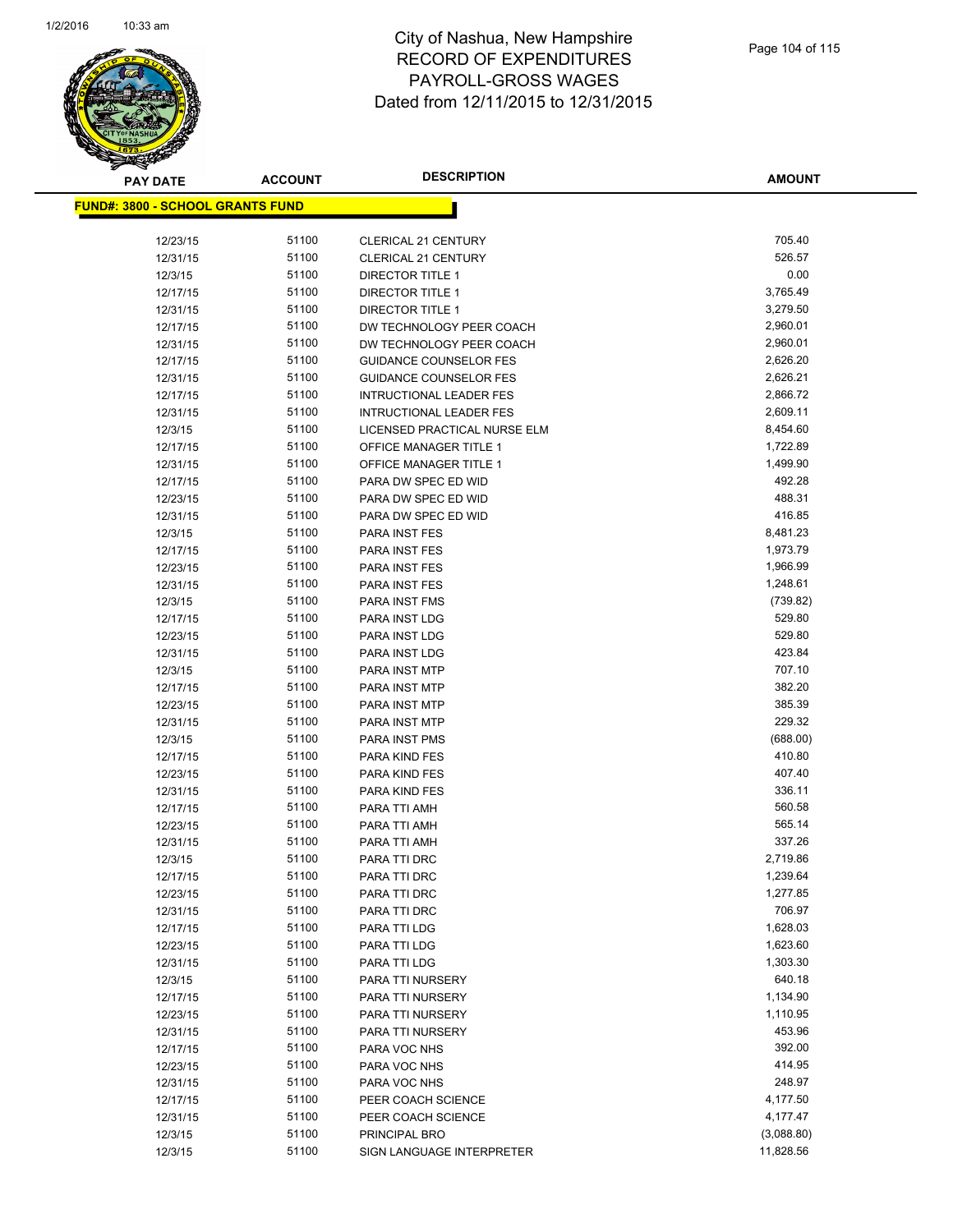

| <b>PAY DATE</b>                          | <b>ACCOUNT</b> | <b>DESCRIPTION</b>           | <b>AMOUNT</b> |
|------------------------------------------|----------------|------------------------------|---------------|
| <u> FUND#: 3800 - SCHOOL GRANTS FUND</u> |                |                              |               |
|                                          |                |                              |               |
| 12/3/15                                  | 51100          | <b>TEACHER DWSE BIR</b>      | (3,524.23)    |
| 12/17/15                                 | 51100          | <b>TEACHER DWSE BRO</b>      | 3,639.30      |
| 12/31/15                                 | 51100          | <b>TEACHER DWSE BRO</b>      | 3,639.28      |
| 12/17/15                                 | 51100          | <b>TEACHER DWSE CHA</b>      | 3,633.20      |
| 12/31/15                                 | 51100          | <b>TEACHER DWSE CHA</b>      | 3,633.17      |
| 12/17/15                                 | 51100          | <b>TEACHER DWSE ELM</b>      | 1,683.50      |
| 12/31/15                                 | 51100          | <b>TEACHER DWSE ELM</b>      | 1,683.49      |
| 12/3/15                                  | 51100          | TEACHER DWSE MDE             | (3,524.23)    |
| 12/17/15                                 | 51100          | <b>TEACHER DWSE NSE</b>      | 1,885.00      |
| 12/31/15                                 | 51100          | <b>TEACHER DWSE NSE</b>      | 1,885.01      |
| 12/3/15                                  | 51100          | <b>TEACHER GR1 AMH</b>       | 3,109.55      |
| 12/17/15                                 | 51100          | <b>TEACHER GR1 AMH</b>       | 1,622.40      |
| 12/31/15                                 | 51100          | <b>TEACHER GR1 AMH</b>       | 1,622.41      |
| 12/3/15                                  | 51100          | <b>TEACHER GR2 FES</b>       | (3,770.06)    |
| 12/3/15                                  | 51100          | <b>TEACHER GR3 AMH</b>       | (18,068.99)   |
| 12/3/15                                  | 51100          | <b>TEACHER GR4 AMH</b>       | (4, 165.00)   |
| 12/3/15                                  | 51100          | <b>TEACHER GR4 BIC</b>       | (3,301.39)    |
| 12/3/15                                  | 51100          | <b>TEACHER KIND FES</b>      | (3,301.39)    |
| 12/3/15                                  | 51100          | <b>TEACHER KIND MTP</b>      | 3,109.55      |
| 12/17/15                                 | 51100          | <b>TEACHER KIND MTP</b>      | 1,622.40      |
| 12/31/15                                 | 51100          | <b>TEACHER KIND MTP</b>      | 1,622.41      |
| 12/17/15                                 | 51100          | <b>TEACHER MATH FMS</b>      | 1,878.90      |
| 12/31/15                                 | 51100          | <b>TEACHER MATH FMS</b>      | 1,878.91      |
| 12/3/15                                  | 51100          | <b>TEACHER PRESCHOOL MTP</b> | (3,021.83)    |
| 12/17/15                                 | 51100          | <b>TEACHER PRESCHOOL NHS</b> | 1,580.20      |
| 12/31/15                                 | 51100          | <b>TEACHER PRESCHOOL NHS</b> | 1,580.19      |
| 12/3/15                                  | 51100          | <b>TEACHER READ LDG</b>      | (6,866.18)    |
| 12/17/15                                 | 51100          | <b>TEACHER SPED AMH</b>      | 1,949.70      |
| 12/31/15                                 | 51100          | <b>TEACHER SPED AMH</b>      | 1,949.69      |
| 12/17/15                                 | 51100          | TEACHER SPED BIC             | 1,810.20      |
| 12/31/15                                 | 51100          | TEACHER SPED BIC             | 1,810.20      |
| 12/17/15                                 | 51100          | <b>TEACHER SPED DRC</b>      | 1,810.20      |
| 12/31/15                                 | 51100          | <b>TEACHER SPED DRC</b>      | 1,810.20      |
| 12/3/15                                  | 51100          | TEACHER SPED ELM             | (3,770.06)    |
| 12/17/15                                 | 51100          | TEACHER SPED ELM             | 1,683.50      |
| 12/31/15                                 | 51100          | <b>TEACHER SPED ELM</b>      | 1,683.49      |
| 12/17/15                                 | 51100          | <b>TEACHER SPED FES</b>      | 6,421.30      |
| 12/31/15                                 | 51100          | <b>TEACHER SPED FES</b>      | 6,421.32      |
| 12/3/15                                  | 51100          | TEACHER SPED FMS             | (3,770.06)    |
| 12/17/15                                 | 51100          | <b>TEACHER SPED FMS</b>      | 1,694.50      |
| 12/31/15                                 | 51100          | TEACHER SPED FMS             | 1,694.51      |
| 12/3/15                                  | 51100          | TEACHER SPED LDG             | (3, 109.55)   |
| 12/17/15                                 | 51100          | TEACHER SPED LDG             | 1,949.70      |
| 12/31/15                                 | 51100          | TEACHER SPED LDG             | 1,949.69      |
| 12/17/15                                 | 51100          | TEACHER SPED MDE             | 3,979.40      |
| 12/31/15                                 | 51100          | TEACHER SPED MDE             | 3,979.40      |
| 12/17/15                                 | 51100          | <b>TEACHER SPED NHN</b>      | 7,328.40      |
| 12/31/15                                 | 51100          | TEACHER SPED NHN             | 7,328.39      |
| 12/3/15                                  | 51100          | TEACHER SPED NHS             | (13, 198.29)  |
| 12/17/15                                 | 51100          | TEACHER SPED NHS             | 8,167.70      |
| 12/31/15                                 | 51100          | TEACHER SPED NHS             | 8,167.73      |
| 12/3/15                                  | 51100          | <b>TEACHER SPED NSE</b>      | 0.00          |
| 12/17/15                                 | 51100          | TEACHER SPED NSE             | 4,004.30      |
| 12/31/15                                 | 51100          | TEACHER SPED NSE             | 4,004.31      |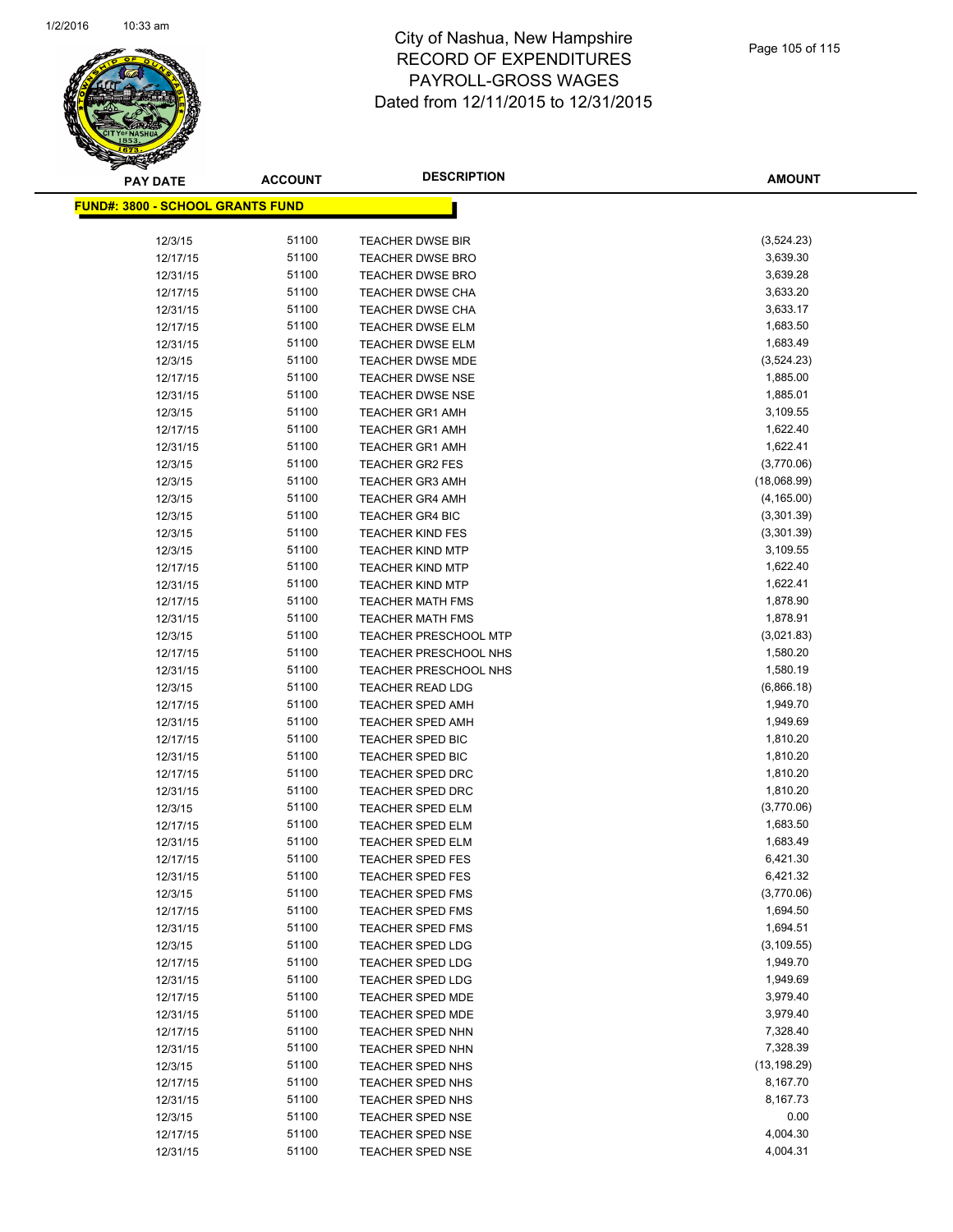

| <b>PAY DATE</b>                          | <b>ACCOUNT</b> | <b>DESCRIPTION</b>                  | <b>AMOUNT</b>   |
|------------------------------------------|----------------|-------------------------------------|-----------------|
| <u> FUND#: 3800 - SCHOOL GRANTS FUND</u> |                |                                     |                 |
|                                          |                |                                     |                 |
| 12/17/15                                 | 51100          | <b>TEACHER SPED PMS</b>             | 3,577.30        |
| 12/31/15                                 | 51100          | <b>TEACHER SPED PMS</b>             | 3,577.30        |
| 12/17/15                                 | 51100          | <b>TEACHER TEAM FACILITATOR MTP</b> | 2,034.50        |
| 12/31/15                                 | 51100          | <b>TEACHER TEAM FACILITATOR MTP</b> | 2,034.50        |
| 12/17/15                                 | 51200          | 21 CENTURY ELEM MFAM RES COORD      | 144.38          |
| 12/31/15                                 | 51200          | 21 CENTURY ELEM MFAM RES COORD      | 148.75          |
| 12/17/15                                 | 51200          | 21ST CENTURY INSTRUCTOR             | 1,571.25        |
| 12/23/15                                 | 51200          | 21ST CENTURY INSTRUCTOR             | 2,309.39        |
| 12/17/15                                 | 51200          | ADULT ED DIPOLMA INST               | 25.00           |
| 12/17/15                                 | 51200          | ADULT ED ENRICHMENT TEACHER         | 250.00          |
| 12/23/15                                 | 51200          | ADULT ED ENRICHMENT TEACHER         | 225.00          |
| 12/31/15                                 | 51200          | ADULT ED ENRICHMENT TEACHER         | 162.50          |
| 12/17/15                                 | 51200          | ADULT ED INSTRUCTOR                 | 75.00           |
| 12/23/15                                 | 51200          | ADULT ED INSTRUCTOR                 | 150.00          |
| 12/31/15                                 | 51200          | ADULT ED INSTRUCTOR                 | 75.00           |
| 12/17/15                                 | 51200          | ASSISTANT PRINCIPAL LEDGE           | 70.01           |
| 12/31/15                                 | 51200          | ASSISTANT PRINCIPAL LEDGE           | 21.88           |
| 12/23/15                                 | 51200          | <b>CLERICAL ACADEMY NHN</b>         | 55.48           |
| 12/17/15                                 | 51200          | ELL OUTREACH WORKER HOURLY          | 600.00          |
| 12/23/15                                 | 51200          | ELL OUTREACH WORKER HOURLY          | 675.00          |
| 12/17/15                                 | 51200          | <b>ELL TUTOR</b>                    | 150.00          |
| 12/23/15                                 | 51200          | <b>ELL TUTOR</b>                    | 150.00          |
| 12/17/15                                 | 51200          | <b>FAMILY LIAISON</b>               | 400.00          |
| 12/23/15                                 | 51200          | <b>FAMILY LIAISON</b>               | 362.50          |
| 12/31/15                                 | 51200          | <b>FAMILY LIAISON</b>               | 243.75          |
| 12/17/15                                 | 51200          | FOCUS MONITORING DATA ANALYST       | 2,024.16        |
| 12/31/15                                 | 51200          | FOCUS MONITORING DATA ANALYST       | 1,789.90        |
| 12/17/15                                 | 51200          | FOOD SERVICE ASST PT ELM            | 45.00           |
| 12/23/15                                 | 51200          | FOOD SERVICE ASST PT ELM            | 60.00           |
| 12/17/15                                 | 51200          | <b>GUIDANCE COUNSELOR NHS</b>       | 87.50           |
| 12/31/15                                 | 51200          | <b>GUIDANCE COUNSELOR NHS</b>       | 100.00          |
| 12/17/15                                 | 51200          | HOME SCHOOL CORD TTI                | 3,779.13        |
| 12/23/15                                 | 51200          | HOME SCHOOL CORD TTI                | 3,438.23        |
| 12/31/15                                 | 51200          | HOME SCHOOL CORD TTI                | 1,666.67        |
| 12/31/15                                 | 51200          | <b>INTRUCTIONAL LEADER FES</b>      | 31.25           |
| 12/17/15                                 | 51200          | <b>LIBRARIAN AMH</b>                | 63.13           |
| 12/17/15                                 | 51200          | <b>LIBRARIAN NHN</b>                | 100.00          |
| 12/31/15                                 | 51200          | LIBRARIAN NHN                       | 50.00           |
| 12/17/15                                 | 51200          | <b>LIBRARIAN NHS</b>                | 75.00           |
| 12/31/15                                 | 51200          | <b>LIBRARIAN NHS</b>                | 50.00           |
| 12/17/15                                 | 51200          | LUNCH MONITOR DRC                   | 223.13          |
| 12/23/15                                 | 51200          | LUNCH MONITOR DRC                   | 231.88          |
| 12/23/15                                 | 51200          | LUNCH MONITOR SHE                   | 179.38          |
| 12/17/15                                 | 51200          | PARA ALT MTP                        | 73.13<br>180.00 |
| 12/23/15                                 | 51200          | PARA ALT MTP                        |                 |
| 12/23/15                                 | 51200          | PARA DW SPEC ED AMH                 | 25.00<br>12.50  |
| 12/17/15                                 | 51200          | PARA DW SPEC ED BIR                 | 30.00           |
| 12/23/15                                 | 51200<br>51200 | PARA DW SPEC ED BIR                 | 75.00           |
| 12/23/15                                 |                | PARA DW SPEC ED NHN                 | 131.25          |
| 12/17/15                                 | 51200<br>51200 | PARA DW SPEC ED PMS                 | 157.50          |
| 12/23/15                                 | 51200          | PARA DW SPEC ED PMS                 | 105.00          |
| 12/17/15                                 | 51200          | PARA DW SPEC ED WID                 | 105.00          |
| 12/23/15                                 | 51200          | PARA DW SPEC ED WID                 | 75.00           |
| 12/23/15                                 |                | PARA ELL DRC                        |                 |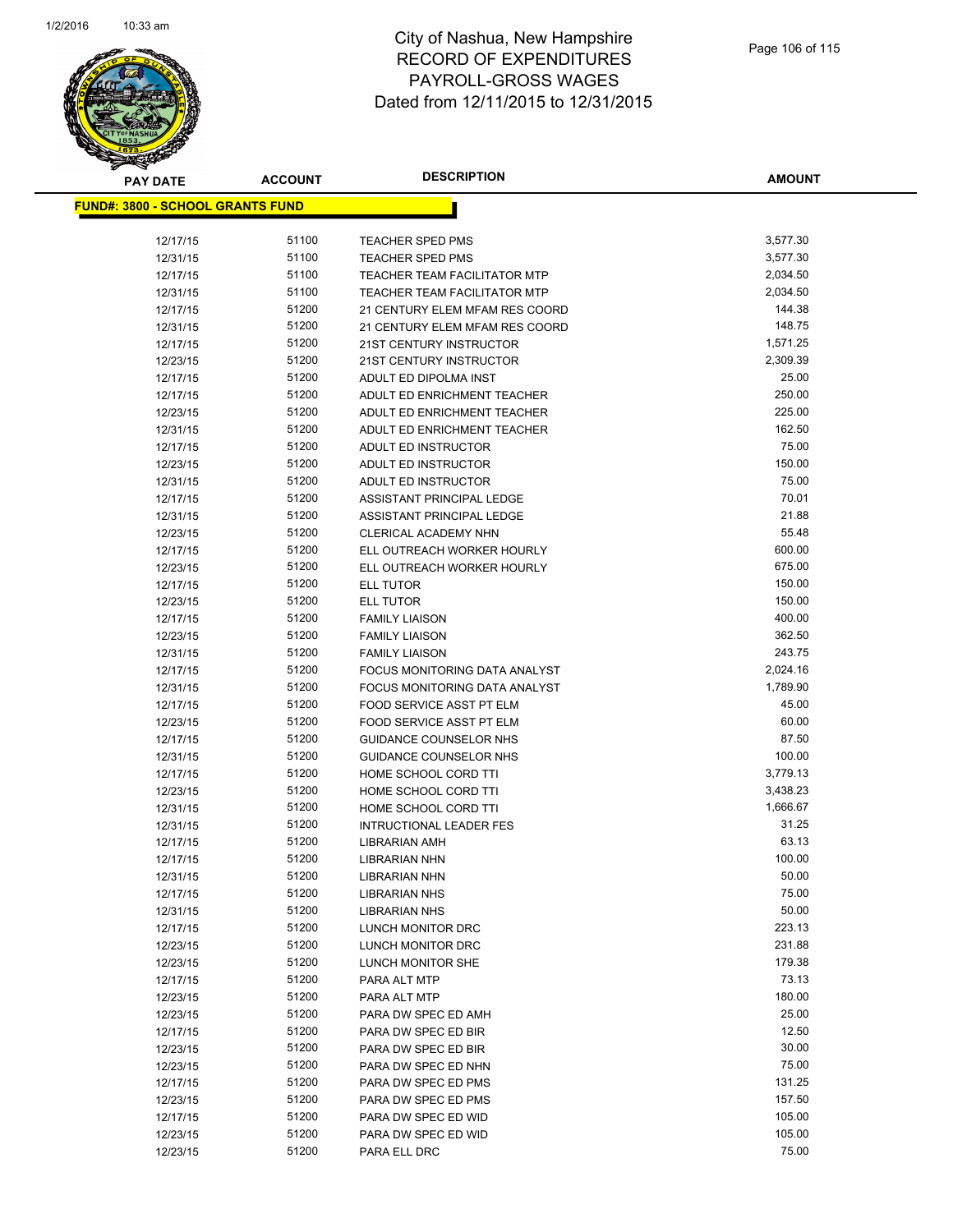

| <b>PAY DATE</b>                          | <b>ACCOUNT</b> | <b>DESCRIPTION</b>                               | <b>AMOUNT</b>   |
|------------------------------------------|----------------|--------------------------------------------------|-----------------|
| <u> FUND#: 3800 - SCHOOL GRANTS FUND</u> |                |                                                  |                 |
|                                          |                |                                                  |                 |
| 12/17/15                                 | 51200          | PARA ELL MTP                                     | 179.38          |
| 12/23/15                                 | 51200          | PARA ELL MTP                                     | 157.50          |
| 12/17/15                                 | 51200          | PARA ELL PMS                                     | 200.00          |
| 12/23/15                                 | 51200          | PARA ELL PMS                                     | 455.00          |
| 12/23/15                                 | 51200          | PARA INST BIR                                    | 70.00           |
| 12/17/15                                 | 51200          | PARA INST DRC                                    | 131.25          |
| 12/23/15                                 | 51200          | PARA INST DRC                                    | 157.50          |
| 12/17/15                                 | 51200          | PARA INST FES                                    | 351.25          |
| 12/23/15                                 | 51200          | PARA INST FES                                    | 354.38          |
| 12/31/15                                 | 51200          | PARA INST FES                                    | 246.96          |
| 12/17/15                                 | 51200          | PARA INST LDG                                    | 336.88          |
| 12/23/15                                 | 51200          | PARA INST LDG                                    | 354.38          |
| 12/31/15                                 | 51200          | PARA INST LDG                                    | 105.00          |
| 12/17/15                                 | 51200          | PARA INST NHN                                    | 78.75           |
| 12/23/15                                 | 51200          | PARA INST NHN                                    | 78.75           |
| 12/17/15                                 | 51200          | PARA INST PMS                                    | 118.13          |
| 12/23/15                                 | 51200          | PARA INST PMS                                    | 91.88           |
| 12/17/15                                 | 51200          | PARA INST SHE                                    | 131.25          |
| 12/23/15                                 | 51200          | PARA INST SHE                                    | 131.25          |
| 12/31/15                                 | 51200          | PARA INST SHE                                    | 78.75           |
| 12/17/15                                 | 51200          | PARA KIND AMH                                    | 87.50           |
| 12/17/15                                 | 51200          | PARA KIND FES                                    | 17.50           |
| 12/17/15                                 | 51200          | PARA PRE SCH BIC                                 | 105.00          |
| 12/23/15                                 | 51200          | PARA PRE SCH BIC                                 | 105.00          |
| 12/3/15                                  | 51200          | PARA TTI NURSERY                                 | (640.18)        |
| 12/17/15                                 | 51200          | <b>SUB FOOD SERVICE</b>                          | 325.00          |
| 12/31/15                                 | 51200          | <b>SUB FOOD SERVICE</b>                          | 50.00           |
| 12/17/15                                 | 51200          | <b>SUB PARA PROFESSIONAL</b>                     | 25.00           |
| 12/23/15                                 | 51200          | <b>SUB PARA PROFESSIONAL</b>                     | 31.25           |
| 12/17/15                                 | 51200          | <b>SUB TEACHER</b>                               | 128.75          |
| 12/23/15                                 | 51200          | <b>SUB TEACHER</b>                               | 110.00          |
| 12/3/15                                  | 51200          | SUB TEACHER LONG TERM                            | (741.20)        |
| 12/17/15                                 | 51200          | SUMMER SCHOOL SCIENCE                            | 105.00          |
| 12/23/15                                 | 51200          | SUMMER SCHOOL SCIENCE                            | 90.00           |
| 12/17/15                                 | 51200          | <b>TEACHER BUSINESS NHS</b>                      | 250.00          |
| 12/31/15                                 | 51200<br>51200 | TEACHER BUSINESS NHS                             | 250.00<br>25.00 |
| 12/17/15                                 |                | <b>TEACHER ELL BIR</b>                           | 25.00           |
| 12/31/15                                 | 51200<br>51200 | TEACHER ELL BIR                                  | 50.00           |
| 12/31/15                                 | 51200          | TEACHER ELL DRC<br><b>TEACHER ELL ELM</b>        | 150.00          |
| 12/17/15                                 | 51200          |                                                  | 175.00          |
| 12/31/15<br>12/17/15                     | 51200          | <b>TEACHER ELL ELM</b><br><b>TEACHER ELL FES</b> | 125.00          |
|                                          | 51200          | <b>TEACHER ELL FES</b>                           | 25.00           |
| 12/31/15<br>12/17/15                     | 51200          | <b>TEACHER ELL FMS</b>                           | 150.00          |
| 12/31/15                                 | 51200          | <b>TEACHER ELL FMS</b>                           | 125.00          |
| 12/31/15                                 | 51200          | <b>TEACHER ELL LDG</b>                           | 325.00          |
| 12/17/15                                 | 51200          | <b>TEACHER ELL NHN</b>                           | 150.00          |
| 12/31/15                                 | 51200          | <b>TEACHER ELL NHN</b>                           | 75.00           |
| 12/17/15                                 | 51200          | <b>TEACHER ELL SHE</b>                           | 150.00          |
| 12/31/15                                 | 51200          | TEACHER ELL SHE                                  | 112.50          |
| 12/17/15                                 | 51200          | <b>TEACHER ENGLISH NHN</b>                       | 150.00          |
| 12/31/15                                 | 51200          | <b>TEACHER ENGLISH NHN</b>                       | 150.00          |
| 12/17/15                                 | 51200          | <b>TEACHER ENGLISH NHS</b>                       | 150.00          |
| 12/31/15                                 | 51200          | <b>TEACHER ENGLISH NHS</b>                       | 75.00           |
|                                          |                |                                                  |                 |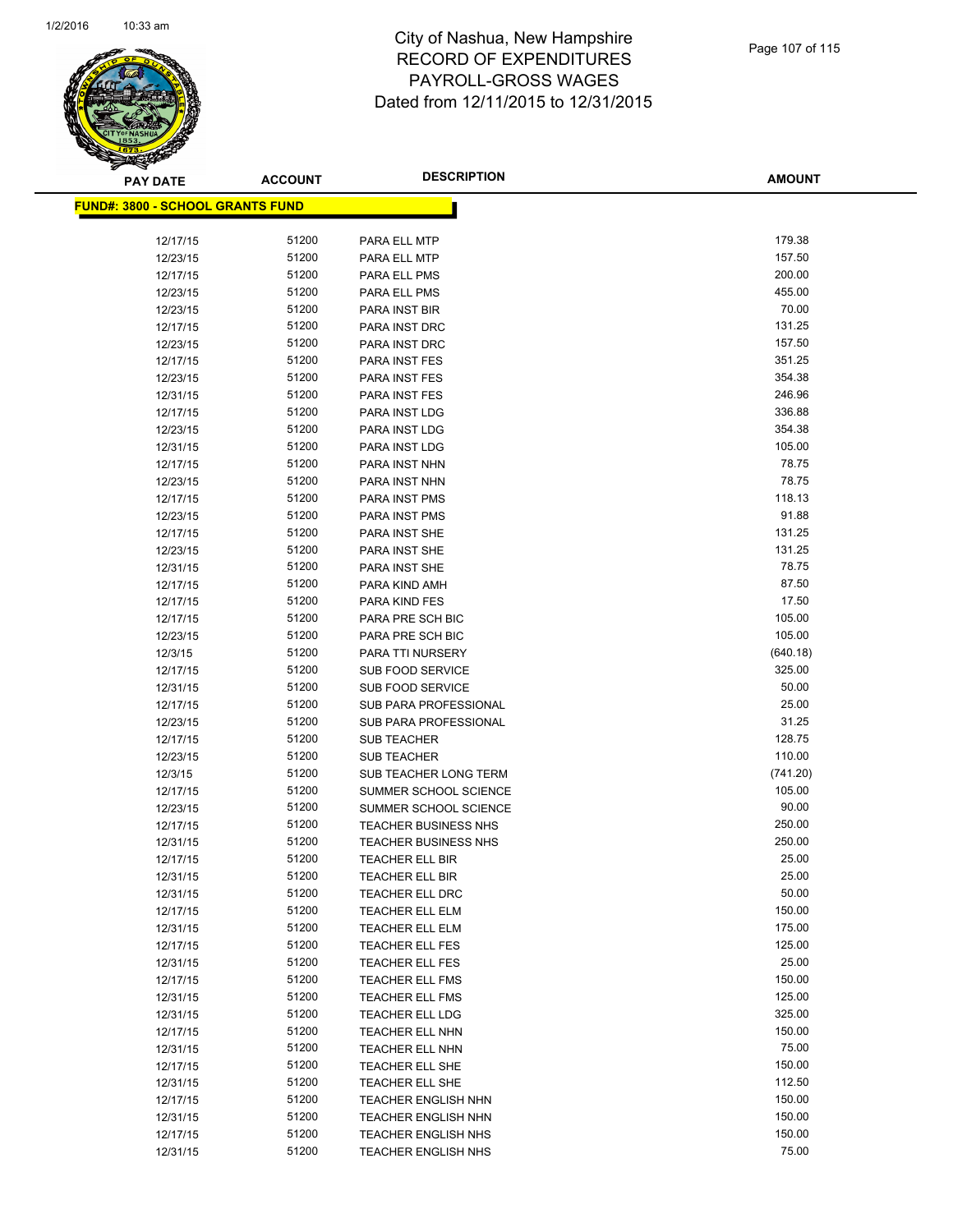

**AMOUNT**

| <u> FUND#: 3800 - SCHOOL GRANTS FUND</u> |       |                                 |        |
|------------------------------------------|-------|---------------------------------|--------|
| 12/17/15                                 | 51200 | <b>TEACHER FOREIGN LANG NHN</b> | 25.00  |
| 12/31/15                                 | 51200 | <b>TEACHER FOREIGN LANG NHN</b> | 25.00  |
| 12/17/15                                 | 51200 | <b>TEACHER GR1 FES</b>          | 170.00 |
| 12/31/15                                 | 51200 | <b>TEACHER GR1 FES</b>          | 150.00 |
| 12/17/15                                 | 51200 | <b>TEACHER GR2 AMH</b>          | 300.00 |
| 12/31/15                                 | 51200 | <b>TEACHER GR2 AMH</b>          | 200.00 |
| 12/17/15                                 | 51200 | <b>TEACHER GR2 FES</b>          | 50.00  |
| 12/31/15                                 | 51200 | <b>TEACHER GR2 FES</b>          | 81.25  |
| 12/17/15                                 | 51200 | <b>TEACHER GR2 SHE</b>          | 187.50 |
| 12/31/15                                 | 51200 | <b>TEACHER GR2 SHE</b>          | 150.00 |
| 12/17/15                                 | 51200 | <b>TEACHER GR3 AMH</b>          | 100.00 |
| 12/31/15                                 | 51200 | <b>TEACHER GR3 AMH</b>          | 50.00  |
| 12/17/15                                 | 51200 | <b>TEACHER GR3 BIC</b>          | 100.00 |
| 12/31/15                                 | 51200 | <b>TEACHER GR3 BIC</b>          | 75.00  |
| 12/17/15                                 | 51200 | <b>TEACHER GR3 DRC</b>          | 125.00 |
| 12/31/15                                 | 51200 | <b>TEACHER GR3 DRC</b>          | 50.00  |
| 12/31/15                                 | 51200 | <b>TEACHER GR3 FES</b>          | 393.75 |
| 12/17/15                                 | 51200 | <b>TEACHER GR4 BIR</b>          | 50.00  |
| 12/31/15                                 | 51200 | <b>TEACHER GR4 BIR</b>          | 100.00 |
| 12/17/15                                 | 51200 | <b>TEACHER GR4 FES</b>          | 50.00  |
| 12/31/15                                 | 51200 | <b>TEACHER GR4 FES</b>          | 643.75 |
| 12/17/15                                 | 51200 | <b>TEACHER GR4 LDG</b>          | 128.75 |
| 12/31/15                                 | 51200 | <b>TEACHER GR4 LDG</b>          | 127.50 |
| 12/17/15                                 | 51200 | <b>TEACHER GR5 BIC</b>          | 100.00 |
| 12/31/15                                 | 51200 | <b>TEACHER GR5 BIC</b>          | 75.00  |
| 12/31/15                                 | 51200 | <b>TEACHER GR5 LDG</b>          | 70.00  |
| 12/17/15                                 | 51200 | <b>TEACHER GR6 ELM</b>          | 221.25 |
| 12/31/15                                 | 51200 | <b>TEACHER GR6 ELM</b>          | 79.38  |
| 12/17/15                                 | 51200 | <b>TEACHER GR6 FMS</b>          | 100.00 |
| 12/31/15                                 | 51200 | <b>TEACHER GR6 FMS</b>          | 75.00  |
| 12/31/15                                 | 51200 | <b>TEACHER KIND FES</b>         | 50.00  |
| 12/17/15                                 | 51200 | <b>TEACHER KIND LDG</b>         | 210.63 |
| 12/31/15                                 | 51200 | <b>TEACHER KIND LDG</b>         | 121.88 |
| 12/17/15                                 | 51200 | <b>TEACHER MATH ELM</b>         | 25.00  |
| 12/17/15                                 | 51200 | <b>TEACHER MATH FMS</b>         | 100.00 |
| 12/31/15                                 | 51200 | <b>TEACHER MATH FMS</b>         | 50.00  |
| 12/17/15                                 | 51200 | <b>TEACHER MATH NHN</b>         | 150.00 |
| 12/31/15                                 | 51200 | <b>TEACHER MATH NHN</b>         | 150.00 |
| 12/17/15                                 | 51200 | <b>TEACHER MATH NHS</b>         | 150.00 |
| 12/31/15                                 | 51200 | <b>TEACHER MATH NHS</b>         | 75.00  |
| 12/17/15                                 | 51200 | <b>TEACHER SCIENCE ELM</b>      | 75.00  |
| 12/31/15                                 | 51200 | TEACHER SCIENCE ELM             | 25.00  |
| 12/17/15                                 | 51200 | <b>TEACHER SCIENCE NHN</b>      | 225.00 |
| 12/31/15                                 | 51200 | <b>TEACHER SCIENCE NHN</b>      | 75.00  |
| 12/17/15                                 | 51200 | <b>TEACHER SCIENCE NHS</b>      | 200.00 |
| 12/31/15                                 | 51200 | <b>TEACHER SCIENCE NHS</b>      | 100.00 |
| 12/17/15                                 | 51200 | TEACHER SOCIAL STUDIES NHN      | 575.00 |
| 12/31/15                                 | 51200 | TEACHER SOCIAL STUDIES NHN      | 575.00 |
| 12/17/15                                 | 51200 | TEACHER SOCIAL STUDIES NHS      | 150.00 |
| 12/31/15                                 | 51200 | TEACHER SOCIAL STUDIES NHS      | 75.00  |
| 12/17/15                                 | 51200 | TEACHER SOCIAL STUDIES PMS      | 75.00  |
| 12/17/15                                 | 51200 | <b>TEACHER SPED BIC</b>         | 50.00  |
| 12/31/15                                 | 51200 | TEACHER SPED BIC                | 75.00  |
| 12/17/15                                 | 51200 | <b>TEACHER SPED FES</b>         | 237.50 |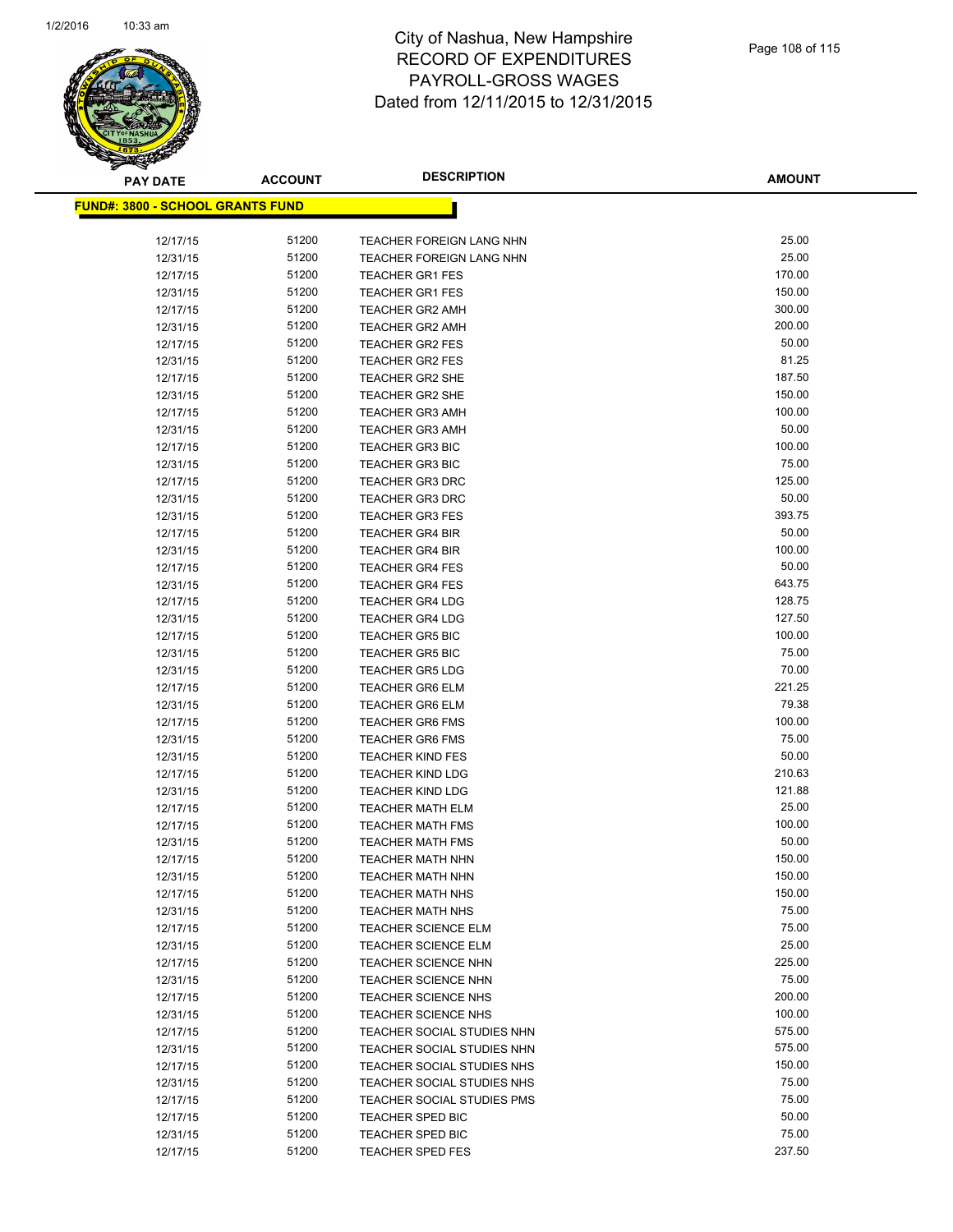

| <b>PAY DATE</b>                         | <b>ACCOUNT</b> | <b>DESCRIPTION</b>         | <b>AMOUNT</b> |
|-----------------------------------------|----------------|----------------------------|---------------|
| <b>FUND#: 3800 - SCHOOL GRANTS FUND</b> |                |                            |               |
|                                         |                |                            |               |
| 12/31/15                                | 51200          | <b>TEACHER SPED FES</b>    | 166.25        |
| 12/17/15                                | 51200          | <b>TEACHER SPED LDG</b>    | 236.25        |
| 12/31/15                                | 51200          | <b>TEACHER SPED LDG</b>    | 102.50        |
| 12/17/15                                | 51200          | TEACHER SPED NHS           | 450.00        |
| 12/31/15                                | 51200          | <b>TEACHER SPED NHS</b>    | 300.00        |
| 12/17/15                                | 51200          | <b>TEACHER SPED PMS</b>    | 300.00        |
| 12/31/15                                | 51200          | <b>TEACHER SPED PMS</b>    | 237.50        |
| 12/17/15                                | 51200          | <b>TEACHER TTI AMH</b>     | 8,149.19      |
| 12/31/15                                | 51200          | <b>TEACHER TTI AMH</b>     | 8,149.18      |
| 12/3/15                                 | 51200          | <b>TEACHER TTI FES</b>     | 300.00        |
| 12/17/15                                | 51200          | <b>TEACHER TTI FES</b>     | 6,612.70      |
| 12/31/15                                | 51200          | <b>TEACHER TTI FES</b>     | 6,612.70      |
| 12/17/15                                | 51200          | <b>TEACHER TTI LDG</b>     | 9,664.80      |
| 12/31/15                                | 51200          | <b>TEACHER TTI LDG</b>     | 9,664.82      |
| 12/3/15                                 | 51200          | <b>TEACHER TTI MTP</b>     | 0.00          |
| 12/17/15                                | 51200          | <b>TEACHER TTI MTP</b>     | 5,136.71      |
| 12/31/15                                | 51200          | <b>TEACHER TTI MTP</b>     | 5,136.70      |
| 12/17/15                                | 51200          | <b>TEACHER TTI NURSERY</b> | 4,770.50      |
| 12/31/15                                | 51200          | <b>TEACHER TTI NURSERY</b> | 4,770.52      |
| 12/17/15                                | 51200          | <b>TEACHER TTIDRC</b>      | 8,396.30      |
| 12/31/15                                | 51200          | <b>TEACHER TTIDRC</b>      | 8,396.28      |
| 12/31/15                                | 51200          | TECH INTERGRATION ASST FES | 36.52         |
| 12/3/15                                 | 51650          | <b>ADDITIONAL HOURS</b>    | (300.00)      |
| 12/17/15                                | 51650          | <b>ADDITIONAL HOURS</b>    | 575.00        |
| 12/31/15                                | 51650          | <b>ADDITIONAL HOURS</b>    | 362.50        |
|                                         |                |                            |               |

#### **TOTAL FUND 3800 - SCHOOL GRANTS FUND \$331,293.51**

| <b>FUND#: 3810 - FOOD SERVICE GRANTS FUND</b> |  |
|-----------------------------------------------|--|
|-----------------------------------------------|--|

| 12/17/15 | 51300 | OVERTIME-REGULAR | 1,143.09 |
|----------|-------|------------------|----------|
| 12/23/15 | 51300 | OVERTIME-REGULAR | 688.84   |
| 12/31/15 | 51300 | OVERTIME-REGULAR | 842.05   |
|          |       |                  |          |

**TOTAL FUND 3810 - FOOD SERVICE GRANTS FUND \$2,673.98** 

#### **FUND#: 4005 - TRAFFIC VIOLATIONS FUND**

| 12/17/15 | 51100 | PARKING ENFORCEMENT SPEC          | 3,194.60 |
|----------|-------|-----------------------------------|----------|
| 12/23/15 | 51100 | PARKING ENFORCEMENT SPEC          | 3.194.60 |
| 12/31/15 | 51100 | PARKING ENFORCEMENT SPEC          | 3.194.60 |
| 12/17/15 | 51100 | PV/MV COORDINATOR                 | 833.70   |
| 12/23/15 | 51100 | PV/MV COORDINATOR                 | 833.70   |
| 12/31/15 | 51100 | PV/MV COORDINATOR                 | 833.70   |
| 12/17/15 | 51100 | <b>VEHICLE REGISTRATION CLERK</b> | 279.25   |
| 12/23/15 | 51100 | <b>VEHICLE REGISTRATION CLERK</b> | 279.25   |
| 12/31/15 | 51100 | <b>VEHICLE REGISTRATION CLERK</b> | 279.25   |
| 12/17/15 | 51200 | VEHICLE REGISTRATION CLERK        | 363.60   |
| 12/23/15 | 51200 | <b>VEHICLE REGISTRATION CLERK</b> | 636.85   |
| 12/31/15 | 51200 | VEHICLE REGISTRATION CLERK        | 527.55   |
|          |       |                                   |          |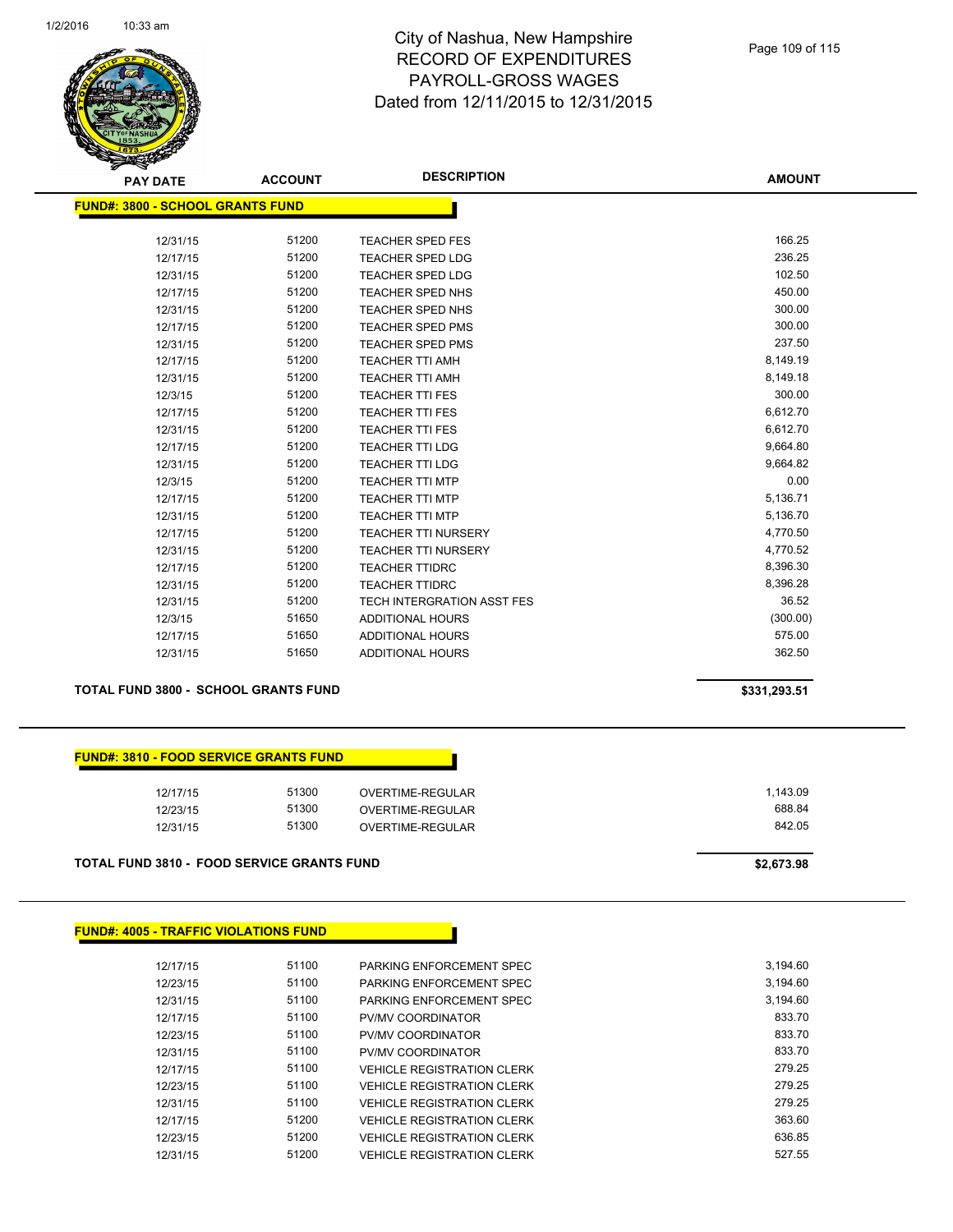

| <b>PAY DATE</b>                                      | <b>ACCOUNT</b> | <b>DESCRIPTION</b>                | <b>AMOUNT</b> |
|------------------------------------------------------|----------------|-----------------------------------|---------------|
| <b>FUND#: 4005 - TRAFFIC VIOLATIONS FUND</b>         |                |                                   |               |
|                                                      |                |                                   |               |
| 12/17/15                                             | 51300          | OVERTIME-REGULAR                  | 11.52         |
| 12/23/15                                             | 51300          | OVERTIME-REGULAR                  | 16.49         |
| 12/31/15                                             | 51300          | OVERTIME-REGULAR                  | 7.80          |
| 12/17/15                                             | 51390          | OVERTIME-OTHER                    | 724.77        |
| 12/23/15                                             | 51390          | OVERTIME-OTHER                    | 313.26        |
| 12/31/15                                             | 51390          | OVERTIME-OTHER                    | 460.56        |
| <b>TOTAL FUND 4005 - TRAFFIC VIOLATIONS FUND</b>     |                |                                   | \$15,985.05   |
| <b>FUND#: 4010 - MOTOR VEHICLE ADMIN FUND</b>        |                |                                   |               |
| 12/17/15                                             | 51100          | <b>VEHICLE REGISTRATION CLERK</b> | 826.35        |
| 12/23/15                                             | 51100          | <b>VEHICLE REGISTRATION CLERK</b> | 826.35        |
| 12/31/15                                             | 51100          | <b>VEHICLE REGISTRATION CLERK</b> | 826.35        |
| 12/17/15                                             | 51300          | <b>OVERTIME-REGULAR</b>           | 7.74          |
| 12/23/15                                             | 51300          | OVERTIME-REGULAR                  | 5.13          |
| 12/31/15                                             | 51300          | OVERTIME-REGULAR                  | 10.35         |
|                                                      |                |                                   |               |
| <b>TOTAL FUND 4010 - MOTOR VEHICLE ADMIN FUND</b>    |                |                                   | \$2,502.27    |
| <b>FUND#: 4030 - POLICE SPECIAL DETAILS FUND</b>     |                |                                   |               |
| 12/17/15                                             | 51200          | <b>OUTSIDE DETAIL SPEC PT</b>     | 618.04        |
| 12/23/15                                             | 51200          | <b>OUTSIDE DETAIL SPEC PT</b>     | 618.04        |
| 12/31/15                                             | 51200          | <b>OUTSIDE DETAIL SPEC PT</b>     | 618.04        |
| 12/17/15                                             | 51712          | SPECIAL DETAIL                    | 15,281.86     |
| 12/23/15                                             | 51712          | SPECIAL DETAIL                    | 7,661.48      |
| 12/31/15                                             | 51712          | <b>SPECIAL DETAIL</b>             | 10,614.61     |
| <b>TOTAL FUND 4030 - POLICE SPECIAL DETAILS FUND</b> |                |                                   | \$35,412.07   |
| <b>FUND#: 4035 - POLICE OVERTIME BILLING FUND</b>    |                |                                   |               |
| 12/17/15                                             | 51300          | OVERTIME-REGULAR                  | 679.35        |
| 12/23/15                                             | 51300          | OVERTIME-REGULAR                  | 1,113.23      |
| 12/31/15                                             | 51300          | OVERTIME-REGULAR                  | 568.77        |
|                                                      |                |                                   |               |
| TOTAL FUND 4035 - POLICE OVERTIME BILLING FUND       |                |                                   | \$2,361.35    |
| <b>FUND#: 4065 - FIRE WATCHGUARDS FUND</b>           |                |                                   |               |
| 12/23/15                                             | 51712          | SPECIAL DETAIL                    | 371.31        |
|                                                      |                |                                   |               |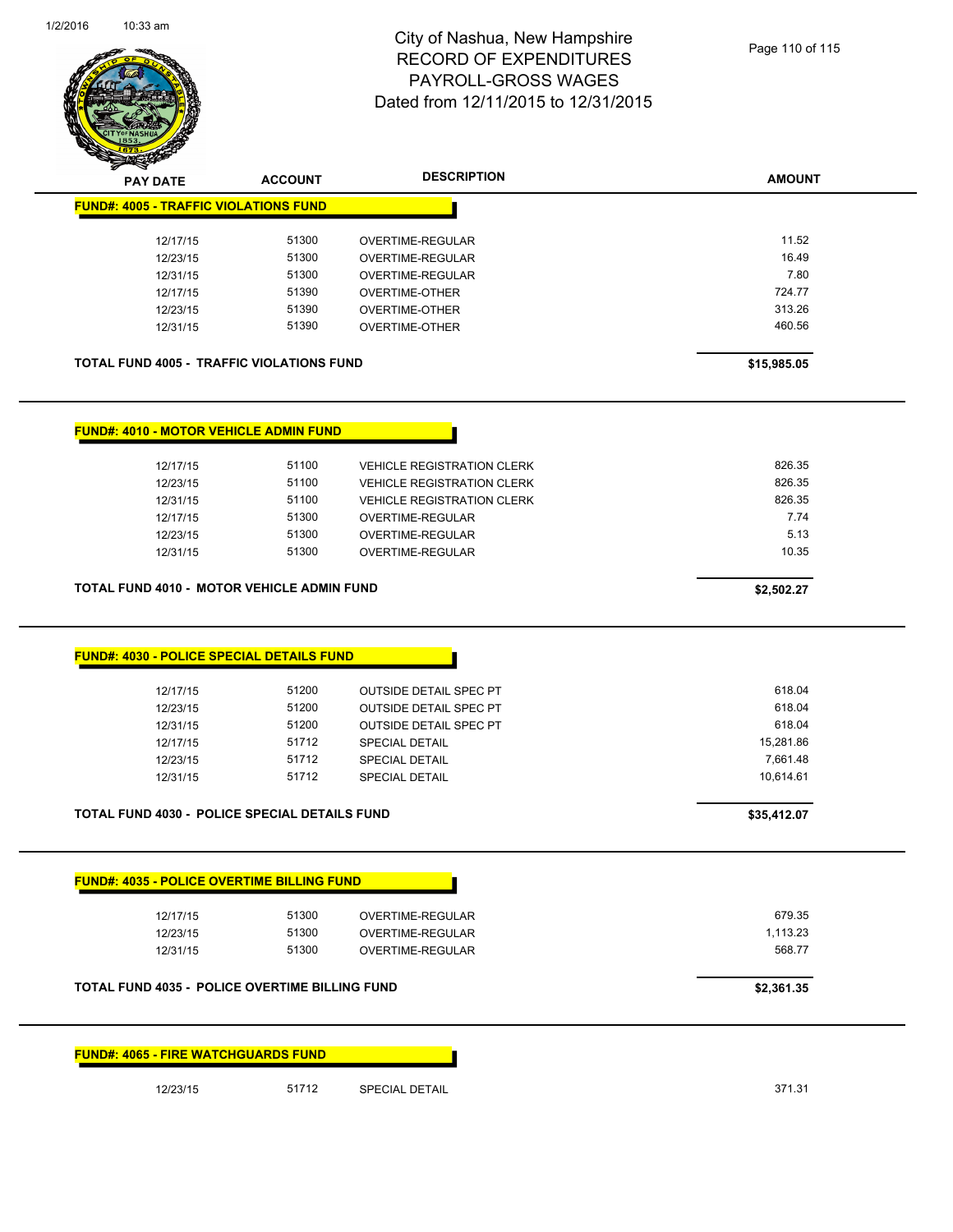

| <b>PAY DATE</b>                                | <b>ACCOUNT</b> | <b>DESCRIPTION</b>                   | <b>AMOUNT</b> |
|------------------------------------------------|----------------|--------------------------------------|---------------|
| <b>TOTAL FUND 4065 - FIRE WATCHGUARDS FUND</b> |                |                                      | \$371.31      |
| <b>FUND#: 6000 - SOLID WASTE FUND</b>          |                |                                      |               |
|                                                |                |                                      |               |
| 12/17/15                                       | 51100          | ACCOUNTING COMPLIANCE MGR            | 162.65        |
| 12/23/15                                       | 51100          | ACCOUNTING COMPLIANCE MGR            | 162.65        |
| 12/31/15                                       | 51100          | ACCOUNTING COMPLIANCE MGR            | 162.65        |
| 12/17/15                                       | 51100          | ADMINISTRATIVE ASSISTANT I           | 666.90        |
| 12/23/15                                       | 51100          | ADMINISTRATIVE ASSISTANT I           | 666.90        |
| 12/31/15                                       | 51100          | ADMINISTRATIVE ASSISTANT I           | 666.90        |
| 12/17/15                                       | 51100          | ADMINISTRATIVE ASSISTANT II          | 704.60        |
| 12/23/15                                       | 51100          | ADMINISTRATIVE ASSISTANT II          | 704.60        |
| 12/31/15                                       | 51100          | ADMINISTRATIVE ASSISTANT II          | 704.60        |
| 12/17/15                                       | 51100          | AUTOMATED TRASH COLLECTION OPR       | 3,793.60      |
| 12/23/15                                       | 51100          | AUTOMATED TRASH COLLECTION OPR       | 3,793.60      |
| 12/31/15                                       | 51100          | AUTOMATED TRASH COLLECTION OPR       | 3,783.33      |
| 12/17/15                                       | 51100          | <b>CITY ENGINEER</b>                 | 309.10        |
| 12/23/15                                       | 51100          | <b>CITY ENGINEER</b>                 | 309.10        |
| 12/31/15                                       | 51100          | <b>CITY ENGINEER</b>                 | 309.10        |
| 12/17/15                                       | 51100          | <b>COLLECTION EQUIP OPR</b>          | 8,095.28      |
| 12/23/15                                       | 51100          | <b>COLLECTION EQUIP OPR</b>          | 8,136.50      |
| 12/31/15                                       | 51100          | <b>COLLECTION EQUIP OPR</b>          | 8,076.07      |
| 12/17/15                                       | 51100          | <b>COLLECTION EQUIP OPR LANDFILL</b> | 939.60        |
| 12/23/15                                       | 51100          | COLLECTION EQUIP OPR LANDFILL        | 939.60        |
| 12/31/15                                       | 51100          | <b>COLLECTION EQUIP OPR LANDFILL</b> | 939.60        |
| 12/17/15                                       | 51100          | DEP TREASURER TAX COLLECTOR          | 239.20        |
| 12/23/15                                       | 51100          | DEP TREASURER TAX COLLECTOR          | 239.20        |
| 12/31/15                                       | 51100          | DEP TREASURER TAX COLLECTOR          | 239.20        |
| 12/17/15                                       | 51100          | DEPUTY MANAGER OF ENGINEERING        | 78.95         |
| 12/23/15                                       | 51100          | DEPUTY MANAGER OF ENGINEERING        | 78.95         |
| 12/31/15                                       | 51100          | DEPUTY MANAGER OF ENGINEERING        | 78.95         |
| 12/17/15                                       | 51100          | <b>DIRECTOR PUBLIC WORKS</b>         | 218.30        |
| 12/23/15                                       | 51100          | DIRECTOR PUBLIC WORKS                | 218.30        |
| 12/31/15                                       | 51100          | DIRECTOR PUBLIC WORKS                | 218.30        |
| 12/17/15                                       | 51100          | <b>DIVISION OPERATIONS MANAGER</b>   | 181.95        |
| 12/23/15                                       | 51100          | DIVISION OPERATIONS MANAGER          | 181.95        |
| 12/31/15                                       | 51100          | DIVISION OPERATIONS MANAGER          | 181.95        |
| 12/17/15                                       | 51100          | DPW BILLING ACCOUNTANT               | 463.55        |
| 12/23/15                                       | 51100          | DPW BILLING ACCOUNTANT               | 463.55        |
| 12/31/15                                       | 51100          | DPW BILLING ACCOUNTANT               | 463.55        |
| 12/23/15                                       | 51100          | DPW COLLECTIONS SPEC III             | 378.85        |
| 12/31/15                                       | 51100          | DPW COLLECTIONS SPEC III             | 378.85        |
| 12/17/15                                       | 51100          | DPW CONTRACT ADMINISTRATOR           | 113.45        |
| 12/23/15                                       | 51100          | DPW CONTRACT ADMINISTRATOR           | 113.46        |

12/31/15 51100 DPW CONTRACT ADMINISTRATOR 113.45 12/17/15 51100 ENVIRONMENTAL ENGINEER 1,331.45 12/23/15 51100 ENVIRONMENTAL ENGINEER 1,331.45 12/31/15 51100 ENVIRONMENTAL ENGINEER 51100 51100 12/17/15 51100 EQUIPMENT OPR LANDFILL 5 6,690.80 6,690.80 12/23/15 51100 EQUIPMENT OPR LANDFILL 6,689.60 6,689.60 12/31/15 51100 EQUIPMENT OPR LANDFILL 551 6,690.80 12/17/15 51100 EXECUTIVE ASSISTANT 12/17/15 147.80 12/23/15 51100 EXECUTIVE ASSISTANT 147.80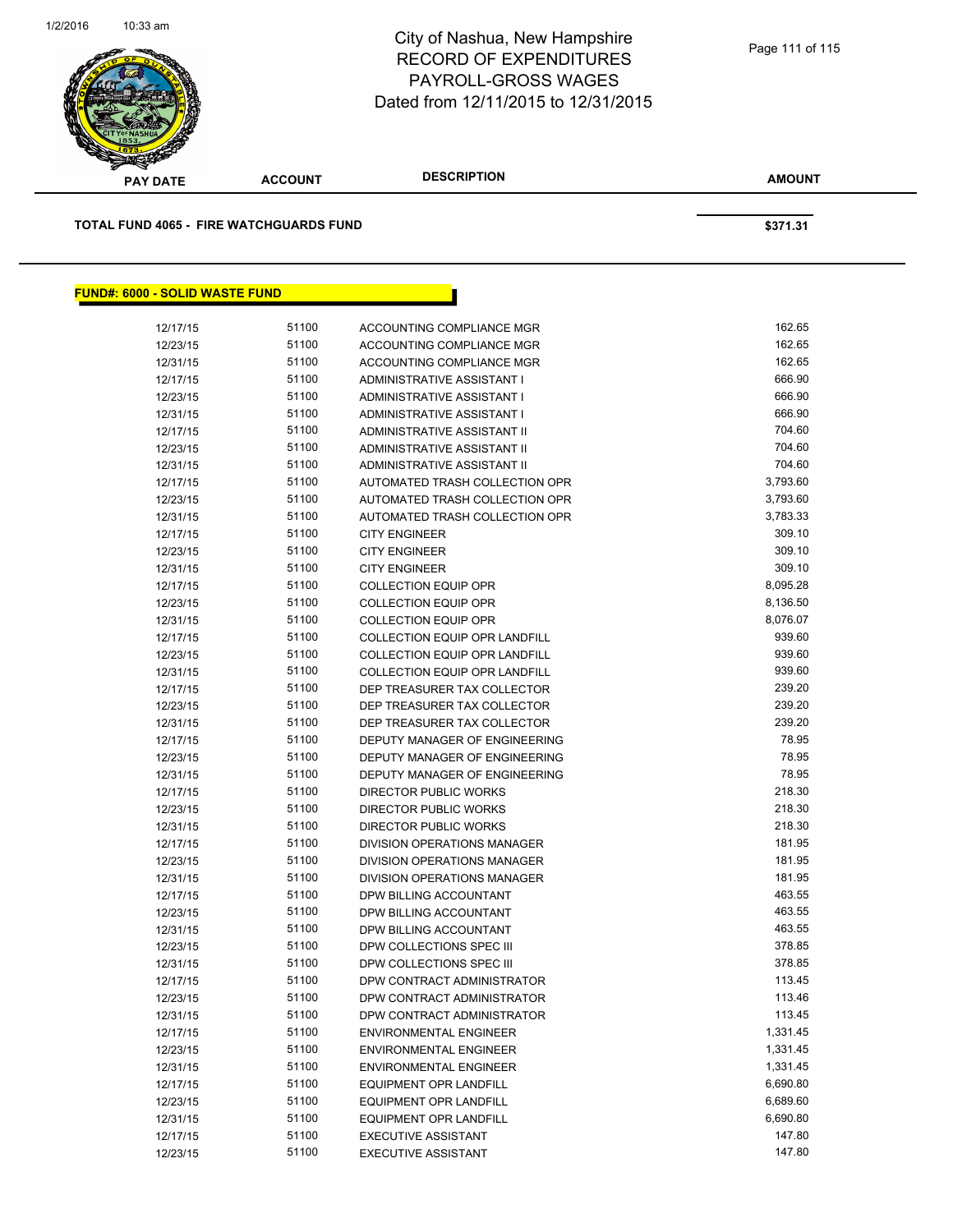

| <b>PAY DATE</b>                | <b>ACCOUNT</b> | <b>DESCRIPTION</b>               | <b>AMOUNT</b> |
|--------------------------------|----------------|----------------------------------|---------------|
| FUND#: 6000 - SOLID WASTE FUND |                |                                  |               |
|                                |                |                                  |               |
| 12/31/15                       | 51100          | <b>EXECUTIVE ASSISTANT</b>       | 147.80        |
| 12/17/15                       | 51100          | FINANCE AND ADMIN MANAGER        | 383.40        |
| 12/23/15                       | 51100          | <b>FINANCE AND ADMIN MANAGER</b> | 383.40        |
| 12/31/15                       | 51100          | <b>FINANCE AND ADMIN MANAGER</b> | 383.40        |
| 12/17/15                       | 51100          | FLEET MANAGER STREET DEPT        | 313.55        |
| 12/23/15                       | 51100          | FLEET MANAGER STREET DEPT        | 313.55        |
| 12/31/15                       | 51100          | FLEET MANAGER STREET DEPT        | 313.55        |
| 12/17/15                       | 51100          | LICENSED SCALE OPERATOR          | 712.90        |
| 12/23/15                       | 51100          | LICENSED SCALE OPERATOR          | 712.90        |
| 12/31/15                       | 51100          | LICENSED SCALE OPERATOR          | 712.90        |
| 12/17/15                       | 51100          | <b>RECYCLING COORDINATOR</b>     | 1,112.85      |
| 12/23/15                       | 51100          | <b>RECYCLING COORDINATOR</b>     | 1,112.85      |
| 12/31/15                       | 51100          | <b>RECYCLING COORDINATOR</b>     | 1,112.85      |
| 12/17/15                       | 51100          | <b>SOLID WASTE FOREMAN</b>       | 2,412.03      |
| 12/23/15                       | 51100          | <b>SOLID WASTE FOREMAN</b>       | 2,419.58      |
| 12/31/15                       | 51100          | SOLID WASTE FOREMAN              | 2,419.60      |
| 12/17/15                       | 51100          | SOLID WASTE TECHNICIAN           | 1,014.70      |
| 12/23/15                       | 51100          | SOLID WASTE TECHNICIAN           | 1,014.70      |
| 12/31/15                       | 51100          | <b>SOLID WASTE TECHNICIAN</b>    | 1,014.70      |
| 12/17/15                       | 51100          | SUPERINTENDENT OF SOLID WASTE    | 1,622.10      |
| 12/23/15                       | 51100          | SUPERINTENDENT OF SOLID WASTE    | 1,622.10      |
| 12/31/15                       | 51100          | SUPERINTENDENT OF SOLID WASTE    | 1,622.10      |
| 12/17/15                       | 51300          | OVERTIME-REGULAR                 | 1,772.24      |
| 12/23/15                       | 51300          | <b>OVERTIME-REGULAR</b>          | 1,723.03      |
| 12/31/15                       | 51300          | <b>OVERTIME-REGULAR</b>          | 7,700.20      |
| 12/17/15                       | 51600          | <b>LONGEVITY</b>                 | 800.00        |
| 12/31/15                       | 55118          | TELEPHONE-CELLULAR               | 118.00        |

**TOTAL FUND 6000 - SOLID WASTE FUND \$108,022.97** 

#### **FUND#: 6200 - WASTEWATER FUND**

| 12/17/15 | 51100 | ACCOUNTING COMPLIANCE MGR            | 325.20   |
|----------|-------|--------------------------------------|----------|
| 12/23/15 | 51100 | <b>ACCOUNTING COMPLIANCE MGR</b>     | 325.20   |
| 12/31/15 | 51100 | ACCOUNTING COMPLIANCE MGR            | 325.20   |
| 12/17/15 | 51100 | ADMINISTRATIVE ASSISTANT II          | 850.35   |
| 12/23/15 | 51100 | ADMINISTRATIVE ASSISTANT II          | 850.35   |
| 12/31/15 | 51100 | <b>ADMINISTRATIVE ASSISTANT II</b>   | 850.37   |
| 12/17/15 | 51100 | <b>CITY ENGINEER</b>                 | 721.30   |
| 12/23/15 | 51100 | <b>CITY ENGINEER</b>                 | 721.30   |
| 12/31/15 | 51100 | <b>CITY ENGINEER</b>                 | 721.30   |
| 12/17/15 | 51100 | COLLECTION SYSTEMS OPERATOR          | 2,853.44 |
| 12/23/15 | 51100 | COLLECTION SYSTEMS OPERATOR          | 2,920.40 |
| 12/31/15 | 51100 | <b>COLLECTION SYSTEMS OPERATOR</b>   | 2,845.20 |
| 12/17/15 | 51100 | COLLECTION SYSTEMS TECHNICIAN        | 2,036.00 |
| 12/23/15 | 51100 | COLLECTION SYSTEMS TECHNICIAN        | 2,036.00 |
| 12/31/15 | 51100 | <b>COLLECTION SYSTEMS TECHNICIAN</b> | 2,036.00 |
| 12/17/15 | 51100 | COLLECTIONS SPEC II                  | 833.70   |
| 12/23/15 | 51100 | COLLECTIONS SPEC II                  | 833.69   |
| 12/31/15 | 51100 | COLLECTIONS SPEC II                  | 833.70   |
| 12/17/15 | 51100 | <b>CONST INSP ENGINEERING ASST</b>   | 236.90   |
| 12/23/15 | 51100 | CONST INSP ENGINEERING ASST          | 236.90   |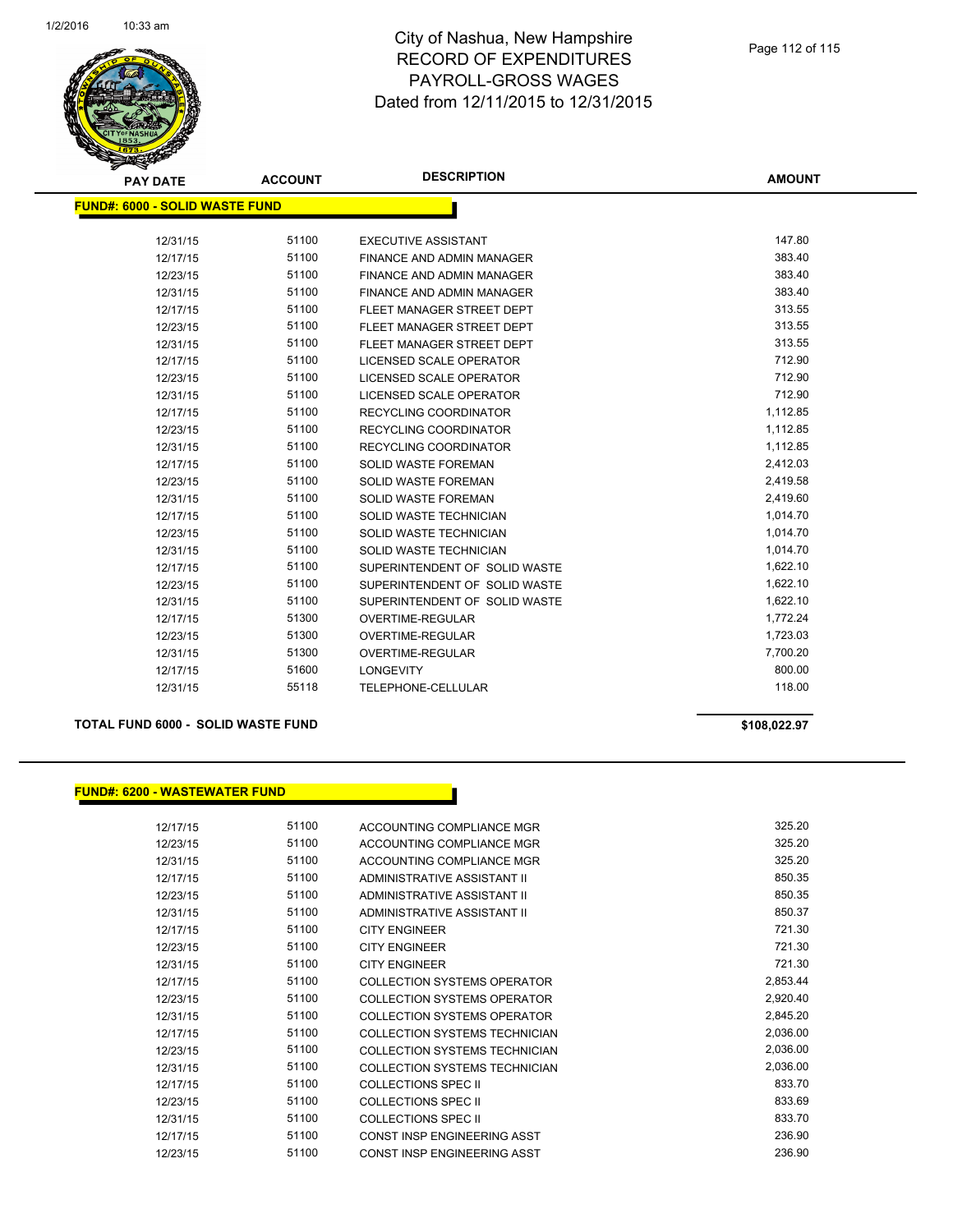

| <u> FUND#: 6200 - WASTEWATER FUND</u><br>51100<br>236.90<br>12/31/15<br>CONST INSP ENGINEERING ASST<br>51100<br>1,285.00<br>12/17/15<br><b>CSO STORM WATER ENGINEER</b><br>51100<br>1,285.00<br>12/23/15<br><b>CSO STORM WATER ENGINEER</b><br>51100<br>1,285.00<br>12/31/15<br><b>CSO STORM WATER ENGINEER</b><br>51100<br>1,041.60<br>12/17/15<br><b>CSO TECHNICIAN INSPECTOR</b><br>51100<br>1,041.60<br>12/23/15<br><b>CSO TECHNICIAN INSPECTOR</b><br>51100<br>1,041.60<br>12/31/15<br><b>CSO TECHNICIAN INSPECTOR</b><br>239.20<br>51100<br>DEP TREASURER TAX COLLECTOR<br>12/17/15<br>239.20<br>51100<br>12/23/15<br>DEP TREASURER TAX COLLECTOR<br>239.20<br>51100<br>DEP TREASURER TAX COLLECTOR<br>12/31/15<br>789.60<br>51100<br>12/17/15<br>DEPUTY MANAGER OF ENGINEERING<br>789.60<br>51100<br>12/23/15<br>DEPUTY MANAGER OF ENGINEERING<br>51100<br>789.60<br>12/31/15<br>DEPUTY MANAGER OF ENGINEERING<br>436.80<br>51100<br>12/17/15<br>DIRECTOR PUBLIC WORKS<br>436.80<br>51100<br>12/23/15<br><b>DIRECTOR PUBLIC WORKS</b><br>436.80<br>51100<br><b>DIRECTOR PUBLIC WORKS</b><br>12/31/15<br>181.90<br>51100<br>12/17/15<br><b>DIVISION OPERATIONS MANAGER</b><br>51100<br>181.90<br>12/23/15<br>DIVISION OPERATIONS MANAGER<br>181.90<br>51100<br>12/31/15<br>DIVISION OPERATIONS MANAGER<br>51100<br>463.50<br>12/17/15<br>DPW BILLING ACCOUNTANT<br>463.50<br>51100<br>12/23/15<br>DPW BILLING ACCOUNTANT<br>463.50<br>51100<br>12/31/15<br>DPW BILLING ACCOUNTANT<br>378.90<br>51100<br>DPW COLLECTIONS SPEC III<br>12/23/15<br>51100<br>378.90<br>12/31/15<br>DPW COLLECTIONS SPEC III<br>681.10<br>51100<br>12/17/15<br>DPW CONTRACT ADMINISTRATOR<br>681.10<br>51100<br>12/23/15<br>DPW CONTRACT ADMINISTRATOR<br>51100<br>681.10<br>12/31/15<br>DPW CONTRACT ADMINISTRATOR<br>51100<br>2,168.81<br>12/17/15<br>ELECTRICAL DIAGNOSTIC TECH I<br>51100<br>2,168.80<br>12/23/15<br>ELECTRICAL DIAGNOSTIC TECH I<br>51100<br>2,168.80<br>12/31/15<br>ELECTRICAL DIAGNOSTIC TECH I<br>51100<br>147.85<br>12/17/15<br><b>EXECUTIVE ASSISTANT</b><br>51100<br>147.85<br>12/23/15<br><b>EXECUTIVE ASSISTANT</b><br>147.85<br>51100<br>12/31/15<br><b>EXECUTIVE ASSISTANT</b><br>383.40<br>51100<br>FINANCE AND ADMIN MANAGER<br>12/17/15<br>51100<br>383.40<br>12/23/15<br>FINANCE AND ADMIN MANAGER<br>383.40<br>51100<br>12/31/15<br>FINANCE AND ADMIN MANAGER<br>104.50<br>51100<br>12/17/15<br><b>FLEET MANAGER STREET DEPT</b><br>104.50<br>51100<br>12/23/15<br>FLEET MANAGER STREET DEPT<br>51100<br>104.50<br>12/31/15<br>FLEET MANAGER STREET DEPT<br>51100<br>1,162.80<br>12/17/15<br><b>FOREMAN MAINTENANCE</b><br>51100<br>1,162.80<br>12/23/15<br><b>FOREMAN MAINTENANCE</b><br>51100<br>1,162.80<br>12/31/15<br><b>FOREMAN MAINTENANCE</b><br>51100<br>1,209.55<br>12/17/15<br>INDUSTRIAL PRETREATMENT COORD<br>51100<br>1,209.55<br>12/23/15<br>INDUSTRIAL PRETREATMENT COORD<br>51100<br>1,209.55<br>12/31/15<br>INDUSTRIAL PRETREATMENT COORD<br>12/17/15<br>51100<br>MECHANIC WWTP 1ST CLASS<br>3,133.20<br>51100<br>3,342.08<br><b>MECHANIC WWTP 1ST CLASS</b><br>12/23/15<br>51100<br><b>MECHANIC WWTP 1ST CLASS</b><br>4,177.60<br>12/31/15<br>51100<br>3,120.00<br>OPERATOR II WWTP 1st<br>12/17/15<br>51100<br>3,120.00<br>12/23/15<br>OPERATOR II WWTP 1st<br>51100<br>3,120.00<br>OPERATOR II WWTP 1st<br>12/31/15<br>51100<br>1,052.00<br>12/17/15<br>OPERATOR II WWTP 2nd<br>51100<br>1,052.00<br>OPERATOR II WWTP 2nd<br>12/23/15<br>51100<br>1,052.00<br>12/31/15<br>OPERATOR II WWTP 2nd | <b>PAY DATE</b> | <b>ACCOUNT</b> | <b>DESCRIPTION</b> | <b>AMOUNT</b> |
|------------------------------------------------------------------------------------------------------------------------------------------------------------------------------------------------------------------------------------------------------------------------------------------------------------------------------------------------------------------------------------------------------------------------------------------------------------------------------------------------------------------------------------------------------------------------------------------------------------------------------------------------------------------------------------------------------------------------------------------------------------------------------------------------------------------------------------------------------------------------------------------------------------------------------------------------------------------------------------------------------------------------------------------------------------------------------------------------------------------------------------------------------------------------------------------------------------------------------------------------------------------------------------------------------------------------------------------------------------------------------------------------------------------------------------------------------------------------------------------------------------------------------------------------------------------------------------------------------------------------------------------------------------------------------------------------------------------------------------------------------------------------------------------------------------------------------------------------------------------------------------------------------------------------------------------------------------------------------------------------------------------------------------------------------------------------------------------------------------------------------------------------------------------------------------------------------------------------------------------------------------------------------------------------------------------------------------------------------------------------------------------------------------------------------------------------------------------------------------------------------------------------------------------------------------------------------------------------------------------------------------------------------------------------------------------------------------------------------------------------------------------------------------------------------------------------------------------------------------------------------------------------------------------------------------------------------------------------------------------------------------------------------------------------------------------------------------------------------------------------------------------------------------------------------------------------------------------------------------------------------------------------------------------------------------------------------------------------------------------------------------------------------------------------------------------------------------------------------------------------------------------------------------------|-----------------|----------------|--------------------|---------------|
|                                                                                                                                                                                                                                                                                                                                                                                                                                                                                                                                                                                                                                                                                                                                                                                                                                                                                                                                                                                                                                                                                                                                                                                                                                                                                                                                                                                                                                                                                                                                                                                                                                                                                                                                                                                                                                                                                                                                                                                                                                                                                                                                                                                                                                                                                                                                                                                                                                                                                                                                                                                                                                                                                                                                                                                                                                                                                                                                                                                                                                                                                                                                                                                                                                                                                                                                                                                                                                                                                                                                          |                 |                |                    |               |
|                                                                                                                                                                                                                                                                                                                                                                                                                                                                                                                                                                                                                                                                                                                                                                                                                                                                                                                                                                                                                                                                                                                                                                                                                                                                                                                                                                                                                                                                                                                                                                                                                                                                                                                                                                                                                                                                                                                                                                                                                                                                                                                                                                                                                                                                                                                                                                                                                                                                                                                                                                                                                                                                                                                                                                                                                                                                                                                                                                                                                                                                                                                                                                                                                                                                                                                                                                                                                                                                                                                                          |                 |                |                    |               |
|                                                                                                                                                                                                                                                                                                                                                                                                                                                                                                                                                                                                                                                                                                                                                                                                                                                                                                                                                                                                                                                                                                                                                                                                                                                                                                                                                                                                                                                                                                                                                                                                                                                                                                                                                                                                                                                                                                                                                                                                                                                                                                                                                                                                                                                                                                                                                                                                                                                                                                                                                                                                                                                                                                                                                                                                                                                                                                                                                                                                                                                                                                                                                                                                                                                                                                                                                                                                                                                                                                                                          |                 |                |                    |               |
|                                                                                                                                                                                                                                                                                                                                                                                                                                                                                                                                                                                                                                                                                                                                                                                                                                                                                                                                                                                                                                                                                                                                                                                                                                                                                                                                                                                                                                                                                                                                                                                                                                                                                                                                                                                                                                                                                                                                                                                                                                                                                                                                                                                                                                                                                                                                                                                                                                                                                                                                                                                                                                                                                                                                                                                                                                                                                                                                                                                                                                                                                                                                                                                                                                                                                                                                                                                                                                                                                                                                          |                 |                |                    |               |
|                                                                                                                                                                                                                                                                                                                                                                                                                                                                                                                                                                                                                                                                                                                                                                                                                                                                                                                                                                                                                                                                                                                                                                                                                                                                                                                                                                                                                                                                                                                                                                                                                                                                                                                                                                                                                                                                                                                                                                                                                                                                                                                                                                                                                                                                                                                                                                                                                                                                                                                                                                                                                                                                                                                                                                                                                                                                                                                                                                                                                                                                                                                                                                                                                                                                                                                                                                                                                                                                                                                                          |                 |                |                    |               |
|                                                                                                                                                                                                                                                                                                                                                                                                                                                                                                                                                                                                                                                                                                                                                                                                                                                                                                                                                                                                                                                                                                                                                                                                                                                                                                                                                                                                                                                                                                                                                                                                                                                                                                                                                                                                                                                                                                                                                                                                                                                                                                                                                                                                                                                                                                                                                                                                                                                                                                                                                                                                                                                                                                                                                                                                                                                                                                                                                                                                                                                                                                                                                                                                                                                                                                                                                                                                                                                                                                                                          |                 |                |                    |               |
|                                                                                                                                                                                                                                                                                                                                                                                                                                                                                                                                                                                                                                                                                                                                                                                                                                                                                                                                                                                                                                                                                                                                                                                                                                                                                                                                                                                                                                                                                                                                                                                                                                                                                                                                                                                                                                                                                                                                                                                                                                                                                                                                                                                                                                                                                                                                                                                                                                                                                                                                                                                                                                                                                                                                                                                                                                                                                                                                                                                                                                                                                                                                                                                                                                                                                                                                                                                                                                                                                                                                          |                 |                |                    |               |
|                                                                                                                                                                                                                                                                                                                                                                                                                                                                                                                                                                                                                                                                                                                                                                                                                                                                                                                                                                                                                                                                                                                                                                                                                                                                                                                                                                                                                                                                                                                                                                                                                                                                                                                                                                                                                                                                                                                                                                                                                                                                                                                                                                                                                                                                                                                                                                                                                                                                                                                                                                                                                                                                                                                                                                                                                                                                                                                                                                                                                                                                                                                                                                                                                                                                                                                                                                                                                                                                                                                                          |                 |                |                    |               |
|                                                                                                                                                                                                                                                                                                                                                                                                                                                                                                                                                                                                                                                                                                                                                                                                                                                                                                                                                                                                                                                                                                                                                                                                                                                                                                                                                                                                                                                                                                                                                                                                                                                                                                                                                                                                                                                                                                                                                                                                                                                                                                                                                                                                                                                                                                                                                                                                                                                                                                                                                                                                                                                                                                                                                                                                                                                                                                                                                                                                                                                                                                                                                                                                                                                                                                                                                                                                                                                                                                                                          |                 |                |                    |               |
|                                                                                                                                                                                                                                                                                                                                                                                                                                                                                                                                                                                                                                                                                                                                                                                                                                                                                                                                                                                                                                                                                                                                                                                                                                                                                                                                                                                                                                                                                                                                                                                                                                                                                                                                                                                                                                                                                                                                                                                                                                                                                                                                                                                                                                                                                                                                                                                                                                                                                                                                                                                                                                                                                                                                                                                                                                                                                                                                                                                                                                                                                                                                                                                                                                                                                                                                                                                                                                                                                                                                          |                 |                |                    |               |
|                                                                                                                                                                                                                                                                                                                                                                                                                                                                                                                                                                                                                                                                                                                                                                                                                                                                                                                                                                                                                                                                                                                                                                                                                                                                                                                                                                                                                                                                                                                                                                                                                                                                                                                                                                                                                                                                                                                                                                                                                                                                                                                                                                                                                                                                                                                                                                                                                                                                                                                                                                                                                                                                                                                                                                                                                                                                                                                                                                                                                                                                                                                                                                                                                                                                                                                                                                                                                                                                                                                                          |                 |                |                    |               |
|                                                                                                                                                                                                                                                                                                                                                                                                                                                                                                                                                                                                                                                                                                                                                                                                                                                                                                                                                                                                                                                                                                                                                                                                                                                                                                                                                                                                                                                                                                                                                                                                                                                                                                                                                                                                                                                                                                                                                                                                                                                                                                                                                                                                                                                                                                                                                                                                                                                                                                                                                                                                                                                                                                                                                                                                                                                                                                                                                                                                                                                                                                                                                                                                                                                                                                                                                                                                                                                                                                                                          |                 |                |                    |               |
|                                                                                                                                                                                                                                                                                                                                                                                                                                                                                                                                                                                                                                                                                                                                                                                                                                                                                                                                                                                                                                                                                                                                                                                                                                                                                                                                                                                                                                                                                                                                                                                                                                                                                                                                                                                                                                                                                                                                                                                                                                                                                                                                                                                                                                                                                                                                                                                                                                                                                                                                                                                                                                                                                                                                                                                                                                                                                                                                                                                                                                                                                                                                                                                                                                                                                                                                                                                                                                                                                                                                          |                 |                |                    |               |
|                                                                                                                                                                                                                                                                                                                                                                                                                                                                                                                                                                                                                                                                                                                                                                                                                                                                                                                                                                                                                                                                                                                                                                                                                                                                                                                                                                                                                                                                                                                                                                                                                                                                                                                                                                                                                                                                                                                                                                                                                                                                                                                                                                                                                                                                                                                                                                                                                                                                                                                                                                                                                                                                                                                                                                                                                                                                                                                                                                                                                                                                                                                                                                                                                                                                                                                                                                                                                                                                                                                                          |                 |                |                    |               |
|                                                                                                                                                                                                                                                                                                                                                                                                                                                                                                                                                                                                                                                                                                                                                                                                                                                                                                                                                                                                                                                                                                                                                                                                                                                                                                                                                                                                                                                                                                                                                                                                                                                                                                                                                                                                                                                                                                                                                                                                                                                                                                                                                                                                                                                                                                                                                                                                                                                                                                                                                                                                                                                                                                                                                                                                                                                                                                                                                                                                                                                                                                                                                                                                                                                                                                                                                                                                                                                                                                                                          |                 |                |                    |               |
|                                                                                                                                                                                                                                                                                                                                                                                                                                                                                                                                                                                                                                                                                                                                                                                                                                                                                                                                                                                                                                                                                                                                                                                                                                                                                                                                                                                                                                                                                                                                                                                                                                                                                                                                                                                                                                                                                                                                                                                                                                                                                                                                                                                                                                                                                                                                                                                                                                                                                                                                                                                                                                                                                                                                                                                                                                                                                                                                                                                                                                                                                                                                                                                                                                                                                                                                                                                                                                                                                                                                          |                 |                |                    |               |
|                                                                                                                                                                                                                                                                                                                                                                                                                                                                                                                                                                                                                                                                                                                                                                                                                                                                                                                                                                                                                                                                                                                                                                                                                                                                                                                                                                                                                                                                                                                                                                                                                                                                                                                                                                                                                                                                                                                                                                                                                                                                                                                                                                                                                                                                                                                                                                                                                                                                                                                                                                                                                                                                                                                                                                                                                                                                                                                                                                                                                                                                                                                                                                                                                                                                                                                                                                                                                                                                                                                                          |                 |                |                    |               |
|                                                                                                                                                                                                                                                                                                                                                                                                                                                                                                                                                                                                                                                                                                                                                                                                                                                                                                                                                                                                                                                                                                                                                                                                                                                                                                                                                                                                                                                                                                                                                                                                                                                                                                                                                                                                                                                                                                                                                                                                                                                                                                                                                                                                                                                                                                                                                                                                                                                                                                                                                                                                                                                                                                                                                                                                                                                                                                                                                                                                                                                                                                                                                                                                                                                                                                                                                                                                                                                                                                                                          |                 |                |                    |               |
|                                                                                                                                                                                                                                                                                                                                                                                                                                                                                                                                                                                                                                                                                                                                                                                                                                                                                                                                                                                                                                                                                                                                                                                                                                                                                                                                                                                                                                                                                                                                                                                                                                                                                                                                                                                                                                                                                                                                                                                                                                                                                                                                                                                                                                                                                                                                                                                                                                                                                                                                                                                                                                                                                                                                                                                                                                                                                                                                                                                                                                                                                                                                                                                                                                                                                                                                                                                                                                                                                                                                          |                 |                |                    |               |
|                                                                                                                                                                                                                                                                                                                                                                                                                                                                                                                                                                                                                                                                                                                                                                                                                                                                                                                                                                                                                                                                                                                                                                                                                                                                                                                                                                                                                                                                                                                                                                                                                                                                                                                                                                                                                                                                                                                                                                                                                                                                                                                                                                                                                                                                                                                                                                                                                                                                                                                                                                                                                                                                                                                                                                                                                                                                                                                                                                                                                                                                                                                                                                                                                                                                                                                                                                                                                                                                                                                                          |                 |                |                    |               |
|                                                                                                                                                                                                                                                                                                                                                                                                                                                                                                                                                                                                                                                                                                                                                                                                                                                                                                                                                                                                                                                                                                                                                                                                                                                                                                                                                                                                                                                                                                                                                                                                                                                                                                                                                                                                                                                                                                                                                                                                                                                                                                                                                                                                                                                                                                                                                                                                                                                                                                                                                                                                                                                                                                                                                                                                                                                                                                                                                                                                                                                                                                                                                                                                                                                                                                                                                                                                                                                                                                                                          |                 |                |                    |               |
|                                                                                                                                                                                                                                                                                                                                                                                                                                                                                                                                                                                                                                                                                                                                                                                                                                                                                                                                                                                                                                                                                                                                                                                                                                                                                                                                                                                                                                                                                                                                                                                                                                                                                                                                                                                                                                                                                                                                                                                                                                                                                                                                                                                                                                                                                                                                                                                                                                                                                                                                                                                                                                                                                                                                                                                                                                                                                                                                                                                                                                                                                                                                                                                                                                                                                                                                                                                                                                                                                                                                          |                 |                |                    |               |
|                                                                                                                                                                                                                                                                                                                                                                                                                                                                                                                                                                                                                                                                                                                                                                                                                                                                                                                                                                                                                                                                                                                                                                                                                                                                                                                                                                                                                                                                                                                                                                                                                                                                                                                                                                                                                                                                                                                                                                                                                                                                                                                                                                                                                                                                                                                                                                                                                                                                                                                                                                                                                                                                                                                                                                                                                                                                                                                                                                                                                                                                                                                                                                                                                                                                                                                                                                                                                                                                                                                                          |                 |                |                    |               |
|                                                                                                                                                                                                                                                                                                                                                                                                                                                                                                                                                                                                                                                                                                                                                                                                                                                                                                                                                                                                                                                                                                                                                                                                                                                                                                                                                                                                                                                                                                                                                                                                                                                                                                                                                                                                                                                                                                                                                                                                                                                                                                                                                                                                                                                                                                                                                                                                                                                                                                                                                                                                                                                                                                                                                                                                                                                                                                                                                                                                                                                                                                                                                                                                                                                                                                                                                                                                                                                                                                                                          |                 |                |                    |               |
|                                                                                                                                                                                                                                                                                                                                                                                                                                                                                                                                                                                                                                                                                                                                                                                                                                                                                                                                                                                                                                                                                                                                                                                                                                                                                                                                                                                                                                                                                                                                                                                                                                                                                                                                                                                                                                                                                                                                                                                                                                                                                                                                                                                                                                                                                                                                                                                                                                                                                                                                                                                                                                                                                                                                                                                                                                                                                                                                                                                                                                                                                                                                                                                                                                                                                                                                                                                                                                                                                                                                          |                 |                |                    |               |
|                                                                                                                                                                                                                                                                                                                                                                                                                                                                                                                                                                                                                                                                                                                                                                                                                                                                                                                                                                                                                                                                                                                                                                                                                                                                                                                                                                                                                                                                                                                                                                                                                                                                                                                                                                                                                                                                                                                                                                                                                                                                                                                                                                                                                                                                                                                                                                                                                                                                                                                                                                                                                                                                                                                                                                                                                                                                                                                                                                                                                                                                                                                                                                                                                                                                                                                                                                                                                                                                                                                                          |                 |                |                    |               |
|                                                                                                                                                                                                                                                                                                                                                                                                                                                                                                                                                                                                                                                                                                                                                                                                                                                                                                                                                                                                                                                                                                                                                                                                                                                                                                                                                                                                                                                                                                                                                                                                                                                                                                                                                                                                                                                                                                                                                                                                                                                                                                                                                                                                                                                                                                                                                                                                                                                                                                                                                                                                                                                                                                                                                                                                                                                                                                                                                                                                                                                                                                                                                                                                                                                                                                                                                                                                                                                                                                                                          |                 |                |                    |               |
|                                                                                                                                                                                                                                                                                                                                                                                                                                                                                                                                                                                                                                                                                                                                                                                                                                                                                                                                                                                                                                                                                                                                                                                                                                                                                                                                                                                                                                                                                                                                                                                                                                                                                                                                                                                                                                                                                                                                                                                                                                                                                                                                                                                                                                                                                                                                                                                                                                                                                                                                                                                                                                                                                                                                                                                                                                                                                                                                                                                                                                                                                                                                                                                                                                                                                                                                                                                                                                                                                                                                          |                 |                |                    |               |
|                                                                                                                                                                                                                                                                                                                                                                                                                                                                                                                                                                                                                                                                                                                                                                                                                                                                                                                                                                                                                                                                                                                                                                                                                                                                                                                                                                                                                                                                                                                                                                                                                                                                                                                                                                                                                                                                                                                                                                                                                                                                                                                                                                                                                                                                                                                                                                                                                                                                                                                                                                                                                                                                                                                                                                                                                                                                                                                                                                                                                                                                                                                                                                                                                                                                                                                                                                                                                                                                                                                                          |                 |                |                    |               |
|                                                                                                                                                                                                                                                                                                                                                                                                                                                                                                                                                                                                                                                                                                                                                                                                                                                                                                                                                                                                                                                                                                                                                                                                                                                                                                                                                                                                                                                                                                                                                                                                                                                                                                                                                                                                                                                                                                                                                                                                                                                                                                                                                                                                                                                                                                                                                                                                                                                                                                                                                                                                                                                                                                                                                                                                                                                                                                                                                                                                                                                                                                                                                                                                                                                                                                                                                                                                                                                                                                                                          |                 |                |                    |               |
|                                                                                                                                                                                                                                                                                                                                                                                                                                                                                                                                                                                                                                                                                                                                                                                                                                                                                                                                                                                                                                                                                                                                                                                                                                                                                                                                                                                                                                                                                                                                                                                                                                                                                                                                                                                                                                                                                                                                                                                                                                                                                                                                                                                                                                                                                                                                                                                                                                                                                                                                                                                                                                                                                                                                                                                                                                                                                                                                                                                                                                                                                                                                                                                                                                                                                                                                                                                                                                                                                                                                          |                 |                |                    |               |
|                                                                                                                                                                                                                                                                                                                                                                                                                                                                                                                                                                                                                                                                                                                                                                                                                                                                                                                                                                                                                                                                                                                                                                                                                                                                                                                                                                                                                                                                                                                                                                                                                                                                                                                                                                                                                                                                                                                                                                                                                                                                                                                                                                                                                                                                                                                                                                                                                                                                                                                                                                                                                                                                                                                                                                                                                                                                                                                                                                                                                                                                                                                                                                                                                                                                                                                                                                                                                                                                                                                                          |                 |                |                    |               |
|                                                                                                                                                                                                                                                                                                                                                                                                                                                                                                                                                                                                                                                                                                                                                                                                                                                                                                                                                                                                                                                                                                                                                                                                                                                                                                                                                                                                                                                                                                                                                                                                                                                                                                                                                                                                                                                                                                                                                                                                                                                                                                                                                                                                                                                                                                                                                                                                                                                                                                                                                                                                                                                                                                                                                                                                                                                                                                                                                                                                                                                                                                                                                                                                                                                                                                                                                                                                                                                                                                                                          |                 |                |                    |               |
|                                                                                                                                                                                                                                                                                                                                                                                                                                                                                                                                                                                                                                                                                                                                                                                                                                                                                                                                                                                                                                                                                                                                                                                                                                                                                                                                                                                                                                                                                                                                                                                                                                                                                                                                                                                                                                                                                                                                                                                                                                                                                                                                                                                                                                                                                                                                                                                                                                                                                                                                                                                                                                                                                                                                                                                                                                                                                                                                                                                                                                                                                                                                                                                                                                                                                                                                                                                                                                                                                                                                          |                 |                |                    |               |
|                                                                                                                                                                                                                                                                                                                                                                                                                                                                                                                                                                                                                                                                                                                                                                                                                                                                                                                                                                                                                                                                                                                                                                                                                                                                                                                                                                                                                                                                                                                                                                                                                                                                                                                                                                                                                                                                                                                                                                                                                                                                                                                                                                                                                                                                                                                                                                                                                                                                                                                                                                                                                                                                                                                                                                                                                                                                                                                                                                                                                                                                                                                                                                                                                                                                                                                                                                                                                                                                                                                                          |                 |                |                    |               |
|                                                                                                                                                                                                                                                                                                                                                                                                                                                                                                                                                                                                                                                                                                                                                                                                                                                                                                                                                                                                                                                                                                                                                                                                                                                                                                                                                                                                                                                                                                                                                                                                                                                                                                                                                                                                                                                                                                                                                                                                                                                                                                                                                                                                                                                                                                                                                                                                                                                                                                                                                                                                                                                                                                                                                                                                                                                                                                                                                                                                                                                                                                                                                                                                                                                                                                                                                                                                                                                                                                                                          |                 |                |                    |               |
|                                                                                                                                                                                                                                                                                                                                                                                                                                                                                                                                                                                                                                                                                                                                                                                                                                                                                                                                                                                                                                                                                                                                                                                                                                                                                                                                                                                                                                                                                                                                                                                                                                                                                                                                                                                                                                                                                                                                                                                                                                                                                                                                                                                                                                                                                                                                                                                                                                                                                                                                                                                                                                                                                                                                                                                                                                                                                                                                                                                                                                                                                                                                                                                                                                                                                                                                                                                                                                                                                                                                          |                 |                |                    |               |
|                                                                                                                                                                                                                                                                                                                                                                                                                                                                                                                                                                                                                                                                                                                                                                                                                                                                                                                                                                                                                                                                                                                                                                                                                                                                                                                                                                                                                                                                                                                                                                                                                                                                                                                                                                                                                                                                                                                                                                                                                                                                                                                                                                                                                                                                                                                                                                                                                                                                                                                                                                                                                                                                                                                                                                                                                                                                                                                                                                                                                                                                                                                                                                                                                                                                                                                                                                                                                                                                                                                                          |                 |                |                    |               |
|                                                                                                                                                                                                                                                                                                                                                                                                                                                                                                                                                                                                                                                                                                                                                                                                                                                                                                                                                                                                                                                                                                                                                                                                                                                                                                                                                                                                                                                                                                                                                                                                                                                                                                                                                                                                                                                                                                                                                                                                                                                                                                                                                                                                                                                                                                                                                                                                                                                                                                                                                                                                                                                                                                                                                                                                                                                                                                                                                                                                                                                                                                                                                                                                                                                                                                                                                                                                                                                                                                                                          |                 |                |                    |               |
|                                                                                                                                                                                                                                                                                                                                                                                                                                                                                                                                                                                                                                                                                                                                                                                                                                                                                                                                                                                                                                                                                                                                                                                                                                                                                                                                                                                                                                                                                                                                                                                                                                                                                                                                                                                                                                                                                                                                                                                                                                                                                                                                                                                                                                                                                                                                                                                                                                                                                                                                                                                                                                                                                                                                                                                                                                                                                                                                                                                                                                                                                                                                                                                                                                                                                                                                                                                                                                                                                                                                          |                 |                |                    |               |
|                                                                                                                                                                                                                                                                                                                                                                                                                                                                                                                                                                                                                                                                                                                                                                                                                                                                                                                                                                                                                                                                                                                                                                                                                                                                                                                                                                                                                                                                                                                                                                                                                                                                                                                                                                                                                                                                                                                                                                                                                                                                                                                                                                                                                                                                                                                                                                                                                                                                                                                                                                                                                                                                                                                                                                                                                                                                                                                                                                                                                                                                                                                                                                                                                                                                                                                                                                                                                                                                                                                                          |                 |                |                    |               |
|                                                                                                                                                                                                                                                                                                                                                                                                                                                                                                                                                                                                                                                                                                                                                                                                                                                                                                                                                                                                                                                                                                                                                                                                                                                                                                                                                                                                                                                                                                                                                                                                                                                                                                                                                                                                                                                                                                                                                                                                                                                                                                                                                                                                                                                                                                                                                                                                                                                                                                                                                                                                                                                                                                                                                                                                                                                                                                                                                                                                                                                                                                                                                                                                                                                                                                                                                                                                                                                                                                                                          |                 |                |                    |               |
|                                                                                                                                                                                                                                                                                                                                                                                                                                                                                                                                                                                                                                                                                                                                                                                                                                                                                                                                                                                                                                                                                                                                                                                                                                                                                                                                                                                                                                                                                                                                                                                                                                                                                                                                                                                                                                                                                                                                                                                                                                                                                                                                                                                                                                                                                                                                                                                                                                                                                                                                                                                                                                                                                                                                                                                                                                                                                                                                                                                                                                                                                                                                                                                                                                                                                                                                                                                                                                                                                                                                          |                 |                |                    |               |
|                                                                                                                                                                                                                                                                                                                                                                                                                                                                                                                                                                                                                                                                                                                                                                                                                                                                                                                                                                                                                                                                                                                                                                                                                                                                                                                                                                                                                                                                                                                                                                                                                                                                                                                                                                                                                                                                                                                                                                                                                                                                                                                                                                                                                                                                                                                                                                                                                                                                                                                                                                                                                                                                                                                                                                                                                                                                                                                                                                                                                                                                                                                                                                                                                                                                                                                                                                                                                                                                                                                                          |                 |                |                    |               |
|                                                                                                                                                                                                                                                                                                                                                                                                                                                                                                                                                                                                                                                                                                                                                                                                                                                                                                                                                                                                                                                                                                                                                                                                                                                                                                                                                                                                                                                                                                                                                                                                                                                                                                                                                                                                                                                                                                                                                                                                                                                                                                                                                                                                                                                                                                                                                                                                                                                                                                                                                                                                                                                                                                                                                                                                                                                                                                                                                                                                                                                                                                                                                                                                                                                                                                                                                                                                                                                                                                                                          |                 |                |                    |               |
|                                                                                                                                                                                                                                                                                                                                                                                                                                                                                                                                                                                                                                                                                                                                                                                                                                                                                                                                                                                                                                                                                                                                                                                                                                                                                                                                                                                                                                                                                                                                                                                                                                                                                                                                                                                                                                                                                                                                                                                                                                                                                                                                                                                                                                                                                                                                                                                                                                                                                                                                                                                                                                                                                                                                                                                                                                                                                                                                                                                                                                                                                                                                                                                                                                                                                                                                                                                                                                                                                                                                          |                 |                |                    |               |
|                                                                                                                                                                                                                                                                                                                                                                                                                                                                                                                                                                                                                                                                                                                                                                                                                                                                                                                                                                                                                                                                                                                                                                                                                                                                                                                                                                                                                                                                                                                                                                                                                                                                                                                                                                                                                                                                                                                                                                                                                                                                                                                                                                                                                                                                                                                                                                                                                                                                                                                                                                                                                                                                                                                                                                                                                                                                                                                                                                                                                                                                                                                                                                                                                                                                                                                                                                                                                                                                                                                                          |                 |                |                    |               |
|                                                                                                                                                                                                                                                                                                                                                                                                                                                                                                                                                                                                                                                                                                                                                                                                                                                                                                                                                                                                                                                                                                                                                                                                                                                                                                                                                                                                                                                                                                                                                                                                                                                                                                                                                                                                                                                                                                                                                                                                                                                                                                                                                                                                                                                                                                                                                                                                                                                                                                                                                                                                                                                                                                                                                                                                                                                                                                                                                                                                                                                                                                                                                                                                                                                                                                                                                                                                                                                                                                                                          |                 |                |                    |               |
|                                                                                                                                                                                                                                                                                                                                                                                                                                                                                                                                                                                                                                                                                                                                                                                                                                                                                                                                                                                                                                                                                                                                                                                                                                                                                                                                                                                                                                                                                                                                                                                                                                                                                                                                                                                                                                                                                                                                                                                                                                                                                                                                                                                                                                                                                                                                                                                                                                                                                                                                                                                                                                                                                                                                                                                                                                                                                                                                                                                                                                                                                                                                                                                                                                                                                                                                                                                                                                                                                                                                          |                 |                |                    |               |
|                                                                                                                                                                                                                                                                                                                                                                                                                                                                                                                                                                                                                                                                                                                                                                                                                                                                                                                                                                                                                                                                                                                                                                                                                                                                                                                                                                                                                                                                                                                                                                                                                                                                                                                                                                                                                                                                                                                                                                                                                                                                                                                                                                                                                                                                                                                                                                                                                                                                                                                                                                                                                                                                                                                                                                                                                                                                                                                                                                                                                                                                                                                                                                                                                                                                                                                                                                                                                                                                                                                                          |                 |                |                    |               |
|                                                                                                                                                                                                                                                                                                                                                                                                                                                                                                                                                                                                                                                                                                                                                                                                                                                                                                                                                                                                                                                                                                                                                                                                                                                                                                                                                                                                                                                                                                                                                                                                                                                                                                                                                                                                                                                                                                                                                                                                                                                                                                                                                                                                                                                                                                                                                                                                                                                                                                                                                                                                                                                                                                                                                                                                                                                                                                                                                                                                                                                                                                                                                                                                                                                                                                                                                                                                                                                                                                                                          |                 |                |                    |               |
|                                                                                                                                                                                                                                                                                                                                                                                                                                                                                                                                                                                                                                                                                                                                                                                                                                                                                                                                                                                                                                                                                                                                                                                                                                                                                                                                                                                                                                                                                                                                                                                                                                                                                                                                                                                                                                                                                                                                                                                                                                                                                                                                                                                                                                                                                                                                                                                                                                                                                                                                                                                                                                                                                                                                                                                                                                                                                                                                                                                                                                                                                                                                                                                                                                                                                                                                                                                                                                                                                                                                          |                 |                |                    |               |
|                                                                                                                                                                                                                                                                                                                                                                                                                                                                                                                                                                                                                                                                                                                                                                                                                                                                                                                                                                                                                                                                                                                                                                                                                                                                                                                                                                                                                                                                                                                                                                                                                                                                                                                                                                                                                                                                                                                                                                                                                                                                                                                                                                                                                                                                                                                                                                                                                                                                                                                                                                                                                                                                                                                                                                                                                                                                                                                                                                                                                                                                                                                                                                                                                                                                                                                                                                                                                                                                                                                                          |                 |                |                    |               |
|                                                                                                                                                                                                                                                                                                                                                                                                                                                                                                                                                                                                                                                                                                                                                                                                                                                                                                                                                                                                                                                                                                                                                                                                                                                                                                                                                                                                                                                                                                                                                                                                                                                                                                                                                                                                                                                                                                                                                                                                                                                                                                                                                                                                                                                                                                                                                                                                                                                                                                                                                                                                                                                                                                                                                                                                                                                                                                                                                                                                                                                                                                                                                                                                                                                                                                                                                                                                                                                                                                                                          |                 |                |                    |               |
|                                                                                                                                                                                                                                                                                                                                                                                                                                                                                                                                                                                                                                                                                                                                                                                                                                                                                                                                                                                                                                                                                                                                                                                                                                                                                                                                                                                                                                                                                                                                                                                                                                                                                                                                                                                                                                                                                                                                                                                                                                                                                                                                                                                                                                                                                                                                                                                                                                                                                                                                                                                                                                                                                                                                                                                                                                                                                                                                                                                                                                                                                                                                                                                                                                                                                                                                                                                                                                                                                                                                          |                 |                |                    |               |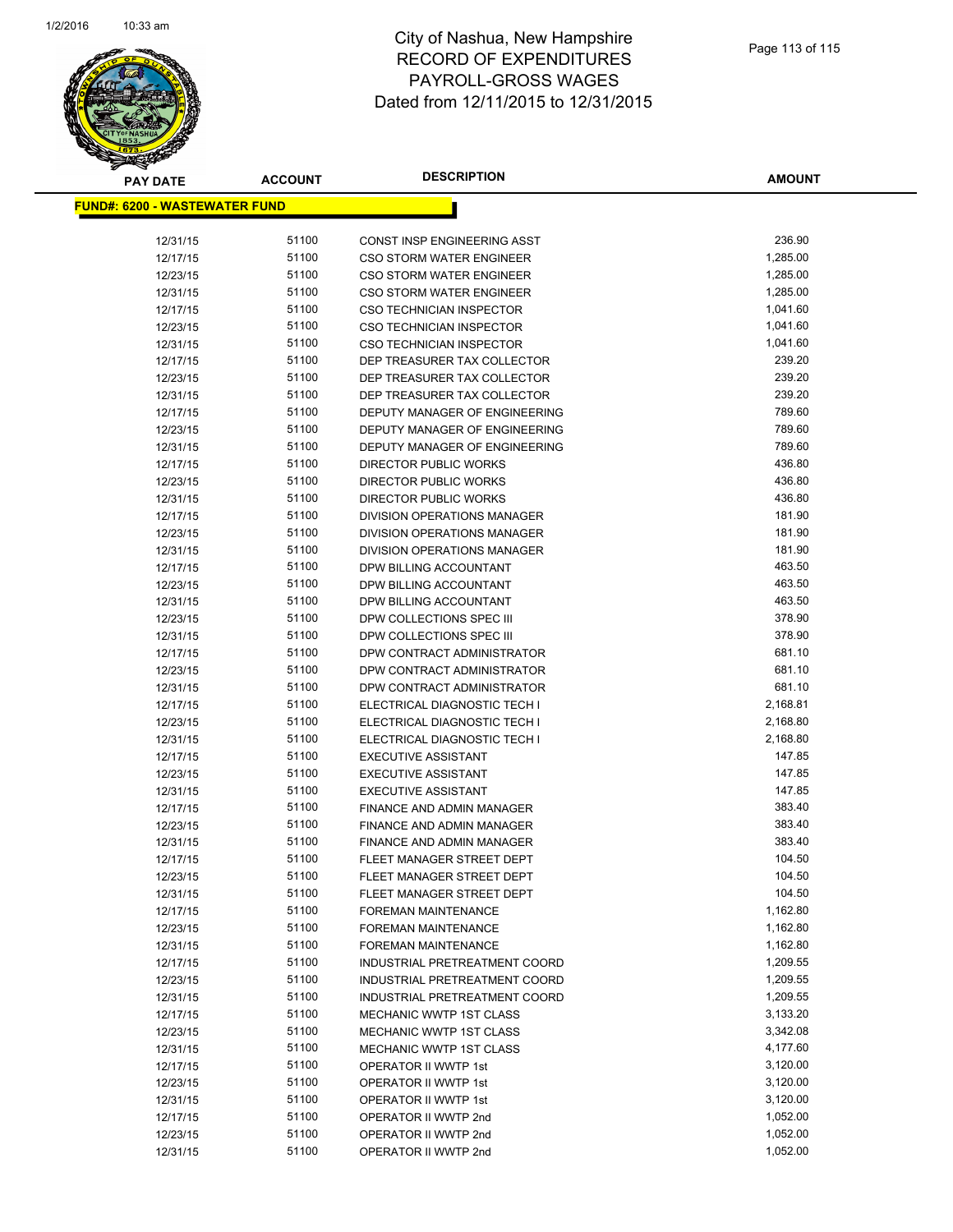

| <b>PAY DATE</b>                      | <b>ACCOUNT</b> | <b>DESCRIPTION</b>                     | <b>AMOUNT</b> |
|--------------------------------------|----------------|----------------------------------------|---------------|
| <b>FUND#: 6200 - WASTEWATER FUND</b> |                |                                        |               |
| 12/17/15                             | 51100          | OPERATOR II WWTP 3rd                   | 2,105.62      |
| 12/23/15                             | 51100          | OPERATOR II WWTP 3rd                   | 2,104.62      |
| 12/31/15                             | 51100          | OPERATOR II WWTP 3rd                   | 2,104.03      |
| 12/17/15                             | 51100          | <b>OPERATOR III WWTP 1st</b>           | 3,282.81      |
| 12/23/15                             | 51100          | <b>OPERATOR III WWTP 1st</b>           | 3,282.80      |
| 12/31/15                             | 51100          | <b>OPERATOR III WWTP 1st</b>           | 3,282.80      |
| 12/17/15                             | 51100          | PLANT OPERATIONS SUPERVISOR            | 1,475.35      |
| 12/23/15                             | 51100          | PLANT OPERATIONS SUPERVISOR            | 1,475.35      |
| 12/31/15                             | 51100          | PLANT OPERATIONS SUPERVISOR            | 1,475.35      |
| 12/17/15                             | 51100          | PROCESS CHEMIST                        | 2,031.58      |
| 12/23/15                             | 51100          | PROCESS CHEMIST                        | 2,021.10      |
| 12/31/15                             | 51100          | PROCESS CHEMIST                        | 2,246.23      |
| 12/17/15                             | 51100          | SUPERINTENDENT OF WASTEWATER           | 1,771.20      |
| 12/23/15                             | 51100          | SUPERINTENDENT OF WASTEWATER           | 1,771.20      |
| 12/31/15                             | 51100          | SUPERINTENDENT OF WASTEWATER           | 1,771.20      |
| 12/17/15                             | 51100          | <b>SUPV LABORATORY</b>                 | 1,209.56      |
| 12/23/15                             | 51100          | <b>SUPV LABORATORY</b>                 | 1,209.56      |
| 12/31/15                             | 51100          | <b>SUPV LABORATORY</b>                 | 1,209.55      |
| 12/17/15                             | 51100          | TRUCK DRIVER STREET REPAIR             | 868.00        |
| 12/23/15                             | 51100          | TRUCK DRIVER STREET REPAIR             | 868.00        |
| 12/31/15                             | 51100          | <b>TRUCK DRIVER STREET REPAIR</b>      | 868.00        |
| 12/17/15                             | 51100          | WASTEWATER PROJECT ENGINEER            | 1,371.00      |
| 12/23/15                             | 51100          | WASTEWATER PROJECT ENGINEER            | 1,371.00      |
| 12/31/15                             | 51100          | <b>WASTEWATER PROJECT ENGINEER</b>     | 1,371.00      |
| 12/17/15                             | 51300          | <b>OVERTIME-REGULAR</b>                | 4,563.90      |
| 12/23/15                             | 51300          | <b>OVERTIME-REGULAR</b>                | 5,490.54      |
| 12/31/15                             | 51300          | OVERTIME-REGULAR                       | 7,859.36      |
| 12/31/15                             | 51400          | <b>WAGES TEMP-SEASONAL</b>             | 384.00        |
| 12/31/15                             | 51600          | <b>LONGEVITY</b>                       | 800.00        |
| 12/23/15                             | 51750          | <b>RETIREMENT &amp; SEPARATION PAY</b> | 10,120.07     |
| 12/31/15                             | 51750          | <b>RETIREMENT &amp; SEPARATION PAY</b> | 787.97        |
| 12/31/15                             | 55118          | TELEPHONE-CELLULAR                     | 135.00        |

#### **TOTAL FUND 6200 - WASTEWATER FUND \$151,130.64**

#### **FUND#: 6500 - PROPERTY & CASUALTY FUND**

| 12/17/15 | 51100 | <b>PROGRAM SUPV</b>            | 1.212.05 |
|----------|-------|--------------------------------|----------|
| 12/23/15 | 51100 | <b>PROGRAM SUPV</b>            | 1,212.05 |
| 12/31/15 | 51100 | <b>PROGRAM SUPV</b>            | 1,212.05 |
| 12/17/15 | 51100 | PROPERTY AND CASUALTY ADJUSTER | 2,059.90 |
| 12/23/15 | 51100 | PROPERTY AND CASUALTY ADJUSTER | 2,059.90 |
| 12/31/15 | 51100 | PROPERTY AND CASUALTY ADJUSTER | 2,059.90 |
| 12/17/15 | 51100 | <b>RISK MANAGER</b>            | 1,626.10 |
| 12/23/15 | 51100 | <b>RISK MANAGER</b>            | 1,626.10 |
| 12/31/15 | 51100 | <b>RISK MANAGER</b>            | 1,626.10 |
| 12/17/15 | 51100 | SAFETY LOSS PREVENTION SPEC    | 1,060.80 |
| 12/23/15 | 51100 | SAFETY LOSS PREVENTION SPEC    | 1,060.80 |
| 12/31/15 | 51100 | SAFETY LOSS PREVENTION SPEC    | 1,060.80 |
| 12/17/15 | 59207 | WORKERS COMPENSATION CLAIMS    | 5,964.51 |
| 12/23/15 | 59207 | WORKERS COMPENSATION CLAIMS    | 5,913.31 |
| 12/31/15 | 59207 | WORKERS COMPENSATION CLAIMS    | 5.913.31 |